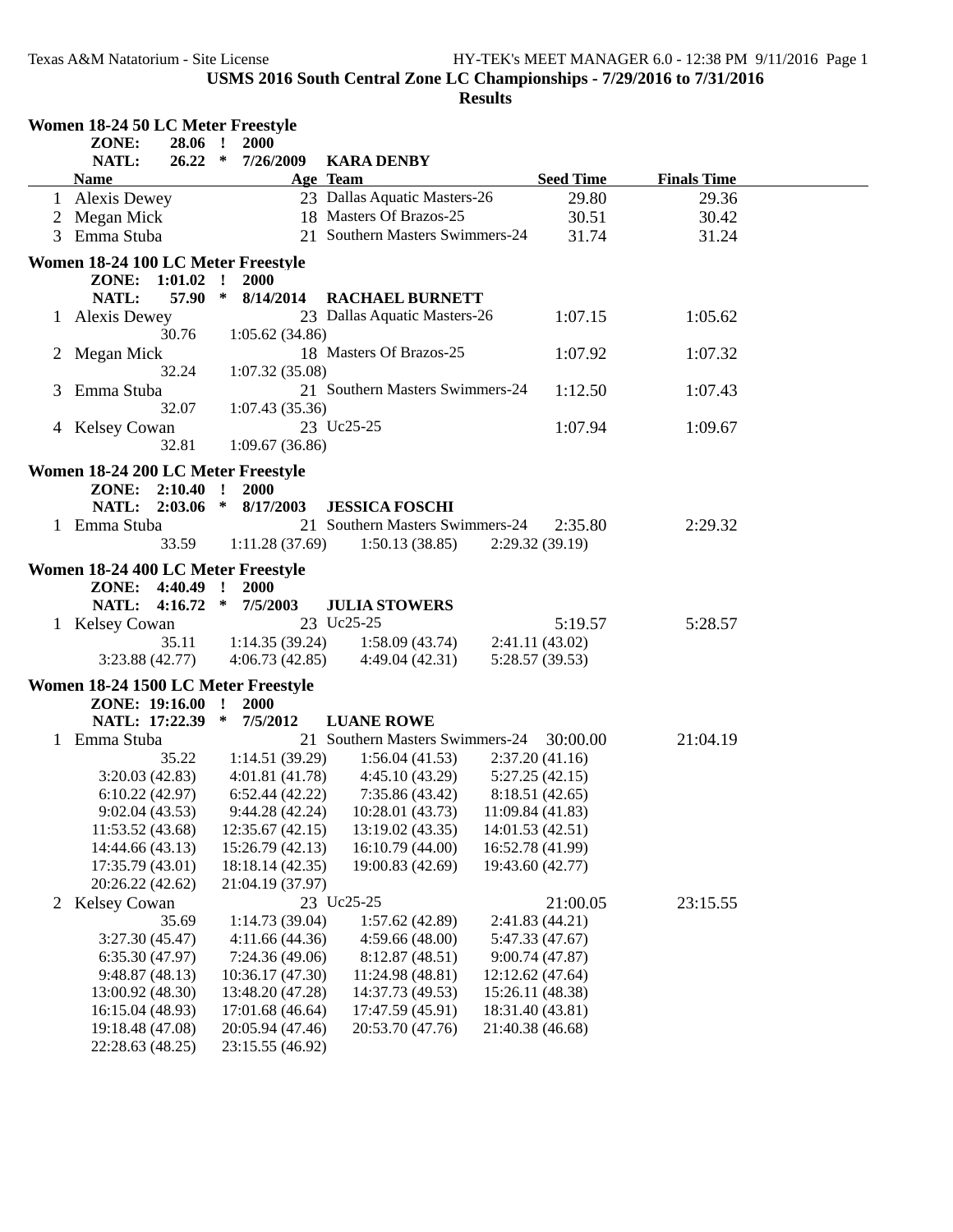|                                          | Women 18-24 50 LC Meter Backstroke    |                       |                 |                                                         |                |                |  |  |
|------------------------------------------|---------------------------------------|-----------------------|-----------------|---------------------------------------------------------|----------------|----------------|--|--|
|                                          | ZONE:<br><b>32.60</b>                 | $\mathbf{r}$<br>2000  |                 |                                                         |                |                |  |  |
|                                          | NATL:                                 | $30.84 * 8/5/2011$    |                 | <b>EMILE EWING</b>                                      |                |                |  |  |
|                                          | 1 Megan Mick                          |                       |                 | 18 Masters Of Brazos-25                                 | 42.10          | 34.46          |  |  |
|                                          | 2 Emma Stuba                          |                       |                 | 21 Southern Masters Swimmers-24                         | 40.00          | 37.61          |  |  |
|                                          | Women 18-24 100 LC Meter Backstroke   |                       |                 |                                                         |                |                |  |  |
|                                          | ZONE: 1:09.64 ! 2000                  |                       |                 |                                                         |                |                |  |  |
|                                          | NATL: 1:04.67 * 7/20/2012             |                       |                 | <b>JENNY VON JOUANNE</b>                                |                |                |  |  |
|                                          | 1 Megan Mick                          |                       |                 | 18 Masters Of Brazos-25                                 | 1:15.84        | 1:15.46        |  |  |
|                                          | 36.05                                 |                       | 1:15.46(39.41)  | 21 Southern Masters Swimmers-24                         |                |                |  |  |
|                                          | 2 Emma Stuba<br>38.71                 |                       | 1:21.09(42.38)  |                                                         | 1:30.00        | 1:21.09        |  |  |
|                                          |                                       |                       |                 |                                                         |                |                |  |  |
|                                          | Women 18-24 50 LC Meter Breaststroke  |                       |                 |                                                         |                |                |  |  |
|                                          | ZONE:<br>$38.20$ !                    | 2000                  |                 |                                                         |                |                |  |  |
|                                          | NATL:                                 |                       |                 | 32.92 * 8/1/2015 LAUREN GREENBERG                       |                |                |  |  |
|                                          | 1 Alexis Dewey                        |                       |                 | 23 Dallas Aquatic Masters-26<br>18 Masters Of Brazos-25 | 41.50<br>48.82 | 40.93<br>44.84 |  |  |
|                                          | 2 Megan Mick                          |                       |                 |                                                         |                |                |  |  |
|                                          | Women 18-24 100 LC Meter Breaststroke |                       |                 |                                                         |                |                |  |  |
|                                          | ZONE: 1:15.66 !                       | <b>2000</b>           |                 |                                                         |                |                |  |  |
|                                          |                                       |                       |                 | NATL: 1:10.32 * 7/30/2011 BREEJA LARSON                 |                |                |  |  |
|                                          | 1 Megan Mick                          |                       |                 | 18 Masters Of Brazos-25                                 | 1:32.79        | 1:36.25        |  |  |
|                                          |                                       | 43.69 1:36.25 (52.56) |                 |                                                         |                |                |  |  |
| <b>Women 18-24 50 LC Meter Butterfly</b> |                                       |                       |                 |                                                         |                |                |  |  |
|                                          | $30.21$ !<br>ZONE:                    | 2000                  |                 |                                                         |                |                |  |  |
|                                          | NATL:                                 | $28.62 * 7/12/2009$   |                 | <b>MEG GILL</b>                                         |                |                |  |  |
|                                          | 1 Emma Stuba                          |                       |                 | 21 Southern Masters Swimmers-24                         | 35.12          | 33.40          |  |  |
|                                          | 2 Kelsey Cowan                        |                       |                 | 23 Uc25-25                                              | 35.13          | 33.78          |  |  |
|                                          | Women 18-24 200 LC Meter IM           |                       |                 |                                                         |                |                |  |  |
|                                          | $ZONE: 2:26.96$ !                     | <b>2000</b>           |                 |                                                         |                |                |  |  |
|                                          | $2:16.06$ * $7/1/2008$<br>NATL:       |                       |                 | <b>LAURA DAVIS</b>                                      |                |                |  |  |
|                                          | 1 Alexis Dewey                        |                       |                 | 23 Dallas Aquatic Masters-26                            | 2:50.00        | 2:45.39        |  |  |
|                                          | 34.72                                 |                       | 1:19.44 (44.72) | $2:08.02(48.58)$ $2:45.39(37.37)$                       |                |                |  |  |
|                                          | Women 25-29 50 LC Meter Freestyle     |                       |                 |                                                         |                |                |  |  |
|                                          | ZONE:<br>27.66 !                      | <b>2000</b>           |                 |                                                         |                |                |  |  |
|                                          | <b>WORLD:</b>                         | 25.42 # 2/15/2004     |                 | <b>ANNABEL KOSTEN</b>                                   | <b>NED</b>     |                |  |  |
|                                          | NATL:                                 |                       |                 | 24.83 * 8/10/2014 MADISON KENNEDY                       |                |                |  |  |
|                                          | Carleigh Kutac                        |                       |                 | 26 Dad's Club Swim Team Masters-2.                      | 29.89          | 29.00          |  |  |
| $\overline{2}$                           | <b>Stacy Abrams</b>                   |                       |                 | 29 Longhorn Aquatics-43                                 | 30.90          | 29.70          |  |  |
| 3                                        | Alisha Rembach                        |                       |                 | 28 Dad's Club Swim Team Masters-2.                      | 30.93          | 30.36          |  |  |
| 4                                        | Melissa Ralston                       |                       |                 | 25 Masters Of Brazos-25                                 | 33.06          | 31.29          |  |  |
| 5                                        | Cindy Le                              |                       |                 | 28 Dad's Club Swim Team Masters-2.                      | 45.00          | 34.18          |  |  |
| 6                                        | Adina McCombs                         |                       |                 | 28 Uc43-43                                              | <b>NT</b>      | 39.78          |  |  |
|                                          | Women 25-29 100 LC Meter Freestyle    |                       |                 |                                                         |                |                |  |  |
|                                          | ZONE:<br>1:00.42                      | 2000<br>$\mathbf{r}$  |                 |                                                         |                |                |  |  |
|                                          | <b>WORLD:</b><br>56.96 #              |                       | 8/11/2015       | <b>EMMA GAGE</b>                                        | <b>GBR</b>     |                |  |  |
|                                          | 54.72<br>NATL:                        | ∗                     | 8/6/2014        | <b>MADISON KENNEDY</b>                                  |                |                |  |  |
| 1                                        |                                       |                       |                 |                                                         |                |                |  |  |
|                                          | <b>Stacy Abrams</b><br>31.29          |                       | 1:05.69(34.40)  | 29 Longhorn Aquatics-43                                 | 1:05.00        | 1:05.69        |  |  |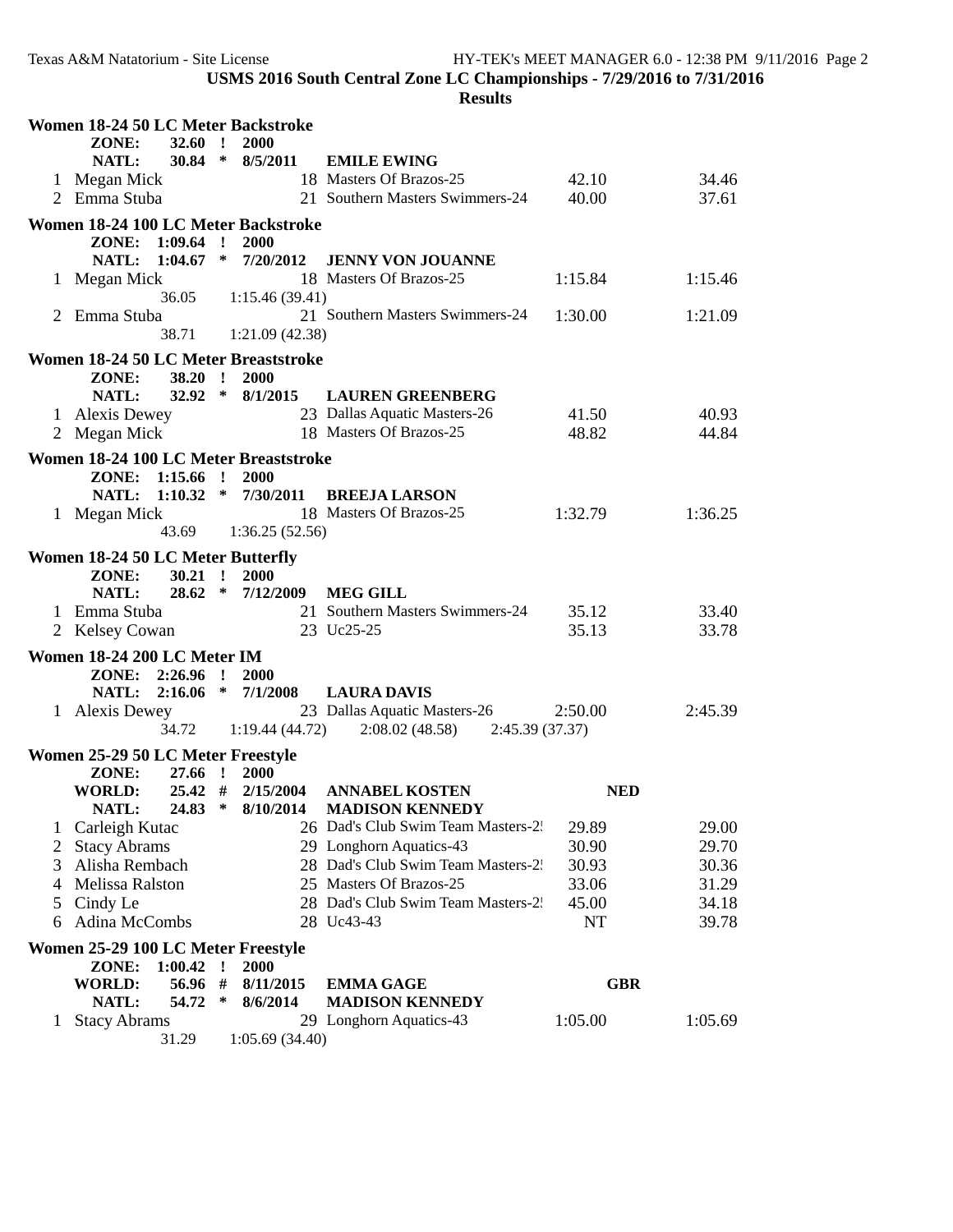|   | (Women 25-29 100 LC Meter Freestyle) |                                               |                 |          |
|---|--------------------------------------|-----------------------------------------------|-----------------|----------|
|   | 2 Alisha Rembach                     | 28 Dad's Club Swim Team Masters-2. 1:05.00    |                 | 1:05.92  |
|   | 31.50                                | 1:05.92(34.42)                                |                 |          |
| 3 | Melissa Ralston                      | 25 Masters Of Brazos-25                       | 1:07.15         | 1:10.62  |
|   | 33.60                                | 1:10.62(37.02)                                |                 |          |
| 4 | Cindy Le                             | 28 Dad's Club Swim Team Masters-2. 1:30.00    |                 | 1:15.83  |
|   | 34.90                                | 1:15.83(40.93)                                |                 |          |
| 5 | Adina McCombs                        | 28 Uc43-43                                    | <b>NT</b>       | 1:30.33  |
|   |                                      |                                               |                 |          |
|   | 43.53                                | 1:30.33(46.80)                                |                 |          |
|   | Women 25-29 200 LC Meter Freestyle   |                                               |                 |          |
|   | ZONE:<br>2:12.89                     | $\mathbf{r}$<br>2000                          |                 |          |
|   | 2:04.56<br><b>WORLD:</b>             | #<br>7/10/2010<br><b>MEGAN JENDRICK</b>       | <b>USA</b>      |          |
|   | 2:02.06<br><b>NATL:</b>              | $\ast$<br>12/2/1995<br><b>SHEILA TAORMINA</b> |                 |          |
| 1 | Carleigh Kutac                       | 26 Dad's Club Swim Team Masters-2. 2:20.50    |                 | 2:18.84  |
|   | 32.09                                | 1:07.76(35.67)<br>1:43.61(35.85)              | 2:18.84(35.23)  |          |
| 2 | <b>Stacy Abrams</b>                  | 29 Longhorn Aquatics-43                       | 2:25.00         | 2:25.77  |
|   | 32.72                                | 1:09.73(37.01)<br>1:47.46(37.73)              | 2:25.77(38.31)  |          |
| 3 | Alisha Rembach                       | 28 Dad's Club Swim Team Masters-2 2:22.25     |                 | 2:28.34  |
|   | 34.12                                | 1:11.18(37.06)<br>1:49.96(38.78)              | 2:28.34 (38.38) |          |
|   | 4 Meredith Rubin                     | 28 Dallas Aquatic Masters-26                  | 2:45.00         | 2:29.37  |
|   | 36.44                                | 1:14.55(38.11)<br>1:52.71(38.16)              | 2:29.37 (36.66) |          |
|   |                                      |                                               |                 |          |
|   | Women 25-29 800 LC Meter Freestyle   |                                               |                 |          |
|   | WORLD: 8:45.89 #                     | 3/10/2012<br><b>SWANN OBERSON</b>             | <b>SUI</b>      |          |
|   | NATL: 8:47.44                        | $\ast$<br>7/19/2001<br><b>RACHEL KOMISARZ</b> |                 |          |
|   | Carleigh Kutac                       | 26 Dad's Club Swim Team Masters-2 11:00.00    |                 | 10:05.44 |
|   | 34.35                                | 1:12.49(38.14)<br>1:50.59(38.10)              | 2:28.70(38.11)  |          |
|   | 3:06.77(38.07)                       | 4:23.28(38.02)<br>3:45.26(38.49)              | 5:01.51 (38.23) |          |
|   | 5:39.34 (37.83)                      | 6:17.73(38.39)<br>6:56.03(38.30)              | 7:34.59 (38.56) |          |
|   | 8:12.87 (38.28)                      | 8:51.53 (38.66)<br>9:29.23(37.70)             | 10:05.44(36.21) |          |
|   | Women 25-29 50 LC Meter Backstroke   |                                               |                 |          |
|   |                                      |                                               |                 |          |
|   | ZONE:<br>$31.55$ !                   | <b>2000</b>                                   |                 |          |
|   | <b>WORLD:</b><br>$29.15$ *           | 28.99 # 10/19/2014 YURIE OGA                  | <b>JPN</b>      |          |
|   | NATL:                                | 8/8/2014<br><b>MADISON KENNEDY</b>            |                 |          |
|   | 1 Meredith Rubin                     | 28 Dallas Aquatic Masters-26                  | 36.00           | 35.90    |
| 2 | Adina McCombs                        | 28 Uc43-43                                    | NT              | 53.88    |
|   | Women 25-29 100 LC Meter Backstroke  |                                               |                 |          |
|   | ZONE: 1:06.37 ! 2000                 |                                               |                 |          |
|   |                                      | WORLD: 1:03.26 # 10/19/2014 YURIE OGA         | <b>JPN</b>      |          |
|   | $1:06.44$ *<br>NATL:                 | <b>KELLY HARRIGAN</b><br>7/31/2011            |                 |          |
|   | 1 Carleigh Kutac                     | 26 Dad's Club Swim Team Masters-2 1:15.99     |                 | 1:12.41  |
|   | 36.06                                | 1:12.41(36.35)                                |                 |          |
|   |                                      |                                               |                 |          |
|   | Women 25-29 200 LC Meter Backstroke  |                                               |                 |          |
|   | ZONE: 2:22.41 !                      | 2000                                          |                 |          |
|   | WORLD: 2:17.30 #                     | 7/16/2007<br><b>KANA OHASHI</b>               | <b>JPN</b>      |          |
|   | NATL: 2:19.97 *                      | 8/20/1989<br><b>D GRANER-GALLAS</b>           |                 |          |
|   | 1 Stacy Abrams                       | 29 Longhorn Aquatics-43                       | 2:40.00         | 2:44.74  |
|   | 36.23                                | 2:00.29(43.16)<br>1:17.13(40.90)              | 2:44.74 (44.45) |          |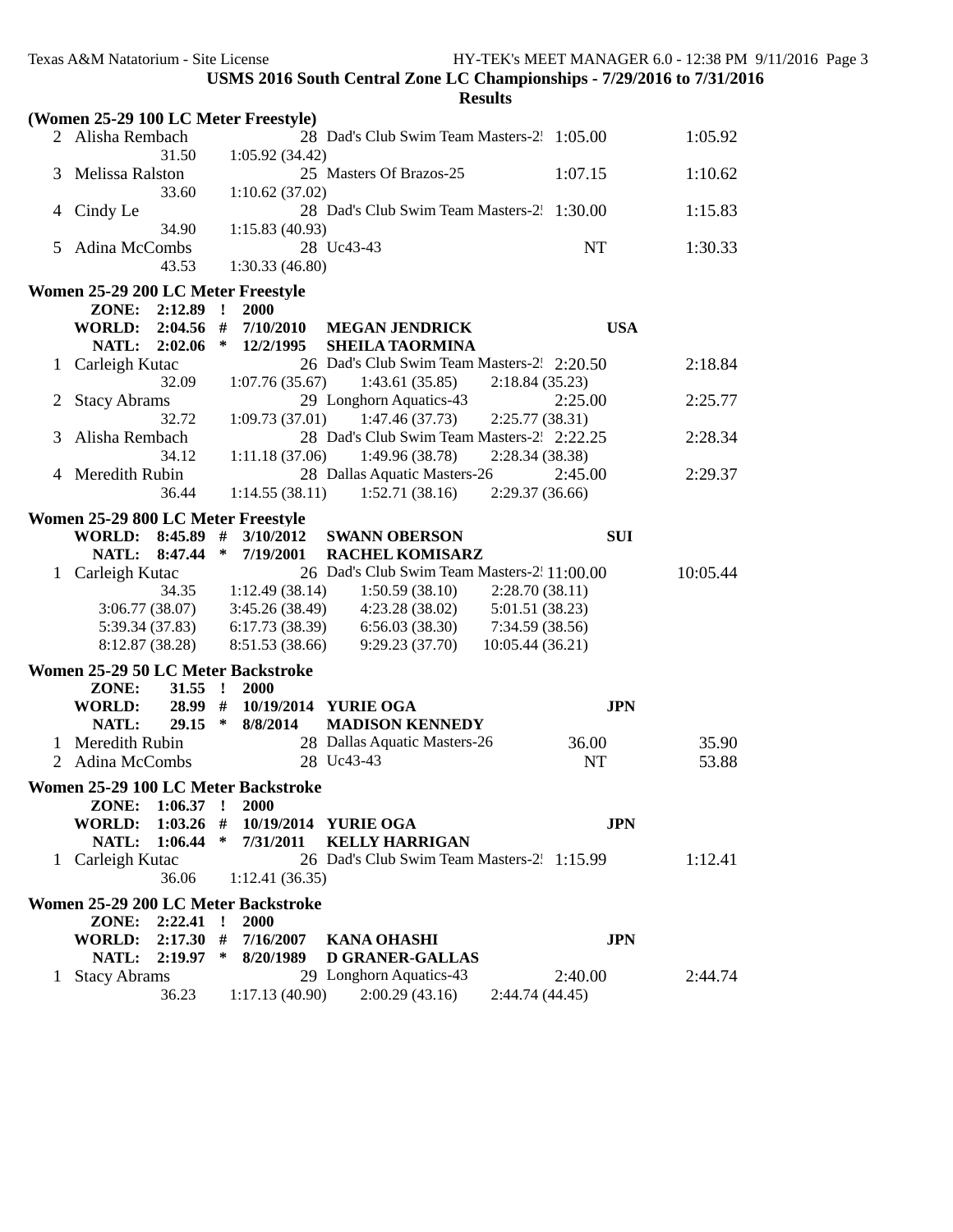|              | Women 25-29 50 LC Meter Breaststroke                     |                        |              |                        |                                                                      |                  |          |  |
|--------------|----------------------------------------------------------|------------------------|--------------|------------------------|----------------------------------------------------------------------|------------------|----------|--|
|              | ZONE:                                                    | $34.13$ !              |              | 2000                   |                                                                      |                  |          |  |
|              | <b>WORLD:</b><br>NATL:                                   | $31.60$ #<br>31.60     | $\ast$       | 7/10/2010<br>7/10/2010 | <b>MEGAN JENDRICK</b><br><b>MEGAN JENDRICK</b>                       | <b>USA</b>       |          |  |
|              | Melissa Ralston                                          |                        |              |                        | 25 Masters Of Brazos-25                                              | 36.06            | 35.42    |  |
|              | Marissa Clapp                                            |                        |              |                        | 29 Rice Aquatic Masters-25                                           | 35.12            | 35.84    |  |
| 3            | Cindy Le                                                 |                        |              |                        | 28 Dad's Club Swim Team Masters-2. 1:00.00                           |                  | 46.17    |  |
|              |                                                          |                        |              |                        |                                                                      |                  |          |  |
|              | Women 25-29 100 LC Meter Breaststroke<br>ZONE: 1:15.93 ! |                        |              | <b>2000</b>            |                                                                      |                  |          |  |
|              | WORLD: 1:10.56 #                                         |                        |              | 7/10/2010              | <b>MEGAN JENDRICK</b>                                                | <b>USA</b>       |          |  |
|              | NATL:                                                    | 1:09.10                | $\ast$       | 6/28/2013              | <b>JUSTINE MUELLER</b>                                               |                  |          |  |
| $\mathbf{I}$ | Marissa Clapp                                            |                        |              |                        | 29 Rice Aquatic Masters-25                                           | 1:14.42          | 1:15.66! |  |
|              |                                                          | 35.89                  |              | 1:15.66(39.77)         |                                                                      |                  |          |  |
|              | Melissa Ralston                                          |                        |              |                        | 25 Masters Of Brazos-25                                              | 1:23.03          | 1:21.26  |  |
|              |                                                          | 37.35                  |              | 1:21.26(43.91)         |                                                                      |                  |          |  |
| 3            | Cindy Le                                                 |                        |              |                        | 28 Dad's Club Swim Team Masters-2 2:00.00                            |                  | 1:41.24  |  |
|              |                                                          | 46.51                  |              | 1:41.24 (54.73)        |                                                                      |                  |          |  |
|              | Women 25-29 200 LC Meter Breaststroke                    |                        |              |                        |                                                                      |                  |          |  |
|              | ZONE:                                                    | $2:45.37$ !            |              | 2000                   |                                                                      |                  |          |  |
|              | <b>WORLD:</b><br><b>NATL:</b>                            | $2:35.46$ #<br>2:29.90 | ∗            | 7/17/2006<br>6/26/2013 | <b>HITOMI MATSUDA</b><br><b>JUSTINE MUELLER</b>                      | <b>JPN</b>       |          |  |
|              | 1 Marissa Clapp                                          |                        |              |                        | 29 Rice Aquatic Masters-25                                           | 2:40.10          | 2:42.35! |  |
|              |                                                          | 37.23                  |              | 1:17.90(40.67)         | 2:00.06(42.16)                                                       | 2:42.35 (42.29)  |          |  |
| 2            | Melissa Ralston                                          |                        |              |                        | 25 Masters Of Brazos-25                                              | 3:01.60          | 3:07.77  |  |
|              |                                                          | 38.65                  |              | 1:27.02(48.37)         | 2:17.64(50.62)                                                       | 3:07.77(50.13)   |          |  |
| 3            | Cindy Le                                                 |                        |              |                        | 28 Dad's Club Swim Team Masters-2. 3:00.00                           |                  | 3:51.27  |  |
|              |                                                          | 48.92                  |              | 1:47.71(58.79)         | 2:48.71 (1:01.00)                                                    | 3:51.27(1:02.56) |          |  |
|              | Women 25-29 50 LC Meter Butterfly                        |                        |              |                        |                                                                      |                  |          |  |
|              | ZONE:                                                    | 28.19 !                |              | 2000                   |                                                                      |                  |          |  |
|              | <b>WORLD:</b>                                            | $27.10$ #              |              | 8/12/2015              | <b>EMMA GAGE</b>                                                     | <b>GBR</b>       |          |  |
|              | NATL:                                                    | $28.19$ *              |              | 8/3/2003               | <b>JENNIFER BROOKS</b>                                               |                  |          |  |
| 1            | <b>Stacy Abrams</b>                                      |                        |              |                        | 29 Longhorn Aquatics-43                                              | 33.00            | 31.55    |  |
| 2            | Alisha Rembach                                           |                        |              |                        | 28 Dad's Club Swim Team Masters-2:                                   | 32.66            | 32.01    |  |
| 3            | <b>Meredith Rubin</b>                                    |                        |              |                        | 28 Dallas Aquatic Masters-26                                         | 37.00            | 33.12    |  |
|              | Women 25-29 100 LC Meter Butterfly                       |                        |              |                        |                                                                      |                  |          |  |
|              | ZONE: 1:03.89 !                                          |                        |              | 2000                   |                                                                      |                  |          |  |
|              | <b>WORLD:</b><br>NATL:                                   | 59.99<br>59.99         | #<br>∗       | 8/13/2015<br>6/27/2013 | ANNA POLIAKOVA                                                       | <b>RUS</b>       |          |  |
| 1            | Alisha Rembach                                           |                        |              |                        | <b>JUSTINE MUELLER</b><br>28 Dad's Club Swim Team Masters-2. 1:12.51 |                  | 1:11.05  |  |
|              |                                                          | 32.76                  |              | 1:11.05(38.29)         |                                                                      |                  |          |  |
| 2            | <b>Stacy Abrams</b>                                      |                        |              |                        | 29 Longhorn Aquatics-43                                              | 1:15.00          | 1:11.72  |  |
|              |                                                          | 34.48                  |              | 1:11.72(37.24)         |                                                                      |                  |          |  |
| 3            | Meredith Rubin                                           |                        |              |                        | 28 Dallas Aquatic Masters-26                                         | 1:20.00          | 1:15.86  |  |
|              |                                                          | 36.31                  |              | 1:15.86 (39.55)        |                                                                      |                  |          |  |
|              | Women 25-29 200 LC Meter IM                              |                        |              |                        |                                                                      |                  |          |  |
|              | ZONE:                                                    | 2:36.11                | $\mathbf{r}$ | 2000                   |                                                                      |                  |          |  |
|              | <b>WORLD:</b>                                            | $2:20.71$ #            |              | 10/2/2005              | <b>HITOMI MATSUDA</b>                                                | <b>JPN</b>       |          |  |
|              | <b>NATL:</b>                                             | 2:14.03                | ∗            | 6/29/2013              | <b>JUSTINE MUELLER</b>                                               |                  |          |  |
| $\mathbf{1}$ | Marissa Clapp                                            | 31.67                  |              | 1:09.84(38.17)         | 29 Rice Aquatic Masters-25                                           | 2:25.22          | 2:26.47! |  |
|              |                                                          |                        |              |                        | 1:51.00(41.16)                                                       | 2:26.47 (35.47)  |          |  |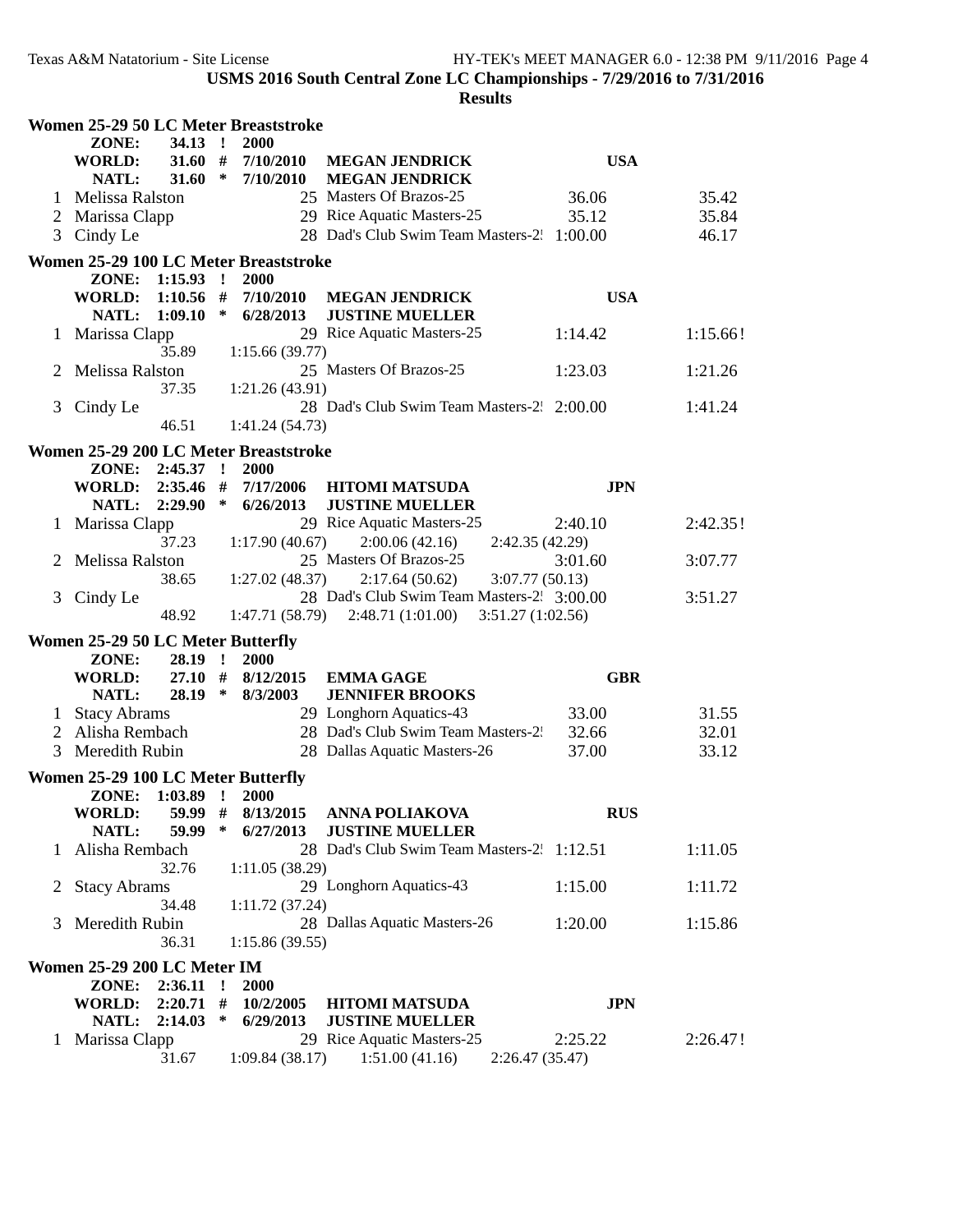| (Women 25-29 200 LC Meter IM)      |                             |                                   |                   |          |  |
|------------------------------------|-----------------------------|-----------------------------------|-------------------|----------|--|
| 2 Stacy Abrams                     |                             | 29 Longhorn Aquatics-43           | 2:50.00           | 2:43.65  |  |
| 34.87                              | 1:17.67(42.80)              | 2:05.42(47.75)                    | 2:43.65 (38.23)   |          |  |
| 3 Meredith Rubin                   |                             | 28 Dallas Aquatic Masters-26      | 2:46.00           | 2:44.16  |  |
| 34.66                              | 1:17.12(42.46)              | 2:05.76(48.64)                    | 2:44.16 (38.40)   |          |  |
| 4 Melissa Ralston                  |                             | 25 Masters Of Brazos-25           | 3:00.80           | 2:52.84  |  |
| 35.32                              |                             | $1:23.29(47.97)$ $2:11.18(47.89)$ | 2:52.84(41.66)    |          |  |
| Women 25-29 400 LC Meter IM        |                             |                                   |                   |          |  |
| 5:35.49<br>ZONE:                   | <b>2000</b><br>$\mathbf{r}$ |                                   |                   |          |  |
| <b>WORLD:</b><br>$5:02.78$ #       | 11/5/2006                   | <b>HITOMI MATSUDA</b>             | <b>JPN</b>        |          |  |
| NATL: 5:06.34                      | $\ast$<br>7/30/1989         | <b>SARA SHAND</b>                 |                   |          |  |
| 1 Marissa Clapp                    |                             | 29 Rice Aquatic Masters-25        | 5:07.87           | 5:08.24! |  |
| 31.52                              | 1:08.01(36.49)              | 1:47.83 (39.82)                   | 2:27.96 (40.13)   |          |  |
| 3:10.17(42.21)                     | 3:53.33(43.16)              | 4:30.70 (37.37)                   | 5:08.24 (37.54)   |          |  |
|                                    |                             |                                   |                   |          |  |
| Women 30-34 50 LC Meter Freestyle  |                             |                                   |                   |          |  |
| 27.41 !<br>ZONE:                   | <b>2000</b>                 |                                   |                   |          |  |
| <b>WORLD:</b>                      | 25.74 # 6/6/2008            | <b>MARTINA MORAVCOVA</b>          | <b>USA</b>        |          |  |
| $25.57$ *<br>NATL:                 | 8/8/2009                    | <b>ERIKA ERNDL</b>                |                   |          |  |
| 1 Holly McKenna                    |                             | 30 Masters of South Texas-43      | NT                | 33.61    |  |
| 2 Rebecca Morris                   |                             | 33 Uc26-26                        | 37.57             | 36.07    |  |
| Women 30-34 100 LC Meter Freestyle |                             |                                   |                   |          |  |
| $59.72$ !<br>ZONE:                 | 2000                        |                                   |                   |          |  |
| WORLD:                             | 55.24 # 7/11/2009           | <b>ERIKA ERNDL</b>                | <b>USA</b>        |          |  |
| 54.59 *<br>NATL:                   | 8/5/2009                    | <b>ERIKA ERNDL</b>                |                   |          |  |
| 1 Holly McKenna                    |                             | 30 Masters of South Texas-43      | <b>NT</b>         | 1:21.66  |  |
| 38.62                              | 1:21.66(43.04)              |                                   |                   |          |  |
| Women 30-34 200 LC Meter Freestyle |                             |                                   |                   |          |  |
| ZONE: 2:11.11 !                    | <b>2000</b>                 |                                   |                   |          |  |
| WORLD: 2:04.05 #                   | 7/17/2011                   | <b>DAWN HECKMAN</b>               | <b>USA</b>        |          |  |
| NATL: 1:58.92 *                    | 8/7/2009                    | <b>ERIKA ERNDL</b>                |                   |          |  |
| 1 Rebecca Morris                   |                             | 33 Uc26-26                        | 3:04.63           | 2:59.17  |  |
| 40.96                              | 1:27.66(46.70)              | 2:14.97(47.31)                    | 2:59.17(44.20)    |          |  |
| Women 30-34 800 LC Meter Freestyle |                             |                                   |                   |          |  |
| <b>WORLD:</b><br>$8:46.47$ #       | 7/14/2011                   | <b>DAWN HECKMAN</b>               | <b>USA</b>        |          |  |
| 8:46.22<br>NATL:                   | $\ast$<br>5/30/2010         | <b>DAWN HECKMAN</b>               |                   |          |  |
| 1 Rebecca Morris                   |                             | 33 Uc26-26                        | 13:10.52          | 12:54.51 |  |
| 42.77                              | 1:31.18(48.41)              | 2:20.49 (49.31)                   | 3:09.84 (49.35)   |          |  |
|                                    |                             | 4:00.07()                         | 6:27.86 (2:27.79) |          |  |
| 7:17.47(49.61)                     | 8:06.62 (49.15)             | 8:55.57 (48.95)                   | 9:44.71 (49.14)   |          |  |
| 10:34.49 (49.78)                   | 11:22.87 (48.38)            | 12:11.17(48.30)                   | 12:54.51 (43.34)  |          |  |
| Women 30-34 50 LC Meter Backstroke |                             |                                   |                   |          |  |
| ZONE:<br>31.57                     | 2000<br>1                   |                                   |                   |          |  |
| <b>WORLD:</b><br>28.57 #           | 8/7/2012                    | <b>NORIKO INADA</b>               | <b>USA</b>        |          |  |
| NATL:<br>28.57                     | 7/8/2012<br>∗               | <b>NORIKO INADA</b>               |                   |          |  |
| 1 Holly McKenna                    |                             | 30 Masters of South Texas-43      | NT                | 50.26    |  |
|                                    |                             |                                   |                   |          |  |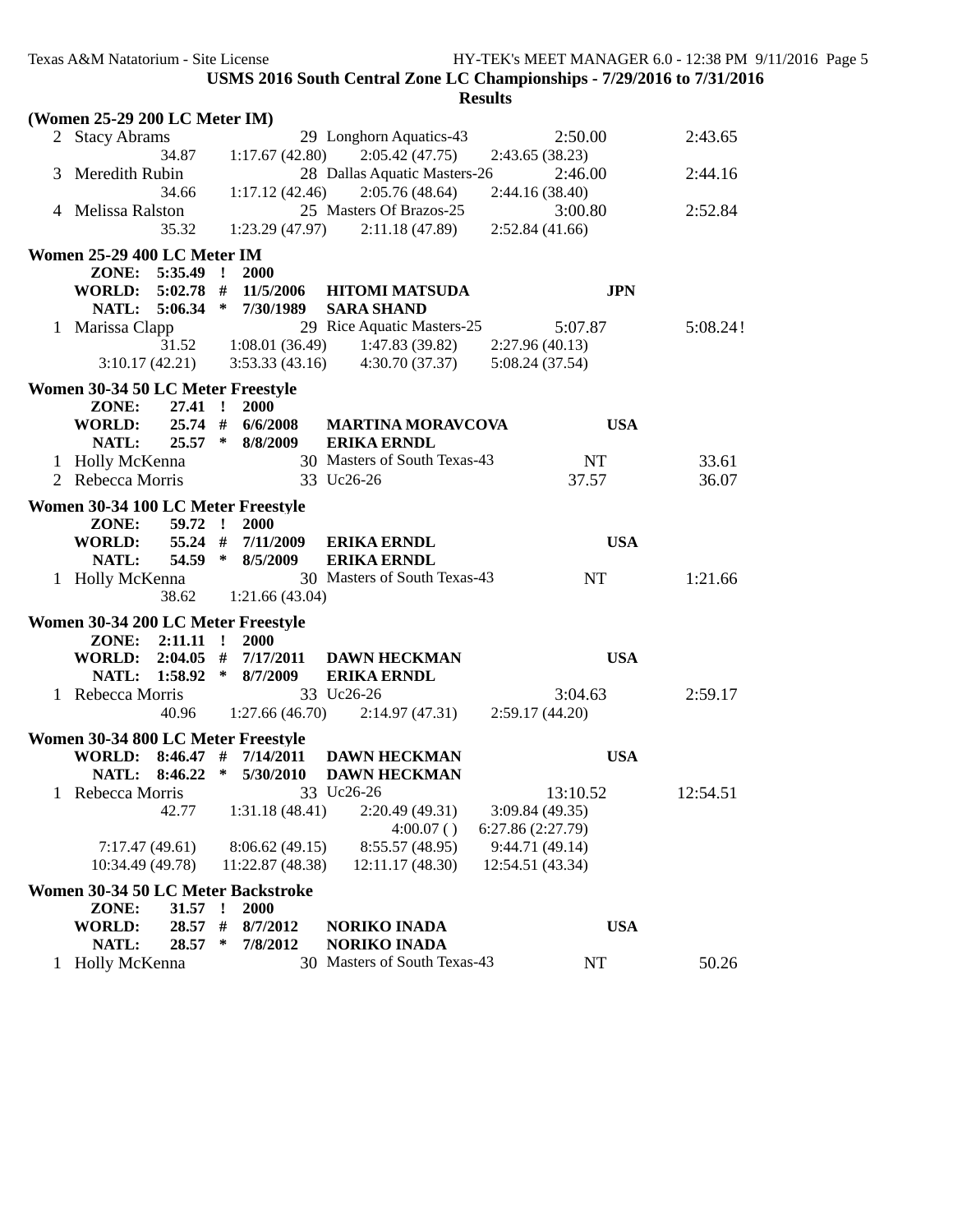|   |                                    |                 |              | Women 30-34 100 LC Meter Backstroke   |                                       |            |         |
|---|------------------------------------|-----------------|--------------|---------------------------------------|---------------------------------------|------------|---------|
|   | ZONE:                              | $1:11.81$ !     |              | 2000                                  |                                       |            |         |
|   | <b>WORLD:</b>                      | $1:01.78$ #     |              | 8/6/2011                              | <b>NORIKO INADA</b>                   | <b>USA</b> |         |
|   | <b>NATL:</b>                       | 1:01.78         | $\ast$       | 8/6/2011                              | <b>NORIKO INADA</b>                   |            |         |
|   | 1 Rebecca Morris                   |                 |              |                                       | 33 Uc26-26                            | 1:44.93    | 1:37.80 |
|   |                                    | 48.95           |              | 1:37.80(48.85)                        |                                       |            |         |
|   |                                    |                 |              | Women 30-34 50 LC Meter Breaststroke  |                                       |            |         |
|   | ZONE:                              | 33.32 !         |              | 2000                                  |                                       |            |         |
|   | <b>WORLD:</b>                      | $32.22$ #       |              | 9/3/2013                              | <b>NICOLE HEIDEMANN</b>               | <b>GER</b> |         |
|   | NATL:                              | $33.20*$        |              | 8/15/2008                             | <b>KATIE MCCLELLAND</b>               |            |         |
|   | 1 Holly McKenna                    |                 |              |                                       | 30 Masters of South Texas-43          | NT         | 48.15   |
|   |                                    |                 |              |                                       |                                       |            |         |
|   |                                    |                 |              | Women 30-34 200 LC Meter Breaststroke |                                       |            |         |
|   |                                    | ZONE: 2:57.76 ! |              | 2000                                  |                                       |            |         |
|   | WORLD: 2:28.93 #                   |                 | $\ast$       |                                       | 10/17/2009 HITOMI MATSUDA             | <b>JPN</b> |         |
|   |                                    | NATL: 2:41.51   |              | 8/23/1999                             | <b>WENKE HANSEN</b>                   |            |         |
|   | 1 Holly McKenna                    |                 |              |                                       | 30 Masters of South Texas-43          | NT         | 4:04.30 |
|   |                                    | 55.54           |              | 1:56.82(1:01.28)                      | 3:00.79 (1:03.97)<br>4:04.30(1:03.51) |            |         |
|   | Women 30-34 50 LC Meter Butterfly  |                 |              |                                       |                                       |            |         |
|   | ZONE:                              | 28.48 !         |              | 2000                                  |                                       |            |         |
|   | <b>WORLD:</b>                      | 27.48 #         |              | 6/7/2008                              | <b>MARTINA MORAVCOVA</b>              | <b>USA</b> |         |
|   | NATL:                              | 27.48           | $\ast$       | 6/7/2008                              | <b>MARTINA MORAVCOVA</b>              |            |         |
|   | 1 Holly McKenna                    |                 |              |                                       | 30 Masters of South Texas-43          | <b>NT</b>  | 42.54   |
|   | Women 30-34 100 LC Meter Butterfly |                 |              |                                       |                                       |            |         |
|   |                                    | ZONE: 1:05.98 ! |              | 2000                                  |                                       |            |         |
|   | WORLD:                             | 58.81 #         |              | 6/7/2008                              | <b>MARTINA MORAVCOVA</b>              | <b>USA</b> |         |
|   | NATL:                              | 58.81           | ∗            | 6/7/2008                              | <b>MARTINA MORAVCOVA</b>              |            |         |
|   | 1 Rebecca Morris                   |                 |              |                                       | 33 Uc26-26                            | 1:44.93    | 1:32.88 |
|   |                                    | 44.73           |              | 1:32.88(48.15)                        |                                       |            |         |
|   | Women 35-39 50 LC Meter Freestyle  |                 |              |                                       |                                       |            |         |
|   | ZONE:                              | 27.80           | $\mathbf{r}$ | 2000                                  |                                       |            |         |
|   | WORLD:                             | 25.98 #         |              | 8/8/2006                              | <b>DARA TORRES</b>                    | <b>USA</b> |         |
|   | NATL:                              | $25.52$ *       |              | 6/29/2013                             | <b>ERIKA ERNDL</b>                    |            |         |
|   |                                    |                 |              |                                       | 36 Masters Of Brazos-25               | 28.55      | 29.25   |
|   | 1 Christy Breiby<br>Lisa Linerode  |                 |              |                                       | 37 Rice Aquatic Masters-25            |            | 32.86   |
| 2 |                                    |                 |              |                                       |                                       | 34.10      |         |
| 3 | Maureen Helm                       |                 |              |                                       | 36 Nitro Swimming-43                  | 33.20      | 33.04   |
|   | 4 Lauren Van Allen                 |                 |              |                                       | 36 North Texas Lonestars-26           | 35.00      | 35.60   |
|   | Women 35-39 100 LC Meter Freestyle |                 |              |                                       |                                       |            |         |
|   | ZONE:                              | 1:01.52         | $\mathbf{r}$ | 2000                                  |                                       |            |         |
|   | <b>WORLD:</b>                      | 58.31 #         |              | 5/9/2015                              | <b>LAURA ROCA</b>                     | <b>ESP</b> |         |
|   | NATL:                              | 55.17           | $\ast$       | 6/25/2013                             | <b>ERIKA ERNDL</b>                    |            |         |
| 1 | <b>Beth Hanlon</b>                 |                 |              |                                       | 39 Rice Aquatic Masters-25            | 1:24.00    | 1:12.33 |
|   |                                    | 34.81           |              | 1:12.33(37.52)                        |                                       |            |         |
| 2 | Maureen Helm                       |                 |              |                                       | 36 Nitro Swimming-43                  | 1:16.00    | 1:17.97 |
|   |                                    | 36.11           |              | 1:17.97(41.86)                        |                                       |            |         |
| 3 | Lauren Van Allen                   |                 |              |                                       | 36 North Texas Lonestars-26           | 1:40.00    | 1:21.83 |
|   |                                    | 38.19           |              | 1:21.83(43.64)                        |                                       |            |         |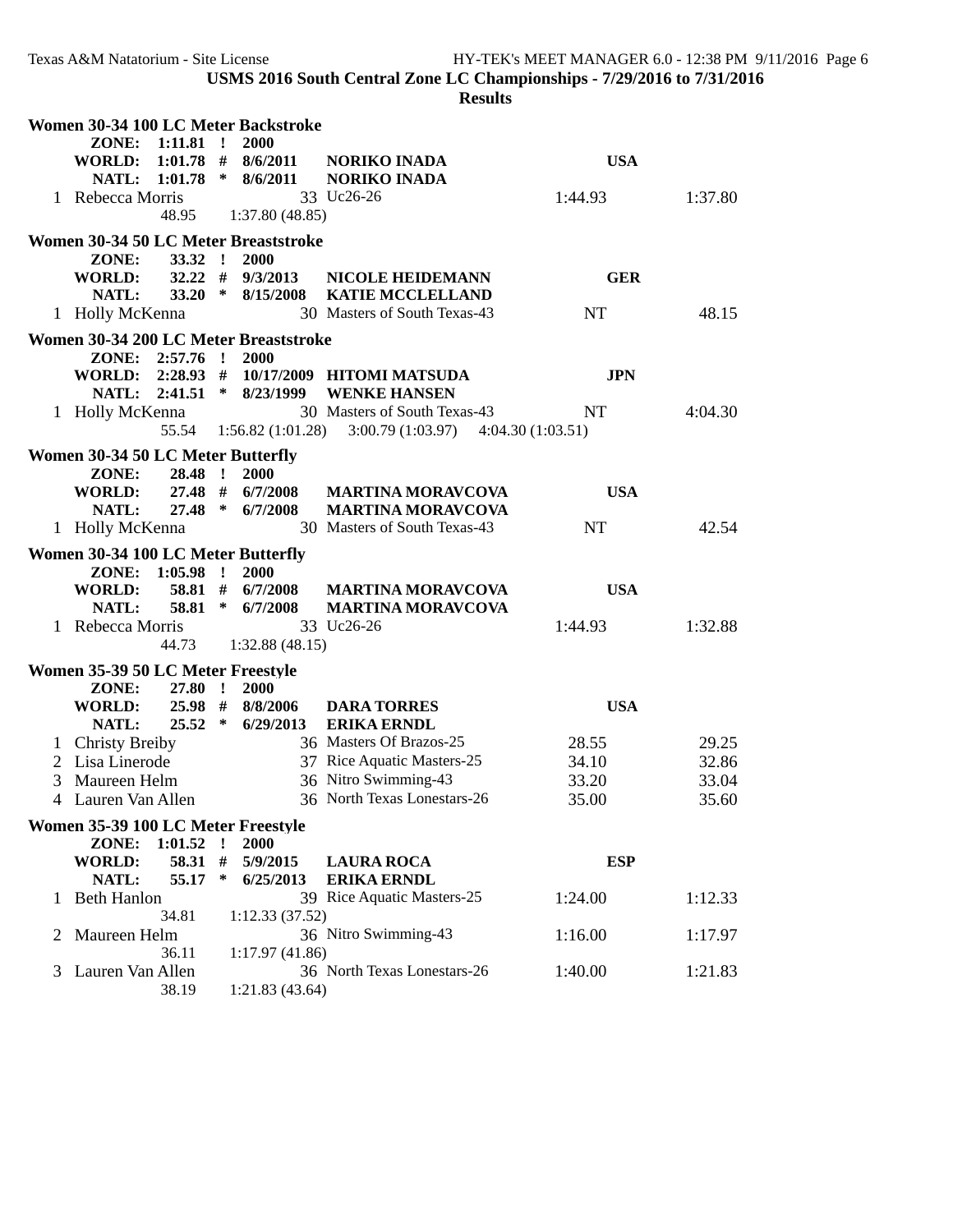| esult |
|-------|
|-------|

|   | Women 35-39 200 LC Meter Freestyle  |                        |              |                                     |                                                   |                  |          |  |
|---|-------------------------------------|------------------------|--------------|-------------------------------------|---------------------------------------------------|------------------|----------|--|
|   | ZONE:                               | 2:16.40                | $\mathbf{r}$ | 2000                                |                                                   |                  |          |  |
|   | <b>WORLD:</b>                       | $2:06.94$ #            |              | 8/10/1997                           | <b>K.PIPES-NEILSEN</b>                            | <b>USA</b>       |          |  |
|   | NATL:                               | 2:00.04                | $\ast$       | 6/26/2013                           | <b>ERIKA ERNDL</b>                                |                  |          |  |
|   | 2 Beth Hanlon                       |                        |              |                                     | 39 Rice Aquatic Masters-25                        | NT               | 2:44.92  |  |
|   | Women 35-39 400 LC Meter Freestyle  |                        |              |                                     |                                                   |                  |          |  |
|   | ZONE: 4:48.84 !                     |                        |              | <b>2000</b>                         |                                                   |                  |          |  |
|   | WORLD: 4:26.17 #                    |                        |              | 8/10/1997                           | <b>K.PIPES-NEILSEN</b>                            | <b>USA</b>       |          |  |
|   | NATL: 4:16.19 *                     |                        |              | 6/1/2012                            | <b>DAWN HECKMAN</b>                               |                  |          |  |
|   | 1 Beth Hanlon                       |                        |              |                                     | 39 Rice Aquatic Masters-25                        | 5:30.00          | 5:29.93  |  |
|   |                                     | 36.78                  |              | 1:17.05(40.27)                      | 1:59.24(42.19)                                    | 2:42.36 (43.12)  |          |  |
|   | 3:24.98(42.62)                      |                        |              | 4:07.02(42.04)                      | 4:48.79(41.77)                                    | 5:29.93(41.14)   |          |  |
|   | Women 35-39 400 LC Meter Freestyle  |                        |              |                                     |                                                   |                  |          |  |
|   | ZONE:                               | 4:48.84                | $\mathbf{r}$ | <b>2000</b>                         |                                                   |                  |          |  |
|   | <b>WORLD:</b>                       | $4:26.17$ #<br>4:16.19 | ∗            | 8/10/1997                           | <b>K.PIPES-NEILSEN</b>                            | <b>USA</b>       |          |  |
|   | <b>NATL:</b><br>1 Beth Hanlon       |                        |              | 6/1/2012                            | <b>DAWN HECKMAN</b><br>39 Rice Aquatic Masters-25 | <b>NT</b>        | 5:38.97  |  |
|   |                                     |                        |              |                                     |                                                   |                  |          |  |
|   | Women 35-39 800 LC Meter Freestyle  |                        |              |                                     |                                                   |                  |          |  |
|   | WORLD: 9:08.47 #<br>NATL: 8:47.28 * |                        |              | 11/18/2012<br>6/3/2012              | <b>KIRSTEN CAMERON</b>                            | <b>AUS</b>       |          |  |
|   | 1 Beth Hanlon                       |                        |              |                                     | <b>DAWN HECKMAN</b><br>39 Rice Aquatic Masters-25 | NT               | 11:27.62 |  |
|   |                                     |                        |              |                                     |                                                   |                  |          |  |
|   | Women 35-39 1500 LC Meter Freestyle |                        |              |                                     |                                                   |                  |          |  |
|   | ZONE: 18:56.25 !                    |                        |              | 2000                                |                                                   | <b>USA</b>       |          |  |
|   | WORLD: 17:17.22 #<br>NATL: 17:17.22 |                        | ∗            | 8/6/2015<br>8/6/2015                | <b>HEIDI GEORGE</b><br><b>HEIDI GEORGE</b>        |                  |          |  |
|   | 1 Beth Hanlon                       |                        |              |                                     | 39 Rice Aquatic Masters-25                        | 30:00.00         | 21:35.33 |  |
|   |                                     | 38.43                  |              | 1:19.53(41.10)                      | 2:01.68(42.15)                                    | 2:44.92 (43.24)  |          |  |
|   | 3:28.76(43.84)                      |                        |              | 4:12.44(43.68)                      | 4:55.65(43.21)                                    | 5:38.97 (43.32)  |          |  |
|   | 6:22.73(43.76)                      |                        |              | 7:06.91(44.18)                      | 7:50.02(43.11)                                    | 8:33.62 (43.60)  |          |  |
|   | 9:16.90(43.28)                      |                        |              | 10:00.99 (44.09)                    | 10:43.97 (42.98)                                  | 11:27.62 (43.65) |          |  |
|   | 12:10.75(43.13)                     |                        |              | 12:54.42 (43.67)                    | 13:37.62 (43.20)                                  | 14:21.44 (43.82) |          |  |
|   | 15:04.66 (43.22)                    |                        |              | 15:48.15 (43.49)                    | 16:31.07 (42.92)                                  | 17:14.61 (43.54) |          |  |
|   | 17:57.56 (42.95)                    |                        |              | 18:41.35 (43.79)                    | 19:24.94 (43.59)                                  | 20:08.97 (44.03) |          |  |
|   | 20:52.80 (43.83)                    |                        |              | 21:35.33 (42.53)                    |                                                   |                  |          |  |
|   | Women 35-39 50 LC Meter Backstroke  |                        |              |                                     |                                                   |                  |          |  |
|   | ZONE:                               | $34.51$ !              |              | 2000                                |                                                   |                  |          |  |
|   | WORLD:                              | $28.85$ #              |              | 8/9/2014                            | <b>NORIKO INADA</b>                               | <b>USA</b>       |          |  |
|   | <b>NATL:</b>                        | 28.85                  | $\ast$       | 8/9/2014                            | <b>NORIKO INADA</b>                               |                  |          |  |
|   | 1 Lisa Linerode                     |                        |              |                                     | 37 Rice Aquatic Masters-25                        | 39.38            | 37.11    |  |
| 2 | Maureen Helm                        |                        |              |                                     | 36 Nitro Swimming-43                              | 40.00            | 41.65    |  |
|   |                                     |                        |              | Women 35-39 100 LC Meter Backstroke |                                                   |                  |          |  |
|   | ZONE:                               | 1:14.49                | $\mathbf{r}$ | 2000                                |                                                   |                  |          |  |
|   | <b>WORLD:</b>                       | $1:02.69$ #            |              | 8/8/2014                            | <b>NORIKO INADA</b>                               | <b>USA</b>       |          |  |
|   | NATL:                               | 1:02.69                | $\ast$       | 8/8/2014                            | <b>NORIKO INADA</b>                               |                  |          |  |
|   | 1 Lisa Linerode                     |                        |              |                                     | 37 Rice Aquatic Masters-25                        | 1:19.48          | 1:20.06  |  |
| 2 | Maureen Helm                        | 38.03                  |              | 1:20.06(42.03)                      | 36 Nitro Swimming-43                              | 1:29.00          | 1:33.24  |  |
|   |                                     | 45.51                  |              | 1:33.24 (47.73)                     |                                                   |                  |          |  |
|   |                                     |                        |              |                                     |                                                   |                  |          |  |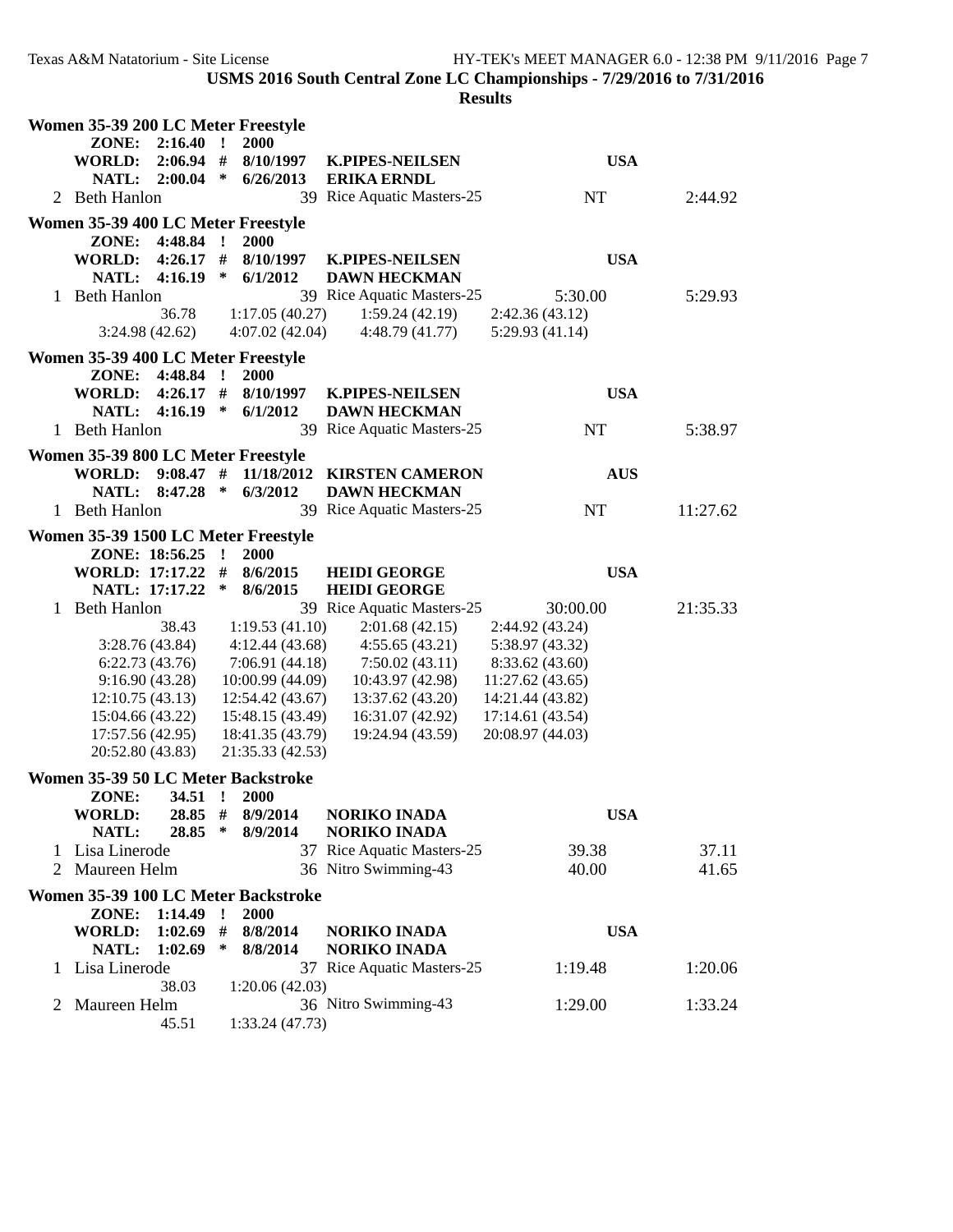|              |                                    |                            |              | Women 35-39 200 LC Meter Backstroke   |                                          |                |         |  |
|--------------|------------------------------------|----------------------------|--------------|---------------------------------------|------------------------------------------|----------------|---------|--|
|              | ZONE:                              | 2:40.71                    | $\mathbf{r}$ | 2000                                  |                                          |                |         |  |
|              | <b>WORLD:</b>                      | 2:18.20                    |              | # 8/10/1997                           | <b>K.PIPES-NEILSEN</b>                   | <b>USA</b>     |         |  |
|              | NATL: 2:18.20                      |                            | ∗            | 8/10/1997                             | <b>K PIPES-NEILSEN</b>                   |                |         |  |
|              | 1 Lisa Linerode                    |                            |              |                                       | 37 Rice Aquatic Masters-25               | 2:51.70        | 2:51.46 |  |
|              |                                    | 38.47                      |              | 1:20.63(42.16)                        | 2:05.53(44.90)                           | 2:51.46(45.93) |         |  |
| 2            | Maureen Helm                       |                            |              |                                       | 36 Nitro Swimming-43                     | 3:20.00        | 3:23.34 |  |
|              |                                    | 46.80                      |              | 1:38.81(52.01)                        | 2:31.76(52.95)                           | 3:23.34(51.58) |         |  |
|              |                                    |                            |              | Women 35-39 50 LC Meter Breaststroke  |                                          |                |         |  |
|              | ZONE:                              | $35.67$ !                  |              | 2000                                  |                                          |                |         |  |
|              | <b>WORLD:</b>                      | 32.86                      | #            | 8/9/2013                              | <b>KATIE GLENN</b>                       | <b>USA</b>     |         |  |
|              | <b>NATL:</b>                       | 32.86                      | $\ast$       | 8/9/2013                              | <b>KATIE GLENN</b>                       |                |         |  |
| 1            | <b>Charis Anderson</b>             |                            |              |                                       | 37 Longhorn Aquatics-43                  | 40.96          | 39.07   |  |
|              | 2 Christy Breiby                   |                            |              |                                       | 36 Masters Of Brazos-25                  | 37.63          | 39.27   |  |
| 3            | Maureen Helm                       |                            |              |                                       | 36 Nitro Swimming-43                     | 50.00          | 48.80   |  |
|              | 4 Lauren Van Allen                 |                            |              |                                       | 36 North Texas Lonestars-26              | <b>NT</b>      | 55.06   |  |
|              |                                    |                            |              |                                       |                                          |                |         |  |
|              |                                    |                            |              | Women 35-39 100 LC Meter Breaststroke |                                          |                |         |  |
|              | ZONE:                              | $1:20.90$ !                |              | 2000                                  |                                          |                |         |  |
|              | <b>WORLD:</b>                      | 1:12.34                    | $\ast$       | # 8/8/2013                            | <b>KATIE GLENN</b>                       | <b>USA</b>     |         |  |
|              | NATL:                              | 1:12.30                    |              | 5/27/2012                             | <b>CYNTHIA LEWIS</b>                     |                |         |  |
| $\mathbf{1}$ | <b>Charis Anderson</b>             | 40.12                      |              | 1:24.94 (44.82)                       | 37 Longhorn Aquatics-43                  | 1:27.70        | 1:24.94 |  |
|              |                                    |                            |              |                                       |                                          |                |         |  |
|              |                                    |                            |              | Women 35-39 200 LC Meter Breaststroke |                                          |                |         |  |
|              | ZONE:                              | 2:55.99                    | $\cdot$ !    | 2000                                  |                                          |                |         |  |
|              | WORLD:                             | 2:35.40                    | $\#$         | 6/10/2012                             | <b>HITOMI MATSUDA</b>                    | <b>JPN</b>     |         |  |
|              | NATL:                              | 2:39.78                    | $\ast$       | 8/10/2013                             | <b>KATIE GLENN</b>                       |                |         |  |
| 1            | <b>Charis Anderson</b>             |                            |              |                                       | 37 Longhorn Aquatics-43                  | 3:17.66        | 3:09.60 |  |
|              |                                    | 42.30                      |              | 1:30.37(48.07)                        | 2:19.88(49.51)                           | 3:09.60(49.72) |         |  |
|              | Women 35-39 50 LC Meter Butterfly  |                            |              |                                       |                                          |                |         |  |
|              | ZONE:                              | $31.29$ !                  |              | 2000                                  |                                          |                |         |  |
|              | <b>WORLD:</b>                      | $27.46$ #                  |              | 8/5/2014                              | <b>NORIKO INADA</b>                      | <b>USA</b>     |         |  |
|              | <b>NATL:</b>                       | 27.46                      | $\ast$       | 8/5/2014                              | <b>NORIKO INADA</b>                      |                |         |  |
|              | <b>Christy Breiby</b>              |                            |              |                                       | 36 Masters Of Brazos-25                  | 33.11          | 30.95!  |  |
| 2            | <b>Charis Anderson</b>             |                            |              |                                       | 37 Longhorn Aquatics-43                  | 34.48          | 31.19!  |  |
| 3            | Lisa Linerode                      |                            |              |                                       | 37 Rice Aquatic Masters-25               | 35.13          | 34.44   |  |
|              | 4 Beth Hanlon                      |                            |              |                                       | 39 Rice Aquatic Masters-25               | 45.00          | 35.29   |  |
|              | 5 Lauren Van Allen                 |                            |              |                                       | 36 North Texas Lonestars-26              | 1:00.00        | 45.95   |  |
|              |                                    |                            |              |                                       |                                          |                |         |  |
|              | Women 35-39 100 LC Meter Butterfly |                            |              |                                       |                                          |                |         |  |
|              | ZONE:<br><b>WORLD:</b>             | $1:08.15$ !<br>$1:02.44$ # |              | <b>2000</b><br>3/19/2009              |                                          | <b>AUS</b>     |         |  |
|              | NATL:                              | 59.52                      | $\ast$       | 6/27/2013                             | <b>LYNNE HAYES</b><br><b>ERIKA ERNDL</b> |                |         |  |
|              | 1 Lisa Linerode                    |                            |              |                                       | 37 Rice Aquatic Masters-25               | 1:23.87        | 1:21.57 |  |
|              |                                    | 36.53                      |              | 1:21.57(45.04)                        |                                          |                |         |  |
|              |                                    |                            |              |                                       |                                          |                |         |  |
|              | Women 35-39 200 LC Meter IM        |                            |              |                                       |                                          |                |         |  |
|              | ZONE: 2:35.60                      |                            | $\mathbf{r}$ | 2000                                  |                                          |                |         |  |
|              | WORLD: 2:21.47 #                   |                            |              | 1/14/2012                             | <b>HITOMI MATSUDA</b>                    | <b>JPN</b>     |         |  |
|              | NATL: 2:22.42                      |                            |              | $*$ 7/19/1997                         | <b>K PIPES-NEILSEN</b>                   |                |         |  |
| $\mathbf{1}$ | Charis Anderson                    |                            |              |                                       | 37 Longhorn Aquatics-43                  | 2:53.27        | 2:46.59 |  |
|              |                                    | 32.72                      |              | 1:21.47(48.75)                        | 2:07.02(45.55)                           | 2:46.59(39.57) |         |  |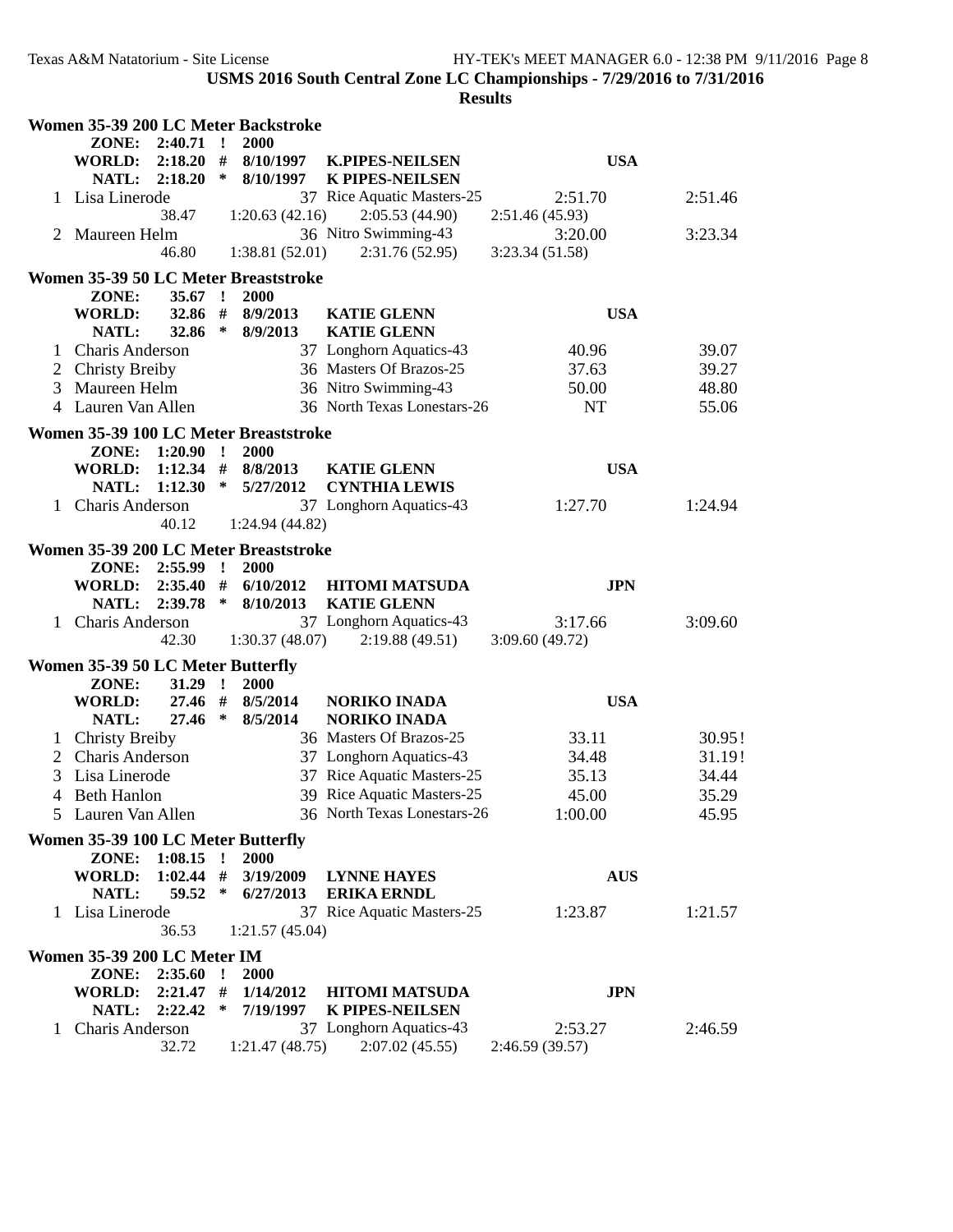|              | (Women 35-39 200 LC Meter IM)                       |              |                        |                                                  |                        |         |  |
|--------------|-----------------------------------------------------|--------------|------------------------|--------------------------------------------------|------------------------|---------|--|
|              | 2 Christy Breiby                                    |              |                        | 36 Masters Of Brazos-25                          | 2:40.05                | 2:49.05 |  |
|              | 32.18                                               |              | 1:14.58(42.40)         | 2:05.95(51.37)                                   | 2:49.05(43.10)         |         |  |
|              | 3 Lisa Linerode                                     |              |                        | 37 Rice Aquatic Masters-25                       | 3:00.48                | 3:01.04 |  |
|              | 37.21                                               |              | 1:23.04(45.83)         | 2:18.84(55.80)                                   | 3:01.04(42.20)         |         |  |
|              | 4 Lauren Van Allen                                  |              |                        | 36 North Texas Lonestars-26                      | NT                     | 3:45.16 |  |
|              | 49.48                                               |              | 1:48.84(59.36)         | 2:55.61(1:06.77)                                 | 3:45.16(49.55)         |         |  |
|              | Women 40-44 50 LC Meter Freestyle                   |              |                        |                                                  |                        |         |  |
|              | ZONE:<br>27.60                                      | $\mathbf{r}$ | 2000                   |                                                  |                        |         |  |
|              | <b>WORLD:</b>                                       | $26.44$ #    | 11/7/2009              | <b>EDITH OTTERMANN</b>                           | <b>RSA</b>             |         |  |
|              | NATL:                                               | $24.25$ *    | 7/6/2008               | <b>DARA TORRES</b>                               |                        |         |  |
|              | 1 Nicole Van Nood                                   |              |                        | 44 Rice Aquatic Masters-25                       | NT                     | 33.07   |  |
|              | Women 40-44 50 LC Meter Freestyle                   |              |                        |                                                  |                        |         |  |
|              | ZONE:                                               | $27.60$ !    | <b>2000</b>            |                                                  |                        |         |  |
|              | <b>WORLD:</b>                                       | 26.44#       | 11/7/2009              | <b>EDITH OTTERMANN</b>                           | <b>RSA</b>             |         |  |
|              | NATL:                                               | $24.25$ *    | 7/6/2008               | <b>DARA TORRES</b>                               |                        |         |  |
| 1            | Julie Coskey                                        |              |                        | 42 Masters Of Brazos-25                          | 27.17                  | 28.28   |  |
| 2            | Tama Traudt                                         |              |                        | 43 Austin Swim Club-43                           | 35.00                  | 34.11   |  |
| 3            | Michelle Weinfeld                                   |              |                        | 42 TeamTexas Masters-43                          | 30.00                  | 34.37   |  |
| 4            | Pansy Sheffield                                     |              |                        | 40 Team Ridglea-26                               | 1:00.00                | 38.26   |  |
| 5            | <b>Elizabeth Durrett</b>                            |              |                        | 42 Ambush Swimming-25                            | <b>NT</b>              | 45.37   |  |
|              | Women 40-44 100 LC Meter Freestyle                  |              |                        |                                                  |                        |         |  |
|              | ZONE: 1:01.61 !                                     |              | 2000                   |                                                  |                        |         |  |
|              | <b>WORLD:</b>                                       | 58.04 #      | 6/8/2013               | <b>ERIKA BRAUN</b>                               | <b>USA</b>             |         |  |
|              | NATL:<br>53.78                                      | $\ast$       | 7/4/2008               | <b>DARA TORRES</b>                               |                        |         |  |
|              |                                                     |              |                        | 40 North Texas Lonestars-26                      | 1:05.00                | 1:02.64 |  |
|              | 1 Maureen Rea                                       |              |                        |                                                  |                        |         |  |
|              | 29.68                                               |              | 1:02.64 (32.96)        |                                                  |                        |         |  |
| 2            | Julie Coskey                                        |              |                        | 42 Masters Of Brazos-25                          | 1:01.61                | 1:03.45 |  |
|              | 30.03                                               |              | 1:03.45 (33.42)        |                                                  |                        |         |  |
| 3            | Nicole Van Nood                                     |              |                        | 44 Rice Aquatic Masters-25                       | 1:08.50                | 1:08.12 |  |
|              | 33.07                                               |              | 1:08.12(35.05)         |                                                  |                        |         |  |
| 4            | Tama Traudt                                         |              |                        | 43 Austin Swim Club-43                           | 1:17.80                | 1:17.78 |  |
|              | 36.21                                               |              | 1:17.78(41.57)         |                                                  |                        |         |  |
| 5            | Michelle Weinfeld                                   |              |                        | 42 TeamTexas Masters-43                          | 1:21.93                | 1:18.21 |  |
|              | 38.05                                               |              | 1:18.21(40.16)         |                                                  |                        |         |  |
| 6            | Pansy Sheffield                                     |              |                        | 40 Team Ridglea-26                               | 2:00.00                | 1:28.48 |  |
|              | 41.38                                               |              | 1:28.48(47.10)         |                                                  |                        |         |  |
|              | 7 Elizabeth Durrett<br>48.26                        |              | 1:48.92(1:00.66)       | 42 Ambush Swimming-25                            | NT                     | 1:48.92 |  |
|              |                                                     |              |                        |                                                  |                        |         |  |
|              | Women 40-44 200 LC Meter Freestyle                  |              |                        |                                                  |                        |         |  |
|              | ZONE: 2:15.87 !                                     |              | 2000                   |                                                  |                        |         |  |
|              | 2:09.28<br><b>WORLD:</b><br><b>NATL:</b><br>2:09.00 | #<br>∗       | 8/15/2005<br>5/25/2003 | <b>K.PIPES-NEILSEN</b><br><b>K PIPES-NEILSEN</b> | <b>USA</b>             |         |  |
| 1            | Julie Coskey                                        |              |                        | 42 Masters Of Brazos-25                          | 2:25.00                | 2:24.58 |  |
|              | 34.84                                               |              | 1:11.54(36.70)         | 1:49.77(38.23)                                   | 2:24.58 (34.81)        |         |  |
| $\mathbf{2}$ | Shannon Whitehead                                   |              |                        | 43 TeamTexas Masters-43                          | 2:54.00                | 3:12.04 |  |
|              | 42.35                                               |              | 1:30.97(48.62)         | 2:21.02(50.05)                                   | 3:12.04(51.02)         |         |  |
| 3            | Elizabeth Durrett<br>54.46                          |              | 1:57.18 (1:02.72)      | 42 Ambush Swimming-25<br>3:02.34(1:05.16)        | NT<br>4:05.05(1:02.71) | 4:05.05 |  |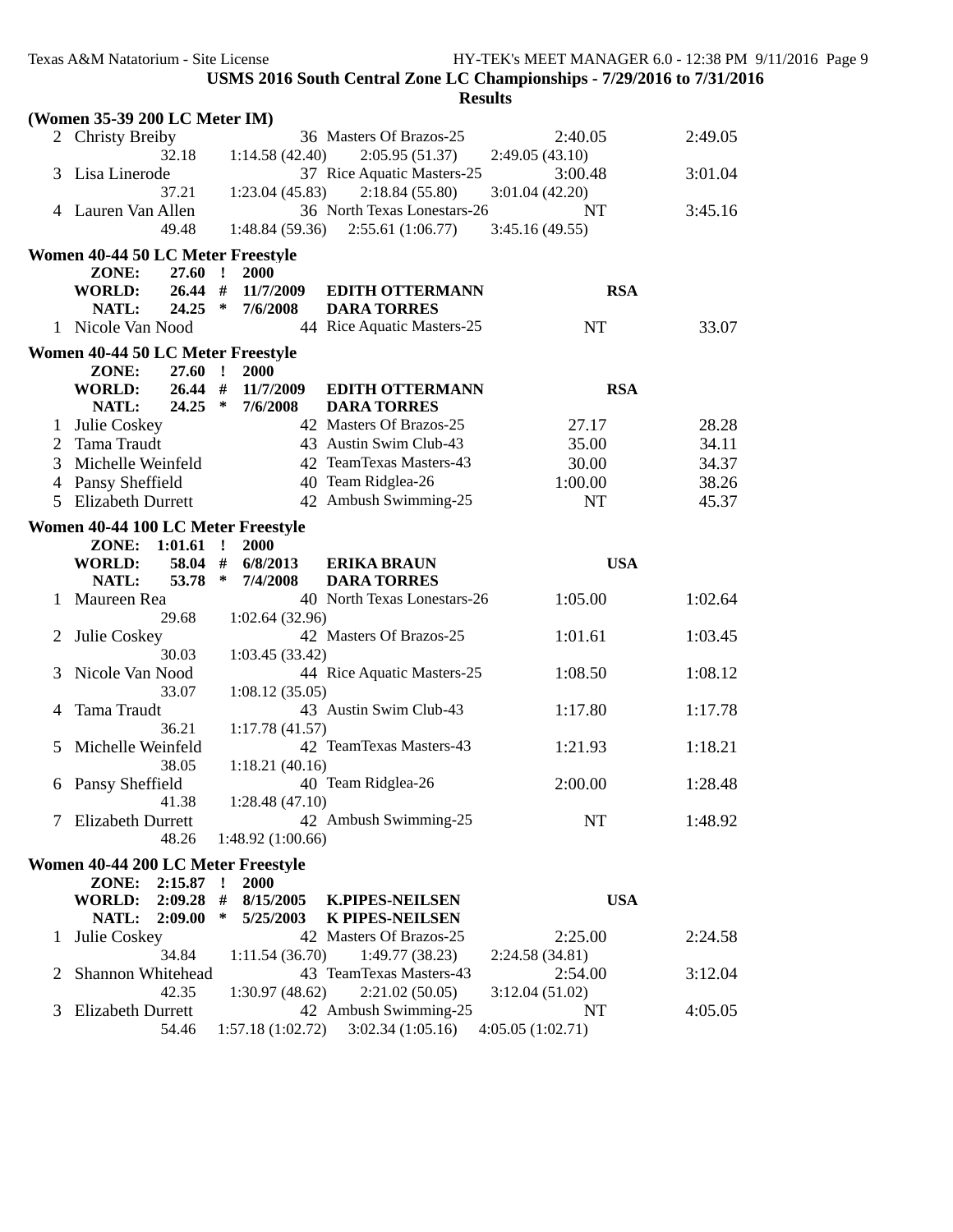| Women 40-44 200 LC Meter Freestyle |                 |              |                  |                                   |                  |          |
|------------------------------------|-----------------|--------------|------------------|-----------------------------------|------------------|----------|
| ZONE:                              | $2:15.87$ !     |              | 2000             |                                   |                  |          |
| <b>WORLD:</b>                      | $2:09.28$ #     |              | 8/15/2005        | <b>K.PIPES-NEILSEN</b>            | <b>USA</b>       |          |
| NATL:                              | $2:09.00*$      |              | 5/25/2003        | <b>K PIPES-NEILSEN</b>            |                  |          |
| 1 Nicole Van Nood                  |                 |              |                  | 44 Rice Aquatic Masters-25        | NT               | 2:28.24  |
| Women 40-44 400 LC Meter Freestyle |                 |              |                  |                                   |                  |          |
| ZONE:                              | 4:55.45         | $\mathbf{r}$ | 2000             |                                   |                  |          |
| WORLD: 4:22.87 #                   |                 |              | 8/13/2011        | <b>JANET EVANS</b>                | <b>USA</b>       |          |
|                                    | NATL: 4:22.87 * |              | 8/13/2011        | <b>JANET EVANS</b>                |                  |          |
| 1 Nicole Van Nood                  |                 |              |                  | 44 Rice Aquatic Masters-25        | NT               | 5:03.30  |
| Women 40-44 400 LC Meter Freestyle |                 |              |                  |                                   |                  |          |
| ZONE: 4:55.45 !                    |                 |              | 2000             |                                   |                  |          |
| <b>WORLD:</b>                      | $4:22.87$ #     |              | 8/13/2011        | <b>JANET EVANS</b>                | <b>USA</b>       |          |
| <b>NATL:</b>                       | 4:22.87         | $\ast$       | 8/13/2011        | <b>JANET EVANS</b>                |                  |          |
| 1 Nicole Van Nood                  |                 |              |                  | 44 Rice Aquatic Masters-25        | 5:00.00          | 5:04.60  |
|                                    | 34.49           |              | 1:13.00(38.51)   | 1:52.69(39.69)                    | 2:33.23(40.54)   |          |
| 3:13.24(40.01)                     |                 |              | 3:52.34(39.10)   | 4:29.75(37.41)                    | 5:04.60(34.85)   |          |
| 2 Julie Coskey                     |                 |              |                  | 42 Masters Of Brazos-25           | 5:00.00          | 5:04.75  |
|                                    | 32.35           |              | 1:08.61(36.26)   | 1:47.03(38.42)                    | 2:26.83(39.80)   |          |
| 3:07.85 (41.02)                    |                 |              | 3:48.96(41.11)   | 4:28.20(39.24)                    | 5:04.75 (36.55)  |          |
| 3 Amy Porter                       |                 |              |                  | 40 Masters of South Texas-43      | 5:58.00          | 5:36.76  |
|                                    | 37.82           |              | 1:20.05(42.23)   | 2:02.91(42.86)                    | 2:46.29 (43.38)  |          |
| 3:28.57(42.28)                     |                 |              | 4:11.55(42.98)   | 4:54.04(42.49)                    | 5:36.76 (42.72)  |          |
| 4 Lauren Battistini                |                 |              |                  | 44 TeamFINS Masters-25            | 8:00.00          | 6:39.32  |
|                                    | 46.03           |              | 1:36.44(50.41)   |                                   |                  |          |
|                                    | 2:28.19()       |              |                  | 3:19.45 (51.26) 6:39.32 (3:19.87) |                  |          |
| 5 Elizabeth Durrett                |                 |              |                  | 42 Ambush Swimming-25             | <b>NT</b>        | 9:29.43  |
|                                    | 50.84           |              |                  |                                   | 4:29.56()        |          |
| 5:43.17(1:13.61)                   |                 |              | 6:59.15(1:15.98) | 8:19.72(1:20.57)                  | 9:29.43(1:09.71) |          |
| Women 40-44 800 LC Meter Freestyle |                 |              |                  |                                   |                  |          |
| WORLD: 8:59.06 #                   |                 |              | 6/11/2011        | <b>JANET EVANS</b>                | <b>USA</b>       |          |
|                                    | NATL: 8:59.06 * |              | 6/11/2011        | <b>JANET EVANS</b>                |                  |          |
| 1 Nicole Van Nood                  |                 |              |                  | 44 Rice Aquatic Masters-25        | <b>NT</b>        | 10:14.14 |
| Women 40-44 800 LC Meter Freestyle |                 |              |                  |                                   |                  |          |
| WORLD: 8:59.06 #                   |                 |              | 6/11/2011        | <b>JANET EVANS</b>                | <b>USA</b>       |          |
| NATL:                              | 8:59.06         | $\ast$       | 6/11/2011        | <b>JANET EVANS</b>                |                  |          |
| 1 Amy Porter                       |                 |              |                  | 40 Masters of South Texas-43      | 12:03.00         | 11:38.67 |
|                                    | 38.99           |              | 1:22.65(43.66)   | 2:06.93(44.28)                    | 2:51.27 (44.34)  |          |
| 3:35.89(44.62)                     |                 |              | 4:20.65(44.76)   | 5:05.35(44.70)                    | 5:50.21 (44.86)  |          |
| 6:34.53(44.32)                     |                 |              | 7:18.94 (44.41)  | 8:03.30(44.36)                    | 8:47.74 (44.44)  |          |
| 9:31.46 (43.72)                    |                 |              | 10:15.41 (43.95) | 10:57.24 (41.83)                  | 11:38.67 (41.43) |          |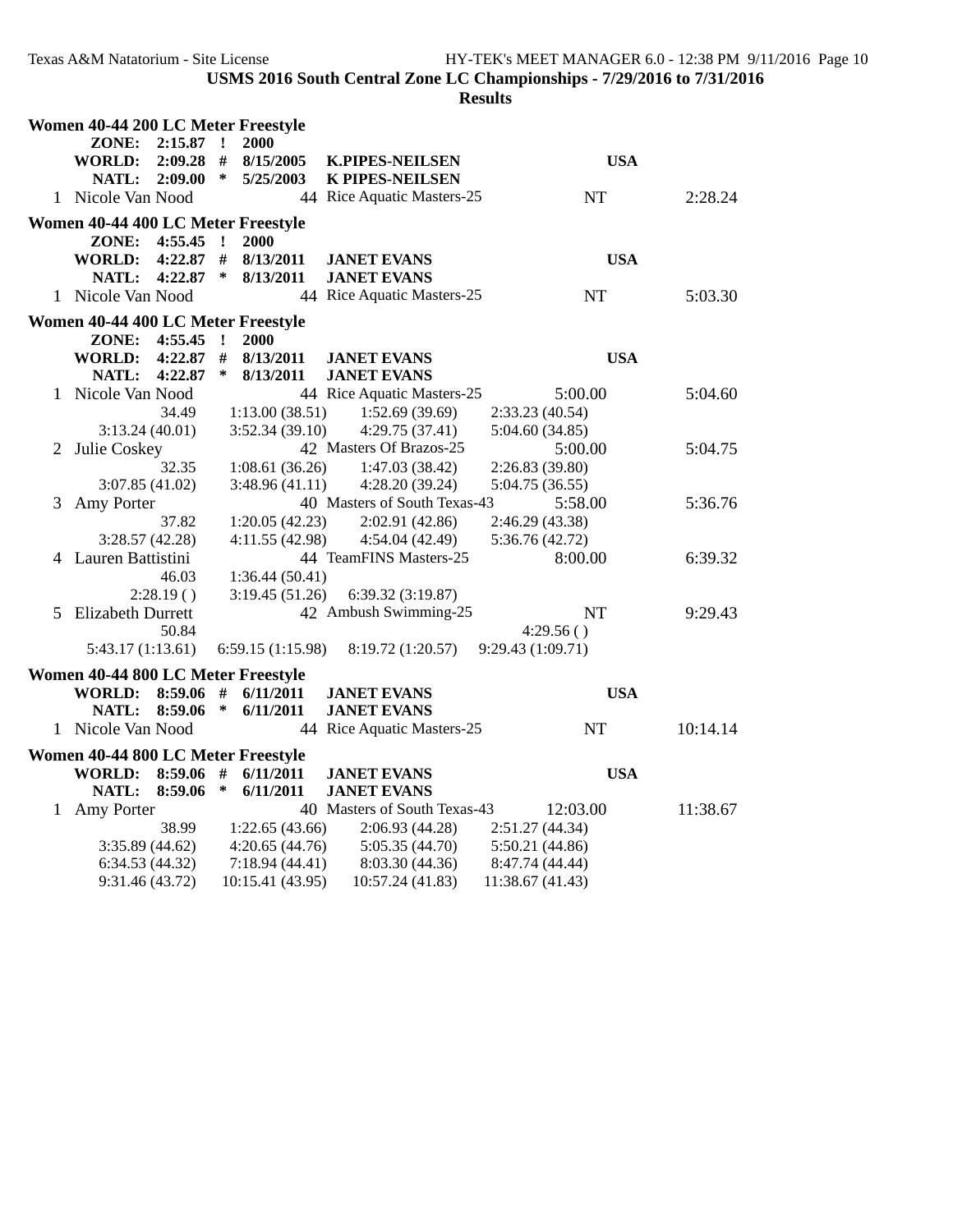|    |                   |                 |              | Women 40-44 1500 LC Meter Freestyle   |                              |                  |          |
|----|-------------------|-----------------|--------------|---------------------------------------|------------------------------|------------------|----------|
|    |                   | ZONE: 19:21.31  | $\mathbf{r}$ | 2000                                  |                              |                  |          |
|    | WORLD: 17:31.51 # |                 |              | 5/10/2015                             | <b>KIRSTEN CAMERON</b>       | <b>GBR</b>       |          |
|    |                   | NATL: 17:56.52  | ∗            | 8/11/2003                             | <b>K PIPES-NEILSEN</b>       |                  |          |
| 1. | Nicole Van Nood   |                 |              |                                       | 44 Rice Aquatic Masters-25   | <b>NT</b>        | 19:21.65 |
|    |                   | 33.94           |              | 1:11.16(37.22)                        | 1:49.53(38.37)               | 2:28.24(38.71)   |          |
|    |                   | 3:06.85(38.61)  |              | 3:45.94(39.09)                        | 4:24.22(38.28)               | 5:03.30 (39.08)  |          |
|    |                   | 5:41.70 (38.40) |              | 6:20.82(39.12)                        | 6:59.61(38.79)               | 7:38.71 (39.10)  |          |
|    |                   | 8:17.64 (38.93) |              | 8:56.73(39.09)                        | 9:35.35(38.62)               | 10:14.14 (38.79) |          |
|    |                   | 10:53.33(39.19) |              | 11:33.00(39.67)                       | 12:11.89 (38.89)             | 12:51.22 (39.33) |          |
|    | 13:30.04 (38.82)  |                 |              | 14:09.13 (39.09)                      | 14:48.29(39.16)              | 15:27.71 (39.42) |          |
|    |                   | 16:06.89(39.18) |              | 16:46.40(39.51)                       | 17:25.43 (39.03)             | 18:04.72 (39.29) |          |
|    | 18:43.35 (38.63)  |                 |              | 19:21.65 (38.30)                      |                              |                  |          |
|    |                   |                 |              |                                       |                              |                  |          |
|    |                   |                 |              | Women 40-44 50 LC Meter Backstroke    |                              |                  |          |
|    | ZONE:             | 33.92 !         |              | 2000                                  |                              |                  |          |
|    | <b>WORLD:</b>     | 30.48 #         |              |                                       | 10/24/2015 RAAKEL LUOTO      | <b>FIN</b>       |          |
|    | NATL:             | 31.38           | ∗            | 8/8/2015                              | <b>ERIKA BRAUN</b>           |                  |          |
|    | 1 Nicole Van Nood |                 |              |                                       | 44 Rice Aquatic Masters-25   | 37.50            | 38.10    |
| 2  | Tama Traudt       |                 |              |                                       | 43 Austin Swim Club-43       | 39.08            | 38.64    |
| 3  | Amy Porter        |                 |              |                                       | 40 Masters of South Texas-43 | 42.50            | 40.04    |
|    | 4 Pansy Sheffield |                 |              |                                       | 40 Team Ridglea-26           | 1:00.00          | 57.59    |
|    |                   |                 |              | Women 40-44 100 LC Meter Backstroke   |                              |                  |          |
|    | ZONE:             | 1:15.30         | $\mathbf{r}$ | 2000                                  |                              |                  |          |
|    | <b>WORLD:</b>     | $1:06.67$ #     |              |                                       | 10/25/2015 RAAKEL LUOTO      | <b>FIN</b>       |          |
|    | NATL:             | 1:07.21         | ∗            | 8/7/2009                              | <b>JODY SMITH</b>            |                  |          |
| 1  | Tama Traudt       |                 |              |                                       | 43 Austin Swim Club-43       | 1:35.00          | 1:26.95  |
|    |                   | 41.03           |              | 1:26.95(45.92)                        |                              |                  |          |
|    |                   |                 |              |                                       |                              |                  |          |
|    |                   |                 |              | Women 40-44 200 LC Meter Backstroke   |                              |                  |          |
|    | ZONE:             | $2:37.28$ !     |              | 2000                                  |                              |                  |          |
|    | <b>WORLD:</b>     | $2:23.18$ #     |              | 8/6/2009                              | <b>JODY SMITH</b>            | <b>USA</b>       |          |
|    | NATL:             | 2:23.18         | $\ast$       | 8/6/2009                              | <b>JODY SMITH</b>            |                  |          |
|    | 1 Nicole Van Nood |                 |              |                                       | 44 Rice Aquatic Masters-25   | 3:05.00          | 2:52.85  |
|    |                   | 41.79           |              | 1:25.73 (43.94)                       | 2:09.98(44.25)               | 2:52.85(42.87)   |          |
|    |                   |                 |              | Women 40-44 50 LC Meter Breaststroke  |                              |                  |          |
|    | ZONE:             | 38.16 !         |              | 2000                                  |                              |                  |          |
|    | <b>WORLD:</b>     | $33.09$ #       |              | 4/17/2012                             | <b>LINLEY FRAME</b>          | <b>AUS</b>       |          |
|    | NATL:             | 33.25           | ∗            | 7/23/2006                             | <b>S VON DER LIPPE</b>       |                  |          |
|    | Julie Coskey      |                 |              |                                       | 42 Masters Of Brazos-25      | 39.40            | 38.30    |
|    | Pansy Sheffield   |                 |              |                                       | 40 Team Ridglea-26           | 1:00.00          | 53.07    |
|    |                   |                 |              |                                       |                              |                  |          |
|    |                   |                 |              | Women 40-44 100 LC Meter Breaststroke |                              |                  |          |
|    | ZONE:             | $1:25.34$ !     |              | 2000                                  |                              |                  |          |
|    | <b>WORLD:</b>     | $1:12.74$ #     |              | 4/14/2012                             | <b>LINLEY FRAME</b>          | <b>AUS</b>       |          |
|    | NATL:             | 1:12.12         | $\ast$       | 6/30/2008                             | <b>S VON DER LIPPE</b>       |                  |          |
|    | Lauren Battistini |                 |              |                                       | 44 TeamFINS Masters-25       | 1:45.00          | 1:41.32  |
|    |                   | 49.72           |              | 1:41.32(51.60)                        |                              |                  |          |
| 2  | Shannon Whitehead |                 |              |                                       | 43 TeamTexas Masters-43      | 1:44.73          | 1:49.22  |
|    |                   | 51.09           |              | 1:49.22(58.13)                        |                              |                  |          |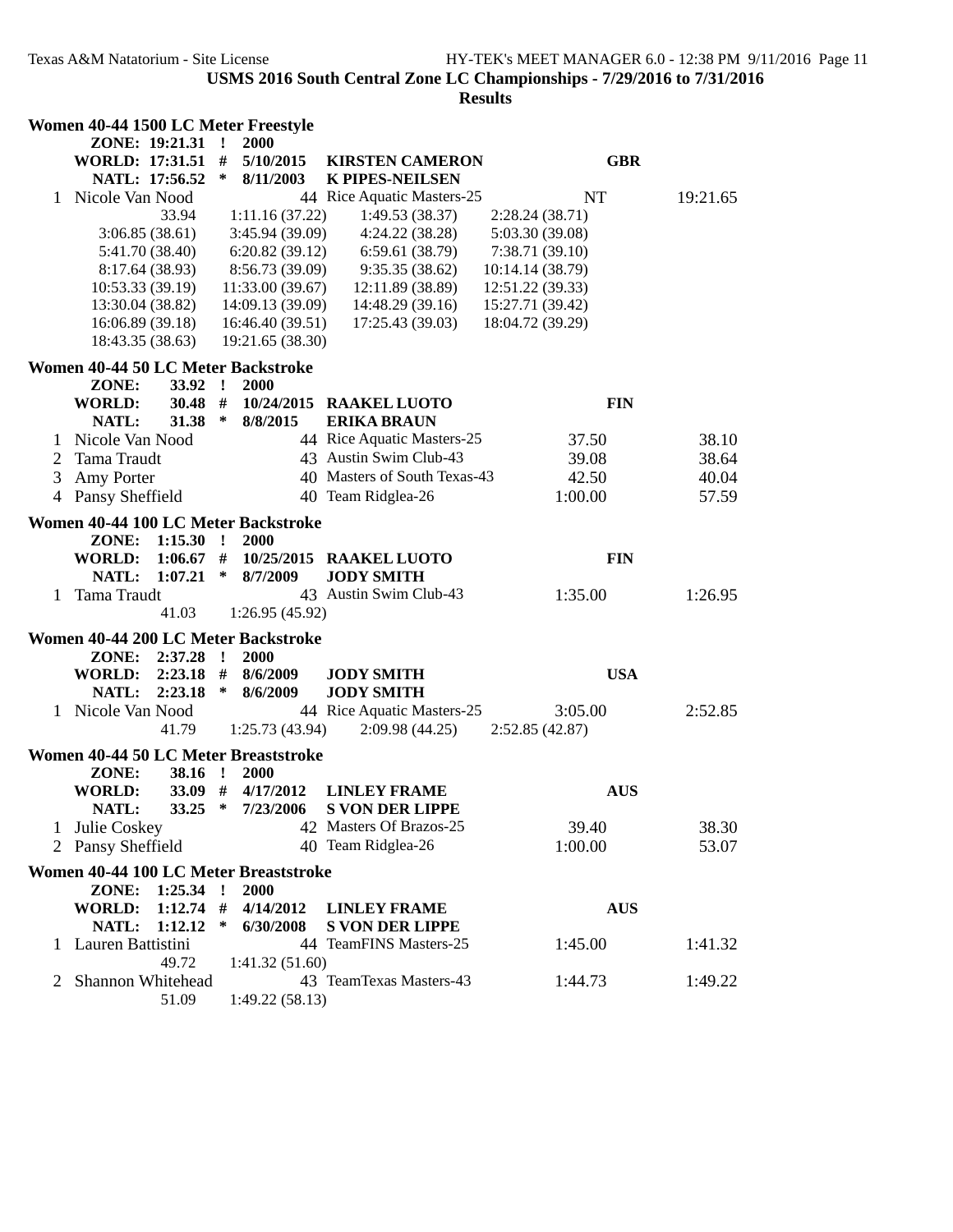|   |                                          |                 |              | Women 40-44 200 LC Meter Breaststroke |                                       |                  |          |
|---|------------------------------------------|-----------------|--------------|---------------------------------------|---------------------------------------|------------------|----------|
|   | ZONE: 3:04.72 !<br>WORLD: 2:38.44 #      |                 |              | <b>2000</b><br>8/9/2006               | <b>S.VON DER LIPPE</b>                | <b>USA</b>       |          |
|   |                                          | NATL: 2:38.44 * |              | 8/9/2006                              | <b>S VON DER LIPPE</b>                |                  |          |
|   | 1 Shannon Whitehead                      |                 |              |                                       | 43 TeamTexas Masters-43               | 3:50.00          | 3:56.03  |
|   |                                          | 53.74           |              |                                       | $1:54.27(1:00.53)$ $2:55.02(1:00.75)$ | 3:56.03(1:01.01) |          |
|   | <b>Women 40-44 50 LC Meter Butterfly</b> |                 |              |                                       |                                       |                  |          |
|   | ZONE:                                    | $30.68$ !       |              | 2000                                  |                                       |                  |          |
|   | WORLD:                                   | 28.36 #         |              | 6/8/2013                              | <b>ERIKA BRAUN</b>                    | <b>USA</b>       |          |
|   | NATL:                                    | 28.36 *         |              | 6/8/2013                              | <b>ERIKA BRAUN</b>                    |                  |          |
|   | Maureen Rea                              |                 |              |                                       | 40 North Texas Lonestars-26           | 32.00            | 29.66!   |
| 2 | Julie Coskey                             |                 |              |                                       | 42 Masters Of Brazos-25               | 33.29            | 31.63    |
| 3 | Nicole Van Nood                          |                 |              |                                       | 44 Rice Aquatic Masters-25            | 35.50            | 34.01    |
| 4 | Michelle Weinfeld                        |                 |              |                                       | 42 TeamTexas Masters-43               | 45.00            | 38.78    |
|   | Women 40-44 100 LC Meter Butterfly       |                 |              |                                       |                                       |                  |          |
|   | ZONE: 1:09.61 !                          |                 |              | 2000                                  |                                       |                  |          |
|   | WORLD: 1:03.36 #                         |                 |              | 5/23/2009                             | <b>S.VON DER LIPPE</b>                | <b>USA</b>       |          |
|   |                                          |                 |              | NATL: 1:02.47 * 6/29/2008             | <b>S VON DER LIPPE</b>                |                  |          |
|   | 1 Maureen Rea                            | 31.24           |              | 1:07.15(35.91)                        | 40 North Texas Lonestars-26           | NT               | 1:07.15! |
|   | Women 40-44 100 LC Meter Butterfly       |                 |              |                                       |                                       |                  |          |
|   | ZONE: 1:09.61                            |                 | $\mathbf{r}$ | 2000                                  |                                       |                  |          |
|   | <b>WORLD:</b>                            | $1:03.36$ #     |              | 5/23/2009                             | <b>S.VON DER LIPPE</b>                | <b>USA</b>       |          |
|   | NATL:                                    | $1:02.47$ *     |              | 6/29/2008                             | <b>S VON DER LIPPE</b>                |                  |          |
|   | 1 Michelle Weinfeld                      |                 |              |                                       | 42 TeamTexas Masters-43               | 1:30.00          | 1:34.07  |
|   |                                          | 42.25           |              | 1:34.07(51.82)                        |                                       |                  |          |
|   | Women 40-44 200 LC Meter IM              |                 |              |                                       |                                       |                  |          |
|   | ZONE: 2:37.76 !                          |                 |              | <b>2000</b>                           |                                       |                  |          |
|   | WORLD: 2:25.03 #                         |                 |              | 8/5/2007                              | <b>S.VON DER LIPPE</b>                | <b>USA</b>       |          |
|   | NATL: 2:25.03                            |                 | $\ast$       | 8/5/2007                              | <b>S VON DER LIPPE</b>                |                  |          |
|   | Julie Coskey                             |                 |              |                                       | 42 Masters Of Brazos-25               | 3:00.00          | 2:49.29  |
|   |                                          | 35.41           |              | 1:22.53(47.12)                        | 2:12.65(50.12)                        | 2:49.29(36.64)   |          |
|   | Lauren Battistini                        |                 |              |                                       | 44 TeamFINS Masters-25                | 3:30.00          | 3:28.76  |
|   |                                          | 46.40           |              | 1:45.14(58.74)                        | 2:43.48 (58.34)                       | 3:28.76(45.28)   |          |
| 3 | Shannon Whitehead                        |                 |              |                                       | 43 TeamTexas Masters-43               | 3:23.00          | 3:32.15  |
|   |                                          | 47.54           |              | 1:44.40(56.86)                        | 2:43.97 (59.57)                       | 3:32.15(48.18)   |          |
|   | Women 40-44 400 LC Meter IM              |                 |              |                                       |                                       |                  |          |
|   | ZONE:                                    | 5:44.62         |              | 2000                                  |                                       |                  |          |
|   | <b>WORLD:</b>                            | 5:09.83         | #            | 8/1/2004                              | <b>K.PIPES-NEILSEN</b>                | <b>USA</b>       |          |
|   | NATL:                                    | 5:09.83         | ∗            | 8/1/2004                              | <b>K PIPES-NEILSEN</b>                |                  |          |
| 1 | Maureen Rea                              |                 |              |                                       | 40 North Texas Lonestars-26           | 6:00.00          | 5:59.25  |
|   |                                          | 31.24           |              | 1:07.15(35.91)                        | 2:00.12(52.97)                        | 2:46.05 (45.93)  |          |
|   | 3:39.58(53.53)                           |                 |              | 4:35.19(55.61)                        | 5:17.34(42.15)                        | 5:59.25 (41.91)  |          |
| 2 | Amy Porter                               |                 |              |                                       | 40 Masters of South Texas-43          | 6:55.00          | 6:27.19  |
|   |                                          | 42.58           |              | 1:30.93(48.35)                        | 2:23.44(52.51)                        | 3:14.54(51.10)   |          |
|   | 4:10.44(55.90)                           |                 |              | 5:05.01 (54.57)                       | 5:45.49 (40.48)                       | 6:27.19(41.70)   |          |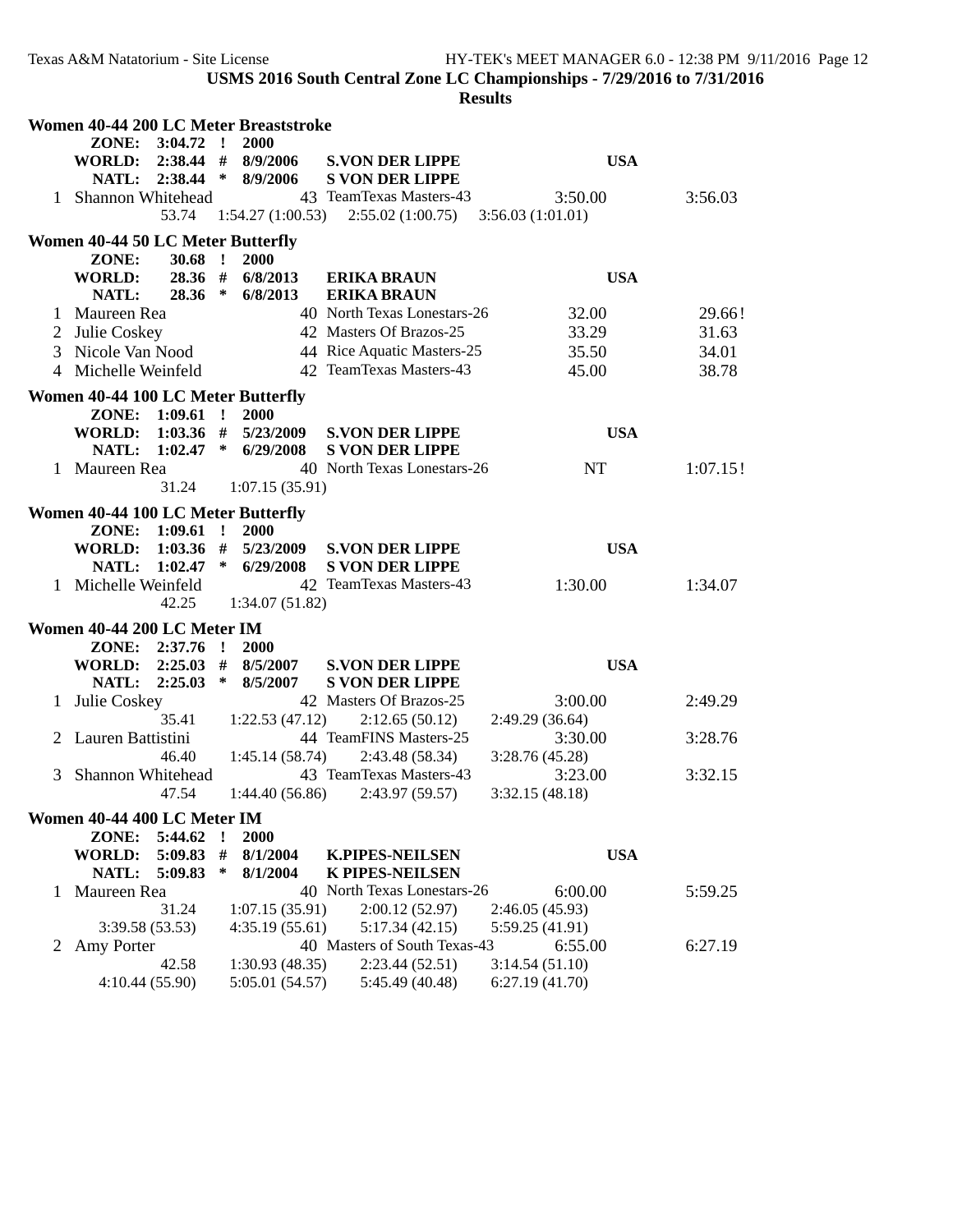|              | Women 45-49 50 LC Meter Freestyle  |             |              |                 |                               |                 |         |  |
|--------------|------------------------------------|-------------|--------------|-----------------|-------------------------------|-----------------|---------|--|
|              | ZONE:                              | 28.60       | $\mathbf{r}$ | 2000            |                               |                 |         |  |
|              | <b>WORLD:</b>                      | $26.59$ #   |              | 3/16/2011       | <b>EDITH OTTERMANN</b>        | <b>RSA</b>      |         |  |
|              | NATL:                              | 27.09       | ∗            | 8/7/2015        | <b>MELANIE THOMAS</b>         |                 |         |  |
| 1            | <b>Stephanie Stone</b>             |             |              |                 | 49 North Texas Lonestars-26   | 31.00           | 29.94   |  |
| 2            | <b>Emily Erington</b>              |             |              |                 | 49 Austin Swim Club-43        | 31.98           | 31.61   |  |
| 3            | Robin Tompkins                     |             |              |                 | 48 South West YMCA Masters-25 | 33.47           | 33.79   |  |
| 4            | Cheryl Hubbard                     |             |              |                 | 49 Houston Cougar Masters-25  | 35.00           | 35.74   |  |
| 5            | <b>Bridget Bailie</b>              |             |              |                 | 47 Houston Cougar Masters-25  | 37.19           | 37.96   |  |
| 6            | Leonie Karkoviata                  |             |              |                 | 47 South West YMCA Masters-25 | 38.60           | 38.31   |  |
|              | Women 45-49 100 LC Meter Freestyle |             |              |                 |                               |                 |         |  |
|              | ZONE: 1:02.71                      |             | $\cdot$ !    | <b>2000</b>     |                               |                 |         |  |
|              | <b>WORLD:</b>                      | 57.40       | #            | 8/8/2015        | <b>MELANIE THOMAS</b>         | <b>USA</b>      |         |  |
|              | NATL:                              | 57.40       | ∗            | 8/8/2015        | <b>MELANIE THOMAS</b>         |                 |         |  |
|              | <b>Stephanie Stone</b>             |             |              |                 | 49 North Texas Lonestars-26   | 1:05.00         | 1:04.50 |  |
|              |                                    | 30.92       |              | 1:04.50(33.58)  |                               |                 |         |  |
| 2            | Tiitta Elias                       |             |              |                 | 49 Masters of South Texas-43  | 1:15.00         | 1:09.13 |  |
|              |                                    | 32.96       |              | 1:09.13(36.17)  |                               |                 |         |  |
| 3            | <b>Emily Erington</b>              |             |              |                 | 49 Austin Swim Club-43        | 1:10.01         | 1:14.35 |  |
|              |                                    | 33.23       |              | 1:14.35(41.12)  |                               |                 |         |  |
| 4            | Keo Lukefahr                       |             |              |                 | 46 Rice Aquatic Masters-25    | NT              | 1:15.97 |  |
|              |                                    | 35.62       |              | 1:15.97(40.35)  |                               |                 |         |  |
| 5            | Cheryl Hubbard                     |             |              |                 | 49 Houston Cougar Masters-25  | 1:18.00         | 1:18.19 |  |
| 6            | Robin Tompkins                     |             |              |                 | 48 South West YMCA Masters-25 | 1:19.22         | 1:19.44 |  |
|              |                                    | 37.61       |              | 1:19.44 (41.83) |                               |                 |         |  |
| 7            | Lisa Denison                       |             |              |                 | 48 Austin Splash Mob-43       | 1:18.27         | 1:19.97 |  |
|              |                                    | 37.66       |              | 1:19.97(42.31)  |                               |                 |         |  |
|              | Women 45-49 200 LC Meter Freestyle |             |              |                 |                               |                 |         |  |
|              | ZONE:                              | 2:18.73     | $\mathbf{r}$ | <b>2000</b>     |                               |                 |         |  |
|              | <b>WORLD:</b>                      | 2:10.09     | #            | 6/13/2009       | <b>K.PIPES-NEILSEN</b>        | <b>USA</b>      |         |  |
|              | NATL:                              | 2:10.09     | ∗            | 6/13/2009       | <b>K PIPES-NEILSEN</b>        |                 |         |  |
|              | Stephanie Stone                    |             |              |                 | 49 North Texas Lonestars-26   | 2:19.00         | 2:19.16 |  |
|              |                                    | 31.96       |              | 1:07.26(35.30)  | 1:43.35(36.09)                | 2:19.16(35.81)  |         |  |
|              | Cheryl Hubbard                     |             |              |                 | 49 Houston Cougar Masters-25  | 2:52.25         | 2:54.33 |  |
|              |                                    | 40.14       |              | 1:24.39(44.25)  | 2:09.15(44.76)                | 2:54.33(45.18)  |         |  |
| 3            | <b>Bridget Bailie</b>              |             |              |                 | 47 Houston Cougar Masters-25  | 3:20.00         | 3:09.11 |  |
|              |                                    | 42.35       |              | 1:29.72(47.37)  | 2:18.83(49.11)                | 3:09.11(50.28)  |         |  |
|              | Women 45-49 400 LC Meter Freestyle |             |              |                 |                               |                 |         |  |
|              | ZONE:                              | 4:54.27     | $\mathbf{r}$ | <b>2000</b>     |                               |                 |         |  |
|              | <b>WORLD:</b>                      | $4:35.84$ # |              | 9/6/2008        | <b>K.PIPES-NEILSEN</b>        | <b>USA</b>      |         |  |
|              | NATL:                              | 4:35.84     | $\ast$       | 9/6/2008        | K PIPES-NEILSEN               |                 |         |  |
| $\mathbf{1}$ | <b>Stephanie Stone</b>             |             |              |                 | 49 North Texas Lonestars-26   | NT              | 4:59.02 |  |
|              | Women 45-49 400 LC Meter Freestyle |             |              |                 |                               |                 |         |  |
|              |                                    | $4:54.27$ ! |              | 2000            |                               |                 |         |  |
|              | ZONE:<br><b>WORLD:</b>             | 4:35.84     | #            | 9/6/2008        | <b>K.PIPES-NEILSEN</b>        | <b>USA</b>      |         |  |
|              | NATL:                              | 4:35.84     | ∗            | 9/6/2008        | <b>K PIPES-NEILSEN</b>        |                 |         |  |
| 1            | Cheryl Hubbard                     |             |              |                 | 49 Houston Cougar Masters-25  | 6:00.00         | 5:56.04 |  |
|              |                                    | 38.30       |              | 1:22.10(43.80)  | 2:06.81(44.71)                | 2:52.96(46.15)  |         |  |
|              | 3:38.77 (45.81)                    |             |              | 4:24.88(46.11)  | 5:10.57(45.69)                | 5:56.04 (45.47) |         |  |
|              |                                    |             |              |                 |                               |                 |         |  |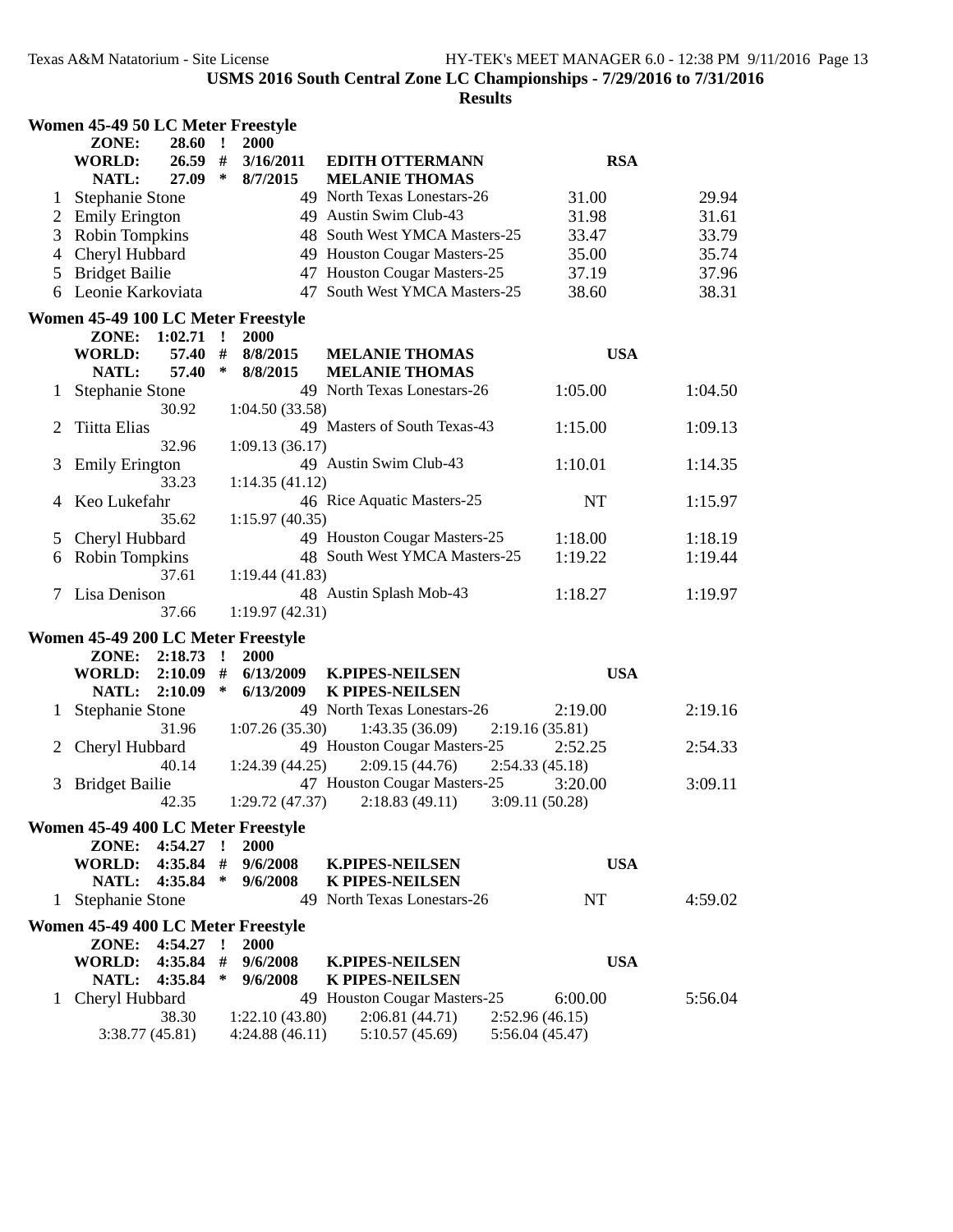|              | (Women 45-49 400 LC Meter Freestyle) |                        |                               |                  |            |  |
|--------------|--------------------------------------|------------------------|-------------------------------|------------------|------------|--|
|              | 2 Keo Lukefahr                       |                        | 46 Rice Aquatic Masters-25    | NT               | 5:59.99    |  |
|              | 38.87                                | 1:23.60(44.73)         | 2:09.69(46.09)                | 2:57.04 (47.35)  |            |  |
|              | 3:43.37 (46.33)                      | 4:30.13(46.76)         | 5:15.97 (45.84)               | 5:59.99 (44.02)  |            |  |
|              | 3 Robin Tompkins                     |                        | 48 South West YMCA Masters-25 | 6:14.41          | 6:10.69    |  |
|              | 40.75                                | 1:25.90(45.15)         | 2:13.17(47.27)                | 3:00.81(47.64)   |            |  |
|              | 3:48.34 (47.53)                      | 4:36.20 (47.86)        | 5:24.84 (48.64)               | 6:10.69(45.85)   |            |  |
|              |                                      |                        |                               |                  |            |  |
|              | Women 45-49 800 LC Meter Freestyle   |                        |                               |                  |            |  |
|              | <b>WORLD:</b><br>9:24.11             | #<br>8/5/2007          | <b>K.PIPES-NEILSEN</b>        |                  | <b>USA</b> |  |
|              | <b>NATL:</b><br>9:24.11              | ∗<br>8/5/2007          | <b>K PIPES-NEILSEN</b>        |                  |            |  |
| 1            | <b>Stephanie Stone</b>               |                        | 49 North Texas Lonestars-26   | 10:40.00         | 10:12.34   |  |
|              | 34.27                                | 1:10.59(36.32)         | 1:47.73(37.14)                | 2:25.25(37.52)   |            |  |
|              | 3:03.65(38.40)                       | 3:41.88 (38.23)        | 4:20.74 (38.86)               | 4:59.02 (38.28)  |            |  |
|              | 5:41.05 (42.03)                      | 6:20.17(39.12)         | 6:59.77(39.60)                | 7:38.33 (38.56)  |            |  |
|              | 8:17.74 (39.41)                      | 8:55.99 (38.25)        | 9:34.77 (38.78)               | 10:12.34 (37.57) |            |  |
| 2            | Cheryl Hubbard                       |                        | 49 Houston Cougar Masters-25  | 12:25.00         | 12:18.08   |  |
|              | 41.90                                | 1:27.64(45.74)         | 2:14.72(47.08)                | 3:01.66(46.94)   |            |  |
|              | 3:48.80(47.14)                       | 4:35.73(46.93)         | 5:22.85(47.12)                | 6:09.19(46.34)   |            |  |
|              | 6:55.96(46.77)                       | 7:42.44 (46.48)        | 8:29.20 (46.76)               | 9:15.75(46.55)   |            |  |
|              | 10:01.85(46.10)                      | 10:47.97 (46.12)       | 11:34.13(46.16)               | 12:18.08 (43.95) |            |  |
| 3            | <b>Judy Pusch</b>                    |                        | 47 Austin Swim Club-43        | 12:54.56         | 12:49.30   |  |
|              | 44.29                                | 1:32.66(48.37)         | 2:20.55(47.89)                | 3:09.31 (48.76)  |            |  |
|              | 3:57.15(47.84)                       | 4:45.83(48.68)         | 5:33.36 (47.53)               | 6:21.72 (48.36)  |            |  |
|              | 7:09.90(48.18)                       | 7:58.88 (48.98)        | 8:47.15 (48.27)               | 9:35.50(48.35)   |            |  |
|              | 10:24.13 (48.63)                     | 11:12.76(48.63)        | 12:01.65(48.89)               | 12:49.30 (47.65) |            |  |
|              | 4 Robin Tompkins                     |                        | 48 South West YMCA Masters-25 | 14:30.00         | 13:24.91   |  |
|              | 44.00                                | 1:31.98 (47.98)        | 2:22.32(50.34)                | 3:13.15(50.83)   |            |  |
|              | 4:04.90(51.75)                       | 4:56.59(51.69)         | 5:47.67 (51.08)               | 6:37.97(50.30)   |            |  |
|              | 7:28.75 (50.78)                      | 8:19.94 (51.19)        | 9:10.71(50.77)                | 10:03.14 (52.43) |            |  |
|              | 10:55.16 (52.02)                     | 11:47.90 (52.74)       | 12:38.31 (50.41)              | 13:24.91 (46.60) |            |  |
|              | 5 Bridget Bailie                     |                        | 47 Houston Cougar Masters-25  | 14:30.14         | 13:36.53   |  |
|              | 44.89                                | 1:34.99(50.10)         | 2:26.94(51.95)                | 3:19.31 (52.37)  |            |  |
|              | 4:11.13(51.82)                       | 5:03.30(52.17)         | 5:55.28 (51.98)               | 6:48.00(52.72)   |            |  |
|              | 7:39.37(51.37)                       | 8:31.36 (51.99)        | 9:22.45 (51.09)               | 10:13.94 (51.49) |            |  |
|              | 11:04.19(50.25)                      | 11:56.15(51.96)        | 12:47.19 (51.04)              | 13:36.53 (49.34) |            |  |
|              |                                      |                        |                               |                  |            |  |
|              | Women 45-49 1500 LC Meter Freestyle  |                        |                               |                  |            |  |
|              | ZONE: 20:26.83                       | <b>2000</b><br>$\cdot$ |                               |                  |            |  |
|              | WORLD: 17:55.83 #                    | 8/17/2003              | <b>S.HEIM-BOWEN</b>           |                  | <b>USA</b> |  |
|              | NATL: 17:55.83                       | ∗<br>8/17/2003         | <b>S HEIM-BOWEN</b>           |                  |            |  |
| $\mathbf{1}$ | Cheryl Hubbard                       |                        | 49 Houston Cougar Masters-25  | 23:30.00         | 23:17.48   |  |
|              | 41.43                                | 1:28.04(46.61)         | 2:14.86(46.82)                | 3:02.37(47.51)   |            |  |
|              | 3:49.10(46.73)                       | 4:36.60(47.50)         | 5:15.42 (38.82)               | 6:11.13(55.71)   |            |  |
|              | 6:50.11(38.98)                       | 7:44.88 (54.77)        | 8:31.01 (46.13)               | 9:18.44 (47.43)  |            |  |
|              | 9:57.67 (39.23)                      | 10:52.16 (54.49)       | 11:38.79 (46.63)              | 12:25.75 (46.96) |            |  |
|              | 13:12.40 (46.65)                     | 13:59.43 (47.03)       | 14:45.56 (46.13)              | 15:32.59 (47.03) |            |  |
|              | 16:19.29 (46.70)                     | 17:06.46 (47.17)       | 17:52.67 (46.21)              | 18:39.37 (46.70) |            |  |
|              | 19:25.40 (46.03)                     | 20:12.22 (46.82)       | 20:58.49 (46.27)              | 21:45.49 (47.00) |            |  |
|              | 22:31.62 (46.13)                     | 23:17.48 (45.86)       |                               |                  |            |  |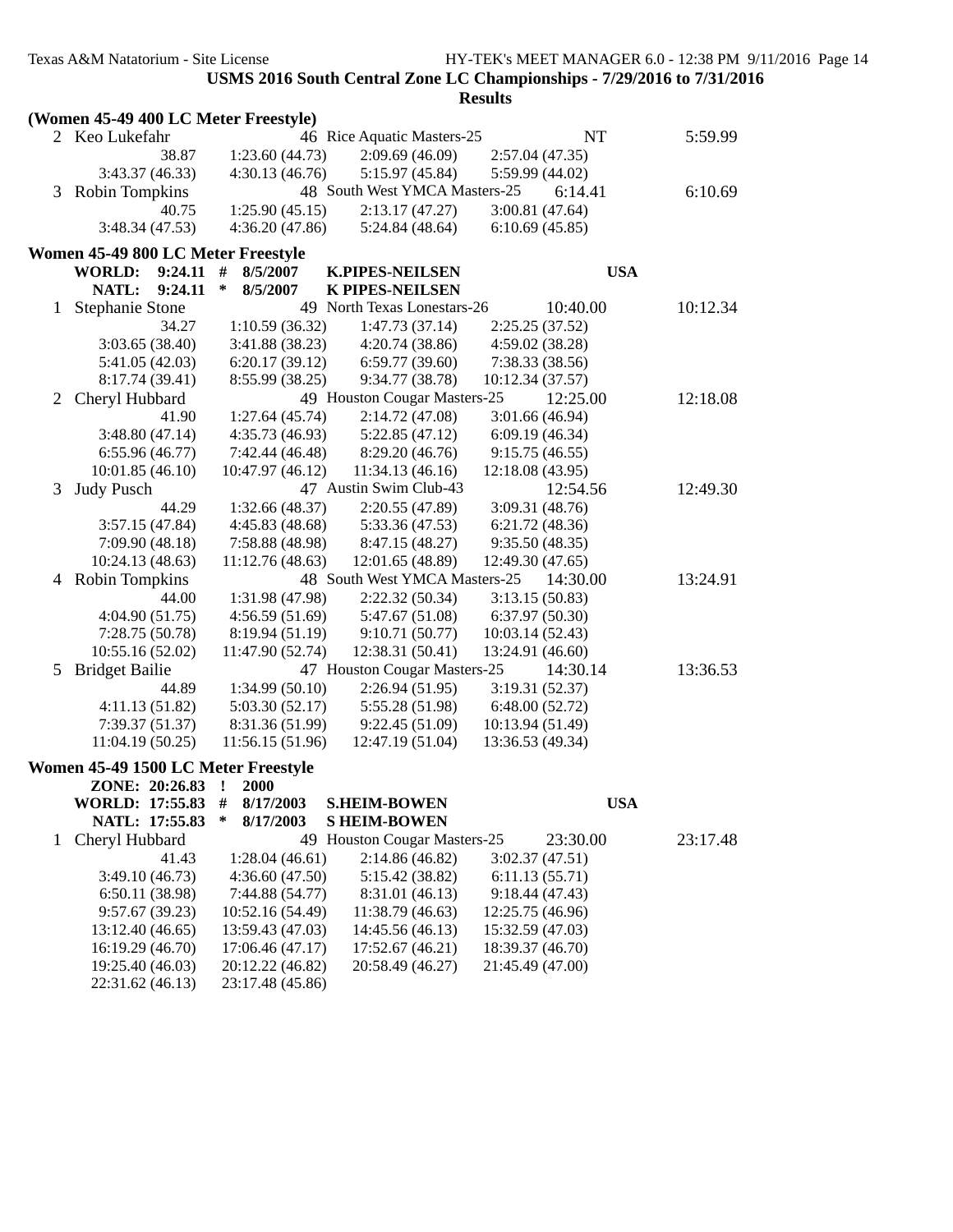**Results**

## **(Women 45-49 1500 LC Meter Freestyle)**

|              | 2 Judy Pusch                          |                      | 47 Austin Swim Club-43        | 26:00.00         | 24:52.61 |
|--------------|---------------------------------------|----------------------|-------------------------------|------------------|----------|
|              | 48.42                                 | 1:38.44(50.02)       | 2:29.68(51.24)                | 3:19.70(50.02)   |          |
|              | 4:10.60(50.90)                        | 5:01.16(50.56)       | 5:52.08 (50.92)               | 6:41.80(49.72)   |          |
|              | 7:32.20(50.40)                        | 8:22.24(50.04)       | 9:12.84(50.60)                | 10:04.00(51.16)  |          |
|              | 10:54.48 (50.48)                      | 11:44.58(50.10)      | 12:35.18(50.60)               | 13:24.74 (49.56) |          |
|              | 14:15.15(50.41)                       | 15:04.29(49.14)      | 15:54.73 (50.44)              | 16:43.87 (49.14) |          |
|              | 17:34.08 (50.21)                      | 18:23.39 (49.31)     | 19:13.56(50.17)               | 20:02.42 (48.86) |          |
|              | 20:52.12 (49.70)                      | 21:41.11 (48.99)     | 22:30.22 (49.11)              | 23:19.04 (48.82) |          |
|              | 24:07.82 (48.78)                      | 24:52.61 (44.79)     |                               |                  |          |
|              |                                       |                      |                               |                  |          |
|              | Women 45-49 50 LC Meter Backstroke    |                      |                               |                  |          |
|              | ZONE:<br>33.73                        | $\cdot$<br>2000      |                               |                  |          |
|              | 31.35 #<br><b>WORLD:</b>              | 8/9/2014             | <b>CINDY MABEE</b>            | <b>CAN</b>       |          |
|              | NATL:<br>$31.71$ *                    | 5/22/2011            | <b>JENKINS\REYNOLDS\</b>      |                  |          |
| 1            | <b>Robin Tompkins</b>                 |                      | 48 South West YMCA Masters-25 | 44.11            | 42.71    |
| 2            | Cheryl Hubbard                        |                      | 49 Houston Cougar Masters-25  | 43.50            | 43.13    |
| 3            | <b>Judy Pusch</b>                     |                      | 47 Austin Swim Club-43        | 46.43            | 48.24    |
|              | 4 Leonie Karkoviata                   |                      | 47 South West YMCA Masters-25 | 47.80            | 48.77    |
|              |                                       |                      |                               |                  |          |
|              | Women 45-49 100 LC Meter Backstroke   |                      |                               |                  |          |
|              | ZONE: 1:12.34 !                       | <b>2000</b>          |                               |                  |          |
|              | <b>WORLD:</b><br>$1:08.11$ #          | 1/31/2015            | <b>CINDY MABEE</b>            | <b>CAN</b>       |          |
|              | NATL:<br>1:08.11                      | ∗<br>5/24/2009       | <b>K PIPES-NEILSEN</b>        |                  |          |
|              | Robin Tompkins                        |                      | 48 South West YMCA Masters-25 | 1:32.33          | 1:32.07  |
|              | 46.18                                 | 1:32.07(45.89)       |                               |                  |          |
| $\mathbf{2}$ | Cheryl Hubbard                        |                      | 49 Houston Cougar Masters-25  | 1:35.00          | 1:34.89  |
|              | 46.53                                 | 1:34.89(48.36)       |                               |                  |          |
|              |                                       |                      |                               |                  |          |
|              |                                       |                      |                               |                  |          |
|              | Women 45-49 100 LC Meter Backstroke   |                      |                               |                  |          |
|              | $1:12.34$ !<br>ZONE:                  | 2000                 |                               |                  |          |
|              | $1:08.11$ #<br>WORLD:                 | 1/31/2015            | <b>CINDY MABEE</b>            | <b>CAN</b>       |          |
|              | NATL:<br>$1:08.11$ *                  | 5/24/2009            | <b>K PIPES-NEILSEN</b>        |                  |          |
|              | 1 Stephanie Stone                     |                      | 49 North Texas Lonestars-26   | NT               | 1:12.07! |
|              | Women 45-49 200 LC Meter Backstroke   |                      |                               |                  |          |
|              | ZONE: 2:36.70 !                       | 2000                 |                               |                  |          |
|              | <b>WORLD:</b><br>$2:25.12$ #          | 1/23/2016            | <b>JOANNA CORBEN</b>          | <b>GBR</b>       |          |
|              | NATL:<br>2:26.06                      | $\ast$<br>5/22/2009  | <b>K PIPES-NEILSEN</b>        |                  |          |
| 1.           | <b>Stephanie Stone</b>                |                      | 49 North Texas Lonestars-26   | 2:33.00          | 2:31.54! |
|              | 35.57                                 | 1:13.92(38.35)       | 1:52.67(38.75)                | 2:31.54(38.87)   |          |
|              |                                       |                      |                               |                  |          |
|              | Women 45-49 50 LC Meter Breaststroke  |                      |                               |                  |          |
|              | 38.52<br>ZONE:                        | 2000<br>$\mathbf{r}$ |                               |                  |          |
|              | <b>WORLD:</b><br>33.66 #              | 7/17/2010            | <b>S.VON DER LIPPE</b>        | <b>USA</b>       |          |
|              | NATL:<br>33.66                        | $\ast$<br>7/17/2010  | <b>S VON DER LIPPE</b>        |                  |          |
| 1            | <b>Bridget Bailie</b>                 |                      | 47 Houston Cougar Masters-25  | 45.39            | 44.98    |
| 2            | <b>Robin Tompkins</b>                 |                      | 48 South West YMCA Masters-25 | 46.81            | 45.18    |
|              | 3 Leonie Karkoviata                   |                      | 47 South West YMCA Masters-25 | 50.40            | 49.80    |
|              | Women 45-49 100 LC Meter Breaststroke |                      |                               |                  |          |
|              | ZONE:<br>$1:25.33$ !                  | 2000                 |                               |                  |          |
|              | <b>WORLD:</b><br>1:13.49              | 9/17/2009<br>#       | <b>MARZENA KULIS</b>          | <b>ITA</b>       |          |
|              | NATL:<br>1:14.41                      | ∗<br>7/17/2010       | <b>S VON DER LIPPE</b>        |                  |          |
| $\mathbf{I}$ | <b>Robin Tompkins</b><br>48.73        | 1:40.92(52.19)       | 48 South West YMCA Masters-25 | 1:41.14          | 1:40.92  |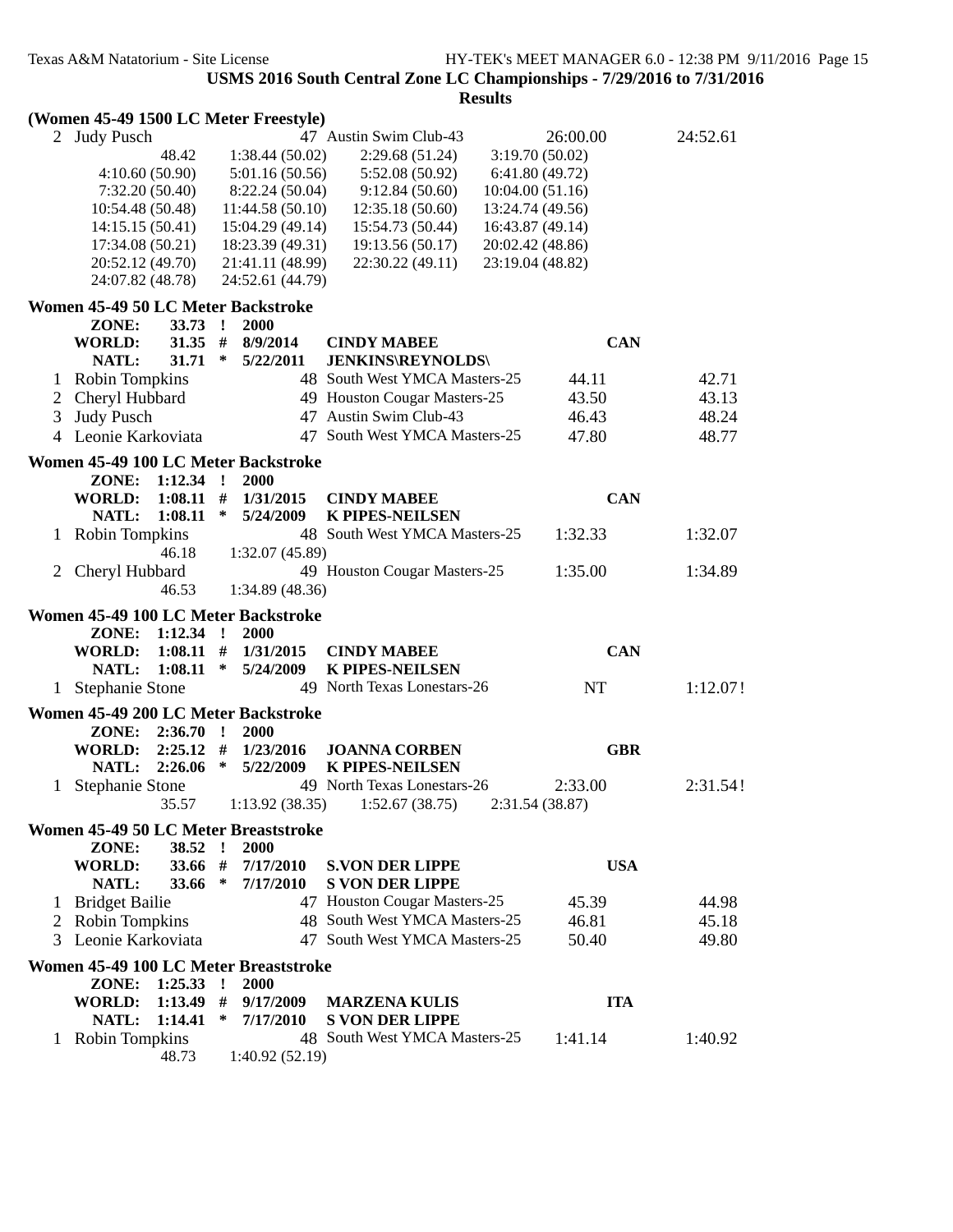|              | Texas A&M Natatorium - Site License                      |                                | USMS 2016 South Central Zone LC Championships - 7/29/2016 to 7/31/2016<br><b>Results</b> |                            | HY-TEK's MEET MANAGER 6.0 - 12:38 PM 9/11/2016 Page 16 |
|--------------|----------------------------------------------------------|--------------------------------|------------------------------------------------------------------------------------------|----------------------------|--------------------------------------------------------|
|              | (Women 45-49 100 LC Meter Breaststroke)                  |                                |                                                                                          |                            |                                                        |
|              | 2 Leonie Karkoviata<br>53.09                             | 1:49.17(56.08)                 | 47 South West YMCA Masters-25                                                            | 1:46.50                    | 1:49.17                                                |
|              | Women 45-49 200 LC Meter Breaststroke<br>ZONE: 3:06.06 ! | 2000                           |                                                                                          |                            |                                                        |
|              | NATL: 2:45.20                                            | $\ast$<br>8/5/2007             | WORLD: 2:43.73 # 3/15/2013 H.MORRIS-EYTON<br><b>CAROLINE KRATTLI</b>                     | <b>RSA</b>                 |                                                        |
|              | 1 Bridget Bailie<br>51.10                                | 1:47.27(56.17)                 | 47 Houston Cougar Masters-25<br>2:47.05 (59.78)                                          | 3:50.00<br>3:44.75 (57.70) | 3:44.75                                                |
|              | 2 Leonie Karkoviata<br>54.08                             | 1:56.68(1:02.60)               | 47 South West YMCA Masters-25<br>$3:01.22$ (1:04.54) $4:01.78$ (1:00.56)                 | 4:00.08                    | 4:01.78                                                |
|              | <b>Women 45-49 50 LC Meter Butterfly</b>                 |                                |                                                                                          |                            |                                                        |
|              | ZONE:<br>$30.96$ !<br>28.97 #<br><b>WORLD:</b>           | 2000<br>2/19/2011              | <b>EDITH OTTERMANN</b>                                                                   | <b>RSA</b>                 |                                                        |
|              | NATL:<br>$29.04$ *                                       | 8/5/2014                       | <b>WENKE SEIDER</b>                                                                      |                            |                                                        |
| $\perp$      | Tiitta Elias                                             |                                | 49 Masters of South Texas-43                                                             | 38.00                      | 35.42                                                  |
| 2            | Cheryl Hubbard                                           |                                | 49 Houston Cougar Masters-25                                                             | 37.50                      | 37.80                                                  |
| 3            | <b>Robin Tompkins</b>                                    |                                | 48 South West YMCA Masters-25                                                            | 38.02                      | 37.87                                                  |
|              | 4 Lisa Denison                                           |                                | 48 Austin Splash Mob-43                                                                  | 39.68                      | 38.60                                                  |
| 5            | Leonie Karkoviata                                        |                                | 47 South West YMCA Masters-25                                                            | 42.69                      | 40.41                                                  |
| 6            | <b>Judy Pusch</b>                                        |                                | 47 Austin Swim Club-43                                                                   | NT                         | 53.15                                                  |
|              | Women 45-49 100 LC Meter Butterfly                       |                                |                                                                                          |                            |                                                        |
|              | $1:11.11$ !<br>ZONE:                                     | <b>2000</b>                    |                                                                                          |                            |                                                        |
|              | WORLD: 1:04.96 #<br><b>NATL:</b><br>1:04.96              | 8/6/2014<br>$\ast$<br>8/6/2014 | <b>WENKE SEIDER</b><br><b>WENKE SEIDER</b>                                               | <b>USA</b>                 |                                                        |
|              | 1 Cheryl Hubbard<br>40.53                                | 1:28.06(47.53)                 | 49 Houston Cougar Masters-25                                                             | 1:26.50                    | 1:28.06                                                |
|              | 2 Leonie Karkoviata<br>49.73                             | 1:49.08(59.35)                 | 47 South West YMCA Masters-25                                                            | 1:44.09                    | 1:49.08                                                |
|              | 3 Robin Tompkins<br>50.98                                | 1:49.62(58.64)                 | 48 South West YMCA Masters-25                                                            | 1:47.56                    | 1:49.62                                                |
|              | Women 45-49 200 LC Meter IM                              |                                |                                                                                          |                            |                                                        |
|              | ZONE: 2:39.94 ! 2000                                     |                                |                                                                                          |                            |                                                        |
|              | $2:27.57$ #<br>WORLD:                                    | 8/16/2008                      | <b>K.PIPES-NEILSEN</b>                                                                   | <b>USA</b>                 |                                                        |
|              | 2:27.57<br>NATL:                                         | 8/16/2008<br>∗                 | <b>K PIPES-NEILSEN</b>                                                                   |                            |                                                        |
| $\mathbf{I}$ | Tiitta Elias                                             |                                | 49 Masters of South Texas-43                                                             | 3:30.00                    | 3:00.75                                                |
|              | 39.86                                                    | 1:30.40(50.54)                 | 2:23.31 (52.91)                                                                          | 3:00.75 (37.44)            |                                                        |
| 2            | Cheryl Hubbard                                           |                                | 49 Houston Cougar Masters-25                                                             | 3:12.76                    | 3:15.08                                                |
|              | 41.30                                                    | 1:33.81(52.51)                 | 2:30.80 (56.99)                                                                          | 3:15.08(44.28)             |                                                        |
| 3            | Lisa Denison                                             |                                | 48 Austin Splash Mob-43                                                                  | 2:59.23                    | 3:32.18                                                |
|              | 43.75                                                    | 1:44.10 (1:00.35)              | 2:43.53(59.43)                                                                           | 3:32.18(48.65)             |                                                        |
|              | Women 45-49 400 LC Meter IM                              |                                |                                                                                          |                            |                                                        |
|              | ZONE: 5:40.43                                            | 2000<br>$\cdot$                |                                                                                          |                            |                                                        |
|              | $5:13.85$ #<br><b>WORLD:</b>                             | 9/5/2008                       | <b>K.PIPES-NEILSEN</b>                                                                   | <b>USA</b>                 |                                                        |
|              | <b>NATL:</b><br>5:13.85                                  | $\ast$<br>9/5/2008             | <b>K PIPES-NEILSEN</b>                                                                   |                            |                                                        |
|              | <b>Stephanie Stone</b>                                   |                                | 49 North Texas Lonestars-26                                                              | 5:45.00                    | 5:40.76                                                |
|              | 36.38                                                    | 1:17.79(41.41)                 | 2:00.61(42.82)                                                                           | 2:41.55 (40.94)            |                                                        |
|              | 3:32.46(50.91)                                           | 4:24.14(51.68)                 | 5:02.89 (38.75)                                                                          | 5:40.76 (37.87)            |                                                        |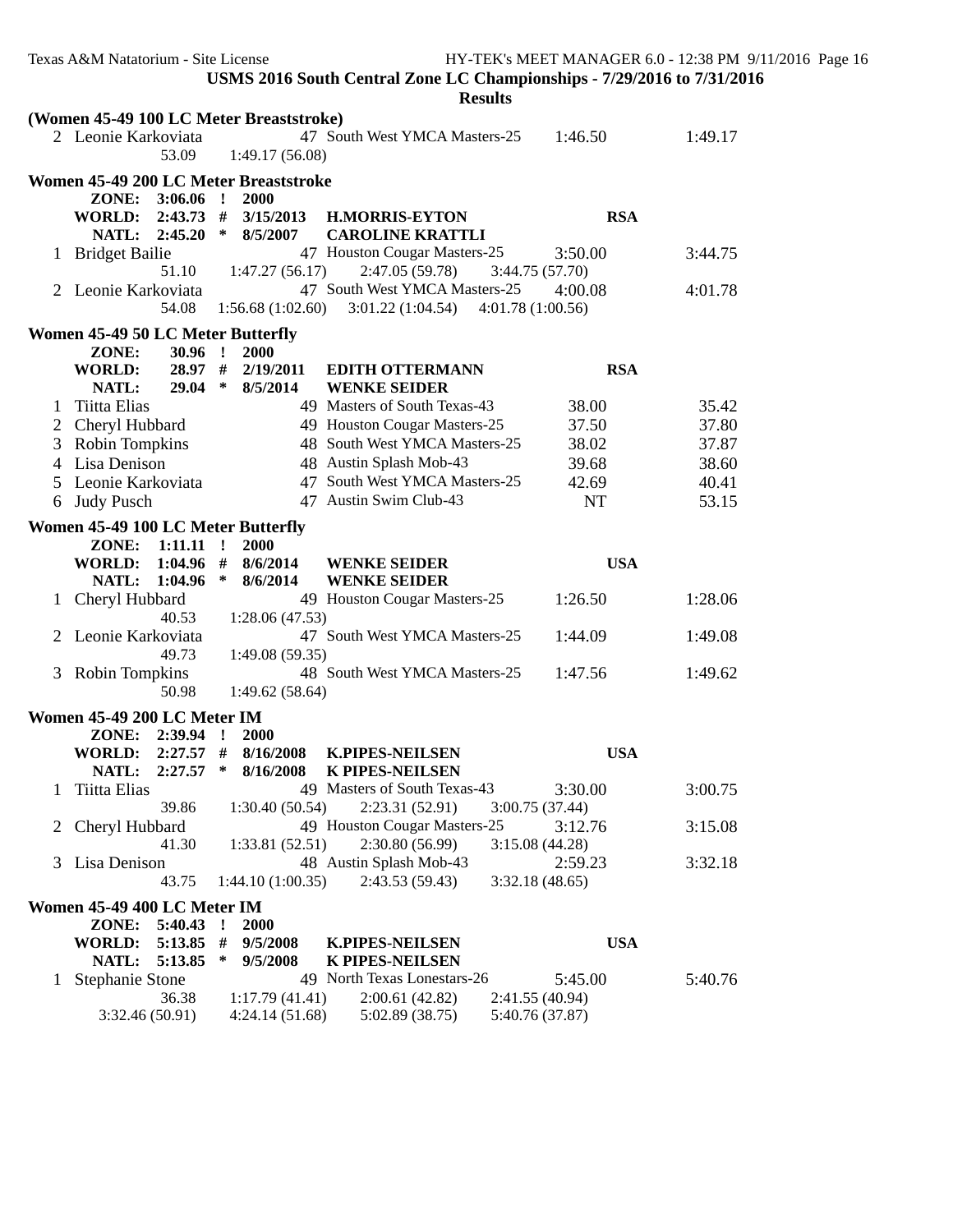|        | (Women 45-49 400 LC Meter IM)                         |              |                   |                                                |                 |            |          |
|--------|-------------------------------------------------------|--------------|-------------------|------------------------------------------------|-----------------|------------|----------|
|        | 2 Cheryl Hubbard                                      |              |                   | 49 Houston Cougar Masters-25                   |                 | 6:50.00    | 6:46.53  |
|        | 41.88                                                 |              | 1:30.53(48.65)    | 2:26.13(55.60)                                 | 3:19.48(53.35)  |            |          |
|        | 4:17.93(58.45)                                        |              | 5:15.72(57.79)    | 6:01.58 (45.86)                                | 6:46.53(44.95)  |            |          |
|        | Women 50-54 50 LC Meter Freestyle                     |              |                   |                                                |                 |            |          |
|        | ZONE:<br>$29.93$ !                                    |              | 2000              |                                                |                 |            |          |
|        | $27.09$ #<br><b>WORLD:</b>                            |              | 6/28/2015         | <b>MARIE FUZZATI</b>                           |                 | <b>FRA</b> |          |
|        | $28.22$ *<br>NATL:<br>Susan Matherne                  |              | 8/18/2001         | <b>LAURA VAL</b><br>54 Rice Aquatic Masters-25 |                 | 29.63      | 29.61!   |
| T.     | Kristy Ditzler                                        |              |                   | 52 Longhorn Aquatics-43                        |                 | 30.19      | 31.32    |
| 2<br>3 | Kendal Jacobson                                       |              |                   | 50 Longhorn Aquatics-43                        |                 | 31.66      | 32.19    |
| 4      | Sarah Martin                                          |              |                   | 50 Katy Aquatic Masters Swimming-2             |                 | 34.72      | 33.34    |
|        | <b>Christine Frederic</b>                             |              |                   | 52 Southern Masters Swimmers-24                |                 | 32.82      | 33.54    |
| 5      | Yuni Irawan                                           |              |                   | 53 Nitro Swimming-43                           |                 | 39.70      | 40.02    |
| 6      |                                                       |              |                   |                                                |                 |            |          |
|        | Women 50-54 100 LC Meter Freestyle<br>ZONE: 1:05.96 ! |              |                   |                                                |                 |            |          |
|        | WORLD: 1:00.42 #                                      |              | 2000<br>6/27/2015 | <b>MARIE FUZZATI</b>                           |                 | <b>FRA</b> |          |
|        | NATL: 1:01.13                                         | $\ast$       | 8/19/2001         | <b>LAURA VAL</b>                               |                 |            |          |
| 1      | Susan Matherne                                        |              |                   | 54 Rice Aquatic Masters-25                     |                 | 1:04.31    | 1:05.81! |
|        | 32.00                                                 |              | 1:05.81(33.81)    |                                                |                 |            |          |
| 2      | <b>Kristy Ditzler</b>                                 |              |                   | 52 Longhorn Aquatics-43                        |                 | 1:07.38    | 1:08.05  |
|        | 32.98                                                 |              | 1:08.05(35.07)    |                                                |                 |            |          |
| 3      | Trin Campbell                                         |              |                   | 52 Team Ridglea-26                             |                 | 1:10.00    | 1:08.84  |
|        | 33.32                                                 |              | 1:08.84(35.52)    |                                                |                 |            |          |
| 4      | Sarah Martin                                          |              |                   | 50 Katy Aquatic Masters Swimming- 1:18.52      |                 |            | 1:14.88  |
|        | 34.54                                                 |              | 1:14.88(40.34)    |                                                |                 |            |          |
| 5      | Anita Benedict                                        |              |                   | 53 Heart of Texas Aquatic Masters-26 1:16.83   |                 |            | 1:15.69  |
|        | 37.31                                                 |              | 1:15.69(38.38)    |                                                |                 |            |          |
|        | 6 Rebecca Tompkins                                    |              |                   | 51 South West YMCA Masters-25                  |                 | 1:21.50    | 1:24.46  |
|        | 39.05                                                 |              | 1:24.46(45.41)    |                                                |                 |            |          |
|        | Women 50-54 200 LC Meter Freestyle                    |              |                   |                                                |                 |            |          |
|        | ZONE: 2:24.43 !<br>WORLD: 2:13.18 #                   |              | 2000<br>8/8/2013  |                                                |                 | <b>USA</b> |          |
|        | NATL: 2:13.18 *                                       |              | 8/8/2013          | <b>JILL HERNANDEZ</b><br><b>JILL HERNANDEZ</b> |                 |            |          |
| 1      | Trin Campbell                                         |              |                   | 52 Team Ridglea-26                             |                 | 2:25.00    | 2:25.41  |
|        | 35.21                                                 |              |                   | $1:12.54(37.33)$ $1:49.49(36.95)$              | 2:25.41(35.92)  |            |          |
|        | 2 Susan Matherne                                      |              |                   | 54 Rice Aquatic Masters-25                     |                 | 2:26.00    | 2:27.43  |
|        | 33.89                                                 |              | 1:11.26(37.37)    | 1:49.26(38.00)                                 | 2:27.43(38.17)  |            |          |
| 3      | Anita Benedict                                        |              |                   | 53 Heart of Texas Aquatic Masters-26 2:55.88   |                 |            | 2:38.27  |
|        | 38.14                                                 |              | 1:18.01(39.87)    | 1:58.55(40.54)                                 | 2:38.27 (39.72) |            |          |
| 4      | Sarah Martin                                          |              |                   | 50 Katy Aquatic Masters Swimming-2:55.95       |                 |            | 2:44.83  |
|        | 35.92                                                 |              | 1:17.46(41.54)    | 2:00.74(43.28)                                 | 2:44.83 (44.09) |            |          |
|        | Women 50-54 400 LC Meter Freestyle                    |              |                   |                                                |                 |            |          |
|        | ZONE:<br>4:56.22                                      | $\mathbf{I}$ | 2000              |                                                |                 |            |          |
|        | 4:40.66 #<br>WORLD:                                   |              | 8/11/2013         | <b>JILL HERNANDEZ</b>                          |                 | <b>USA</b> |          |
|        | 4:40.66<br>NATL:                                      | ∗            | 8/11/2013         | <b>JILL HERNANDEZ</b>                          |                 |            |          |
| 1      | Trin Campbell                                         |              |                   | 52 Team Ridglea-26                             |                 | 5:10.00    | 5:01.75  |
|        | 34.67                                                 |              | 1:11.85(37.18)    | 1:49.90(38.05)                                 | 2:28.03(38.13)  |            |          |
|        | 3:06.57(38.54)                                        |              | 3:44.87 (38.30)   | 4:23.41 (38.54)                                | 5:01.75 (38.34) |            |          |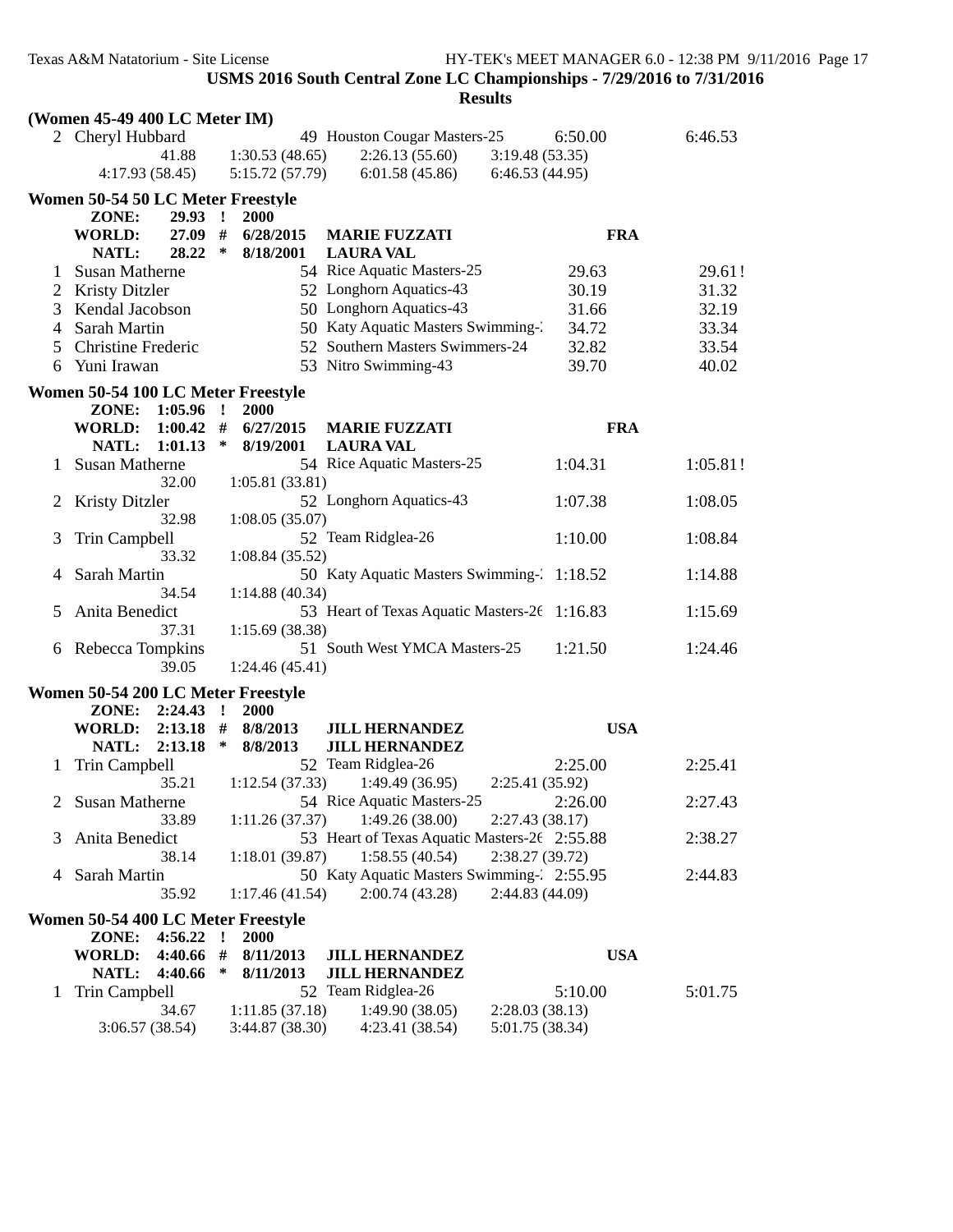|              |                                      |                     |                                               | <b>Results</b>   |            |  |
|--------------|--------------------------------------|---------------------|-----------------------------------------------|------------------|------------|--|
|              | (Women 50-54 400 LC Meter Freestyle) |                     |                                               |                  |            |  |
|              | 2 Kristy Ditzler                     |                     | 52 Longhorn Aquatics-43                       | 5:12.85          | 5:15.61    |  |
|              | 36.32                                | 1:16.47(40.15)      | 1:56.66(40.19)                                | 2:37.51 (40.85)  |            |  |
|              | 3:17.29 (39.78)                      | 3:57.57(40.28)      | 4:37.39 (39.82)                               | 5:15.61 (38.22)  |            |  |
| 3            | Anita Benedict                       |                     | 53 Heart of Texas Aquatic Masters-26 6:00.71  |                  | 5:29.60    |  |
|              | 38.73                                | 1:20.30(41.57)      | 2:02.35(42.05)                                | 2:44.51(42.16)   |            |  |
|              | 3:26.40(41.89)                       | 4:08.68(42.28)      | 4:49.82(41.14)                                | 5:29.60 (39.78)  |            |  |
| 4            | Sarah Martin                         |                     | 50 Katy Aquatic Masters Swimming-2            | NT               | 5:58.11    |  |
|              | 38.27                                | 1:22.66(44.39)      | 2:08.60(45.94)                                | 2:55.01(46.41)   |            |  |
|              | 3:41.56(46.55)                       | 4:28.31(46.75)      | 5:14.44(46.13)                                | 5:58.11 (43.67)  |            |  |
|              |                                      |                     |                                               |                  |            |  |
|              | Women 50-54 800 LC Meter Freestyle   |                     |                                               |                  |            |  |
|              | 9:38.04<br>WORLD:                    | #<br>6/24/2011      | LYNN MARSHALL                                 |                  | <b>CAN</b> |  |
|              | 9:48.81<br>NATL:                     | ∗<br>4/18/2008      | <b>SHEIM-BOWEN</b>                            |                  |            |  |
| 1            | Trin Campbell                        |                     | 52 Team Ridglea-26                            | 10:30.00         | 10:21.90   |  |
|              | 35.87                                | 1:15.34(39.47)      | 1:54.70(39.36)                                | 2:34.21 (39.51)  |            |  |
|              | 3:13.85(39.64)                       | 3:53.32 (39.47)     | 4:32.86 (39.54)                               | 5:11.97(39.11)   |            |  |
|              | 5:51.03 (39.06)                      | 6:29.96 (38.93)     | 7:09.03(39.07)                                | 7:48.09 (39.06)  |            |  |
|              | 8:27.12 (39.03)                      | 9:05.92 (38.80)     | 9:44.72 (38.80)                               | 10:21.90 (37.18) |            |  |
| 2            | <b>Kristy Ditzler</b>                |                     | 52 Longhorn Aquatics-43                       | 10:50.60         | 11:05.11   |  |
|              | 39.34                                | 1:21.19(41.85)      | 2:04.03(42.84)                                | 2:46.18(42.15)   |            |  |
|              | 3:28.57(42.39)                       | 4:10.50(41.93)      | 4:53.02(42.52)                                | 5:34.89 (41.87)  |            |  |
|              | 6:17.48(42.59)                       | 6:58.74(41.26)      | 7:40.87(42.13)                                | 8:21.95 (41.08)  |            |  |
|              | 9:03.86(41.91)                       | 9:45.06(41.20)      | 10:26.47(41.41)                               | 11:05.11 (38.64) |            |  |
| 3            | Anita Benedict                       |                     | 53 Heart of Texas Aquatic Masters-26 12:30.33 |                  | 11:19.63   |  |
|              | 39.86                                | 1:22.39(42.53)      | 2:06.22(43.83)                                | 2:49.21 (42.99)  |            |  |
|              | 3:32.35(43.14)                       | 4:15.26(42.91)      | 4:59.22(43.96)                                | 5:41.91 (42.69)  |            |  |
|              | 6:24.84(42.93)                       | 7:07.43 (42.59)     | 7:50.24(42.81)                                | 8:32.24 (42.00)  |            |  |
|              | 9:14.85(42.61)                       | 9:56.98(42.13)      | 10:39.23(42.25)                               | 11:19.63 (40.40) |            |  |
|              | Women 50-54 1500 LC Meter Freestyle  |                     |                                               |                  |            |  |
|              | ZONE: 21:00.55                       | 2000<br>$\cdot$     |                                               |                  |            |  |
|              | <b>WORLD: 18:29.28</b>               | #<br>3/13/2011      | <b>LYNN MARSHALL</b>                          |                  | <b>CAN</b> |  |
|              | NATL: 18:32.76                       | ∗<br>8/14/2008      | <b>SHEIM-BOWEN</b>                            |                  |            |  |
| $\mathbf{1}$ | Anna Mod                             |                     | 53 Rice Aquatic Masters-25                    | 30:00.00         | 28:14.13   |  |
|              | 48.18                                | 1:42.47 (54.29)     | 2:38.06(55.59)                                | 3:34.82(56.76)   |            |  |
|              | 4:31.38 (56.56)                      | 5:28.24(56.86)      | 6:24.55(56.31)                                | 7:21.68(57.13)   |            |  |
|              | 8:18.29(56.61)                       | 9:14.68(56.39)      | 10:11.45(56.77)                               | 11:09.36 (57.91) |            |  |
|              | 12:05.57 (56.21)                     | 13:03.40 (57.83)    | 13:59.62 (56.22)                              | 14:57.02 (57.40) |            |  |
|              | 15:52.84 (55.82)                     | 16:50.38 (57.54)    | 17:46.79 (56.41)                              | 18:44.99 (58.20) |            |  |
|              | 19:42.24 (57.25)                     | 20:40.07 (57.83)    | 21:38.34 (58.27)                              | 22:36.53 (58.19) |            |  |
|              | 23:34.08 (57.55)                     | 24:31.95 (57.87)    | 25:28.78 (56.83)                              | 26:25.98 (57.20) |            |  |
|              | 27:21.79 (55.81)                     | 28:14.13 (52.34)    |                                               |                  |            |  |
|              |                                      |                     |                                               |                  |            |  |
|              | Women 50-54 50 LC Meter Backstroke   |                     |                                               |                  |            |  |
|              | ZONE:<br>35.64                       | 2000<br>$\cdot$     |                                               |                  |            |  |
|              | <b>WORLD:</b><br>32.02               | #<br>6/26/2015      | <b>MARIE FUZZATI</b>                          | <b>FRA</b>       |            |  |
|              | <b>NATL:</b><br>32.41                | $\ast$<br>6/22/2013 | <b>LESLIE LIVINGSTON</b>                      |                  |            |  |
| 1            | Christine Frederic                   |                     | 52 Southern Masters Swimmers-24               | 40.21            | 40.13      |  |
| 2            | Sarah Martin                         |                     | 50 Katy Aquatic Masters Swimming-2            | 42.08            | 41.88      |  |
| 3            | Yuni Irawan                          |                     | 53 Nitro Swimming-43                          | 45.54            | 45.89      |  |
| 4            | Rebecca Tompkins                     |                     | 51 South West YMCA Masters-25                 | 49.80            | 46.56      |  |
| 5            | Elizabeth Kostiuk                    |                     | 53 Rice Aquatic Masters-25                    | 1:06.00          | 58.38      |  |
|              |                                      |                     |                                               |                  |            |  |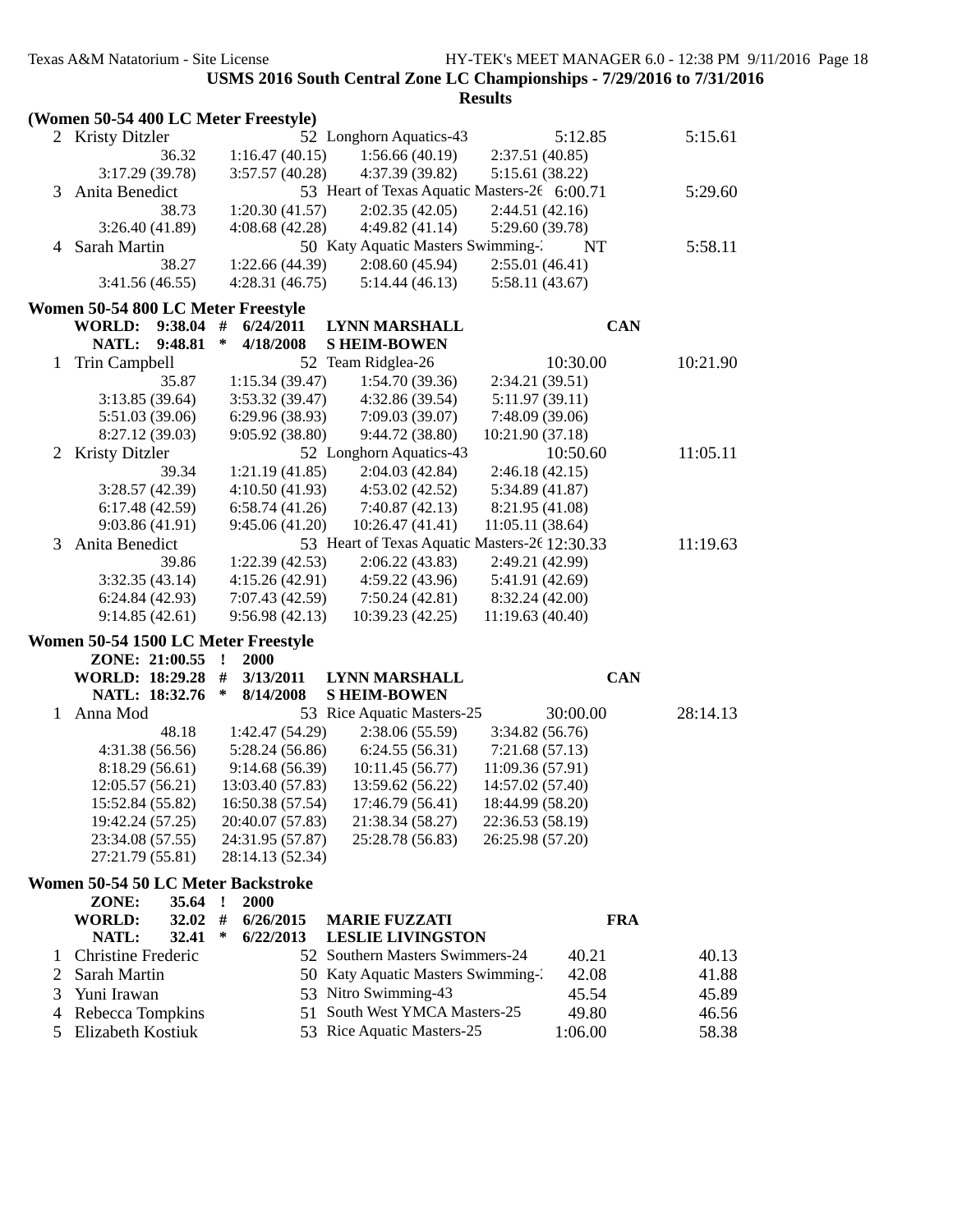|   |                                   |           |   | Women 50-54 100 LC Meter Backstroke   |                                                       |            |          |
|---|-----------------------------------|-----------|---|---------------------------------------|-------------------------------------------------------|------------|----------|
|   | ZONE: 1:18.67 !                   |           |   | 2000                                  |                                                       |            |          |
|   | WORLD: 1:09.28 #                  |           |   | 8/8/2014                              | <b>ELLEN REYNOLDS</b>                                 | <b>USA</b> |          |
|   | NATL: 1:09.28 *                   |           |   | 8/8/2014                              | <b>ELLEN REYNOLDS</b>                                 |            |          |
|   | 1 Christine Frederic              |           |   |                                       | 52 Southern Masters Swimmers-24                       | 1:28.22    | 1:25.43  |
|   |                                   | 41.95     |   | 1:25.43(43.48)                        |                                                       |            |          |
|   | 2 Sarah Martin                    |           |   |                                       | 50 Katy Aquatic Masters Swimming- 1:33.32             |            | 1:30.51  |
|   |                                   | 43.85     |   | 1:30.51(46.66)                        |                                                       |            |          |
| 3 | Yuni Irawan                       |           |   |                                       | 53 Nitro Swimming-43                                  | 1:39.88    | 1:42.15  |
|   |                                   | 49.75     |   | 1:42.15(52.40)                        |                                                       |            |          |
|   |                                   |           |   | Women 50-54 200 LC Meter Backstroke   |                                                       |            |          |
|   | ZONE: 2:47.84 !                   |           |   | 2000                                  |                                                       |            |          |
|   | WORLD: 2:26.64 #                  |           |   | 8/4/2014                              | <b>ELLEN REYNOLDS</b>                                 | <b>USA</b> |          |
|   | NATL: 2:26.64 *                   |           |   | 8/4/2014                              | <b>ELLEN REYNOLDS</b>                                 |            |          |
|   | 1 Christine Frederic              |           |   |                                       | 52 Southern Masters Swimmers-24                       | 3:03.75    | 2:59.14  |
|   |                                   | 42.02     |   | 1:28.40(46.38)                        | 2:14.68(46.28)<br>2:59.14(44.46)                      |            |          |
| 2 | Yuni Irawan                       |           |   |                                       | 53 Nitro Swimming-43                                  | 3:36.44    | 3:40.92  |
|   |                                   | 49.39     |   | 1:46.08(56.69)                        | 2:44.25(58.17)<br>3:40.92(56.67)                      |            |          |
|   | 3 Rebecca Tompkins                |           |   |                                       | 51 South West YMCA Masters-25                         | 3:30.00    | 3:46.19  |
|   |                                   | 53.75     |   |                                       | 3:46.19(54.03)<br>$1:51.72(57.97)$ $2:52.16(1:00.44)$ |            |          |
|   |                                   |           |   | Women 50-54 50 LC Meter Breaststroke  |                                                       |            |          |
|   | ZONE:                             | $39.75$ ! |   | <b>2000</b>                           |                                                       |            |          |
|   | <b>WORLD:</b>                     | 34.18 #   |   | 6/13/2012                             | <b>MONICA CORO</b>                                    | <b>ITA</b> |          |
|   | <b>NATL:</b>                      | $37.31$ * |   | 7/26/2015                             | <b>CAROLINE KRATTLI</b>                               |            |          |
|   | 1 Kendal Jacobson                 |           |   |                                       | 50 Longhorn Aquatics-43                               | 39.26      | 39.71!   |
|   | <b>Christine Frederic</b>         |           |   |                                       | 52 Southern Masters Swimmers-24                       | 41.43      | 40.80    |
|   |                                   |           |   |                                       |                                                       |            |          |
|   |                                   |           |   | Women 50-54 100 LC Meter Breaststroke |                                                       |            |          |
|   | ZONE: 1:28.56 !                   |           |   | <b>2000</b>                           |                                                       |            |          |
|   | WORLD: 1:15.50 #                  |           |   | 6/11/2012                             | <b>MONICA CORO</b>                                    | <b>ITA</b> |          |
|   | NATL: 1:22.23 *                   |           |   | 8/4/2014                              | <b>CORRIN POPPS</b>                                   |            |          |
|   | 1 Kendal Jacobson                 |           |   |                                       | 50 Longhorn Aquatics-43                               | 1:28.09    | 1:27.28! |
|   |                                   | 40.34     |   | 1:27.28 (46.94)                       |                                                       |            |          |
|   | <b>Christine Frederic</b>         |           |   |                                       | 52 Southern Masters Swimmers-24                       | 1:30.53    | 1:31.96  |
|   |                                   | 43.78     |   | 1:31.96 (48.18)                       |                                                       |            |          |
|   | 3 Elizabeth Kostiuk               |           |   |                                       | 53 Rice Aquatic Masters-25                            | 2:05.00    | 2:01.13  |
|   |                                   | 56.71     |   | 2:01.13(1:04.42)                      |                                                       |            |          |
|   |                                   |           |   | Women 50-54 200 LC Meter Breaststroke |                                                       |            |          |
|   | ZONE:                             | 3:12.24   |   | 2000                                  |                                                       |            |          |
|   | <b>WORLD:</b>                     | 2:50.92   | # | 6/15/2012                             | <b>MONICA CORO</b>                                    | <b>ITA</b> |          |
|   | <b>NATL:</b>                      | 2:58.60   | ∗ | 8/8/2014                              | <b>CORRIN POPPS</b>                                   |            |          |
| 1 | Kendal Jacobson                   |           |   |                                       | 50 Longhorn Aquatics-43                               | 3:08.52    | 3:07.34! |
|   |                                   | 42.56     |   | 1:30.39(47.83)                        | 2:18.61(48.22)<br>3:07.34(48.73)                      |            |          |
| 2 | <b>Christine Frederic</b>         |           |   |                                       | 52 Southern Masters Swimmers-24                       | 3:17.40    | 3:24.81  |
|   |                                   | 47.56     |   | 1:40.64 (53.08)                       | 3:24.81(50.35)<br>2:34.46 (53.82)                     |            |          |
|   | Women 50-54 50 LC Meter Butterfly |           |   |                                       |                                                       |            |          |
|   | ZONE:                             | 33.28 !   |   | 2000                                  |                                                       |            |          |
|   | <b>WORLD:</b>                     | $30.24$ # |   | 6/4/2004                              | <b>ANGELA ZINGLER</b>                                 | <b>GER</b> |          |
|   | <b>NATL:</b>                      | 29.97     | ∗ | 6/26/2016                             | <b>SUSAN WILLIAMS</b>                                 |            |          |
| 1 | Susan Matherne                    |           |   |                                       | 54 Rice Aquatic Masters-25                            | 33.07      | 32.30!   |
| 2 | <b>Christine Frederic</b>         |           |   |                                       | 52 Southern Masters Swimmers-24                       | 36.50      | 35.09    |
|   | 3 Anna Mod                        |           |   |                                       | 53 Rice Aquatic Masters-25                            | 45.10      | 46.71    |
|   |                                   |           |   |                                       |                                                       |            |          |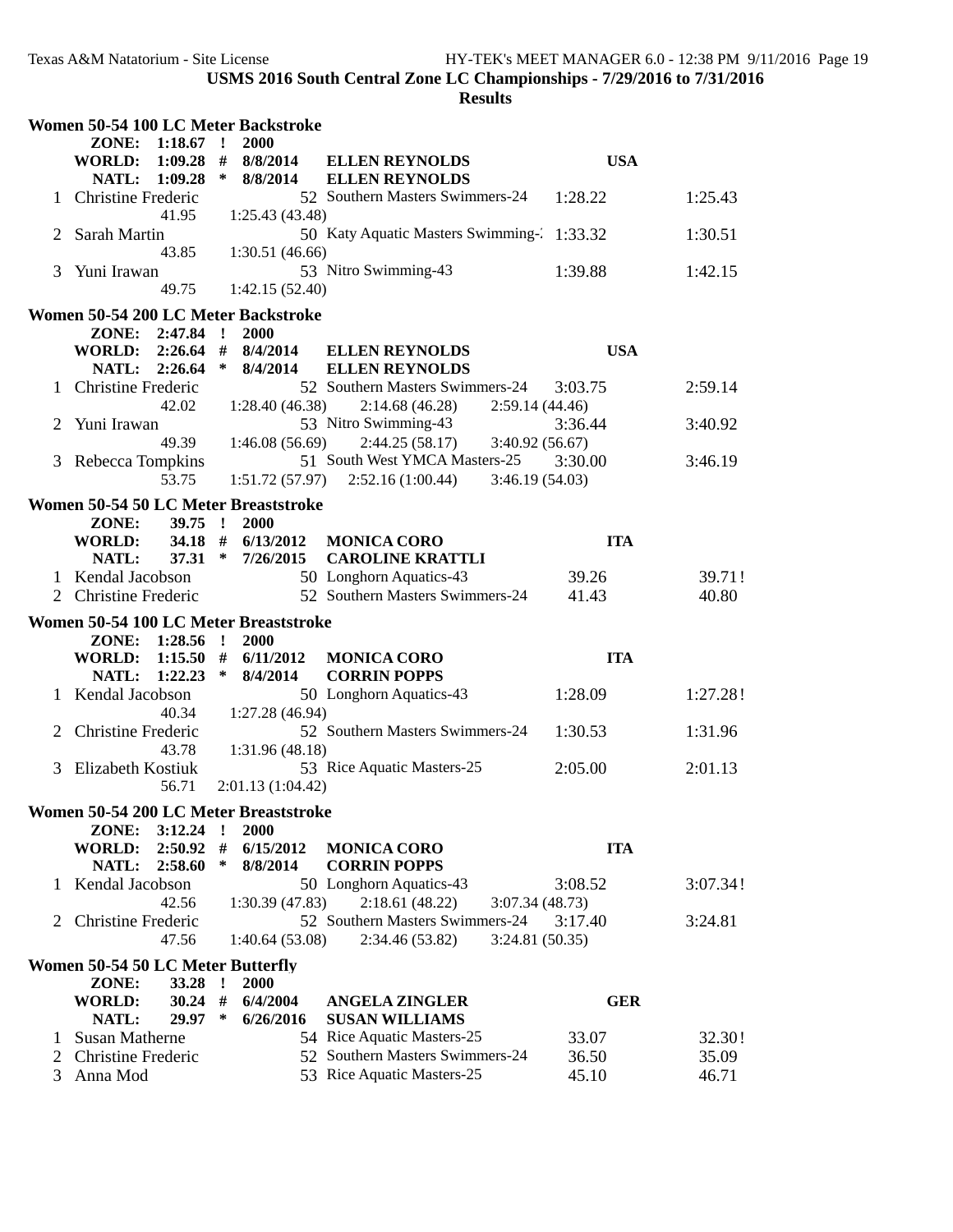|               | Women 50-54 100 LC Meter Butterfly |             |              |                 |                                                |                            |         |  |
|---------------|------------------------------------|-------------|--------------|-----------------|------------------------------------------------|----------------------------|---------|--|
|               | ZONE:                              | 1:15.70     | $\mathbf{r}$ | 2000            |                                                |                            |         |  |
|               | <b>WORLD:</b>                      | 1:07.80     | #            | 8/13/2011       | <b>JILL HERNANDEZ</b>                          | <b>USA</b>                 |         |  |
|               | NATL:                              | 1:07.80     | $\ast$       | 8/13/2011       | <b>JILL HERNANDEZ</b>                          |                            |         |  |
| $\mathbf{1}$  | <b>Kristy Ditzler</b>              |             |              |                 | 52 Longhorn Aquatics-43                        | 1:15.70                    | 1:19.68 |  |
|               |                                    | 37.56       |              | 1:19.68(42.12)  |                                                |                            |         |  |
|               | Women 50-54 200 LC Meter IM        |             |              |                 |                                                |                            |         |  |
|               | ZONE: 2:45.11 !                    |             |              | 2000            |                                                |                            |         |  |
|               | WORLD: 2:31.81 #                   |             |              | 8/6/2014        | <b>ELLEN REYNOLDS</b>                          | <b>USA</b>                 |         |  |
|               | NATL: 2:31.81                      |             | $\ast$       | 8/6/2014        | <b>ELLEN REYNOLDS</b>                          |                            |         |  |
|               | 1 Kendal Jacobson                  |             |              |                 | 50 Longhorn Aquatics-43                        | 2:51.69                    | 2:55.83 |  |
|               |                                    | 37.84       |              | 1:25.51(47.67)  | 2:14.75(49.24)                                 | 2:55.83(41.08)             |         |  |
|               | Women 55-59 50 LC Meter Freestyle  |             |              |                 |                                                |                            |         |  |
|               | ZONE:                              | 29.68 !     |              | 2000            |                                                |                            |         |  |
|               | <b>WORLD:</b>                      | 28.69 #     |              | 8/17/2008       | <b>LAURA VAL</b>                               | <b>USA</b>                 |         |  |
|               | NATL:                              | 28.69       | $\ast$       | 8/17/2008       | <b>LAURA VAL</b>                               |                            |         |  |
| 1             | Kristin Henderson                  |             |              |                 | 56 North Texas Lonestars-26                    | 29.91                      | 30.64   |  |
| 2             | Susan Ingraham                     |             |              |                 | 57 Masters of South Texas-43                   | 31.59                      | 31.64   |  |
| 3             | Sue Klimko                         |             |              |                 | 56 Dallas Aquatic Masters-26                   | 35.00                      | 35.91   |  |
| 4             | <b>Monica Bailey</b>               |             |              |                 | 55 North Texas Lonestars-26                    | 31.90                      | 39.65   |  |
| 5             | Shawn Feather                      |             |              |                 | 55 Aquatex Swim Team-43                        | 40.00                      | 42.59   |  |
| 6             | Julie Brotzen                      |             |              |                 | 57 Ambush Swimming-25                          | 43.98                      | 44.57   |  |
|               |                                    |             |              |                 |                                                |                            |         |  |
|               | Women 55-59 100 LC Meter Freestyle |             |              |                 |                                                |                            |         |  |
|               | ZONE: 1:06.73 !                    |             |              | 2000            |                                                |                            |         |  |
|               | WORLD: 1:02.02 #                   |             |              | 8/16/2008       | <b>LAURA VAL</b>                               | <b>USA</b>                 |         |  |
|               | NATL: 1:02.02                      |             | $\ast$       | 8/13/2007       | <b>VAL\VAL</b>                                 |                            |         |  |
| 1             | <b>Monica Bailey</b>               |             |              |                 | 55 North Texas Lonestars-26                    | 1:12.00                    | 1:14.38 |  |
|               |                                    | 35.16       |              | 1:14.38(39.22)  |                                                |                            |         |  |
| 2             | Kristin Henderson                  |             |              |                 | 56 North Texas Lonestars-26                    | 1:07.57                    | 1:19.87 |  |
|               |                                    | 33.42       |              | 1:19.87(46.45)  |                                                |                            |         |  |
| 3             | <b>Stacey Eicks</b>                |             |              |                 | 57 Woodlands Masters Swim Team-2 1:28.00       |                            | 1:22.10 |  |
|               |                                    | 38.80       |              | 1:22.10(43.30)  |                                                |                            |         |  |
| 4             | Sue Klimko                         |             |              |                 | 56 Dallas Aquatic Masters-26                   | 1:18.00                    | 1:25.65 |  |
|               |                                    | 41.62       |              | 1:25.65(44.03)  |                                                |                            |         |  |
| 5             | Julie Brotzen                      |             |              |                 | 57 Ambush Swimming-25                          | 1:39.61                    | 1:38.43 |  |
|               |                                    | 44.86       |              | 1:38.43(53.57)  |                                                |                            |         |  |
|               | Women 55-59 200 LC Meter Freestyle |             |              |                 |                                                |                            |         |  |
|               | ZONE:                              | 2:32.88     | $\mathbf{r}$ | 2000            |                                                |                            |         |  |
|               | <b>WORLD:</b>                      | $2:16.28$ # |              | 8/6/2009        | <b>LAURA VAL</b>                               | <b>USA</b>                 |         |  |
|               | <b>NATL:</b>                       | 2:16.28     | $\ast$       | 8/6/2009        | <b>LAURA VAL</b>                               |                            |         |  |
|               | 1 Susan Ingraham                   |             |              |                 | 57 Masters of South Texas-43                   | 2:32.88<br>2:37.85(39.57)  | 2:37.85 |  |
|               |                                    | 35.46       |              | 1:16.31(40.85)  | 1:58.28(41.97)<br>57 Longhorn Aquatics-43      | 2:40.00                    |         |  |
| 2             | Sally Dykstra                      |             |              |                 |                                                |                            | 2:39.32 |  |
|               |                                    | 37.68       |              | 1:19.07(41.39)  | 2:00.46(41.39)<br>56 Masters of South Texas-43 | 2:39.32 (38.86)<br>2:51.35 | 2:52.71 |  |
| 3             | Suzanne Cuda                       | 39.70       |              | 1:23.04 (43.34) | 2:08.18(45.14)                                 | 2:52.71 (44.53)            |         |  |
| 4             | Sue Klimko                         |             |              |                 | 56 Dallas Aquatic Masters-26                   | 2:57.00                    | 3:02.06 |  |
|               |                                    | 42.20       |              | 1:28.53(46.33)  | 2:16.17(47.64)                                 | 3:02.06 (45.89)            |         |  |
| $\mathcal{L}$ | <b>Stacey Eicks</b>                |             |              |                 | 57 Woodlands Masters Swim Team-2 3:05.00       |                            | 3:03.35 |  |
|               |                                    | 43.32       |              | 1:29.33(46.01)  | 2:17.77(48.44)                                 | 3:03.35 (45.58)            |         |  |
|               |                                    |             |              |                 |                                                |                            |         |  |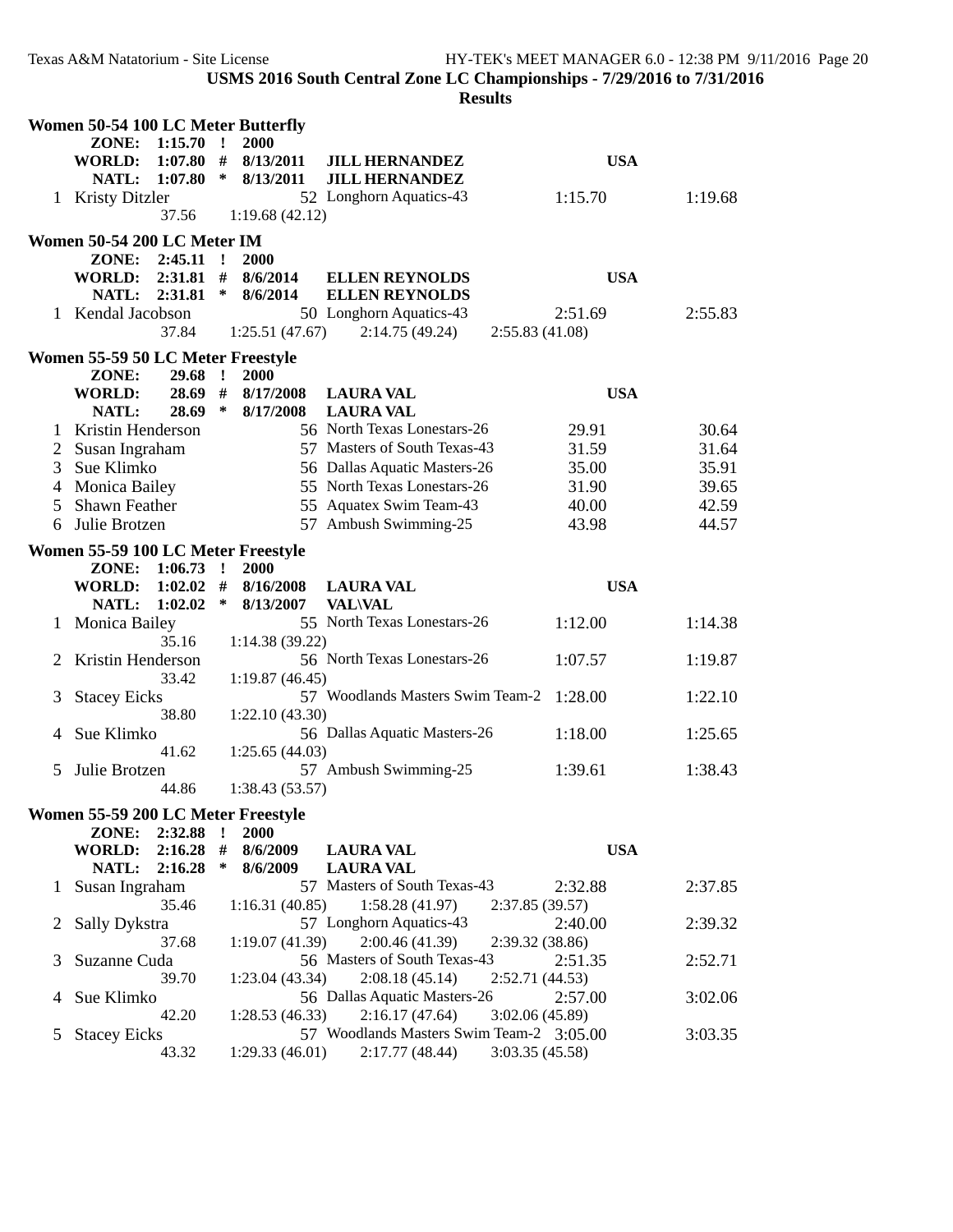|   |                                      |                     |                                          | <b>Results</b>   |          |  |
|---|--------------------------------------|---------------------|------------------------------------------|------------------|----------|--|
|   | (Women 55-59 200 LC Meter Freestyle) |                     |                                          |                  |          |  |
|   | 6 Julie Brotzen                      |                     | 57 Ambush Swimming-25                    | 3:42.48          | 3:33.25  |  |
|   | 50.52                                | 1:45.68(55.16)      | 2:42.30(56.62)                           | 3:33.25(50.95)   |          |  |
|   | Women 55-59 400 LC Meter Freestyle   |                     |                                          |                  |          |  |
|   | ZONE: 5:26.84 !                      | 2000                |                                          |                  |          |  |
|   | <b>WORLD:</b><br>4:46.69             | #<br>7/26/2015      | <b>JILL HERNANDEZ</b>                    | <b>USA</b>       |          |  |
|   | <b>NATL:</b><br>4:46.69              | ∗<br>7/26/2015      | <b>JILL HERNANDEZ</b>                    |                  |          |  |
|   | Susan Ingraham                       |                     | 57 Masters of South Texas-43             | 5:31.14          | 5:29.57  |  |
|   | 35.67                                | 1:17.44(41.77)      | 2:00.09(42.65)                           | 2:42.83 (42.74)  |          |  |
|   | 3:25.59(42.76)                       | 4:07.85(42.26)      | 4:50.02(42.17)                           | 5:29.57 (39.55)  |          |  |
|   | 2 Sally Dykstra                      |                     | 57 Longhorn Aquatics-43                  | 5:33.00          | 5:36.00  |  |
|   | 39.80                                | 1:22.28(42.48)      | 2:05.13(42.85)                           | 2:48.13 (43.00)  |          |  |
|   | 3:30.65(42.52)                       | 4:13.56(42.91)      | 4:56.19(42.63)                           | 5:36.00 (39.81)  |          |  |
| 3 | Suzanne Cuda                         |                     | 56 Masters of South Texas-43             | 6:00.00          | 5:52.10  |  |
|   | 39.36                                | 1:22.27(42.91)      | 2:07.20(44.93)                           | 2:52.00(44.80)   |          |  |
|   | 3:37.40(45.40)                       | 4:22.79(45.39)      | 5:08.65(45.86)                           | 5:52.10 (43.45)  |          |  |
| 4 | Mary Anne Hines                      |                     | 59 Woodlands Masters Swim Team-2 6:02.41 |                  | 6:06.47  |  |
|   | 41.96                                | 1:27.20(45.24)      | 2:13.64(46.44)                           | 2:59.39(45.75)   |          |  |
|   | 3:46.19(46.80)                       | 4:32.58(46.39)      | 5:21.26(48.68)                           | 6:06.47(45.21)   |          |  |
| 5 | <b>Stacey Eicks</b>                  |                     | 57 Woodlands Masters Swim Team-2 6:30.00 |                  | 6:20.92  |  |
|   | 43.79                                | 1:31.25(47.46)      | 2:18.76(47.51)                           | 3:07.86(49.10)   |          |  |
|   | 3:55.97(48.11)                       | 4:45.11(49.14)      | 5:33.59 (48.48)                          | 6:20.92(47.33)   |          |  |
| 6 | Sue Klimko                           |                     | 56 Dallas Aquatic Masters-26             | 6:12.00          | 6:26.73  |  |
|   | 43.70                                | 1:32.00(48.30)      | 2:20.90(48.90)                           | 3:11.18(50.28)   |          |  |
|   | 4:01.64(50.46)                       | 4:52.15(50.51)      | 5:40.78(48.63)                           | 6:26.73(45.95)   |          |  |
| 7 | Shawn Feather                        |                     | 55 Aquatex Swim Team-43                  | 6:45.00          | 6:51.13  |  |
|   | 47.89                                | 1:40.37(52.48)      |                                          |                  |          |  |
|   | 2:33.51()                            | 3:25.56(52.05)      | 6:51.13(3:25.57)                         |                  |          |  |
|   | Women 55-59 800 LC Meter Freestyle   |                     |                                          |                  |          |  |
|   | <b>WORLD:</b><br>$9:46.56$ #         | 7/25/2015           | <b>JILL HERNANDEZ</b>                    | <b>USA</b>       |          |  |
|   | <b>NATL:</b><br>9:46.56              | $\ast$<br>7/25/2015 | <b>JILL HERNANDEZ</b>                    |                  |          |  |
|   | 1 Susan Ingraham                     |                     | 57 Masters of South Texas-43             | 11:21.74         | 11:18.93 |  |
|   | 37.83                                | 1:21.28(43.45)      | 2:04.70(43.42)                           | 2:47.64 (42.94)  |          |  |
|   | 3:30.84(43.20)                       | 4:14.02(43.18)      | 4:57.40(43.38)                           | 5:40.60(43.20)   |          |  |
|   | 6:24.16(43.56)                       | 7:07.00(42.84)      | 7:50.10(43.10)                           | 8:33.32 (43.22)  |          |  |
|   | 9:16.65(43.33)                       | 9:58.85(42.20)      | 10:40.64 (41.79)                         | 11:18.93 (38.29) |          |  |
| 2 | Suzanne Cuda                         |                     | 56 Masters of South Texas-43             | 12:08.00         | 12:16.69 |  |
|   | 41.16                                | 1:25.19(44.03)      | 2:11.41(46.22)                           | 2:57.34(45.93)   |          |  |
|   | 3:44.19(46.85)                       | 4:30.67(46.48)      | 5:17.49(46.82)                           | 6:04.12(46.63)   |          |  |
|   | 6:51.15(47.03)                       | 7:37.70(46.55)      | 8:24.79 (47.09)                          | 9:11.33(46.54)   |          |  |
|   | 9:57.75(46.42)                       | 10:44.61 (46.86)    | 11:31.38 (46.77)                         | 12:16.69(45.31)  |          |  |
| 3 | Sue Klimko                           |                     | 56 Dallas Aquatic Masters-26             | 13:05.00         | 13:35.95 |  |
|   | 45.68                                | 1:36.20(50.52)      | 2:27.68(51.48)                           | 3:20.18(52.50)   |          |  |
|   | 4:11.34(51.16)                       | 5:02.33 (50.99)     | 5:52.84(50.51)                           | 6:45.88 (53.04)  |          |  |
|   | 7:37.19(51.31)                       | 8:30.16 (52.97)     | 9:21.66(51.50)                           | 10:12.29(50.63)  |          |  |
|   | 11:02.76 (50.47)                     | 11:55.54 (52.78)    | 12:46.19 (50.65)                         | 13:35.95 (49.76) |          |  |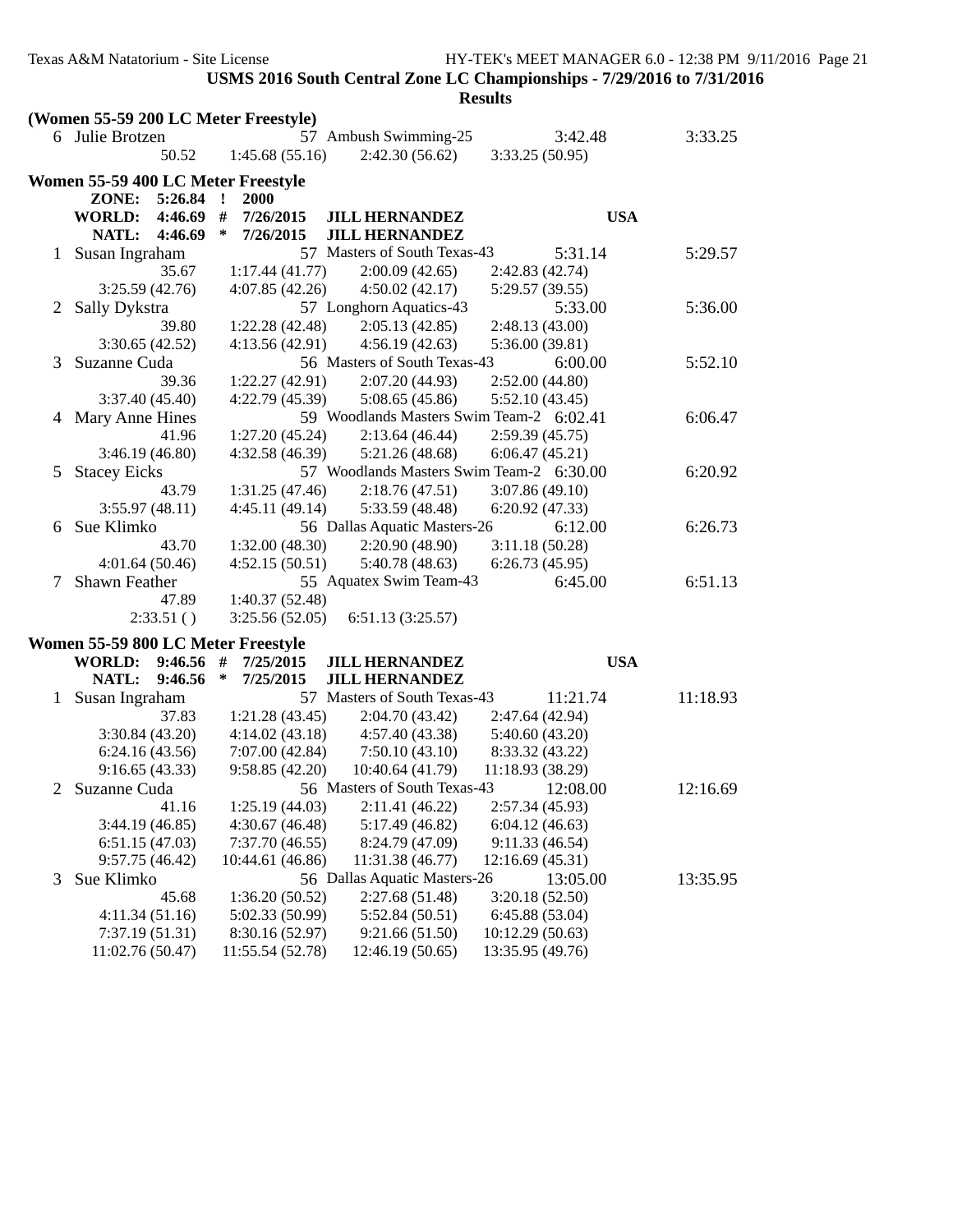|   | Women 55-59 1500 LC Meter Freestyle |                     |                                  |                  |            |
|---|-------------------------------------|---------------------|----------------------------------|------------------|------------|
|   | ZONE: 21:45.29                      | 2000<br>$\cdot$     |                                  |                  |            |
|   | <b>WORLD: 18:46.00</b>              | #<br>3/20/2016      | <b>LYNN MARSHALL</b>             |                  | <b>CAN</b> |
|   | NATL: 19:14.70                      | $\ast$<br>7/8/2007  | <b>LAURA VAL</b>                 |                  |            |
| 1 | Susan Ingraham                      |                     | 57 Masters of South Texas-43     | 21:37.07         | 22:02.15   |
|   | 37.15                               | 1:20.01(42.86)      | 2:02.87(42.86)                   | 2:46.41 (43.54)  |            |
|   | 3:29.16(42.75)                      | 4:12.88 (43.72)     | 4:56.56(43.68)                   | 5:40.27 (43.71)  |            |
|   | 6:24.23(43.96)                      | 7:08.98 (44.75)     | 7:53.05(44.07)                   | 8:37.90 (44.85)  |            |
|   | 9:22.50(44.60)                      | 10:07.54 (45.04)    | 10:51.99 (44.45)                 | 11:36.93 (44.94) |            |
|   | 12:22.01 (45.08)                    | 13:07.50 (45.49)    | 13:52.50 (45.00)                 | 14:38.13 (45.63) |            |
|   | 15:22.73 (44.60)                    | 16:07.83 (45.10)    | 16:52.65 (44.82)                 | 17:38.14 (45.49) |            |
|   | 18:22.72 (44.58)                    | 19:07.74 (45.02)    | 19:52.31 (44.57)                 | 20:36.96 (44.65) |            |
|   | 21:20.56 (43.60)<br>Suzanne Cuda    | 22:02.15 (41.59)    | 56 Masters of South Texas-43     | 23:30.00         | 23:00.32   |
| 2 |                                     | 1:23.50(43.26)      | 2:09.14(45.64)                   | 2:54.12 (44.98)  |            |
|   | 40.24<br>3:39.97 (45.85)            | 4:25.13(45.16)      | 5:10.82(45.69)                   | 5:56.05(45.23)   |            |
|   | 6:43.00(46.95)                      | 7:28.60(45.60)      | 8:15.14 (46.54)                  | 9:00.61(45.47)   |            |
|   | 9:47.25(46.64)                      | 10:33.33 (46.08)    | 11:19.82(46.49)                  | 12:06.15(46.33)  |            |
|   | 12:52.80(46.65)                     | 13:39.16 (46.36)    | 14:25.78 (46.62)                 | 15:11.56 (45.78) |            |
|   | 15:58.70 (47.14)                    | 16:45.39 (46.69)    | 17:32.64 (47.25)                 | 18:18.63 (45.99) |            |
|   | 18:48.95 (30.32)                    | 19:52.50 (1:03.55)  | 20:39.87 (47.37)                 | 21:26.82 (46.95) |            |
|   | 22:14.47 (47.65)                    | 23:00.32 (45.85)    |                                  |                  |            |
| 3 | Sue Klimko                          |                     | 56 Dallas Aquatic Masters-26     | 24:51.00         | 25:24.54   |
|   | 46.15                               | 1:37.40(51.25)      | 2:28.05(50.65)                   | 3:19.64(51.59)   |            |
|   | 4:09.99 (50.35)                     | 5:01.55 (51.56)     | 5:51.65(50.10)                   | 6:43.35(51.70)   |            |
|   | 7:34.39(51.04)                      | 8:26.73 (52.34)     | 9:17.69(50.96)                   | 10:10.27 (52.58) |            |
|   | 11:01.58(51.31)                     | 11:53.36 (51.78)    | 12:43.86 (50.50)                 | 13:34.92 (51.06) |            |
|   | 14:24.12 (49.20)                    | 15:14.88 (50.76)    | 16:05.26 (50.38)                 | 16:57.15 (51.89) |            |
|   | 17:47.77 (50.62)                    | 18:39.24 (51.47)    | 19:29.43 (50.19)                 | 20:20.84 (51.41) |            |
|   | 21:11.62 (50.78)                    | 22:02.99 (51.37)    | 22:53.96 (50.97)                 | 23:44.96 (51.00) |            |
|   | 24:34.94 (49.98)                    | 25:24.54 (49.60)    |                                  |                  |            |
| 4 | <b>Shawn Feather</b>                |                     | 55 Aquatex Swim Team-43          | 25:00.00         | 26:15.88   |
|   | 48.69                               | 1:40.38(51.69)      | 2:33.06(52.68)                   | 3:25.89(52.83)   |            |
|   | 4:18.07(52.18)                      | 5:10.56 (52.49)     | 6:02.75(52.19)                   | 6:55.18(52.43)   |            |
|   | 7:47.14 (51.96)                     | 8:39.99 (52.85)     | 9:32.85(52.86)                   | 10:25.38 (52.53) |            |
|   | 11:17.41 (52.03)                    | 12:09.89 (52.48)    | 13:02.00(52.11)                  | 13:54.73 (52.73) |            |
|   | 14:47.16 (52.43)                    | 15:40.78 (53.62)    | 16:32.80 (52.02)                 |                  |            |
|   | 18:19.17()                          | 19:13.22 (54.05)    | 20:06.30 (53.08)                 | 20:59.33 (53.03) |            |
|   | 21:52.34 (53.01)                    | 22:45.82 (53.48)    |                                  | 24:31.60()       |            |
|   | 25:24.22 (52.62)                    | 26:15.88 (51.66)    |                                  |                  |            |
| 5 | Colette Lanier                      |                     | 58 Rice Aquatic Masters-25       | NT               | 28:13.12   |
|   | 49.92                               | 1:42.09(52.17)      | 2:39.00(56.91)                   | 3:34.78 (55.78)  |            |
|   | 4:32.65(57.87)                      | 5:28.86(56.21)      | 6:25.24(56.38)                   | 7:21.51 (56.27)  |            |
|   | 8:17.63(56.12)                      | 9:13.64(56.01)      | 10:10.06 (56.42)                 | 11:06.83 (56.77) |            |
|   | 12:04.06 (57.23)                    | 13:00.74 (56.68)    | 13:58.14 (57.40)                 | 14:53.68 (55.54) |            |
|   | 15:52.18 (58.50)                    | 16:48.56 (56.38)    | 17:45.35 (56.79)                 | 18:42.25 (56.90) |            |
|   | 19:40.64 (58.39)                    | 20:37.43 (56.79)    | 21:36.14 (58.71)                 | 22:32.04 (55.90) |            |
|   | 23:30.86 (58.82)                    | 24:28.05 (57.19)    | 25:25.51 (57.46)                 | 26:22.83 (57.32) |            |
|   | 28:13.12 (1:50.29)                  |                     |                                  |                  |            |
|   | Women 55-59 50 LC Meter Backstroke  |                     |                                  |                  |            |
|   | ZONE:<br>37.03                      | 2000<br>$\cdot$     |                                  |                  |            |
|   | <b>WORLD:</b><br>33.75              | #<br>8/12/2010      | <b>LAURA VAL</b>                 |                  | <b>USA</b> |
|   | <b>NATL:</b><br>33.75               | 8/12/2010<br>$\ast$ | <b>LAURA VAL</b>                 |                  |            |
| 1 | Monica Bailey                       |                     | 55 North Texas Lonestars-26      | 35.50            | 36.40!     |
| 2 | Mary Anne Hines                     |                     | 59 Woodlands Masters Swim Team-2 | 41.31            | 40.77      |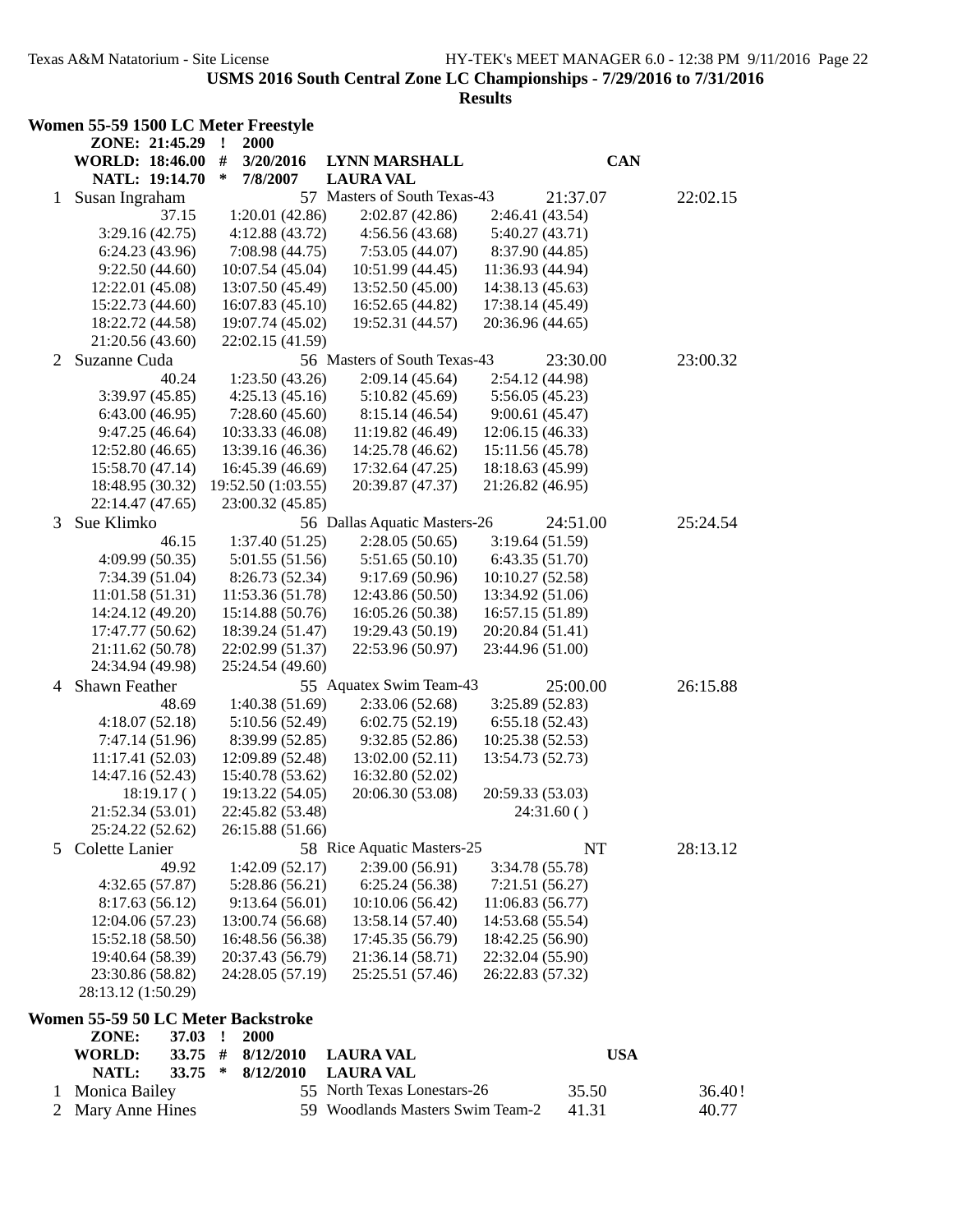|                | (Women 55-59 50 LC Meter Backstroke)          |                         |                 |                                                                |            |         |
|----------------|-----------------------------------------------|-------------------------|-----------------|----------------------------------------------------------------|------------|---------|
|                | 3 Suzanne Cuda                                |                         |                 | 56 Masters of South Texas-43                                   | 42.85      | 42.07   |
|                | 4 Colette Lanier                              |                         |                 | 58 Rice Aquatic Masters-25                                     | 46.00      | 45.34   |
|                | 5 Stacey Eicks                                |                         |                 | 57 Woodlands Masters Swim Team-2                               | 48.00      | 47.76   |
|                | Women 55-59 100 LC Meter Backstroke           |                         |                 |                                                                |            |         |
|                | ZONE:                                         | $1:20.74$ !             | 2000            |                                                                |            |         |
|                | <b>WORLD:</b>                                 | $1:14.41$ #             | 8/17/2008       | <b>LAURA VAL</b>                                               | <b>USA</b> |         |
|                | NATL:                                         | 1:14.41<br>$\ast$       | 8/17/2008       | <b>LAURA VAL</b>                                               |            |         |
| $\mathbf{1}$   | <b>Monica Bailey</b>                          |                         |                 | 55 North Texas Lonestars-26                                    | 1:20.08    | 1:21.63 |
|                |                                               | 37.97                   | 1:21.63(43.66)  |                                                                |            |         |
| 2              | Mary Anne Hines                               |                         |                 | 59 Woodlands Masters Swim Team-2 1:29.02                       |            | 1:32.33 |
|                |                                               | 44.51                   | 1:32.33 (47.82) |                                                                |            |         |
| 3              | Suzanne Cuda                                  |                         |                 | 56 Masters of South Texas-43                                   | 1:35.00    | 1:32.73 |
|                |                                               | 44.51                   | 1:32.73 (48.22) |                                                                |            |         |
|                | Women 55-59 200 LC Meter Backstroke           |                         |                 |                                                                |            |         |
|                | ZONE: 2:55.57 !                               |                         | 2000            |                                                                |            |         |
|                | <b>WORLD:</b>                                 | $2:38.52$ #             | 2/21/2016       | <b>LYNN MARSHALL</b>                                           | <b>CAN</b> |         |
|                | NATL: 2:41.50                                 | $\ast$                  | 6/28/2014       | <b>BONNIE BILICH</b>                                           |            |         |
| $\mathbf{1}$   | <b>Monica Bailey</b>                          |                         |                 | 55 North Texas Lonestars-26                                    | 2:50.00    | 2:56.24 |
|                |                                               | 39.84                   | 1:24.48(44.64)  | 2:11.17(46.69)<br>2:56.24(45.07)                               |            |         |
| 2              | Mary Anne Hines                               |                         |                 | 59 Woodlands Masters Swim Team-2 3:07.62                       |            | 3:13.49 |
|                |                                               | 45.95                   | 1:35.75(49.80)  | 2:26.02(50.27)<br>3:13.49(47.47)                               |            |         |
| 3              | Suzanne Cuda                                  |                         |                 | 56 Masters of South Texas-43                                   | 3:20.00    | 3:22.59 |
|                |                                               | 44.03                   | 1:36.60(52.57)  | 2:30.16(53.56)<br>3:22.59(52.43)                               |            |         |
| $\overline{4}$ | Colette Lanier                                | 49.43                   | 1:41.64(52.21)  | 58 Rice Aquatic Masters-25<br>2:38.71(57.07)<br>3:31.62(52.91) | 3:40.00    | 3:31.62 |
|                |                                               |                         |                 |                                                                |            |         |
|                | Women 55-59 50 LC Meter Breaststroke<br>ZONE: | $42.02$ !               | 2000            |                                                                |            |         |
|                | <b>WORLD:</b>                                 | $37.04$ #               | 4/20/2013       | <b>JENNY WHITELEY</b>                                          | <b>AUS</b> |         |
|                | NATL:                                         | $38.55$ *               | 8/9/2013        | <b>COLETTE CRABBE</b>                                          |            |         |
|                | 1 Kristin Henderson                           |                         |                 | 56 North Texas Lonestars-26                                    | 42.19      | 42.25   |
|                | 2 Constance George                            |                         |                 | 56 TeamTexas Masters-43                                        | 45.00      | 44.08   |
| 3              | Sally Dykstra                                 |                         |                 | 57 Longhorn Aquatics-43                                        | 55.00      | 44.33   |
|                | 4 Shawn Feather                               |                         |                 | 55 Aquatex Swim Team-43                                        | 55.00      | 52.44   |
|                | Women 55-59 100 LC Meter Breaststroke         |                         |                 |                                                                |            |         |
|                | ZONE: 1:31.86 !                               |                         | <b>2000</b>     |                                                                |            |         |
|                | <b>WORLD:</b>                                 | $1:23.16$ #             | 4/18/2013       | <b>JENNY WHITELEY</b>                                          | <b>AUS</b> |         |
|                | NATL:                                         | 1:25.19<br>∗            | 8/6/2009        | <b>LO KNAPP</b>                                                |            |         |
| $\mathbf{1}$   | Sally Dykstra                                 |                         |                 | 57 Longhorn Aquatics-43                                        | 1:50.00    | 1:36.87 |
|                |                                               | 45.70                   | 1:36.87(51.17)  |                                                                |            |         |
|                |                                               |                         |                 | 56 TeamTexas Masters-43                                        |            | 1:39.80 |
| 2              | <b>Constance George</b>                       |                         |                 |                                                                | 1:45.00    |         |
|                |                                               | 46.72                   | 1:39.80(53.08)  |                                                                |            |         |
| 3              | Shawn Feather                                 |                         |                 | 55 Aquatex Swim Team-43                                        | 1:55.00    | 1:55.48 |
|                |                                               | 55.59                   | 1:55.48(59.89)  |                                                                |            |         |
|                | Women 55-59 200 LC Meter Breaststroke         |                         |                 |                                                                |            |         |
|                | ZONE:                                         | 3:22.15<br>$\mathbf{r}$ | <b>2000</b>     |                                                                |            |         |
|                | <b>WORLD:</b>                                 | $3:02.67$ #             | 4/19/2013       | <b>JENNY WHITELEY</b>                                          | <b>AUS</b> |         |
|                | NATL:                                         | 3:04.32<br>∗            | 8/9/2009        | <b>LO KNAPP</b>                                                |            |         |
| 1              | Sally Dykstra                                 |                         |                 | 57 Longhorn Aquatics-43                                        | 4:00.00    | 3:30.76 |
|                |                                               | 48.37                   | 1:40.20(51.83)  | 2:35.42(55.22)<br>3:30.76 (55.34)                              |            |         |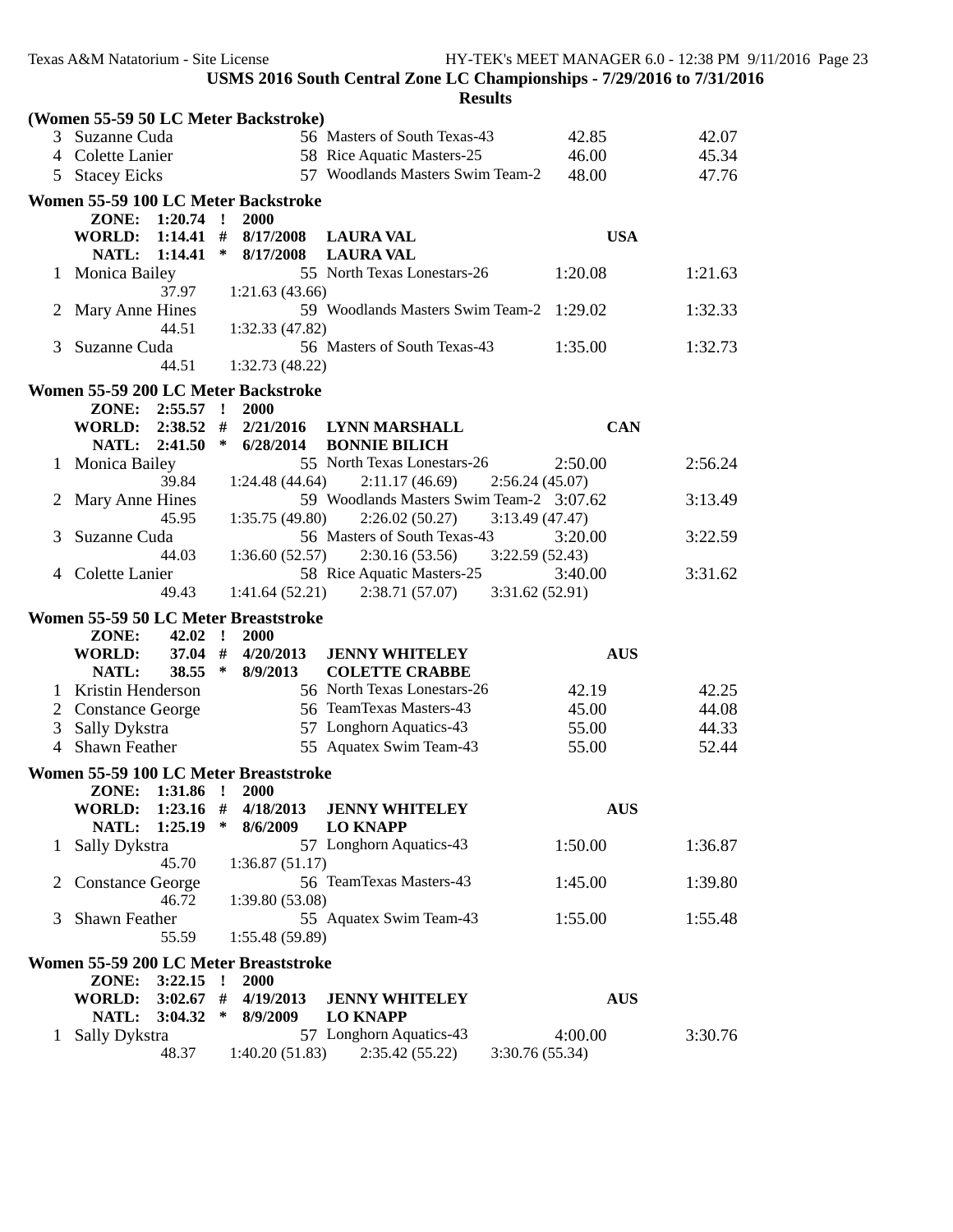|              | (Women 55-59 200 LC Meter Breaststroke)        |                                      |                                                |                                      |          |
|--------------|------------------------------------------------|--------------------------------------|------------------------------------------------|--------------------------------------|----------|
|              | 2 Constance George                             |                                      | 56 TeamTexas Masters-43                        | 3:45.00                              | 3:44.08  |
|              | 52.33                                          | 1:49.43(57.10)                       | 2:48.36(58.93)                                 | 3:44.08(55.72)                       |          |
| 3            | Shawn Feather                                  |                                      | 55 Aquatex Swim Team-43                        | 4:15.00                              | 4:14.13  |
|              | 58.47                                          | 2:02.76 (1:04.29)                    | 3:09.69(1:06.93)                               | 4:14.13 (1:04.44)                    |          |
|              |                                                |                                      |                                                |                                      |          |
|              | Women 55-59 50 LC Meter Butterfly              |                                      |                                                |                                      |          |
|              | 33.48 !<br>ZONE:                               | 2000                                 |                                                |                                      |          |
|              | $30.97$ #<br><b>WORLD:</b>                     | 8/9/2013                             | <b>TRACI GRANGER</b>                           | <b>USA</b>                           |          |
|              | NATL:<br>$30.97$ *                             | 8/9/2013                             | <b>TRACI GRANGER</b>                           |                                      |          |
|              | 1 Kristin Henderson                            |                                      | 56 North Texas Lonestars-26                    | 33.04                                | 33.78    |
|              | Susan Ingraham                                 |                                      | 57 Masters of South Texas-43                   | 33.56                                | 34.42    |
| 3            | Sue Klimko                                     |                                      | 56 Dallas Aquatic Masters-26                   | 45.00                                | 44.91    |
| $---$        | Julie Brotzen                                  |                                      | 57 Ambush Swimming-25                          | 53.95                                | DQ       |
|              | Women 55-59 100 LC Meter Butterfly             |                                      |                                                |                                      |          |
|              | ZONE: 1:20.67 !                                | 2000                                 |                                                |                                      |          |
|              | WORLD:                                         | $1:09.47$ # 8/9/2009                 | <b>LAURA VAL</b>                               | <b>USA</b>                           |          |
|              | <b>NATL:</b>                                   | $1:09.47$ * 8/9/2009                 | <b>LAURA VAL</b>                               |                                      |          |
|              | 1 Susan Ingraham                               |                                      | 57 Masters of South Texas-43                   | 1:21.66                              | 1:18.42! |
|              | 36.92                                          | 1:18.42(41.50)                       |                                                |                                      |          |
|              |                                                |                                      |                                                |                                      |          |
|              | Women 55-59 200 LC Meter Butterfly             |                                      |                                                |                                      |          |
|              | $3:08.76$ !<br>ZONE:                           | 2000                                 |                                                |                                      |          |
|              | <b>WORLD:</b>                                  | $2:37.99$ # $2/21/2016$              | <b>LYNN MARSHALL</b>                           | <b>CAN</b>                           |          |
|              | 2:41.51<br>NATL:                               | $*$ 7/8/2007                         | <b>LAURA VAL</b>                               |                                      |          |
| $\mathbf{1}$ | Susan Ingraham                                 |                                      | 57 Masters of South Texas-43                   | 2:57.37                              | 3:10.03  |
|              | 41.31                                          | 1:30.00(48.69)                       | 2:21.29(51.29)                                 | 3:10.03(48.74)                       |          |
|              |                                                |                                      |                                                |                                      |          |
|              |                                                |                                      |                                                |                                      |          |
|              | Women 55-59 200 LC Meter IM<br>ZONE: 3:04.58 ! | <b>2000</b>                          |                                                |                                      |          |
|              |                                                |                                      |                                                |                                      |          |
|              | WORLD: 2:38.74 #<br>NATL: 2:38.74 * 7/26/2015  | 7/26/2015                            | <b>JILL HERNENDEZ</b><br><b>JILL HERNANDEZ</b> | <b>USA</b>                           |          |
| 1            |                                                |                                      |                                                |                                      |          |
|              | Sally Dykstra<br>39.63                         |                                      | 57 Longhorn Aquatics-43                        | 3:20.00                              | 3:01.93! |
| 2            |                                                | 1:30.25(50.62)                       | 2:21.45(51.20)                                 | 3:01.93(40.48)                       |          |
|              | Suzanne Cuda<br>46.96                          |                                      | 56 Masters of South Texas-43                   | 3:32.00                              | 3:35.40  |
| 3            |                                                |                                      | $1:40.80(53.84)$ $2:47.61(1:06.81)$            | 3:35.40(47.79)                       |          |
|              | Sue Klimko                                     |                                      | 56 Dallas Aquatic Masters-26                   | 3:38.00                              | 3:45.49  |
|              | 49.85                                          | 1:50.69(1:00.84)                     | 2:58.51(1:07.82)                               | 3:45.49 (46.98)                      |          |
|              | Women 55-59 400 LC Meter IM                    |                                      |                                                |                                      |          |
|              | ZONE:<br>6:27.05                               | Ţ<br><b>2000</b>                     |                                                |                                      |          |
|              | <b>WORLD:</b><br>5:40.33                       | #<br>3/5/2016                        | <b>LYNN MARSHALL</b>                           | <b>CAN</b>                           |          |
|              | NATL:<br>5:49.40                               | $\ast$<br>7/10/2009                  | <b>LAURA VAL</b>                               |                                      |          |
| 1            | Monica Bailey                                  |                                      | 55 North Texas Lonestars-26                    | 6:30.00                              | 6:21.91! |
|              | 42.21                                          | 1:31.71 (49.50)                      | 2:20.78(49.07)                                 | 3:09.76 (48.98)                      |          |
|              | 4:03.83(54.07)                                 | 5:00.17 (56.34)                      | 5:41.49 (41.32)                                | 6:21.91(40.42)                       |          |
| 2            | Suzanne Cuda                                   |                                      | 56 Masters of South Texas-43                   | 7:24.00                              | 7:07.93  |
|              | 44.49                                          | 1:43.44(58.95)                       | 2:39.20(55.76)                                 | 3:32.20 (53.00)                      |          |
|              | 4:36.83 (1:04.63)                              | 5:40.68 (1:03.85)                    | 6:25.21(44.53)                                 | 7:07.93 (42.72)                      |          |
| 3            | Sue Klimko                                     |                                      | 56 Dallas Aquatic Masters-26                   | 7:54.00                              | 8:16.68  |
|              | 49.96<br>5:28.66 (1:09.58)                     | 1:53.67(1:03.71)<br>6:36.94(1:08.28) | 3:07.99(1:14.32)<br>7:27.19(50.25)             | 4:19.08 (1:11.09)<br>8:16.68 (49.49) |          |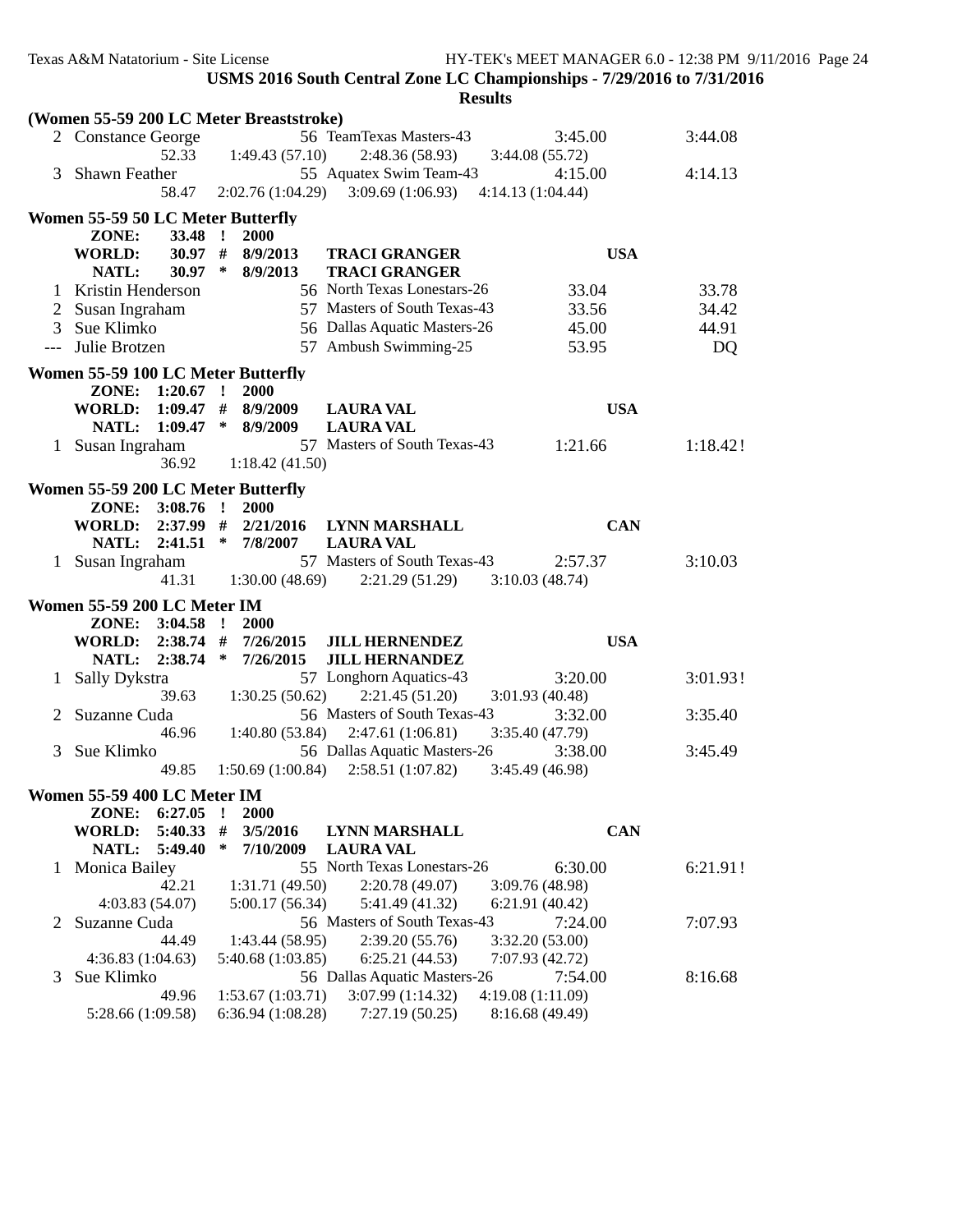|              | Women 60-64 50 LC Meter Freestyle  |             |              |                                     |                                                              |                                      |          |  |
|--------------|------------------------------------|-------------|--------------|-------------------------------------|--------------------------------------------------------------|--------------------------------------|----------|--|
|              | ZONE:                              | $31.99$ !   |              | 2000                                |                                                              |                                      |          |  |
|              | <b>WORLD:</b>                      | $29.31$ #   |              | 8/6/2011                            | <b>LAURA VAL</b>                                             | <b>USA</b>                           |          |  |
|              | NATL:                              | $29.31$ *   |              | 8/6/2011                            | <b>LAURA VAL</b>                                             |                                      |          |  |
| 1            | Janie Cole                         |             |              |                                     | 63 North Texas Lonestars-26                                  | 31.75                                | 32.10    |  |
| 2            | Elaine Valdez                      |             |              |                                     | 61 Masters of South Texas-43                                 | 33.00                                | 32.52    |  |
| 3            | Heidi Ernst                        |             |              |                                     | 64 Rice Aquatic Masters-25                                   | 35.70                                | 34.40    |  |
| 4            | Randee Burke                       |             |              |                                     | 64 Masters of South Texas-43                                 | 38.69                                | 37.23    |  |
|              |                                    |             |              |                                     | 63 O2 Performance Aquatics-26                                | 48.43                                | 44.47    |  |
|              | 5 Cynthia Myer                     |             |              |                                     |                                                              |                                      |          |  |
|              | 6 Linda Callaway                   |             |              |                                     | 63 Masters of South Texas-43                                 | 55.00                                | 46.45    |  |
|              | Women 60-64 100 LC Meter Freestyle |             |              |                                     |                                                              |                                      |          |  |
|              | ZONE: 1:08.42 !                    |             |              | 2000                                |                                                              |                                      |          |  |
|              | <b>WORLD:</b>                      | $1:03.83$ # |              | 8/5/2011                            | <b>LAURA VAL</b>                                             | <b>USA</b>                           |          |  |
|              | NATL:                              | $1:03.83$ * |              | 8/5/2011                            | <b>LAURA VAL</b>                                             |                                      |          |  |
|              | 1 Cynthia Myer                     |             |              |                                     | 63 O2 Performance Aquatics-26                                | 1:51.46                              | 1:41.61  |  |
|              |                                    | 47.53       |              | 1:41.61 (54.08)                     |                                                              |                                      |          |  |
|              |                                    |             |              |                                     |                                                              |                                      |          |  |
|              | Women 60-64 200 LC Meter Freestyle |             |              |                                     |                                                              |                                      |          |  |
|              | ZONE: 2:43.44 !                    |             |              | <b>2000</b>                         |                                                              |                                      |          |  |
|              | WORLD: 2:21.48 #                   |             |              | 6/12/2012                           | <b>LAURA VAL</b>                                             | <b>USA</b>                           |          |  |
|              | NATL: 2:21.48 *                    |             |              | 6/12/2012                           | <b>LAURA VAL</b>                                             |                                      |          |  |
|              | 1 Heidi Ernst                      |             |              |                                     | 64 Rice Aquatic Masters-25                                   | 2:49.40                              | 2:44.14  |  |
|              |                                    | 38.04       |              | 1:19.53(41.49)                      | 2:02.08(42.55)                                               | 2:44.14(42.06)                       |          |  |
|              | 2 Linda Callaway                   |             |              |                                     | 63 Masters of South Texas-43                                 | 3:50.00                              | 3:32.06  |  |
|              |                                    | 49.98       |              | 1:44.84(54.86)                      | 2:40.32(55.48)                                               | 3:32.06(51.74)                       |          |  |
|              | Women 60-64 400 LC Meter Freestyle |             |              |                                     |                                                              |                                      |          |  |
|              | ZONE:                              | 5:45.70     | $\mathbf{r}$ | <b>2000</b>                         |                                                              |                                      |          |  |
|              | WORLD:                             | $4:59.82$ # |              | 8/12/2012                           | <b>LAURA VAL</b>                                             | <b>USA</b>                           |          |  |
|              | <b>NATL:</b>                       | 4:59.82     | $\ast$       |                                     |                                                              |                                      |          |  |
|              | Sue Bloomfield                     |             |              | 8/12/2012                           | <b>LAURA VAL</b><br>64 Woodlands Masters Swim Team-2 6:38.20 |                                      |          |  |
| $\mathbf{1}$ |                                    |             |              |                                     |                                                              |                                      | 6:36.56  |  |
|              |                                    |             |              |                                     |                                                              |                                      |          |  |
|              |                                    | 44.98       |              | 1:35.35(50.37)                      |                                                              |                                      |          |  |
|              |                                    | 2:25.76()   |              | 3:16.62(50.86)                      | 6:36.56 (3:19.94)                                            |                                      |          |  |
|              | 2 Linda Callaway                   |             |              |                                     | 63 Masters of South Texas-43                                 | 7:50.00                              | 7:11.34  |  |
|              |                                    | 49.07       |              | 1:43.60(54.53)                      |                                                              |                                      |          |  |
|              |                                    | 2:33.51()   |              | 3:33.48(59.97)                      | 7:11.34 (3:37.86)                                            |                                      |          |  |
|              |                                    |             |              |                                     |                                                              |                                      |          |  |
|              | Women 60-64 800 LC Meter Freestyle |             |              |                                     |                                                              |                                      |          |  |
|              | WORLD: 10:27.71 # 7/8/2011         |             | ∗            |                                     | <b>LAURA VAL</b><br>LAURA VAL                                | <b>USA</b>                           |          |  |
|              | NATL: 10:27.71                     |             |              | 7/8/2011                            |                                                              |                                      |          |  |
|              | Elaine Valdez                      |             |              |                                     | 61 Masters of South Texas-43                                 | 11:42.80                             | 11:36.86 |  |
|              |                                    | 38.33       |              | 1:23.16(44.83)                      | 2:07.33(44.17)                                               | 2:51.66 (44.33)                      |          |  |
|              | 3:35.76(44.10)                     |             |              | 4:20.56(44.80)                      | 5:03.79 (43.23)                                              | 5:48.07 (44.28)                      |          |  |
|              | 6:31.61(43.54)                     |             |              | 7:16.19(44.58)                      | 7:59.88 (43.69)                                              | 8:44.73 (44.85)                      |          |  |
|              | 9:28.29(43.56)                     |             |              | 10:12.39 (44.10)                    | 10:55.38 (42.99)                                             | 11:36.86 (41.48)                     |          |  |
| 2            | Heidi Ernst                        |             |              |                                     | 64 Rice Aquatic Masters-25                                   | 11:54.20                             | 11:43.72 |  |
|              |                                    | 40.19       |              | 1:23.16(42.97)                      | 2:00.69(37.53)                                               | 2:52.22(51.53)                       |          |  |
|              | 3:36.99(44.77)                     |             |              | 4:21.39(44.40)                      | 5:06.56(45.17)                                               | 5:50.98 (44.42)                      |          |  |
|              | 6:35.50(44.52)                     |             |              | 7:19.71(44.21)                      | 8:04.56 (44.85)                                              | 8:48.66 (44.10)                      |          |  |
|              | 9:33.43(44.77)                     |             |              | 10:17.27 (43.84)                    | 11:01.55 (44.28)                                             | 11:43.72 (42.17)                     |          |  |
| 3            | Sue Bloomfield                     |             |              |                                     | 64 Woodlands Masters Swim Team-2 13:30.40                    |                                      | 13:24.57 |  |
|              |                                    | 45.98       |              | 1:37.18(51.20)                      | 2:29.29(52.11)                                               | 3:20.26(50.97)                       |          |  |
|              | 4:12.13 (51.87)                    |             |              | 5:03.09 (50.96)                     | 5:54.12(51.03)                                               | 6:45.16(51.04)                       |          |  |
|              | 7:36.14(50.98)<br>10:58.65 (50.84) |             |              | 8:26.44 (50.30)<br>11:48.03 (49.38) | 9:17.32 (50.88)<br>12:37.90 (49.87)                          | 10:07.81 (50.49)<br>13:24.57 (46.67) |          |  |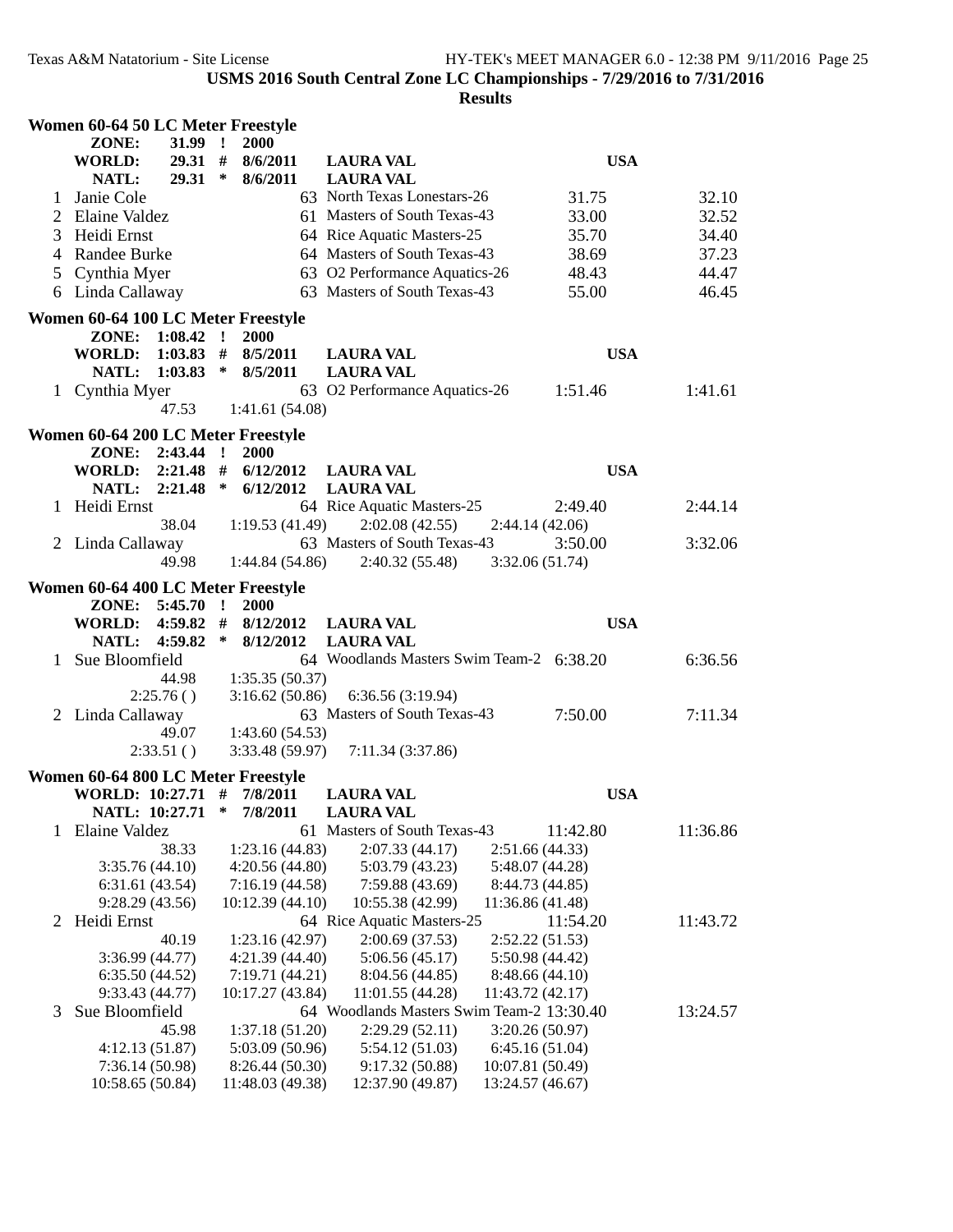|        | (Women 60-64 800 LC Meter Freestyle) |                                        |                                                                                 |                |
|--------|--------------------------------------|----------------------------------------|---------------------------------------------------------------------------------|----------------|
|        | 4 Linda Callaway                     |                                        | 63 Masters of South Texas-43<br>15:53.00                                        | 15:01.45       |
|        | 51.70                                | 1:49.06(57.36)                         | 2:45.88(56.82)<br>3:43.03(57.15)                                                |                |
|        | 4:39.92 (56.89)                      | 5:36.04(56.12)                         | 6:32.89(56.85)<br>7:29.88 (56.99)                                               |                |
|        | 8:26.49(56.61)                       | 9:23.30(56.81)                         | 10:20.49 (57.19)<br>11:17.21(56.72)                                             |                |
|        | 12:14.34 (57.13)                     | 13:11.50(57.16)                        | 14:07.85 (56.35)<br>15:01.45 (53.60)                                            |                |
|        | Women 60-64 1500 LC Meter Freestyle  |                                        |                                                                                 |                |
|        | ZONE: 23:39.61                       | 2000<br>$\mathbf{I}$                   |                                                                                 |                |
|        | WORLD: 19:52.85 #                    | 7/8/2011<br><b>LAURA VAL</b>           | <b>USA</b>                                                                      |                |
|        | NATL: 19:52.85                       | ∗<br>7/8/2011<br><b>LAURA VAL</b>      |                                                                                 |                |
|        | 1 Linda Callaway                     |                                        | 63 Masters of South Texas-43<br>30:00.00                                        | 28:25.70       |
|        | 52.55                                | 1:48.42(55.87)                         | 2:45.92 (57.50)<br>3:42.82(56.90)                                               |                |
|        | 4:40.08 (57.26)                      | 5:36.01 (55.93)                        | 6:33.00 (56.99)<br>7:29.54 (56.54)                                              |                |
|        | 8:27.10 (57.56)                      | 9:23.84(56.74)                         | 10:21.11 (57.27)<br>11:18.36(57.25)                                             |                |
|        | 12:15.55(57.19)                      | 13:12.62 (57.07)                       | 14:09.69 (57.07)<br>15:06.66 (56.97)                                            |                |
|        | 16:04.36 (57.70)                     | 17:01.87(57.51)                        | 17:58.57 (56.70)<br>18:55.73 (57.16)                                            |                |
|        | 19:52.74 (57.01)                     | 20:49.84 (57.10)                       | 21:47.31 (57.47)<br>22:45.49 (58.18)                                            |                |
|        | 23:42.32 (56.83)                     | 24:39.66 (57.34)                       | 25:36.94 (57.28)<br>26:34.24 (57.30)                                            |                |
|        | 27:31.53 (57.29)                     | 28:25.70 (54.17)                       |                                                                                 |                |
|        | Women 60-64 50 LC Meter Backstroke   |                                        |                                                                                 |                |
|        | $41.85$ !<br>ZONE:                   | 2000                                   |                                                                                 |                |
|        | <b>WORLD:</b><br>33.86 #             | 8/9/2015<br><b>LAURA VAL</b>           | <b>USA</b>                                                                      |                |
|        | NATL:<br>33.86                       | $\ast$<br>8/9/2015<br><b>LAURA VAL</b> |                                                                                 |                |
|        | 1 Elaine Valdez                      |                                        | 61 Masters of South Texas-43<br>40.00                                           | 39.29!         |
| 2      | Cynthia Myer                         |                                        | 63 O2 Performance Aquatics-26<br>58.44                                          | 58.89          |
|        | Women 60-64 100 LC Meter Backstroke  |                                        |                                                                                 |                |
|        |                                      |                                        |                                                                                 |                |
|        | $1:35.16$ !<br>ZONE:                 | 2000                                   |                                                                                 |                |
|        | $1:14.76$ #<br>WORLD:                | 8/9/2015<br><b>LAURA VAL</b>           | <b>USA</b>                                                                      |                |
|        | NATL:<br>1:14.76                     | $\ast$<br><b>LAURA VAL</b><br>8/9/2015 |                                                                                 |                |
|        | 1 Linda Callaway                     |                                        | 63 Masters of South Texas-43<br>2:15.00                                         | 2:01.50        |
|        | 1:00.83                              | 2:01.50(1:00.67)                       |                                                                                 |                |
|        | 2 Cynthia Myer                       |                                        | 63 O2 Performance Aquatics-26<br>2:06.75                                        | 2:03.31        |
|        | 1:00.65                              | 2:03.31(1:02.66)                       |                                                                                 |                |
|        | Women 60-64 200 LC Meter Backstroke  |                                        |                                                                                 |                |
|        | ZONE:<br>$3:16.06$ !                 | 2000                                   |                                                                                 |                |
|        | $2:44.38$ #<br>WORLD:                | 7/13/2013<br><b>LAURA VAL</b>          | <b>USA</b>                                                                      |                |
|        | NATL: 2:44.38 *                      | 7/13/2013<br>LAURA VAL                 |                                                                                 |                |
|        | Cynthia Myer                         |                                        | 63 O2 Performance Aquatics-26<br>4:21.88                                        | 4:19.48        |
|        | 1:01.02                              | 2:07.70 (1:06.68)                      | 3:15.40(1:07.70)<br>4:19.48 (1:04.08)                                           |                |
|        | Linda Callaway                       |                                        | 63 Masters of South Texas-43<br>4:30.00                                         | 4:27.48        |
|        | 1:02.45                              | 2:11.62(1:09.17)                       | 3:21.39(1:09.77)<br>4:27.48 (1:06.09)                                           |                |
| 3      | <b>Melanie Sellers</b>               |                                        | 64 Woodlands Masters Swim Team-2 5:30.00                                        | 4:59.51        |
|        | 1:11.76                              | 2:30.05 (1:18.29)                      | 3:45.67(1:15.62)<br>4:59.51(1:13.84)                                            |                |
|        | Women 60-64 50 LC Meter Breaststroke |                                        |                                                                                 |                |
|        | ZONE:<br>42.08                       | $\cdot$<br>2000                        |                                                                                 |                |
|        | 38.31 #<br><b>WORLD:</b>             | 3/12/2016                              | <b>GER</b><br><b>DAGMAR FRESE</b>                                               |                |
|        | 39.70<br>NATL:                       | $\ast$<br>6/18/2016                    | <b>MELINDA MANN</b>                                                             |                |
|        | Krissy Maccurdy                      |                                        | 64 North Texas Lonestars-26<br>42.00                                            | 43.40          |
| 2      | Elaine Valdez                        |                                        | 61 Masters of South Texas-43<br>44.30                                           | 46.39          |
| 3<br>4 | Randee Burke<br>Cynthia Myer         |                                        | 64 Masters of South Texas-43<br>48.30<br>63 O2 Performance Aquatics-26<br>57.64 | 51.42<br>55.58 |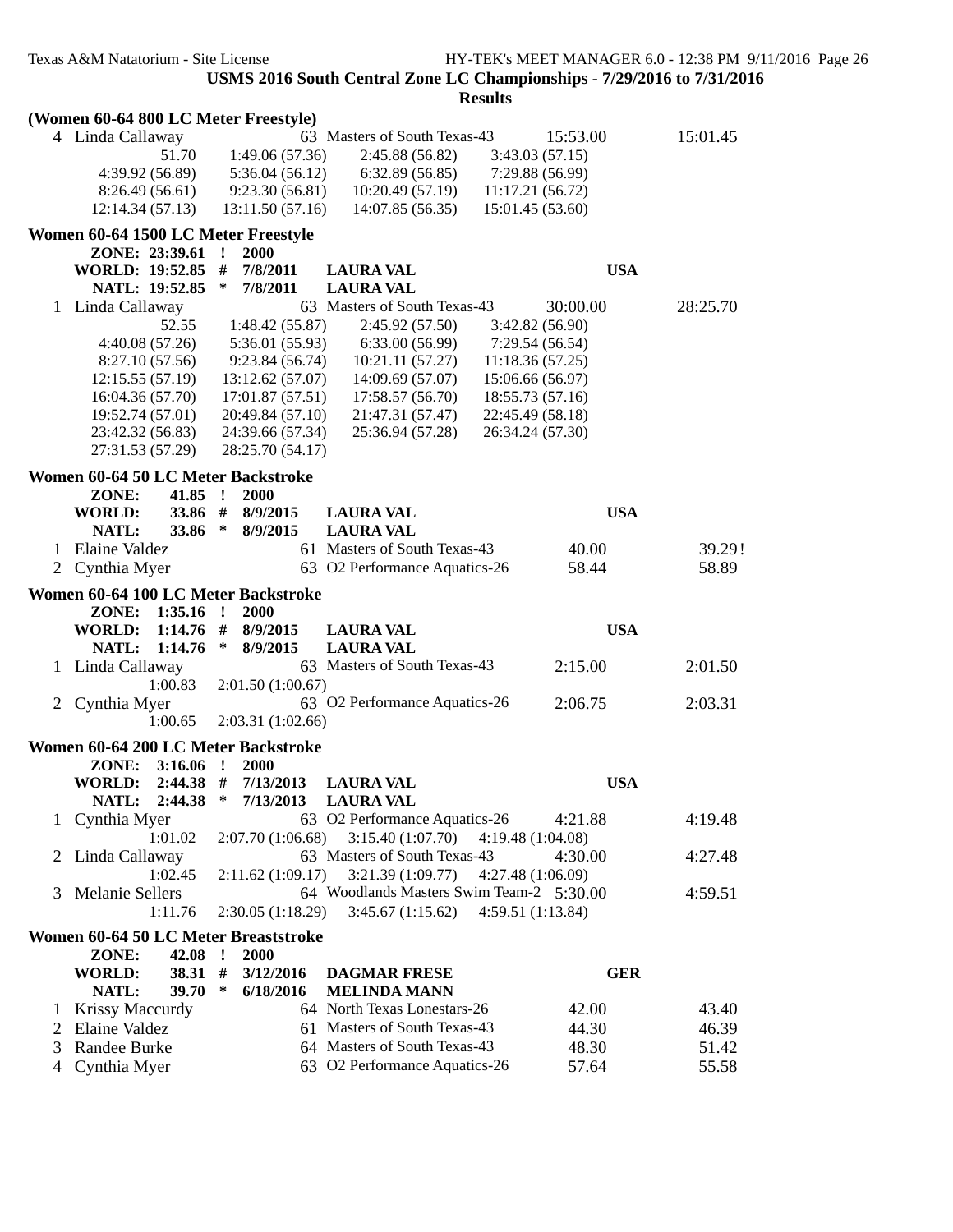|                | Women 60-64 100 LC Meter Breaststroke |                                     |                                                           |            |          |
|----------------|---------------------------------------|-------------------------------------|-----------------------------------------------------------|------------|----------|
|                | ZONE: 1:31.11 !                       | 2000                                |                                                           |            |          |
|                |                                       |                                     | WORLD: 1:27.64 # 3/28/2002 BONNIE PRONK                   | <b>CAN</b> |          |
|                |                                       | NATL: 1:27.95 * 6/28/2014           | <b>LO KNAPP</b>                                           |            |          |
|                | 1 Krissy Maccurdy                     |                                     | 64 North Texas Lonestars-26                               | 1:35.00    | 1:33.88  |
|                | 45.19                                 | 1:33.88 (48.69)                     |                                                           |            |          |
| $\overline{2}$ | Sue Bloomfield                        |                                     | 64 Woodlands Masters Swim Team-2 1:49.50                  |            | 1:57.80  |
|                | 55.48                                 | 1:57.80(1:02.32)                    |                                                           |            |          |
|                | 3 Cynthia Myer                        |                                     | 63 O2 Performance Aquatics-26                             | 2:03.62    | 2:03.44  |
|                | 57.07                                 | 2:03.44(1:06.37)                    |                                                           |            |          |
|                | Women 60-64 200 LC Meter Breaststroke |                                     |                                                           |            |          |
|                | ZONE: 3:20.45 !                       | 2000                                |                                                           |            |          |
|                | <b>WORLD:</b>                         | $3:08.07$ # $6/29/2014$ LOD KNAPP   |                                                           | <b>USA</b> |          |
|                | NATL: 3:08.07 * 6/29/2014             |                                     | <b>LO KNAPP</b>                                           |            |          |
|                | 1 Krissy Maccurdy                     |                                     | 64 North Texas Lonestars-26                               | 3:30.00    | 3:30.39  |
|                | 48.46                                 | 1:40.67(52.21)                      | 2:35.65(54.98)<br>3:30.39(54.74)                          |            |          |
|                | 2 Elaine Valdez                       |                                     | 61 Masters of South Texas-43                              | 3:32.76    | 3:35.79  |
|                | 48.18                                 | 1:43.84 (55.66)                     | 2:40.03(56.19)<br>3:35.79(55.76)                          |            |          |
| 3              | Sue Bloomfield                        |                                     | 64 Woodlands Masters Swim Team-2 3:52.70                  |            | 4:02.01  |
|                | 54.90                                 |                                     | $1:57.85(1:02.95)$ $2:59.17(1:01.32)$ $4:02.01(1:02.84)$  |            |          |
|                |                                       |                                     |                                                           |            |          |
|                | Women 60-64 50 LC Meter Butterfly     |                                     |                                                           |            |          |
|                | ZONE:<br>$36.07$ !                    | 2000                                |                                                           |            |          |
|                | <b>WORLD:</b>                         | $32.27$ # $7/8/2012$                | <b>LAURA VAL</b>                                          | <b>USA</b> |          |
|                | NATL:                                 | $32.27 * 7/8/2012$                  | <b>LAURA VAL</b>                                          |            |          |
|                | 1 Elaine Valdez                       |                                     | 61 Masters of South Texas-43                              | 34.50      | 34.58!   |
| 2              | Janie Cole                            |                                     | 63 North Texas Lonestars-26                               | 36.00      | 36.42    |
|                | 3 Linda Callaway                      |                                     | 63 Masters of South Texas-43                              | 1:10.00    | 59.37    |
|                | Women 60-64 100 LC Meter Butterfly    |                                     |                                                           |            |          |
|                | ZONE: 1:28.99 !                       | 2000                                |                                                           |            |          |
|                | WORLD: 1:12.06 # 8/4/2011             |                                     | <b>LAURA VAL</b>                                          | <b>USA</b> |          |
|                | NATL: 1:12.06 * 8/4/2011              |                                     | <b>LAURA VAL</b>                                          |            |          |
|                | 1 Elaine Valdez                       |                                     | 61 Masters of South Texas-43                              | 1:18.50    | 1:21.55! |
|                | 37.66                                 | 1:21.55 (43.89)                     |                                                           |            |          |
|                | 2 Linda Callaway                      |                                     | 63 Masters of South Texas-43                              | 2:30.00    | 2:21.19  |
|                | 1:01.95                               | 2:21.19 (1:19.24)                   |                                                           |            |          |
|                | Women 60-64 200 LC Meter Butterfly    |                                     |                                                           |            |          |
|                | ZONE: 3:26.22 ! 2000                  |                                     |                                                           |            |          |
|                | WORLD: 2:41.03 # 8/6/2011 LAURA VAL   |                                     |                                                           | <b>USA</b> |          |
|                | NATL: 2:41.03 * 8/6/2011              |                                     | <b>LAURA VAL</b>                                          |            |          |
|                | 1 Elaine Valdez                       |                                     | 61 Masters of South Texas-43                              | 3:03.00    | 3:07.36! |
|                | 39.72                                 | 1:29.13(49.41)                      | $2:18.83(49.70)$ $3:07.36(48.53)$                         |            |          |
|                | Linda Callaway                        |                                     | 63 Masters of South Texas-43                              | 5:30.00    | 5:00.09  |
|                | 1:02.27                               |                                     | $2:21.14(1:18.87)$ $3:41.77(1:20.63)$ $5:00.09(1:18.32)$  |            |          |
| 3              | Melanie Sellers                       |                                     | 64 Woodlands Masters Swim Team-2 6:30.00                  |            | 6:05.44  |
|                | 1:24.20                               |                                     | $2:55.95(1:31.75)$ $4:33.09(1:37.14)$ $6:05.44(1:32.35)$  |            |          |
|                |                                       |                                     |                                                           |            |          |
|                | Women 60-64 200 LC Meter IM           |                                     |                                                           |            |          |
|                | ZONE: 3:03.05 !                       | <b>2000</b>                         |                                                           |            |          |
|                | WORLD: 2:47.99 # 7/14/2013 LAURA VAL  |                                     |                                                           | <b>USA</b> |          |
|                |                                       | NATL: 2:47.99 * 7/14/2013 LAURA VAL |                                                           |            |          |
|                | 1 Sue Bloomfield                      |                                     | 64 Woodlands Masters Swim Team-2 3:50.80                  |            | 3:47.45  |
|                |                                       |                                     | 53.02 1:55.91 (1:02.89) 2:58.04 (1:02.13) 3:47.45 (49.41) |            |          |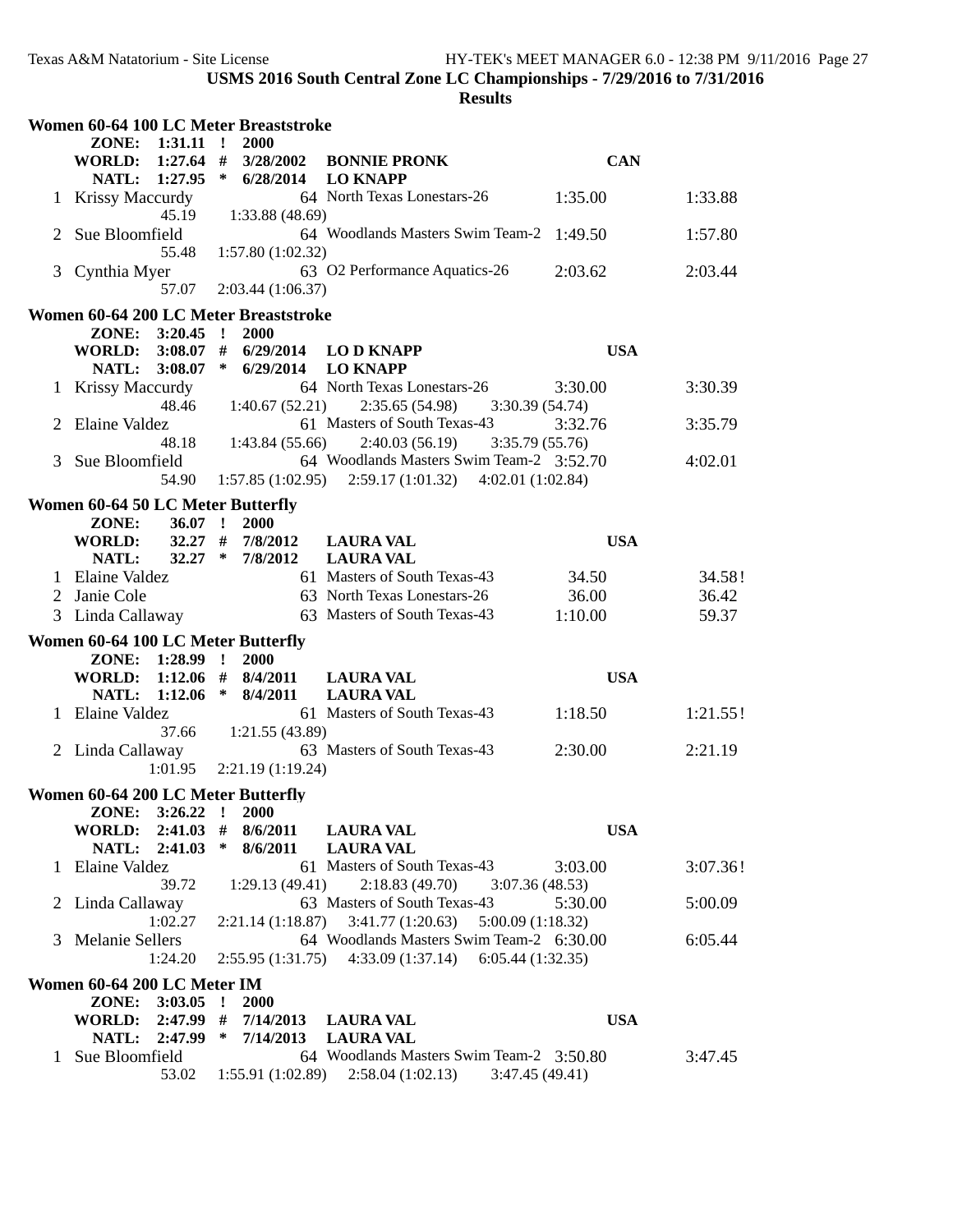|              | (Women 60-64 200 LC Meter IM)      |             |              |                         |                                                                       |                           |         |  |
|--------------|------------------------------------|-------------|--------------|-------------------------|-----------------------------------------------------------------------|---------------------------|---------|--|
|              | 2 Linda Callaway                   | 1:03.34     |              |                         | 63 Masters of South Texas-43<br>$2:14.22(1:10.88)$ $3:33.52(1:19.30)$ | 4:45.00<br>4:26.87(53.35) | 4:26.87 |  |
|              | Women 60-64 400 LC Meter IM        |             |              |                         |                                                                       |                           |         |  |
|              |                                    |             |              | 2000                    |                                                                       |                           |         |  |
|              | ZONE: 6:39.31 !                    |             |              |                         |                                                                       |                           |         |  |
|              | WORLD:                             | $5:56.27$ # | $\ast$       | 7/8/2011                | <b>LAURA VAL</b>                                                      | <b>USA</b>                |         |  |
|              | NATL: 5:56.27                      |             |              | 7/8/2011                | <b>LAURA VAL</b>                                                      |                           |         |  |
|              | Sue Bloomfield                     |             |              |                         | 64 Woodlands Masters Swim Team-2 8:09.50                              |                           | 8:13.29 |  |
|              |                                    | 56.33       |              |                         | 3:06.97()                                                             | 4:15.07(1:08.10)          |         |  |
|              | 5:19.40 (1:04.33)                  |             |              | 6:25.39(1:05.99)        | 7:19.59 (54.20)                                                       | 8:13.29 (53.70)           |         |  |
|              | 2 Cynthia Myer                     |             |              |                         | 63 O2 Performance Aquatics-26                                         | 9:16.94                   | 8:52.63 |  |
|              |                                    | 1:02.95     |              | 2:18.02(1:15.07)        | 3:25.45(1:07.43)                                                      | 4:33.24 (1:07.79)         |         |  |
|              | 5:42.13 (1:08.89)                  |             |              |                         | $6:53.70(1:11.57)$ $7:53.96(1:00.26)$                                 | 8:52.63(58.67)            |         |  |
|              | 3 Linda Callaway                   |             |              |                         | 63 Masters of South Texas-43                                          | 9:21.97                   | 9:19.40 |  |
|              |                                    | 1:02.38     |              | 2:17.35(1:14.97)        | 3:33.08(1:15.73)                                                      | 4:46.08(1:13.00)          |         |  |
|              | 6:04.42(1:18.34)                   |             |              |                         | $7:27.33(1:22.91)$ $8:23.94(56.61)$ $9:19.40(55.46)$                  |                           |         |  |
|              | Women 65-69 50 LC Meter Freestyle  |             |              |                         |                                                                       |                           |         |  |
|              | ZONE:                              | 33.68 !     |              | 2000                    |                                                                       |                           |         |  |
|              | <b>WORLD:</b>                      | $30.72$ #   |              | 8/14/2015               | <b>SANDERINA KRUGER</b>                                               | <b>RSA</b>                |         |  |
|              | NATL:                              |             |              | $30.88 * 8/7/2015$      | <b>CHARLOTTE DAVIS</b>                                                |                           |         |  |
| $\mathbf{1}$ | <b>Suzy Reierson</b>               |             |              |                         | 65 Rice Aquatic Masters-25                                            | 36.20                     | 35.18   |  |
|              | 2 Elise Ragland                    |             |              |                         | 66 TeamTexas Masters-43                                               | 37.40                     | 37.22   |  |
|              | Women 65-69 100 LC Meter Freestyle |             |              |                         |                                                                       |                           |         |  |
|              | ZONE: 1:13.28 !                    |             |              | <b>2000</b>             |                                                                       |                           |         |  |
|              | WORLD: 1:09.23 # 8/11/2015         |             |              |                         | SANDRINA KRUGER                                                       | <b>RSA</b>                |         |  |
|              | NATL:                              |             |              | $1:09.52$ * $1/31/2015$ | <b>CHARLOTTE DAVIS</b>                                                |                           |         |  |
|              | 1 Elise Ragland                    |             |              |                         | 66 TeamTexas Masters-43                                               | 1:26.24                   | 1:28.06 |  |
|              |                                    | 41.93       |              | 1:28.06(46.13)          |                                                                       |                           |         |  |
|              | 2 Judy Levison                     |             |              |                         | 66 Rice Aquatic Masters-25                                            | 2:00.00                   | 1:49.86 |  |
|              |                                    |             |              |                         |                                                                       |                           |         |  |
|              |                                    | 50.78       |              |                         |                                                                       |                           |         |  |
|              |                                    |             |              | 1:49.86 (59.08)         |                                                                       |                           |         |  |
|              | Women 65-69 200 LC Meter Freestyle |             |              |                         |                                                                       |                           |         |  |
|              | ZONE: 2:43.40 !                    |             |              | 2000                    |                                                                       |                           |         |  |
|              | WORLD: 2:35.36 # 8/9/2015          |             |              |                         | <b>CHARLOTTE DAVIS</b>                                                | <b>USA</b>                |         |  |
|              | NATL:                              |             |              | 2:35.36 * 8/9/2015      | <b>CHARLOTTE DAVIS</b>                                                |                           |         |  |
|              | 1 Elise Ragland                    |             |              |                         | 66 TeamTexas Masters-43                                               | 3:05.66                   | 3:11.29 |  |
|              |                                    | 42.35       |              | 1:31.11(48.76)          | 2:21.79(50.68)                                                        | 3:11.29(49.50)            |         |  |
|              | Women 65-69 400 LC Meter Freestyle |             |              |                         |                                                                       |                           |         |  |
|              | ZONE:                              | 5:55.11     | $\mathbf{r}$ | 2000                    |                                                                       |                           |         |  |
|              | WORLD:                             | 5:27.79     | #            | 1/31/2015               | <b>CHARLOTTE DAVIS</b>                                                | <b>USA</b>                |         |  |
|              | NATL:                              | 5:27.79     | ∗            | 1/31/2015               | <b>CHARLOTTE DAVIS</b>                                                |                           |         |  |
|              | 1 Elise Ragland                    |             |              |                         | 66 TeamTexas Masters-43                                               | 6:57.66                   | 6:54.23 |  |
|              |                                    | 45.69       |              | 1:37.41(51.72)          |                                                                       |                           |         |  |
|              | 2:30.83()                          |             |              | 3:23.79 (52.96)         | 6:54.23 (3:30.44)                                                     |                           |         |  |
| $2^{\circ}$  | Judy Levison                       |             |              |                         | 66 Rice Aquatic Masters-25                                            | 8:10.00                   | 8:06.75 |  |
|              | 2:33.51()                          | 51.25       |              | 1:50.00(58.75)          | 7:05.00()                                                             | 8:06.75 (1:01.75)         |         |  |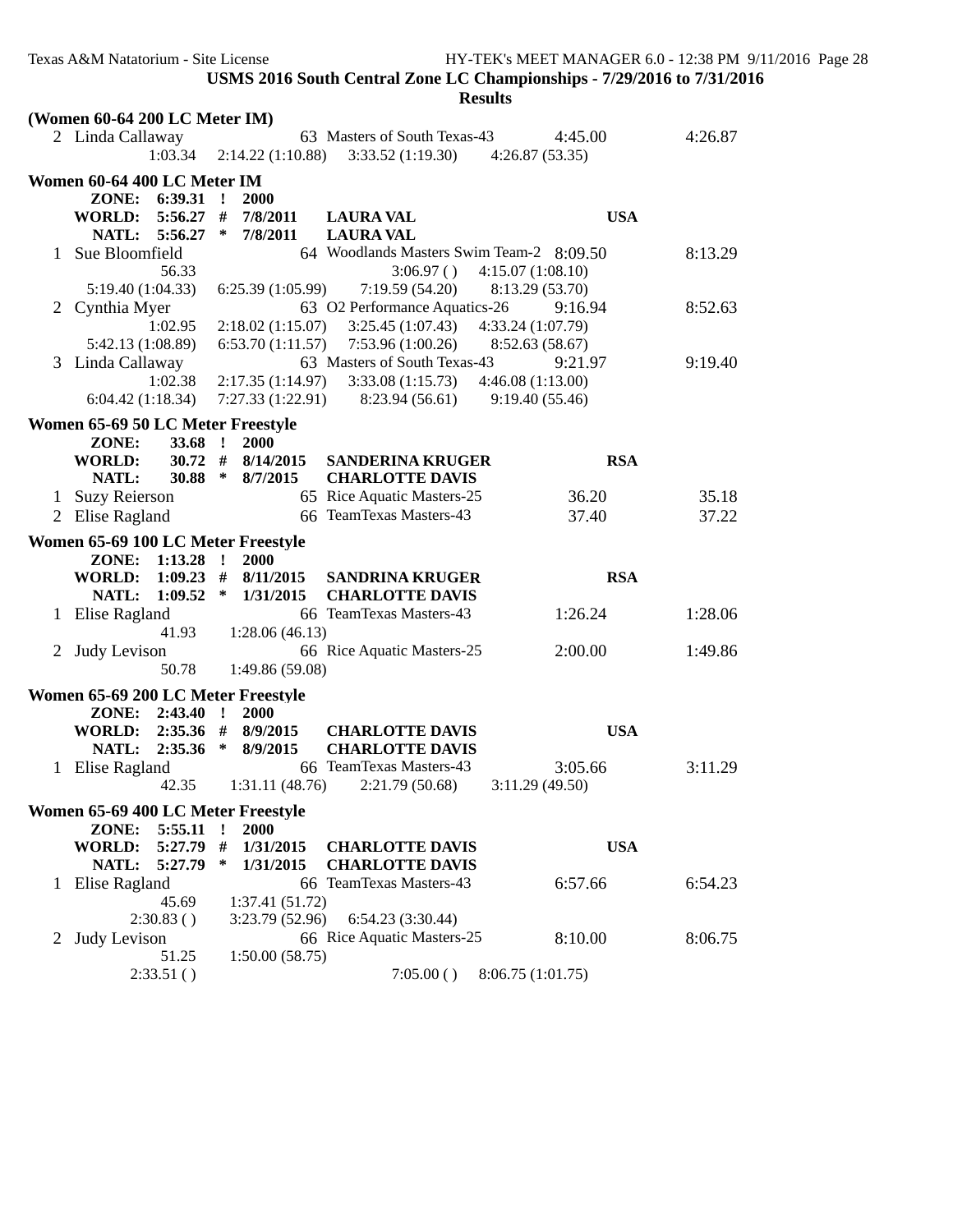|              | Women 65-69 800 LC Meter Freestyle  |                          |                              |                  |          |  |
|--------------|-------------------------------------|--------------------------|------------------------------|------------------|----------|--|
|              | WORLD: 11:31.53 #                   | 8/6/2015                 | <b>CHARLOTTE DAVIS</b>       | <b>USA</b>       |          |  |
|              | NATL: 11:31.53                      | $\ast$<br>8/6/2015       | <b>CHARLOTTE DAVIS</b>       |                  |          |  |
| $\mathbf{1}$ | <b>Suzy Reierson</b>                |                          | 65 Rice Aquatic Masters-25   | 14:14.00         | 13:47.46 |  |
|              | 46.51                               | 1:37.54(51.03)           | 2:29.23(51.69)               | 3:22.89(53.66)   |          |  |
|              | 4:14.37(51.48)                      | 5:08.67(54.30)           | 6:00.67(52.00)               | 6:54.68(54.01)   |          |  |
|              | 7:47.01 (52.33)                     | 8:40.01 (53.00)          | 9:31.31 (51.30)              | 10:23.60 (52.29) |          |  |
|              | 11:14.23(50.63)                     | 12:06.45 (52.22)         | 12:57.55(51.10)              | 13:47.46 (49.91) |          |  |
|              | 2 Elise Ragland                     |                          | 66 TeamTexas Masters-43      | 13:30.94         | 13:56.71 |  |
|              | 45.01                               | 1:36.30(51.29)           | 2:28.63(52.33)               | 3:22.33(53.70)   |          |  |
|              | 4:14.77 (52.44)                     | 5:08.24(53.47)           | 6:00.72(52.48)               | 6:54.53(53.81)   |          |  |
|              | 7:47.56 (53.03)                     | 8:40.77 (53.21)          | 9:32.98(52.21)               | 10:26.45 (53.47) |          |  |
|              | 11:19.05(52.60)                     | 12:12.87 (53.82)         | 13:05.20 (52.33)             | 13:56.71(51.51)  |          |  |
|              |                                     |                          |                              |                  |          |  |
|              | Women 65-69 1500 LC Meter Freestyle |                          |                              |                  |          |  |
|              | ZONE: 25:07.09                      | 2000<br>$\cdot$          |                              |                  |          |  |
|              | <b>WORLD: 22:28.69</b>              | #<br>8/22/2014<br>$\ast$ | <b>BARBARA DUNBAR</b>        | <b>USA</b>       |          |  |
|              | NATL: 22:28.69                      | 8/22/2014                | <b>BARBARA DUNBAR</b>        |                  |          |  |
| 1            | <b>Suzy Reierson</b>                |                          | 65 Rice Aquatic Masters-25   | 26:30.00         | 26:31.13 |  |
|              | 49.38                               | 1:40.96 (51.58)          | 2:34.38(53.42)               | 3:27.70 (53.32)  |          |  |
|              | 4:20.84(53.14)                      | 5:14.32 (53.48)          | 6:09.07(54.75)               | 7:03.32(54.25)   |          |  |
|              | 7:57.07(53.75)                      | 8:50.24(53.17)           | 9:44.84(54.60)               | 10:38.62 (53.78) |          |  |
|              | 11:31.92 (53.30)                    | 12:25.10(53.18)          | 13:18.25(53.15)              | 14:10.94 (52.69) |          |  |
|              | 15:04.07 (53.13)                    | 15:57.66 (53.59)         | 16:51.59 (53.93)             | 17:45.18 (53.59) |          |  |
|              | 18:38.97 (53.79)                    | 19:33.08 (54.11)         | 20:26.66 (53.58)             | 21:19.88 (53.22) |          |  |
|              | 22:13.39 (53.51)                    | 23:07.15 (53.76)         | 23:57.75 (50.60)             | 24:49.59 (51.84) |          |  |
|              | 25:41.56 (51.97)                    | 26:31.13 (49.57)         |                              |                  |          |  |
|              | 2 Elise Ragland                     |                          | 66 TeamTexas Masters-43      | 26:47.15         | 27:12.72 |  |
|              | 46.84                               | 1:39.96(53.12)           | 2:34.12(54.16)               | 3:28.50(54.38)   |          |  |
|              | 4:22.54(54.04)                      | 5:17.10(54.56)           | 6:11.74(54.64)               | 7:06.11(54.37)   |          |  |
|              | 8:01.34 (55.23)                     | 8:56.96 (55.62)          | 9:51.25(54.29)               | 10:46.19 (54.94) |          |  |
|              | 11:41.31(55.12)                     | 12:36.13 (54.82)         | 13:30.95 (54.82)             | 14:26.27 (55.32) |          |  |
|              | 15:20.92 (54.65)                    | 16:16.17(55.25)          | 17:11.79(55.62)              | 18:07.50(55.71)  |          |  |
|              | 19:02.79 (55.29)                    | 19:58.70 (55.91)         | 20:53.44 (54.74)             | 21:48.23 (54.79) |          |  |
|              | 22:42.84 (54.61)                    | 23:39.61 (56.77)         | 24:33.53 (53.92)             | 25:28.15 (54.62) |          |  |
|              | 26:21.57 (53.42)                    | 27:12.72 (51.15)         |                              |                  |          |  |
|              | Women 65-69 50 LC Meter Backstroke  |                          |                              |                  |          |  |
|              | ZONE:<br>47.54                      | 2000<br>$\cdot$          |                              |                  |          |  |
|              | <b>WORLD:</b><br>36.79              | #<br>8/8/2015            | <b>CECILIA MCCLOSKEY</b>     | <b>USA</b>       |          |  |
|              | <b>NATL:</b><br>36.79               | 8/8/2015<br>∗            | <b>CECILIA MCCLOSKEY</b>     |                  |          |  |
| $\mathbf{I}$ | Cecilia McCloskey                   |                          | 66 Swim Fort Lauderdale-50   | 38.00            | 37.22!   |  |
| 2            | <b>Suzy Reierson</b>                |                          | 65 Rice Aquatic Masters-25   | 43.14            | 44.69!   |  |
| 3            | Lynn Dusenbury                      |                          | 68 Masters of South Texas-43 | 1:03.00          | 1:04.67  |  |
|              | Women 65-69 100 LC Meter Backstroke |                          |                              |                  |          |  |
|              | ZONE:<br>1:41.56                    | $\mathbf{r}$<br>2000     |                              |                  |          |  |
|              | 1:20.95<br><b>WORLD:</b>            | #<br>8/9/2015            | <b>CECILIA MCCLOSKEY</b>     | <b>USA</b>       |          |  |
|              | NATL:<br>1:20.95                    | ∗<br>8/9/2015            | <b>CECILIA MCCLOSKEY</b>     |                  |          |  |
| 1            | Cecilia McCloskey                   |                          | 66 Swim Fort Lauderdale-50   | 1:22.00          | 1:21.35! |  |
|              | 39.27                               | 1:21.35(42.08)           |                              |                  |          |  |
| 2            | <b>Suzy Reierson</b>                |                          | 65 Rice Aquatic Masters-25   | 1:41.78          | 1:40.55! |  |
|              | 48.73                               | 1:40.55(51.82)           |                              |                  |          |  |
| 3            | Elise Ragland                       |                          | 66 TeamTexas Masters-43      | 2:20.00          | 1:55.35  |  |
|              | 55.47                               | 1:55.35 (59.88)          |                              |                  |          |  |
|              |                                     |                          |                              |                  |          |  |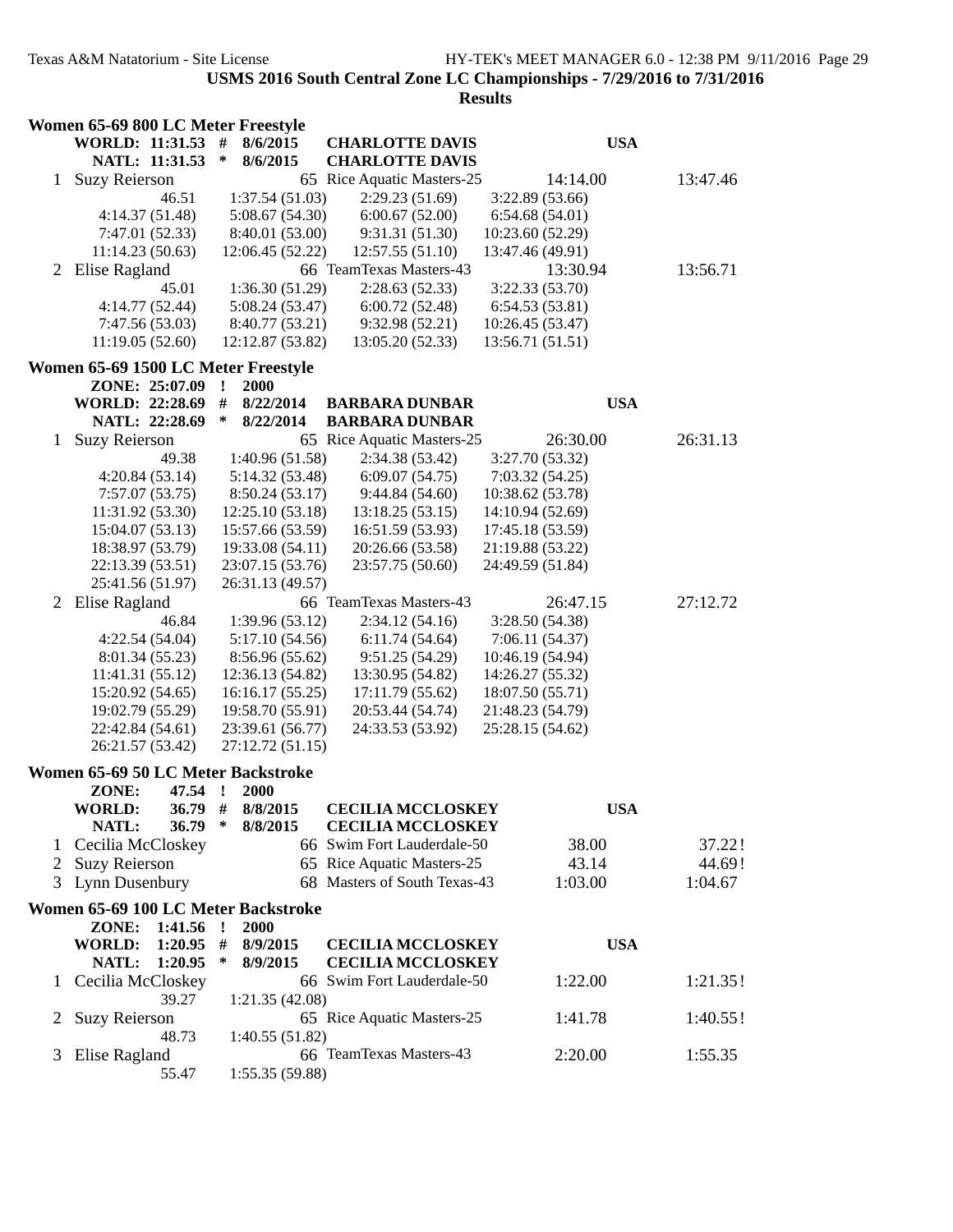|    | Women 65-69 200 LC Meter Backstroke                      |                                 |                                                                                          |                            |          |
|----|----------------------------------------------------------|---------------------------------|------------------------------------------------------------------------------------------|----------------------------|----------|
|    | ZONE: 3:37.07 !<br><b>WORLD:</b><br>$2:57.78$ #          | 2000<br>7/12/2015               | <b>CECILIA MCCLOSKEY</b>                                                                 | <b>USA</b>                 |          |
|    | NATL: 2:57.78 *                                          | 7/12/2015                       | <b>CECILIA MCCLOSKEY</b>                                                                 |                            |          |
|    | Cecilia McCloskey                                        |                                 | 66 Swim Fort Lauderdale-50                                                               | 3:00.00                    | 2:58.81! |
|    |                                                          | $41.51 \t1:25.78(44.27)$        | 2:13.42(47.64)                                                                           | 2:58.81(45.39)             |          |
|    | <b>Suzy Reierson</b>                                     |                                 | 65 Rice Aquatic Masters-25                                                               | 3:45.00                    | 3:43.98  |
|    | 52.62                                                    | 1:50.06(57.44)                  | 2:47.97(57.91)                                                                           | 3:43.98 (56.01)            |          |
| 3  | Elise Ragland                                            |                                 | 66 TeamTexas Masters-43                                                                  | 4:40.44                    | 4:05.35  |
|    | 57.77                                                    | 2:00.09(1:02.32)                | 3:03.60(1:03.51)                                                                         | 4:05.35(1:01.75)           |          |
|    | 4 Lynn Dusenbury<br>1:11.40                              |                                 | 68 Masters of South Texas-43<br>$2:27.82(1:16.42)$ $3:43.53(1:15.71)$ $4:56.74(1:13.21)$ | 4:45.00                    | 4:56.74  |
|    |                                                          |                                 |                                                                                          |                            |          |
|    | Women 65-69 50 LC Meter Breaststroke<br>44.40 !<br>ZONE: | 2000                            |                                                                                          |                            |          |
|    | <b>WORLD:</b>                                            | $41.52$ # $6/14/2009$           | <b>MONIKA SENFTLEBEN</b>                                                                 | <b>GER</b>                 |          |
|    | NATL:                                                    | 42.97 * 8/4/2011                | <b>DIANN UUSTAL</b>                                                                      |                            |          |
|    | 1 Deb Coellner                                           |                                 | 65 Woodlands Masters Swim Team-2                                                         | 43.98                      | 43.75!   |
|    | Women 65-69 100 LC Meter Breaststroke                    |                                 |                                                                                          |                            |          |
|    | ZONE: 1:58.30 !                                          | <b>2000</b>                     |                                                                                          |                            |          |
|    | WORLD: $1:32.66 \# 8/11/2015$                            |                                 | <b>JANETTE JEFFREY</b>                                                                   | <b>AUS</b>                 |          |
|    | NATL: 1:36.29 * 8/13/2007                                |                                 | <b>JOANN LEILICH</b>                                                                     |                            |          |
|    | 1 Deb Coellner                                           |                                 | 65 Woodlands Masters Swim Team-2 1:40.80                                                 |                            | 1:40.40! |
| 2  | Judy Levison                                             | 45.08 1:40.40 (55.32)           | 66 Rice Aquatic Masters-25                                                               | 2:10.00                    | 2:02.83  |
|    | 57.48                                                    | 2:02.83(1:05.35)                |                                                                                          |                            |          |
| 3  | Elise Ragland                                            |                                 | 66 TeamTexas Masters-43                                                                  | 2:20.00                    | 2:08.95  |
|    | 1:02.49                                                  | 2:08.95(1:06.46)                |                                                                                          |                            |          |
|    | Women 65-69 200 LC Meter Breaststroke                    |                                 |                                                                                          |                            |          |
|    | ZONE: 3:34.59 !                                          | 2000                            |                                                                                          |                            |          |
|    | WORLD: 3:21.27 # 8/15/2015                               |                                 | <b>JANETTE JEFFREY</b>                                                                   | <b>AUS</b>                 |          |
|    | NATL: 3:26.98 * 8/28/2005                                |                                 | <b>JOANN LEILICH</b>                                                                     |                            |          |
|    | 1 Elise Ragland                                          |                                 | 66 TeamTexas Masters-43                                                                  | 5:00.00                    | 4:31.88  |
|    |                                                          | $1:00.76$ $2:11.49$ $(1:10.73)$ | $3:21.10(1:09.61)$ $4:31.88(1:10.78)$                                                    |                            |          |
|    | Women 65-69 100 LC Meter Butterfly                       |                                 |                                                                                          |                            |          |
|    | ZONE:<br>$1:28.23$ !<br>WORLD: 1:20.09 # 1/31/2015       | 2000                            | <b>CHARLOTTE DAVIS</b>                                                                   | <b>USA</b>                 |          |
|    |                                                          |                                 | NATL: 1:20.09 * 1/31/2015 CHARLOTTE DAVIS                                                |                            |          |
|    | 1 Cecilia McCloskey                                      |                                 | 66 Swim Fort Lauderdale-50                                                               | 1:24.00                    | 1:23.40! |
|    | 37.89                                                    | 1:23.40(45.51)                  |                                                                                          |                            |          |
|    | Women 65-69 200 LC Meter IM                              |                                 |                                                                                          |                            |          |
|    | ZONE:<br>$3:35.92$ !                                     | <b>2000</b>                     |                                                                                          |                            |          |
|    | $2:55.88$ #<br>WORLD:                                    | 8/9/2015                        | <b>CHARLOTTE DAVIS</b>                                                                   | <b>USA</b>                 |          |
|    | NATL:<br>2:55.88                                         | ∗<br>8/9/2015                   | <b>CHARLOTTE DAVIS</b>                                                                   |                            |          |
| 1. | Cecilia McCloskey                                        |                                 | 66 Swim Fort Lauderdale-50                                                               | 3:02.00                    | 3:02.20! |
|    | 38.75                                                    | 1:25.14(46.39)                  | 2:20.82(55.68)                                                                           | 3:02.20(41.38)             |          |
| 2  | Elise Ragland<br>54.61                                   | 1:59.29(1:04.68)                | 66 TeamTexas Masters-43<br>3:05.54(1:06.25)                                              | 3:57.84<br>3:55.86 (50.32) | 3:55.86  |
|    |                                                          |                                 |                                                                                          |                            |          |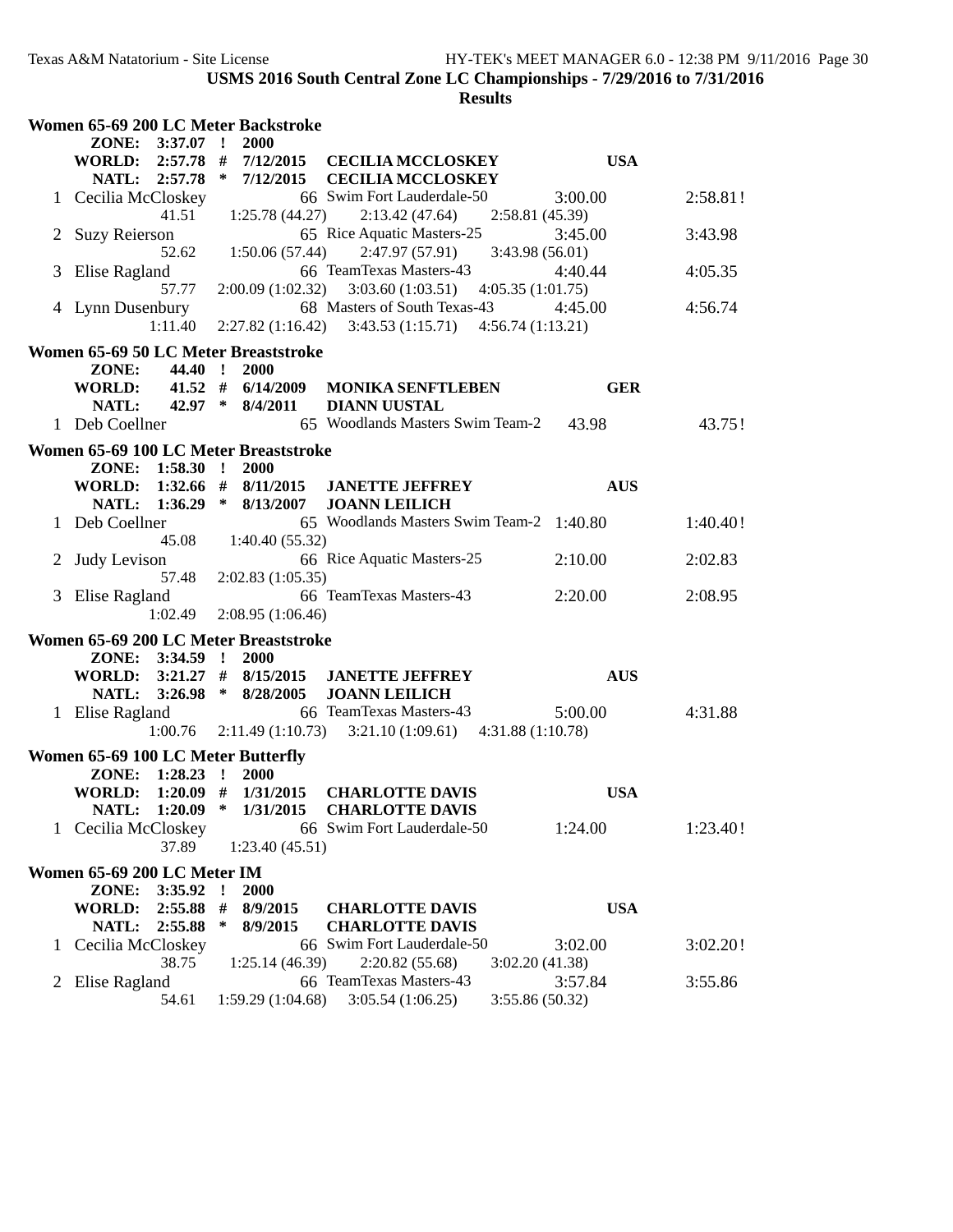| Women 65-69 400 LC Meter IM                           |                             |                                                                                                                                          |                            |          |
|-------------------------------------------------------|-----------------------------|------------------------------------------------------------------------------------------------------------------------------------------|----------------------------|----------|
| ZONE: 6:37.45 !                                       | 2000                        |                                                                                                                                          |                            |          |
| WORLD: 6:37.45 #                                      | 7/23/2010                   | <b>CAROLYN BOAK</b>                                                                                                                      | <b>USA</b>                 |          |
| 6:31.42<br>NATL:<br>1 Elise Ragland                   | ∗<br>7/8/2016               | <b>CHARLOTTE DAVIS</b><br>66 TeamTexas Masters-43                                                                                        | 8:24.45                    | 8:10.72  |
| 53.47                                                 | 1:58.94(1:05.47)            | $3:02.87(1:03.93)$ $4:06.54(1:03.67)$                                                                                                    |                            |          |
| 5:13.83 (1:07.29)                                     | 6:24.31(1:10.48)            | 7:18.65(54.34)                                                                                                                           | 8:10.72 (52.07)            |          |
| Women 70-74 50 LC Meter Freestyle                     |                             |                                                                                                                                          |                            |          |
| ZONE:<br>$46.15$ !                                    | 2000                        |                                                                                                                                          |                            |          |
| <b>WORLD:</b><br>$33.57$ #                            | 1/16/2010                   | <b>CHRISTEL SCHULZ</b>                                                                                                                   | <b>GER</b>                 |          |
| NATL:                                                 | 35.22 * 8/6/2011            | <b>BETH SCHREINER</b>                                                                                                                    |                            |          |
| 1 Ann Vitt                                            |                             | 70 Masters of South Texas-43                                                                                                             | 44.43                      | 40.22!   |
| 2 Vicki Buccino                                       |                             | 70 Southern Masters Swimmers-24                                                                                                          | 48.12                      | 47.51    |
| Women 70-74 100 LC Meter Freestyle                    |                             |                                                                                                                                          |                            |          |
| ZONE:<br>$1:19.45$ !                                  | 2000                        |                                                                                                                                          |                            |          |
| <b>WORLD:</b>                                         | $1:14.28$ # $9/5/2009$      | YOSHIKO OSAKI                                                                                                                            | <b>JPN</b>                 |          |
| NATL:                                                 | $1:19.45$ * $7/11/2015$     | <b>CAROLYN BOAK</b>                                                                                                                      |                            |          |
| 1 Ann Vitt                                            |                             | 70 Masters of South Texas-43                                                                                                             | 1:38.10                    | 1:32.09  |
| 43.10                                                 | 1:32.09 (48.99)             |                                                                                                                                          |                            |          |
| 2 Vicki Buccino<br>53.13                              | 1:49.16(56.03)              | 70 Southern Masters Swimmers-24                                                                                                          | 1:48.28                    | 1:49.16  |
|                                                       |                             |                                                                                                                                          |                            |          |
| Women 70-74 200 LC Meter Freestyle<br>ZONE: 2:53.32 ! | 2000                        |                                                                                                                                          |                            |          |
| <b>WORLD:</b><br>$2:48.03$ #                          | 8/2/2010                    | <b>CHRISTEL SCHULZ</b>                                                                                                                   | <b>GER</b>                 |          |
| NATL: 2:53.32 * 7/12/2015                             |                             | <b>CAROLYN BOAK</b>                                                                                                                      |                            |          |
| 1 Vicki Buccino<br>51.78                              | 1:48.48(56.70)              | 70 Southern Masters Swimmers-24<br>2:48.00(59.52)                                                                                        | 3:55.15<br>3:43.98 (55.98) | 3:43.98  |
|                                                       |                             |                                                                                                                                          |                            |          |
| Women 70-74 400 LC Meter Freestyle<br>ZONE: 6:09.66   | $\mathbf{r}$<br><b>2000</b> |                                                                                                                                          |                            |          |
| $5:54.97$ #<br><b>WORLD:</b>                          | 7/18/2008                   | YOSHIKO OSAKI                                                                                                                            | <b>JPN</b>                 |          |
| NATL: 6:09.66 * 7/11/2015                             |                             | <b>CAROLYN BOAK</b>                                                                                                                      |                            |          |
| 1 Vicki Buccino                                       |                             | 70 Southern Masters Swimmers-24                                                                                                          | 8:04.26                    | 7:56.34  |
| 54.50                                                 | 1:55.32(1:00.82)            |                                                                                                                                          |                            |          |
| 2:33.51()                                             | 5:58.28 (3:24.77)           | 6:57.96(59.68)                                                                                                                           | 7:56.34(58.38)             |          |
| Women 70-74 800 LC Meter Freestyle                    |                             |                                                                                                                                          |                            |          |
| WORLD: 12:13.07 # 11/1/2009                           |                             | YOSHIKO OSAKI                                                                                                                            | <b>JPN</b>                 |          |
| NATL: 12:35.14 * 8/15/2004                            |                             | <b>LAVELLE STOINOFF</b>                                                                                                                  |                            |          |
| 1 Vicki Buccino                                       |                             | 70 Southern Masters Swimmers-24 16:50.50                                                                                                 |                            | 16:18.20 |
| 55.10                                                 | 1:57.27(1:02.17)            | $2:58.22(1:00.95)$ $4:02.38(1:04.16)$                                                                                                    |                            |          |
| 5:03.38(1:01.00)                                      |                             | $6:07.08(1:03.70)$ $7:08.82(1:01.74)$<br>8:12.41 (1:03.59)<br>9:13.39 (1:00.98) 10:15.98 (1:02.59) 11:17.27 (1:01.29) 12:20.04 (1:02.77) |                            |          |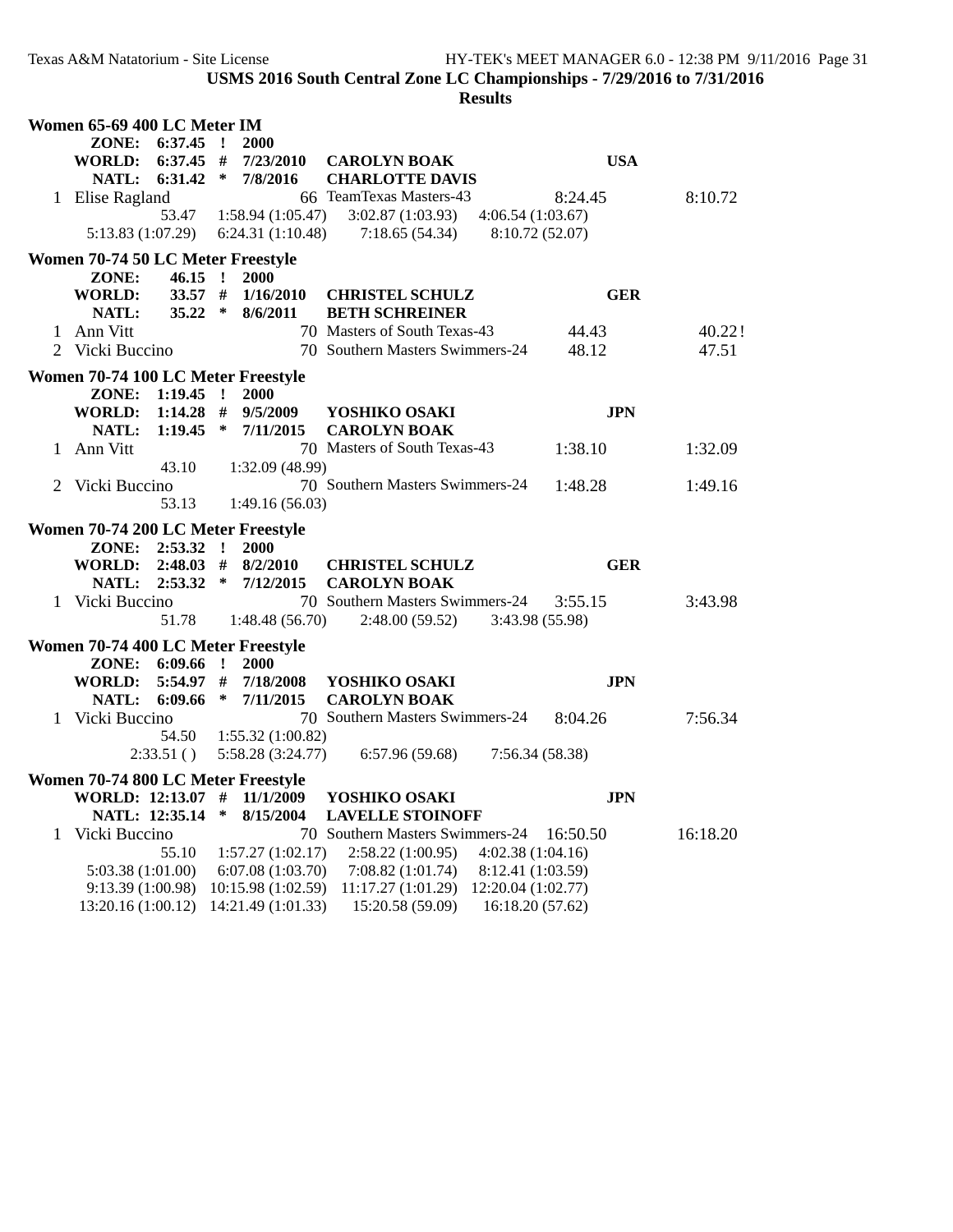|   |                             |                  | Women 70-74 1500 LC Meter Freestyle   |                                                                             |            |          |
|---|-----------------------------|------------------|---------------------------------------|-----------------------------------------------------------------------------|------------|----------|
|   |                             | ZONE: 26:17.67 ! | 2000                                  |                                                                             |            |          |
|   |                             |                  | WORLD: 23:49.60 # 3/11/2016           | <b>JEN THOMASSON</b>                                                        | <b>AUS</b> |          |
|   |                             |                  | NATL: 24:24.13 * 7/13/2003            | <b>LAVELLE STOINOFF</b>                                                     |            |          |
|   | 1 Vicki Buccino             |                  |                                       | 70 Southern Masters Swimmers-24 31:31.00                                    |            | 30:57.77 |
|   |                             |                  |                                       | 53.59 1:53.83 (1:00.24) 2:56.16 (1:02.33) 3:59.26 (1:03.10)                 |            |          |
|   |                             |                  |                                       | $5:02.48(1:03.22)$ $6:05.36(1:02.88)$ $7:07.59(1:02.23)$ $8:09.34(1:01.75)$ |            |          |
|   |                             |                  |                                       | 9:11.63 (1:02.29) 10:14.95 (1:03.32) 11:17.30 (1:02.35) 12:20.55 (1:03.25)  |            |          |
|   |                             |                  |                                       | 13:22.97 (1:02.42) 14:26.29 (1:03.32) 15:28.79 (1:02.50) 16:32.14 (1:03.35) |            |          |
|   |                             |                  |                                       | 17:34.54 (1:02.40) 18:37.32 (1:02.78) 19:39.84 (1:02.52) 20:41.66 (1:01.82) |            |          |
|   |                             |                  |                                       | 21:43.11 (1:01.45) 22:45.56 (1:02.45) 23:47.10 (1:01.54) 24:49.65 (1:02.55) |            |          |
|   |                             |                  |                                       | 25:51.46 (1:01.81) 26:54.24 (1:02.78) 27:55.72 (1:01.48) 28:58.08 (1:02.36) |            |          |
|   | 29:58.55 (1:00.47)          |                  | 30:57.77 (59.22)                      |                                                                             |            |          |
|   |                             |                  |                                       |                                                                             |            |          |
|   |                             |                  | Women 70-74 50 LC Meter Backstroke    |                                                                             |            |          |
|   | ZONE:                       | 48.45 !          | 2000                                  |                                                                             |            |          |
|   | WORLD:                      |                  |                                       | 38.69 # 10/24/2015 MARGIT OHLSSON                                           | <b>SWE</b> |          |
|   | NATL:                       |                  | 42.08 * 7/7/2012                      | <b>JOY WARD</b>                                                             |            |          |
|   | 1 Ann Vitt                  |                  |                                       | 70 Masters of South Texas-43                                                | 54.43      | 50.93    |
| 2 | Jane Cobos                  |                  |                                       | 71 Masters Of Brazos-25                                                     | 1:05.22    | 1:06.08  |
|   |                             |                  | Women 70-74 100 LC Meter Backstroke   |                                                                             |            |          |
|   | ZONE:                       | $1:44.99$ !      | 2000                                  |                                                                             |            |          |
|   | <b>WORLD:</b>               | $1:25.20$ #      | 5/9/2015                              | <b>MARGIT OHLSSON</b>                                                       | <b>SWE</b> |          |
|   | NATL:                       |                  | $1:32.68$ * $7/8/2012$                | <b>JOY WARD</b>                                                             |            |          |
|   | 1 Ann Vitt                  |                  |                                       | 70 Masters of South Texas-43                                                | 1:54.79    | 1:47.27  |
|   |                             | 52.01            | 1:47.27(55.26)                        |                                                                             |            |          |
|   | 2 Jane Cobos                |                  |                                       | 71 Masters Of Brazos-25                                                     | 2:22.25    | 2:27.43  |
|   |                             |                  |                                       |                                                                             |            |          |
|   |                             |                  | Women 70-74 200 LC Meter Backstroke   |                                                                             |            |          |
|   |                             | ZONE: 4:31.07 !  | 2000                                  |                                                                             |            |          |
|   |                             |                  |                                       | WORLD: 3:06.24 # 10/24/2015 MARGIT OHLSSON                                  | <b>SWE</b> |          |
|   |                             |                  | NATL: 3:18.02 * 7/6/2012              | <b>JOY WARD</b>                                                             |            |          |
|   | 1 Vicki Buccino             |                  |                                       | 70 Southern Masters Swimmers-24                                             | 4:50.22    | 4:30.95! |
|   |                             | 1:08.14          |                                       | $2:17.11(1:08.97)$ $3:28.31(1:11.20)$ $4:30.95(1:02.64)$                    |            |          |
|   |                             |                  | Women 70-74 50 LC Meter Breaststroke  |                                                                             |            |          |
|   | ZONE:                       | 46.91 !          | <b>2000</b>                           |                                                                             |            |          |
|   | WORLD:                      |                  | $41.67$ # $6/22/2014$                 | <b>MONIKA SENFTLEBEN</b>                                                    | <b>GER</b> |          |
|   | NATL:                       | 45.67 *          | 8/7/2009                              | <b>JOANN LEILICH</b>                                                        |            |          |
|   | 1 Ann Vitt                  |                  |                                       | 70 Masters of South Texas-43                                                | 1:01.27    | 57.13    |
|   |                             |                  |                                       |                                                                             |            |          |
|   |                             |                  | Women 70-74 100 LC Meter Breaststroke |                                                                             |            |          |
|   |                             | ZONE: 1:38.78 !  | 2000                                  |                                                                             |            |          |
|   | WORLD: 1:37.39 # 3/9/2013   |                  |                                       | <b>DIANE FORD</b>                                                           | <b>GBR</b> |          |
|   |                             |                  | NATL: 1:38.78 * 7/18/2009             | <b>JOANN LEILICH</b>                                                        |            |          |
|   | 1 Vicki Buccino             |                  |                                       | 70 Southern Masters Swimmers-24                                             | 2:20.35    | 2:21.23  |
|   |                             | 1:05.69          | 2:21.23(1:15.54)                      |                                                                             |            |          |
|   |                             |                  |                                       |                                                                             |            |          |
|   | Women 70-74 200 LC Meter IM |                  |                                       |                                                                             |            |          |
|   |                             | ZONE: 4:32.90 !  | 2000                                  |                                                                             |            |          |
|   | WORLD: 3:13.19 #            |                  |                                       | 6/21/2008 YOSHIKO OSAKI                                                     | <b>JPN</b> |          |
|   |                             | NATL: 3:20.72 *  | 6/26/2016                             | <b>MARGOT PETTIJOHN</b>                                                     |            |          |
|   | 1 Vicki Buccino             |                  |                                       | 70 Southern Masters Swimmers-24                                             | 5:00.00    | 4:40.43  |
|   |                             | 1:10.05          |                                       | 2:23.46 (1:13.41) 3:39.73 (1:16.27) 4:40.43 (1:00.70)                       |            |          |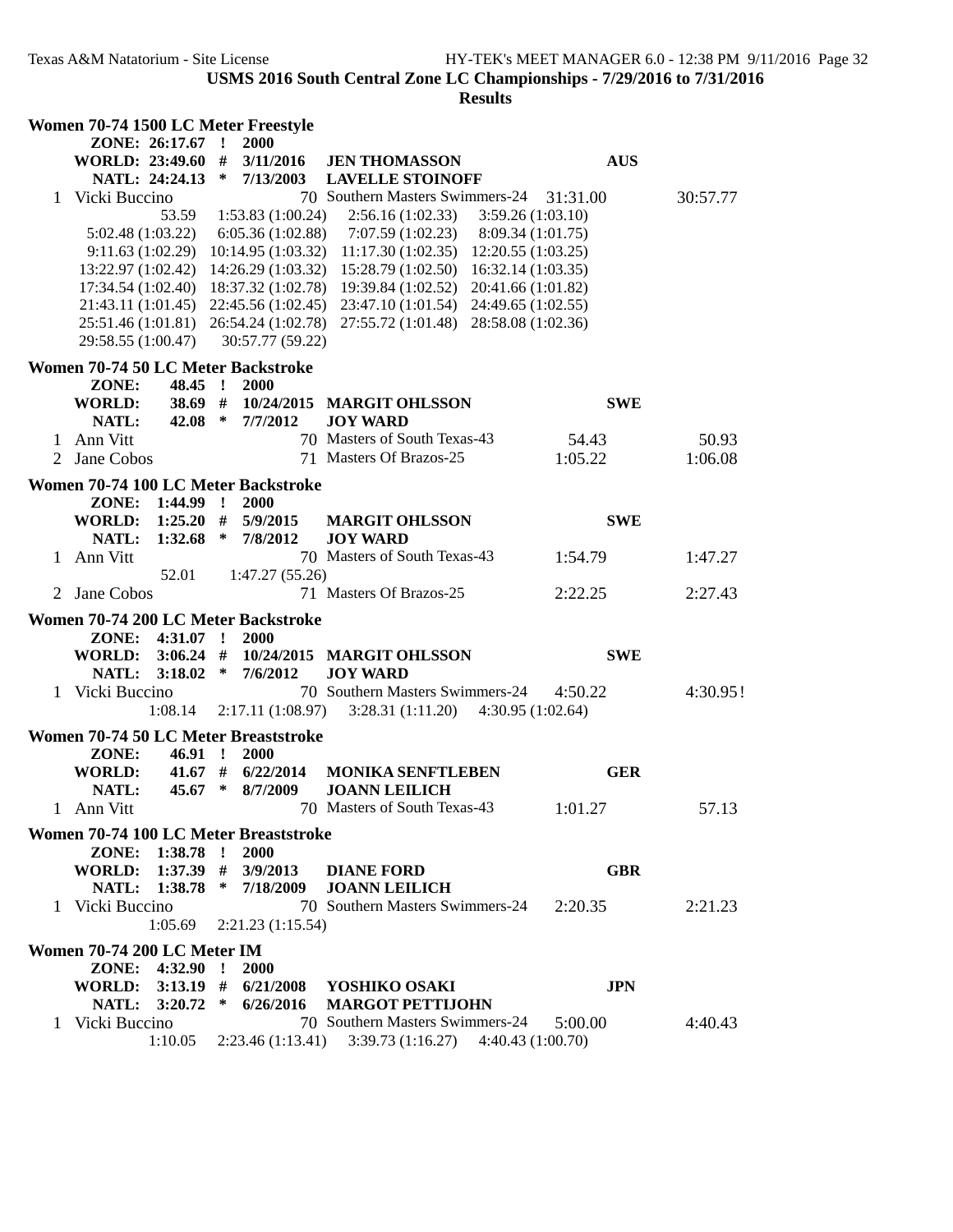| Women 75-79 50 LC Meter Freestyle  |                                       |                  |         |                                          |                                                                       |                                          |             |  |
|------------------------------------|---------------------------------------|------------------|---------|------------------------------------------|-----------------------------------------------------------------------|------------------------------------------|-------------|--|
|                                    | ZONE:                                 | 43.82 !          |         | 2000                                     |                                                                       |                                          |             |  |
|                                    | WORLD:                                | 34.85 #          |         | 3/3/2006                                 | <b>JANE ASHER</b>                                                     | <b>GBR</b>                               |             |  |
|                                    | NATL:                                 | $36.87$ *        |         | 8/15/2005                                | <b>GAIL ROPER</b>                                                     |                                          |             |  |
|                                    | 1 DeEtte Sauer                        |                  |         |                                          | 75 Masters of South Texas-43                                          | 52.33                                    | 48.98       |  |
|                                    | 2 Patricia Arnold                     |                  |         |                                          | 77 Southern Masters Swimmers-24 1:01.00                               |                                          | 56.49       |  |
|                                    | Women 75-79 100 LC Meter Freestyle    |                  |         |                                          |                                                                       |                                          |             |  |
|                                    |                                       | ZONE: 1:58.74 !  |         | <b>2000</b>                              |                                                                       |                                          |             |  |
|                                    |                                       |                  |         |                                          | WORLD: 1:19.71 # 7/19/2014 YOSHIKO OSAKI                              | <b>JPN</b>                               |             |  |
|                                    |                                       |                  |         |                                          | NATL: 1:26.36 * 7/31/2005 GAIL ROPER                                  |                                          |             |  |
|                                    | 1 Patricia Arnold                     |                  |         |                                          | 77 Southern Masters Swimmers-24 2:10.00                               |                                          | 2:03.39     |  |
|                                    |                                       |                  |         | 57.89 2:03.39 (1:05.50)                  |                                                                       |                                          |             |  |
|                                    |                                       |                  |         |                                          |                                                                       |                                          |             |  |
|                                    | Women 75-79 200 LC Meter Freestyle    |                  |         |                                          |                                                                       |                                          |             |  |
|                                    |                                       | ZONE: 3:40.14 !  |         | 2000                                     |                                                                       |                                          |             |  |
|                                    |                                       |                  |         |                                          | WORLD: 2:54.26 # 9/27/2013 YOSHIKO OSAKI                              | <b>JPN</b>                               |             |  |
|                                    |                                       |                  |         |                                          | NATL: 3:13.24 * 7/31/2005 GAIL ROPER                                  |                                          |             |  |
|                                    | 1 DeEtte Sauer                        |                  |         |                                          | 75 Masters of South Texas-43                                          | 4:15.83                                  | 3:59.16     |  |
|                                    |                                       | 55.31            |         |                                          | $1:58.25(1:02.94)$ $2:59.92(1:01.67)$ $3:59.16(59.24)$                |                                          |             |  |
|                                    | 2 Patricia Arnold                     |                  |         |                                          | 77 Southern Masters Swimmers-24 4:27.43                               |                                          | 4:26.88     |  |
|                                    |                                       |                  |         |                                          | $1:01.16$ $2:07.46$ (1:06.30) $3:19.19$ (1:11.73) $4:26.88$ (1:07.69) |                                          |             |  |
|                                    | Women 75-79 400 LC Meter Freestyle    |                  |         |                                          |                                                                       |                                          |             |  |
|                                    |                                       | ZONE: 9:47.88 !  |         | 2000                                     |                                                                       |                                          |             |  |
|                                    |                                       |                  |         |                                          | WORLD: 6:12.25 # 7/12/2013 YOSHIKO OSAKI                              | <b>JPN</b>                               |             |  |
|                                    |                                       |                  |         | NATL: 6:55.62 * 8/11/2002                | <b>JEAN TROY</b>                                                      |                                          |             |  |
|                                    | 1 DeEtte Sauer                        |                  |         |                                          | 75 Masters of South Texas-43 8:38.02                                  |                                          | $8:10.51$ ! |  |
|                                    |                                       |                  |         | 54.32   1:57.74 (1:03.42)                |                                                                       |                                          |             |  |
|                                    |                                       | 2:33.51()        |         |                                          | $7:12.04()$ 8:10.51 (58.47)                                           |                                          |             |  |
|                                    | Women 75-79 800 LC Meter Freestyle    |                  |         |                                          |                                                                       |                                          |             |  |
|                                    |                                       |                  |         |                                          | WORLD: 12:58.94 # 10/22/2006 JANE ASHER                               | <b>GBR</b>                               |             |  |
|                                    |                                       |                  |         | NATL: 14:10.50 * 9/9/2001                | <b>JUNE KRAUSER</b>                                                   |                                          |             |  |
|                                    | 1 Patricia Arnold                     |                  |         |                                          | 77 Southern Masters Swimmers-24 NT                                    |                                          | 18:17.24    |  |
|                                    |                                       |                  |         |                                          |                                                                       |                                          |             |  |
|                                    |                                       |                  |         | Women 75-79 1500 LC Meter Freestyle      |                                                                       |                                          |             |  |
|                                    |                                       | ZONE: 41:17.07 ! |         | 2000                                     |                                                                       |                                          |             |  |
|                                    |                                       |                  |         | WORLD: 24:41.76 # 3/3/2006               | <b>JANE ASHER</b>                                                     | <b>GBR</b>                               |             |  |
|                                    |                                       |                  |         | NATL: 27:09.75 * 8/17/2003               | <b>JEAN TROY</b>                                                      |                                          |             |  |
|                                    | 1 Patricia Arnold                     | 1:02.49          |         |                                          | 77 Southern Masters Swimmers-24 34:16.25                              |                                          | 34:09.41!   |  |
|                                    |                                       |                  |         | 2:10.51 (1:08.02)<br>6:49.36(1:08.76)    | 3:20.63(1:10.12)                                                      | 4:29.74 (1:09.11)<br>9:07.80 (1:08.95)   |             |  |
|                                    | 5:40.60(1:10.86)<br>10:17.80(1:10.00) |                  |         | 11:25.03(1:07.23)                        | 7:58.85 (1:09.49)<br>12:35.50 (1:10.47)                               | 13:44.02 (1:08.52)                       |             |  |
|                                    | 14:52.27 (1:08.25)                    |                  |         | 16:00.94 (1:08.67)                       | 17:09.49 (1:08.55)                                                    | 18:17.24 (1:07.75)                       |             |  |
|                                    | 19:25.82 (1:08.58)                    |                  |         | 20:33.93 (1:08.11)                       | 21:41.73 (1:07.80)                                                    |                                          |             |  |
|                                    | 23:56.52 (1:07.28)                    |                  |         |                                          | 26:13.32 (1:09.09)                                                    | 22:49.24 (1:07.51)                       |             |  |
|                                    | 28:29.91 (1:08.64)                    |                  |         | 25:04.23 (1:07.71)<br>29:37.24 (1:07.33) | 30:46.44 (1:09.20)                                                    | 27:21.27 (1:07.95)<br>31:54.12 (1:07.68) |             |  |
|                                    |                                       |                  |         | 34:09.41 (1:05.26)                       |                                                                       |                                          |             |  |
| 33:04.15 (1:10.03)                 |                                       |                  |         |                                          |                                                                       |                                          |             |  |
| Women 75-79 50 LC Meter Backstroke |                                       |                  |         |                                          |                                                                       |                                          |             |  |
|                                    | ZONE:                                 | 1:04.32          | $\cdot$ | 2000                                     |                                                                       |                                          |             |  |
|                                    | <b>WORLD:</b>                         | 42.06 #          |         | 1/17/2010                                | <b>SHOKO YONEZAWA</b>                                                 | <b>JPN</b>                               |             |  |
|                                    | NATL:                                 | 44.43            | ∗       | 8/23/1999                                | <b>DORIS STEADMAN</b>                                                 |                                          |             |  |
|                                    | Patricia Arnold                       |                  |         | 77                                       | Southern Masters Swimmers-24                                          | 1:15.00                                  | 1:14.69     |  |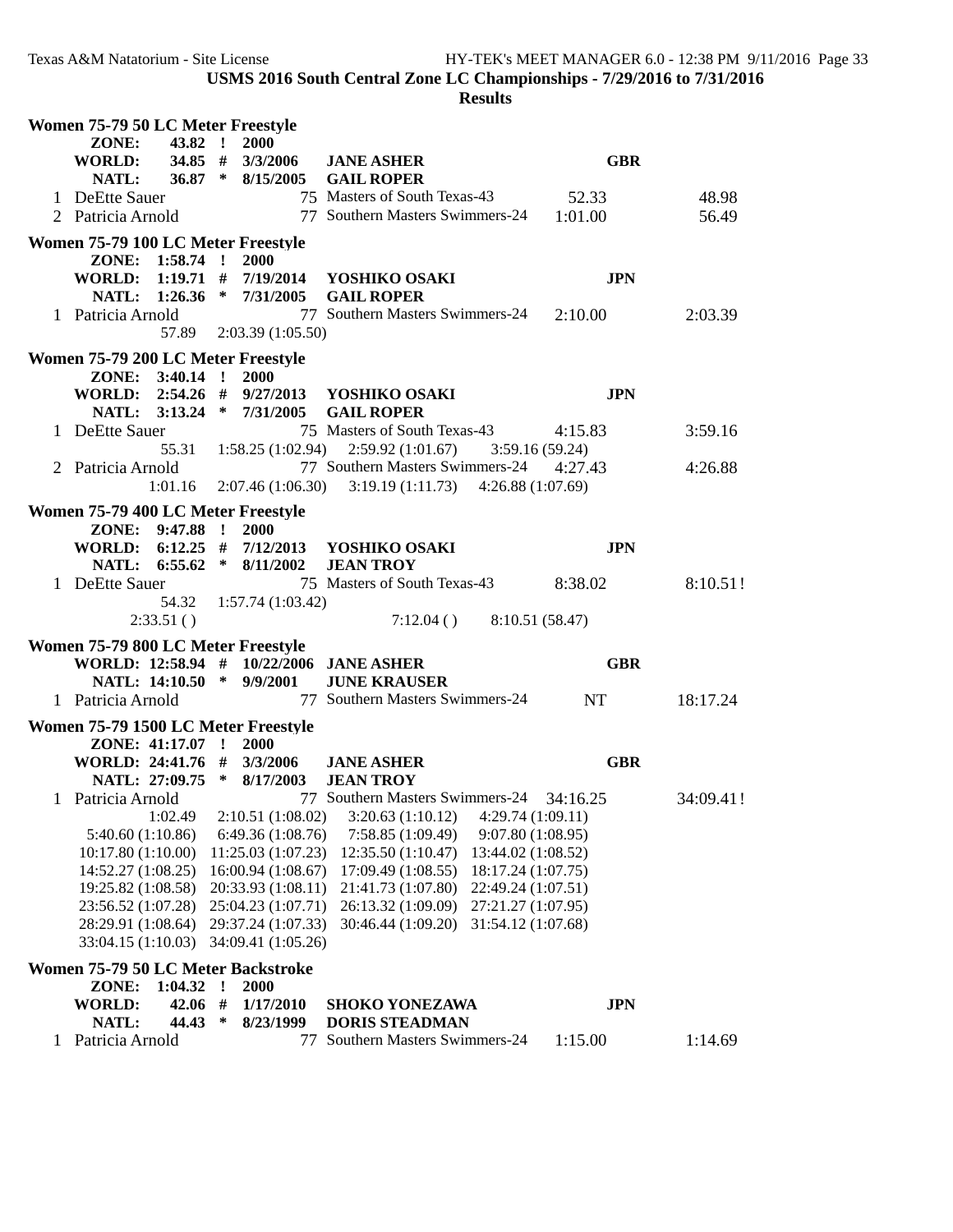| Women 75-79 100 LC Meter Breaststroke |                                    |                      |              |                                       |                                                                                     |            |         |
|---------------------------------------|------------------------------------|----------------------|--------------|---------------------------------------|-------------------------------------------------------------------------------------|------------|---------|
|                                       |                                    | ZONE: 1:43.62 ! 2000 |              |                                       |                                                                                     |            |         |
|                                       |                                    |                      |              |                                       | WORLD: $1:38.81$ # $3/6/2010$ SHOKO YONEZAWA                                        | <b>JPN</b> |         |
|                                       |                                    |                      |              |                                       | NATL: 1:42.18 * 8/15/2014 JOANN LEILICH                                             |            |         |
|                                       | 1 Patricia Arnold                  |                      |              |                                       | 77 Southern Masters Swimmers-24 2:52.32                                             |            | 2:54.93 |
|                                       |                                    |                      |              | $1:23.67$ $2:54.93$ $(1:31.26)$       |                                                                                     |            |         |
|                                       |                                    |                      |              |                                       |                                                                                     |            |         |
|                                       |                                    |                      |              | Women 75-79 200 LC Meter Breaststroke |                                                                                     |            |         |
|                                       |                                    | ZONE: 3:40.84 ! 2000 |              |                                       |                                                                                     | <b>USA</b> |         |
|                                       |                                    |                      |              |                                       | WORLD: 3:40.84 # 7/19/2014 JOANN LEILICH<br>NATL: 3:40.84 * 7/19/2014 JOANN LEILICH |            |         |
|                                       |                                    |                      |              |                                       |                                                                                     |            | 6:20.42 |
|                                       | 1 Patricia Arnold                  |                      |              |                                       | 77 Southern Masters Swimmers-24 5:55.00                                             |            |         |
|                                       |                                    |                      |              |                                       | $1:27.15$ $3:05.38$ $(1:38.23)$ $4:45.33$ $(1:39.95)$ $6:20.42$ $(1:35.09)$         |            |         |
|                                       | Women 75-79 50 LC Meter Butterfly  |                      |              |                                       |                                                                                     |            |         |
|                                       |                                    | ZONE: 1:03.34 !      |              | 2000                                  |                                                                                     |            |         |
|                                       | <b>WORLD:</b>                      |                      |              |                                       | 40.06 # 3/14/2015 CHRISTEL SCHULZ                                                   | <b>GER</b> |         |
|                                       | <b>NATL:</b>                       |                      |              | 44.95 * 8/1/2004                      | <b>GAIL ROPER</b>                                                                   |            |         |
|                                       | 1 DeEtte Sauer                     |                      |              |                                       | 75 Masters of South Texas-43 1:03.57 1:00.37!                                       |            |         |
|                                       | Women 75-79 100 LC Meter Butterfly |                      |              |                                       |                                                                                     |            |         |
|                                       |                                    |                      |              |                                       | WORLD: 1:47.40 # 4/22/2007 JUDIE OLIVER                                             | <b>CAN</b> |         |
|                                       |                                    |                      |              | NATL: 1:52.12 * 8/6/2014              | <b>MARY ANN CASE</b>                                                                |            |         |
|                                       | 1 DeEtte Sauer                     |                      |              |                                       | 75 Masters of South Texas-43 2:34.87                                                |            | 2:16.06 |
|                                       |                                    |                      |              |                                       |                                                                                     |            |         |
|                                       |                                    |                      |              | $1:02.72$ 2:16.06 (1:13.34)           |                                                                                     |            |         |
|                                       |                                    |                      |              | Women 75-79 200 LC Meter Butterfly    |                                                                                     |            |         |
|                                       |                                    |                      |              |                                       | WORLD: $4:03.55$ # $6/9/2004$ SYLVIA NEUHAUSER                                      | <b>AUT</b> |         |
|                                       |                                    |                      |              | NATL: 4:10.69 * 6/24/2001             | <b>JUNE KRAUSER</b>                                                                 |            |         |
|                                       | 1 DeEtte Sauer                     |                      |              |                                       | 75 Masters of South Texas-43 5:19.43                                                |            | 5:01.70 |
|                                       |                                    |                      |              |                                       | $1:08.48$ $2:27.82$ (1:19.34) $3:46.04$ (1:18.22) $5:01.70$ (1:15.66)               |            |         |
|                                       | Women 90-94 50 LC Meter Freestyle  |                      |              |                                       |                                                                                     |            |         |
|                                       | WORLD:                             |                      |              | $49.68$ # $6/1/2013$                  | <b>OLGA KOKORINA</b>                                                                | <b>RUS</b> |         |
|                                       | NATL:                              |                      |              | 55.48 * 8/13/2011                     | <b>MAURINE KORNFELD</b>                                                             |            |         |
|                                       | 1 Sara Sievert                     |                      |              |                                       | 91 Masters of South Texas-43                                                        | 1:21.54    | 1:23.37 |
|                                       |                                    |                      |              |                                       |                                                                                     |            |         |
|                                       |                                    |                      |              | Women 90-94 50 LC Meter Backstroke    |                                                                                     |            |         |
|                                       |                                    |                      |              |                                       | WORLD: 1:03.49 # 8/25/1996 AILEEN SOULE                                             | <b>USA</b> |         |
|                                       |                                    |                      |              |                                       | NATL: 1:03.49 * 8/25/1996 AILEEN SOULE                                              |            |         |
|                                       | 1 Sara Sievert                     |                      |              |                                       | 91 Masters of South Texas-43                                                        | 1:32.39    | 1:29.55 |
| Women 90-94 100 LC Meter Backstroke   |                                    |                      |              |                                       |                                                                                     |            |         |
|                                       | WORLD:                             | $2:23.23$ #          |              | 8/25/1996                             | <b>AILEEN SOULE</b>                                                                 | <b>USA</b> |         |
|                                       | NATL:                              | 2:23.23              | ∗            | 8/25/1996                             | <b>AILEEN SOULE</b>                                                                 |            |         |
|                                       | Sara Sievert                       |                      |              |                                       | 91 Masters of South Texas-43                                                        | 3:32.05    | 3:01.29 |
|                                       |                                    | 1:27.98              |              | 3:01.29 (1:33.31)                     |                                                                                     |            |         |
|                                       |                                    |                      |              |                                       |                                                                                     |            |         |
|                                       | Men 18-24 50 LC Meter Freestyle    |                      |              |                                       |                                                                                     |            |         |
|                                       | ZONE:                              | 23.52                | $\mathbf{r}$ | 2000                                  |                                                                                     |            |         |
|                                       | NATL:                              | 21.78                | ∗            | 7/1/2012                              | <b>JOSH SCHNEIDER</b>                                                               |            |         |
|                                       | Jonathan Jones                     |                      |              |                                       | 20 Masters of South Texas-43                                                        | 28.82      | 26.07   |
| 2                                     | <b>Anthony Bellino</b>             |                      |              |                                       | 19 Longhorn Aquatics-43                                                             | 28.00      | 26.58   |
| 3                                     | <b>Tyler McFarland</b>             |                      |              |                                       | 24 Fleet Masters Swimming/Cy-Fair-                                                  | 27.04      | 26.92   |
| 4                                     | <b>Andrew Ramirez</b>              |                      |              |                                       | 19 Uc43-43                                                                          | 27.62      | 27.43   |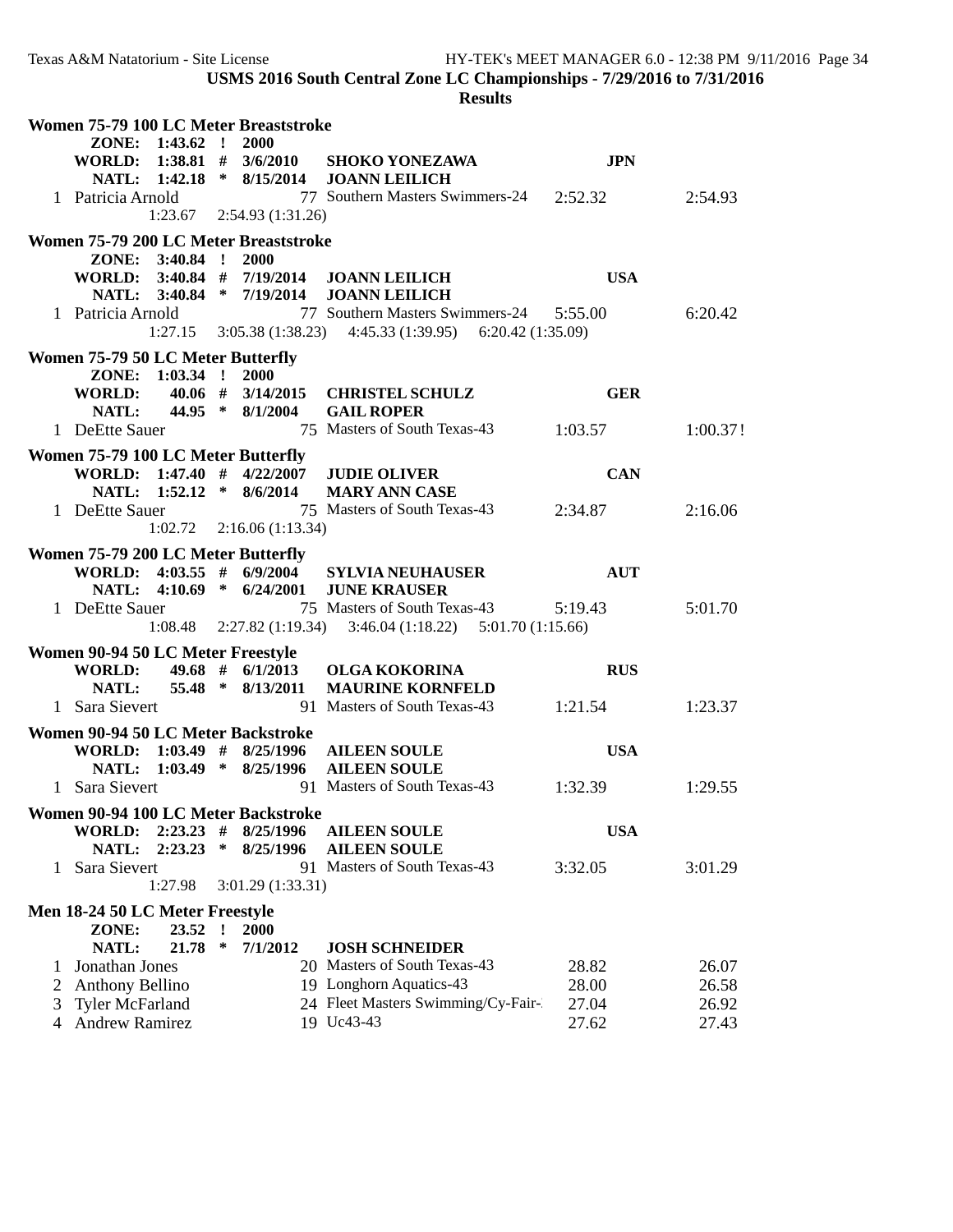| Men 18-24 100 LC Meter Freestyle                    |                                                   |                                                     |                     |  |  |  |  |
|-----------------------------------------------------|---------------------------------------------------|-----------------------------------------------------|---------------------|--|--|--|--|
|                                                     | ZONE:<br>52.25                                    | $\mathbf{I}$<br>2000                                |                     |  |  |  |  |
|                                                     | 49.37 *<br>NATL:                                  | <b>JOSH SCHNEIDER</b><br>6/28/2012                  |                     |  |  |  |  |
|                                                     | 1 Trey Van Dyke                                   | 24 North Texas Lonestars-26                         | 1:03.10<br>59.06    |  |  |  |  |
|                                                     | 28.04                                             | 59.06 (31.02)                                       |                     |  |  |  |  |
|                                                     | Men 18-24 200 LC Meter Freestyle                  |                                                     |                     |  |  |  |  |
|                                                     | ZONE:<br>1:56.88                                  | 2000<br>$\mathbf{I}$                                |                     |  |  |  |  |
|                                                     | 1:52.74<br>NATL:                                  | ∗<br>8/16/1998<br><b>JOE TRISTAN</b>                |                     |  |  |  |  |
|                                                     | 1 Austin Krohn                                    | 18 North Texas Lonestars-26                         | 2:16.00<br>2:17.99  |  |  |  |  |
|                                                     | 32.22                                             | 1:07.79(35.57)<br>1:42.98(35.19)<br>2:17.99(35.01)  |                     |  |  |  |  |
|                                                     | 2 Tyler McFarland                                 | 24 Fleet Masters Swimming/Cy-Fair- 2:10.29          | 2:18.35             |  |  |  |  |
|                                                     | 30.10                                             | 1:05.22(35.12)<br>1:41.94(36.72)<br>2:18.35(36.41)  |                     |  |  |  |  |
|                                                     |                                                   |                                                     |                     |  |  |  |  |
|                                                     | Men 18-24 400 LC Meter Freestyle<br>ZONE: 4:32.02 | $\mathbf{r}$<br>2000                                |                     |  |  |  |  |
|                                                     | 4:04.68<br><b>NATL:</b>                           | ∗<br>8/13/2007<br><b>HYUN SEUNG LEE</b>             |                     |  |  |  |  |
|                                                     | 1 Austin Krohn                                    | 18 North Texas Lonestars-26                         | 5:00.00<br>4:49.73  |  |  |  |  |
|                                                     | 32.66                                             | 1:08.70(36.04)<br>1:45.17(36.47)<br>2:22.05(36.88)  |                     |  |  |  |  |
|                                                     | 2:58.68(36.63)                                    | 3:36.20(37.52)<br>4:13.85(37.65)<br>4:49.73 (35.88) |                     |  |  |  |  |
| 2                                                   | <b>Scott Roberts</b>                              | 20 Michigan Masters-19                              | 5:30.00<br>5:02.60  |  |  |  |  |
|                                                     | 33.61                                             | 1:11.27(37.66)<br>1:48.94(37.67)<br>2:28.53 (39.59) |                     |  |  |  |  |
|                                                     | 3:07.98 (39.45)                                   | 3:47.08(39.10)<br>4:25.07 (37.99)<br>5:02.60(37.53) |                     |  |  |  |  |
|                                                     |                                                   |                                                     |                     |  |  |  |  |
|                                                     | Men 18-24 50 LC Meter Backstroke                  |                                                     |                     |  |  |  |  |
|                                                     | ZONE:<br>30.22                                    | $\mathbf{r}$<br>2000                                |                     |  |  |  |  |
|                                                     | NATL:<br>26.91                                    | $\ast$<br>8/15/2005<br><b>DAVE ROLLINS</b>          |                     |  |  |  |  |
|                                                     | 1 Alex Pujol                                      | 24 Rice Aquatic Masters-25                          | 28.00<br>28.55!     |  |  |  |  |
|                                                     | Trey Van Dyke                                     | 24 North Texas Lonestars-26                         | 32.02<br>33.00      |  |  |  |  |
| 3                                                   | <b>Austin Krohn</b>                               | 18 North Texas Lonestars-26                         | 32.10<br>32.00      |  |  |  |  |
| 4                                                   | <b>Andrew Ramirez</b>                             | 19 Uc43-43                                          | <b>NT</b><br>33.26  |  |  |  |  |
| 5                                                   | Peyton Stone                                      | 18 North Texas Lonestars-26                         | 36.00<br>33.94      |  |  |  |  |
| 6                                                   | <b>Scott Roberts</b>                              | 20 Michigan Masters-19                              | 36.00<br>35.33      |  |  |  |  |
|                                                     | Men 18-24 100 LC Meter Backstroke                 |                                                     |                     |  |  |  |  |
|                                                     | ZONE: 1:06.00                                     | $\cdot$<br>2000                                     |                     |  |  |  |  |
|                                                     | NATL:<br>53.61                                    | $\ast$<br>6/27/2012<br><b>EUGENE GODSOE</b>         |                     |  |  |  |  |
| L                                                   | Jonathan Jones                                    | 20 Masters of South Texas-43                        | 1:10.42<br>1:05.99! |  |  |  |  |
|                                                     | 31.69                                             | 1:05.99(34.30)                                      |                     |  |  |  |  |
| 2                                                   | <b>Austin Krohn</b>                               | 18 North Texas Lonestars-26                         | 1:10.00<br>1:09.32  |  |  |  |  |
|                                                     | 33.92                                             | 1:09.32(35.40)                                      |                     |  |  |  |  |
| Men 18-24 50 LC Meter Breaststroke                  |                                                   |                                                     |                     |  |  |  |  |
|                                                     | ZONE:<br>30.54                                    | $\mathbf{I}$<br>2000                                |                     |  |  |  |  |
|                                                     | 28.87<br>NATL:                                    | ∗<br>8/15/2005<br><b>DAVE ROLLINS</b>               |                     |  |  |  |  |
|                                                     | 1 Andrew Smiddy                                   | 24 Woodlands Masters Swim Team-2                    | 31.91<br>31.44      |  |  |  |  |
|                                                     | Anthony Bellino                                   | 19 Longhorn Aquatics-43                             | 37.00<br>33.62      |  |  |  |  |
| 3                                                   | <b>Scott Roberts</b>                              | 20 Michigan Masters-19                              | 37.60<br>34.92      |  |  |  |  |
|                                                     | <b>Andrew Ramirez</b>                             | 19 Uc43-43                                          | 36.22<br>37.61      |  |  |  |  |
|                                                     |                                                   |                                                     |                     |  |  |  |  |
| Men 18-24 100 LC Meter Breaststroke<br>$\mathbf{r}$ |                                                   |                                                     |                     |  |  |  |  |
|                                                     | ZONE:<br>1:10.27<br>1:01.41<br><b>NATL:</b>       | 2000<br>∗<br>6/25/2012<br><b>ELLIOT KEEFER</b>      |                     |  |  |  |  |
|                                                     | 1 Andrew Smiddy                                   | 24 Woodlands Masters Swim Team-2 1:08.06            | 1:09.35!            |  |  |  |  |
|                                                     | 31.80                                             | 1:09.35(37.55)                                      |                     |  |  |  |  |
|                                                     |                                                   |                                                     |                     |  |  |  |  |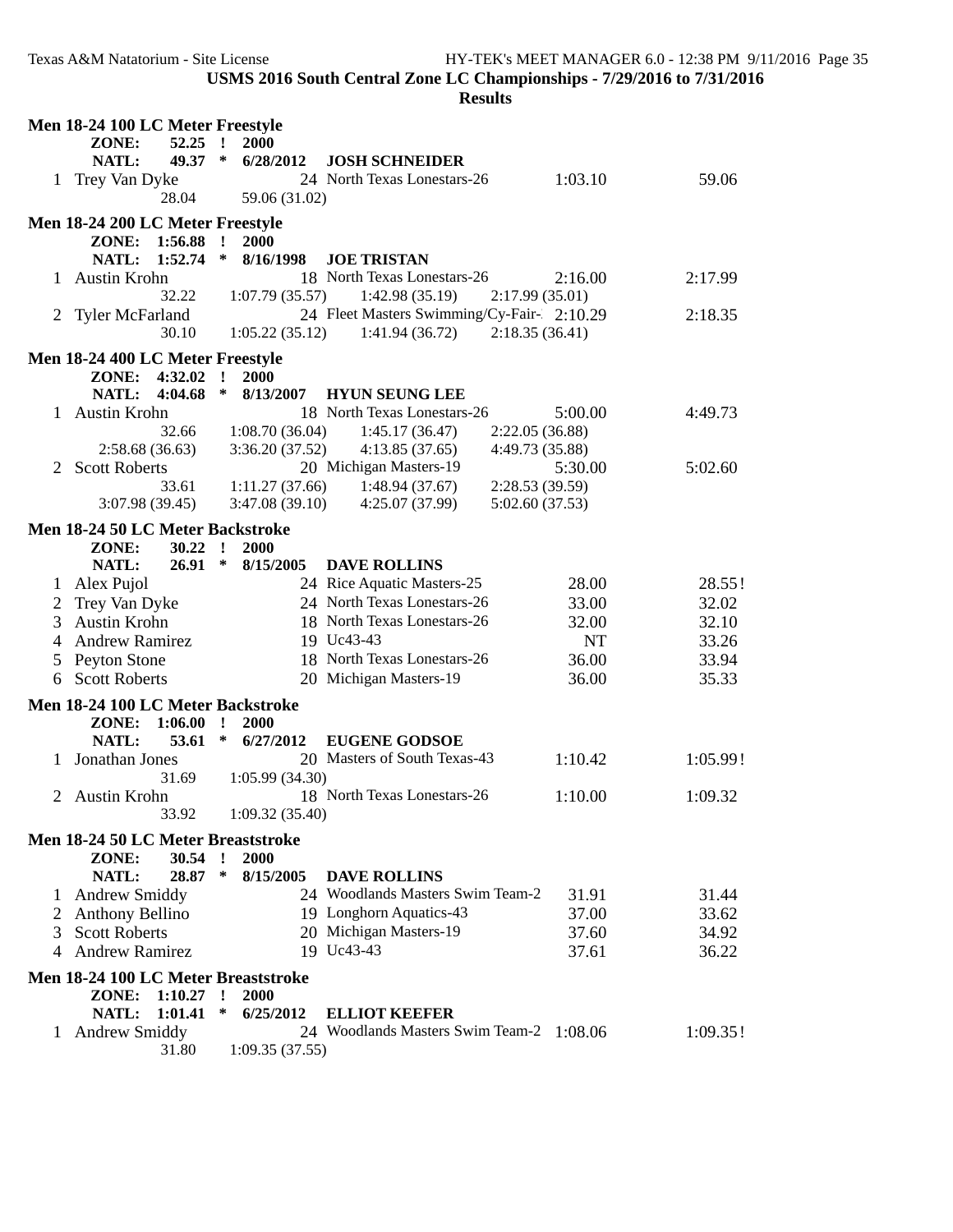|                                  | Texas A&M Natatorium - Site License                                             | USMS 2016 South Central Zone LC Championships - 7/29/2016 to 7/31/2016<br><b>Results</b>        |                | HY-TEK's MEET MANAGER 6.0 - 12:38 PM 9/11/2016 Page 36 |  |  |  |  |
|----------------------------------|---------------------------------------------------------------------------------|-------------------------------------------------------------------------------------------------|----------------|--------------------------------------------------------|--|--|--|--|
|                                  | (Men 18-24 100 LC Meter Breaststroke)                                           |                                                                                                 |                |                                                        |  |  |  |  |
|                                  | 2 Jonathan Jones                                                                | 20 Masters of South Texas-43                                                                    | 1:18.52        | 1:12.90                                                |  |  |  |  |
| 3                                | 33.10<br><b>Anthony Bellino</b>                                                 | 1:12.90(39.80)<br>19 Longhorn Aquatics-43                                                       | 1:20.00        | 1:14.10                                                |  |  |  |  |
|                                  | 34.82<br>4 Peyton Stone                                                         | 1:14.10(39.28)<br>18 North Texas Lonestars-26                                                   | 1:22.00        | 1:18.08                                                |  |  |  |  |
| 5                                | 37.87<br>John Allen                                                             | 1:18.08(40.21)<br>23 Fort Worth Area Swim Team-26                                               | 1:28.06        | 1:23.13                                                |  |  |  |  |
|                                  | 39.07                                                                           | 1:23.13(44.06)                                                                                  |                |                                                        |  |  |  |  |
|                                  | Men 18-24 200 LC Meter Breaststroke<br>ZONE: 2:41.80<br>2:11.10<br><b>NATL:</b> | 2000<br>$\mathbf{r}$<br>∗<br>6/29/2012<br><b>ELLIOT KEEFER</b>                                  |                |                                                        |  |  |  |  |
|                                  | 1 Andrew Smiddy<br>33.88                                                        | 24 Woodlands Masters Swim Team-2 2:27.70<br>1:13.35(39.47)<br>1:54.58(41.23)<br>2:34.31 (39.73) |                | 2:34.31!                                               |  |  |  |  |
| 2                                | <b>Scott Roberts</b><br>38.08                                                   | 20 Michigan Masters-19<br>1:23.88(45.80)<br>2:11.33(47.45)<br>2:57.30(45.97)                    | 3:00.00        | 2:57.30                                                |  |  |  |  |
| $---$                            | <b>Peyton Stone</b><br>38.60                                                    | 18 North Texas Lonestars-26<br>1:22.31(43.71)<br>2:06.78(44.47)<br>DQ (46.12)                   | 2:52.00        | DQ                                                     |  |  |  |  |
|                                  |                                                                                 |                                                                                                 |                |                                                        |  |  |  |  |
|                                  | Men 18-24 50 LC Meter Butterfly<br>ZONE:<br>26.62                               | $\mathbf{r}$<br><b>2000</b>                                                                     |                |                                                        |  |  |  |  |
|                                  | NATL:<br>24.20                                                                  | $\ast$<br>8/8/2014<br><b>THOMAS SHIELDS</b>                                                     |                |                                                        |  |  |  |  |
|                                  | 1 Alex Pujol                                                                    | 24 Rice Aquatic Masters-25                                                                      | 28.00<br>30.00 | 27.73                                                  |  |  |  |  |
|                                  | 2 Anthony Bellino<br><b>Andrew Ramirez</b>                                      | 19 Longhorn Aquatics-43<br>19 Uc43-43                                                           | <b>NT</b>      | 28.36                                                  |  |  |  |  |
| 3                                | 4 Austin Krohn                                                                  | 18 North Texas Lonestars-26                                                                     | 33.00          | 30.59                                                  |  |  |  |  |
|                                  |                                                                                 |                                                                                                 |                | 32.25                                                  |  |  |  |  |
|                                  | Men 18-24 100 LC Meter Butterfly                                                |                                                                                                 |                |                                                        |  |  |  |  |
|                                  | ZONE: 1:01.63                                                                   | $\mathbf{r}$<br><b>2000</b>                                                                     |                |                                                        |  |  |  |  |
|                                  | NATL:<br>51.29                                                                  | $\ast$<br>8/8/2014<br><b>THOMAS SHIELDS</b>                                                     |                |                                                        |  |  |  |  |
|                                  | Jonathan Jones<br>29.04                                                         | 20 Masters of South Texas-43<br>1:02.61 (33.57)                                                 | 1:08.52        | 1:02.61                                                |  |  |  |  |
| $\mathbb{Z}$                     | <b>Tyler McFarland</b><br>29.12                                                 | 24 Fleet Masters Swimming/Cy-Fair-<br>1:02.67(33.55)                                            | 1:03.23        | 1:02.67                                                |  |  |  |  |
| 3                                | <b>Anthony Bellino</b><br>29.14                                                 | 19 Longhorn Aquatics-43<br>1:03.27(34.13)                                                       | 1:10.00        | 1:03.27                                                |  |  |  |  |
|                                  | 4 Austin Krohn<br>33.24                                                         | 18 North Texas Lonestars-26<br>1:11.49(38.25)                                                   | 1:13.00        | 1:11.49                                                |  |  |  |  |
| Men 18-24 200 LC Meter Butterfly |                                                                                 |                                                                                                 |                |                                                        |  |  |  |  |
|                                  | ZONE: 2:25.79                                                                   | $\mathbf{r}$<br><b>2000</b>                                                                     |                |                                                        |  |  |  |  |
|                                  | 1:55.09<br>NATL:                                                                | $\ast$<br>8/6/2014<br><b>THOMAS SHIELDS</b>                                                     |                |                                                        |  |  |  |  |
|                                  | 1 Austin Krohn<br>34.12                                                         | 18 North Texas Lonestars-26<br>1:16.42(42.30)<br>1:59.96(43.54)<br>2:44.06(44.10)               | 2:40.00        | 2:44.06                                                |  |  |  |  |
| <b>Men 18-24 200 LC Meter IM</b> |                                                                                 |                                                                                                 |                |                                                        |  |  |  |  |
|                                  | ZONE: 2:21.57<br>NATL: 2:09.30                                                  | 2000<br>$\mathbf{r}$<br>∗<br>8/15/2005<br><b>DAVE ROLLINS</b>                                   |                |                                                        |  |  |  |  |
|                                  | 1 Andrew Smiddy<br>28.42                                                        | 24 Woodlands Masters Swim Team-2 2:14.56<br>1:43.43(38.77)<br>2:16.82(33.39)<br>1:04.66(36.24)  |                | 2:16.82!                                               |  |  |  |  |
|                                  | Jonathan Jones<br>29.55                                                         | 20 Masters of South Texas-43<br>1:46.27(40.86)<br>2:18.55(32.28)<br>1:05.41(35.86)              | 2:28.42        | 2:18.55!                                               |  |  |  |  |
| 3                                | Peyton Stone<br>31.99                                                           | 18 North Texas Lonestars-26<br>1:11.77(39.78)<br>1:58.62(46.85)<br>2:34.98 (36.36)              | 2:31.50        | 2:34.98                                                |  |  |  |  |
|                                  |                                                                                 |                                                                                                 |                |                                                        |  |  |  |  |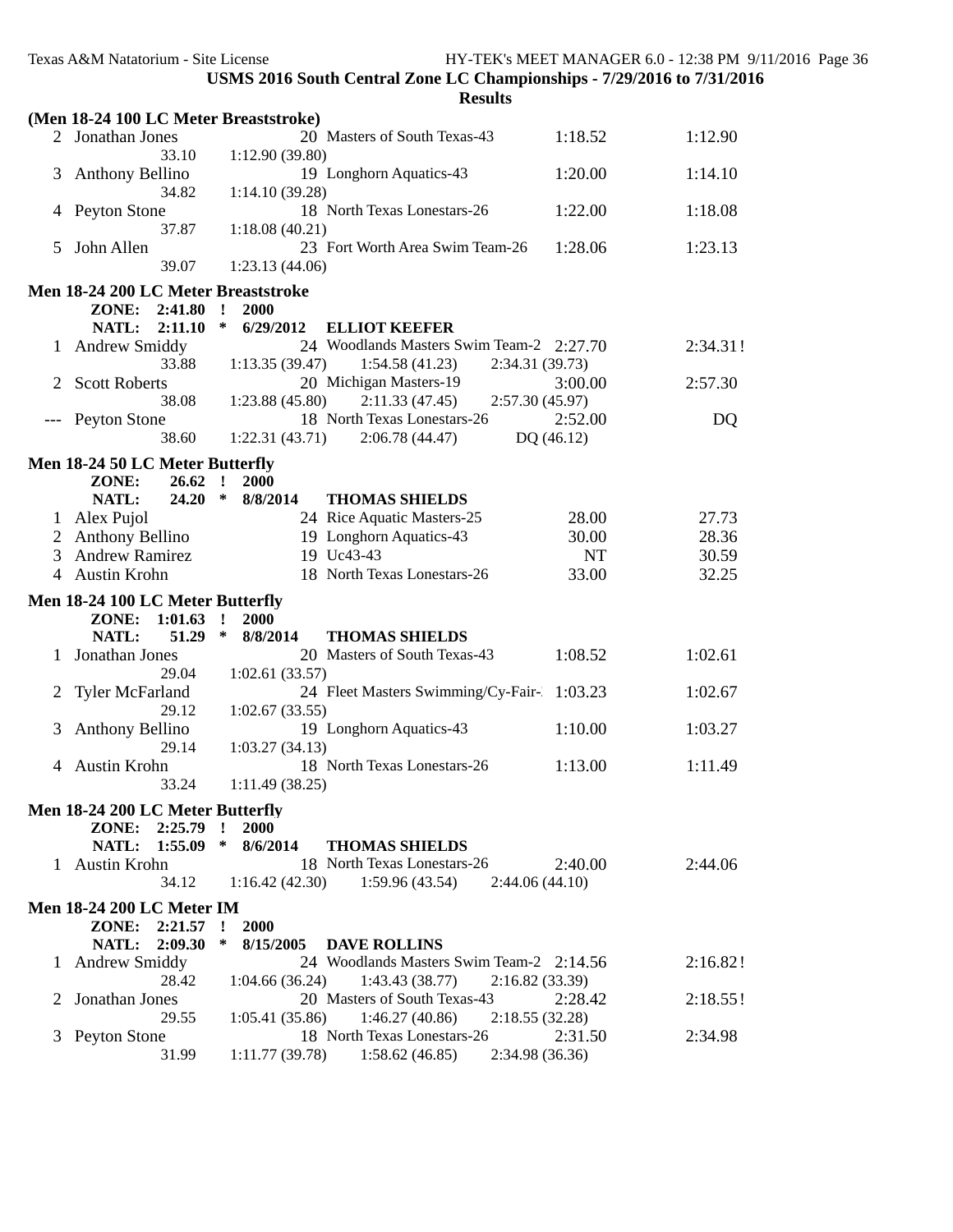|                | (Men 18-24 200 LC Meter IM)      |        |                |                                          |                 |            |
|----------------|----------------------------------|--------|----------------|------------------------------------------|-----------------|------------|
|                | 4 Austin Krohn                   |        |                | 18 North Texas Lonestars-26              | 2:36.12         | 2:36.65    |
|                | 33.59                            |        | 1:11.50(37.91) | 2:03.01(51.51)                           | 2:36.65(33.64)  |            |
|                | Men 25-29 50 LC Meter Freestyle  |        |                |                                          |                 |            |
|                | ZONE:<br>24.09 !                 |        | 2000           |                                          |                 |            |
|                | $22.34$ #<br>WORLD:              |        |                | 10/25/2014 A.LIUKKONEN                   |                 | <b>FIN</b> |
|                | $21.69$ *<br>NATL:               |        | 8/10/2014      | <b>NATHAN ADRIAN</b>                     |                 |            |
| Τ.             | Aimon Allouache                  |        |                | 25 Rice Aquatic Masters-25               | 30.00           | 25.55      |
| 2              | <b>Mark Reeves</b>               |        |                | 27 Woodlands Masters Swim Team-2         | 26.06           | 25.61      |
| 3              | Ryan Littlefield                 |        |                | 26 Rice Aquatic Masters-25               | 25.00           | 25.74      |
|                | 4 Greg Doughty                   |        |                | 27 Dallas Aquatic Masters-26             | 24.00           | 26.63      |
| 5              | <b>Mark McCombs</b>              |        |                | 27 Uc43-43                               | <b>NT</b>       | 30.34      |
| 6              | Joshua Haag                      |        |                | 27 Uc25-25                               | <b>NT</b>       | 31.58      |
| Τ              | Ernesto Peña                     |        |                | 27 Masters of South Texas-43             | 28.00           | 31.71      |
|                | Men 25-29 100 LC Meter Freestyle |        |                |                                          |                 |            |
|                | 54.87 !<br>ZONE:                 |        | 2000           |                                          |                 |            |
|                | <b>WORLD:</b><br>$50.45$ #       |        | 6/7/2013       | <b>MATTHEW MCGINNIS</b>                  |                 | <b>USA</b> |
|                | 48.23<br>NATL:                   | $\ast$ | 4/24/2014      | <b>NATHAN ADRIAN</b>                     |                 |            |
| 1              | <b>Mark Reeves</b>               |        |                | 27 Woodlands Masters Swim Team-2         | 57.67           | 56.83      |
|                | 26.67                            |        | 56.83 (30.16)  |                                          |                 |            |
| 2              | Ryan Littlefield                 |        |                | 26 Rice Aquatic Masters-25               | 57.00           | 56.84      |
|                | 27.78                            |        | 56.84 (29.06)  |                                          |                 |            |
| 3              | Aimon Allouache                  |        |                | 25 Rice Aquatic Masters-25               | 1:00.00         | 57.72      |
|                | 27.84                            |        | 57.72 (29.88)  |                                          |                 |            |
| 4              | Andrew Corman                    |        |                | 26 Rice Aquatic Masters-25               | 59.99           | 58.96      |
|                | 27.89                            |        | 58.96 (31.07)  |                                          |                 |            |
| 5              | <b>Greg Doughty</b>              |        |                | 27 Dallas Aquatic Masters-26             | 53.50           | 1:00.86    |
|                | 28.66                            |        | 1:00.86(32.20) |                                          |                 |            |
| 6              | Ernesto Peña                     |        |                | 27 Masters of South Texas-43             | 1:10.00         | 1:15.22    |
|                | 34.03                            |        | 1:15.22(41.19) |                                          |                 |            |
| 7              | Joshua Haag                      |        |                | 27 Uc25-25                               | <b>NT</b>       | 1:16.37    |
|                | 35.13                            |        | 1:16.37(41.24) |                                          |                 |            |
|                | Men 25-29 200 LC Meter Freestyle |        |                |                                          |                 |            |
|                | ZONE:<br>$2:02.76$ !             |        | 2000           |                                          |                 |            |
|                | <b>WORLD:</b><br>$1:51.39$ #     |        | 7/13/2013      | <b>ADAM RITTER</b>                       |                 | <b>USA</b> |
|                | NATL:<br>1:50.69                 | ∗      | 6/26/2013      | <b>ALEX WOLD</b>                         |                 |            |
|                | 1 Rodolfo Escalante              |        |                | 27 Rice Aquatic Masters-25               | 2:05.00         | 2:02.09!   |
|                | 27.51                            |        | 58.51 (31.00)  | 1:30.77(32.26)                           | 2:02.09(31.32)  |            |
| $\overline{2}$ | Ryan Littlefield                 |        |                | 26 Rice Aquatic Masters-25               | 2:05.00         | 2:06.74    |
|                | 30.40                            |        | 1:02.60(32.20) | 1:35.27(32.67)                           | 2:06.74 (31.47) |            |
| 3              | Aimon Allouache                  |        |                | 25 Rice Aquatic Masters-25               | 2:20.00         | 2:10.45    |
|                | 30.12                            |        | 1:03.55(33.43) | 1:38.79(35.24)                           | 2:10.45(31.66)  |            |
| 4              | <b>Andrew Corman</b>             |        |                | 26 Rice Aquatic Masters-25               | 2:08.00         | 2:11.92    |
|                | 29.34                            |        | 1:01.76(32.42) | 1:36.51(34.75)                           | 2:11.92(35.41)  |            |
| C              | <b>Mark Reeves</b>               |        |                | 27 Woodlands Masters Swim Team-2 2:10.00 |                 | 2:15.34    |
|                | 29.34                            |        | 1:03.49(34.15) | 1:38.02(34.53)                           | 2:15.34(37.32)  |            |
| b              | Michael Riley                    |        |                | 27 Masters Of Brazos-25                  | 2:49.99         | 2:23.80    |
|                | 33.13                            |        | 1:08.31(35.18) | 1:47.18(38.87)                           | 2:23.80(36.62)  |            |
|                | Adam Johnson                     |        |                | 29 Nitro Swimming-43                     | 2:44.84         | 2:36.96    |
|                | 36.25                            |        | 1:16.34(40.09) | 1:56.61(40.27)                           | 2:36.96(40.35)  |            |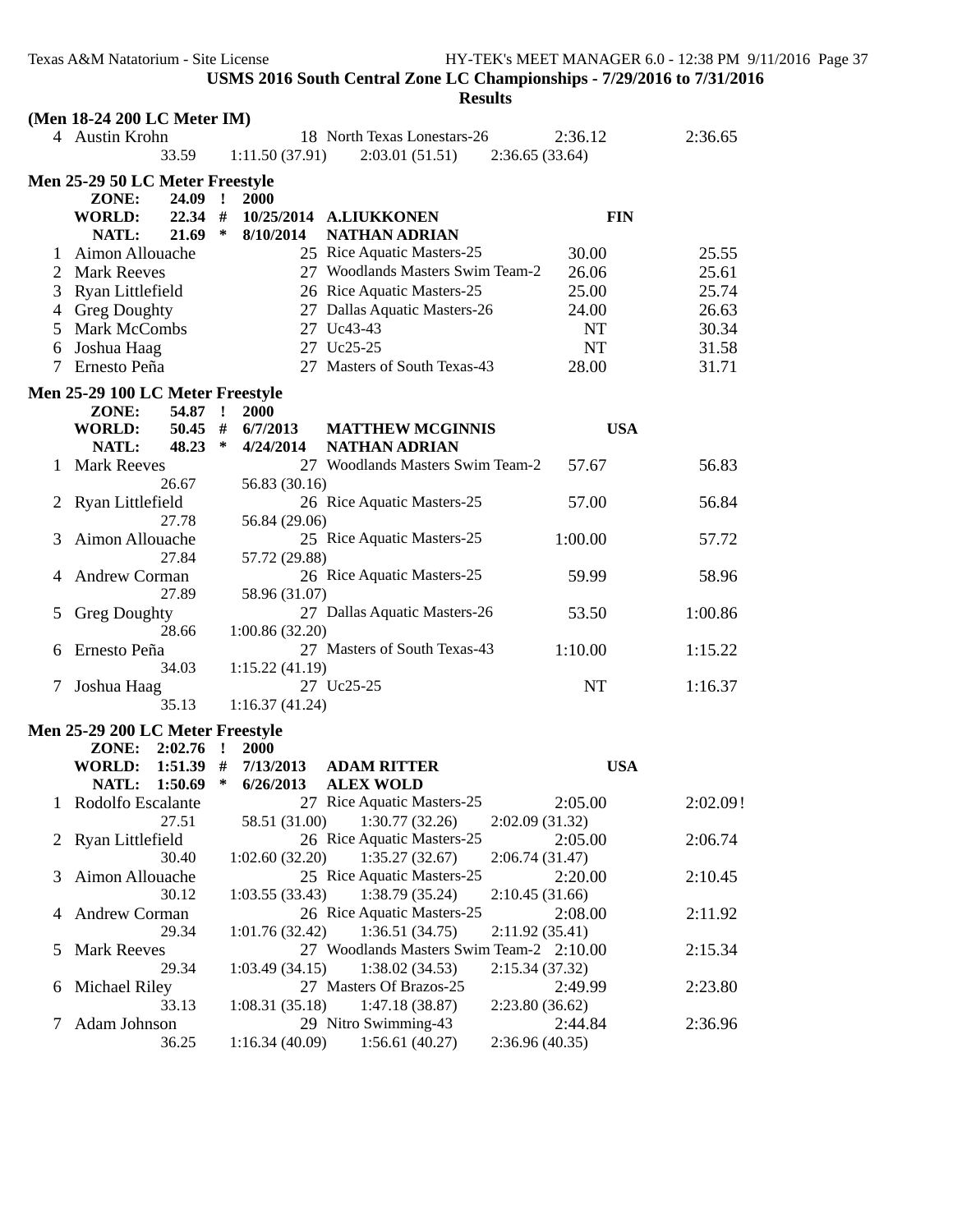|   | Men 25-29 400 LC Meter Freestyle  |             |         |                  |                                           |                  |            |  |
|---|-----------------------------------|-------------|---------|------------------|-------------------------------------------|------------------|------------|--|
|   | ZONE: 4:25.17 !                   |             |         | 2000             |                                           |                  |            |  |
|   | <b>WORLD:</b>                     | $4:00.98$ # |         | 8/18/2002        | <b>HONZA VITAZKA</b>                      |                  | <b>USA</b> |  |
|   | <b>NATL:</b>                      | 3:55.01     | ∗       | 6/28/2013        | <b>ALEX WOLD</b>                          |                  |            |  |
|   | 1 Rodolfo Escalante               |             |         |                  | 27 Rice Aquatic Masters-25                | 6:00.00          | 4:30.41    |  |
|   |                                   | 28.57       |         | 1:01.31(32.74)   | 1:35.18(33.87)                            | 2:10.52(35.34)   |            |  |
|   | 2:45.90 (35.38)                   |             |         | 3:21.52(35.62)   | 3:56.80 (35.28)                           | 4:30.41(33.61)   |            |  |
|   | 2 Ryan Littlefield                |             |         |                  | 26 Rice Aquatic Masters-25                | 4:35.00          | 4:34.17    |  |
|   |                                   | 30.75       |         | 1:04.04(33.29)   | 1:38.39(34.35)                            | 2:13.62(35.23)   |            |  |
|   | 2:48.74 (35.12)                   |             |         | 3:24.70 (35.96)  | 4:00.26(35.56)                            | 4:34.17 (33.91)  |            |  |
| 3 | Aimon Allouache                   |             |         |                  | 25 Rice Aquatic Masters-25                | 5:00.00          | 4:50.38    |  |
|   |                                   | 32.64       |         | 1:07.51(34.87)   | 1:43.67(36.16)                            | 2:19.73(36.06)   |            |  |
|   | 2:57.05 (37.32)                   |             |         | 3:34.93 (37.88)  | 4:13.16(38.23)                            | 4:50.38(37.22)   |            |  |
|   | 4 Michael Riley                   |             |         |                  | 27 Masters Of Brazos-25                   | 6:00.00          | 5:20.60    |  |
|   |                                   | 35.56       |         | 1:12.99(37.43)   | 1:51.68(38.69)                            | 2:33.10(41.42)   |            |  |
|   | 3:14.93(41.83)                    |             |         | 3:57.77(42.84)   | 4:40.17(42.40)                            | 5:20.60(40.43)   |            |  |
| 5 | Adam Johnson                      |             |         |                  | 29 Nitro Swimming-43                      | 5:55.55          | 5:27.73    |  |
|   |                                   | 35.09       |         | 1:14.87(39.78)   | 1:56.02(41.15)                            | 2:38.59(42.57)   |            |  |
|   | 3:20.29(41.70)                    |             |         | 4:03.33(43.04)   | 4:45.07 (41.74)                           | 5:27.73 (42.66)  |            |  |
|   | 6 Bailey Fellows                  |             |         |                  | 28 Woodlands Masters Swim Team-2 6:14.80  |                  | 5:51.06    |  |
|   |                                   | 38.53       |         | 1:22.95(44.42)   | 2:08.49(45.54)                            | 2:55.39(46.90)   |            |  |
|   | 3:41.44(46.05)                    |             |         | 4:27.88(46.44)   | 5:10.70(42.82)                            | 5:51.06 (40.36)  |            |  |
|   |                                   |             |         |                  |                                           |                  |            |  |
|   | Men 25-29 800 LC Meter Freestyle  |             |         |                  |                                           |                  |            |  |
|   | WORLD: 8:24.67 #                  |             |         | 6/29/1997        | <b>ALEX KOSTICH</b>                       |                  | <b>USA</b> |  |
|   | NATL: 8:24.67                     |             | ∗       | 6/29/1997        | <b>ALEX KOSTICH</b>                       |                  |            |  |
|   | 1 Michael Riley                   |             |         |                  | 27 Masters Of Brazos-25                   | 12:27.00         | 11:35.65   |  |
|   |                                   | 37.53       |         | 1:18.38(40.85)   | 2:01.31 (42.93)                           | 2:45.89 (44.58)  |            |  |
|   | 3:31.18(45.29)                    |             |         | 4:15.23(44.05)   | 5:00.10(44.87)                            | 5:43.83 (43.73)  |            |  |
|   | 6:29.65(45.82)                    |             |         | 7:14.96(45.31)   | 8:00.59(45.63)                            | 8:45.37 (44.78)  |            |  |
|   | 9:30.22(44.85)                    |             |         | 10:14.08(43.86)  | 10:57.10(43.02)                           | 11:35.65(38.55)  |            |  |
|   | Men 25-29 1500 LC Meter Freestyle |             |         |                  |                                           |                  |            |  |
|   | ZONE: 16:51.97 !                  |             |         | <b>2000</b>      |                                           |                  |            |  |
|   | WORLD: 16:13.78 #                 |             |         | 4/12/2015        | <b>RAFAEL CABANILLAS</b>                  | <b>ESP</b>       |            |  |
|   | NATL: 16:13.89                    |             | ∗       | 8/10/1997        | <b>ALEX KOSTICH</b>                       |                  |            |  |
|   | 1 Bailey Fellows                  |             |         |                  | 28 Woodlands Masters Swim Team-2 25:43.89 |                  | 24:20.37   |  |
|   |                                   | 39.36       |         | 1:25.22(45.86)   | 2:12.98(47.76)                            | 3:00.98(48.00)   |            |  |
|   | 3:50.12(49.14)                    |             |         | 4:38.30(48.18)   | 5:28.12 (49.82)                           | 6:16.35(48.23)   |            |  |
|   | 7:05.98 (49.63)                   |             |         | 7:54.19 (48.21)  | 8:43.53 (49.34)                           | 9:32.24(48.71)   |            |  |
|   | 10:21.80 (49.56)                  |             |         | 11:10.19(48.39)  | 11:59.79 (49.60)                          | 12:48.18 (48.39) |            |  |
|   | 13:38.45 (50.27)                  |             |         | 14:26.60 (48.15) | 15:16.14 (49.54)                          | 16:04.60 (48.46) |            |  |
|   | 16:53.78 (49.18)                  |             |         | 17:43.17 (49.39) | 18:33.23 (50.06)                          | 19:22.61 (49.38) |            |  |
|   | 20:12.95 (50.34)                  |             |         | 21:02.96 (50.01) | 21:53.75 (50.79)                          | 22:43.37 (49.62) |            |  |
|   | 23:34.20 (50.83)                  |             |         | 24:20.37 (46.17) |                                           |                  |            |  |
|   | Men 25-29 50 LC Meter Backstroke  |             |         |                  |                                           |                  |            |  |
|   | ZONE:                             | 29.89       | $\cdot$ | 2000             |                                           |                  |            |  |
|   | <b>WORLD:</b>                     | 26.09       | #       | 5/3/2014         | <b>YURI COSTA</b>                         |                  | <b>BRA</b> |  |
|   | <b>NATL:</b>                      | 26.05       | $\ast$  | 5/22/2011        | <b>ADAM MANIA</b>                         |                  |            |  |
|   | <b>Jay Warner</b>                 |             |         |                  | 25 Austin Swim Club-43                    | 30.00            | 26.88!     |  |
| 1 |                                   |             |         |                  | 27 Masters of South Texas-43              |                  |            |  |
|   | 2 Ernesto Peña                    |             |         |                  |                                           | 40.00            | 44.33      |  |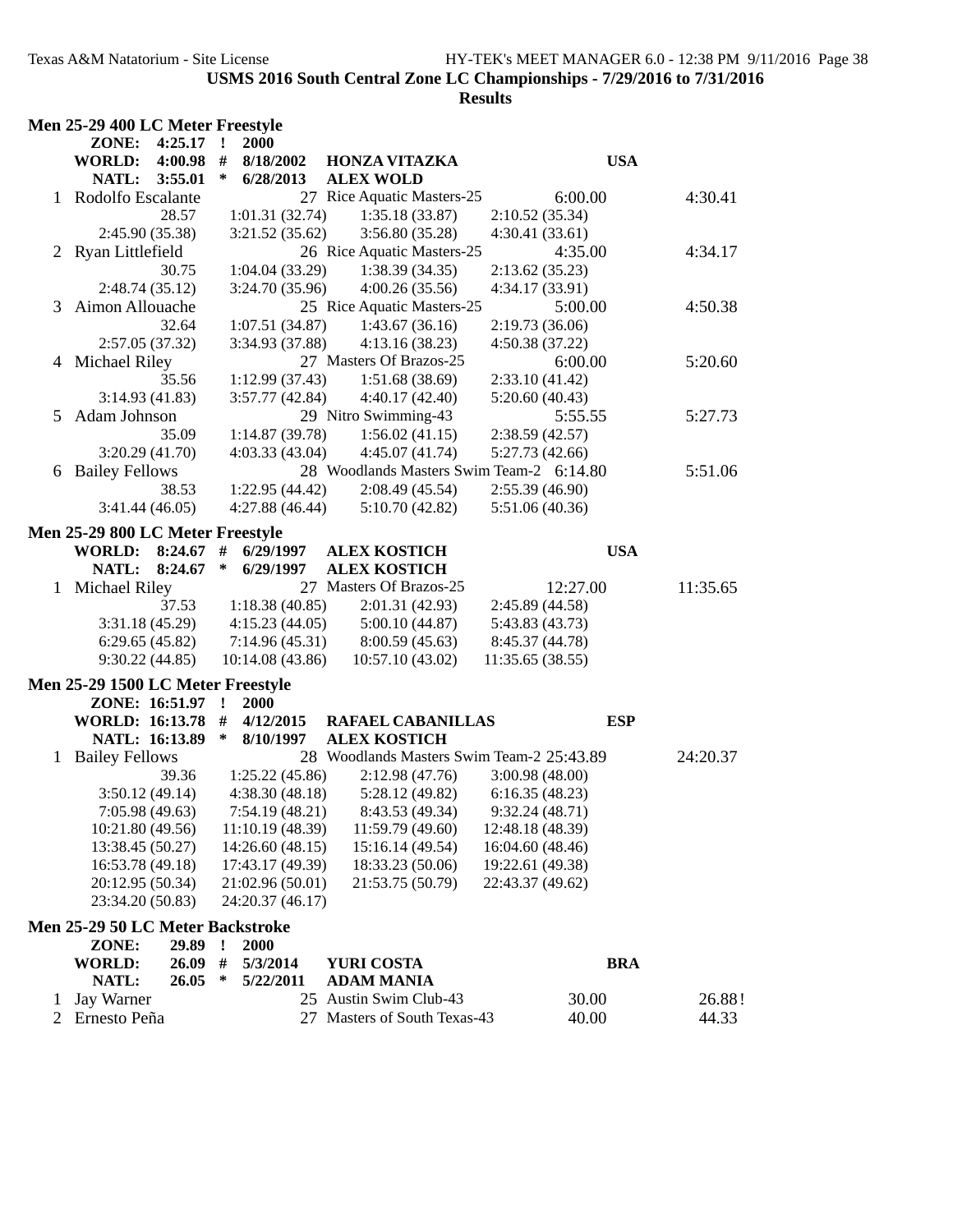|              | Men 25-29 50 LC Meter Breaststroke  |             |        |                |                                     |                  |            |  |
|--------------|-------------------------------------|-------------|--------|----------------|-------------------------------------|------------------|------------|--|
|              | ZONE:                               | $31.00$ !   |        | 2000           |                                     |                  |            |  |
|              | <b>WORLD:</b>                       | 27.84 #     |        | 8/13/2015      | <b>IGOR GOLOVIN</b>                 |                  | <b>RUS</b> |  |
|              | NATL:                               | 27.96 *     |        | 8/4/2011       | <b>MARK GANGLOFF</b>                |                  |            |  |
|              | <b>Andrew Corman</b>                |             |        |                | 26 Rice Aquatic Masters-25          | 37.00            | 34.52      |  |
| 2            | Mark McCombs                        |             |        |                | 27 Uc43-43                          | 35.50            | 36.75      |  |
| 3            | Joshua Haag                         |             |        |                | 27 Uc25-25                          | <b>NT</b>        | 41.97      |  |
|              | 4 Ernesto Peña                      |             |        |                | 27 Masters of South Texas-43        | 40.00            | 43.16      |  |
|              |                                     |             |        |                |                                     |                  |            |  |
|              | Men 25-29 100 LC Meter Breaststroke |             |        |                |                                     |                  |            |  |
|              | ZONE:                               | $1:10.37$ ! |        | 2000           |                                     |                  |            |  |
|              | <b>WORLD:</b>                       | 1:02.18     | #      | 8/8/2013       | <b>C.BURCKLE</b>                    |                  | <b>USA</b> |  |
|              | NATL:                               | 1:00.68     | ∗      | 6/28/2013      | <b>BJ JOHNSON</b>                   |                  |            |  |
|              | Adam Johnson                        |             |        |                | 29 Nitro Swimming-43                | 1:26.37          | 1:24.67    |  |
|              |                                     | 39.72       |        | 1:24.67(44.95) |                                     |                  |            |  |
|              | Mark McCombs                        |             |        |                | 27 Uc43-43                          | NT               | 1:27.03    |  |
|              |                                     | 40.57       |        | 1:27.03(46.46) |                                     |                  |            |  |
| 3            | Joshua Haag                         |             |        |                | 27 Uc25-25                          | NT               | 1:35.60    |  |
|              |                                     | 43.61       |        | 1:35.60(51.99) |                                     |                  |            |  |
|              | Men 25-29 200 LC Meter Breaststroke |             |        |                |                                     |                  |            |  |
|              | ZONE: 2:37.85 !                     |             |        | 2000           |                                     |                  |            |  |
|              | WORLD:                              | $2:11.78$ # |        | 8/10/2013      | <b>C.BURCKLE</b>                    |                  | <b>USA</b> |  |
|              | <b>NATL:</b>                        | 2:10.09     | $\ast$ | 6/26/2013      | <b>BJ JOHNSON</b>                   |                  |            |  |
|              | Adam Johnson                        |             |        |                | 29 Nitro Swimming-43                | 3:03.32          | 3:03.18    |  |
|              |                                     | 43.08       |        | 1:29.27(46.19) | 2:16.80(47.53)                      | 3:03.18 (46.38)  |            |  |
|              | Mark McCombs                        |             |        |                | 27 Uc43-43                          | NT               | 3:19.59    |  |
|              |                                     | 45.13       |        | 1:34.55(49.42) | 2:26.27(51.72)                      | 3:19.59(53.32)   |            |  |
| 3            | Joshua Haag                         |             |        |                | 27 Uc25-25                          | NT               | 3:46.50    |  |
|              |                                     | 45.87       |        |                | $1:42.33(56.46)$ $2:43.42(1:01.09)$ | 3:46.50(1:03.08) |            |  |
|              |                                     |             |        |                |                                     |                  |            |  |
|              | Men 25-29 50 LC Meter Butterfly     |             |        |                |                                     |                  |            |  |
|              | ZONE:                               | $25.74$ !   |        | 2000           |                                     |                  |            |  |
|              | WORLD:                              | $23.71$ #   |        | 8/16/2008      | <b>KOHEI KAWAMOTO</b>               |                  | <b>USA</b> |  |
|              | NATL:                               | $23.71$ *   |        | 8/16/2008      | KOHEI KAWAMOTO                      |                  |            |  |
|              | Jay Warner                          |             |        |                | 25 Austin Swim Club-43              | 30.00            | 25.56!     |  |
| 2            | <b>Mark Reeves</b>                  |             |        |                | 27 Woodlands Masters Swim Team-2    | 29.00            | 28.03      |  |
| 3            | <b>Greg Doughty</b>                 |             |        |                | 27 Dallas Aquatic Masters-26        | 26.10            | 28.53      |  |
| 4            | Aimon Allouache                     |             |        |                | 25 Rice Aquatic Masters-25          | 32.00            | 28.59      |  |
| 5            | Andrew Corman                       |             |        |                | 26 Rice Aquatic Masters-25          | 32.00            | 28.77      |  |
|              | 6 Ernesto Peña                      |             |        |                | 27 Masters of South Texas-43        | 38.00            | 34.57      |  |
|              |                                     |             |        |                |                                     |                  |            |  |
|              | Men 25-29 100 LC Meter Butterfly    |             |        |                |                                     |                  |            |  |
|              | ZONE:                               | 58.24 !     |        | 2000           |                                     |                  |            |  |
|              | <b>WORLD:</b>                       | 53.09       | #      | 8/15/2008      | KOHEI KAWAMOTO                      |                  | <b>USA</b> |  |
|              | NATL:                               | 53.09       | ∗      | 8/15/2008      | KOHEI KAWAMOTO                      |                  |            |  |
|              | Rodolfo Escalante                   |             |        |                | 27 Rice Aquatic Masters-25          | 1:15.00          | 1:00.42    |  |
|              |                                     | 27.80       |        | 1:00.42(32.62) |                                     |                  |            |  |
| $\mathbf{2}$ | <b>Greg Doughty</b>                 |             |        |                | 27 Dallas Aquatic Masters-26        | 59.00            | 1:11.23    |  |
|              |                                     | 31.62       |        | 1:11.23(39.61) |                                     |                  |            |  |
| 3            | Adam Johnson                        |             |        |                | 29 Nitro Swimming-43                | 1:29.99          | 1:26.84    |  |
|              |                                     | 40.88       |        | 1:26.84(45.96) |                                     |                  |            |  |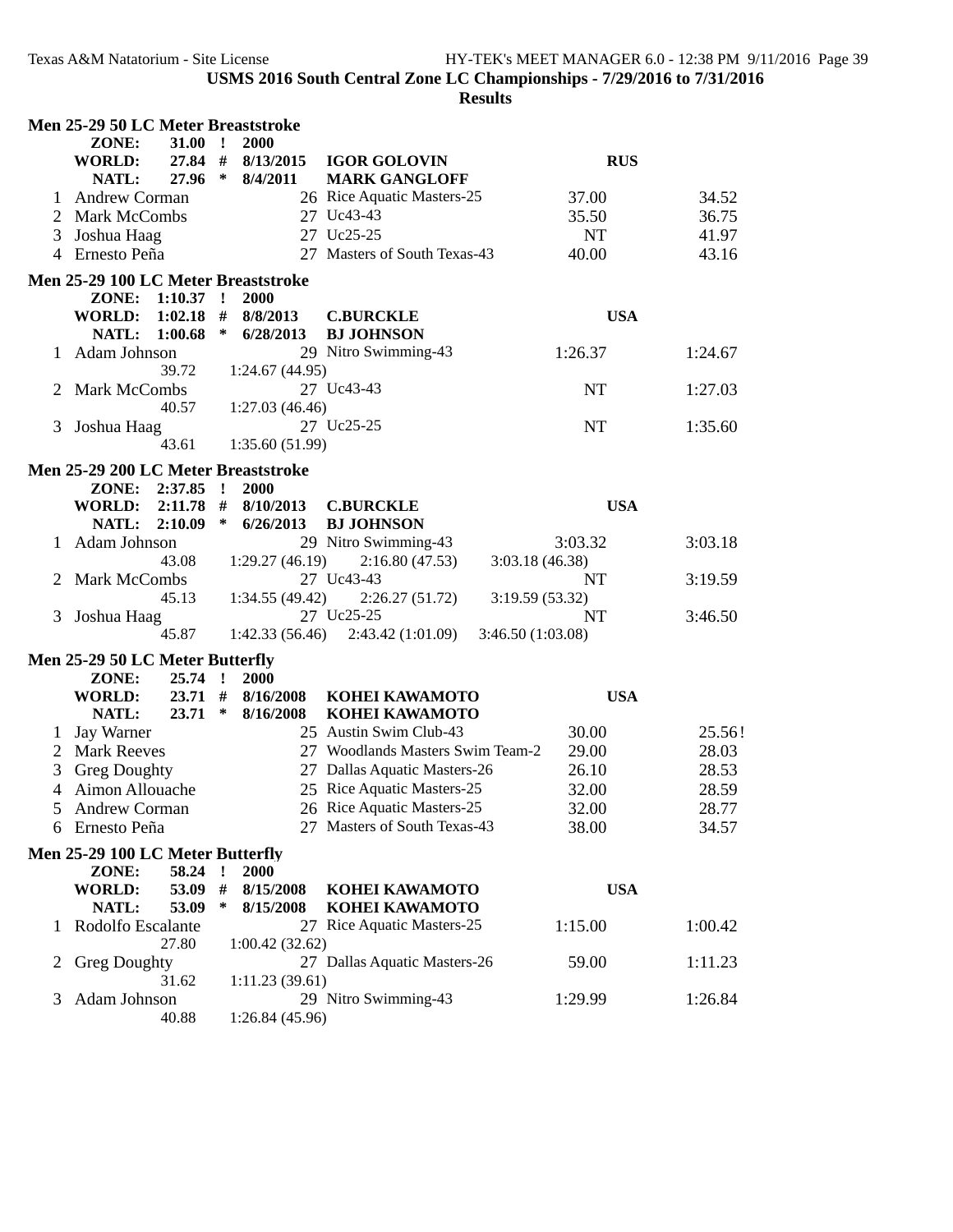|   | Men 25-29 200 LC Meter Butterfly                     |              |                       |                                          |                |         |
|---|------------------------------------------------------|--------------|-----------------------|------------------------------------------|----------------|---------|
|   | $2:12.46$ !<br>ZONE:                                 |              | 2000                  |                                          |                |         |
|   | 2:03.26<br><b>WORLD:</b>                             | #            | 4/23/2008             | SATOSHI TORATANI                         | <b>JPN</b>     |         |
|   | NATL: 2:05.76                                        |              | $*$ 7/21/2002         | <b>JASON EADDY</b>                       |                |         |
|   | Rodolfo Escalante                                    |              |                       | 27 Rice Aquatic Masters-25               | 2:31.16        | DQ      |
|   | 28.46                                                |              |                       | $1:02.48(34.02)$ $1:39.75(37.27)$        | DQ (39.74)     |         |
|   | <b>Men 25-29 200 LC Meter IM</b>                     |              |                       |                                          |                |         |
|   | ZONE: 2:20.51 !                                      |              | 2000                  |                                          |                |         |
|   | <b>WORLD: 2:04.40</b>                                | #            | 7/14/2013             | <b>ADAM RITTER</b>                       | <b>USA</b>     |         |
|   | NATL: 2:04.40                                        | $\ast$       | 7/14/2013             | <b>ADAM RITTER</b>                       |                |         |
|   | 1 Rodolfo Escalante                                  |              |                       | 27 Rice Aquatic Masters-25               | 2:25.00        | 2:23.52 |
|   | 29.69                                                |              |                       | $1:08.39(38.70)$ $1:52.34(43.95)$        | 2:23.52(31.18) |         |
|   | <b>Andrew Corman</b>                                 |              |                       | 26 Rice Aquatic Masters-25               | 2:30.00        | 2:27.03 |
|   | 29.97                                                |              | 1:07.41(37.44)        | 1:51.49 (44.08)                          | 2:27.03(35.54) |         |
|   | Ryan Littlefield                                     |              |                       | 26 Rice Aquatic Masters-25               | 2:22.22        | 2:27.67 |
|   | 31.68                                                |              | 1:11.88(40.20)        | 1:56.01(44.13)                           | 2:27.67(31.66) |         |
|   | Adam Johnson                                         |              |                       | 29 Nitro Swimming-43                     | 3:07.53        | 2:59.36 |
|   | 40.05                                                |              | 1:30.85(50.80)        | 2:18.55(47.70)                           | 2:59.36(40.81) |         |
|   | Mark McCombs                                         |              |                       | 27 Uc43-43                               | <b>NT</b>      | 3:11.50 |
|   | 36.59                                                |              | 1:27.95(51.36)        | 2:20.00(52.05)                           | 3:11.50(51.50) |         |
|   | Joshua Haag                                          |              |                       | 27 Uc25-25                               | <b>NT</b>      | 3:28.54 |
|   | 42.93                                                |              |                       | $1:43.34(1:00.41)$ $2:39.89(56.55)$      | 3:28.54(48.65) |         |
|   | Men 30-34 50 LC Meter Freestyle                      |              |                       |                                          |                |         |
|   | ZONE:<br>27.83 !                                     |              | 2000                  |                                          |                |         |
|   | <b>WORLD:</b>                                        |              | $22.13$ # $7/13/2013$ | <b>ROLAND SCHOEMAN</b>                   | <b>USA</b>     |         |
|   | NATL:                                                |              | $21.55$ * $8/10/2014$ | <b>ANTHONY ERVIN</b>                     |                |         |
| 1 | <b>Jing Yang</b>                                     |              |                       | 30 Woodlands Masters Swim Team-2         | 28.80          | 28.83   |
|   | 2 Calvin Rowland                                     |              |                       | 31 Ambush Swimming-25                    | 29.96          | 31.53   |
|   |                                                      |              |                       |                                          |                |         |
|   | Men 30-34 100 LC Meter Freestyle<br>ZONE:<br>55.00 ! |              | 2000                  |                                          |                |         |
|   | <b>WORLD:</b>                                        |              | 50.34 # $8/8/2015$    | <b>ADAM RITTER</b>                       | <b>USA</b>     |         |
|   | NATL:<br>$48.71*$                                    |              | 8/6/2014              | <b>ANTHONY ERVIN</b>                     |                |         |
|   | Daniel Shiosaki                                      |              |                       | 32 Rice Aquatic Masters-25               | 57.00          | 56.89   |
|   | 27.23                                                |              | 56.89 (29.66)         |                                          |                |         |
|   | 2 Calvin Rowland                                     |              |                       | 31 Ambush Swimming-25                    | 1:09.07        | 1:11.11 |
|   | 33.18                                                |              | 1:11.11(37.93)        |                                          |                |         |
|   |                                                      |              |                       |                                          |                |         |
|   | Men 30-34 400 LC Meter Freestyle                     |              |                       |                                          |                |         |
|   | ZONE:<br>4:21.33                                     | $\mathbf{r}$ | 2000                  |                                          |                |         |
|   | <b>WORLD:</b><br>3:58.42                             | #            | 5/2/2009              | <b>DANIEL KOWALSKI</b>                   | <b>AUS</b>     |         |
|   | NATL:<br>4:05.61                                     | ∗            | 8/11/2002             | <b>ERIK HOCHSTEIN</b>                    |                |         |
| 1 | <b>Jing Yang</b>                                     |              |                       | 30 Woodlands Masters Swim Team-2 5:32.00 |                | 5:24.67 |
|   | 36.38                                                |              | 1:17.39(41.01)        | 1:58.02(40.63)                           | 2:39.97(41.95) |         |
|   | 3:21.15(41.18)                                       |              | 4:03.30(42.15)        | 4:44.24 (40.94)                          | 5:24.67(40.43) |         |
|   | Men 30-34 50 LC Meter Backstroke                     |              |                       |                                          |                |         |
|   | 29.31<br>ZONE:                                       | $\cdot$      | 2000                  |                                          |                |         |
|   | <b>WORLD:</b><br>25.98 #                             |              | 7/12/2014             | <b>DARIAN TOWNSEND</b>                   | <b>USA</b>     |         |
|   | 25.13<br>NATL:                                       | $\ast$       | 6/27/2013             | <b>ADAM MANIA</b>                        |                |         |
|   | Daniel Shiosaki                                      |              |                       | 32 Rice Aquatic Masters-25               | 30.20          | 30.16   |
| 2 | Calvin Rowland                                       |              |                       | 31 Ambush Swimming-25                    | NT             | 39.64   |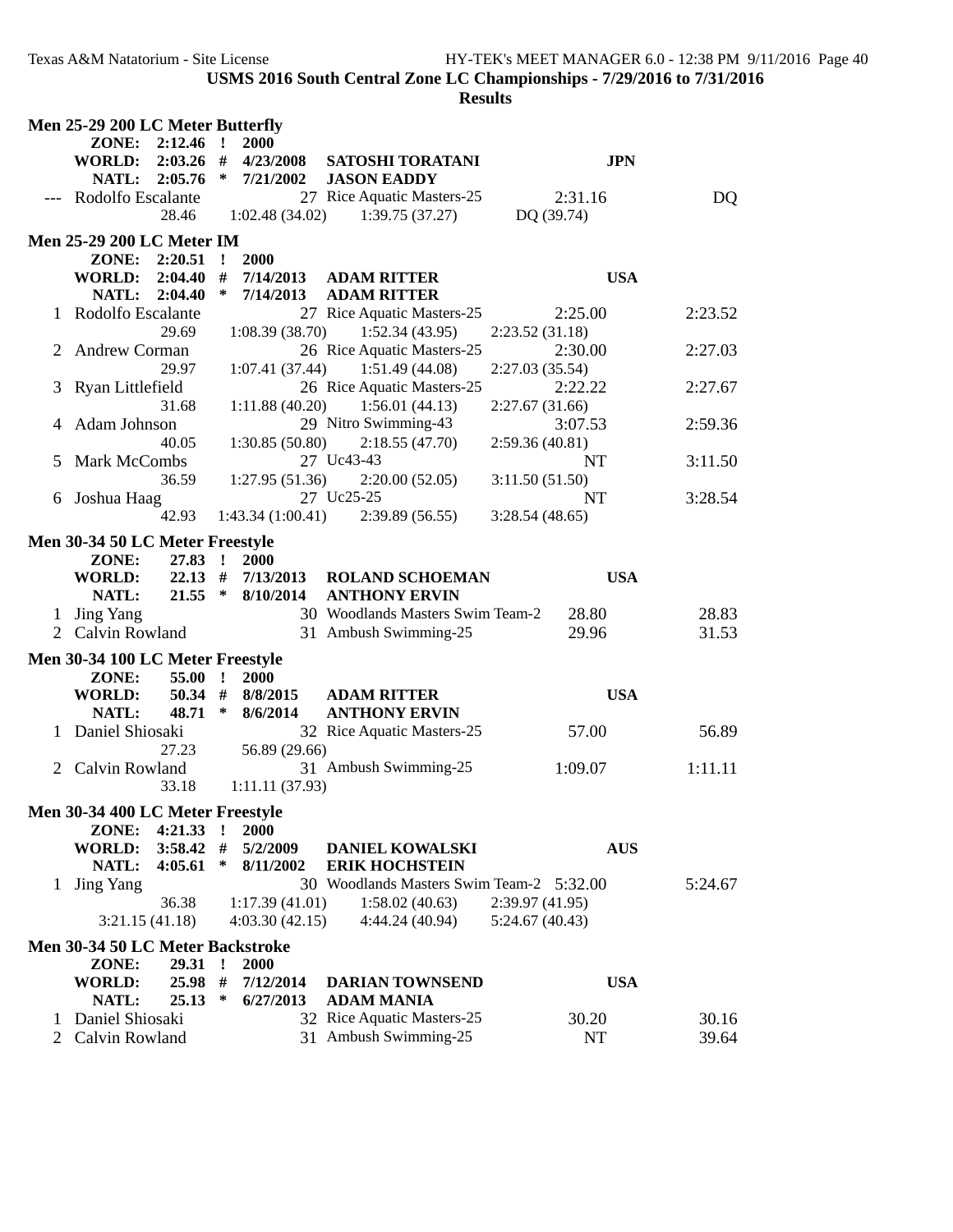|   | Men 30-34 100 LC Meter Backstroke   |           |              |                          |                                          |            |         |
|---|-------------------------------------|-----------|--------------|--------------------------|------------------------------------------|------------|---------|
|   | 1:01.92<br>ZONE:                    |           | $\mathbf{r}$ | 2000                     |                                          |            |         |
|   | 55.93<br><b>WORLD:</b>              |           | #            | 7/13/2014                | <b>DARIAN TOWNSEND</b>                   | <b>USA</b> |         |
|   | 55.30<br>NATL:                      |           | $\ast$       | 6/28/2013                | <b>ADAM MANIA</b>                        |            |         |
|   | 1 Daniel Shiosaki                   |           |              |                          | 32 Rice Aquatic Masters-25               | 1:04.50    | 1:05.15 |
|   | 30.90                               |           |              | 1:05.15(34.25)           |                                          |            |         |
|   | 2 Jing Yang                         |           |              |                          | 30 Woodlands Masters Swim Team-2 1:20.00 |            | 1:18.37 |
|   | 38.92                               |           |              | 1:18.37(39.45)           |                                          |            |         |
|   | Men 30-34 200 LC Meter Backstroke   |           |              |                          |                                          |            |         |
|   | ZONE: 2:18.60 !                     |           |              | 2000                     |                                          |            |         |
|   | WORLD:                              |           |              |                          | 2:02.75 # 11/24/2000 ROGERIO ROMERO      | <b>BRA</b> |         |
|   | NATL: 2:05.62                       |           |              | $*$ 7/9/1994             | <b>SEAN MURPHY</b>                       |            |         |
|   | 1 Daniel Shiosaki                   |           |              |                          | 32 Rice Aquatic Masters-25               | 2:21.00    | 2:21.25 |
|   |                                     |           |              | $31.79$ $1:06.69(34.90)$ | $1:43.10(36.41)$ $2:21.25(38.15)$        |            |         |
|   | Men 30-34 50 LC Meter Breaststroke  |           |              |                          |                                          |            |         |
|   | ZONE:<br>29.82                      |           | $\mathbf{1}$ | <b>2000</b>              |                                          |            |         |
|   | <b>WORLD:</b>                       |           |              | 27.97 # 9/26/2015        | <b>RYO KOBAYASHI</b>                     | <b>JPN</b> |         |
|   | NATL:                               |           |              | 27.97 * 6/27/2013        | <b>MARK GANGLOFF</b>                     |            |         |
|   | 1 Daniel Shiosaki                   |           |              |                          | 32 Rice Aquatic Masters-25               | 35.00      | 33.36   |
|   | Men 30-34 100 LC Meter Breaststroke |           |              |                          |                                          |            |         |
|   | ZONE: 1:05.80 !                     |           |              | 2000                     |                                          |            |         |
|   | WORLD: $1:02.39$ # $9/27/2015$      |           |              |                          | <b>RYO KOBAYASHI</b>                     | <b>JPN</b> |         |
|   | 1:00.22<br>NATL:                    |           |              | $*$ 6/25/2012            | <b>MARK GANGLOFF</b>                     |            |         |
|   | 1 Jeffrey Alley                     |           |              |                          | 34 Dallas Aquatic Masters-26             | 1:18.36    | 1:20.99 |
|   | 37.66                               |           |              | 1:20.99(43.33)           |                                          |            |         |
|   | Men 30-34 200 LC Meter Breaststroke |           |              |                          |                                          |            |         |
|   | ZONE:<br>2:27.48                    |           | $\mathbf{r}$ | <b>2000</b>              |                                          |            |         |
|   | WORLD:                              |           |              | $2:18.04$ # $7/7/2012$   | <b>GARY MARSHALL</b>                     | <b>USA</b> |         |
|   | NATL:                               |           |              | $2:18.04$ * $7/7/2012$   | <b>GARY MARSHALL</b>                     |            |         |
|   | 1 Jeffrey Alley                     |           |              |                          | 34 Dallas Aquatic Masters-26             | 2:45.00    | 3:04.13 |
|   | 41.44                               |           |              | 1:26.90(45.46)           | $2:16.42(49.52)$ $3:04.13(47.71)$        |            |         |
|   | Men 30-34 50 LC Meter Butterfly     |           |              |                          |                                          |            |         |
|   | ZONE:                               | $26.06$ ! |              | <b>2000</b>              |                                          |            |         |
|   | WORLD:                              | $23.26$ # |              | 7/13/2013                | <b>ROLAND SCHOEMAN</b>                   | <b>USA</b> |         |
|   | 23.26<br>NATL:                      |           | $\ast$       | 7/13/2013                | <b>ROLAND SCHOEMAN</b>                   |            |         |
|   | 1 Daniel Shiosaki                   |           |              |                          | 32 Rice Aquatic Masters-25               | 28.50      | 28.75   |
|   | 2 Jing Yang                         |           |              |                          | 30 Woodlands Masters Swim Team-2         | 30.80      | 29.94   |
| 3 | Calvin Rowland                      |           |              |                          | 31 Ambush Swimming-25                    | 34.48      | 34.83   |
|   | Men 30-34 100 LC Meter Butterfly    |           |              |                          |                                          |            |         |
|   | ZONE:                               | 58.47 !   |              | 2000                     |                                          |            |         |
|   | <b>WORLD:</b>                       | 53.65 #   |              | 7/27/2014                | <b>DARIAN TOWNSEND</b>                   | <b>USA</b> |         |
|   | <b>NATL:</b><br>53.36               |           | $\ast$       | 8/8/2014                 | <b>DARIAN TOWNSEND</b>                   |            |         |
| 1 | <b>Jing Yang</b>                    |           |              |                          | 30 Woodlands Masters Swim Team-2 1:08.50 |            | 1:08.48 |
|   | 31.26                               |           |              | 1:08.48(37.22)           |                                          |            |         |
| 2 | Calvin Rowland                      |           |              |                          | 31 Ambush Swimming-25                    | 1:25.73    | 1:25.15 |
|   | 37.19                               |           |              | 1:25.15(47.96)           |                                          |            |         |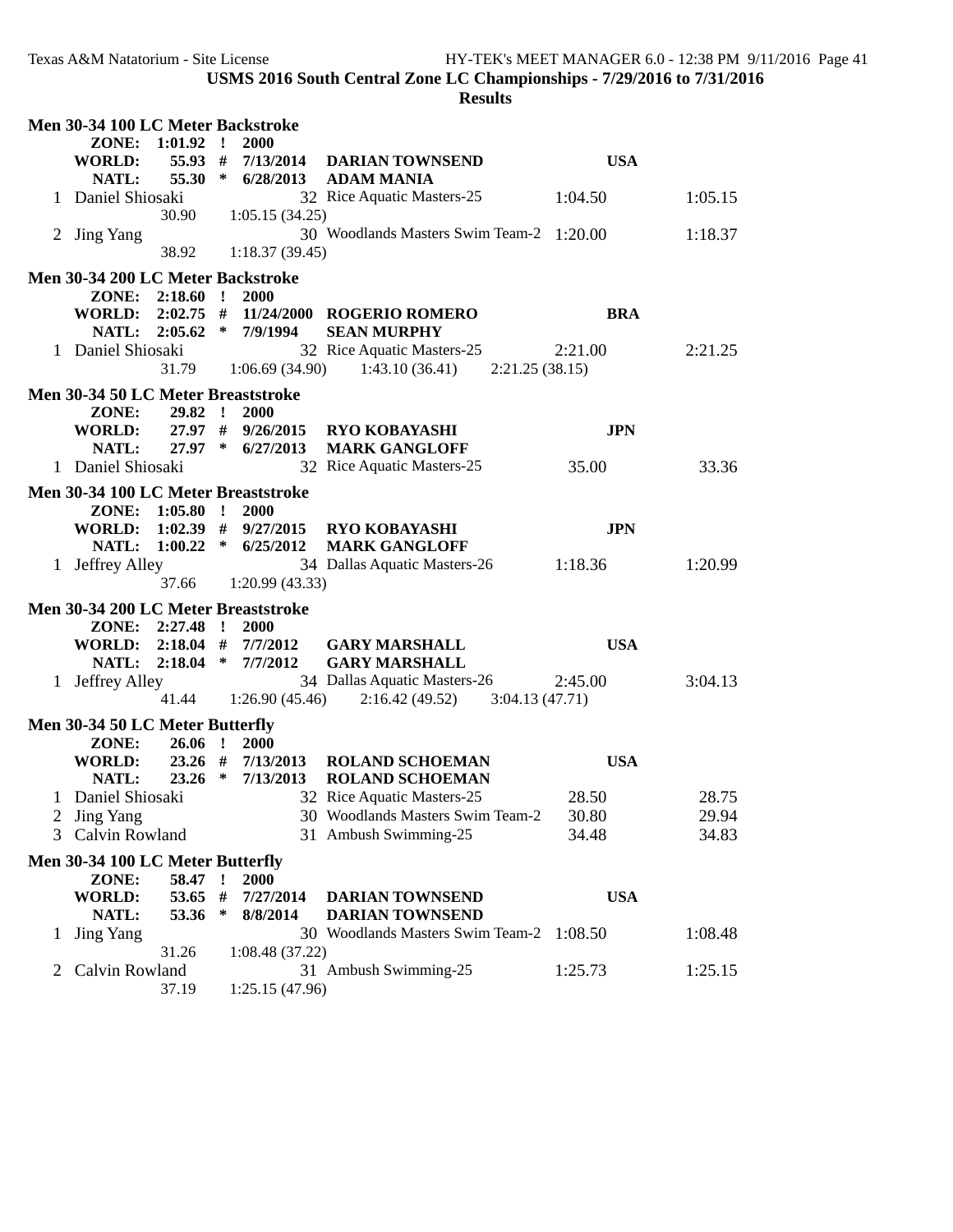| Men 30-34 200 LC Meter Butterfly |                                                                                                         |                                                                                                                                                                                                                                                                                         |                                                                                                                                                                               |                                                                                                                                                                                                                                                                                                 |                                                                                                                                                                                                                                                                                                                                                                                                                                                                                                                                |                                                                                                                                                                                                                                                                                                                                                                          |  |  |  |
|----------------------------------|---------------------------------------------------------------------------------------------------------|-----------------------------------------------------------------------------------------------------------------------------------------------------------------------------------------------------------------------------------------------------------------------------------------|-------------------------------------------------------------------------------------------------------------------------------------------------------------------------------|-------------------------------------------------------------------------------------------------------------------------------------------------------------------------------------------------------------------------------------------------------------------------------------------------|--------------------------------------------------------------------------------------------------------------------------------------------------------------------------------------------------------------------------------------------------------------------------------------------------------------------------------------------------------------------------------------------------------------------------------------------------------------------------------------------------------------------------------|--------------------------------------------------------------------------------------------------------------------------------------------------------------------------------------------------------------------------------------------------------------------------------------------------------------------------------------------------------------------------|--|--|--|
| ZONE:                            |                                                                                                         |                                                                                                                                                                                                                                                                                         | 2000                                                                                                                                                                          |                                                                                                                                                                                                                                                                                                 |                                                                                                                                                                                                                                                                                                                                                                                                                                                                                                                                |                                                                                                                                                                                                                                                                                                                                                                          |  |  |  |
| WORLD:                           |                                                                                                         |                                                                                                                                                                                                                                                                                         | 8/12/2010                                                                                                                                                                     | <b>MATT HAUPT</b>                                                                                                                                                                                                                                                                               | <b>USA</b>                                                                                                                                                                                                                                                                                                                                                                                                                                                                                                                     |                                                                                                                                                                                                                                                                                                                                                                          |  |  |  |
|                                  |                                                                                                         |                                                                                                                                                                                                                                                                                         |                                                                                                                                                                               | <b>MATT HAUPT</b>                                                                                                                                                                                                                                                                               |                                                                                                                                                                                                                                                                                                                                                                                                                                                                                                                                |                                                                                                                                                                                                                                                                                                                                                                          |  |  |  |
|                                  |                                                                                                         |                                                                                                                                                                                                                                                                                         |                                                                                                                                                                               |                                                                                                                                                                                                                                                                                                 |                                                                                                                                                                                                                                                                                                                                                                                                                                                                                                                                | 2:40.96                                                                                                                                                                                                                                                                                                                                                                  |  |  |  |
|                                  |                                                                                                         |                                                                                                                                                                                                                                                                                         |                                                                                                                                                                               |                                                                                                                                                                                                                                                                                                 |                                                                                                                                                                                                                                                                                                                                                                                                                                                                                                                                |                                                                                                                                                                                                                                                                                                                                                                          |  |  |  |
|                                  |                                                                                                         |                                                                                                                                                                                                                                                                                         |                                                                                                                                                                               |                                                                                                                                                                                                                                                                                                 |                                                                                                                                                                                                                                                                                                                                                                                                                                                                                                                                |                                                                                                                                                                                                                                                                                                                                                                          |  |  |  |
|                                  |                                                                                                         |                                                                                                                                                                                                                                                                                         |                                                                                                                                                                               |                                                                                                                                                                                                                                                                                                 |                                                                                                                                                                                                                                                                                                                                                                                                                                                                                                                                |                                                                                                                                                                                                                                                                                                                                                                          |  |  |  |
|                                  |                                                                                                         |                                                                                                                                                                                                                                                                                         |                                                                                                                                                                               |                                                                                                                                                                                                                                                                                                 |                                                                                                                                                                                                                                                                                                                                                                                                                                                                                                                                |                                                                                                                                                                                                                                                                                                                                                                          |  |  |  |
|                                  |                                                                                                         |                                                                                                                                                                                                                                                                                         |                                                                                                                                                                               |                                                                                                                                                                                                                                                                                                 |                                                                                                                                                                                                                                                                                                                                                                                                                                                                                                                                |                                                                                                                                                                                                                                                                                                                                                                          |  |  |  |
|                                  |                                                                                                         |                                                                                                                                                                                                                                                                                         |                                                                                                                                                                               |                                                                                                                                                                                                                                                                                                 |                                                                                                                                                                                                                                                                                                                                                                                                                                                                                                                                |                                                                                                                                                                                                                                                                                                                                                                          |  |  |  |
|                                  |                                                                                                         |                                                                                                                                                                                                                                                                                         |                                                                                                                                                                               |                                                                                                                                                                                                                                                                                                 |                                                                                                                                                                                                                                                                                                                                                                                                                                                                                                                                | 2:20.77                                                                                                                                                                                                                                                                                                                                                                  |  |  |  |
|                                  |                                                                                                         |                                                                                                                                                                                                                                                                                         |                                                                                                                                                                               |                                                                                                                                                                                                                                                                                                 |                                                                                                                                                                                                                                                                                                                                                                                                                                                                                                                                |                                                                                                                                                                                                                                                                                                                                                                          |  |  |  |
|                                  |                                                                                                         |                                                                                                                                                                                                                                                                                         |                                                                                                                                                                               |                                                                                                                                                                                                                                                                                                 |                                                                                                                                                                                                                                                                                                                                                                                                                                                                                                                                | 2:40.55                                                                                                                                                                                                                                                                                                                                                                  |  |  |  |
|                                  | 32.28                                                                                                   |                                                                                                                                                                                                                                                                                         |                                                                                                                                                                               | 2:02.35(46.50)                                                                                                                                                                                                                                                                                  |                                                                                                                                                                                                                                                                                                                                                                                                                                                                                                                                |                                                                                                                                                                                                                                                                                                                                                                          |  |  |  |
|                                  |                                                                                                         |                                                                                                                                                                                                                                                                                         |                                                                                                                                                                               |                                                                                                                                                                                                                                                                                                 |                                                                                                                                                                                                                                                                                                                                                                                                                                                                                                                                |                                                                                                                                                                                                                                                                                                                                                                          |  |  |  |
|                                  |                                                                                                         |                                                                                                                                                                                                                                                                                         |                                                                                                                                                                               |                                                                                                                                                                                                                                                                                                 |                                                                                                                                                                                                                                                                                                                                                                                                                                                                                                                                |                                                                                                                                                                                                                                                                                                                                                                          |  |  |  |
|                                  |                                                                                                         |                                                                                                                                                                                                                                                                                         |                                                                                                                                                                               |                                                                                                                                                                                                                                                                                                 |                                                                                                                                                                                                                                                                                                                                                                                                                                                                                                                                |                                                                                                                                                                                                                                                                                                                                                                          |  |  |  |
|                                  |                                                                                                         |                                                                                                                                                                                                                                                                                         |                                                                                                                                                                               |                                                                                                                                                                                                                                                                                                 |                                                                                                                                                                                                                                                                                                                                                                                                                                                                                                                                |                                                                                                                                                                                                                                                                                                                                                                          |  |  |  |
|                                  |                                                                                                         |                                                                                                                                                                                                                                                                                         |                                                                                                                                                                               |                                                                                                                                                                                                                                                                                                 |                                                                                                                                                                                                                                                                                                                                                                                                                                                                                                                                |                                                                                                                                                                                                                                                                                                                                                                          |  |  |  |
|                                  |                                                                                                         |                                                                                                                                                                                                                                                                                         |                                                                                                                                                                               |                                                                                                                                                                                                                                                                                                 |                                                                                                                                                                                                                                                                                                                                                                                                                                                                                                                                | 5:05.04                                                                                                                                                                                                                                                                                                                                                                  |  |  |  |
|                                  |                                                                                                         |                                                                                                                                                                                                                                                                                         |                                                                                                                                                                               |                                                                                                                                                                                                                                                                                                 |                                                                                                                                                                                                                                                                                                                                                                                                                                                                                                                                |                                                                                                                                                                                                                                                                                                                                                                          |  |  |  |
|                                  |                                                                                                         |                                                                                                                                                                                                                                                                                         |                                                                                                                                                                               |                                                                                                                                                                                                                                                                                                 |                                                                                                                                                                                                                                                                                                                                                                                                                                                                                                                                |                                                                                                                                                                                                                                                                                                                                                                          |  |  |  |
|                                  |                                                                                                         |                                                                                                                                                                                                                                                                                         |                                                                                                                                                                               |                                                                                                                                                                                                                                                                                                 |                                                                                                                                                                                                                                                                                                                                                                                                                                                                                                                                |                                                                                                                                                                                                                                                                                                                                                                          |  |  |  |
| ZONE:                            | <b>24.90</b>                                                                                            | $\mathbf{r}$                                                                                                                                                                                                                                                                            | <b>2000</b>                                                                                                                                                                   |                                                                                                                                                                                                                                                                                                 |                                                                                                                                                                                                                                                                                                                                                                                                                                                                                                                                |                                                                                                                                                                                                                                                                                                                                                                          |  |  |  |
|                                  |                                                                                                         |                                                                                                                                                                                                                                                                                         |                                                                                                                                                                               |                                                                                                                                                                                                                                                                                                 |                                                                                                                                                                                                                                                                                                                                                                                                                                                                                                                                |                                                                                                                                                                                                                                                                                                                                                                          |  |  |  |
|                                  |                                                                                                         |                                                                                                                                                                                                                                                                                         |                                                                                                                                                                               |                                                                                                                                                                                                                                                                                                 |                                                                                                                                                                                                                                                                                                                                                                                                                                                                                                                                |                                                                                                                                                                                                                                                                                                                                                                          |  |  |  |
| $\mathbf{I}$                     |                                                                                                         |                                                                                                                                                                                                                                                                                         |                                                                                                                                                                               |                                                                                                                                                                                                                                                                                                 |                                                                                                                                                                                                                                                                                                                                                                                                                                                                                                                                | 27.28                                                                                                                                                                                                                                                                                                                                                                    |  |  |  |
|                                  |                                                                                                         |                                                                                                                                                                                                                                                                                         |                                                                                                                                                                               |                                                                                                                                                                                                                                                                                                 |                                                                                                                                                                                                                                                                                                                                                                                                                                                                                                                                | 28.68                                                                                                                                                                                                                                                                                                                                                                    |  |  |  |
|                                  |                                                                                                         |                                                                                                                                                                                                                                                                                         |                                                                                                                                                                               |                                                                                                                                                                                                                                                                                                 |                                                                                                                                                                                                                                                                                                                                                                                                                                                                                                                                | 28.95                                                                                                                                                                                                                                                                                                                                                                    |  |  |  |
|                                  |                                                                                                         |                                                                                                                                                                                                                                                                                         |                                                                                                                                                                               |                                                                                                                                                                                                                                                                                                 |                                                                                                                                                                                                                                                                                                                                                                                                                                                                                                                                | 29.80                                                                                                                                                                                                                                                                                                                                                                    |  |  |  |
|                                  |                                                                                                         |                                                                                                                                                                                                                                                                                         |                                                                                                                                                                               |                                                                                                                                                                                                                                                                                                 |                                                                                                                                                                                                                                                                                                                                                                                                                                                                                                                                |                                                                                                                                                                                                                                                                                                                                                                          |  |  |  |
|                                  |                                                                                                         |                                                                                                                                                                                                                                                                                         |                                                                                                                                                                               |                                                                                                                                                                                                                                                                                                 |                                                                                                                                                                                                                                                                                                                                                                                                                                                                                                                                | 30.06                                                                                                                                                                                                                                                                                                                                                                    |  |  |  |
|                                  |                                                                                                         |                                                                                                                                                                                                                                                                                         |                                                                                                                                                                               |                                                                                                                                                                                                                                                                                                 |                                                                                                                                                                                                                                                                                                                                                                                                                                                                                                                                | 33.18                                                                                                                                                                                                                                                                                                                                                                    |  |  |  |
|                                  |                                                                                                         |                                                                                                                                                                                                                                                                                         |                                                                                                                                                                               |                                                                                                                                                                                                                                                                                                 |                                                                                                                                                                                                                                                                                                                                                                                                                                                                                                                                |                                                                                                                                                                                                                                                                                                                                                                          |  |  |  |
| ZONE:                            |                                                                                                         |                                                                                                                                                                                                                                                                                         | <b>2000</b>                                                                                                                                                                   |                                                                                                                                                                                                                                                                                                 |                                                                                                                                                                                                                                                                                                                                                                                                                                                                                                                                |                                                                                                                                                                                                                                                                                                                                                                          |  |  |  |
| WORLD:                           |                                                                                                         |                                                                                                                                                                                                                                                                                         |                                                                                                                                                                               | <b>HIDEAKI HARA</b>                                                                                                                                                                                                                                                                             | <b>JPN</b>                                                                                                                                                                                                                                                                                                                                                                                                                                                                                                                     |                                                                                                                                                                                                                                                                                                                                                                          |  |  |  |
|                                  |                                                                                                         |                                                                                                                                                                                                                                                                                         | 7/16/1995                                                                                                                                                                     | <b>ROWDY GAINES</b>                                                                                                                                                                                                                                                                             |                                                                                                                                                                                                                                                                                                                                                                                                                                                                                                                                |                                                                                                                                                                                                                                                                                                                                                                          |  |  |  |
|                                  |                                                                                                         |                                                                                                                                                                                                                                                                                         |                                                                                                                                                                               |                                                                                                                                                                                                                                                                                                 |                                                                                                                                                                                                                                                                                                                                                                                                                                                                                                                                | 1:04.15                                                                                                                                                                                                                                                                                                                                                                  |  |  |  |
|                                  |                                                                                                         |                                                                                                                                                                                                                                                                                         |                                                                                                                                                                               |                                                                                                                                                                                                                                                                                                 |                                                                                                                                                                                                                                                                                                                                                                                                                                                                                                                                |                                                                                                                                                                                                                                                                                                                                                                          |  |  |  |
|                                  |                                                                                                         |                                                                                                                                                                                                                                                                                         |                                                                                                                                                                               |                                                                                                                                                                                                                                                                                                 |                                                                                                                                                                                                                                                                                                                                                                                                                                                                                                                                |                                                                                                                                                                                                                                                                                                                                                                          |  |  |  |
|                                  |                                                                                                         |                                                                                                                                                                                                                                                                                         |                                                                                                                                                                               |                                                                                                                                                                                                                                                                                                 |                                                                                                                                                                                                                                                                                                                                                                                                                                                                                                                                |                                                                                                                                                                                                                                                                                                                                                                          |  |  |  |
| Jonathan Hansen                  |                                                                                                         |                                                                                                                                                                                                                                                                                         |                                                                                                                                                                               | 36 Rice Aquatic Masters-25                                                                                                                                                                                                                                                                      | 1:03.68                                                                                                                                                                                                                                                                                                                                                                                                                                                                                                                        | 1:07.65                                                                                                                                                                                                                                                                                                                                                                  |  |  |  |
|                                  | 32.61                                                                                                   |                                                                                                                                                                                                                                                                                         | 1:07.65(35.04)                                                                                                                                                                |                                                                                                                                                                                                                                                                                                 |                                                                                                                                                                                                                                                                                                                                                                                                                                                                                                                                |                                                                                                                                                                                                                                                                                                                                                                          |  |  |  |
| <b>Kristopher Dusek</b>          |                                                                                                         |                                                                                                                                                                                                                                                                                         |                                                                                                                                                                               | 36 Dad's Club Swim Team Masters-2. 1:13.13                                                                                                                                                                                                                                                      |                                                                                                                                                                                                                                                                                                                                                                                                                                                                                                                                | 1:08.60                                                                                                                                                                                                                                                                                                                                                                  |  |  |  |
|                                  | 31.86                                                                                                   |                                                                                                                                                                                                                                                                                         | 1:08.60(36.74)                                                                                                                                                                |                                                                                                                                                                                                                                                                                                 |                                                                                                                                                                                                                                                                                                                                                                                                                                                                                                                                |                                                                                                                                                                                                                                                                                                                                                                          |  |  |  |
| Heath Hobler<br>4                |                                                                                                         |                                                                                                                                                                                                                                                                                         |                                                                                                                                                                               | 37 Uc25-25                                                                                                                                                                                                                                                                                      | <b>NT</b>                                                                                                                                                                                                                                                                                                                                                                                                                                                                                                                      | 1:11.17                                                                                                                                                                                                                                                                                                                                                                  |  |  |  |
|                                  | 35.43                                                                                                   |                                                                                                                                                                                                                                                                                         | 1:11.17(35.74)                                                                                                                                                                |                                                                                                                                                                                                                                                                                                 |                                                                                                                                                                                                                                                                                                                                                                                                                                                                                                                                |                                                                                                                                                                                                                                                                                                                                                                          |  |  |  |
| Robert Li<br>5 <sup>1</sup>      |                                                                                                         |                                                                                                                                                                                                                                                                                         |                                                                                                                                                                               | 35 Rice Aquatic Masters-25                                                                                                                                                                                                                                                                      | 1:13.47                                                                                                                                                                                                                                                                                                                                                                                                                                                                                                                        | 1:12.38                                                                                                                                                                                                                                                                                                                                                                  |  |  |  |
|                                  | 34.56                                                                                                   |                                                                                                                                                                                                                                                                                         | 1:12.38(37.82)                                                                                                                                                                |                                                                                                                                                                                                                                                                                                 |                                                                                                                                                                                                                                                                                                                                                                                                                                                                                                                                |                                                                                                                                                                                                                                                                                                                                                                          |  |  |  |
| Men 35-39 200 LC Meter Freestyle |                                                                                                         |                                                                                                                                                                                                                                                                                         |                                                                                                                                                                               |                                                                                                                                                                                                                                                                                                 |                                                                                                                                                                                                                                                                                                                                                                                                                                                                                                                                |                                                                                                                                                                                                                                                                                                                                                                          |  |  |  |
| ZONE:                            | 1:59.38                                                                                                 | $\cdot$                                                                                                                                                                                                                                                                                 | 2000                                                                                                                                                                          |                                                                                                                                                                                                                                                                                                 |                                                                                                                                                                                                                                                                                                                                                                                                                                                                                                                                |                                                                                                                                                                                                                                                                                                                                                                          |  |  |  |
| <b>WORLD:</b>                    |                                                                                                         | #                                                                                                                                                                                                                                                                                       | 8/6/2006                                                                                                                                                                      |                                                                                                                                                                                                                                                                                                 | <b>USA</b>                                                                                                                                                                                                                                                                                                                                                                                                                                                                                                                     |                                                                                                                                                                                                                                                                                                                                                                          |  |  |  |
|                                  | 1:52.84                                                                                                 | ∗                                                                                                                                                                                                                                                                                       |                                                                                                                                                                               | <b>VLAD PYSHNENKO</b>                                                                                                                                                                                                                                                                           |                                                                                                                                                                                                                                                                                                                                                                                                                                                                                                                                |                                                                                                                                                                                                                                                                                                                                                                          |  |  |  |
| NATL:<br><b>Kristopher Dusek</b> | 1:52.84                                                                                                 |                                                                                                                                                                                                                                                                                         | 8/6/2006                                                                                                                                                                      | <b>VLAD PYSHNENKO</b><br>36 Dad's Club Swim Team Masters-2 2:47.21                                                                                                                                                                                                                              |                                                                                                                                                                                                                                                                                                                                                                                                                                                                                                                                | 2:42.29                                                                                                                                                                                                                                                                                                                                                                  |  |  |  |
|                                  | NATL:<br>1 Jing Yang<br>ZONE:<br>WORLD:<br>NATL:<br><b>Jing Yang</b><br><b>WORLD:</b><br>NATL:<br>NATL: | 2:13.43<br>2:03.76<br>36.00<br>2:01.33<br>Daniel Shiosaki<br>30.01<br>ZONE: 4:55.45<br><b>WORLD:</b><br>NATL: 4:40.22<br>1 Daniel Shiosaki<br>29.93<br>3:07.33(43.81)<br>2 Matthias Längrich<br>Eric Anderson<br>Jonathan Hansen<br>Heath Hobler<br>Chun-Wei Lin<br>1 Matthias Längrich | $\mathbf{r}$<br>$\ast$<br>2:03.54<br>#<br>$\ast$<br>$\mathbf{r}$<br>$4:24.11$ #<br>$\ast$<br>22.76 #<br>$23.35$ *<br>Joaquin Anon Suarez<br>54.78 !<br>$50.78$ #<br>$51.49$ * | $2:03.76$ #<br>8/12/2010<br><b>Men 30-34 200 LC Meter IM</b><br>2000<br>$2:17.49$ !<br>5/14/2011<br>8/10/2014<br><b>Men 30-34 400 LC Meter IM</b><br>2000<br>3/9/2013<br>7/9/1994<br>Men 35-39 50 LC Meter Freestyle<br>8/20/2005<br>6/30/2012<br>Men 35-39 100 LC Meter Freestyle<br>9/27/2009 | $1:16.39(40.39)$ $1:58.68(42.29)$<br><b>D.OLIVEIRA YABE</b><br><b>DARIAN TOWNSEND</b><br>32 Rice Aquatic Masters-25<br>1:06.85(36.84)<br>1:48.01(41.16)<br>1:15.85(43.57)<br><b>LUKASZ WOJT</b><br><b>SEAN MURPHY</b><br>32 Rice Aquatic Masters-25<br>1:05.71(35.78)<br>1:44.19 (38.48)<br>3:52.53(45.20)<br>4:28.21(35.68)<br><b>MARK FOSTER</b><br><b>BRIAN JACOBSON</b><br>36 Dallas Aquatic Masters-26<br>39 Uc43-43<br>36 Rice Aquatic Masters-25<br>37 Uc25-25<br>37 NW Austin Makos-43<br>36 Dallas Aquatic Masters-26 | 30 Woodlands Masters Swim Team-2 2:40.00<br>2:40.96(42.28)<br><b>BRA</b><br>2:20.00<br>2:20.77(32.76)<br>30 Woodlands Masters Swim Team-2 2:44.00<br>2:40.55(38.20)<br><b>POL</b><br>5:00.00<br>2:23.52(39.33)<br>5:05.04 (36.83)<br><b>GBR</b><br>36 Fort Worth Area Swim Team-26<br>26.00<br>26.50<br>28.86<br>29.31<br>NT<br>NT<br>1:01.01<br>1:04.15(32.06)<br>32.09 |  |  |  |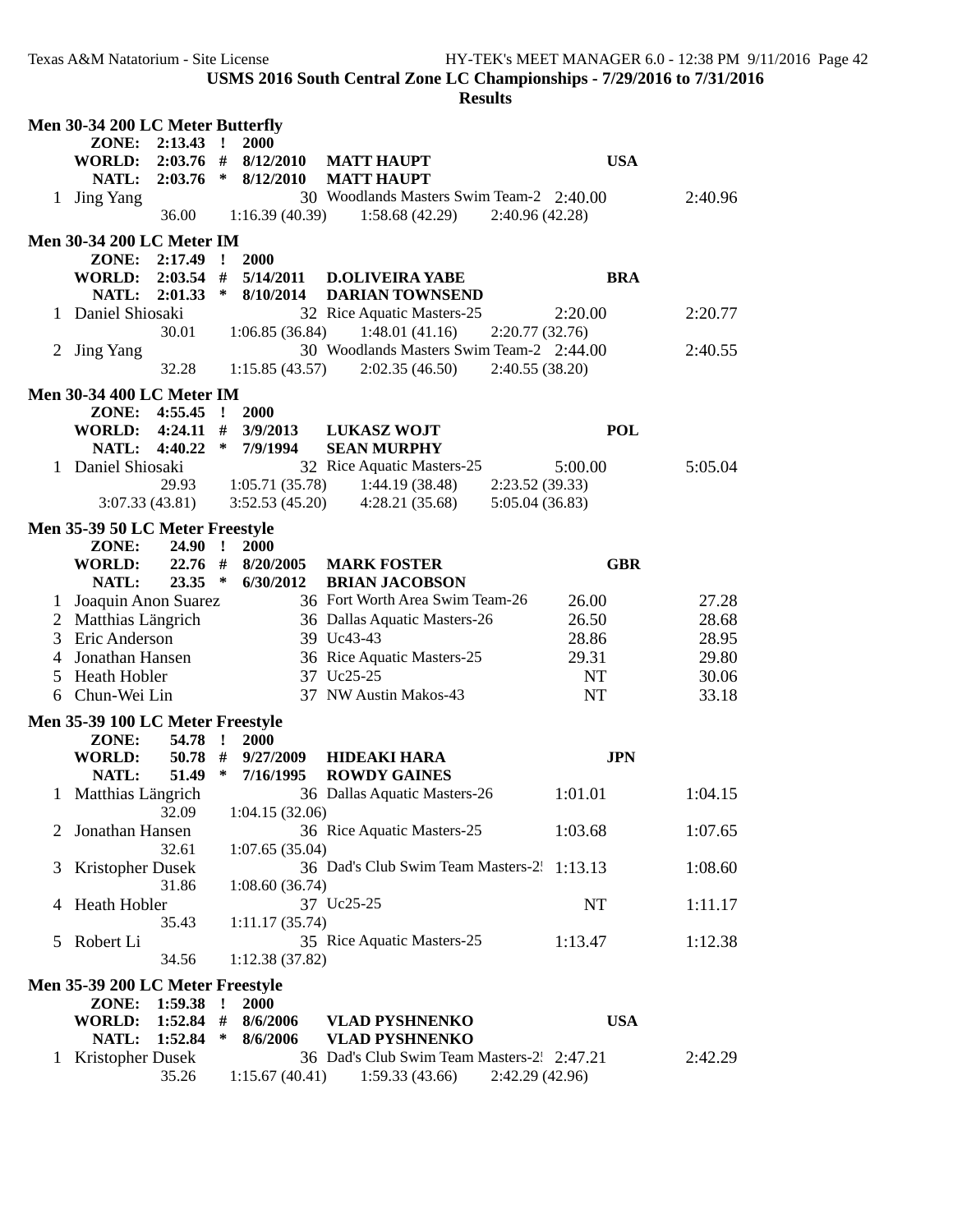|   |                                                          |                                     | <b>Results</b>                                          |                 |                |  |
|---|----------------------------------------------------------|-------------------------------------|---------------------------------------------------------|-----------------|----------------|--|
|   | (Men 35-39 200 LC Meter Freestyle)                       |                                     |                                                         |                 |                |  |
|   | 2 Jason Lovell                                           |                                     | 39 Team Ridglea-26                                      | 2:40.00         | 2:49.55        |  |
|   | 38.54                                                    | 1:20.93(42.39)                      | 2:07.24(46.31)                                          | 2:49.55(42.31)  |                |  |
|   | Men 35-39 400 LC Meter Freestyle                         |                                     |                                                         |                 |                |  |
|   | ZONE: 4:24.52                                            | $\mathbf{r}$<br><b>2000</b>         |                                                         |                 |                |  |
|   | <b>WORLD:</b> 4:05.91                                    | #<br>3/10/2012                      | PETAR STOYCHEV                                          | <b>BUL</b>      |                |  |
|   | <b>NATL:</b><br>4:07.64                                  | ∗<br>7/16/1995                      | <b>ROWDY GAINES</b>                                     |                 |                |  |
|   | 1 Kristopher Dusek                                       |                                     | 36 Dad's Club Swim Team Masters-2 6:12.92               |                 | 5:58.05        |  |
|   | 38.56                                                    | 1:22.08(43.52)                      | 2:07.33(45.25)                                          | 2:53.37(46.04)  |                |  |
|   | 3:40.38(47.01)                                           | 4:27.21(46.83)                      | 5:14.82(47.61)                                          | 5:58.05 (43.23) |                |  |
|   | 2 Robert Li                                              |                                     | 35 Rice Aquatic Masters-25                              | NT              | 6:39.65        |  |
|   | 43.85                                                    | 1:30.50(46.65)                      | 2:19.05(48.55)                                          | 3:09.51 (50.46) |                |  |
|   | 4:00.15(50.64)                                           | 4:52.11(51.96)                      | 5:47.09 (54.98)                                         | 6:39.65 (52.56) |                |  |
|   | Men 35-39 50 LC Meter Backstroke                         |                                     |                                                         |                 |                |  |
|   | ZONE:<br>$28.16$ !                                       | <b>2000</b>                         |                                                         |                 |                |  |
|   | <b>WORLD:</b><br>26.99#                                  | 3/9/2013                            | <b>STEV THELOKE</b>                                     | <b>GER</b>      |                |  |
|   | $27.03$ *<br>NATL:                                       | 8/8/2009                            | <b>EDILSON SILVA</b><br>36 Fort Worth Area Swim Team-26 |                 |                |  |
| 1 | Joaquin Anon Suarez<br>2 Oscar Bermudez                  |                                     | 38 Houston Cougar Masters-25                            | 30.00<br>36.00  | 31.37<br>34.61 |  |
| 3 | Chun-Wei Lin                                             |                                     | 37 NW Austin Makos-43                                   | <b>NT</b>       | 46.39          |  |
|   |                                                          |                                     |                                                         |                 |                |  |
|   | Men 35-39 200 LC Meter Backstroke                        |                                     |                                                         |                 |                |  |
|   | ZONE:<br>$2:18.56$ !                                     | <b>2000</b>                         |                                                         |                 |                |  |
|   | <b>WORLD:</b><br>$2:09.26$ #<br>NATL:                    | 7/9/2000<br>$2:07.16$ * $7/29/2001$ | <b>DANIEL VEATCH</b><br><b>RON KARNAUGH</b>             | <b>USA</b>      |                |  |
|   | 1 Joaquin Anon Suarez                                    |                                     | 36 Fort Worth Area Swim Team-26                         | 2:18.00         | 2:30.24        |  |
|   | 34.67                                                    | 1:12.23(37.56)                      | 1:50.74(38.51)                                          | 2:30.24(39.50)  |                |  |
|   |                                                          |                                     |                                                         |                 |                |  |
|   | Men 35-39 50 LC Meter Breaststroke<br>ZONE:<br>$31.53$ ! | <b>2000</b>                         |                                                         |                 |                |  |
|   | <b>WORLD:</b><br>$28.47$ #                               |                                     | 10/24/2009 VLADISLAV BRAGIN                             | <b>RUS</b>      |                |  |
|   | 28.53<br>NATL:                                           | ∗<br>5/25/2009                      | <b>JEFF COMMINGS</b>                                    |                 |                |  |
|   | 1 Oscar Bermudez                                         |                                     | 38 Houston Cougar Masters-25                            | 33.32           | 32.84          |  |
|   | Eric Anderson                                            |                                     | 39 Uc43-43                                              | 36.35           | 38.34          |  |
| 3 | Heath Hobler                                             |                                     | 37 Uc25-25                                              | NT              | 40.12          |  |
|   | 4 Chun-Wei Lin                                           |                                     | 37 NW Austin Makos-43                                   | NT              | 47.14          |  |
|   | Men 35-39 100 LC Meter Breaststroke                      |                                     |                                                         |                 |                |  |
|   | ZONE:<br>1:12.34                                         | 2000<br>- 1                         |                                                         |                 |                |  |
|   | <b>WORLD:</b><br>1:02.72                                 | #                                   | 10/25/2009 VLADISLAV BRAGIN                             | <b>RUS</b>      |                |  |
|   | $1:03.76$ *<br>NATL:                                     | 7/14/2013                           | <b>JEFF COMMINGS</b>                                    |                 |                |  |
|   | 1 Oscar Bermudez                                         |                                     | 38 Houston Cougar Masters-25                            | NT              | 1:16.30        |  |
|   | Men 35-39 100 LC Meter Breaststroke                      |                                     |                                                         |                 |                |  |
|   | ZONE: 1:12.34 !                                          | 2000                                |                                                         |                 |                |  |
|   | <b>WORLD:</b><br>1:02.72                                 | #                                   | 10/25/2009 VLADISLAV BRAGIN                             | <b>RUS</b>      |                |  |
|   | 1:03.76<br>NATL:                                         | ∗<br>7/14/2013                      | <b>JEFF COMMINGS</b>                                    |                 |                |  |
|   | Oscar Bermudez                                           |                                     | 38 Houston Cougar Masters-25                            | 1:14.81         | 1:15.14        |  |
|   |                                                          | 1:15.14(41.16)                      |                                                         |                 |                |  |
|   | 33.98                                                    |                                     |                                                         |                 |                |  |
|   | Jonathan Hansen                                          |                                     | 36 Rice Aquatic Masters-25                              | 1:26.04         | 1:29.26        |  |
|   | 41.32                                                    | 1:29.26(47.94)                      |                                                         |                 |                |  |
|   | Heath Hobler<br>42.84                                    | 1:34.17(51.33)                      | 37 Uc25-25                                              | NT              | 1:34.17        |  |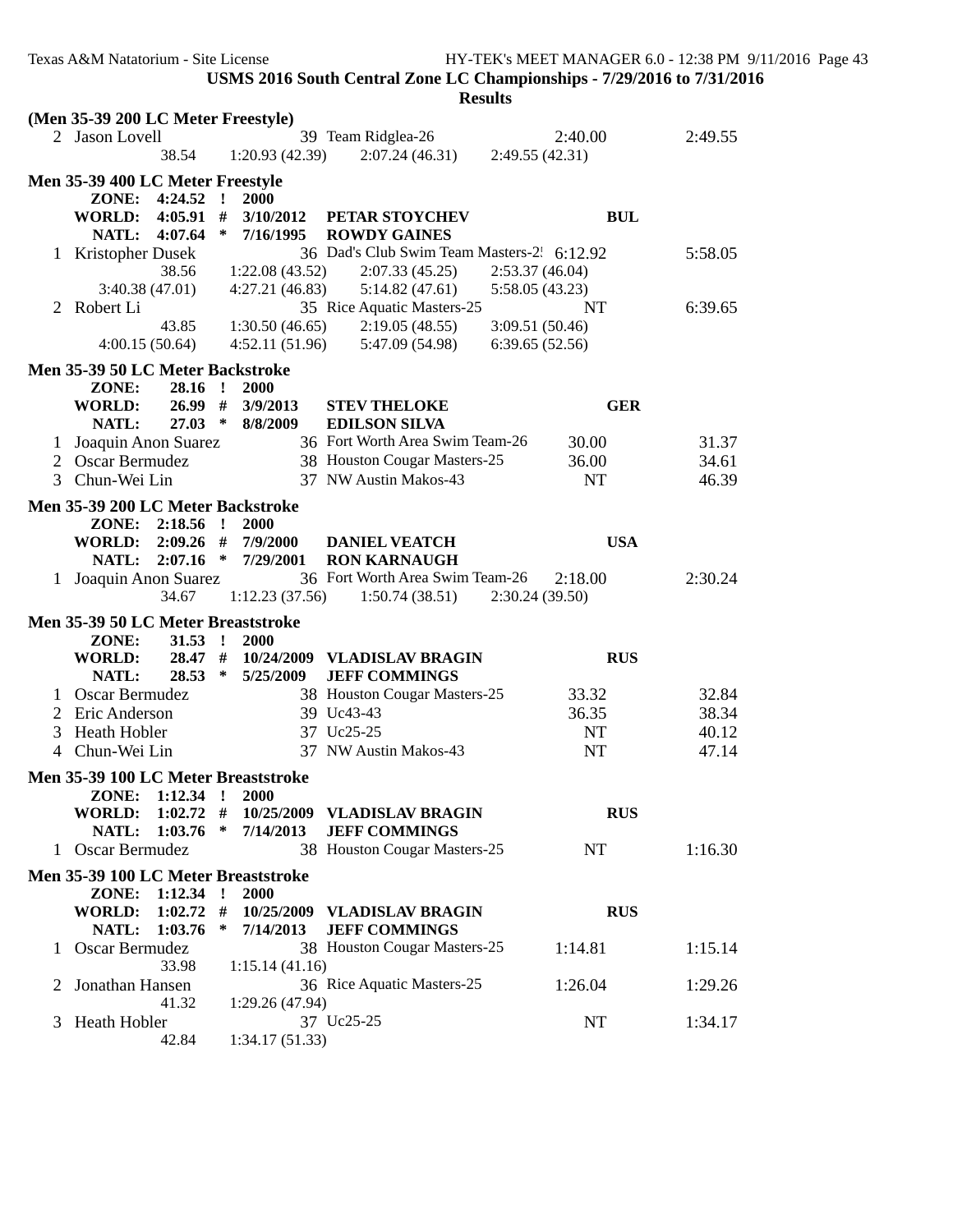|              | Men 35-39 200 LC Meter Breaststroke |             |              |                                  |                                           |                  |         |  |
|--------------|-------------------------------------|-------------|--------------|----------------------------------|-------------------------------------------|------------------|---------|--|
|              | ZONE:                               | $2:32.31$ ! |              | 2000                             |                                           |                  |         |  |
|              | WORLD: 2:20.29 # 6/5/2004           |             |              |                                  | <b>NICK GILLINGHAM</b>                    | <b>GBR</b>       |         |  |
|              | NATL: 2:20.34                       |             | ∗            | 8/6/2011                         | <b>STEVE WEST</b>                         |                  |         |  |
|              | 1 Oscar Bermudez                    |             |              |                                  | 38 Houston Cougar Masters-25              | 2:50.00          | 3:04.65 |  |
|              |                                     | 35.38       |              | 1:16.30(40.92)                   | 2:14.69(58.39)                            | 3:04.65(49.96)   |         |  |
|              | 2 Heath Hobler                      |             |              |                                  | 37 Uc25-25                                | NT               | 3:37.54 |  |
|              |                                     | 45.91       |              | 1:38.84(52.93)                   | 2:37.38(58.54)                            | 3:37.54(1:00.16) |         |  |
|              |                                     |             |              |                                  |                                           |                  |         |  |
|              | Men 35-39 50 LC Meter Butterfly     |             |              |                                  |                                           |                  |         |  |
|              | ZONE:                               | $25.92$ !   |              | 2000                             |                                           |                  |         |  |
|              | <b>WORLD:</b>                       | $24.14$ #   |              | 8/15/2015                        | KOHEI KAWAMOTO                            | <b>USA</b>       |         |  |
|              | NATL:                               | $24.14$ *   |              | 8/15/2015                        | KOHEI KAWAMOTO                            |                  |         |  |
|              | 1 Jonathan Hansen                   |             |              |                                  | 36 Rice Aquatic Masters-25                | 31.93            | 30.44   |  |
|              | 2 Matthias Längrich                 |             |              |                                  | 36 Dallas Aquatic Masters-26              | 28.50            | 30.47   |  |
|              | 3 Heath Hobler                      |             |              |                                  | 37 Uc25-25                                | NT               | 31.63   |  |
|              | 4 Kristopher Dusek                  |             |              |                                  | 36 Dad's Club Swim Team Masters-2.        | 36.42            | 33.65   |  |
| 5.           | Chun-Wei Lin                        |             |              |                                  | 37 NW Austin Makos-43                     | <b>NT</b>        | 36.66   |  |
|              | 6 Robert Li                         |             |              |                                  | 35 Rice Aquatic Masters-25                | 45.09            | 44.56   |  |
|              | Men 35-39 100 LC Meter Butterfly    |             |              |                                  |                                           |                  |         |  |
|              |                                     | $56.02$ !   |              |                                  |                                           |                  |         |  |
|              | ZONE:<br><b>WORLD:</b>              |             |              | <b>2000</b><br>55.35 # 8/13/2015 |                                           | <b>ROU</b>       |         |  |
|              |                                     |             |              |                                  | <b>I.STEFAN GHERGHEL</b>                  |                  |         |  |
|              | <b>NATL:</b>                        | $55.43$ *   |              | 7/18/2015                        | <b>TAMAS KEREKJARTO</b>                   |                  |         |  |
|              | 1 Matthias Längrich                 |             |              |                                  | 36 Dallas Aquatic Masters-26              | 1:06.06          | 1:10.97 |  |
|              |                                     | 31.96       |              | 1:10.97(39.01)                   |                                           |                  |         |  |
|              | <b>Men 35-39 200 LC Meter IM</b>    |             |              |                                  |                                           |                  |         |  |
|              | ZONE:                               | 2:19.66     | $\mathbf{I}$ | 2000                             |                                           |                  |         |  |
|              | <b>WORLD:</b>                       | $2:08.19$ # |              | 8/3/2002                         | <b>RON KARNAUGH</b>                       | <b>USA</b>       |         |  |
|              | NATL:                               | $2:05.64$ * |              | 12/7/2002                        | <b>RONALD KARNAUGH</b>                    |                  |         |  |
|              | Joaquin Anon Suarez                 |             |              |                                  | 36 Fort Worth Area Swim Team-26           | 2:18.00          | 2:34.35 |  |
|              |                                     | 34.87       |              | 1:13.15(38.28)                   | 2:00.39(47.24)                            | 2:34.35 (33.96)  |         |  |
|              | Jonathan Hansen                     |             |              |                                  | 36 Rice Aquatic Masters-25                | 2:44.58          | 2:50.46 |  |
|              |                                     | 33.55       |              | 1:18.41(44.86)                   | 2:07.19(48.78)                            | 2:50.46(43.27)   |         |  |
| 3            | <b>Kristopher Dusek</b>             |             |              |                                  | 36 Dad's Club Swim Team Masters-2 3:15.00 |                  | 3:01.05 |  |
|              |                                     | 37.36       |              | 1:24.87(47.51)                   | 2:18.36(53.49)                            | 3:01.05(42.69)   |         |  |
|              |                                     |             |              |                                  |                                           |                  |         |  |
|              | <b>Men 35-39 400 LC Meter IM</b>    |             |              |                                  |                                           |                  |         |  |
|              | ZONE: 4:59.05 !                     |             |              | 2000                             |                                           |                  |         |  |
|              | WORLD: $4:38.50$ # $8/12/2015$      |             |              |                                  | <b>JULIEN BAILLOD</b>                     | <b>SUI</b>       |         |  |
|              | NATL: 4:34.10                       |             | $\ast$       | 7/29/2001                        | <b>RON KARNAUGH</b>                       |                  |         |  |
|              | Jonathan Hansen                     |             |              |                                  | 36 Rice Aquatic Masters-25                | 6:18.20          | 6:15.38 |  |
|              |                                     | 34.50       |              | 1:19.03(44.53)                   | 2:08.22(49.19)                            | 2:57.45 (49.23)  |         |  |
|              | 3:51.30(53.85)                      |             |              | 4:46.44(55.14)                   | 5:30.91 (44.47)                           | 6:15.38(44.47)   |         |  |
|              | Men 40-44 50 LC Meter Freestyle     |             |              |                                  |                                           |                  |         |  |
|              | ZONE:                               | 25.00       | $\mathbf{r}$ | 2000                             |                                           |                  |         |  |
|              | <b>WORLD:</b>                       | 23.31       | #            | 8/13/2014                        | <b>BRIAN JACOBSON</b>                     | <b>USA</b>       |         |  |
|              | NATL:                               | 23.31       | ∗            | 8/13/2014                        | <b>BRIAN JACOBSON</b>                     |                  |         |  |
| $\mathbf{I}$ | Dale Huggins                        |             |              |                                  | 44 Longhorn Aquatics-43                   | 27.49            | 26.57   |  |
|              |                                     |             |              |                                  | 41 Masters Of Brazos-25                   | 28.01            | 27.13   |  |
| 2            | Donovan Coskey                      |             |              |                                  | 42 North Texas Lonestars-26               |                  |         |  |
| 3            | Mark Glass                          |             |              |                                  |                                           | 26.61            | 27.35   |  |
| 4            | Joey Minervini                      |             |              |                                  | 40 Rice Aquatic Masters-25                | 30.00            | 27.47   |  |
| 5            | Alan Talkington                     |             |              |                                  | 40 Longhorn Aquatics-43                   | 34.00            | 29.53   |  |
| 6            | <b>Walter Accessor</b>              |             |              |                                  | 44 North Texas Lonestars-26               | 31.00            | 29.84   |  |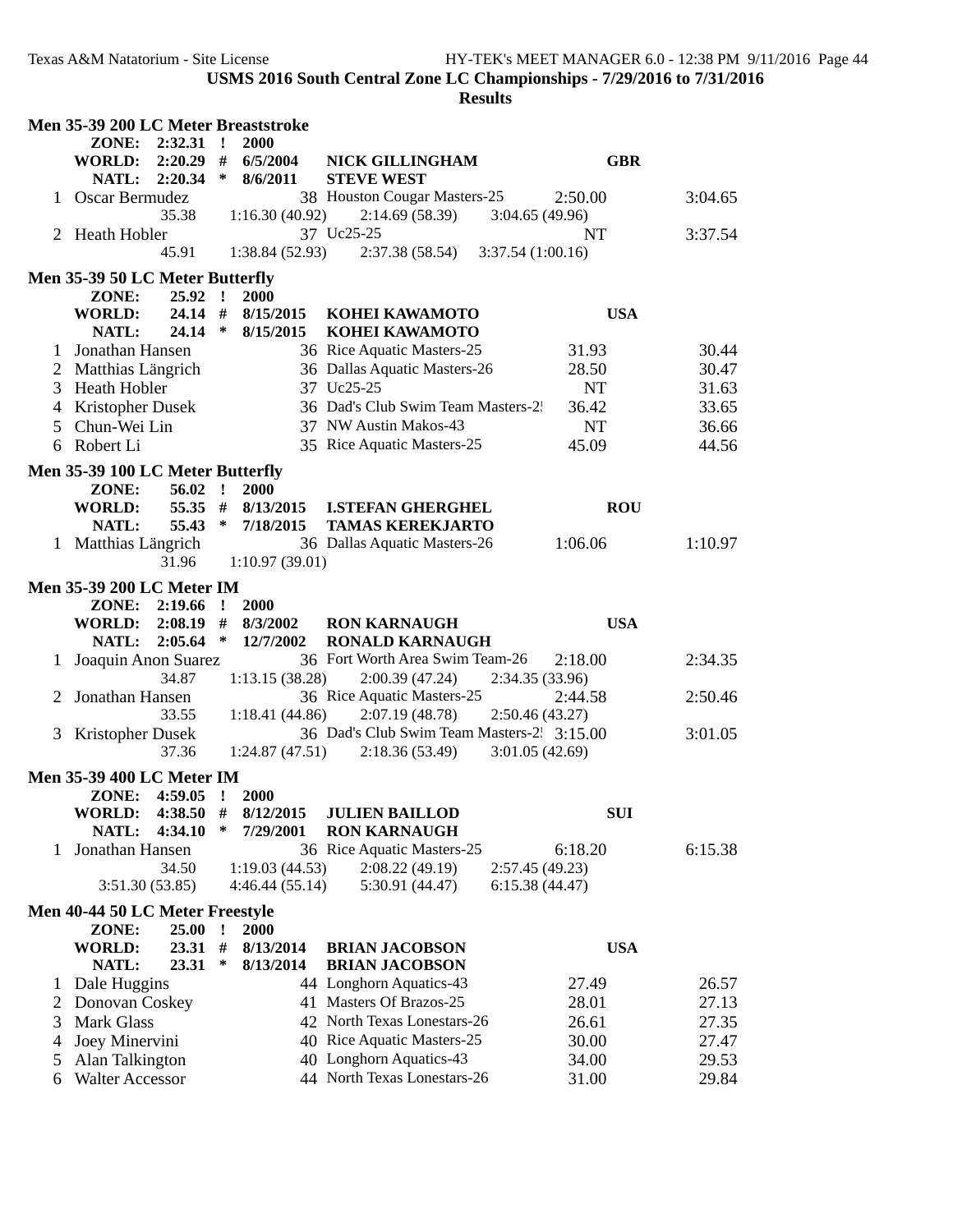|   | (Men 40-44 50 LC Meter Freestyle)<br>7 Robert Steffler        |                               |              |                                                          | 43 City of Plano Swimmers Wetcats-2                                      |                                                          | NT         | 37.73    |  |
|---|---------------------------------------------------------------|-------------------------------|--------------|----------------------------------------------------------|--------------------------------------------------------------------------|----------------------------------------------------------|------------|----------|--|
|   | Men 40-44 100 LC Meter Freestyle                              |                               |              |                                                          |                                                                          |                                                          |            |          |  |
|   | ZONE:<br><b>WORLD:</b>                                        | 55.07 !<br>$51.59$ #<br>51.72 | $\ast$       | 2000                                                     | 11/14/2015 HIDEAKI HARA                                                  |                                                          | <b>JPN</b> |          |  |
|   | NATL:<br>1 Mark Glass                                         | 29.34                         |              | 8/1/2010<br>1:01.78(32.44)                               | <b>VLAD PYSHNENKO</b><br>42 North Texas Lonestars-26                     |                                                          | 1:00.35    | 1:01.78  |  |
|   | 2 Donovan Coskey                                              | 30.36                         |              | 1:02.85(32.49)                                           | 41 Masters Of Brazos-25                                                  |                                                          | 1:03.01    | 1:02.85  |  |
| 3 | Joey Minervini                                                | 29.60                         |              | 1:04.03(34.43)                                           | 40 Rice Aquatic Masters-25                                               |                                                          | 1:05.00    | 1:04.03  |  |
| 4 | <b>Walter Accessor</b>                                        | 32.56                         |              | 1:07.55 (34.99)                                          | 44 North Texas Lonestars-26                                              |                                                          | 1:10.00    | 1:07.55  |  |
| 5 | <b>Robert Steffler</b>                                        | 40.77                         |              | 1:26.95(46.18)                                           | 43 City of Plano Swimmers Wetcats-2                                      |                                                          | <b>NT</b>  | 1:26.95  |  |
| 6 | Jeff Livingston                                               | 47.74                         |              | 1:48.33 (1:00.59)                                        | 42 Dallas Aquatic Masters-26                                             |                                                          | 1:55.00    | 1:48.33  |  |
|   | Men 40-44 200 LC Meter Freestyle                              |                               |              |                                                          |                                                                          |                                                          |            |          |  |
|   | ZONE: 2:01.16 !<br>WORLD: 1:53.65 # 8/2/2010<br>NATL: 1:53.65 |                               | $\ast$       | 2000<br>8/2/2010                                         | <b>VLAD PYSHNENKO</b><br><b>VLAD PYSHNENKO</b>                           |                                                          | <b>USA</b> |          |  |
|   | 1 Walter Accessor                                             | 36.94                         |              | 1:18.18(41.24)                                           | 44 North Texas Lonestars-26<br>2:02.60(44.42)                            | 2:47.15(44.55)                                           | 2:50.00    | 2:47.15  |  |
|   | 2 Robert Steffler                                             | 41.13                         |              |                                                          | 43 City of Plano Swimmers Wetcats-2<br>$1:27.97(46.84)$ $2:17.64(49.67)$ | 3:08.68(51.04)                                           | NT         | 3:08.68  |  |
|   | Men 40-44 400 LC Meter Freestyle                              |                               |              |                                                          |                                                                          |                                                          |            |          |  |
|   | ZONE: 4:25.27                                                 |                               | $\mathbf{r}$ | 2000                                                     |                                                                          |                                                          |            |          |  |
|   | WORLD: 4:06.74 #<br><b>NATL:</b>                              | 4:06.74                       | $\ast$       | 7/24/2009<br>7/24/2009                                   | <b>ERIK HOCHSTEIN</b><br><b>ERIK HOCHSTEIN</b>                           |                                                          | <b>USA</b> |          |  |
| 1 | Joey Minervini                                                | 35.19                         |              | 1:13.63(38.44)                                           | 40 Rice Aquatic Masters-25<br>1:53.72 (40.09)                            | 2:33.63(39.91)                                           | 5:20.00    | 5:17.71  |  |
|   | 3:14.87(41.24)<br>2 Walter Accessor                           |                               |              | 3:55.79(40.92)                                           | 4:37.60(41.81)<br>44 North Texas Lonestars-26                            | 5:17.71(40.11)                                           | 6:10.00    | 6:11.78  |  |
|   | 3:43.07(48.17)                                                | 38.07                         |              | 1:21.01 (42.94)<br>4:32.75(49.68)                        | 2:06.48(45.47)<br>5:23.08(50.33)                                         | 2:54.90 (48.42)<br>6:11.78(48.70)                        |            |          |  |
|   | Men 40-44 1500 LC Meter Freestyle                             |                               |              |                                                          |                                                                          |                                                          |            |          |  |
|   | ZONE: 16:58.52<br><b>WORLD: 15:51.60</b><br>NATL: 16:36.91    |                               | #<br>∗       | 2000<br>2/21/2016<br>7/23/2010                           | <b>SAMUELE PAMPANA</b><br><b>ALEX KOSTICH</b>                            |                                                          | <b>ITA</b> |          |  |
| 1 | <b>Walter Accessor</b>                                        |                               |              |                                                          | 44 North Texas Lonestars-26                                              |                                                          | 26:00.00   | 25:44.15 |  |
|   | 3:48.65(48.25)<br>7:11.73(50.22)                              | 38.17                         |              | 1:24.09(45.92)<br>4:40.03(51.38)<br>8:03.91 (52.18)      | 2:11.31(47.22)<br>5:29.52 (49.49)<br>8:54.55 (50.64)                     | 3:00.40(49.09)<br>6:21.51(51.99)<br>9:46.22(51.67)       |            |          |  |
|   | 10:36.76 (50.54)<br>14:07.16 (52.57)                          |                               |              | 11:29.45 (52.69)<br>15:00.70 (53.54)                     | 12:21.67 (52.22)<br>15:53.10 (52.40)                                     | 13:14.59 (52.92)<br>16:47.78 (54.68)<br>20:23.75 (53.84) |            |          |  |
|   | 17:41.42 (53.64)<br>21:17.48 (53.73)<br>24:50.73 (53.16)      |                               |              | 18:36.08 (54.66)<br>22:11.60 (54.12)<br>25:44.15 (53.42) | 19:29.91 (53.83)<br>23:05.20 (53.60)                                     | 23:57.57 (52.37)                                         |            |          |  |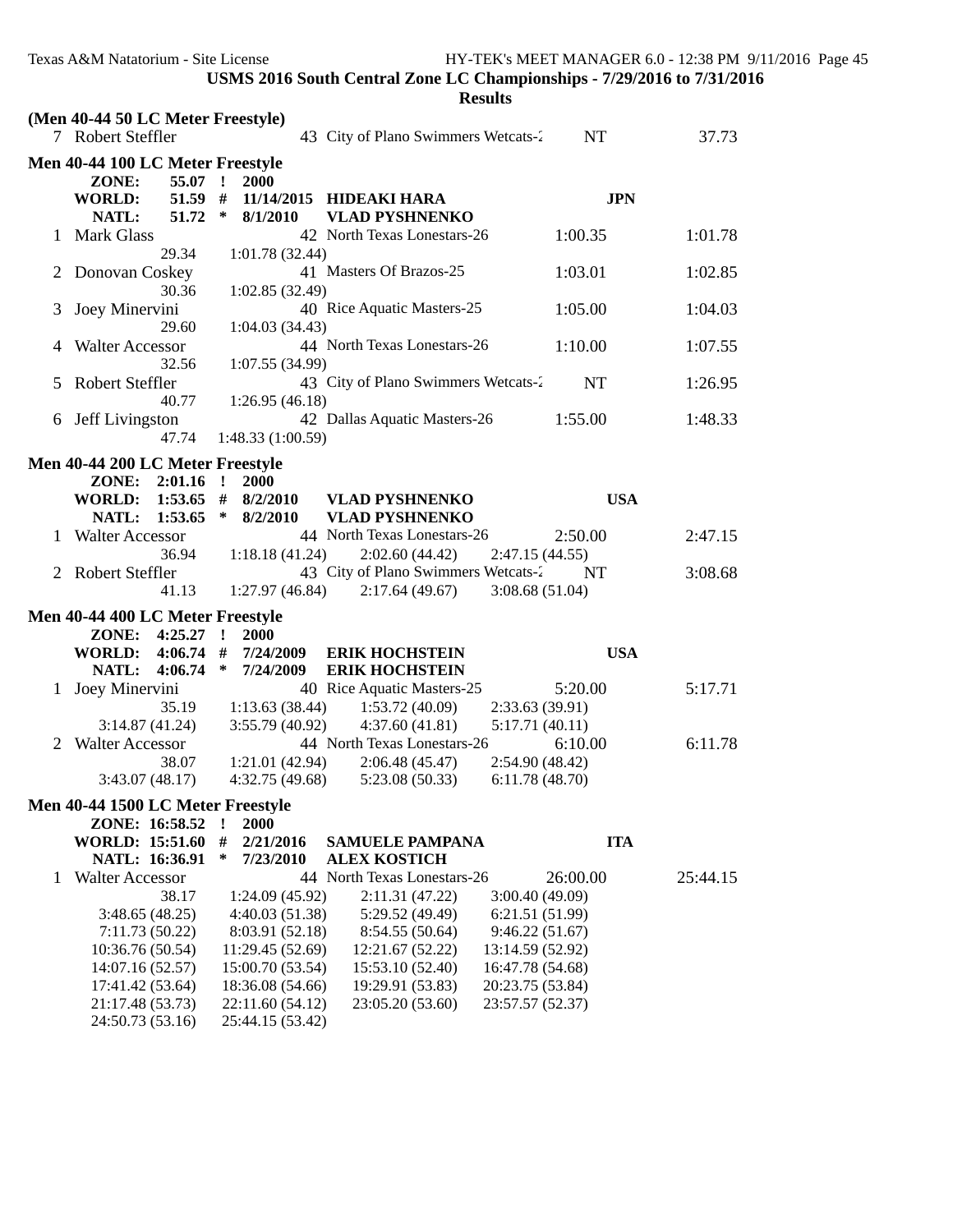|         | Men 40-44 50 LC Meter Backstroke    |             |         |                  |                                     |            |         |
|---------|-------------------------------------|-------------|---------|------------------|-------------------------------------|------------|---------|
|         | ZONE:                               | 29.59 !     |         | <b>2000</b>      |                                     |            |         |
|         | WORLD:                              | 27.30#      |         | 9/27/2014        | <b>OSAMU ITOI</b>                   | <b>JPN</b> |         |
|         | NATL:                               | 27.47       | ∗       | 8/23/2008        | <b>MICHAEL ROSS</b>                 |            |         |
| $\perp$ | <b>Walter Accessor</b>              |             |         |                  | 44 North Texas Lonestars-26         | 42.00      | 41.35   |
| 2       | <b>Robert Steffler</b>              |             |         |                  | 43 City of Plano Swimmers Wetcats-2 | NT         | 46.39   |
| 3       | Jeff Livingston                     |             |         |                  | 42 Dallas Aquatic Masters-26        | NT         | 1:05.23 |
|         | Men 40-44 50 LC Meter Breaststroke  |             |         |                  |                                     |            |         |
|         | ZONE:                               | $31.60$ !   |         | 2000             |                                     |            |         |
|         | <b>WORLD:</b>                       | 28.84       | #       | 9/16/2009        | <b>ALBERTO MONTINI</b>              | <b>ITA</b> |         |
|         | NATL:                               | 29.02       | $\ast$  | 7/27/2014        | <b>JEFF COMMINGS</b>                |            |         |
| 1       | Dale Huggins                        |             |         |                  | 44 Longhorn Aquatics-43             | 33.50      | 32.78   |
|         | 2 C Nathan Porter                   |             |         |                  | 40 Masters of South Texas-43        | 34.10      | 33.34   |
| 3       | Alan Talkington                     |             |         |                  | 40 Longhorn Aquatics-43             | 41.00      | 36.54   |
| 4       | Joey Minervini                      |             |         |                  | 40 Rice Aquatic Masters-25          | 45.00      | 38.18   |
| 5       | <b>Walter Accessor</b>              |             |         |                  | 44 North Texas Lonestars-26         | 45.00      | 41.31   |
| 6       | <b>Robert Steffler</b>              |             |         |                  | 43 City of Plano Swimmers Wetcats-2 | NT         | 44.70   |
|         |                                     |             |         |                  |                                     |            |         |
|         | Men 40-44 100 LC Meter Breaststroke |             |         |                  |                                     |            |         |
|         | ZONE:                               | $1:10.54$ ! |         | <b>2000</b>      |                                     |            |         |
|         | WORLD:                              | $1:03.60$ # |         | 5/20/2012        | <b>VLADISLAV BRAGIN</b>             | <b>RUS</b> |         |
|         | NATL:                               | 1:03.76     | $\ast$  | 7/6/2012         | <b>STEVE WEST</b>                   |            |         |
|         | 1 Dale Huggins                      |             |         |                  | 44 Longhorn Aquatics-43             | 1:16.00    | 1:14.44 |
|         |                                     | 34.58       |         | 1:14.44(39.86)   |                                     |            |         |
|         | C Nathan Porter                     |             |         |                  | 40 Masters of South Texas-43        | 1:15.50    | 1:16.72 |
|         |                                     | 35.03       |         | 1:16.72(41.69)   |                                     |            |         |
| 3       | Alan Talkington                     |             |         |                  | 40 Longhorn Aquatics-43             | 1:22.00    | 1:17.12 |
|         |                                     | 36.01       |         | 1:17.12(41.11)   |                                     |            |         |
|         | Robert Steffler                     |             |         |                  | 43 City of Plano Swimmers Wetcats-2 | <b>NT</b>  | 1:43.10 |
|         |                                     | 45.34       |         | 1:43.10(57.76)   |                                     |            |         |
| 5       | Jeff Livingston                     |             |         |                  | 42 Dallas Aquatic Masters-26        | <b>NT</b>  | 1:55.25 |
|         |                                     | 52.34       |         | 1:55.25(1:02.91) |                                     |            |         |
|         | Men 40-44 200 LC Meter Breaststroke |             |         |                  |                                     |            |         |
|         | ZONE:                               | 2:34.89     | $\cdot$ | <b>2000</b>      |                                     |            |         |
|         | WORLD:                              | 2:18.57     | #       | 7/11/2015        | <b>STEVEN WEST</b>                  | <b>USA</b> |         |
|         | NATL:                               | 2:18.57     | ∗       | 7/11/2015        | <b>STEVE WEST</b>                   |            |         |
| 1.      | Dale Huggins                        |             |         |                  | 44 Longhorn Aquatics-43             | 3:00.00    | 2:50.75 |
|         |                                     | 37.45       |         | 1:21.08(43.63)   | 2:05.06 (43.98)<br>2:50.75(45.69)   |            |         |
|         | 2 C Nathan Porter                   |             |         |                  | 40 Masters of South Texas-43        | 2:54.79    | 2:53.91 |
|         |                                     | 39.03       |         | 1:22.97(43.94)   | 2:08.53(45.56)<br>2:53.91 (45.38)   |            |         |
|         | Men 40-44 50 LC Meter Butterfly     |             |         |                  |                                     |            |         |
|         | ZONE:                               | 26.37:      |         | 2000             |                                     |            |         |
|         | <b>WORLD:</b>                       | 25.06 #     |         | 7/20/2015        | <b>EIJI NOMURA</b>                  | <b>JPN</b> |         |
|         | NATL:                               | $25.57$ *   |         | 8/6/2009         | <b>MICHAEL ROSS</b>                 |            |         |
|         | 1 Mark Glass                        |             |         |                  | 42 North Texas Lonestars-26         | NT         | 29.01   |
|         | Men 40-44 50 LC Meter Butterfly     |             |         |                  |                                     |            |         |
|         | ZONE:                               | 26.37:      |         | 2000             |                                     |            |         |
|         | <b>WORLD:</b>                       | 25.06 #     |         | 7/20/2015        | <b>EIJI NOMURA</b>                  | <b>JPN</b> |         |
|         | NATL:                               | 25.57       | $\ast$  | 8/6/2009         | <b>MICHAEL ROSS</b>                 |            |         |
|         | 1 Donovan Coskey                    |             |         |                  | 41 Masters Of Brazos-25             | 31.01      | 28.60   |
|         | 2 Mark Glass                        |             |         |                  | 42 North Texas Lonestars-26         | 28.42      | 29.18   |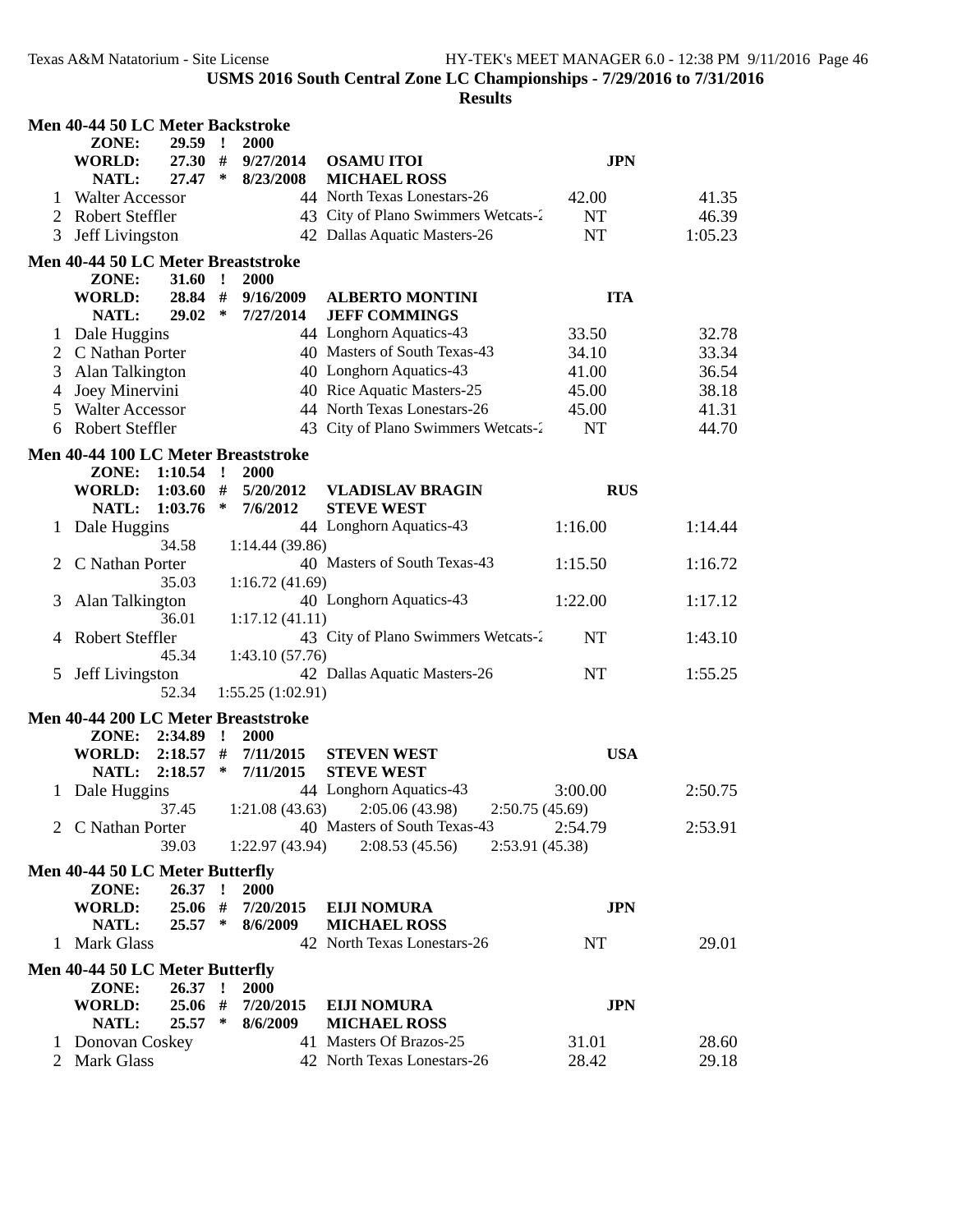|   | Texas A&M Natatorium - Site License |              |                  |                                                                        |                   | HY-TEK's MEET MANAGER 6.0 - 12:38 PM 9/11/2016 Page 47 |
|---|-------------------------------------|--------------|------------------|------------------------------------------------------------------------|-------------------|--------------------------------------------------------|
|   |                                     |              |                  | USMS 2016 South Central Zone LC Championships - 7/29/2016 to 7/31/2016 |                   |                                                        |
|   |                                     |              |                  | <b>Results</b>                                                         |                   |                                                        |
|   | (Men 40-44 50 LC Meter Butterfly)   |              |                  |                                                                        |                   |                                                        |
|   | 3 Walter Accessor                   |              |                  | 44 North Texas Lonestars-26                                            | 40.00             | 36.06                                                  |
|   | 4 Jeff Livingston                   |              |                  | 42 Dallas Aquatic Masters-26                                           | NT                | 1:17.78                                                |
|   | Men 40-44 100 LC Meter Butterfly    |              |                  |                                                                        |                   |                                                        |
|   | $59.02$ !<br>ZONE:                  |              | <b>2000</b>      |                                                                        |                   |                                                        |
|   | 56.17 #<br><b>WORLD:</b>            |              | 9/6/2011         | <b>SERKAN ATASAY</b>                                                   |                   | <b>TUR</b>                                             |
|   | NATL:<br>56.43                      | $\ast$       | 8/23/2008        | <b>MICHAEL ROSS</b>                                                    |                   |                                                        |
|   | 1 Mark Glass                        |              |                  | 42 North Texas Lonestars-26                                            | 1:25.00           | 1:26.16                                                |
|   | 29.01                               |              | 1:26.16(57.15)   |                                                                        |                   |                                                        |
|   | <b>Men 40-44 200 LC Meter IM</b>    |              |                  |                                                                        |                   |                                                        |
|   | ZONE: 2:17.64                       | $\mathbf{r}$ | 2000             |                                                                        |                   |                                                        |
|   | WORLD: 2:10.63 #                    |              | 6/25/2009        | <b>ALBERTO MONTINI</b>                                                 |                   | <b>ITA</b>                                             |
|   | NATL: 2:14.13                       | $\ast$       | 7/25/2009        | <b>ERIK HOCHSTEIN</b>                                                  |                   |                                                        |
|   | 1 C Nathan Porter                   |              |                  | 40 Masters of South Texas-43                                           | 2:40.22           | 2:35.88                                                |
|   | 33.17                               |              | 1:16.43(43.26)   | 1:59.83(43.40)                                                         | 2:35.88(36.05)    |                                                        |
| 2 | Dale Huggins                        |              |                  | 44 Longhorn Aquatics-43                                                | 2:40.00           | 2:39.00                                                |
|   | 33.61                               |              | 1:18.37(44.76)   | 2:02.47(44.10)                                                         | 2:39.00(36.53)    |                                                        |
| 3 | <b>Jeff Livingston</b>              |              |                  | 42 Dallas Aquatic Masters-26                                           | NT                | 4:58.01                                                |
|   | 1:19.76                             |              | 2:42.08(1:22.32) | 3:50.79(1:08.71)                                                       | 4:58.01 (1:07.22) |                                                        |
|   | Men 45-49 50 LC Meter Freestyle     |              |                  |                                                                        |                   |                                                        |
|   | ZONE:<br>24.80                      | $\mathbf{r}$ | 2000             |                                                                        |                   |                                                        |
|   | 23.98 #<br>WORLD:                   |              | 7/5/2014         | <b>VLADIMIR PREDKIN</b>                                                |                   | <b>RUS</b>                                             |
|   | $24.29$ *<br>NATL:                  |              | 8/10/2006        | <b>PAUL SMITH</b>                                                      |                   |                                                        |
|   | James Connolly                      |              |                  | 47 Rice Aquatic Masters-25                                             | 27.80             | 27.27                                                  |
| 2 | Todd Bellino                        |              |                  | 49 Longhorn Aquatics-43                                                | 30.00             | 29.41                                                  |
| 3 | <b>Todd Runkle</b>                  |              |                  | 48 Austin Swim Club-43                                                 | 29.20             | 30.12                                                  |
| 4 | Lee Glaesemann                      |              |                  | 47 Houston Cougar Masters-25                                           | 40.43             | 37.10                                                  |
| 5 | Karl Jonsson                        |              |                  | 47 Houston Cougar Masters-25                                           | 46.94             | 40.47                                                  |
|   | Men 45-49 100 LC Meter Freestyle    |              |                  |                                                                        |                   |                                                        |
|   | 55.88 !<br>ZONE:                    |              | <b>2000</b>      |                                                                        |                   |                                                        |
|   | <b>WORLD:</b><br>53.77 #            |              | 8/19/2005        | <b>MARCO COLOMBO</b>                                                   |                   | <b>ITA</b>                                             |
|   | NATL:<br>53.90                      | ∗            | 8/23/1999        | <b>JACK GROSELLE</b>                                                   |                   |                                                        |
|   | Takeshi Maeda                       |              |                  | 45 Uc25-25                                                             | 1:05.00           | 1:03.72                                                |
|   | 30.81                               |              | 1:03.72(32.91)   |                                                                        |                   |                                                        |
|   | 2 Todd Runkle                       |              |                  | 48 Austin Swim Club-43                                                 | 1:05.90           | 1:05.98                                                |
|   | 31.53                               |              | 1:05.98(34.45)   |                                                                        |                   |                                                        |
| 3 | Lee Glaesemann                      |              |                  | 47 Houston Cougar Masters-25                                           | 1:25.96           | 1:24.30                                                |
|   | 38.66                               |              | 1:24.30(45.64)   |                                                                        |                   |                                                        |
|   | Men 45-49 200 LC Meter Freestyle    |              |                  |                                                                        |                   |                                                        |
|   | ZONE: 2:03.36                       | $\cdot$      | 2000             |                                                                        |                   |                                                        |
|   | WORLD: 1:57.75 #                    |              | 8/5/2014         | <b>NICOLAS GRANGER</b>                                                 |                   | <b>FRA</b>                                             |
|   | NATL: 1:57.89                       | ∗            | 8/6/2009         | <b>KEITH SWITZER</b>                                                   |                   |                                                        |
| 1 | <b>Emmanuel Terrier</b>             |              |                  | 48 Dad's Club Swim Team Masters-2 2:46.00                              |                   | 2:45.78                                                |
|   | 37.45                               |              | 1:19.65(42.20)   | 2:03.34(43.69)                                                         | 2:45.78 (42.44)   |                                                        |
| 2 | Alex Lopez                          |              |                  | 45 O2 Performance Aquatics-26                                          | 3:00.01           | 3:00.11                                                |
|   | 42.13                               |              | 1:27.62(45.49)   | 2:15.67(48.05)                                                         | 3:00.11(44.44)    |                                                        |
| 3 | David Amezcua                       |              |                  | 48 Uc25-25                                                             | 2:59.00           | 3:02.17                                                |
|   | 38.87                               |              | 1:24.95(46.08)   | 2:14.64(49.69)                                                         | 3:02.17(47.53)    |                                                        |
|   | 4 Lee Glaesemann                    |              |                  | 47 Houston Cougar Masters-25                                           | 3:13.01           | 3:05.72                                                |
|   | 38.16                               |              | 1:24.50(46.34)   | 2:14.52(50.02)                                                         | 3:05.72 (51.20)   |                                                        |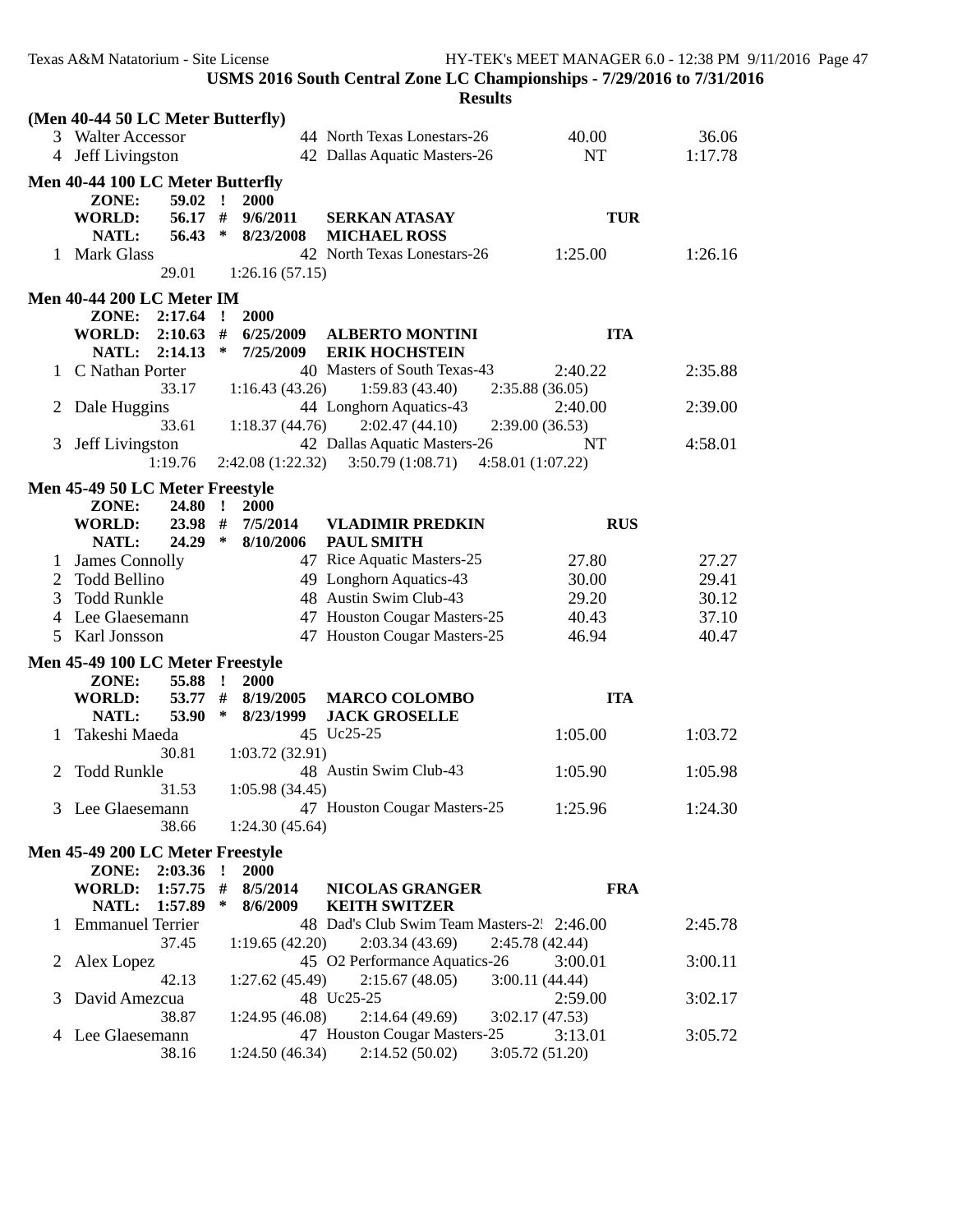|   |                                    |                        |   |                       |                                                                                                 | <b>Results</b>    |            |            |          |  |
|---|------------------------------------|------------------------|---|-----------------------|-------------------------------------------------------------------------------------------------|-------------------|------------|------------|----------|--|
|   | (Men 45-49 200 LC Meter Freestyle) |                        |   |                       |                                                                                                 |                   |            |            |          |  |
|   | 5 Karl Jonsson                     |                        |   |                       | 47 Houston Cougar Masters-25                                                                    |                   | NT         |            | 3:53.70  |  |
|   |                                    | 44.69                  |   | 1:41.61(56.92)        | 2:49.42 (1:07.81)                                                                               | 3:53.70 (1:04.28) |            |            |          |  |
|   | Men 45-49 400 LC Meter Freestyle   |                        |   |                       |                                                                                                 |                   |            |            |          |  |
|   | ZONE:                              | 4:30.96 !              |   | 2000                  |                                                                                                 |                   |            |            |          |  |
|   |                                    |                        |   |                       |                                                                                                 |                   |            | <b>USA</b> |          |  |
|   | WORLD:<br><b>NATL:</b>             | $4:11.07$ #<br>4:09.20 | ∗ | 8/9/2009<br>7/19/2008 | <b>KEITH SWITZER</b><br><b>DENNIS BAKER</b>                                                     |                   |            |            |          |  |
|   | 1 David Amezcua                    |                        |   |                       | 48 Uc25-25                                                                                      |                   | 7:30.00    |            | 6:25.18  |  |
|   |                                    | 41.28                  |   | 1:27.77(46.49)        | 2:18.66(50.89)                                                                                  | 3:08.16(49.50)    |            |            |          |  |
|   | 4:00.12(51.96)                     |                        |   | 4:49.94 (49.82)       | 5:39.51 (49.57)                                                                                 | 6:25.18(45.67)    |            |            |          |  |
| 2 | Alex Lopez                         |                        |   |                       | 45 O2 Performance Aquatics-26                                                                   |                   | 6:22.94    |            | 6:29.79  |  |
|   |                                    | 42.24                  |   | 1:31.40(49.16)        | 2:21.12 (49.72)                                                                                 | 3:13.05(51.93)    |            |            |          |  |
|   | 4:03.32(50.27)                     |                        |   | 4:54.19(50.87)        | 5:42.81 (48.62)                                                                                 | 6:29.79 (46.98)   |            |            |          |  |
|   | 3 Lee Glaesemann                   |                        |   |                       | 47 Houston Cougar Masters-25                                                                    |                   | 6:55.01    |            | 6:41.61  |  |
|   |                                    | 39.48                  |   | 1:25.99(46.51)        | 2:16.28 (50.29)                                                                                 | 3:09.01 (52.73)   |            |            |          |  |
|   | 4:02.05(53.04)                     |                        |   | 4:56.14(54.09)        | 5:48.98 (52.84)                                                                                 | 6:41.61(52.63)    |            |            |          |  |
|   |                                    |                        |   |                       |                                                                                                 |                   |            |            |          |  |
|   | Men 45-49 800 LC Meter Freestyle   |                        |   |                       |                                                                                                 |                   |            |            |          |  |
|   | WORLD: 8:40.79                     |                        | # | 8/10/2015             | <b>FABIO CALMASINI</b>                                                                          |                   | <b>ITA</b> |            |          |  |
|   | NATL: 8:51.98                      |                        | ∗ | 8/9/2010              | <b>JEFF ERWIN</b>                                                                               |                   |            |            |          |  |
|   | 1 Emmanuel Terrier                 |                        |   |                       | 48 Dad's Club Swim Team Masters-2 12:30.00                                                      |                   |            |            | 12:09.28 |  |
|   |                                    | 38.77                  |   | 1:22.61(43.84)        | 2:07.45 (44.84)                                                                                 | 2:53.67(46.22)    |            |            |          |  |
|   | 3:39.86(46.19)                     |                        |   | 4:26.79(46.93)        | 5:13.04(46.25)                                                                                  | 6:00.20(47.16)    |            |            |          |  |
|   | 6:46.38(46.18)                     |                        |   | 7:33.41 (47.03)       | 8:19.31 (45.90)                                                                                 | 9:06.26(46.95)    |            |            |          |  |
|   | 9:52.81(46.55)                     |                        |   | 10:39.41 (46.60)      | 11:25.72(46.31)                                                                                 | 12:09.28 (43.56)  |            |            |          |  |
| 2 | David Amezcua                      |                        |   |                       | 48 Uc25-25                                                                                      |                   | 17:30.00   |            | 13:54.83 |  |
|   |                                    | 43.94                  |   | 1:33.94(50.00)        | 2:27.74 (53.80)                                                                                 | 3:20.76 (53.02)   |            |            |          |  |
|   | 4:15.23(54.47)                     |                        |   | 5:08.04(52.81)        | 6:02.06(54.02)                                                                                  | 6:53.69(51.63)    |            |            |          |  |
|   | 7:47.56 (53.87)                    |                        |   | 8:41.67(54.11)        | 9:35.53 (53.86)                                                                                 | 10:28.77 (53.24)  |            |            |          |  |
|   | 11:20.08(51.31)                    |                        |   | 12:15.55 (55.47)      | 13:06.43 (50.88)                                                                                | 13:54.83 (48.40)  |            |            |          |  |
|   | 3 Lee Glaesemann                   |                        |   |                       | 47 Houston Cougar Masters-25                                                                    |                   | NT         |            | 13:57.55 |  |
|   |                                    | 40.33                  |   | 1:27.69(47.36)        | 2:19.23(51.54)                                                                                  | 3:11.97(52.74)    |            |            |          |  |
|   | 4:05.57(53.60)                     |                        |   | 4:58.57(53.00)        | 5:53.65 (55.08)                                                                                 | 6:47.40(53.75)    |            |            |          |  |
|   | 7:41.88 (54.48)                    |                        |   | 8:35.26 (53.38)       | 9:30.81(55.55)                                                                                  | 10:24.61 (53.80)  |            |            |          |  |
|   | 11:19.35(54.74)                    |                        |   | 12:12.84 (53.49)      | 13:07.14 (54.30)                                                                                | 13:57.55 (50.41)  |            |            |          |  |
| 4 | Karl Jonsson                       |                        |   |                       | 47 Houston Cougar Masters-25                                                                    |                   | NT         |            | 17:42.43 |  |
|   |                                    | 51.79                  |   | 1:52.01(1:00.22)      | 2:57.45 (1:05.44)                                                                               | 4:11.18 (1:13.73) |            |            |          |  |
|   | 5:20.06 (1:08.88)                  |                        |   | 6:30.27(1:10.21)      | 7:37.09 (1:06.82)<br>9:53.86 (1:07.16) 11:02.33 (1:08.47) 12:09.94 (1:07.61) 13:18.00 (1:08.06) | 8:46.70(1:09.61)  |            |            |          |  |
|   |                                    |                        |   |                       |                                                                                                 |                   |            |            |          |  |
|   |                                    |                        |   |                       | 14:24.82 (1:06.82) 15:33.37 (1:08.55) 16:39.16 (1:05.79) 17:42.43 (1:03.27)                     |                   |            |            |          |  |
|   | Men 45-49 1500 LC Meter Freestyle  |                        |   |                       |                                                                                                 |                   |            |            |          |  |
|   | ZONE: 18:17.07 !                   |                        |   | 2000                  |                                                                                                 |                   |            |            |          |  |
|   | WORLD: 16:38.81 #                  |                        |   | 8/10/2009             | <b>JEFF ERWIN</b>                                                                               |                   |            | <b>USA</b> |          |  |
|   | NATL: 16:38.81                     |                        | ∗ | 8/10/2009             | <b>JEFF ERWIN</b>                                                                               |                   |            |            |          |  |
| 1 | <b>Emmanuel Terrier</b>            |                        |   |                       | 48 Dad's Club Swim Team Masters-2: 23:30.00                                                     |                   |            |            | 23:08.39 |  |
|   |                                    | 39.72                  |   | 1:24.12(44.40)        | 2:09.05 (44.93)                                                                                 | 2:55.37(46.32)    |            |            |          |  |
|   | 3:41.48(46.11)                     |                        |   | 4:28.59(47.11)        | 5:15.91 (47.32)                                                                                 | 6:03.16(47.25)    |            |            |          |  |
|   | 6:50.52(47.36)                     |                        |   | 7:37.47 (46.95)       | 8:24.48 (47.01)                                                                                 | 9:11.17(46.69)    |            |            |          |  |
|   | 9:58.60(47.43)                     |                        |   | 10:45.13 (46.53)      | 11:32.06 (46.93)                                                                                | 12:18.50 (46.44)  |            |            |          |  |
|   | 13:05.58 (47.08)                   |                        |   | 13:52.03 (46.45)      | 14:39.06 (47.03)                                                                                | 15:25.53 (46.47)  |            |            |          |  |
|   | 16:12.27 (46.74)                   |                        |   | 16:58.45 (46.18)      | 17:45.07 (46.62)                                                                                | 18:31.15 (46.08)  |            |            |          |  |
|   | 19:17.80 (46.65)                   |                        |   | 20:03.70 (45.90)      | 20:50.15 (46.45)                                                                                | 21:36.10 (45.95)  |            |            |          |  |
|   | 22:23.26 (47.16)                   |                        |   | 23:08.39 (45.13)      |                                                                                                 |                   |            |            |          |  |
|   |                                    |                        |   |                       |                                                                                                 |                   |            |            |          |  |
|   |                                    |                        |   |                       |                                                                                                 |                   |            |            |          |  |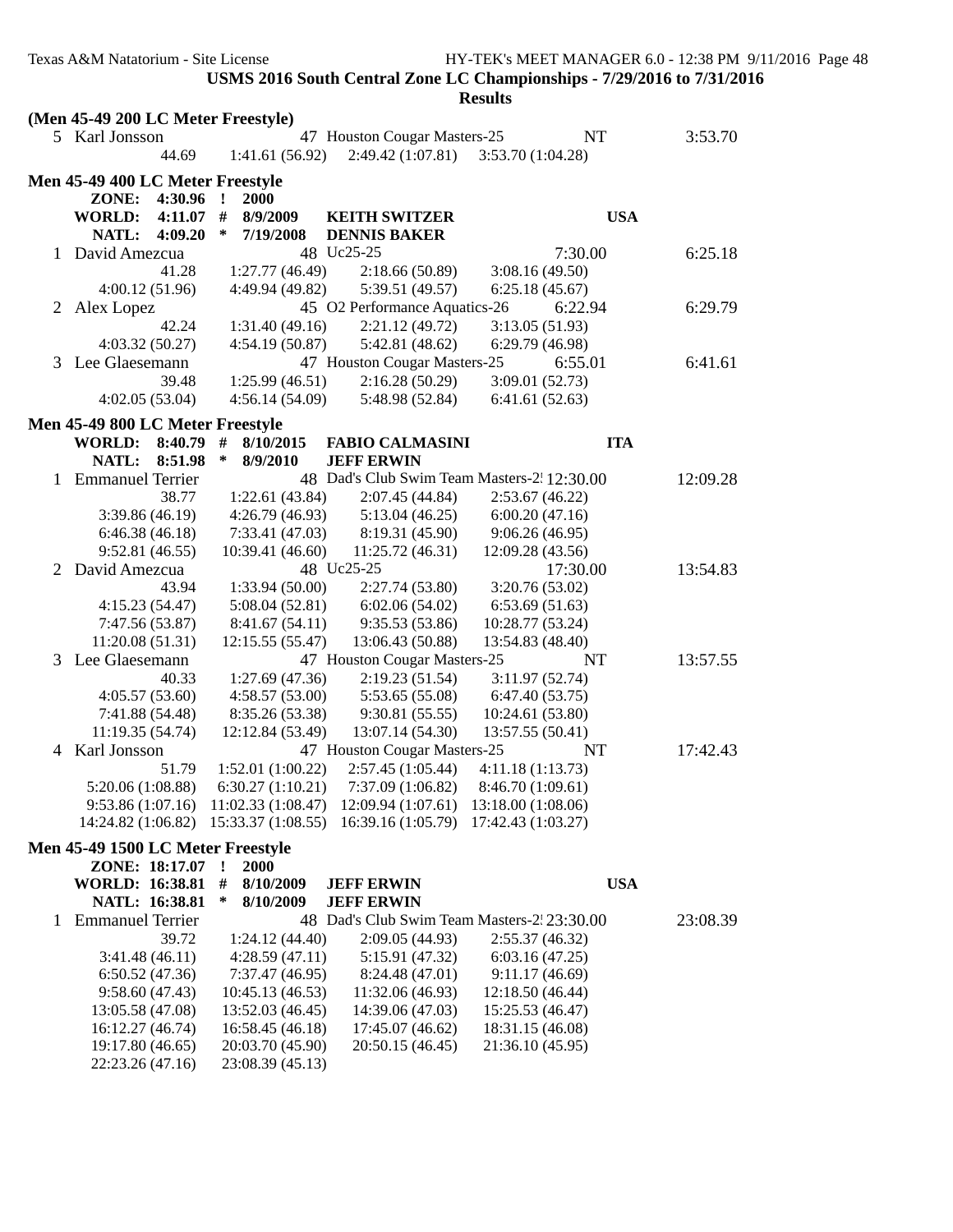|              | Men 45-49 50 LC Meter Backstroke    |                    |              |                               |                                                                |            |         |  |
|--------------|-------------------------------------|--------------------|--------------|-------------------------------|----------------------------------------------------------------|------------|---------|--|
|              | ZONE:                               | 29.02              | $\mathbf{r}$ | 2000                          |                                                                |            |         |  |
|              | <b>WORLD:</b>                       |                    |              | 28.05 # 6/7/2008              | <b>STEVE WOOD</b>                                              | <b>USA</b> |         |  |
|              | NATL:                               |                    |              | $28.05 * 6/7/2008$            | <b>STEVE WOOD</b>                                              |            |         |  |
|              | <b>James Connolly</b>               |                    |              |                               | 47 Rice Aquatic Masters-25                                     | 33.00      | 31.83   |  |
| 2            | Todd Bellino                        |                    |              |                               | 49 Longhorn Aquatics-43                                        | 35.00      | 34.77   |  |
| 3            | <b>Emmanuel Terrier</b>             |                    |              |                               | 48 Dad's Club Swim Team Masters-2:                             | 39.00      | 37.49   |  |
|              | 4 David Amezcua                     |                    |              |                               | 48 Uc25-25                                                     | 46.00      | 42.32   |  |
|              | Men 45-49 100 LC Meter Backstroke   |                    |              |                               |                                                                |            |         |  |
|              | ZONE: 1:04.45 ! 2000                |                    |              |                               |                                                                |            |         |  |
|              | WORLD: 1:00.13 # 6/8/2008           |                    |              |                               | <b>STEVE WOOD</b>                                              | <b>USA</b> |         |  |
|              | NATL: 1:00.13 * 6/8/2008            |                    |              |                               | <b>STEVE WOOD</b>                                              |            |         |  |
|              | 1 David Amezcua                     |                    |              |                               | 48 Uc25-25                                                     | 1:45.00    | 1:37.97 |  |
|              |                                     | 46.75              |              | 1:37.97(51.22)                |                                                                |            |         |  |
|              | 2 Karl Jonsson                      |                    |              |                               | 47 Houston Cougar Masters-25                                   | NT         | 1:55.02 |  |
|              |                                     | 55.73              |              | 1:55.02(59.29)                |                                                                |            |         |  |
|              | Men 45-49 200 LC Meter Backstroke   |                    |              |                               |                                                                |            |         |  |
|              | ZONE: 2:23.69 !                     |                    |              | 2000                          |                                                                |            |         |  |
|              | WORLD:                              |                    |              | $2:11.56$ # $6/7/2013$        | <b>EDUARDO MAROCCO</b>                                         | <b>BRA</b> |         |  |
|              | NATL:                               |                    |              | $2:13.37$ * $8/12/2012$       | <b>RICH SAEGER</b>                                             |            |         |  |
| $\mathbf{1}$ | Todd Bellino                        |                    |              |                               | 49 Longhorn Aquatics-43                                        | 2:50.00    | 2:43.32 |  |
|              |                                     |                    |              | $37.61 \qquad 1:18.11(40.50)$ | 2:00.79 (42.68)<br>2:43.32(42.53)                              |            |         |  |
|              | 2 Emmanuel Terrier                  |                    |              |                               | 48 Dad's Club Swim Team Masters-2. 3:02.00                     |            | 3:03.40 |  |
|              |                                     | 42.42              |              |                               | $1:29.13(46.71)$ $2:18.22(49.09)$ $3:03.40(45.18)$             |            |         |  |
|              |                                     |                    |              |                               |                                                                |            |         |  |
|              | Men 45-49 50 LC Meter Breaststroke  |                    |              |                               |                                                                |            |         |  |
|              | ZONE:                               | 31.71 : 2000       |              |                               |                                                                |            |         |  |
|              | <b>WORLD:</b><br>NATL:              |                    |              | $29.63$ # $6/24/2011$         | <b>RICO ROLLI</b><br><b>DAVID GUTHRIE</b>                      | <b>ITA</b> |         |  |
|              |                                     |                    |              |                               |                                                                |            |         |  |
|              |                                     | $30.59 * 6/8/2008$ |              |                               |                                                                |            |         |  |
|              | 1 James Connolly                    |                    |              |                               | 47 Rice Aquatic Masters-25                                     | 33.50      | 32.81   |  |
|              | 2 Emmanuel Terrier                  |                    |              |                               | 48 Dad's Club Swim Team Masters-2.                             | 40.00      | 40.29   |  |
|              | Men 45-49 100 LC Meter Breaststroke |                    |              |                               |                                                                |            |         |  |
|              | ZONE:                               | $1:10.86$ !        |              | 2000                          |                                                                |            |         |  |
|              | WORLD:                              |                    |              | $1:05.95$ # $6/26/2015$       | <b>NICOLAS GRANGER</b>                                         | <b>FRA</b> |         |  |
|              | NATL:                               |                    |              | $1:07.38$ * 8/16/2008         | <b>DAVID GUTHRIE</b>                                           |            |         |  |
|              | <b>James Connolly</b>               |                    |              |                               | 47 Rice Aquatic Masters-25                                     | 1:14.50    | 1:13.97 |  |
|              |                                     |                    |              | 34.43 1:13.97 (39.54)         |                                                                |            |         |  |
|              | 2 Alex Barr                         |                    |              |                               | 48 Longhorn Aquatics-43                                        | 1:26.00    | 1:21.35 |  |
|              |                                     | 39.65              |              | 1:21.35(41.70)                |                                                                |            |         |  |
|              | 3 David Amezcua                     |                    |              |                               | 48 Uc25-25                                                     | 1:31.47    | 1:31.45 |  |
|              |                                     | 43.18              |              | 1:31.45(48.27)                |                                                                |            |         |  |
|              | Men 45-49 200 LC Meter Breaststroke |                    |              |                               |                                                                |            |         |  |
|              | ZONE:                               | 2:36.55            | $\cdot$ !    | 2000                          |                                                                |            |         |  |
|              | WORLD:                              | 2:24.39            | #            | 5/31/2013                     | <b>ALBERTO MONTINI</b>                                         | <b>ITA</b> |         |  |
|              | NATL:                               | 2:27.79            | ∗            | 8/17/2008                     | <b>DAVID GUTHRIE</b>                                           |            |         |  |
| 1            | <b>James Connolly</b>               | 35.61              |              | 1:17.50(41.89)                | 47 Rice Aquatic Masters-25<br>2:00.18(42.68)<br>2:44.68(44.50) | 2:47.00    | 2:44.68 |  |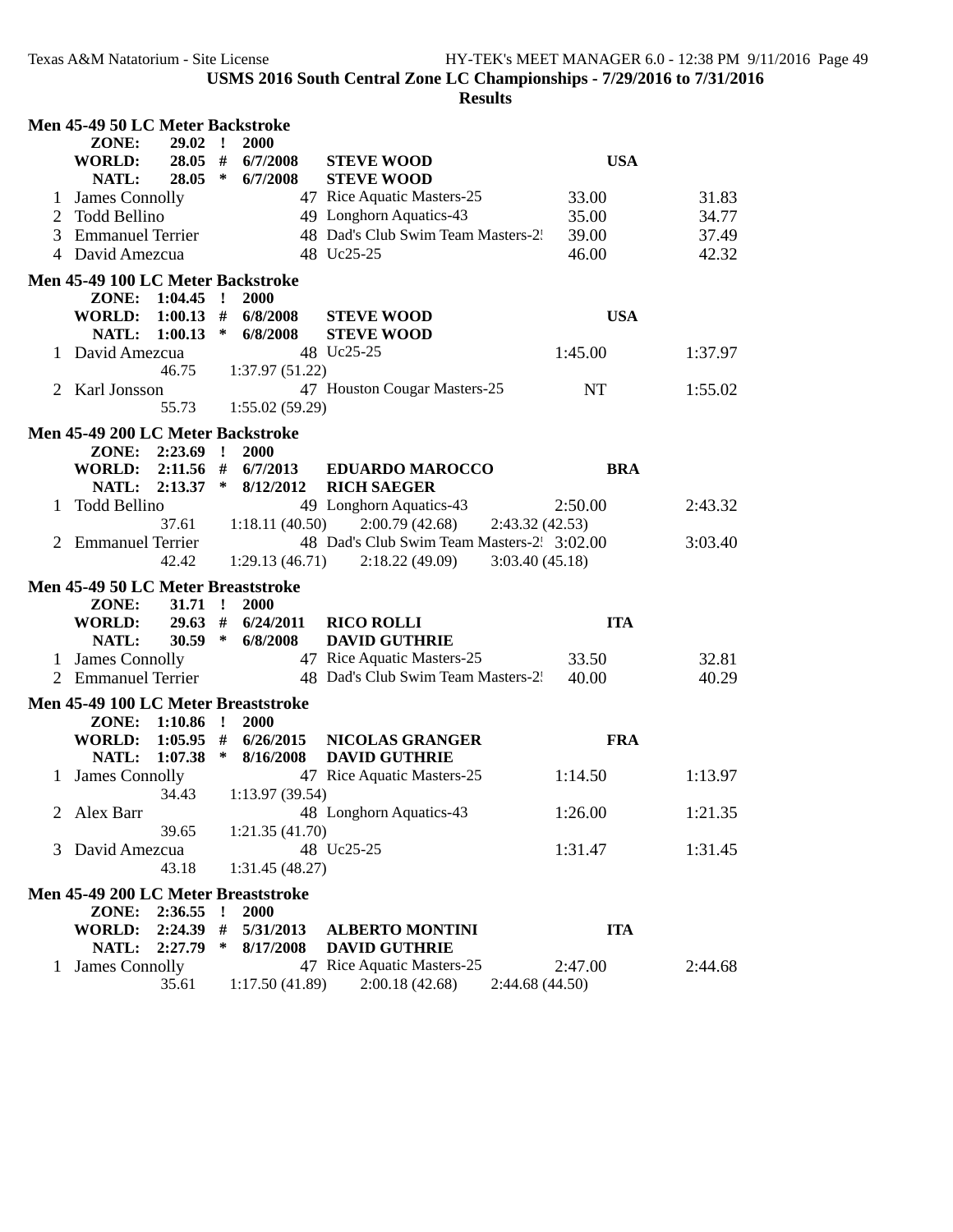|   | <b>Men 45-49 50 LC Meter Butterfly</b><br>ZONE: | $26.55$ !      |         | 2000                                   |                                                  |                |         |  |
|---|-------------------------------------------------|----------------|---------|----------------------------------------|--------------------------------------------------|----------------|---------|--|
|   | <b>WORLD:</b><br><b>NATL:</b>                   |                |         | 25.65 # 7/8/2012<br>$25.65 * 7/8/2012$ | <b>NICHOLAS DECKER</b><br><b>NICHOLAS DECKER</b> | <b>USA</b>     |         |  |
| 1 | Takeshi Maeda                                   |                |         |                                        | 45 Uc25-25                                       | 33.00          | 30.53   |  |
|   | 2 Alex Barr                                     |                |         |                                        | 48 Longhorn Aquatics-43                          | 35.00          | 32.60   |  |
|   | <b>Men 45-49 100 LC Meter Butterfly</b>         |                |         |                                        |                                                  |                |         |  |
|   | ZONE: 1:00.09 !                                 |                |         | 2000                                   |                                                  |                |         |  |
|   | <b>WORLD:</b>                                   |                |         | 56.85 # $8/11/2002$                    | <b>PAUL CARTER</b>                               | <b>USA</b>     |         |  |
|   | <b>NATL:</b>                                    | 56.42 *        |         | 8/4/2002                               | <b>PAUL CARTER</b>                               |                |         |  |
|   | 1 David Amezcua                                 |                |         |                                        | 48 Uc25-25                                       | 1:37.33        | 1:38.39 |  |
|   |                                                 | 41.06          |         | 1:38.39(57.33)                         |                                                  |                |         |  |
|   | <b>Men 45-49 200 LC Meter Butterfly</b>         |                |         |                                        |                                                  |                |         |  |
|   | ZONE: 2:28.63 !                                 |                |         | <b>2000</b>                            |                                                  |                |         |  |
|   | WORLD: 2:06.94 # 8/9/2006                       |                |         |                                        | <b>DENNIS BAKER</b>                              | <b>USA</b>     |         |  |
|   |                                                 |                |         | NATL: 2:04.07 * 7/19/2008              | <b>DENNIS BAKER</b>                              |                |         |  |
|   | 1 Alex Lopez                                    |                |         |                                        | 45 O2 Performance Aquatics-26                    | 4:13.06        | 4:07.69 |  |
|   |                                                 | 51.13          |         | 1:57.35(1:06.22)                       | $3:05.15(1:07.80)$ $4:07.69(1:02.54)$            |                |         |  |
|   | <b>Men 45-49 200 LC Meter IM</b>                |                |         |                                        |                                                  |                |         |  |
|   | $ZONE: 2:20.63$ !                               |                |         | 2000                                   |                                                  |                |         |  |
|   | WORLD: 2:10.24 #                                |                |         | 7/25/2015                              | <b>NICOLAS GRANGER</b>                           | <b>FRA</b>     |         |  |
|   | <b>NATL:</b>                                    |                |         | $2:14.90 * 8/22/2010$                  | <b>JEROME FRENTSOS</b>                           |                |         |  |
|   | 1 Alex Barr                                     |                |         |                                        | 48 Longhorn Aquatics-43                          | 3:00.00        | 2:47.00 |  |
|   |                                                 | 35.68          |         | 1:20.69(45.01)                         | 2:09.90(49.21)                                   | 2:47.00(37.10) |         |  |
|   | 2 David Amezcua                                 |                |         |                                        | 48 Uc25-25                                       | 3:17.67        | 3:16.04 |  |
|   |                                                 | 40.50          |         | 1:35.62(55.12)                         | 2:30.54 (54.92)                                  | 3:16.04(45.50) |         |  |
|   | 3 Alex Lopez                                    |                |         |                                        | 45 O2 Performance Aquatics-26                    | 3:24.39        | 3:28.26 |  |
|   |                                                 | 45.30          |         | 1:41.15(55.85)                         | 2:40.47 (59.32)                                  | 3:28.26(47.79) |         |  |
|   | <b>Men 45-49 400 LC Meter IM</b>                |                |         |                                        |                                                  |                |         |  |
|   | ZONE: 5:01.70 !                                 |                |         | 2000                                   |                                                  |                |         |  |
|   | <b>WORLD:</b>                                   |                |         | $4:43.83$ # $8/5/2014$                 | <b>NICOLAS GRANGER</b>                           | <b>FRA</b>     |         |  |
|   | <b>NATL:</b>                                    |                |         | $4:47.65$ * $8/21/2010$                | <b>JEROME FRENTSOS</b>                           |                |         |  |
|   | 1 Alex Lopez                                    |                |         |                                        | 45 O2 Performance Aquatics-26                    | 7:39.63        | 7:33.25 |  |
|   |                                                 |                |         | 48.18 1:48.47 (1:00.29)                | 2:47.33 (58.86)                                  | 3:46.48(59.15) |         |  |
|   |                                                 |                |         | $4:48.45(1:01.97)$ $5:52.85(1:04.40)$  | 6:44.47(51.62)                                   | 7:33.25(48.78) |         |  |
|   | <b>Men 50-54 50 LC Meter Freestyle</b>          |                |         |                                        |                                                  |                |         |  |
|   | ZONE:                                           | 25.75          | $\cdot$ | 2000                                   |                                                  |                |         |  |
|   | <b>WORLD:</b><br><b>NATL:</b>                   | 24.08<br>24.58 | #<br>∗  | 6/27/2009<br>8/9/2009                  | <b>BRENT BARNES</b><br><b>ROWDY GAINES</b>       | <b>JPN</b>     |         |  |
| 1 | Steve Hiltabiddle                               |                |         |                                        | 50 Colonials 1776-8                              | 25.19          | 25.17!  |  |
|   | Anders Rasmussen                                |                |         |                                        | 53 Longhorn Aquatics-43                          | 26.49          | 26.98   |  |
| 2 | Carlos Jimenez                                  |                |         |                                        | 52 Rice Aquatic Masters-25                       |                | 27.29   |  |
| 3 |                                                 |                |         |                                        | 52 North Texas Lonestars-26                      | 26.05          |         |  |
| 4 | Michael Doyle                                   |                |         |                                        | 50 North Texas Lonestars-26                      | 29.67          | 30.18   |  |
| 5 | Peter Calabrese                                 |                |         |                                        |                                                  | 35.99          | 32.50   |  |
| 6 | <b>Ed Coates</b>                                |                |         |                                        | 50 Longhorn Aquatics-43                          | 33.00          | 34.10   |  |
| 7 | John Keen                                       |                |         |                                        | 53 Houston Cougar Masters-25                     | 36.03          | 34.26   |  |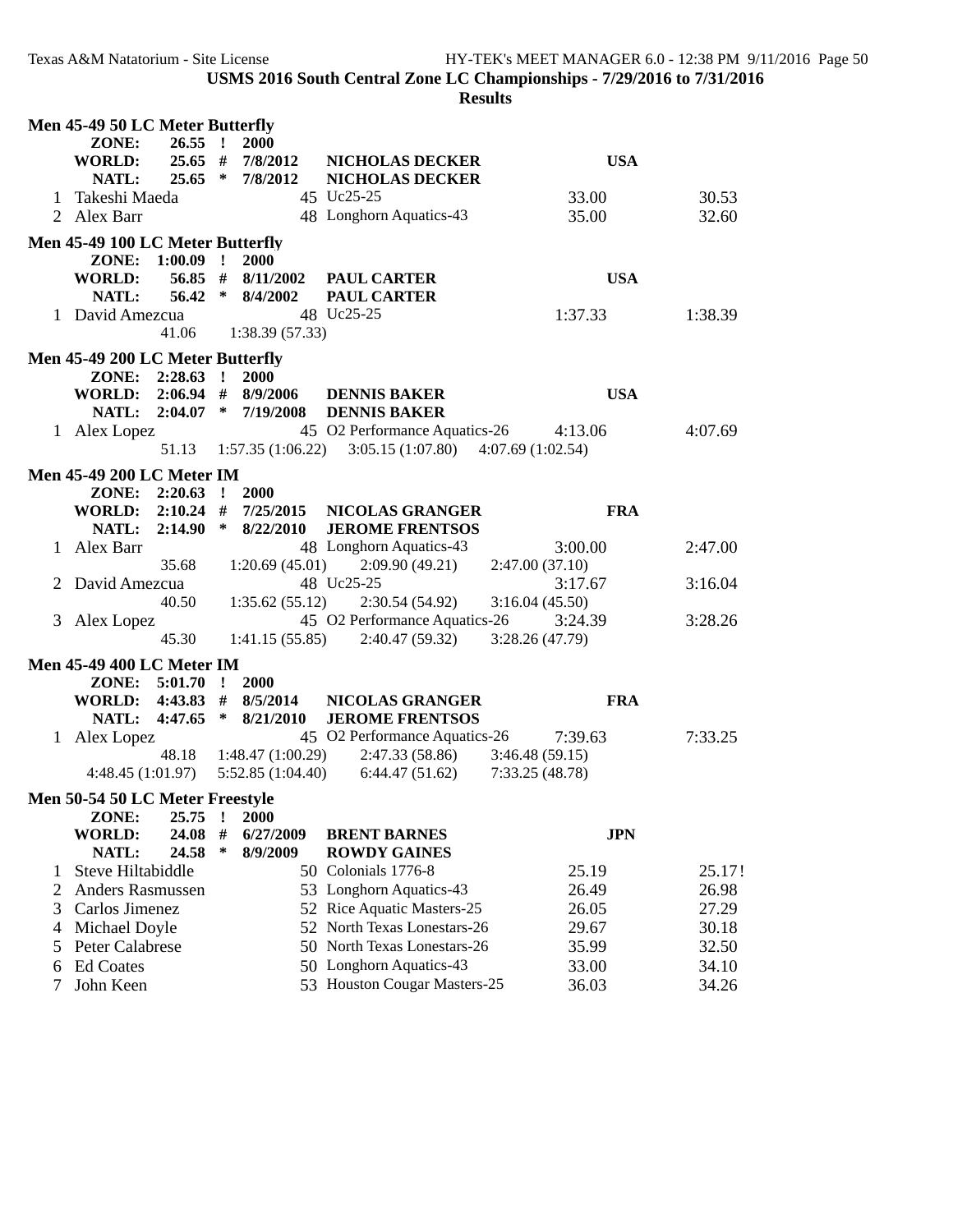|              | Men 50-54 100 LC Meter Freestyle      |              |                        |                                               |                 |         |
|--------------|---------------------------------------|--------------|------------------------|-----------------------------------------------|-----------------|---------|
|              | $57.26$ !<br>ZONE:                    |              | 2000                   |                                               |                 |         |
|              | 54.36 #<br><b>WORLD:</b>              |              | 3/19/2015              | <b>CALVIN MAUGHAN</b>                         | <b>RSA</b>      |         |
|              | NATL:<br>54.93 *                      |              | 3/21/2004              | <b>JACK GROSELLE</b>                          |                 |         |
|              | 1 Steve Hiltabiddle                   |              |                        | 50 Colonials 1776-8                           | NT              | 55.95!  |
|              |                                       |              |                        |                                               |                 |         |
|              | Men 50-54 100 LC Meter Freestyle      |              |                        |                                               |                 |         |
|              | $57.26$ !<br>ZONE:                    |              | <b>2000</b>            |                                               |                 |         |
|              | 54.36 #<br><b>WORLD:</b><br>$54.93$ * |              | 3/19/2015<br>3/21/2004 | <b>CALVIN MAUGHAN</b><br><b>JACK GROSELLE</b> | <b>RSA</b>      |         |
|              | NATL:                                 |              |                        | 51 North Texas Lonestars-26                   | 1:03.45         |         |
|              | Rick Van Dyke                         |              |                        |                                               |                 | 59.63   |
|              | 28.51                                 |              | 59.63 (31.12)          |                                               |                 |         |
| 2            | Marshall Campbell<br>29.94            |              |                        | 51 Team Ridglea-26                            | 1:04.00         | 1:02.60 |
|              |                                       |              | 1:02.60(32.66)         | 51 Rice Aquatic Masters-25                    | 1:01.00         | 1:04.75 |
| 3            | <b>Steve Coulom</b><br>32.10          |              |                        |                                               |                 |         |
|              | <b>Andrew Gale</b>                    |              | 1:04.75(32.65)         | 50 Masters of South Texas-43                  | 1:07.00         | 1:06.81 |
|              | 31.49                                 |              |                        |                                               |                 |         |
|              | John Keen                             |              | 1:06.81(35.32)         | 53 Houston Cougar Masters-25                  | 1:15.84         | 1:15.50 |
| C            | 36.32                                 |              | 1:15.50(39.18)         |                                               |                 |         |
|              | 6 Peter Calabrese                     |              |                        | 50 North Texas Lonestars-26                   | 1:20.00         | 1:16.27 |
|              | 37.04                                 |              | 1:16.27(39.23)         |                                               |                 |         |
|              |                                       |              |                        |                                               |                 |         |
|              | Men 50-54 200 LC Meter Freestyle      |              |                        |                                               |                 |         |
|              | ZONE: 2:12.36 !                       |              | <b>2000</b>            |                                               |                 |         |
|              |                                       | $\ast$       |                        | WORLD: 2:00.34 # 8/13/2007 DAN STEPHENSON     | <b>USA</b>      |         |
|              | NATL: 2:00.34                         |              | 8/13/2007              | <b>DAN STEPHENSON</b><br>51 Team Ridglea-26   | 2:21.00         | 2:20.47 |
|              | 1 Marshall Campbell<br>32.82          |              | 1:08.91(36.09)         | 1:45.44(36.53)                                | 2:20.47(35.03)  |         |
| $\mathbf{Z}$ | Michael Doyle                         |              |                        | 52 North Texas Lonestars-26                   | 2:31.48         | 2:30.59 |
|              | 34.84                                 |              | 1:13.52(38.68)         | 1:53.51(39.99)                                | 2:30.59 (37.08) |         |
| 3            | <b>Andrew Gale</b>                    |              |                        | 50 Masters of South Texas-43                  | 2:33.70         | 2:32.67 |
|              | 35.25                                 |              | 1:15.04(39.79)         | 1:54.44(39.40)                                | 2:32.67 (38.23) |         |
| 4            | <b>Ed Coates</b>                      |              |                        | 50 Longhorn Aquatics-43                       | 2:33.00         | 2:36.87 |
|              | 36.83                                 |              |                        | $1:17.52(40.69)$ $1:57.40(39.88)$             | 2:36.87 (39.47) |         |
| 5            | Steven Schiemann                      |              |                        | 54 O2 Performance Aquatics-26                 | 2:38.57         | 2:37.60 |
|              | 37.28                                 |              | 1:18.50(41.22)         | 1:58.52(40.02)                                | 2:37.60 (39.08) |         |
| 6.           | John Keen                             |              |                        | 53 Houston Cougar Masters-25                  | 2:46.67         | 2:45.26 |
|              | 37.96                                 |              | 1:20.43(42.47)         | 2:04.33(43.90)                                | 2:45.26 (40.93) |         |
| 7            | Keith McCain                          |              |                        | 51 Dallas Aquatic Masters-26                  | 2:37.00         | 2:50.29 |
|              | 39.57                                 |              | 1:23.47(43.90)         | 2:07.53(44.06)                                | 2:50.29(42.76)  |         |
| 8.           | Steve Hiltabiddle                     |              |                        | 50 Colonials 1776-8                           | 2:12.00         | 2:50.31 |
|              | 26.83                                 |              | 55.95 (29.12)          | 1:57.68(1:01.73)                              | 2:50.31(52.63)  |         |
|              | Men 50-54 400 LC Meter Freestyle      |              |                        |                                               |                 |         |
|              | 4:38.29<br>ZONE:                      | $\mathbf{I}$ | <b>2000</b>            |                                               |                 |         |
|              | 4:16.61<br>WORLD:                     | #            | 8/13/2007              | <b>DAN STEPHENSON</b>                         | <b>USA</b>      |         |
|              | 4:16.61<br>NATL:                      | $\ast$       | 8/13/2007              | <b>DAN STEPHENSON</b>                         |                 |         |
| 1            | Rick Van Dyke                         |              |                        | 51 North Texas Lonestars-26                   | 4:42.90         | 4:42.95 |
|              | 32.36                                 |              | 1:06.88(34.52)         | 1:42.55(35.67)                                | 2:18.67(36.12)  |         |
|              | 2:55.10(36.43)                        |              | 3:31.45(36.35)         | 4:08.36(36.91)                                | 4:42.95 (34.59) |         |
| 2            | Marshall Campbell                     |              |                        | 51 Team Ridglea-26                            | 5:01.00         | 4:54.46 |
|              | 34.03                                 |              | 1:11.92(37.89)         | 1:49.87 (37.95)                               | 2:28.06 (38.19) |         |
|              | 3:05.64 (37.58)                       |              | 3:43.58 (37.94)        | 4:20.17(36.59)                                | 4:54.46 (34.29) |         |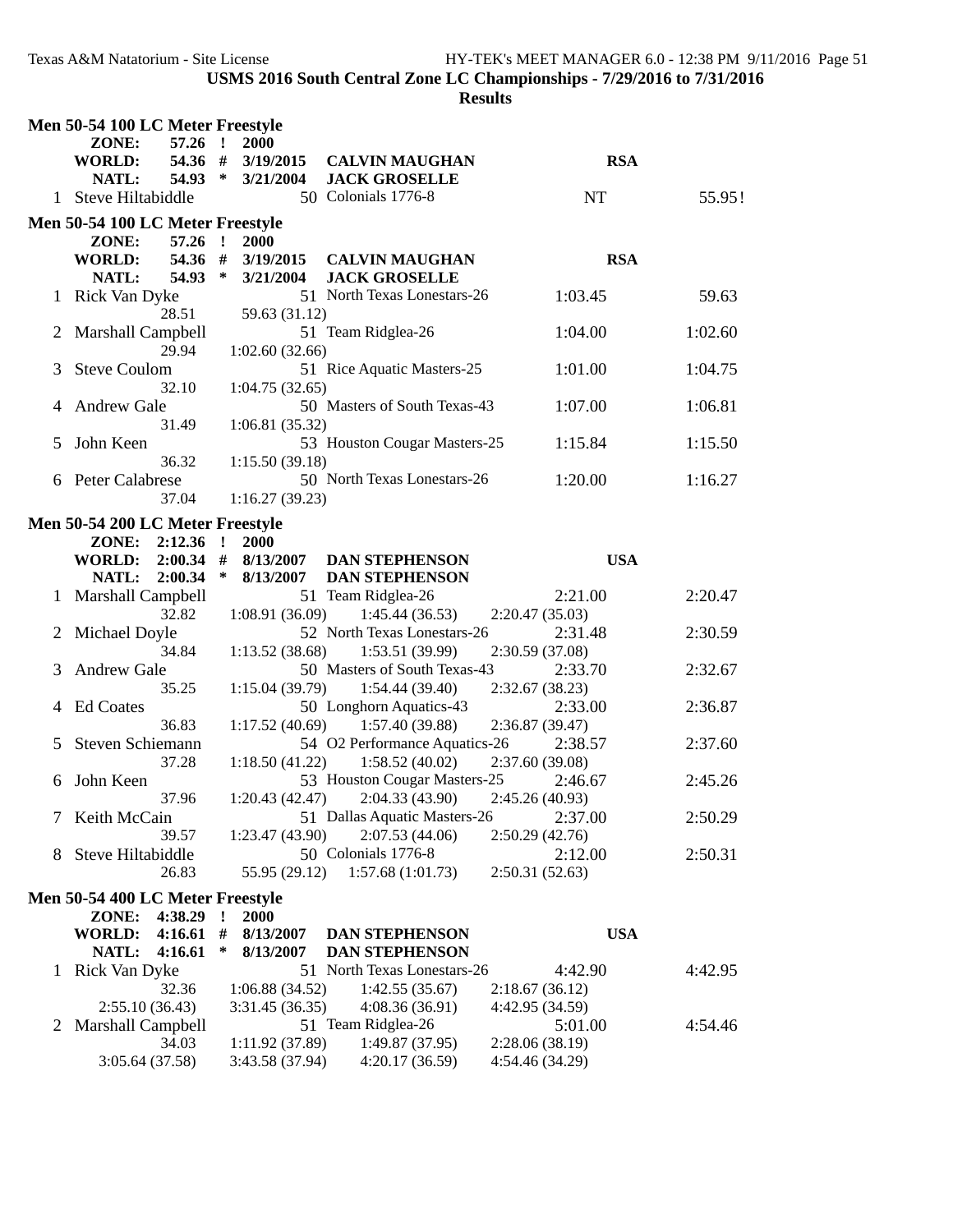|  |  |  |  |  | (Men 50-54 400 LC Meter Freestyle) |  |
|--|--|--|--|--|------------------------------------|--|
|--|--|--|--|--|------------------------------------|--|

|                | (ivieli 50-54 400 LC ivielel Freeslyle) |                                      |                                             |                                      |          |  |
|----------------|-----------------------------------------|--------------------------------------|---------------------------------------------|--------------------------------------|----------|--|
|                | 3 Seth Huston                           |                                      | 52 Rice Aquatic Masters-25                  | 4:52.00                              | 5:10.63  |  |
|                | 35.70                                   | 1:16.36(40.66)                       | 1:55.89(39.53)                              | 2:36.43(40.54)                       |          |  |
|                | 3:15.12(38.69)                          | 3:54.97 (39.85)                      | 4:33.46 (38.49)                             | 5:10.63(37.17)                       |          |  |
| 4              | <b>Steve Coulom</b>                     |                                      | 51 Rice Aquatic Masters-25                  | 4:40.00                              | 5:14.40  |  |
|                | 33.36                                   | 1:10.91(37.55)                       | 1:49.09(38.18)                              | 2:28.85(39.76)                       |          |  |
|                | 3:08.87(40.02)                          | 3:50.56(41.69)                       | 4:32.06(41.50)                              | 5:14.40 (42.34)                      |          |  |
| 5              | Michael Doyle                           |                                      | 52 North Texas Lonestars-26                 | 5:19.43                              | 5:23.54  |  |
|                | 35.67                                   | 1:15.67(40.00)                       | 1:56.42(40.75)                              | 2:38.54(42.12)                       |          |  |
|                | 3:19.45(40.91)                          | 4:01.51(42.06)                       | 4:42.78(41.27)                              | 5:23.54 (40.76)                      |          |  |
|                | 6 Ed Coates                             |                                      | 50 Longhorn Aquatics-43                     | 5:24.00                              | 5:23.80  |  |
|                | 38.05                                   | 1:19.26(41.21)                       | 2:00.08(40.82)                              | 2:40.80 (40.72)                      |          |  |
|                | 3:22.04(41.24)                          | 4:03.12(41.08)                       | 4:44.71 (41.59)                             | 5:23.80 (39.09)                      |          |  |
| 7              | Steven Schiemann                        |                                      | 54 O2 Performance Aquatics-26               | 5:31.31                              | 5:36.24  |  |
|                | 38.85                                   | 1:21.39(42.54)                       | 2:04.69(43.30)                              | 2:47.95 (43.26)                      |          |  |
|                | 3:31.01 (43.06)                         | 4:13.97 (42.96)                      | 4:56.02(42.05)                              | 5:36.24 (40.22)                      |          |  |
| 8              | John Keen                               |                                      | 53 Houston Cougar Masters-25                | 5:51.55                              | 5:52.55  |  |
|                | 38.48                                   | 1:21.73(43.25)                       | 2:06.77(45.04)                              | 2:51.97 (45.20)                      |          |  |
|                | 3:37.82(45.85)                          | 4:23.62(45.80)                       | 5:09.06(45.44)                              | 5:52.55 (43.49)                      |          |  |
|                | <b>Men 50-54 800 LC Meter Freestyle</b> |                                      |                                             |                                      |          |  |
|                | <b>WORLD:</b> 8:55.05                   | #<br>7/31/2010                       | <b>MARCUS MATTIOLI</b>                      | <b>BRA</b>                           |          |  |
|                | 8:56.31<br>NATL:                        | ∗<br>8/3/2014                        | <b>RICARDO VALDIVIA</b>                     |                                      |          |  |
| 1              | Michael Doyle                           |                                      | 52 North Texas Lonestars-26                 | 11:09.45                             | 11:16.53 |  |
|                | 36.55                                   | 1:18.61(42.06)                       | 2:00.76(42.15)                              | 2:43.88 (43.12)                      |          |  |
|                | 3:26.47(42.59)                          | 4:09.30(42.83)                       | 4:51.74 (42.44)                             | 5:35.13 (43.39)                      |          |  |
|                | 6:17.53(42.40)                          | 7:00.18(42.65)                       | 7:43.75 (43.57)                             | 8:26.21 (42.46)                      |          |  |
|                | 9:08.97(42.76)                          | 9:52.52(43.55)                       | 10:35.08 (42.56)                            | 11:16.53(41.45)                      |          |  |
|                | 2 Ed Coates                             |                                      | 50 Longhorn Aquatics-43                     | 11:40.00                             | 11:19.04 |  |
|                | 39.02                                   | 1:23.26(44.24)                       | 2:07.06(43.80)                              | 2:51.17(44.11)                       |          |  |
|                | 3:34.70(43.53)                          | 4:18.46(43.76)                       | 5:01.12(42.66)                              | 5:44.50 (43.38)                      |          |  |
|                | 6:27.77(43.27)                          | 7:10.89(43.12)                       | 7:53.05(42.16)                              | 8:35.67 (42.62)                      |          |  |
|                | 9:17.37(41.70)                          | 9:59.82(42.45)                       | 10:40.10 (40.28)                            | 11:19.04 (38.94)                     |          |  |
|                | Men 50-54 1500 LC Meter Freestyle       |                                      |                                             |                                      |          |  |
|                |                                         |                                      |                                             |                                      |          |  |
|                |                                         |                                      |                                             |                                      |          |  |
|                | ZONE: 18:48.59                          | 2000<br>$\cdot$                      |                                             |                                      |          |  |
|                | WORLD: 17:08.33 #                       | 8/20/2000<br>$\ast$                  | <b>JIM MCCONICA</b><br><b>JIM MC CONICA</b> | <b>USA</b>                           |          |  |
| 1              | NATL: 17:08.33                          | 8/20/2000                            |                                             | 19:48.00                             |          |  |
|                | Seth Huston<br>35.44                    | 1:14.82(39.38)                       | 52 Rice Aquatic Masters-25                  |                                      | 20:16.17 |  |
|                |                                         |                                      | 1:55.28(40.46)                              | 2:35.82 (40.54)                      |          |  |
|                | 3:16.89(41.07)<br>5:58.38(40.25)        | 3:56.97 (40.08)<br>6:38.66(40.28)    | 4:37.49 (40.52)<br>7:19.12(40.46)           | 5:18.13(40.64)<br>8:00.00 (40.88)    |          |  |
|                | 8:40.66 (40.66)                         | 9:21.43 (40.77)                      | 10:01.89 (40.46)                            | 10:42.74 (40.85)                     |          |  |
|                | 11:23.50(40.76)                         |                                      | 12:44.86 (40.67)                            |                                      |          |  |
|                | 14:06.69 (41.07)                        | 12:04.19 (40.69)<br>14:47.98 (41.29) | 15:29.18 (41.20)                            | 13:25.62 (40.76)<br>16:09.77 (40.59) |          |  |
|                |                                         |                                      |                                             | 18:54.98 (41.25)                     |          |  |
|                | 16:51.00 (41.23)                        | 17:32.23 (41.23)                     | 18:13.73 (41.50)                            |                                      |          |  |
|                | 19:36.42 (41.44)                        | 20:16.17 (39.75)                     | 52 North Texas Lonestars-26                 |                                      |          |  |
| $\overline{2}$ | Michael Doyle                           |                                      |                                             | 21:10.32                             | 21:21.04 |  |
|                | 37.71                                   | 1:19.35(41.64)                       | 2:02.06(42.71)<br>4:55.02(44.08)            | 2:45.00(42.94)                       |          |  |
|                | 3:28.52(43.52)                          | 4:10.94 (42.42)<br>7:04.15(43.01)    | 7:46.71 (42.56)                             | 5:37.77(42.75)<br>8:29.41 (42.70)    |          |  |
|                | 6:21.14(43.37)<br>9:12.44(43.03)        | 9:54.63(42.19)                       | 10:38.60 (43.97)                            | 11:20.85(42.25)                      |          |  |
|                | 12:04.57 (43.72)                        | 12:46.90 (42.33)                     | 13:30.34 (43.44)                            | 14:13.59 (43.25)                     |          |  |
|                | 14:56.97 (43.38)                        | 15:39.44 (42.47)                     | 16:23.23 (43.79)                            | 17:05.98 (42.75)                     |          |  |
|                | 17:49.40 (43.42)                        | 18:31.44 (42.04)                     | 19:15.35 (43.91)                            | 19:56.86 (41.51)                     |          |  |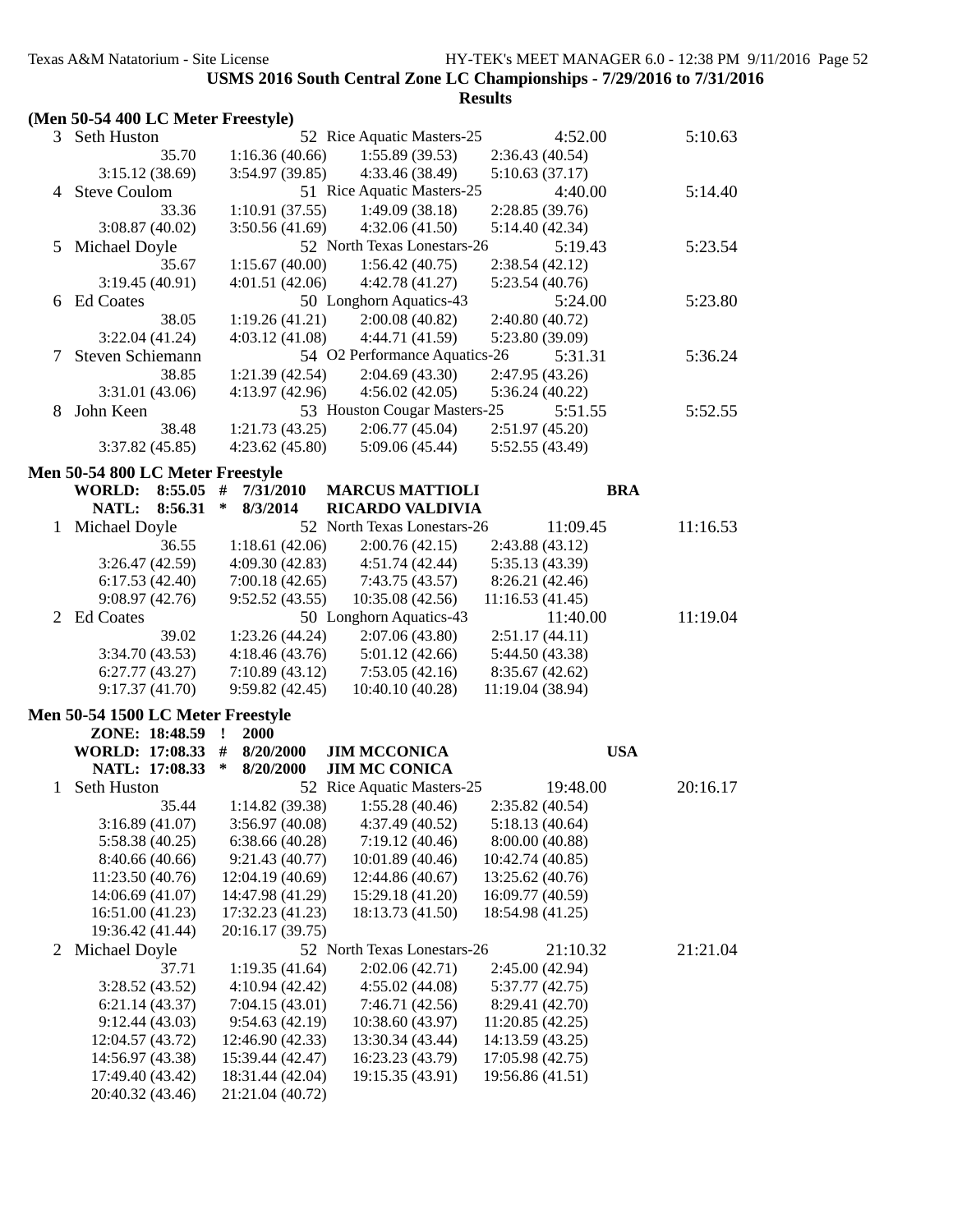**Results**

### **(Men 50-54 1500 LC Meter Freestyle)**

| 3 | John Keen                            |        |                                      | 53 Houston Cougar Masters-25 | 23:05.39         | 23:21.19 |
|---|--------------------------------------|--------|--------------------------------------|------------------------------|------------------|----------|
|   | 41.11                                |        | 1:26.22(45.11)                       | 2:13.03(46.81)               | 3:00.20(47.17)   |          |
|   | 3:47.65(47.45)                       |        | 4:35.31(47.66)                       | 5:23.00(47.69)               | 6:10.45(47.45)   |          |
|   | 6:57.81(47.36)                       |        | 7:45.12(47.31)                       | 8:32.49 (47.37)              | 9:20.41 (47.92)  |          |
|   | 10:08.17(47.76)                      |        | 10:55.37(47.20)                      | 11:42.02(46.65)              | 12:28.72 (46.70) |          |
|   | 13:15.73(47.01)                      |        | 14:02.90 (47.17)                     | 14:49.40 (46.50)             | 15:36.88 (47.48) |          |
|   | 16:23.60 (46.72)                     |        | 17:10.70(47.10)                      | 17:57.29 (46.59)             | 18:44.40 (47.11) |          |
|   |                                      |        |                                      |                              |                  |          |
|   | 19:31.45 (47.05)<br>22:37.06 (46.15) |        | 20:18.29 (46.84)<br>23:21.19 (44.13) | 21:04.59 (46.30)             | 21:50.91 (46.32) |          |
|   |                                      |        |                                      |                              |                  |          |
|   | Men 50-54 50 LC Meter Backstroke     |        |                                      |                              |                  |          |
|   | ZONE:<br>$29.69$ !                   |        | 2000                                 |                              |                  |          |
|   | $28.60$ #<br><b>WORLD:</b>           |        | 8/5/2011                             | <b>STEVE WOOD</b>            | <b>USA</b>       |          |
|   | 28.60<br>NATL:                       | $\ast$ | 8/5/2011                             | <b>STEVE WOOD</b>            |                  |          |
|   | <b>Anders Rasmussen</b>              |        |                                      | 53 Longhorn Aquatics-43      | 29.99            | 30.83    |
| 2 | <b>Andrew Gale</b>                   |        |                                      | 50 Masters of South Texas-43 | 36.00            | 35.84    |
| 3 | Stefan Jonsson                       |        |                                      | 53 Aquatex Swim Team-43      | 36.00            | 36.53    |
| 4 | <b>Peter Calabrese</b>               |        |                                      | 50 North Texas Lonestars-26  | 50.99            | 41.12    |
| 5 | <b>Ed Coates</b>                     |        |                                      | 50 Longhorn Aquatics-43      | 39.00            | 43.33    |
| 6 | John Mitchell                        |        |                                      | 52 Uc12-12                   | 41.00            | 56.19    |
|   |                                      |        |                                      |                              |                  |          |
|   | Men 50-54 100 LC Meter Backstroke    |        |                                      |                              |                  |          |
|   | ZONE: 1:05.38 !                      |        | 2000                                 |                              |                  |          |
|   | WORLD: 1:01.89 # 8/6/2011            |        |                                      | <b>STEVE WOOD</b>            | <b>USA</b>       |          |
|   | NATL: 1:01.89                        | $\ast$ | 8/6/2011                             | <b>STEVE WOOD</b>            |                  |          |
|   | <b>Anders Rasmussen</b>              |        |                                      | 53 Longhorn Aquatics-43      | 1:05.99          | 1:11.56  |
|   | 34.29                                |        | 1:11.56(37.27)                       |                              |                  |          |
| 2 | <b>Andrew Gale</b>                   |        |                                      | 50 Masters of South Texas-43 | 1:19.00          | 1:16.86  |
|   | 36.98                                |        | 1:16.86(39.88)                       |                              |                  |          |
|   | 3 Peter Calabrese                    |        |                                      | 50 North Texas Lonestars-26  | 1:32.99          | 1:29.50  |
|   | 44.14                                |        | 1:29.50(45.36)                       |                              |                  |          |
|   |                                      |        |                                      |                              |                  |          |
|   | Men 50-54 200 LC Meter Backstroke    |        |                                      |                              |                  |          |
|   | ZONE: 2:24.52 !                      |        | 2000                                 |                              |                  |          |
|   | <b>WORLD:</b><br>$2:17.57$ #         |        | 6/11/2012                            | <b>MICHAEL SODERLUND</b>     | <b>USA</b>       |          |
|   | NATL:<br>2:17.57                     | ∗      | 6/11/2012                            | MICHAEL SODERLUND            |                  |          |
|   | 1 Andrew Gale                        |        |                                      | 50 Masters of South Texas-43 | 2:53.50          | 2:51.94  |
|   | 40.01                                |        | 1:23.96(43.95)                       | 2:08.23(44.27)               | 2:51.94(43.71)   |          |
|   | Men 50-54 50 LC Meter Breaststroke   |        |                                      |                              |                  |          |
|   | ZONE: 31.62 ! 2000                   |        |                                      |                              |                  |          |
|   | <b>WORLD:</b><br>30.48 #             |        | 8/9/2013                             | <b>DAVID GUTHRIE</b>         | <b>USA</b>       |          |
|   | NATL:<br>30.48                       | ∗      | 8/9/2013                             | <b>DAVID GUTHRIE</b>         |                  |          |
| L | Carlos Jimenez                       |        |                                      | 52 Rice Aquatic Masters-25   | 34.00            | 35.10    |
| 2 | <b>Andrew Gale</b>                   |        |                                      | 50 Masters of South Texas-43 | 37.80            | 36.92    |
|   | 3 Peter Calabrese                    |        |                                      | 50 North Texas Lonestars-26  | 50.99            | 40.89    |
|   |                                      |        |                                      |                              |                  |          |
|   | Men 50-54 100 LC Meter Breaststroke  |        |                                      |                              |                  |          |
|   | ZONE: 1:09.07 !                      |        | 2000                                 |                              |                  |          |
|   | <b>WORLD:</b><br>1:06.98             | #      | 8/15/2014                            | <b>DAVID GUTHRIE</b>         | <b>USA</b>       |          |
|   | NATL:<br>1:06.98                     | ∗      | 8/15/2014                            | <b>DAVID GUTHRIE</b>         |                  |          |
|   | <b>Andrew Gale</b>                   |        |                                      | 50 Masters of South Texas-43 | 1:21.50          | 1:20.65  |
|   | 38.08                                |        | 1:20.65(42.57)                       |                              |                  |          |
| 2 | Seth Huston                          |        |                                      | 52 Rice Aquatic Masters-25   | 1:30.00          | 1:24.82  |
|   | 40.55                                |        | 1:24.82(44.27)                       |                              |                  |          |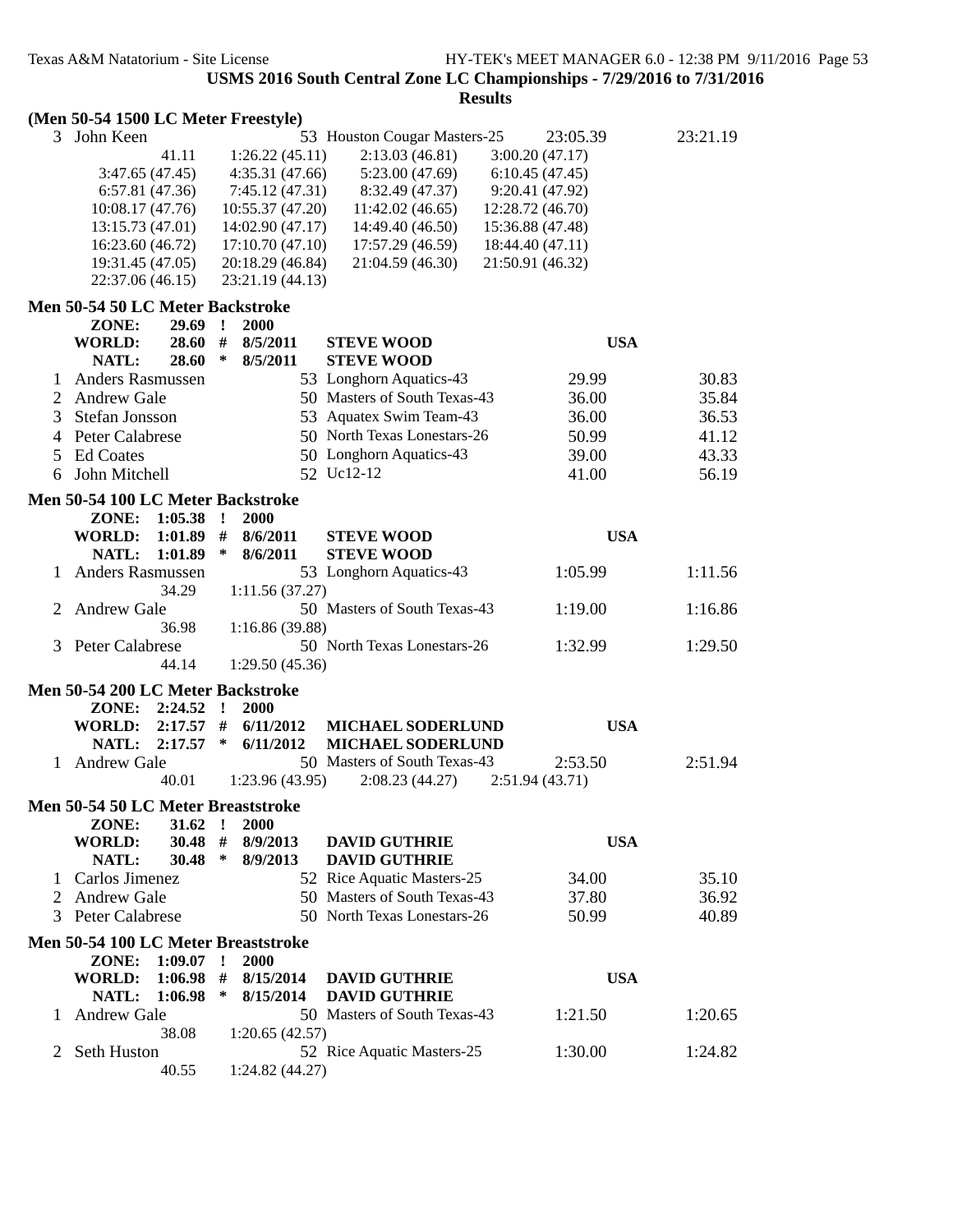|    | Texas A&M Natatorium - Site License                  |              |                 | USMS 2016 South Central Zone LC Championships - 7/29/2016 to 7/31/2016<br><b>Results</b> |                | HY-TEK's MEET MANAGER 6.0 - 12:38 PM 9/11/2016 Page 54 |
|----|------------------------------------------------------|--------------|-----------------|------------------------------------------------------------------------------------------|----------------|--------------------------------------------------------|
|    | (Men 50-54 100 LC Meter Breaststroke)                |              |                 |                                                                                          |                |                                                        |
|    | 3 Steven Schiemann<br>42.94                          |              | 1:29.95(47.01)  | 54 O2 Performance Aquatics-26                                                            | 1:32.15        | 1:29.95                                                |
|    | 4 Keith McCain<br>41.90                              |              | 1:31.50(49.60)  | 51 Dallas Aquatic Masters-26                                                             | 1:28.00        | 1:31.50                                                |
|    | 5 Peter Calabrese<br>45.47                           |              | 1:36.45 (50.98) | 50 North Texas Lonestars-26                                                              | 1:50.00        | 1:36.45                                                |
|    | Men 50-54 200 LC Meter Breaststroke                  |              |                 |                                                                                          |                |                                                        |
|    | $2:32.55$ !<br>ZONE:                                 |              | 2000            |                                                                                          |                |                                                        |
|    | WORLD: 2:27.91 #                                     |              | 7/31/2013       | <b>DAVID GUTHRIE</b>                                                                     | <b>USA</b>     |                                                        |
|    | NATL: 2:27.91                                        | ∗            | 7/31/2013       | <b>DAVID GUTHRIE</b>                                                                     |                |                                                        |
|    | 1 Andrew Gale                                        |              |                 | 50 Masters of South Texas-43                                                             | 3:00.00        | 3:04.95                                                |
|    | 40.03                                                |              | 1:27.59(47.56)  | 2:15.72(48.13)                                                                           | 3:04.95(49.23) |                                                        |
| 2  | Steven Schiemann                                     |              |                 | 54 O2 Performance Aquatics-26                                                            | 3:17.62        | 3:14.50                                                |
|    | 44.69                                                |              | 1:34.22(49.53)  | 2:24.71(50.49)                                                                           | 3:14.50(49.79) |                                                        |
| 3  | Keith McCain                                         |              |                 | 51 Dallas Aquatic Masters-26                                                             | 3:15.00        | 3:29.13                                                |
|    | 46.71                                                |              | 1:41.35(54.64)  | 2:36.83(55.48)                                                                           | 3:29.13(52.30) |                                                        |
|    | Men 50-54 50 LC Meter Butterfly                      |              |                 |                                                                                          |                |                                                        |
|    | ZONE:<br>27.56 !                                     |              | 2000            |                                                                                          |                |                                                        |
|    | $25.88$ #<br>WORLD:                                  |              | 8/16/2008       | <b>PAUL CARTER</b>                                                                       | <b>USA</b>     |                                                        |
|    | $25.88$ *<br>NATL:                                   |              | 8/16/2008       | <b>PAUL CARTER</b>                                                                       |                |                                                        |
|    | 1 Steve Hiltabiddle                                  |              |                 | 50 Colonials 1776-8                                                                      | NT             | 26.12!                                                 |
|    |                                                      |              |                 |                                                                                          |                |                                                        |
|    | Men 50-54 50 LC Meter Butterfly<br>ZONE:<br>27.56    | $\mathbf{r}$ | 2000            |                                                                                          |                |                                                        |
|    | 25.88 #<br>WORLD:                                    |              | 8/16/2008       | <b>PAUL CARTER</b>                                                                       | <b>USA</b>     |                                                        |
|    | 25.88 *<br>NATL:                                     |              | 8/16/2008       | <b>PAUL CARTER</b>                                                                       |                |                                                        |
|    | Steve Hiltabiddle                                    |              |                 | 50 Colonials 1776-8                                                                      | 26.63          | 26.26!                                                 |
| 2  | <b>Anders Rasmussen</b>                              |              |                 | 53 Longhorn Aquatics-43                                                                  | 27.99          | 28.22                                                  |
| 3  | Stefan Jonsson                                       |              |                 | 53 Aquatex Swim Team-43                                                                  | 32.00          | 30.78                                                  |
| 4  | Michael Doyle                                        |              |                 | 52 North Texas Lonestars-26                                                              | 30.94          | 31.64                                                  |
| 5  | Seth Huston                                          |              |                 | 52 Rice Aquatic Masters-25                                                               | 33.33          | 31.98                                                  |
| 6  | Shawn Dunnigan                                       |              |                 | 53 Uc25-25                                                                               | 31.80          | 31.99                                                  |
|    | <b>Ed Coates</b>                                     |              |                 | 50 Longhorn Aquatics-43                                                                  | 34.00          | 34.24                                                  |
| 8  | Keith McCain                                         |              |                 | 51 Dallas Aquatic Masters-26                                                             | 35.00          | 35.58                                                  |
| 9  | John Keen                                            |              |                 | 53 Houston Cougar Masters-25                                                             | 38.76          | 38.69                                                  |
| 10 | Peter Calabrese                                      |              |                 | 50 North Texas Lonestars-26                                                              | 59.99          | 40.49                                                  |
|    |                                                      |              |                 |                                                                                          |                |                                                        |
|    | Men 50-54 100 LC Meter Butterfly<br>ZONE:<br>1:07.73 | $\mathbf{I}$ | 2000            |                                                                                          |                |                                                        |
|    | <b>WORLD:</b><br>57.23                               | #            | 8/15/2008       | <b>PAUL CARTER</b>                                                                       | <b>USA</b>     |                                                        |
|    | NATL:<br>57.23                                       | $\ast$       | 8/15/2008       | <b>PAUL CARTER</b>                                                                       |                |                                                        |
|    | Steve Hiltabiddle                                    |              |                 | 50 Colonials 1776-8                                                                      | 1:00.22        | 1:00.11!                                               |
|    | 27.44                                                |              | 1:00.11(32.67)  |                                                                                          |                |                                                        |
| 2  | Marshall Campbell                                    |              |                 | 51 Team Ridglea-26                                                                       | 1:09.03        | 1:07.02!                                               |
|    | 31.23                                                |              | 1:07.02 (35.79) |                                                                                          |                |                                                        |
| 3  | Michael Doyle                                        |              |                 | 52 North Texas Lonestars-26                                                              | 1:09.75        | 1:10.62                                                |
|    | 33.71                                                |              | 1:10.62(36.91)  |                                                                                          |                |                                                        |
| 4  | <b>Andrew Gale</b>                                   |              |                 | 50 Masters of South Texas-43                                                             | 1:16.90        | 1:13.92                                                |
|    | 33.28                                                |              | 1:13.92(40.64)  |                                                                                          |                |                                                        |
| 5  | Steven Schiemann                                     |              |                 | 54 O2 Performance Aquatics-26                                                            | 1:24.00        | 1:30.25                                                |
|    | 40.84                                                |              | 1:30.25(49.41)  |                                                                                          |                |                                                        |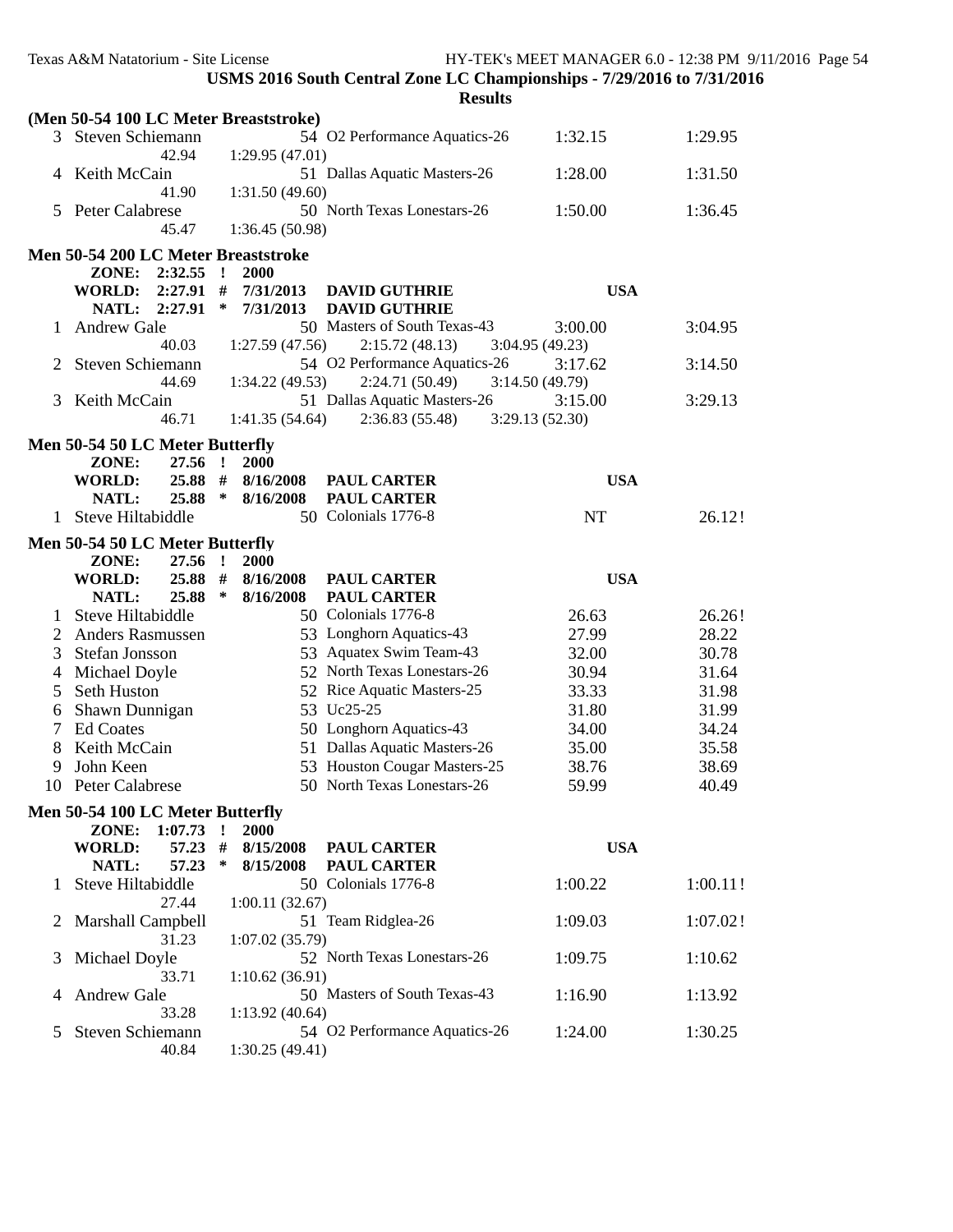|    | Men 50-54 200 LC Meter Butterfly |             |              |                             |                                   |                 |            |         |
|----|----------------------------------|-------------|--------------|-----------------------------|-----------------------------------|-----------------|------------|---------|
|    | ZONE:                            | $2:30.17$ ! |              | 2000                        |                                   |                 |            |         |
|    | <b>WORLD:</b>                    | $2:13.36$ # |              | 11/7/2010                   | <b>MARCUS MATTIOLI</b>            |                 | <b>BRA</b> |         |
|    | NATL:                            | 2:13.80     | ∗            | 7/9/2011                    | <b>DENNIS BAKER</b>               |                 |            |         |
|    | 1 Steve Hiltabiddle              |             |              |                             | 50 Colonials 1776-8               |                 | 2:45.00    | 2:34.00 |
|    |                                  | 33.27       |              | 1:11.84(38.57)              | 1:53.15(41.31)                    | 2:34.00(40.85)  |            |         |
|    | 2 Michael Doyle                  |             |              |                             | 52 North Texas Lonestars-26       |                 | 2:41.28    | 2:46.14 |
|    |                                  | 36.78       |              | 1:19.14(42.36)              | 2:03.55(44.41)                    | 2:46.14 (42.59) |            |         |
|    | <b>Men 50-54 200 LC Meter IM</b> |             |              |                             |                                   |                 |            |         |
|    | ZONE: 2:25.83 !                  |             |              | 2000                        |                                   |                 |            |         |
|    | WORLD: 2:18.05 #                 |             |              | 7/25/2009                   | <b>JAMIE FOWLER</b>               |                 | <b>USA</b> |         |
|    | NATL: 2:18.05                    |             | ∗            | 7/25/2009                   | <b>JAMIE FOWLER</b>               |                 |            |         |
|    | <b>Anders Rasmussen</b>          |             |              |                             | 53 Longhorn Aquatics-43           |                 | 2:24.99    | 2:33.22 |
|    |                                  | 32.37       |              | 1:13.65(41.28)              | 1:57.02(43.37)                    | 2:33.22(36.20)  |            |         |
|    | Rick Van Dyke                    |             |              |                             | 51 North Texas Lonestars-26       |                 | 2:32.00    | 2:34.68 |
|    |                                  | 32.46       |              | 1:14.44(41.98)              | 2:00.55(46.11)                    | 2:34.68(34.13)  |            |         |
| 3  | <b>Andrew Gale</b>               |             |              |                             | 50 Masters of South Texas-43      |                 | 2:51.20    | 2:45.91 |
|    |                                  | 33.64       |              | 1:19.46(45.82)              | 2:05.99(46.53)                    | 2:45.91 (39.92) |            |         |
|    | Shawn Dunnigan                   |             |              |                             | 53 Uc25-25                        |                 | 2:54.70    | 2:54.03 |
|    |                                  | 35.61       |              | 1:23.18(47.57)              | 2:14.44(51.26)                    | 2:54.03 (39.59) |            |         |
|    | Steven Schiemann                 |             |              |                             | 54 O2 Performance Aquatics-26     |                 | 3:06.96    | 2:59.76 |
|    |                                  | 39.54       |              | 1:28.59(49.05)              | 2:19.84(51.25)                    | 2:59.76 (39.92) |            |         |
|    | Keith McCain                     |             |              |                             | 51 Dallas Aquatic Masters-26      |                 | 2:56.00    | 3:06.06 |
|    |                                  | 38.17       |              | 1:30.24(52.07)              | 2:21.50(51.26)                    | 3:06.06(44.56)  |            |         |
|    | Steve Hiltabiddle                |             |              |                             | 50 Colonials 1776-8               |                 | 2:33.00    | 3:07.26 |
|    |                                  | 26.12       |              | 1:21.25(55.13)              | 2:22.13(1:00.88)                  | 3:07.26(45.13)  |            |         |
|    | Stefan Jonsson                   |             |              |                             | 53 Aquatex Swim Team-43           |                 | 2:50.00    | 3:07.95 |
|    |                                  | 35.27       |              | 1:23.79(48.52)              | 2:21.16(57.37)                    | 3:07.95 (46.79) |            |         |
|    | <b>Men 50-54 400 LC Meter IM</b> |             |              |                             |                                   |                 |            |         |
|    | ZONE: 5:26.02                    |             | $\mathbf{r}$ | 2000                        |                                   |                 |            |         |
|    | WORLD: 4:53.69 #                 |             |              | 8/2/2010                    | <b>MARCUS MATTIOLI</b>            |                 | <b>BRA</b> |         |
|    | NATL: 4:56.71                    |             | ∗            | 8/5/2014                    | <b>RICARDO VALDIVIA</b>           |                 |            |         |
|    | 1 Andrew Gale                    |             |              |                             | 50 Masters of South Texas-43      |                 | 6:40.00    | 6:07.18 |
|    |                                  | 35.27       |              | 1:22.42(47.15)              | 2:09.68(47.26)                    | 2:56.57(46.89)  |            |         |
|    | 3:47.57(51.00)                   |             |              | 4:39.86 (52.29)             | 5:23.49(43.63)                    | 6:07.18(43.69)  |            |         |
| 2  | Steven Schiemann                 |             |              |                             | 54 O2 Performance Aquatics-26     |                 | 6:30.61    | 6:24.56 |
|    |                                  |             |              | 1:28.07()<br>5:00.36(53.75) | 2:21.30(53.23)<br>5:43.54 (43.18) | 3:12.80(51.50)  |            |         |
|    | 4:06.61(53.81)                   |             |              |                             |                                   | 6:24.56(41.02)  |            |         |
|    | Men 55-59 50 LC Meter Freestyle  |             |              |                             |                                   |                 |            |         |
|    | ZONE:                            | 27.28       |              | <b>2000</b>                 |                                   |                 |            |         |
|    | <b>WORLD:</b>                    | 24.45       | #            | 7/19/2015                   | <b>BRENT BARNES</b>               |                 | <b>JPN</b> |         |
|    | NATL:                            | 25.01       | $\ast$       | 6/7/2009                    | <b>JACK GROSELLE</b>              |                 |            |         |
| 1  | <b>Steve Wood</b>                |             |              |                             | 56 Sarasota Y Sharks-14           |                 | 26.00      | 25.58!  |
| 2  | Ross Myers                       |             |              |                             | 57 Dallas Aquatic Masters-26      |                 | 30.51      | 28.11   |
| 3  | <b>Steve White</b>               |             |              |                             | 56 Woodlands Masters Swim Team-2  |                 | 30.10      | 28.81   |
| 4  | <b>Steven Richey</b>             |             |              |                             | 56 Masters of South Texas-43      |                 | 29.18      | 29.30   |
| 5  | Jim Amick                        |             |              |                             | 55 Team Ridglea-26                |                 | 30.00      | 29.95   |
| 6  | <b>Charles Michaels</b>          |             |              | 57                          | Masters of South Texas-43         |                 | 31.54      | 31.01   |
| 7  | Tom Kristek                      |             |              |                             | 59 Aquatex Swim Team-43           |                 | 35.00      | 31.85   |
| 8  | David Ruff                       |             |              |                             | 56 Masters Of Brazos-25           |                 | 32.00      | 32.32   |
| 9  | Russell Hubbard                  |             |              |                             | 55 South West YMCA Masters-25     |                 | 31.72      | 33.36   |
| 10 | Greg Johnson                     |             |              |                             | 59 Denton Area Swim Club-26       |                 | 35.00      | 34.09   |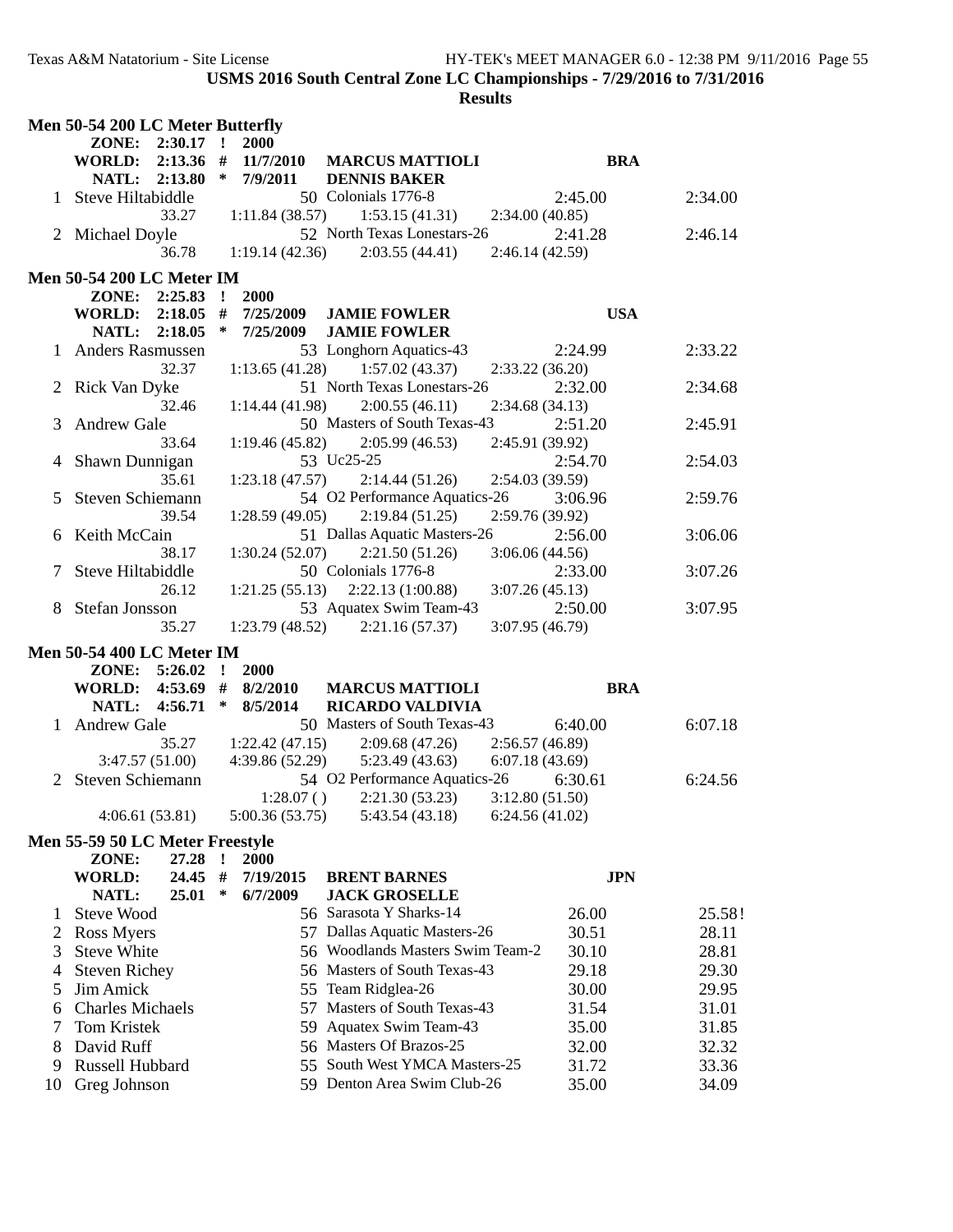|              | (Men 55-59 50 LC Meter Freestyle) |                     |                                                                 |            |         |
|--------------|-----------------------------------|---------------------|-----------------------------------------------------------------|------------|---------|
|              | 11 John Crockett                  |                     | 58 Aquatex Swim Team-43                                         | 38.00      | 36.04   |
|              | 12 Peter Foster                   |                     | 58 Memorial Athletic Club Aquatic-2                             | 36.00      | 38.10   |
| 13           | Craig Sorgi                       |                     | 56 Uc43-43                                                      | 47.78      | 45.79   |
|              | Men 55-59 100 LC Meter Freestyle  |                     |                                                                 |            |         |
|              | ZONE: 1:00.65 !                   | 2000                |                                                                 |            |         |
|              | 56.08 #<br><b>WORLD:</b>          | 7/23/2009           | <b>JACK GROSELLE</b>                                            | <b>USA</b> |         |
|              | NATL:<br>$56.07$ *                | 7/10/2015           | <b>STEVE WOOD</b>                                               |            |         |
|              | Steve Wood                        |                     | 56 Sarasota Y Sharks-14                                         | 58.00      | 56.91!  |
|              | 27.70                             | 56.91 (29.21)       |                                                                 |            |         |
|              | Ross Myers                        |                     | 57 Dallas Aquatic Masters-26                                    | 1:07.92    | 1:02.78 |
|              | 29.71                             | 1:02.78(33.07)      |                                                                 |            |         |
| 3            | Steve White                       |                     | 56 Woodlands Masters Swim Team-2                                | 1:10.18    | 1:06.57 |
|              | 31.57                             | 1:06.57(35.00)      |                                                                 |            |         |
| 4            | <b>Steven Richey</b>              |                     | 56 Masters of South Texas-43                                    | 1:06.60    | 1:08.01 |
|              | 31.90                             | 1:08.01(36.11)      |                                                                 |            |         |
| 5            | David Ruff                        |                     | 56 Masters Of Brazos-25                                         | 1:09.00    | 1:11.65 |
|              | 34.43                             | 1:11.65(37.22)      |                                                                 |            |         |
| 6            | <b>Charles Michaels</b>           |                     | 57 Masters of South Texas-43                                    | 1:12.44    | 1:12.00 |
|              | 35.81                             | 1:12.00(36.19)      |                                                                 |            |         |
|              | Sidney Tucker                     |                     | 58 Rockwall Aquatics Masters-26                                 | 1:15.73    | 1:17.77 |
|              | 37.72                             | 1:17.77(40.05)      |                                                                 |            |         |
| 8            | John Crockett                     |                     | 58 Aquatex Swim Team-43                                         | 1:25.00    | 1:22.80 |
|              | 39.33                             | 1:22.80 (43.47)     |                                                                 |            |         |
| 9            | Greg Johnson                      |                     | 59 Denton Area Swim Club-26                                     | 1:25.00    | 1:26.44 |
|              | 10 Peter Foster                   |                     | 58 Memorial Athletic Club Aquatic-2 1:36.00                     |            | 1:35.12 |
|              |                                   |                     |                                                                 |            |         |
|              | Men 55-59 200 LC Meter Freestyle  |                     |                                                                 |            |         |
|              | ZONE: 2:13.62 !                   | <b>2000</b>         |                                                                 |            |         |
|              | WORLD: 2:04.01 #                  | 7/26/2009           | <b>MICHAEL MANN</b>                                             | <b>USA</b> |         |
|              | NATL: 2:04.01                     | $\ast$<br>7/26/2009 | <b>MICHAEL MANN</b>                                             |            |         |
|              | <b>Steve Waters</b>               |                     | 58 Uc43-43                                                      | 2:17.20    | 2:18.08 |
|              | 32.74                             | 1:08.85(36.11)      | 1:44.10(35.25)<br>2:18.08 (33.98)                               |            |         |
| $\mathbf{2}$ | <b>Steven Richey</b>              |                     | 56 Masters of South Texas-43                                    | 2:30.52    | 2:30.77 |
|              | 34.83                             | 1:13.60(38.77)      | 1:52.72(39.12)<br>2:30.77(38.05)                                |            |         |
| 3            | <b>Steve White</b>                |                     | 56 Woodlands Masters Swim Team-2 2:33.00                        |            | 2:34.14 |
|              | 33.97                             | 1:12.19(38.22)      | 1:52.45(40.26)<br>2:34.14(41.69)                                |            |         |
|              | 4 Russell Hubbard                 |                     | 55 South West YMCA Masters-25                                   | 2:36.83    | 2:36.53 |
|              | 36.82                             | 1:16.08(39.26)      | 1:57.64(41.56)<br>2:36.53 (38.89)                               |            |         |
|              | 5 David Ruff                      |                     | 56 Masters Of Brazos-25                                         | 2:37.00    | 2:43.40 |
|              | 37.19                             | 1:18.73(41.54)      | 2:02.51 (43.78)<br>2:43.40 (40.89)                              |            |         |
| 6            | <b>Sidney Tucker</b>              |                     | 58 Rockwall Aquatics Masters-26                                 | 2:47.12    | 2:46.58 |
|              | 39.42                             | 1:22.34(42.92)      | 2:04.71(42.37)<br>2:46.58(41.87)                                |            |         |
| 7            | Stephen Wright<br>40.90           |                     | 58 Longhorn Aquatics-43                                         | 2:40.00    | 2:52.02 |
|              |                                   | 1:24.62(43.72)      | 2:09.56(44.94)<br>2:52.02(42.46)<br>58 North Texas Lonestars-26 |            |         |
| 8            | Ken Woolley<br>42.41              | 1:31.11(48.70)      | 2:18.23(47.12)<br>2:59.91 (41.68)                               | 3:05.00    | 2:59.91 |
| 9            | John Crockett                     |                     | 58 Aquatex Swim Team-43                                         | 3:10.00    | 3:00.65 |
|              | 38.80                             | 1:24.65(45.85)      | 2:12.25(47.60)<br>3:00.65(48.40)                                |            |         |
| 10           | Doug Allen                        |                     | 57 Houston Cougar Masters-25                                    | 3:00.00    | 3:02.55 |
|              | 43.11                             | 1:31.26(48.15)      | 2:18.59(47.33)<br>3:02.55(43.96)                                |            |         |
| 11           | Greg Johnson                      |                     | 59 Denton Area Swim Club-26                                     | 3:15.00    | 3:16.92 |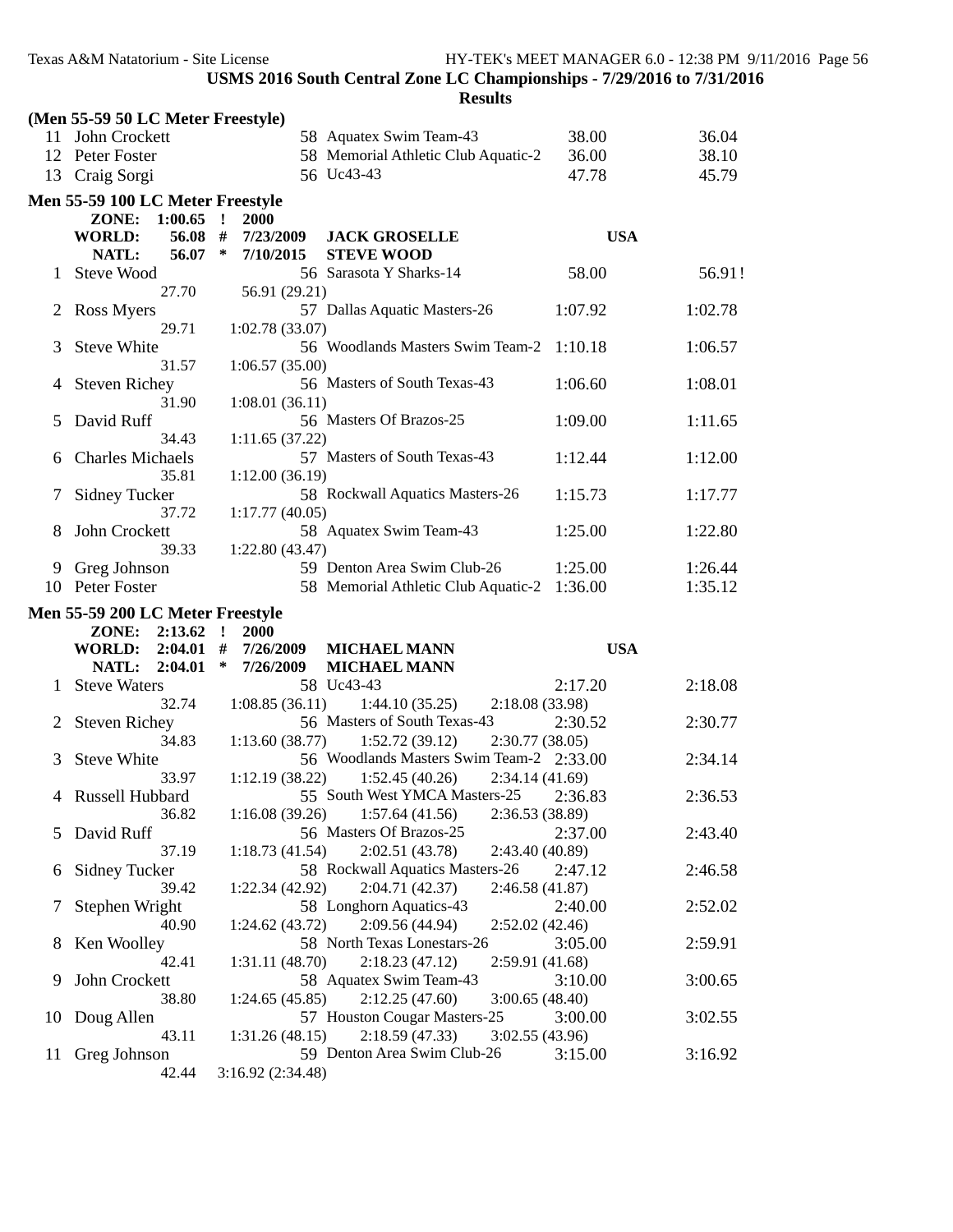|   | (Men 55-59 200 LC Meter Freestyle)      |                                    |                                                |                                             |          |
|---|-----------------------------------------|------------------------------------|------------------------------------------------|---------------------------------------------|----------|
|   | 12 Peter Foster                         |                                    |                                                | 58 Memorial Athletic Club Aquatic-2 3:53.00 | 3:45.15  |
|   | 48.63                                   | 1:48.29(59.66)                     | 2:47.96(59.67)                                 | 3:45.15(57.19)                              |          |
|   | <b>Men 55-59 400 LC Meter Freestyle</b> |                                    |                                                |                                             |          |
|   | 4:45.40<br>ZONE:                        | $\mathbf{r}$<br>2000               |                                                |                                             |          |
|   | <b>WORLD: 4:22.49</b>                   | #<br>7/25/2009                     | <b>MICHAEL MANN</b>                            | <b>USA</b>                                  |          |
|   | 4:22.49<br><b>NATL:</b>                 | ∗<br>7/25/2009                     | <b>MICHAEL MANN</b>                            |                                             |          |
|   | <b>Steve Waters</b>                     | 58 Uc43-43                         |                                                | 4:53.60                                     | 4:59.89  |
|   | 33.95                                   | 1:10.49(36.54)                     | 1:48.05(37.56)                                 | 2:25.54 (37.49)                             |          |
|   | 3:04.44 (38.90)                         | 3:42.78 (38.34)                    | 4:22.56(39.78)                                 | 4:59.89 (37.33)                             |          |
| 2 | <b>Steven Richey</b>                    |                                    | 56 Masters of South Texas-43                   | 5:36.68                                     | 5:26.66  |
|   | 36.05                                   | 1:17.75(41.70)                     | 1:59.08(41.33)                                 | 2:40.81 (41.73)                             |          |
|   | 3:22.09(41.28)                          | 4:04.45(42.36)                     | 4:45.40(40.95)                                 | 5:26.66(41.26)                              |          |
| 3 | Paul Irvine                             |                                    | 56 Fort Worth Area Swim Team-26                | 5:38.71                                     | 5:35.60  |
|   | 38.67                                   | 1:19.19(40.52)                     | 2:01.65(42.46)                                 | 2:44.22 (42.57)                             |          |
|   | 3:27.70 (43.48)                         | 4:10.83(43.13)                     | 4:54.21 (43.38)                                | 5:35.60 (41.39)                             |          |
|   | 4 Sidney Tucker                         |                                    | 58 Rockwall Aquatics Masters-26                | 5:48.95                                     | 5:52.64  |
|   | 39.96                                   | 1:23.87(43.91)                     | 2:08.11(44.24)                                 | 2:53.81(45.70)                              |          |
|   | 3:38.73 (44.92)                         | 4:24.67(45.94)                     | 5:09.29(44.62)                                 | 5:52.64 (43.35)                             |          |
| 5 | Stephen Wright                          |                                    | 58 Longhorn Aquatics-43                        | 6:00.00                                     | 6:11.96  |
|   | 41.74                                   | 1:27.14(45.40)                     | 2:13.73(46.59)                                 | 3:01.09 (47.36)                             |          |
|   | 3:49.30 (48.21)                         | 4:36.88 (47.58)                    | 5:26.19(49.31)                                 | 6:11.96(45.77)                              |          |
| 6 | <b>Stanley Woods</b>                    |                                    | 59 Masters Of Brazos-25                        | 6:49.23                                     | 6:15.49  |
|   | 41.50                                   | 1:26.66(45.16)                     | 2:13.94 (47.28)                                | 3:01.90 (47.96)                             |          |
|   | 3:50.63(48.73)                          | 4:40.59 (49.96)                    | 5:29.01(48.42)                                 | 6:15.49(46.48)                              |          |
| 7 | Doug Allen                              |                                    | 57 Houston Cougar Masters-25                   | 6:09.00                                     | 6:22.35  |
|   | 45.00                                   | 1:32.43(47.43)                     | 2:22.01 (49.58)                                | 3:10.26(48.25)                              |          |
|   | 3:59.65(49.39)                          | 4:47.47 (47.82)                    | 5:36.60(49.13)                                 | 6:22.35(45.75)                              |          |
| 8 | Peter Foster                            |                                    |                                                | 58 Memorial Athletic Club Aquatic-2 8:00.00 | 8:07.82  |
|   | 51.24                                   | 1:52.64(1:01.40)                   | 2:56.18(1:03.54)                               |                                             |          |
|   | 5:02.93()                               | 6:04.84(1:01.91)                   | 7:07.22(1:02.38)                               | 8:07.82 (1:00.60)                           |          |
|   |                                         |                                    |                                                |                                             |          |
|   | <b>Men 55-59 800 LC Meter Freestyle</b> |                                    |                                                |                                             |          |
|   | <b>WORLD:</b><br>9:00.09                | #<br>7/24/2009                     | <b>MICHAEL MANN</b>                            | <b>USA</b>                                  |          |
|   | <b>NATL:</b><br>9:00.09                 | $\ast$<br>7/24/2009                | <b>MICHAEL MANN</b>                            |                                             |          |
|   | <b>Steve Waters</b>                     | 58 Uc43-43                         |                                                | 30:00.00                                    | 10:33.20 |
|   | 34.89                                   | 1:15.26(40.37)                     | 1:54.94(39.68)                                 | 2:35.88 (40.94)                             |          |
|   | 3:16.42(40.54)                          | 3:56.99(40.57)                     | 4:36.38(39.39)                                 | 5:17.20 (40.82)                             |          |
|   | 5:56.88 (39.68)                         | 6:37.20(40.32)                     | 7:17.04 (39.84)                                | 7:57.77 (40.73)                             |          |
|   | 8:37.07 (39.30)                         | 9:17.31 (40.24)                    | 9:56.52(39.21)                                 | 10:33.20 (36.68)                            |          |
| 2 | Sidney Tucker                           |                                    | 58 Rockwall Aquatics Masters-26                | 12:25.15                                    | 12:16.34 |
|   | 46.36                                   | 1:34.41(48.05)                     | 2:21.74(47.33)                                 | 3:10.53(48.79)                              |          |
|   | 3:57.54(47.01)                          | 4:45.29 (47.75)                    | 5:31.73 (46.44)                                | 6:18.78(47.05)                              |          |
|   | 7:04.75 (45.97)                         | 7:51.40(46.65)                     | 8:36.63(45.23)                                 | 9:22.81(46.18)                              |          |
|   | 10:07.62 (44.81)                        | 10:52.71 (45.09)                   | 11:35.16 (42.45)                               | 12:16.34 (41.18)<br>12:12.00                |          |
| 3 | Doug Allen                              |                                    | 57 Houston Cougar Masters-25<br>2:20.53(48.19) |                                             | 13:03.90 |
|   | 43.88                                   | 1:32.34 (48.46)                    | 5:38.71 (49.25)                                | 3:10.86 (50.33)                             |          |
|   | 3:59.09 (48.23)                         | 4:49.46 (50.37)                    |                                                | 6:29.78(51.07)                              |          |
|   | 7:19.21 (49.43)<br>10:37.40 (48.74)     | 8:09.70 (50.49)<br>11:27.62(50.22) | 8:58.55(48.85)<br>12:09.57 (41.95)             | 9:48.66(50.11)<br>13:03.90 (54.33)          |          |
|   |                                         |                                    |                                                |                                             |          |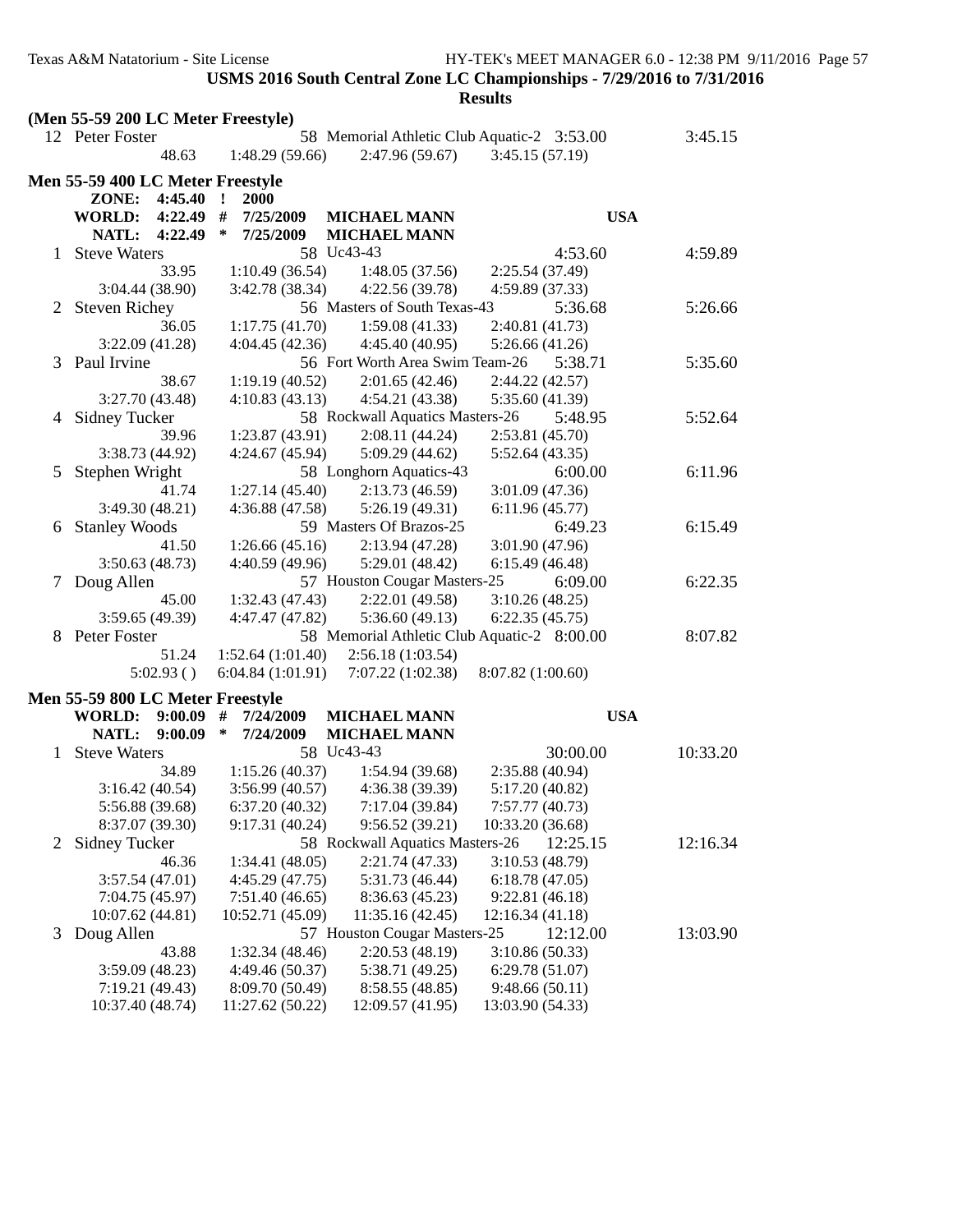## **Results**

|              | Men 55-59 1500 LC Meter Freestyle     |                     |                                 |                    |          |
|--------------|---------------------------------------|---------------------|---------------------------------|--------------------|----------|
|              | ZONE: 18:53.88 !<br>WORLD: 17:22.61 # | 2000<br>8/10/2009   | <b>MICHAEL MANN</b>             | <b>USA</b>         |          |
|              | NATL: 17:22.61                        | $\ast$<br>8/10/2009 | <b>MICHAEL MANN</b>             |                    |          |
| $\mathbf{1}$ | <b>Sidney Tucker</b>                  |                     | 58 Rockwall Aquatics Masters-26 | 24:01.00           | 23:05.63 |
|              | 45.87                                 | 1:34.21(48.34)      | 2:21.62(47.41)                  | 3:10.51(48.89)     |          |
|              | 3:58.56(48.05)                        | 4:47.46 (48.90)     | 5:34.75 (47.29)                 | 6:22.94(48.19)     |          |
|              | 7:09.62(46.68)                        | 7:56.77(47.15)      | 8:42.53 (45.76)                 | 9:29.59(47.06)     |          |
|              | 10:15.32(45.73)                       | 11:02.46(47.14)     | 11:47.81 (45.35)                | 12:34.98 (47.17)   |          |
|              | 13:20.54 (45.56)                      | 14:07.43 (46.89)    | 14:53.10 (45.67)                | 15:39.46 (46.36)   |          |
|              | 16:23.95 (44.49)                      | 17:09.49 (45.54)    | 17:54.36 (44.87)                | 18:39.50 (45.14)   |          |
|              | 19:24.43 (44.93)                      | 20:09.24 (44.81)    | 20:54.17 (44.93)                | 21:38.52 (44.35)   |          |
|              | 22:22.48 (43.96)                      | 23:05.63 (43.15)    |                                 |                    |          |
|              | 2 Doug Allen                          |                     | 57 Houston Cougar Masters-25    | 23:20.20           | 24:38.80 |
|              | 43.80                                 | 1:32.41(48.61)      | 2:20.13(47.72)                  | 3:10.41(50.28)     |          |
|              | 3:58.89(48.48)                        | 4:48.86 (49.97)     | 5:37.90 (49.04)                 | 6:28.05(50.15)     |          |
|              | 7:17.30(49.25)                        | 8:07.54 (50.24)     | 8:56.99 (49.45)                 | 9:47.17(50.18)     |          |
|              | 10:36.27(49.10)                       | 11:26.90(50.63)     | 12:15.57 (48.67)                | 13:05.93 (50.36)   |          |
|              | 13:54.90 (48.97)                      | 14:44.96 (50.06)    | 15:34.15 (49.19)                | 16:24.32 (50.17)   |          |
|              | 17:13.23 (48.91)                      | 18:03.41 (50.18)    | 18:52.70 (49.29)                | 19:42.94 (50.24)   |          |
|              | 20:32.14 (49.20)                      | 21:22.71 (50.57)    | 22:11.43 (48.72)                | 23:01.38 (49.95)   |          |
|              | 23:50.49 (49.11)                      | 24:38.80 (48.31)    |                                 |                    |          |
| 3            | John Crockett                         |                     | 58 Aquatex Swim Team-43         | 30:00.00           | 25:30.30 |
|              | 43.30                                 | 1:34.32(51.02)      | 2:26.41(52.09)                  | 3:18.90(52.49)     |          |
|              | 4:10.56(51.66)                        | 5:02.61(52.05)      | 5:53.92(51.31)                  | 6:45.36(51.44)     |          |
|              | 7:36.66(51.30)                        | 8:28.92 (52.26)     | 9:20.00(51.08)                  | 10:11.80 (51.80)   |          |
|              | 11:02.38(50.58)                       | 11:53.97(51.59)     | 12:44.79 (50.82)                | 13:36.20 (51.41)   |          |
|              | 14:27.70 (51.50)                      | 15:18.58 (50.88)    | 16:09.38 (50.80)                | 17:01.56 (52.18)   |          |
|              | 17:52.40 (50.84)                      | 18:44.14 (51.74)    | 19:34.66 (50.52)                | 20:26.55 (51.89)   |          |
|              | 21:17.80 (51.25)                      | 22:08.96 (51.16)    | 22:59.77 (50.81)                | 23:51.66 (51.89)   |          |
|              | 24:41.51 (49.85)                      | 25:30.30 (48.79)    |                                 |                    |          |
|              | 4 Richard Behringer                   |                     | 59 Rice Aquatic Masters-25      | 30:00.00           | 31:35.14 |
|              | 46.95                                 | 1:39.26(52.31)      | 2:38.32(59.06)                  | 3:39.02 (1:00.70)  |          |
|              | 4:41.95 (1:02.93)                     | 5:45.73 (1:03.78)   | 6:51.19(1:05.46)                | 7:56.74(1:05.55)   |          |
|              | 9:01.22 (1:04.48)                     | 10:04.83(1:03.61)   | 11:10.21(1:05.38)               | 12:12.49 (1:02.28) |          |
|              | 13:18.55 (1:06.06)                    | 14:20.38 (1:01.83)  | 15:23.84 (1:03.46)              | 16:29.80 (1:05.96) |          |
|              | 17:33.94 (1:04.14)                    | 18:39.20 (1:05.26)  | 19:44.87 (1:05.67)              | 20:50.18 (1:05.31) |          |
|              | 21:55.95 (1:05.77)                    | 23:00.21 (1:04.26)  | 24:05.60 (1:05.39)              | 25:09.79 (1:04.19) |          |
|              | 26:14.27 (1:04.48)                    | 27:19.39 (1:05.12)  | 28:24.23 (1:04.84)              | 29:29.90 (1:05.67) |          |
|              | 30:35.61 (1:05.71)                    | 31:35.14 (59.53)    |                                 |                    |          |

#### **Men 55-59 50 LC Meter Backstroke**

| ZONE:              | 32.43 |   | 2000      |                                  |            |        |
|--------------------|-------|---|-----------|----------------------------------|------------|--------|
| WORLD:             | 29.07 | # | 6/20/2015 | <b>STEVE WOOD</b>                | <b>USA</b> |        |
| NATL:              | 29.07 | ∗ | 6/20/2015 | <b>STEVE WOOD</b>                |            |        |
| 1 Steve Wood       |       |   |           | 56 Sarasota Y Sharks-14          | 30.00      | 29.63! |
| 2 Tom Kristek      |       |   |           | 59 Aquatex Swim Team-43          | 42.00      | 36.33  |
| 3 Steve White      |       |   |           | 56 Woodlands Masters Swim Team-2 | 36.50      | 36.58  |
| 4 Jim Amick        |       |   |           | 55 Team Ridglea-26               | 36.00      | 38.40  |
| 5 Charles Michaels |       |   |           | 57 Masters of South Texas-43     | 40.10      | 39.32  |
| 6 Ken Woolley      |       |   |           | 58 North Texas Lonestars-26      | 44.00      | 43.22  |
| 7 Sidney Tucker    |       |   |           | 58 Rockwall Aquatics Masters-26  | 43.77      | 43.71  |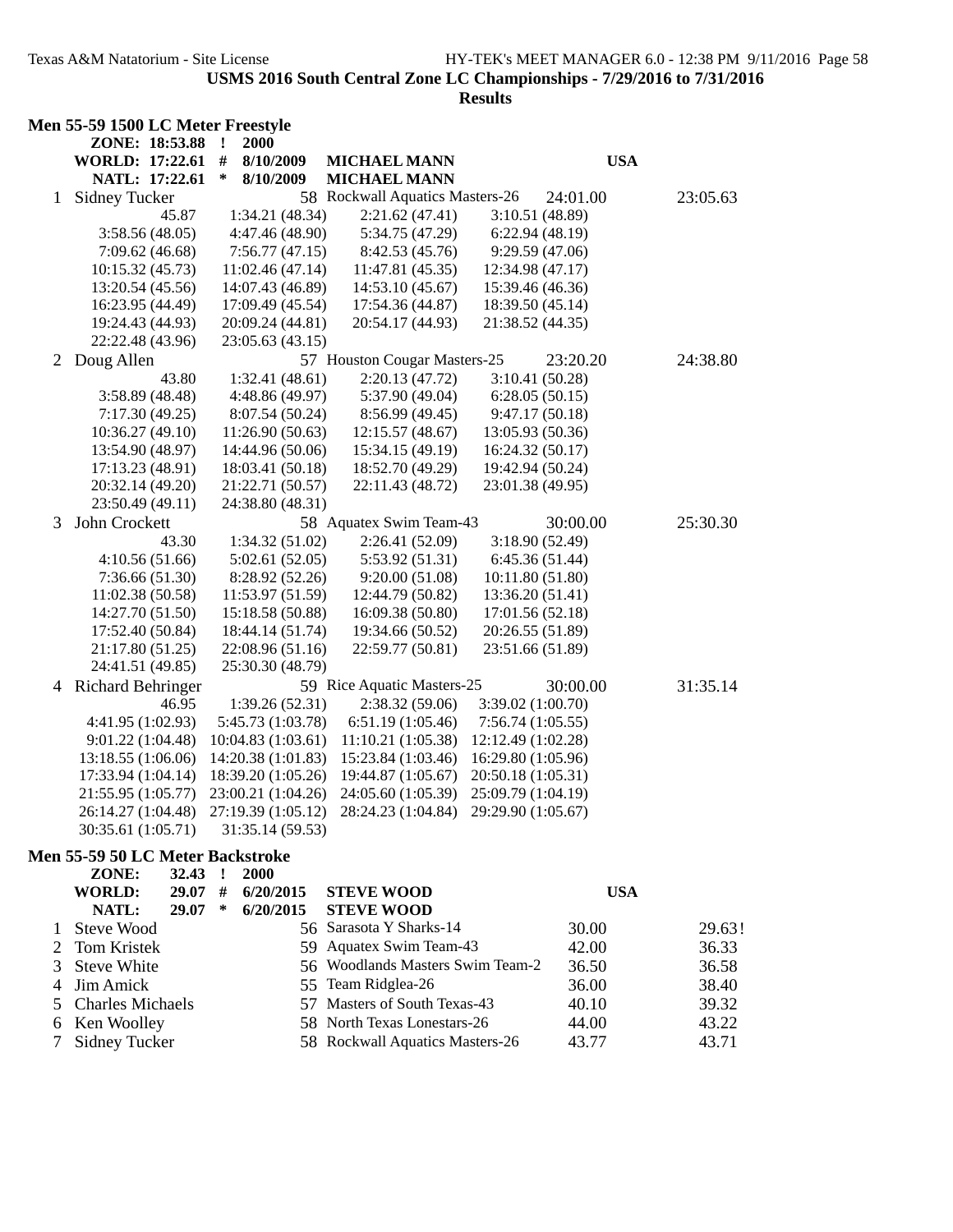|        | Men 55-59 100 LC Meter Backstroke         |         |              |                  |                                                             |            |          |
|--------|-------------------------------------------|---------|--------------|------------------|-------------------------------------------------------------|------------|----------|
|        | ZONE: 1:10.93 !                           |         |              | 2000             |                                                             |            |          |
|        | WORLD: 1:03.50 #                          |         |              | 6/21/2015        | <b>STEVE WOOD</b>                                           | <b>USA</b> |          |
|        | NATL: 1:03.50                             |         | $\ast$       | 6/21/2015        | <b>STEVE WOOD</b>                                           |            |          |
|        | 1 Steve Wood                              |         |              |                  | 56 Sarasota Y Sharks-14                                     | 1:05.00    | 1:04.24! |
|        |                                           | 31.27   |              | 1:04.24(32.97)   |                                                             |            |          |
|        | 2 Ross Myers                              |         |              |                  | 57 Dallas Aquatic Masters-26                                | 1:15.35    | 1:11.73  |
|        |                                           | 34.45   |              | 1:11.73(37.28)   |                                                             |            |          |
| 3      | Tom Kristek                               |         |              |                  | 59 Aquatex Swim Team-43                                     | 1:45.00    | 1:20.08  |
|        |                                           | 39.04   |              | 1:20.08(41.04)   |                                                             |            |          |
| 4      | Jim Amick                                 |         |              |                  | 55 Team Ridglea-26                                          | 1:22.00    | 1:21.26  |
|        |                                           | 39.89   |              | 1:21.26 (41.37)  |                                                             |            |          |
| 5      | Sidney Tucker                             |         |              |                  | 58 Rockwall Aquatics Masters-26                             | 1:31.82    | 1:31.16  |
|        |                                           | 45.69   |              | 1:31.16(45.47)   |                                                             |            |          |
| 6      | Ken Woolley                               |         |              |                  | 58 North Texas Lonestars-26                                 | 1:44.00    | 1:41.15  |
|        |                                           | 48.48   |              | 1:41.15(52.67)   |                                                             |            |          |
| 7      | Craig Sorgi                               |         |              |                  | 56 Uc43-43                                                  | NT         | 2:14.87  |
|        |                                           | 1:06.02 |              | 2:14.87(1:08.85) |                                                             |            |          |
|        |                                           |         |              |                  |                                                             |            |          |
|        | Men 55-59 200 LC Meter Backstroke         |         |              |                  |                                                             |            |          |
|        | ZONE:                                     | 2:37.35 | $\mathbf{r}$ | 2000             |                                                             |            |          |
|        | WORLD: 2:22.68 # 8/7/2015<br><b>NATL:</b> | 2:22.68 | $\ast$       | 8/7/2015         | <b>CRAIG PETERSEN</b><br><b>CRAIG PETERSEN</b>              | <b>USA</b> |          |
|        |                                           |         |              |                  | 56 Sarasota Y Sharks-14                                     |            | 2:27.32! |
|        | 1 Steve Wood                              | 33.12   |              | 1:09.58(36.46)   |                                                             | 2:30.00    |          |
|        |                                           |         |              |                  | 1:49.08(39.50)<br>2:27.32(38.24)<br>59 Longhorn Aquatics-43 |            |          |
|        | 2 Jim Sauer                               |         |              |                  |                                                             | 2:30.00    | 2:29.03! |
|        |                                           | 35.46   |              | 1:13.06(37.60)   | 1:51.09(38.03)<br>2:29.03 (37.94)                           |            |          |
| 3      | Ross Myers                                |         |              |                  | 57 Dallas Aquatic Masters-26                                | 2:47.00    | 2:34.65! |
|        |                                           | 34.98   |              | 1:13.80(38.82)   | 1:53.83(40.03)<br>2:34.65(40.82)                            |            |          |
| 4      | Tom Kristek                               |         |              |                  | 59 Aquatex Swim Team-43                                     | 3:45.00    | 2:57.90  |
|        |                                           | 43.68   |              | 1:28.99(45.31)   | 2:13.40(44.41)<br>2:57.90(44.50)                            |            |          |
| 5      | Sidney Tucker                             |         |              |                  | 58 Rockwall Aquatics Masters-26                             | 3:22.58    | 3:17.39  |
|        |                                           | 47.30   |              | 1:37.70(50.40)   | 2:28.14(50.44)<br>3:17.39(49.25)                            |            |          |
| 6      | Ken Woolley                               |         |              |                  | 58 North Texas Lonestars-26                                 | 3:29.00    | 3:24.52  |
|        |                                           | 48.25   |              | 1:41.26(53.01)   | 2:34.35(53.09)<br>3:24.52(50.17)                            |            |          |
| $\tau$ | Stephen Wright                            |         |              |                  | 58 Longhorn Aquatics-43                                     | 3:20.00    | 3:25.62  |
|        |                                           | 49.61   |              | 1:42.45(52.84)   | 3:25.62(50.44)<br>2:35.18(52.73)                            |            |          |
|        | Men 55-59 50 LC Meter Breaststroke        |         |              |                  |                                                             |            |          |
|        | ZONE: 31.78 ! 2000                        |         |              |                  |                                                             |            |          |
|        | <b>WORLD:</b>                             | 31.05   | #            | 9/16/2009        | <b>WALTER KUSCH</b>                                         | <b>GER</b> |          |
|        | NATL:                                     | 31.10   | ∗            | 8/15/2015        | <b>DAVID GUTHRIE</b>                                        |            |          |
| 1      | David Guthrie                             |         |              |                  | 56 Rice Aquatic Masters-25                                  | 31.10      | 31.39!   |
| 2      | <b>Steven Richey</b>                      |         |              |                  | 56 Masters of South Texas-43                                | 37.60      | 37.59    |
| 3      | <b>Charles Michaels</b>                   |         |              |                  | 57 Masters of South Texas-43                                | 40.52      | 40.15    |
| 4      | <b>Stanley Woods</b>                      |         |              |                  | 59 Masters Of Brazos-25                                     | 41.57      | 41.88    |
| 5      | Ken Woolley                               |         |              |                  | 58 North Texas Lonestars-26                                 | 46.00      | 43.30    |
| 6      | <b>Bradley Ohnstad</b>                    |         |              |                  | 59 Woodlands Masters Swim Team-2                            | 44.00      | 44.70    |
| 7      | Craig Sorgi                               |         |              |                  | 56 Uc43-43                                                  | 56.04      | 55.10    |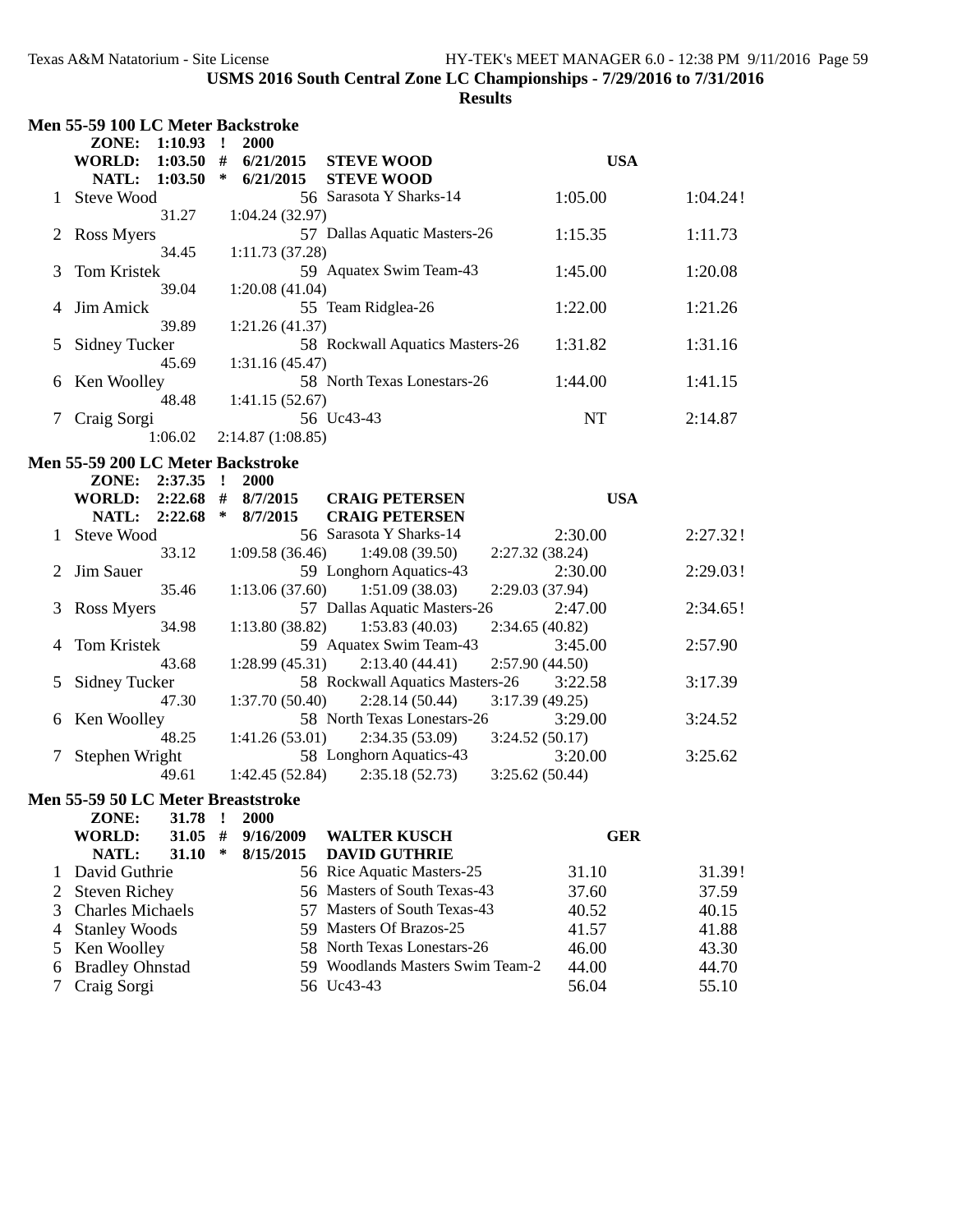|   | Men 55-59 100 LC Meter Breaststroke     |                      |                                                      |            |          |
|---|-----------------------------------------|----------------------|------------------------------------------------------|------------|----------|
|   | ZONE: 1:09.37 !                         | 2000                 |                                                      |            |          |
|   | WORLD: 1:07.97 # 7/31/2015              |                      | <b>DAVID GUTHRIE</b>                                 | <b>USA</b> |          |
|   | NATL: 1:07.97                           | $\ast$<br>7/31/2015  | <b>DAVID GUTHRIE</b>                                 |            |          |
|   | 1 David Guthrie                         |                      | 56 Rice Aquatic Masters-25                           | 1:07.97    | 1:09.66  |
|   | 32.75                                   | 1:09.66(36.91)       |                                                      |            |          |
|   |                                         |                      | 56 Masters of South Texas-43                         |            |          |
|   | 2 Steven Richey                         |                      |                                                      | 1:24.58    | 1:24.78  |
|   | 39.27                                   | 1:24.78(45.51)       |                                                      |            |          |
| 3 | <b>Charles Michaels</b>                 |                      | 57 Masters of South Texas-43                         | 1:35.23    | 1:31.56  |
|   | 44.30                                   | 1:31.56(47.26)       |                                                      |            |          |
| 4 | Ken Woolley                             |                      | 58 North Texas Lonestars-26                          | 1:39.00    | 1:35.72  |
|   | 43.65                                   | 1:35.72(52.07)       |                                                      |            |          |
| 5 | <b>Stanley Woods</b>                    |                      | 59 Masters Of Brazos-25                              | 1:33.44    | 1:35.81  |
|   | 42.49                                   | 1:35.81(53.32)       |                                                      |            |          |
| 6 | <b>Bradley Ohnstad</b>                  |                      | 59 Woodlands Masters Swim Team-2 1:40.88             |            | 1:38.52  |
|   | 46.72                                   | 1:38.52(51.80)       |                                                      |            |          |
|   |                                         |                      |                                                      |            |          |
|   | Men 55-59 200 LC Meter Breaststroke     |                      |                                                      |            |          |
|   | ZONE: 2:33.78                           | $\mathbf{r}$<br>2000 |                                                      |            |          |
|   | WORLD: 2:31.10 # 8/1/2015               |                      | <b>DAVID GUTHRIE</b>                                 | <b>USA</b> |          |
|   | NATL: 2:31.10                           | $\ast$<br>8/1/2015   | <b>DAVID GUTHRIE</b>                                 |            |          |
|   | 1 David Guthrie                         |                      | 56 Rice Aquatic Masters-25                           | 2:31.10    | 2:33.65! |
|   | 35.60                                   | 1:15.58(39.98)       | 1:54.50(38.92)<br>2:33.65(39.15)                     |            |          |
|   | 2 Steven Richey                         |                      | 56 Masters of South Texas-43                         | 3:12.47    | 3:12.19  |
|   | 43.14                                   | 1:31.55(48.41)       | 2:22.25(50.70)<br>3:12.19(49.94)                     |            |          |
|   |                                         |                      |                                                      |            |          |
| 3 | Jim Amick                               |                      | 55 Team Ridglea-26                                   | 3:10.00    | 3:19.36  |
|   | 44.89                                   | 1:35.67(50.78)       | 2:27.23(51.56)<br>3:19.36(52.13)                     |            |          |
| 4 | <b>Stanley Woods</b>                    |                      | 59 Masters Of Brazos-25                              | 3:27.23    | 3:29.40  |
|   | 45.91                                   | 1:39.20(53.29)       | 2:33.31(54.11)<br>3:29.40(56.09)                     |            |          |
|   | 5 Ken Woolley                           |                      | 58 North Texas Lonestars-26                          | 3:40.00    | 3:33.20  |
|   | 51.49                                   | 1:47.53(56.04)       | 2:42.91 (55.38)<br>3:33.20(50.29)                    |            |          |
|   | 6 Bradley Ohnstad                       |                      | 59 Woodlands Masters Swim Team-2 3:38.00             |            | 3:39.98  |
|   | 47.31                                   |                      | $1:43.23(55.92)$ $2:41.46(58.23)$<br>3:39.98 (58.52) |            |          |
|   |                                         |                      |                                                      |            |          |
|   | <b>Men 55-59 50 LC Meter Butterfly</b>  |                      |                                                      |            |          |
|   | ZONE:<br>28.33 !                        | 2000                 |                                                      |            |          |
|   | <b>WORLD:</b><br>$26.86$ #              | 8/6/2009             | <b>GARY HALL</b>                                     | <b>USA</b> |          |
|   | $26.86*$<br>NATL:                       | 8/6/2009             | <b>GARY HALL</b>                                     |            |          |
|   | 1 Steve Wood                            |                      | 56 Sarasota Y Sharks-14                              | 28.00      | 28.38    |
|   | 2 Steve Waters                          |                      | 58 Uc43-43                                           | 29.80      | 30.17    |
| 3 | <b>Steve White</b>                      |                      | 56 Woodlands Masters Swim Team-2                     | 31.68      | 32.09    |
| 4 | Jim Amick                               |                      | 55 Team Ridglea-26                                   | 33.00      | 32.77    |
|   |                                         |                      |                                                      |            |          |
| 5 | Ken Woolley                             |                      | 58 North Texas Lonestars-26                          | 39.00      | 35.22    |
| 6 | David Ruff                              |                      | 56 Masters Of Brazos-25                              | 37.00      | 35.38    |
| 7 | <b>Charles Michaels</b>                 |                      | 57 Masters of South Texas-43                         | 37.25      | 35.69    |
| 8 | Greg Johnson                            |                      | 59 Denton Area Swim Club-26                          | 50.00      | 55.61    |
|   |                                         |                      |                                                      |            |          |
|   | <b>Men 55-59 100 LC Meter Butterfly</b> |                      |                                                      |            |          |
|   | ZONE:<br>1:06.97                        | $\mathbf{r}$<br>2000 |                                                      |            |          |
|   | <b>WORLD:</b><br>1:00.56                | #<br>8/11/2012       | <b>PAUL CARTER</b>                                   | <b>USA</b> |          |
|   | NATL:<br>1:00.56                        | $\ast$<br>8/11/2012  | <b>PAUL CARTER</b>                                   |            |          |
| 1 | <b>Steve Wood</b>                       |                      | 56 Sarasota Y Sharks-14                              | 1:05.00    | 1:02.23! |
|   | 28.54                                   | 1:02.23(33.69)       |                                                      |            |          |
| 2 | <b>Steve Waters</b>                     |                      | 58 Uc43-43                                           | 1:07.30    | 1:07.15  |
|   | 30.73                                   | 1:07.15(36.42)       |                                                      |            |          |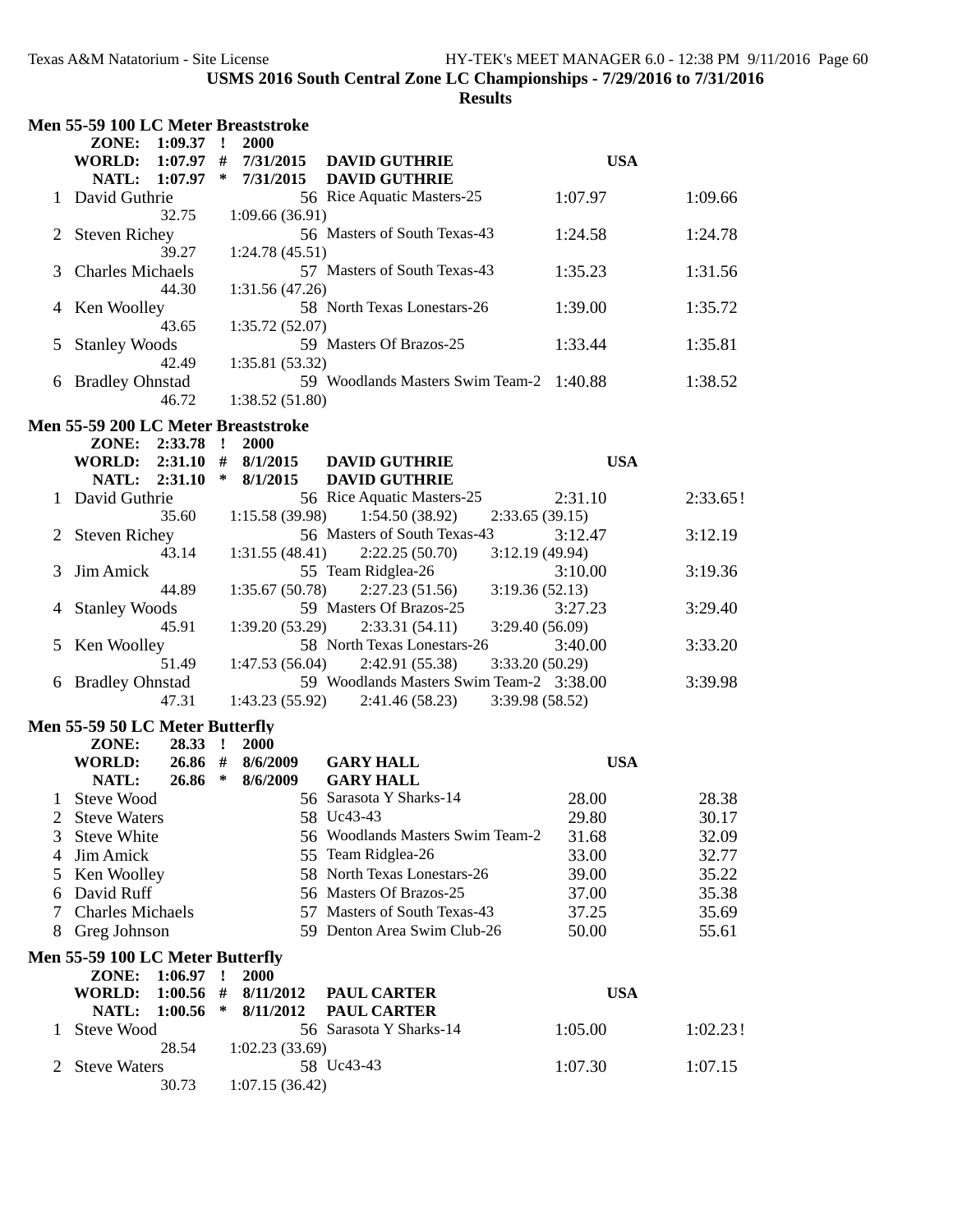|                | Texas A&M Natatorium - Site License                     | USMS 2016 South Central Zone LC Championships - 7/29/2016 to 7/31/2016<br><b>Results</b> |                                    | HY-TEK's MEET MANAGER 6.0 - 12:38 PM 9/11/2016 Page 61 |
|----------------|---------------------------------------------------------|------------------------------------------------------------------------------------------|------------------------------------|--------------------------------------------------------|
|                |                                                         |                                                                                          |                                    |                                                        |
|                | (Men 55-59 100 LC Meter Butterfly)<br>3 Russell Hubbard | 55 South West YMCA Masters-25                                                            | 1:18.87                            | 1:20.78                                                |
|                | 36.80<br>4 Ken Woolley                                  | 1:20.78 (43.98)<br>58 North Texas Lonestars-26                                           | 1:31.00                            | 1:26.85                                                |
|                | 39.82<br>5 David Ruff                                   | 1:26.85(47.03)<br>56 Masters Of Brazos-25                                                | 1:22.00                            | 1:26.87                                                |
|                | 36.66                                                   | 1:26.87(50.21)                                                                           |                                    |                                                        |
|                | Men 55-59 200 LC Meter Butterfly                        |                                                                                          |                                    |                                                        |
|                | ZONE: 2:42.84 !                                         | 2000                                                                                     |                                    |                                                        |
|                | WORLD: $2:16.78$ # $8/15/2015$                          | <b>MARCUS MATTIOLI</b>                                                                   | <b>BRA</b>                         |                                                        |
|                | NATL: 2:18.97 * 8/7/2009                                | <b>BRAD HORNER</b>                                                                       |                                    |                                                        |
|                | 1 Steve Waters                                          | 58 Uc43-43                                                                               | 2:42.90                            | 2:42.67!                                               |
|                | 33.49                                                   | 1:14.01(40.52)<br>1:56.81(42.80)                                                         | 2:42.67(45.86)                     |                                                        |
|                | 2 Stephen Wright                                        | 58 Longhorn Aquatics-43                                                                  | 3:30.00                            | 3:53.01                                                |
|                | 51.74                                                   | $1:53.13(1:01.39)$ $2:54.20(1:01.07)$                                                    | 3:53.01 (58.81)                    |                                                        |
|                | <b>Men 55-59 200 LC Meter IM</b>                        |                                                                                          |                                    |                                                        |
|                | ZONE: 2:37.03 !                                         | 2000                                                                                     |                                    |                                                        |
|                | WORLD: 2:20.83 # 8/9/2009                               | <b>MICHAEL MANN</b>                                                                      | <b>USA</b>                         |                                                        |
|                | <b>NATL:</b>                                            | $2:20.83$ * $8/9/2009$<br><b>MICHAEL MANN</b>                                            |                                    |                                                        |
|                | 1 Jim Sauer                                             | 59 Longhorn Aquatics-43                                                                  | 2:30.00                            | 2:31.24!                                               |
|                | 31.37                                                   | 1:55.58(45.75)<br>1:09.83(38.46)                                                         | 2:31.24(35.66)                     |                                                        |
| $\overline{2}$ | <b>Steve Waters</b>                                     | 58 Uc43-43                                                                               | 2:37.00                            | 2:38.99                                                |
|                | 32.87                                                   | 1:16.61(43.74)<br>2:03.94(47.33)                                                         | 2:38.99(35.05)                     |                                                        |
| 3              | <b>Steven Richey</b>                                    | 56 Masters of South Texas-43                                                             | 2:53.05                            | 2:55.97                                                |
|                | 36.14                                                   | 2:16.20(49.94)<br>1:26.26(50.12)                                                         | 2:55.97(39.77)                     |                                                        |
| 4              | David Ruff                                              | 56 Masters Of Brazos-25                                                                  | 3:01.00                            | 3:09.10                                                |
|                | 36.36                                                   | 1:26.48(50.12)<br>2:24.93(58.45)                                                         | 3:09.10(44.17)                     |                                                        |
| 5              | Ken Woolley                                             | 58 North Texas Lonestars-26                                                              | 3:14.00                            | 3:14.26                                                |
|                | 40.17                                                   | 1:35.27(55.10)<br>2:29.77(54.50)                                                         | 3:14.26(44.49)                     |                                                        |
| 6              | Stephen Wright                                          | 58 Longhorn Aquatics-43                                                                  | 3:25.00                            | 3:37.89                                                |
|                | 50.07                                                   | 1:45.90(55.83)<br>2:52.49(1:06.59)                                                       | 3:37.89(45.40)                     |                                                        |
| 7              | Doug Allen                                              | 57 Houston Cougar Masters-25                                                             | 3:59.00                            | 3:57.88                                                |
|                | 50.69                                                   | 3:09.86()                                                                                | 3:57.88 (48.02)                    |                                                        |
| 8              | Greg Johnson                                            | 59 Denton Area Swim Club-26                                                              | 3:20.00                            | 4:02.35                                                |
|                | 57.83                                                   | 2:00.65(1:02.82)<br>3:14.62(1:13.97)                                                     | 4:02.35(47.73)                     |                                                        |
|                |                                                         |                                                                                          |                                    |                                                        |
|                | Men 55-59 400 LC Meter IM                               |                                                                                          |                                    |                                                        |
|                | ZONE:<br>5:35.32<br>5:01.81<br><b>WORLD:</b>            | 2000<br>$\mathbf{r}$<br>#<br><b>MARCUS MATTIOLI</b>                                      | <b>BRA</b>                         |                                                        |
|                | NATL:<br>5:04.07                                        | 4/23/2015<br>∗<br>7/26/2009<br><b>MICHAEL MANN</b>                                       |                                    |                                                        |
|                | Jim Sauer                                               | 59 Longhorn Aquatics-43                                                                  | 5:15.00                            | 5:19.66!                                               |
| Τ.             | 33.25                                                   | 1:51.08(41.04)                                                                           | 2:31.22(40.14)                     |                                                        |
|                |                                                         | 1:10.04(36.79)                                                                           |                                    |                                                        |
| 2              | 3:19.47(48.25)<br><b>Steve Waters</b>                   | 4:07.56 (48.09)<br>4:44.17(36.61)<br>58 Uc43-43                                          | 5:19.66 (35.49)<br>5:35.30         | 5:37.30                                                |
|                |                                                         |                                                                                          |                                    |                                                        |
|                | 32.31<br>3:31.17(49.30)                                 | 1:11.32(39.01)<br>1:56.92(45.60)<br>4:21.05 (49.88)<br>4:59.77 (38.72)                   | 2:41.87 (44.95)<br>5:37.30 (37.53) |                                                        |
|                | Jim Amick                                               | 55 Team Ridglea-26                                                                       | 6:16.00                            | 6:04.83                                                |
| 3              | 37.13                                                   | 1:20.22(43.09)<br>2:08.83(48.61)                                                         | 2:55.82 (46.99)                    |                                                        |
|                | 3:49.63 (53.81)                                         | 5:25.17(42.09)<br>4:43.08 (53.45)                                                        | 6:04.83(39.66)                     |                                                        |
|                | Stephen Wright                                          | 58 Longhorn Aquatics-43                                                                  | 7:05.00                            | DQ                                                     |
| $---$          | 51.87                                                   | 2:51.88(1:00.53)<br>1:51.35(59.48)                                                       | 3:51.18(59.30)                     |                                                        |
|                | 5:00.37 (1:09.19)                                       | 6:56.49(46.90)<br>6:09.59 (1:09.22)                                                      | DQ (44.36)                         |                                                        |
|                |                                                         |                                                                                          |                                    |                                                        |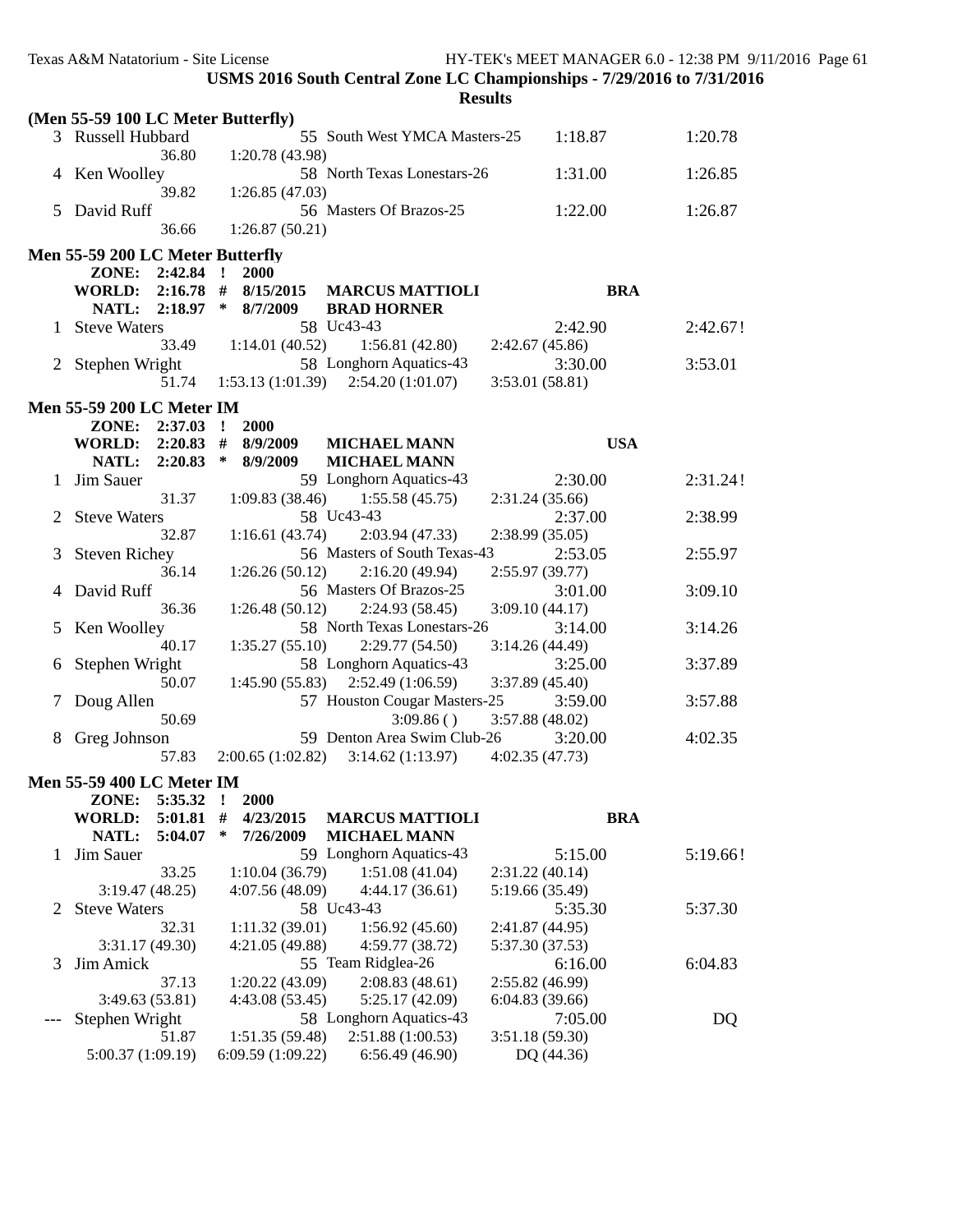|   | Men 60-64 50 LC Meter Freestyle  |              |                 |                                             |                 |          |
|---|----------------------------------|--------------|-----------------|---------------------------------------------|-----------------|----------|
|   | $26.69$ !<br>ZONE:               |              | 2000            |                                             |                 |          |
|   | <b>WORLD:</b><br>$25.23$ #       |              | 8/7/2006        | <b>RICHARD ABRAHAMS</b>                     | <b>USA</b>      |          |
|   | <b>NATL:</b><br>$25.23$ *        |              | 8/10/2006       | <b>RICHARD ABRAHAMS</b>                     |                 |          |
| 1 | <b>Richard Hartman</b>           |              |                 | 61 Southern Masters Swimmers-24             | 28.06           | 27.65    |
|   | 2 Richard Neville                |              |                 | 60 Fort Worth Area Swim Team-26             | 27.84           | 28.04    |
| 3 | <b>Bruce Williams</b>            |              |                 | 63 Rice Aquatic Masters-25                  | 29.50           | 28.12    |
| 4 | Jeff Wetzel                      |              |                 | 60 Austin Swim Club-43                      | 29.50           | 28.94    |
|   | Craig Fox                        |              |                 | 61 Memorial Athletic Club Aquatic-2         | 31.00           | 29.85    |
| 5 |                                  |              |                 | 63 North Texas Lonestars-26                 |                 |          |
| 6 | <b>Robert Kelsoe</b>             |              |                 |                                             | 31.00           | 31.35    |
| 7 | Mark Kelly                       |              |                 | 61 University of Houston Masters-25         | 34.00           | 32.46    |
|   | Men 60-64 100 LC Meter Freestyle |              |                 |                                             |                 |          |
|   | ZONE: 1:02.73 !                  |              | <b>2000</b>     |                                             |                 |          |
|   | <b>WORLD:</b><br>57.79 #         |              | 6/14/2014       | <b>JACK GROSELLE</b>                        | <b>USA</b>      |          |
|   | 57.79 *<br>NATL:                 |              | 6/14/2014       | <b>JACK GROSELLE</b>                        |                 |          |
|   | Richard Hartman                  |              |                 | 61 Southern Masters Swimmers-24             | 1:01.60         | 1:01.54! |
|   | 28.39                            |              | 1:01.54(33.15)  |                                             |                 |          |
| 2 | Dick Worrel                      |              |                 | 63 Longhorn Aquatics-43                     | 1:04.00         | 1:04.28  |
|   | 31.28                            |              | 1:04.28(33.00)  |                                             |                 |          |
| 3 | Jeff Wetzel                      |              |                 | 60 Austin Swim Club-43                      | 1:10.00         | 1:06.11  |
|   | 32.62                            |              | 1:06.11(33.49)  |                                             |                 |          |
|   |                                  |              |                 | 60 Woodlands Masters Swim Team-2 1:12.68    |                 | 1:11.32  |
|   | Niels Wolfhagen                  |              |                 |                                             |                 |          |
|   | 33.72                            |              | 1:11.32(37.60)  |                                             |                 |          |
| 5 | Mark Kelly                       |              |                 | 61 University of Houston Masters-25 1:17.00 |                 | 1:15.14  |
|   | 36.28                            |              | 1:15.14(38.86)  |                                             |                 |          |
|   | Men 60-64 200 LC Meter Freestyle |              |                 |                                             |                 |          |
|   | ZONE: 2:18.09 !                  |              | <b>2000</b>     |                                             |                 |          |
|   | WORLD: 2:09.24 #                 |              | 8/15/2014       | <b>JACK GROSELLE</b>                        | <b>USA</b>      |          |
|   | 2:09.24<br><b>NATL:</b>          | $\ast$       | 8/15/2014       | <b>JACK GROSELLE</b>                        |                 |          |
|   | Richard Hartman                  |              |                 | 61 Southern Masters Swimmers-24             | 2:25.85         | 2:18.53  |
|   | 33.88                            |              | 1:08.98(35.10)  | 2:18.53(33.97)<br>1:44.56(35.58)            |                 |          |
|   | Larry Wood                       |              |                 | 62 Longhorn Aquatics-43                     | 2:25.00         | 2:24.39  |
|   | 34.04                            |              | 1:10.63(36.59)  | 1:48.18(37.55)<br>2:24.39(36.21)            |                 |          |
| 3 | Jeff Wetzel                      |              |                 | 60 Austin Swim Club-43                      | 2:25.00         | 2:28.32  |
|   | 35.48                            |              | 1:13.65(38.17)  | 1:51.54(37.89)<br>2:28.32(36.78)            |                 |          |
| 4 | Craig Fox                        |              |                 | 61 Memorial Athletic Club Aquatic-2 2:40.00 |                 | 2:34.91  |
|   | 34.15                            |              | 1:14.34(40.19)  | 1:55.10(40.76)                              | 2:34.91 (39.81) |          |
|   | 5 Niels Wolfhagen                |              |                 | 60 Woodlands Masters Swim Team-2 2:36.35    |                 | 2:35.69  |
|   | 36.40                            |              | 1:16.17(39.77)  | 1:55.83(39.66)<br>2:35.69 (39.86)           |                 |          |
|   |                                  |              |                 | 61 University of Houston Masters-25 3:00.00 |                 | 2:53.75  |
| 6 | Mark Kelly<br>39.66              |              |                 |                                             |                 |          |
|   |                                  |              | 1:24.23(44.57)  | 2:10.63(46.40)<br>2:53.75(43.12)            |                 |          |
|   | Men 60-64 400 LC Meter Freestyle |              |                 |                                             |                 |          |
|   | 4:59.26<br>ZONE:                 | $\mathbf{I}$ | 2000            |                                             |                 |          |
|   | <b>WORLD:</b><br>4:40.00         | #            | 8/11/2012       | <b>JIM MCCONICA</b>                         | <b>USA</b>      |          |
|   | NATL:<br>4:40.00                 | ∗            | 8/11/2012       | <b>JIM MC CONICA</b>                        |                 |          |
| 1 | Dick Worrel                      |              |                 | 63 Longhorn Aquatics-43                     | 4:58.00         | 4:51.38! |
|   | 33.77                            |              | 1:09.84(36.07)  | 1:46.26(36.42)<br>2:23.32(37.06)            |                 |          |
|   | 3:00.22(36.90)                   |              | 3:37.68 (37.46) | 4:14.32(36.64)<br>4:51.38 (37.06)           |                 |          |
|   | 2 Richard Hartman                |              |                 | 61 Southern Masters Swimmers-24             | 5:10.19         | 4:54.95! |
|   | 33.90                            |              | 1:09.00(35.10)  | 2:22.41(37.14)<br>1:45.27(36.27)            |                 |          |
|   | 3:00.37 (37.96)                  |              | 3:38.50(38.13)  | 4:17.17(38.67)<br>4:54.95 (37.78)           |                 |          |
|   |                                  |              |                 |                                             |                 |          |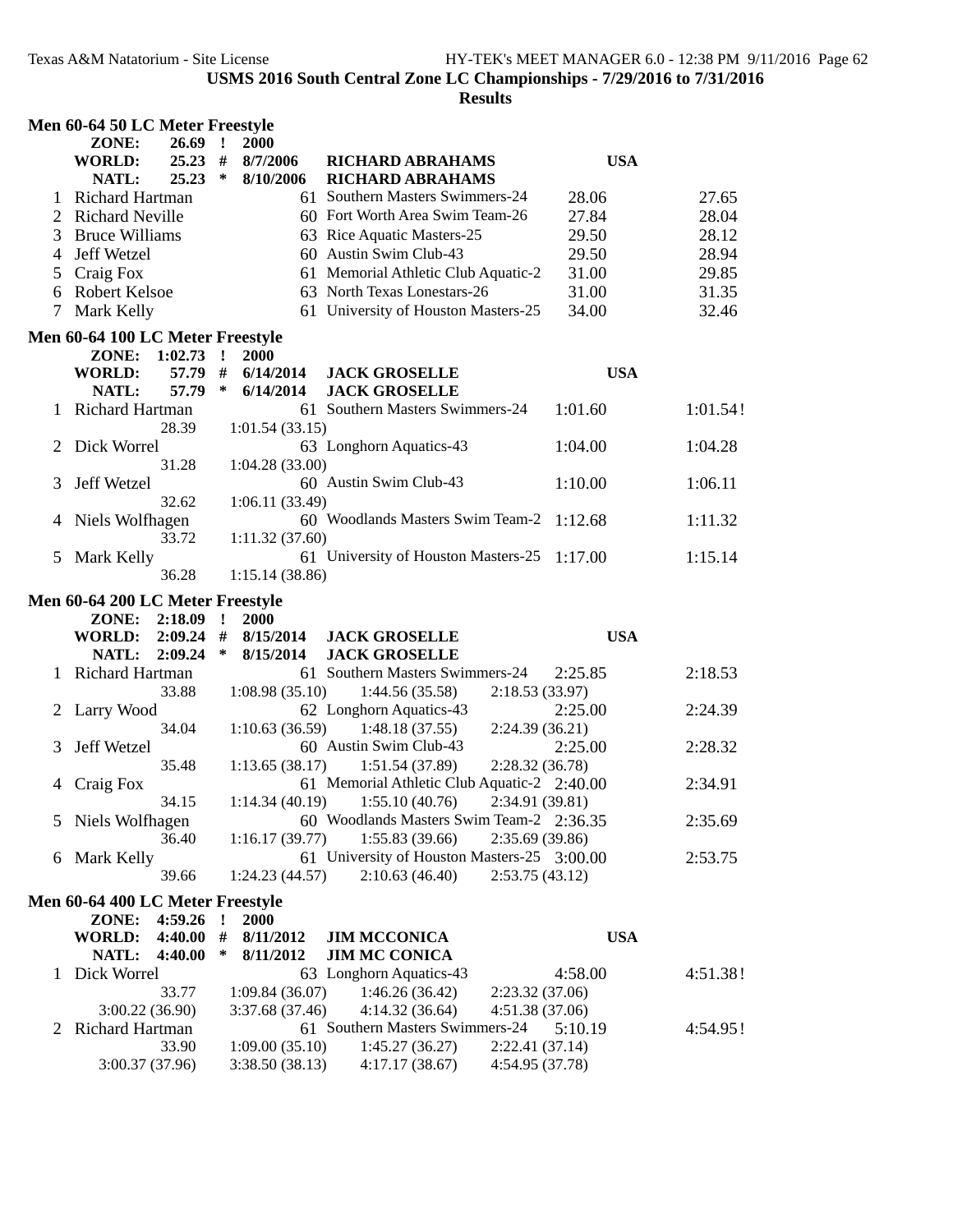|   |                                                     |                              |                                              | <b>Results</b>   |          |  |
|---|-----------------------------------------------------|------------------------------|----------------------------------------------|------------------|----------|--|
|   | (Men 60-64 400 LC Meter Freestyle)                  |                              |                                              |                  |          |  |
|   | 3 Larry Wood                                        |                              | 62 Longhorn Aquatics-43                      | 5:08.00          | 5:07.20  |  |
|   | 34.46                                               | 1:12.72(38.26)               | 1:50.99(38.27)                               | 2:30.64(39.65)   |          |  |
|   | 3:09.63(38.99)                                      | 3:50.04(40.41)               | 4:29.29(39.25)                               | 5:07.20 (37.91)  |          |  |
| 4 | Jeff Wetzel                                         |                              | 60 Austin Swim Club-43                       | 5:21.00          | 5:15.34  |  |
|   |                                                     | 1:16.36()                    | 1:57.06(40.70)                               | 2:38.29 (41.23)  |          |  |
|   | 3:18.18(39.89)                                      | 3:58.36(40.18)               | 4:37.75 (39.39)                              | 5:15.34 (37.59)  |          |  |
| 5 | Niels Wolfhagen                                     |                              | 60 Woodlands Masters Swim Team-2 5:36.45     |                  | 5:31.18  |  |
|   | 39.30                                               | 1:20.71(41.41)               | 2:02.94(42.23)                               | 2:44.94 (42.00)  |          |  |
|   | 3:27.40(42.46)                                      | 4:08.54(41.14)               | 4:51.13(42.59)                               | 5:31.18(40.05)   |          |  |
|   | 6 Mark Kelly                                        |                              | 61 University of Houston Masters-25 6:20.00  |                  | 6:14.61  |  |
|   | 41.07                                               | 1:28.29(47.22)               | 2:15.66(47.37)                               | 3:04.65(48.99)   |          |  |
|   | 3:53.22(48.57)                                      | 4:42.49 (49.27)              | 5:30.48 (47.99)                              | 6:14.61(44.13)   |          |  |
|   | Men 60-64 800 LC Meter Freestyle                    |                              |                                              |                  |          |  |
|   | 9:35.50<br><b>WORLD:</b>                            | $\#$<br>8/12/2012            | <b>JIM MCCONICA</b>                          | <b>USA</b>       |          |  |
|   | NATL:<br>9:35.50                                    | $\ast$<br>8/12/2012          | <b>JIM MC CONICA</b>                         |                  |          |  |
| 1 | Richard Hartman                                     |                              | 61 Southern Masters Swimmers-24              | 10:50.07         | 10:11.58 |  |
|   | 35.18                                               | 1:12.84(37.66)               | 1:50.48(37.64)                               | 2:29.30 (38.82)  |          |  |
|   | 3:07.78 (38.48)                                     | 3:46.70 (38.92)              | 4:25.30(38.60)                               | 5:04.25 (38.95)  |          |  |
|   | 5:42.67 (38.42)                                     | 6:21.66 (38.99)              | 7:00.16(38.50)                               | 7:39.50 (39.34)  |          |  |
|   | 8:17.82 (38.32)                                     | 8:56.97(39.15)               | 9:34.94 (37.97)                              | 10:11.58 (36.64) |          |  |
|   | 2 Larry Wood                                        |                              | 62 Longhorn Aquatics-43                      | 10:36.00         | 10:39.97 |  |
|   | 36.65                                               | 1:16.89(40.24)               | 1:56.97(40.08)                               | 2:37.80(40.83)   |          |  |
|   | 3:18.23(40.43)                                      | 3:59.70(41.47)               | 4:40.02(40.32)                               | 5:20.83(40.81)   |          |  |
|   | 6:00.78(39.95)                                      | 6:41.45(40.67)               | 7:22.02(40.57)                               | 8:02.74 (40.72)  |          |  |
|   | 8:43.14 (40.40)                                     | 9:24.41(41.27)               | 10:03.13 (38.72)                             | 10:39.97 (36.84) |          |  |
| 3 | <b>Bob Seagraves</b>                                |                              | 60 Aquatics of Georgetown Masters-4 11:08.24 |                  | 10:52.17 |  |
|   | 37.79                                               | 1:18.25(40.46)               | 1:59.57(41.32)                               | 2:40.82 (41.25)  |          |  |
|   | 3:22.86(42.04)                                      | 4:03.95(41.09)               | 4:44.93 (40.98)                              | 5:25.98(41.05)   |          |  |
|   | 6:07.35(41.37)                                      | 6:48.30(40.95)               | 7:29.34(41.04)                               | 8:10.36 (41.02)  |          |  |
|   | 8:51.88 (41.52)                                     | 9:32.85(40.97)               | 10:13.48 (40.63)                             | 10:52.17 (38.69) |          |  |
|   | 4 Niels Wolfhagen                                   |                              | 60 Woodlands Masters Swim Team-2 11:40.40    |                  | 11:23.01 |  |
|   | 38.40                                               | 1:20.69(42.29)               | 2:03.85(43.16)                               | 2:46.59 (42.74)  |          |  |
|   | 3:30.05(43.46)                                      | 4:12.68(42.63)               |                                              | 5:38.76()        |          |  |
|   | 6:22.46(43.70)                                      | 7:05.39(42.93)               | 7:49.35 (43.96)                              | 8:32.22 (42.87)  |          |  |
|   | 9:15.86(43.64)                                      | 9:58.50(42.64)               | 10:41.73 (43.23)                             | 11:23.01 (41.28) |          |  |
|   | 5 Mark Kelly                                        |                              | 61 University of Houston Masters-25 13:30.00 |                  | 12:54.29 |  |
|   | 41.96                                               | 1:29.18(47.22)               | 2:18.04(48.86)                               | 3:07.94 (49.90)  |          |  |
|   | 3:57.30(49.36)                                      | 4:47.82(50.52)               | 5:36.43(48.61)                               | 6:26.54(50.11)   |          |  |
|   | 7:15.61(49.07)                                      | 8:05.68 (50.07)              | 8:54.56 (48.88)                              | 9:43.83 (49.27)  |          |  |
|   | 10:33.15 (49.32)                                    | 11:22.86 (49.71)             | 12:11.01 (48.15)                             | 12:54.29 (43.28) |          |  |
|   |                                                     |                              |                                              |                  |          |  |
|   | Men 60-64 1500 LC Meter Freestyle<br>ZONE: 19:27.55 |                              |                                              |                  |          |  |
|   | <b>WORLD: 18:12.09</b>                              | <b>2000</b><br>#<br>6/6/2010 | <b>JIM MCCONICA</b>                          | <b>USA</b>       |          |  |
|   | NATL: 18:12.09                                      | ∗<br>6/6/2010                | <b>JIM MC CONICA</b>                         |                  |          |  |
|   | Dick Worrel                                         |                              | 63 Longhorn Aquatics-43                      | 20:30.00         | 19:38.34 |  |
| 1 | 36.37                                               | 1:15.91 (39.54)              | 1:54.83(38.92)                               | 2:34.70 (39.87)  |          |  |
|   | 3:14.22(39.52)                                      | 3:53.72 (39.50)              | 4:32.94 (39.22)                              | 5:12.15(39.21)   |          |  |
|   | 5:51.10 (38.95)                                     | 6:30.57(39.47)               | 7:09.40 (38.83)                              | 7:48.84 (39.44)  |          |  |
|   | 8:27.63 (38.79)                                     | 9:07.06 (39.43)              | 9:46.45 (39.39)                              | 10:26.04 (39.59) |          |  |
|   | 11:05.36(39.32)                                     | 11:44.98 (39.62)             | 12:24.65 (39.67)                             | 13:04.90 (40.25) |          |  |
|   | 13:44.48 (39.58)                                    | 14:24.86 (40.38)             | 15:04.76 (39.90)                             | 15:44.46 (39.70) |          |  |
|   | 16:24.51 (40.05)                                    | 17:04.40 (39.89)             | 17:43.88 (39.48)                             | 18:23.43 (39.55) |          |  |
|   | 19:01.58 (38.15)                                    | 19:38.34 (36.76)             |                                              |                  |          |  |
|   |                                                     |                              |                                              |                  |          |  |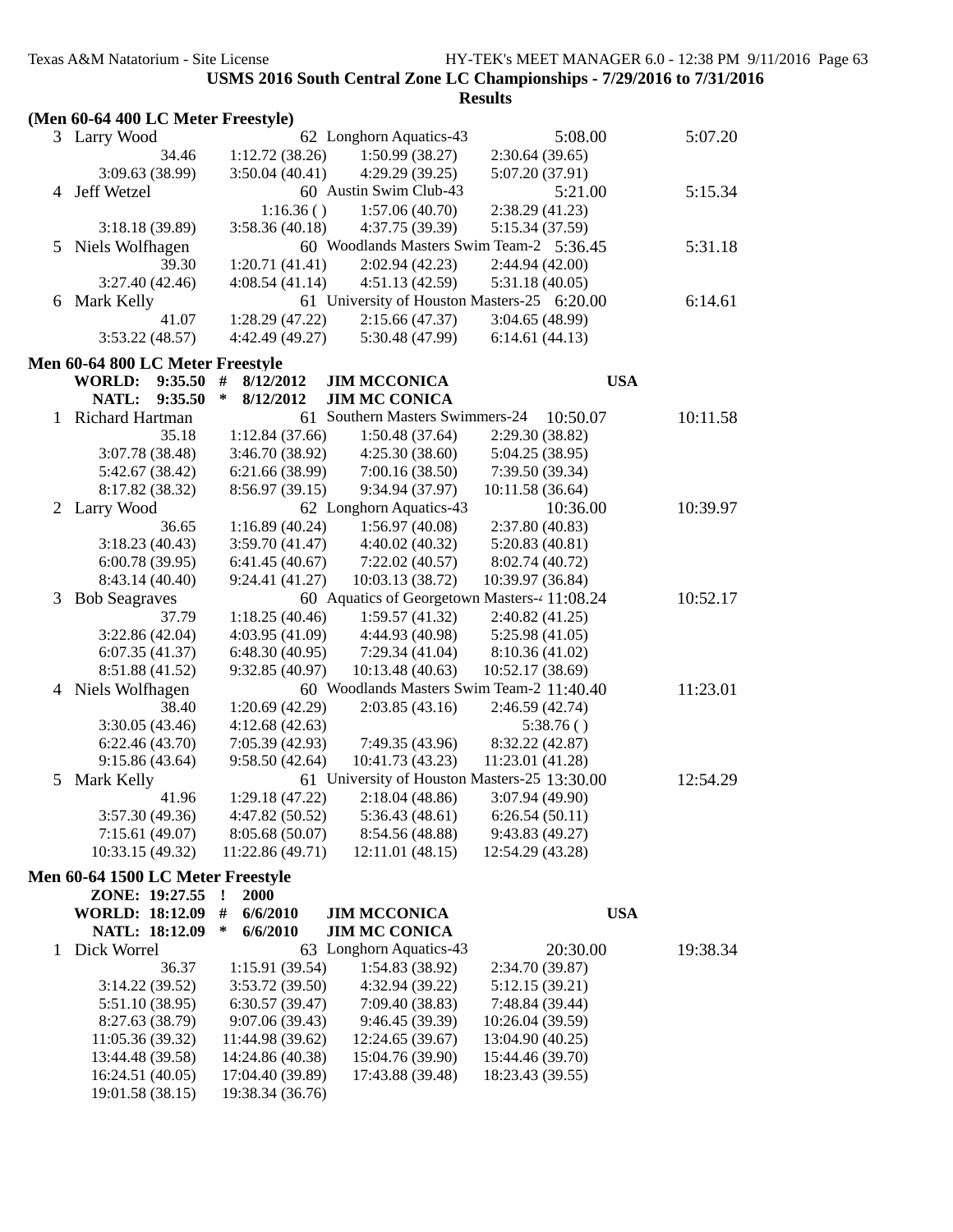|  |  | (Men 60-64 1500 LC Meter Freestyle) |
|--|--|-------------------------------------|
|  |  |                                     |

| 2 | Larry Wood                              |           |              |                  | 62 Longhorn Aquatics-43                      |                                      | 36:00.00   | 20:39.02 |  |
|---|-----------------------------------------|-----------|--------------|------------------|----------------------------------------------|--------------------------------------|------------|----------|--|
|   |                                         | 40.66     |              | 1:23.05(42.39)   | 2:06.17(43.12)                               | 2:48.51 (42.34)                      |            |          |  |
|   | 3:30.33(41.82)                          |           |              | 4:12.46(42.13)   | 4:54.52(42.06)                               | 5:36.10(41.58)                       |            |          |  |
|   | 6:18.06(41.96)                          |           |              | 6:59.81(41.75)   | 7:41.74 (41.93)                              | 8:23.05 (41.31)                      |            |          |  |
|   | 9:04.83(41.78)                          |           |              | 9:46.05(41.22)   | 10:28.03 (41.98)                             | 11:09.41 (41.38)                     |            |          |  |
|   | 11:51.46(42.05)                         |           |              | 12:32.59(41.13)  | 13:14.29 (41.70)                             | 13:55.35 (41.06)                     |            |          |  |
|   | 14:36.77 (41.42)                        |           |              | 15:17.57 (40.80) | 15:58.85 (41.28)                             | 16:39.73 (40.88)                     |            |          |  |
|   | 17:20.55 (40.82)                        |           |              | 18:01.24 (40.69) | 18:41.80 (40.56)                             | 19:22.39 (40.59)                     |            |          |  |
|   |                                         |           |              | 20:39.02 (36.95) |                                              |                                      |            |          |  |
|   | 20:02.07 (39.68)                        |           |              |                  |                                              |                                      |            |          |  |
| 3 | <b>Bob Seagraves</b>                    |           |              |                  | 60 Aquatics of Georgetown Masters-4 21:06.58 |                                      |            | 20:54.03 |  |
|   |                                         | 37.96     |              | 1:19.33(41.37)   | 2:01.43(42.10)                               | 2:44.43(43.00)                       |            |          |  |
|   | 3:26.40(41.97)                          |           |              | 4:08.91(42.51)   | 4:50.31(41.40)                               | 5:32.47(42.16)                       |            |          |  |
|   | 6:14.23(41.76)                          |           |              | 6:56.79(42.56)   | 7:39.33(42.54)                               | 8:21.82 (42.49)                      |            |          |  |
|   | 9:03.84(42.02)                          |           |              | 9:46.12(42.28)   | 10:28.59 (42.47)                             | 11:10.77(42.18)                      |            |          |  |
|   | 11:52.60(41.83)                         |           |              | 12:35.11 (42.51) | 13:15.90 (40.79)                             | 13:57.61 (41.71)                     |            |          |  |
|   | 14:39.00 (41.39)                        |           |              | 15:21.14 (42.14) | 16:02.41 (41.27)                             | 16:44.42 (42.01)                     |            |          |  |
|   | 17:25.75 (41.33)                        |           |              | 18:07.75 (42.00) | 18:49.53 (41.78)                             | 19:31.88 (42.35)                     |            |          |  |
|   | 20:12.87 (40.99)                        |           |              | 20:54.03 (41.16) |                                              |                                      |            |          |  |
|   | 4 Larry Kravitz                         |           |              |                  | 63 Aquatex Swim Team-43                      |                                      | 25:00.00   | 24:45.00 |  |
|   |                                         | 44.50     |              | 1:34.67(50.17)   | 2:24.64(49.97)                               | 3:16.20(51.56)                       |            |          |  |
|   | 4:06.29(50.09)                          |           |              | 4:56.44(50.15)   | 5:46.55(50.11)                               | 6:36.93(50.38)                       |            |          |  |
|   | 7:27.07(50.14)                          |           |              | 8:18.66 (51.59)  | 9:08.07(49.41)                               | 9:58.72(50.65)                       |            |          |  |
|   | 10:48.52 (49.80)                        |           |              | 11:39.89 (51.37) | 12:29.35 (49.46)                             | 13:19.69 (50.34)                     |            |          |  |
|   | 14:08.58 (48.89)                        |           |              | 14:59.59 (51.01) | 15:48.40 (48.81)                             | 16:39.57 (51.17)                     |            |          |  |
|   | 17:28.96 (49.39)                        |           |              | 18:19.74 (50.78) | 19:08.78 (49.04)                             | 19:59.00 (50.22)                     |            |          |  |
|   | 20:48.01 (49.01)                        |           |              | 21:37.86 (49.85) | 22:26.41 (48.55)                             | 23:15.97 (49.56)                     |            |          |  |
|   | 24:03.15 (47.18)                        |           |              | 24:45.00 (41.85) |                                              |                                      |            |          |  |
|   | 5 Mark Kelly                            |           |              |                  | 61 University of Houston Masters-25 25:35.00 |                                      |            | 24:46.69 |  |
|   |                                         | 44.57     |              | 1:33.39 (48.82)  | 2:21.80(48.41)                               | 3:12.01(50.21)                       |            |          |  |
|   | 4:00.75(48.74)                          |           |              | 4:50.97 (50.22)  | 5:39.64(48.67)                               | 6:30.51 (50.87)                      |            |          |  |
|   | 7:20.39 (49.88)                         |           |              | 8:10.87 (50.48)  | 9:00.22(49.35)                               | 9:51.06(50.84)                       |            |          |  |
|   | 10:40.19 (49.13)                        |           |              | 11:30.56 (50.37) | 12:19.39 (48.83)                             |                                      |            |          |  |
|   |                                         |           |              |                  | 15:38.45 (49.52)                             | 13:09.91 (50.52)<br>16:28.99 (50.54) |            |          |  |
|   | 13:53.34 (43.43)                        |           |              | 14:48.93 (55.59) |                                              |                                      |            |          |  |
|   | 17:18.68 (49.69)                        |           |              | 18:09.90 (51.22) | 18:59.11 (49.21)                             | 19:49.54 (50.43)                     |            |          |  |
|   | 20:39.14 (49.60)                        |           |              | 21:29.36 (50.22) | 22:19.24 (49.88)                             | 23:10.39 (51.15)                     |            |          |  |
|   | 23:58.85 (48.46)                        |           |              | 24:46.69 (47.84) |                                              |                                      |            |          |  |
|   | Men 60-64 50 LC Meter Backstroke        |           |              |                  |                                              |                                      |            |          |  |
|   | ZONE:                                   | 32.49     | $\cdot$      | <b>2000</b>      |                                              |                                      |            |          |  |
|   | WORLD:                                  | $30.66$ # |              | 3/17/2016        | <b>ANDRE STEYNBERG</b>                       |                                      | <b>RSA</b> |          |  |
|   | NATL:                                   | 31.46     | ∗            | 6/2/2007         | <b>HUGH WILDER</b>                           |                                      |            |          |  |
| 1 | Tom Barton                              |           |              |                  | 60 North Texas Lonestars-26                  |                                      | 32.00      | 31.56!   |  |
| 2 | Jeff Wetzel                             |           |              |                  | 60 Austin Swim Club-43                       |                                      | 33.00      | 35.80    |  |
| 3 | <b>Robert Kelsoe</b>                    |           |              |                  | 63 North Texas Lonestars-26                  |                                      | 36.50      | 36.74    |  |
| 4 | Sergio Vallejo                          |           |              |                  | 61 Uc25-25                                   |                                      | 38.00      | 37.15    |  |
| 5 | Niels Wolfhagen                         |           |              |                  | 60 Woodlands Masters Swim Team-2             |                                      | 45.12      | 44.74    |  |
|   |                                         |           |              |                  |                                              |                                      |            |          |  |
|   | <b>Men 60-64 50 LC Meter Backstroke</b> |           |              |                  |                                              |                                      |            |          |  |
|   | ZONE:                                   | 32.49     | $\mathbf{r}$ | 2000             |                                              |                                      |            |          |  |
|   | <b>WORLD:</b>                           | $30.66$ # |              | 3/17/2016        | <b>ANDRE STEYNBERG</b>                       |                                      | <b>RSA</b> |          |  |
|   | NATL:                                   | 31.46     | ∗            | 6/2/2007         | <b>HUGH WILDER</b>                           |                                      |            |          |  |
| 1 | Tom Barton                              |           |              |                  | 60 North Texas Lonestars-26                  |                                      | NT         | 31.78!   |  |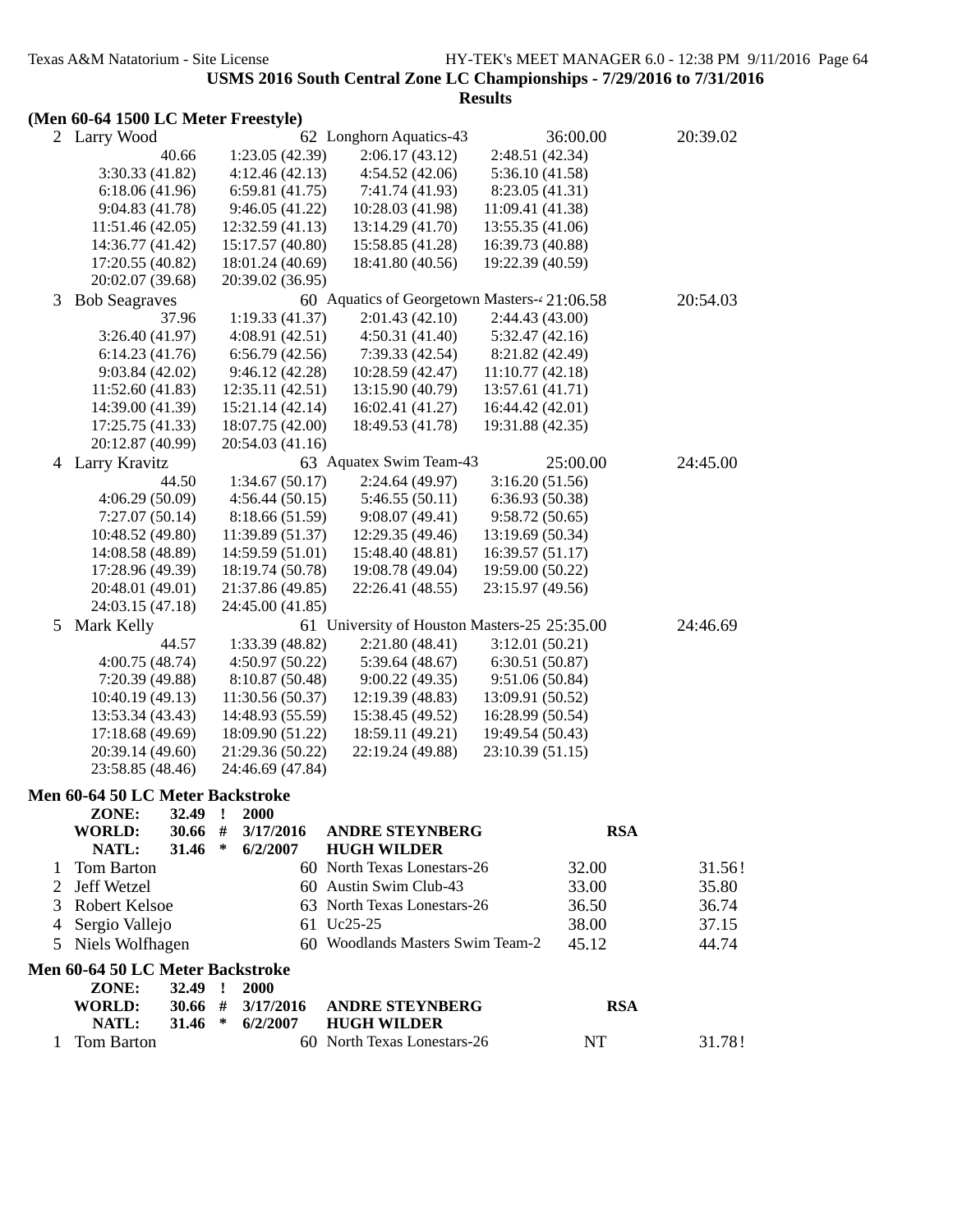|   | Men 60-64 100 LC Meter Backstroke   |                      |              |                        |                                                    |                 |            |            |
|---|-------------------------------------|----------------------|--------------|------------------------|----------------------------------------------------|-----------------|------------|------------|
|   | ZONE: 1:15.50                       |                      | $\mathbf{r}$ | 2000                   |                                                    |                 |            |            |
|   | <b>WORLD:</b>                       | $1:08.77$ #          |              | 6/2/2007               | <b>HUGH WILDER</b>                                 |                 | <b>USA</b> |            |
|   | NATL:                               | 1:08.72              | $\ast$       | 6/25/2016              | <b>TOM BARTON</b>                                  |                 |            |            |
|   | Tom Barton                          | 33.27                |              | 1:07.85 (34.58)        | 60 North Texas Lonestars-26                        |                 | 1:09.00    | $1:07.85*$ |
| 2 | <b>Bruce Williams</b>               |                      |              |                        | 63 Rice Aquatic Masters-25                         |                 | 1:18.00    | 1:14.04!   |
|   |                                     | 35.59                |              | 1:14.04(38.45)         |                                                    |                 |            |            |
| 3 | Jeff Wetzel                         |                      |              |                        | 60 Austin Swim Club-43                             |                 | 1:18.00    | 1:17.19    |
|   |                                     | 38.32                |              | 1:17.19(38.87)         |                                                    |                 |            |            |
|   | Men 60-64 200 LC Meter Backstroke   |                      |              |                        |                                                    |                 |            |            |
|   | ZONE: 2:46.44 !                     |                      |              | 2000                   |                                                    |                 |            |            |
|   | WORLD: 2:33.09 #                    |                      |              | 8/9/2013               | <b>FRED FERROGGIARO</b>                            |                 | <b>USA</b> |            |
|   | NATL: 2:33.09                       |                      | $\ast$       | 8/9/2013               | <b>FRED FERROGGIARO</b>                            |                 |            |            |
|   | Tom Barton                          |                      |              |                        | 60 North Texas Lonestars-26                        |                 | 2:34.00    | 2:28.37#   |
|   |                                     | 35.05                |              | 1:11.70(36.65)         | 1:49.89(38.19)                                     | 2:28.37 (38.48) |            |            |
|   | Jeff Wetzel                         |                      |              |                        | 60 Austin Swim Club-43                             |                 | 3:00.00    | 2:50.99    |
|   |                                     | 40.89                |              | 1:24.65(43.76)         | 2:08.35(43.70)                                     | 2:50.99(42.64)  |            |            |
|   | <b>Bob Seagraves</b>                |                      |              |                        | 60 Aquatics of Georgetown Masters-4 2:56.85        |                 |            | 2:55.59    |
|   |                                     | 42.55                |              | 1:26.65(44.10)         | 2:11.93(45.28)<br>61 Uc25-25                       | 2:55.59(43.66)  |            |            |
|   | Sergio Vallejo                      | 42.80                |              | 1:29.84(47.04)         |                                                    |                 | 2:56.00    | 2:59.23    |
|   |                                     |                      |              |                        | 2:15.89(46.05)                                     | 2:59.23(43.34)  |            |            |
|   | Men 60-64 50 LC Meter Breaststroke  |                      |              |                        |                                                    |                 |            |            |
|   | ZONE:                               | $35.83$ !<br>32.80 # |              | 2000                   |                                                    |                 |            |            |
|   | <b>WORLD:</b><br>NATL:              | 32.87 $*$            |              | 4/17/2012<br>6/13/2012 | <b>STUART ELLICOTT</b><br><b>TIMOTHY SHEAD</b>     |                 | <b>AUS</b> |            |
|   | <b>Richard Neville</b>              |                      |              |                        | 60 Fort Worth Area Swim Team-26                    |                 | 33.77      | 34.35!     |
| 2 | <b>Richard Hartman</b>              |                      |              |                        | 61 Southern Masters Swimmers-24                    |                 | 38.60      | 36.82      |
| 3 | <b>Berry Hamilton</b>               |                      |              |                        | 63 North Texas Lonestars-26                        |                 | 37.34      | 37.03      |
|   | 4 Robert Kelsoe                     |                      |              |                        | 63 North Texas Lonestars-26                        |                 | 37.50      | 38.67      |
| 5 | <b>Bruce Williams</b>               |                      |              |                        | 63 Rice Aquatic Masters-25                         |                 | 40.00      | 39.94      |
|   | Men 60-64 100 LC Meter Breaststroke |                      |              |                        |                                                    |                 |            |            |
|   | ZONE: 1:22.34 !                     |                      |              | 2000                   |                                                    |                 |            |            |
|   | <b>WORLD:</b>                       | $1:13.38$ #          |              | 8/8/2013               | <b>RICK COLELLA</b>                                |                 | <b>USA</b> |            |
|   | <b>NATL:</b>                        | 1:13.38              | $\ast$       | 8/8/2013               | <b>RICK COLELLA</b>                                |                 |            |            |
|   | 1 Richard Neville                   |                      |              |                        | 60 Fort Worth Area Swim Team-26                    |                 | 1:17.68    | 1:19.45!   |
|   |                                     | 36.36                |              | 1:19.45(43.09)         |                                                    |                 |            |            |
|   | 2 Berry Hamilton                    |                      |              |                        | 63 North Texas Lonestars-26                        |                 | 1:22.34    | 1:21.94!   |
|   |                                     | 38.20                |              | 1:21.94(43.74)         |                                                    |                 |            |            |
| 3 | Robert Kelsoe                       |                      |              |                        | 63 North Texas Lonestars-26                        |                 | 1:27.50    | 1:28.23    |
|   |                                     | 40.67                |              | 1:28.23(47.56)         |                                                    |                 |            |            |
|   | Men 60-64 200 LC Meter Breaststroke |                      |              |                        |                                                    |                 |            |            |
|   | ZONE: 3:03.69 !                     |                      |              | 2000                   |                                                    |                 |            |            |
|   | WORLD: 2:40.46 #                    |                      |              | 8/17/2014              | <b>RICK COLELLA</b>                                |                 | <b>USA</b> |            |
|   | NATL: 2:40.46                       |                      | $\ast$       | 8/17/2014              | <b>RICK COLELLA</b><br>63 North Texas Lonestars-26 |                 |            |            |
|   | 1 Berry Hamilton                    | 41.23                |              | 1:28.74(47.51)         | 2:15.99(47.25)                                     | 3:02.26(46.27)  | 3:03.69    | 3:02.26!   |
|   |                                     |                      |              |                        |                                                    |                 |            |            |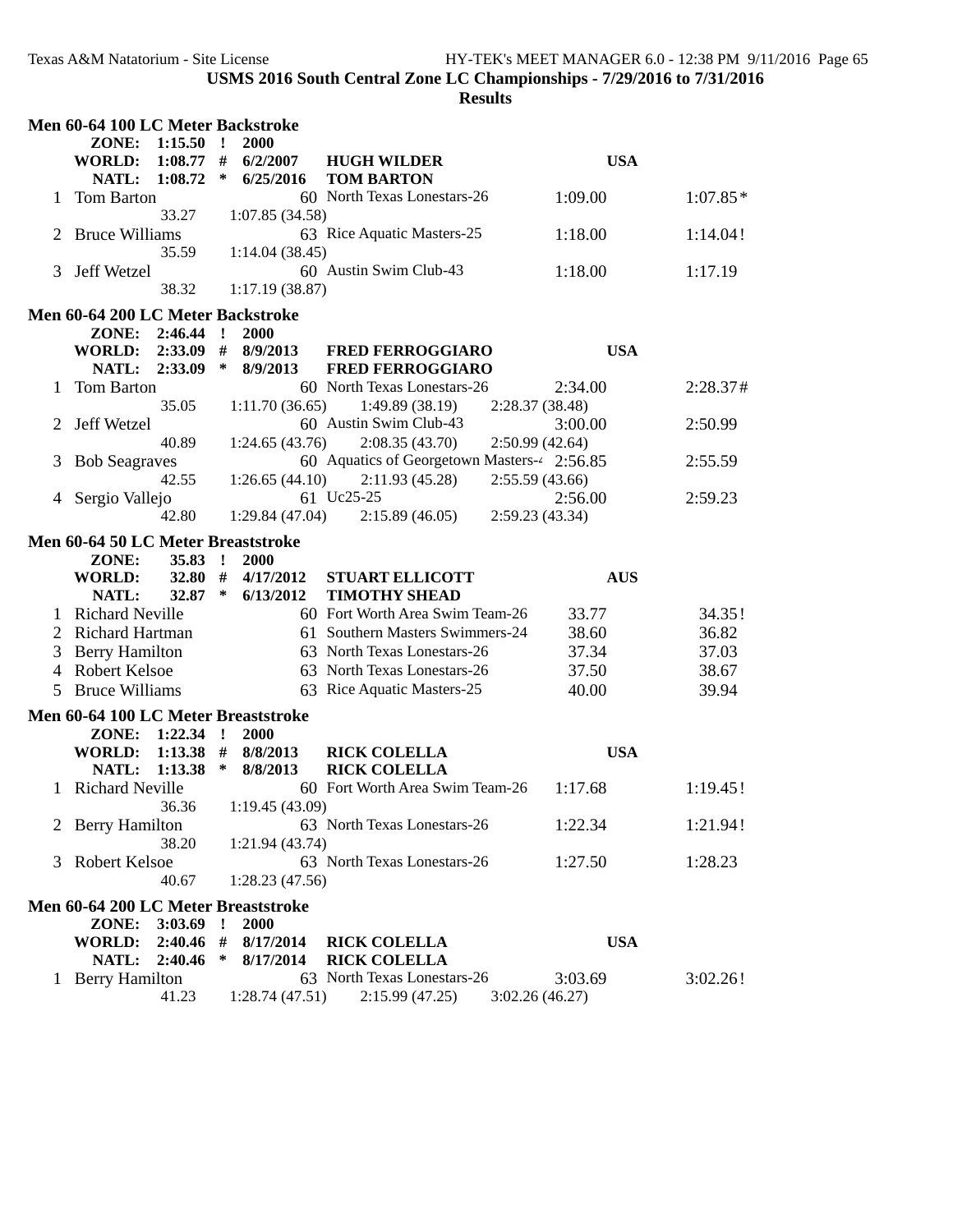|                | Men 60-64 50 LC Meter Butterfly        |                             |                                                               |                 |         |
|----------------|----------------------------------------|-----------------------------|---------------------------------------------------------------|-----------------|---------|
|                | 29.63<br>ZONE:                         | 2000<br>$\mathbf{r}$        |                                                               |                 |         |
|                | 27.92 #<br><b>WORLD:</b>               | 8/15/2005                   | <b>RICHARD ABRAHAMS</b>                                       | <b>USA</b>      |         |
|                | NATL:<br>27.92                         | $\ast$<br>8/15/2005         | <b>RICHARD ABRAHAMS</b>                                       |                 |         |
| 1              | <b>Robert Kelsoe</b>                   |                             | 63 North Texas Lonestars-26                                   | 31.50           | 31.03   |
|                | Richard Hartman                        |                             | 61 Southern Masters Swimmers-24                               | 31.78           | 31.46   |
| 3              | Jeff Wetzel                            |                             | 60 Austin Swim Club-43                                        | 30.00           | 32.64   |
| 4              | Craig Fox                              |                             | 61 Memorial Athletic Club Aquatic-2                           | 34.00           | 33.30   |
| 5              | Mark Kelly                             |                             | 61 University of Houston Masters-25                           | 40.00           | 39.51   |
|                | Men 60-64 100 LC Meter Butterfly       |                             |                                                               |                 |         |
|                | ZONE: 1:10.41 !                        | <b>2000</b>                 |                                                               |                 |         |
|                | WORLD: 1:03.03 #                       | 8/15/2005                   | <b>RICHARD ABRAHAMS</b>                                       | <b>USA</b>      |         |
|                | 1:03.03<br>NATL:                       | $\ast$<br>8/15/2005         | <b>RICHARD ABRAHAMS</b>                                       |                 |         |
|                | 1 Robert Kelsoe                        |                             | 63 North Texas Lonestars-26                                   | 1:11.50         | 1:12.70 |
|                | 33.26                                  | 1:12.70(39.44)              |                                                               |                 |         |
|                | <b>Bruce Williams</b>                  |                             | 63 Rice Aquatic Masters-25                                    | 1:15.00         | 1:16.50 |
|                | 35.12                                  | 1:16.50(41.38)              |                                                               |                 |         |
|                | Men 60-64 200 LC Meter Butterfly       |                             |                                                               |                 |         |
|                | ZONE: 2:55.06 !                        | 2000                        |                                                               |                 |         |
|                | $2:29.05$ #<br><b>WORLD:</b>           | 8/6/2011                    | <b>LAWRENCE DAY</b>                                           | <b>USA</b>      |         |
|                | 2:29.05<br>NATL:                       | ∗<br>8/6/2011               | <b>LAWRENCE DAY</b>                                           |                 |         |
|                | 1 Bob Seagraves                        |                             | 60 Aquatics of Georgetown Masters-4 3:15.84                   |                 | 3:14.80 |
|                | 43.29                                  | 1:35.18(51.89)              | 2:26.37(51.19)                                                | 3:14.80(48.43)  |         |
|                | <b>Men 60-64 200 LC Meter IM</b>       |                             |                                                               |                 |         |
|                |                                        | 2000<br>$\cdot$ !           |                                                               |                 |         |
|                | ZONE: 2:40.50<br><b>WORLD: 2:21.99</b> | #                           |                                                               | <b>USA</b>      |         |
|                | NATL: 2:21.99                          | 8/17/2014<br>∗<br>8/17/2014 | <b>RICK COLELLA</b><br><b>RICK COLELLA</b>                    |                 |         |
|                | 1 Richard Hartman                      |                             | 61 Southern Masters Swimmers-24                               | 2:50.00         | 2:43.38 |
|                | 32.63                                  |                             | 2:06.31(47.36)                                                |                 |         |
|                |                                        | 1:18.95(46.32)              | 63 North Texas Lonestars-26                                   | 2:43.38 (37.07) |         |
| 2              | Berry Hamilton                         |                             |                                                               | 2:46.56         | 2:43.75 |
|                | 33.87                                  | 1:19.04(45.17)              | 2:05.34(46.30)                                                | 2:43.75 (38.41) |         |
| 3              | <b>Bob Seagraves</b>                   |                             | 60 Aquatics of Georgetown Masters-4 2:59.16                   | 2:56.53(36.81)  | 2:56.53 |
|                | 37.49                                  | 1:24.25(46.76)              | 2:19.72(55.47)<br>61 Memorial Athletic Club Aquatic-2 3:00.00 |                 |         |
|                | 4 Craig Fox<br>35.83                   | 1:23.44(47.61)              |                                                               |                 | 2:56.94 |
|                |                                        |                             | 2:17.15(53.71)                                                | 2:56.94 (39.79) |         |
|                | <b>Men 60-64 400 LC Meter IM</b>       |                             |                                                               |                 |         |
|                | ZONE:<br>6:08.39                       | 2000                        |                                                               |                 |         |
|                | <b>WORLD:</b><br>5:08.20               | #<br>8/15/2014              | <b>RICK COLELLA</b>                                           | <b>USA</b>      |         |
|                | NATL:<br>5:08.20                       | ∗<br>8/15/2014              | <b>RICK COLELLA</b>                                           |                 |         |
| $\mathbf{1}$   | Craig Fox                              |                             | 61 Memorial Athletic Club Aquatic-2 6:45.00                   |                 | 6:30.06 |
|                | 36.55                                  | 1:22.92(46.37)              | 2:16.27(53.35)                                                | 3:05.61(49.34)  |         |
|                | 4:02.16(56.55)                         | 4:59.57(57.41)              | 5:46.16 (46.59)                                               | 6:30.06(43.90)  |         |
| $\overline{2}$ | Sergio Vallejo                         |                             | 61 Uc25-25                                                    | 7:15.00         | 6:52.64 |
|                | 39.90                                  | 1:31.87 (51.97)             | 2:23.73(51.86)                                                | 3:13.89(50.16)  |         |
|                | 4:13.77 (59.88)                        | 5:16.00(1:02.23)            | 6:06.27(50.27)                                                | 6:52.64(46.37)  |         |
| 3              | Larry Kravitz                          |                             | 63 Aquatex Swim Team-43                                       | 7:00.00         | 7:08.42 |
|                | 43.43                                  | 1:34.48(51.05)              | 2:35.53(1:01.05)                                              | 3:33.70 (58.17) |         |
|                | 4:34.05 (1:00.35)                      | 5:35.27 (1:01.22)           | 6:24.83(49.56)                                                | 7:08.42 (43.59) |         |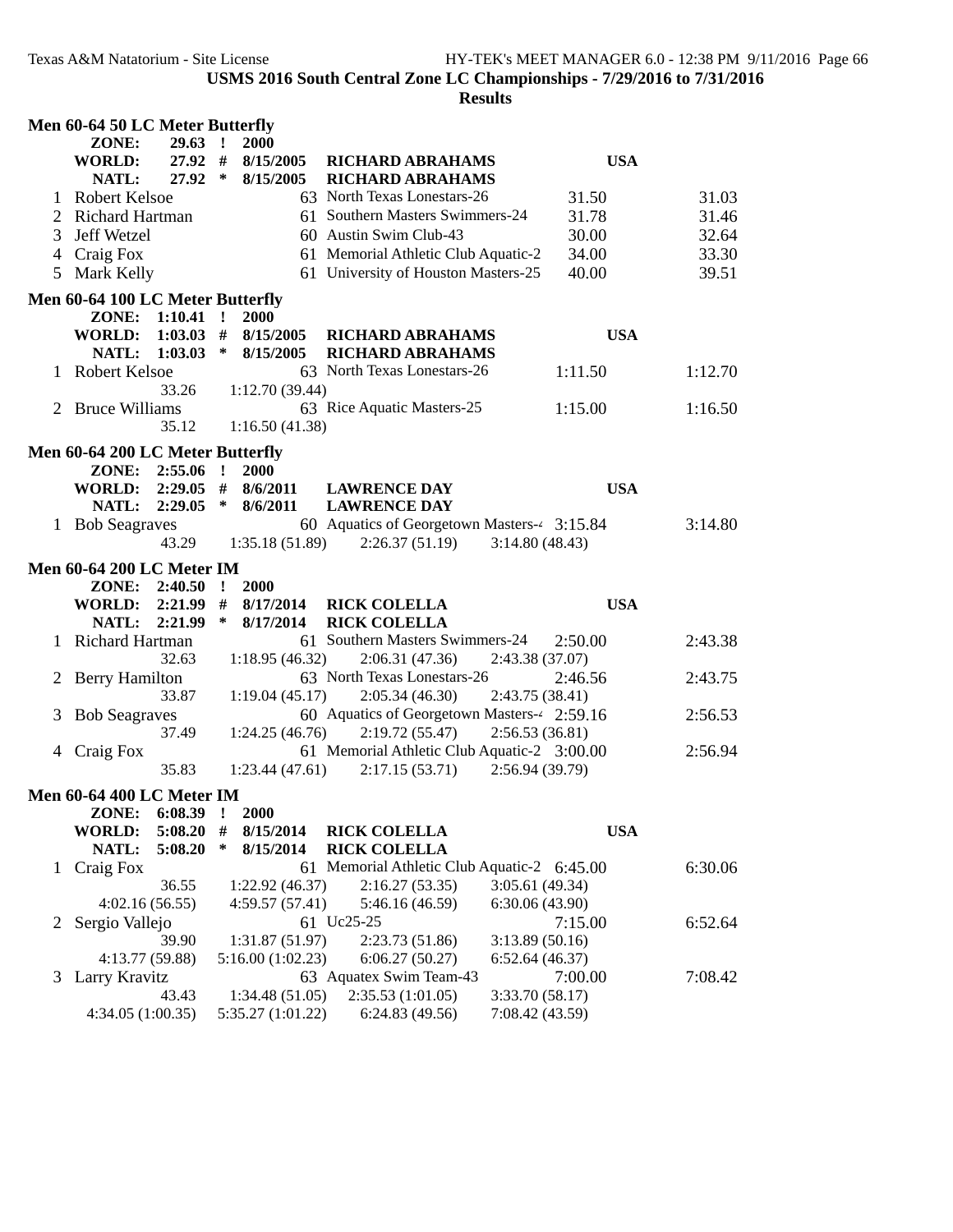|   | Men 65-69 50 LC Meter Freestyle                     |             |        |                             |                                                           |                  |          |
|---|-----------------------------------------------------|-------------|--------|-----------------------------|-----------------------------------------------------------|------------------|----------|
|   | ZONE:                                               | $29.21$ !   |        | 2000                        |                                                           |                  |          |
|   | <b>WORLD:</b>                                       | 26.33#      |        | 8/12/2010                   | <b>RICHARD ABRAHAMS</b>                                   | <b>USA</b>       |          |
|   | NATL:<br><b>Robert Wilson</b>                       | 26.33       | $\ast$ | 8/12/2010                   | <b>RICHARD ABRAHAMS</b><br>65 Charger Aquatics Masters-42 | 28.67            | 28.61!   |
| 2 | <b>Bruce Rollins</b>                                |             |        |                             | 67 Woodlands Masters Swim Team-2                          | 32.02            | 31.32    |
| 3 | <b>Gary Cates</b>                                   |             |        |                             | 65 North Texas Lonestars-26                               | 34.50            | 32.11    |
| 4 | James Davis                                         |             |        |                             | 67 Masters of South Texas-43                              | 34.60            | 34.01    |
| 5 | James Cole                                          |             |        |                             | 65 City Of Midland Aquatics-53                            | 39.00            | 37.81    |
|   |                                                     |             |        |                             |                                                           |                  |          |
|   | Men 65-69 100 LC Meter Freestyle<br>ZONE: 1:06.07 ! |             |        | <b>2000</b>                 |                                                           |                  |          |
|   | WORLD: 1:00.38 #                                    |             |        | 8/12/2010                   | <b>RICHARD ABRAHAMS</b>                                   | <b>USA</b>       |          |
|   | <b>NATL:</b>                                        | 1:00.38     | $\ast$ | 8/12/2010                   | <b>RICHARD ABRAHAMS</b>                                   |                  |          |
|   | Robert Wilson                                       |             |        |                             | 65 Charger Aquatics Masters-42                            | 1:04.44          | 1:05.80! |
|   |                                                     | 30.94       |        | 1:05.80(34.86)              |                                                           |                  |          |
|   | <b>Bruce Rollins</b>                                |             |        |                             | 67 Woodlands Masters Swim Team-2 1:10.02                  |                  | 1:13.39  |
|   |                                                     | 33.70       |        | 1:13.39(39.69)              |                                                           |                  |          |
| 3 | <b>Gary Cates</b>                                   |             |        |                             | 65 North Texas Lonestars-26                               | 1:18.00          | 1:13.46  |
|   |                                                     | 36.19       |        | 1:13.46(37.27)              |                                                           |                  |          |
| 4 | James Davis                                         |             |        |                             | 67 Masters of South Texas-43                              | 1:22.00          | 1:24.66  |
|   |                                                     | 40.45       |        | 1:24.66(44.21)              |                                                           |                  |          |
|   | Men 65-69 200 LC Meter Freestyle                    |             |        |                             |                                                           |                  |          |
|   | ZONE: 2:30.21 !                                     |             |        | <b>2000</b>                 |                                                           |                  |          |
|   | WORLD: 2:18.53 # 8/15/2008                          |             |        |                             | <b>TOM LANDIS</b>                                         | <b>USA</b>       |          |
|   |                                                     |             |        | NATL: 2:12.46 * 7/7/2016    | <b>RICK COLELLA</b>                                       |                  |          |
|   | 1 Gary Cates                                        |             |        |                             | 65 North Texas Lonestars-26                               | 3:10.69          | 2:48.47  |
|   |                                                     | 39.11       |        | 1:23.52(44.41)              | 2:07.12(43.60)<br>68 Uc25-25                              | 2:48.47(41.35)   |          |
|   | 2 Bodvar Gregersen                                  | 2:08.41     |        | 9:48.59 (7:40.18)           |                                                           | 6:51.05          | 9:48.59  |
|   |                                                     |             |        |                             |                                                           |                  |          |
|   | Men 65-69 400 LC Meter Freestyle                    |             |        |                             |                                                           |                  |          |
|   | ZONE: 5:31.15 !<br>WORLD: 4:56.47 # 6/14/2015       |             |        | 2000                        | <b>JIM MCCONICA</b>                                       | <b>USA</b>       |          |
|   | <b>NATL:</b>                                        | $4:54.90$ * |        | 6/7/2015                    | <b>JIM MC CONICA</b>                                      |                  |          |
|   | 1 Bodvar Gregersen                                  |             |        |                             | 68 Uc25-25                                                | 14:32.81         | 24:32.68 |
|   |                                                     |             |        | 3:43.32 24:32.68 (20:49.36) |                                                           |                  |          |
|   | Men 65-69 800 LC Meter Freestyle                    |             |        |                             |                                                           |                  |          |
|   |                                                     |             |        |                             | WORLD: 10:11.30 # 6/14/2015 JIM MCCONICA                  | <b>USA</b>       |          |
|   | NATL: 10:11.30                                      |             | ∗      | 6/14/2015                   | <b>JIM MC CONICA</b>                                      |                  |          |
| 1 | <b>Randy Ernst</b>                                  |             |        |                             | 65 Rice Aquatic Masters-25                                | 13:00.00         | 12:46.53 |
|   |                                                     | 44.82       |        |                             | 2:20.23()                                                 | 3:07.47 (47.24)  |          |
|   | 3:55.69(48.22)                                      |             |        | 4:43.40(47.71)              |                                                           | 6:20.24()        |          |
|   | 7:09.09(48.85)                                      |             |        | 7:57.45(48.36)              | 8:46.26 (48.81)                                           |                  |          |
|   |                                                     | 10:23.91()  |        | 11:11.70 (47.79)            | 12:00.40 (48.70)                                          | 12:46.53 (46.13) |          |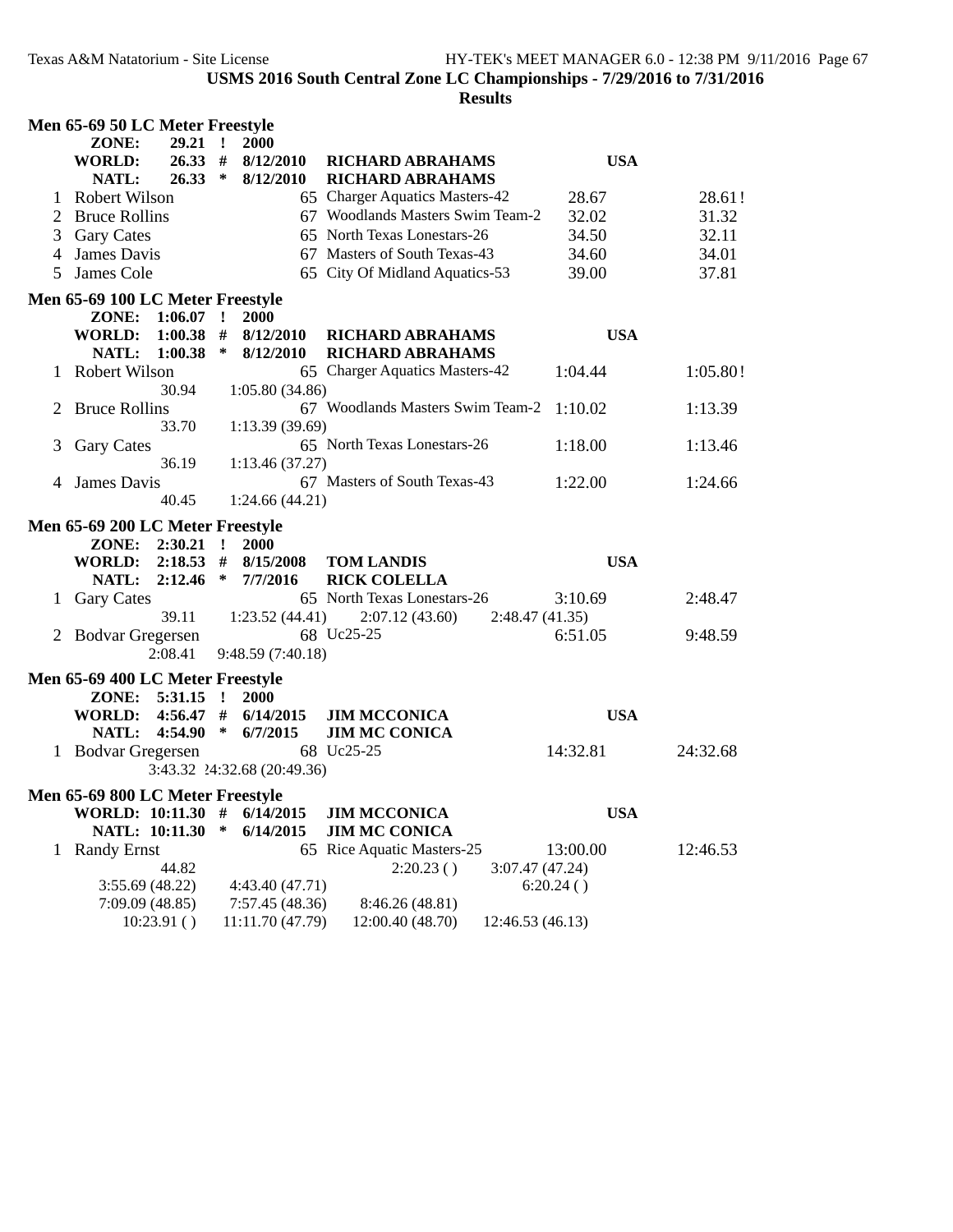|                | Men 65-69 1500 LC Meter Freestyle |           |              |                    |            |                                          |                    |            |          |
|----------------|-----------------------------------|-----------|--------------|--------------------|------------|------------------------------------------|--------------------|------------|----------|
|                | ZONE: 21:13.06                    |           | $\mathbf{I}$ | 2000               |            |                                          |                    |            |          |
|                | WORLD: 19:33.36 #                 |           |              | 6/14/2015          |            | <b>JIM MCCONICA</b>                      |                    | <b>USA</b> |          |
|                | NATL: 19:33.36                    |           | $\ast$       | 6/14/2015          |            | <b>JIM MC CONICA</b>                     |                    |            |          |
| 1              | Michael Huffman                   |           |              |                    |            | 67 Rice Aquatic Masters-25               |                    | 25:00.00   | 25:09.30 |
|                |                                   | 44.38     |              | 1:32.06(47.68)     |            | 2:21.59(49.53)                           | 3:10.75(49.16)     |            |          |
|                | 4:01.03(50.28)                    |           |              | 4:50.04(49.01)     |            | 5:40.61 (50.57)                          | 6:30.46(49.85)     |            |          |
|                | 7:21.25(50.79)                    |           |              | 8:10.67(49.42)     |            | 9:01.68(51.01)                           | 9:51.43(49.75)     |            |          |
|                | 10:42.22 (50.79)                  |           |              | 11:32.86 (50.64)   |            | 12:24.51 (51.65)                         | 13:15.68 (51.17)   |            |          |
|                | 14:07.43 (51.75)                  |           |              | 14:58.12 (50.69)   |            | 15:49.66 (51.54)                         | 16:40.67(51.01)    |            |          |
|                | 17:32.49 (51.82)                  |           |              | 18:23.22 (50.73)   |            | 19:10.69 (47.47)                         | 20:05.50 (54.81)   |            |          |
|                | 20:52.11 (46.61)                  |           |              | 21:47.17 (55.06)   |            | 22:38.70 (51.53)                         | 23:28.86 (50.16)   |            |          |
|                | 24:20.61 (51.75)                  |           |              | 25:09.30 (48.69)   |            |                                          |                    |            |          |
| 2              | James Cole                        |           |              |                    |            | 65 City Of Midland Aquatics-53           |                    | 30:00.00   | 32:01.85 |
|                |                                   | 45.19     |              | 1:41.67(56.48)     |            | 2:40.39 (58.72)                          | 3:44.25 (1:03.86)  |            |          |
|                | 4:48.15(1:03.90)                  |           |              | 5:52.72 (1:04.57)  |            | 6:56.88(1:04.16)                         | 8:00.84 (1:03.96)  |            |          |
|                | 9:04.99(1:04.15)                  |           |              | 10:09.12(1:04.13)  |            | 11:13.21 (1:04.09)                       | 12:18.28 (1:05.07) |            |          |
|                | 13:21.96 (1:03.68)                |           |              | 14:28.20(1:06.24)  |            | 15:33.17 (1:04.97)                       | 16:38.82 (1:05.65) |            |          |
|                | 17:42.46 (1:03.64)                |           |              |                    |            | 18:47.68 (1:05.22) 19:51.77 (1:04.09)    | 20:58.42 (1:06.65) |            |          |
|                |                                   |           |              | 23:08.89()         |            | 24:13.98 (1:05.09)                       | 25:20.28 (1:06.30) |            |          |
|                | 26:25.99 (1:05.71)                |           |              | 27:35.47 (1:09.48) |            | 28:42.57 (1:07.10)                       | 29:50.74 (1:08.17) |            |          |
|                | 30:57.69 (1:06.95)                |           |              | 32:01.85 (1:04.16) |            |                                          |                    |            |          |
|                | Men 65-69 50 LC Meter Backstroke  |           |              |                    |            |                                          |                    |            |          |
|                | ZONE:                             | 38.96 !   |              | <b>2000</b>        |            |                                          |                    |            |          |
|                | <b>WORLD:</b>                     | $30.95$ # |              | 7/7/2012           |            | <b>HUGH WILDER</b>                       |                    | <b>USA</b> |          |
|                | NATL:                             | $30.95$ * |              | 7/12/2012          |            | <b>HUGH WILDER</b>                       |                    |            |          |
| 1              | Greg Tharp                        |           |              |                    |            | 66 Woodlands Masters Swim Team-2         |                    | 36.00      | 37.97!   |
| $\overline{2}$ | James Steffensen                  |           |              |                    |            | 65 Fort Worth Area Swim Team-26          |                    | 43.00      | 38.88!   |
| 3              | <b>Gary Cates</b>                 |           |              |                    |            | 65 North Texas Lonestars-26              |                    | 42.69      | 40.11    |
| 4              | James Cole                        |           |              |                    |            | 65 City Of Midland Aquatics-53           |                    | 43.00      | 44.17    |
|                |                                   |           |              |                    |            |                                          |                    |            |          |
|                | Men 65-69 100 LC Meter Backstroke |           |              |                    |            |                                          |                    |            |          |
|                | ZONE:                             | 1:23.25   | $\mathbf{r}$ | <b>2000</b>        |            |                                          |                    |            |          |
|                | <b>WORLD:</b>                     | 1:09.79   | #<br>$\ast$  | 7/8/2012           |            | <b>HUGH WILDER</b><br><b>HUGH WILDER</b> |                    | <b>USA</b> |          |
|                | NATL:                             | 1:09.79   |              | 7/8/2012           |            | 66 Woodlands Masters Swim Team-2         |                    |            |          |
| 1              | Greg Tharp                        |           |              |                    |            | 65 Fort Worth Area Swim Team-26          |                    | 1:23.00    | 1:22.59! |
| 2              | James Steffensen                  |           |              |                    |            |                                          |                    | 2:00.00    | 1:28.15  |
|                |                                   | 43.45     |              | 1:28.15(44.70)     |            |                                          |                    |            |          |
|                | 3 Randy Ernst                     |           |              |                    |            | 65 Rice Aquatic Masters-25               |                    | 1:45.00    | 1:34.94  |
|                |                                   | 45.59     |              | 1:34.94(49.35)     |            |                                          |                    |            |          |
|                | 4 Bodvar Gregersen                |           |              |                    | 68 Uc25-25 |                                          |                    | 3:49.92    | 4:15.34  |
|                |                                   | 2:03.09   |              | 4:15.34(2:12.25)   |            |                                          |                    |            |          |
|                | Men 65-69 200 LC Meter Backstroke |           |              |                    |            |                                          |                    |            |          |
|                | ZONE: 3:23.31 !                   |           |              | 2000               |            |                                          |                    |            |          |
|                | WORLD: 2:40.95 #                  |           |              | 2/22/2008          |            | <b>BERND HORSTMANN</b>                   |                    | <b>GER</b> |          |
|                | NATL: 2:41.76                     |           | $\ast$       | 8/6/2009           |            | <b>RICHARD BURNS</b>                     |                    |            |          |
|                | 1 Bruce Rollins                   |           |              |                    |            | 67 Woodlands Masters Swim Team-2 3:30.02 |                    |            | 3:29.40  |
|                |                                   | 50.84     |              | 1:44.20(53.36)     |            | 2:38.95(54.75)                           | 3:29.40(50.45)     |            |          |
| 2              | <b>Bodvar Gregersen</b>           |           |              |                    | 68 Uc25-25 |                                          |                    | 8:01.70    | 9:59.69  |
|                |                                   | 2:20.63   |              | 4:48.49 (2:27.86)  |            | 9:59.69 (5:11.20)                        |                    |            |          |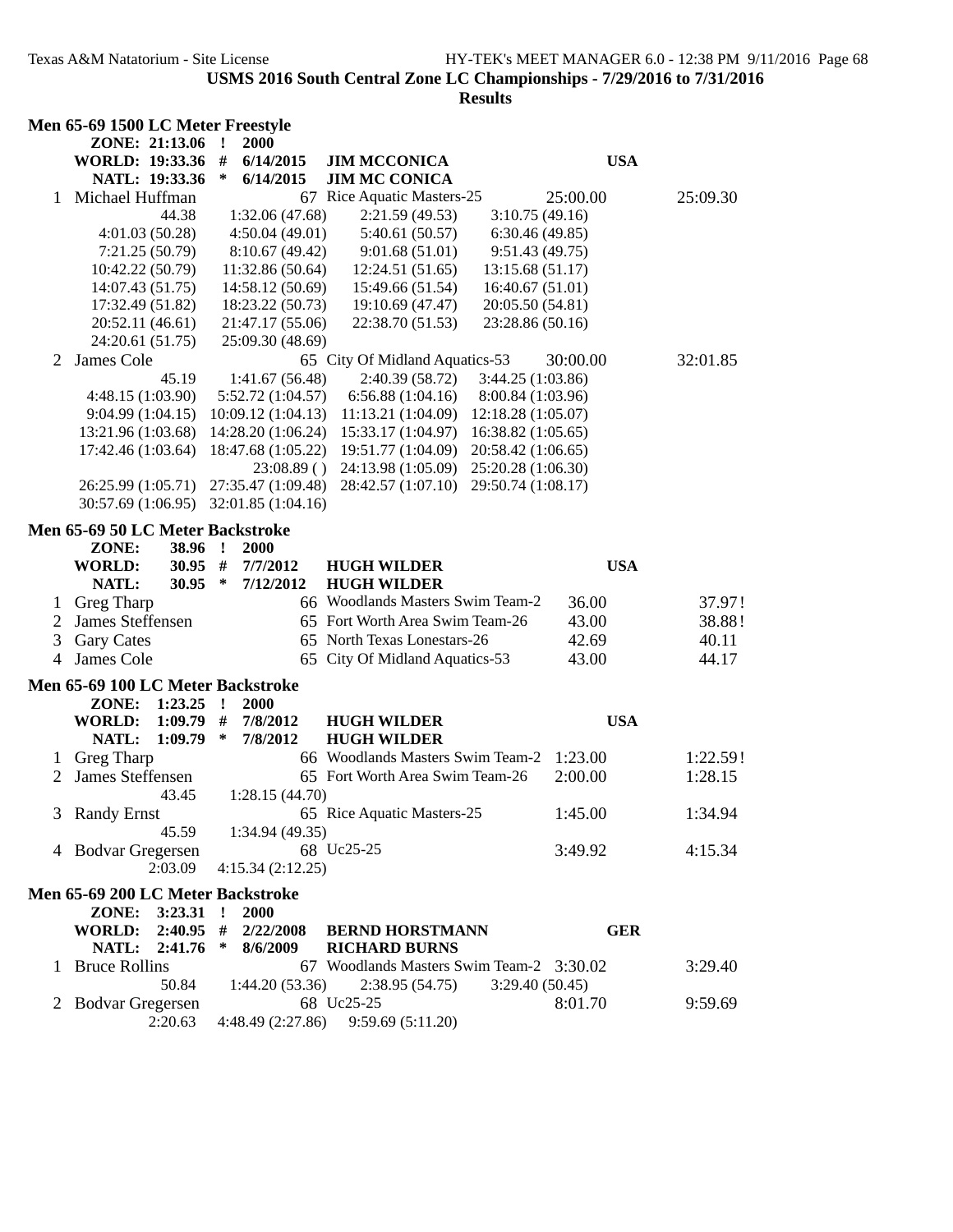| Men 65-69 50 LC Meter Breaststroke       |                                                                |                        |              |                        |                                                                              |            |          |  |  |
|------------------------------------------|----------------------------------------------------------------|------------------------|--------------|------------------------|------------------------------------------------------------------------------|------------|----------|--|--|
|                                          | ZONE:                                                          | $39.14$ !              |              | 2000                   |                                                                              |            |          |  |  |
|                                          | <b>WORLD:</b>                                                  | 34.61#                 |              | 9/5/2009               | <b>OSAMU MAEDA</b>                                                           | <b>JPN</b> |          |  |  |
|                                          | NATL:                                                          | 34.66                  | $\ast$       | 7/8/2012               | <b>ROBERT STRAND</b>                                                         |            |          |  |  |
|                                          | <b>Bruce Rollins</b>                                           |                        |              |                        | 67 Woodlands Masters Swim Team-2                                             | 45.02      | 41.26    |  |  |
|                                          | James Steffensen                                               |                        |              |                        | 65 Fort Worth Area Swim Team-26                                              | 50.00      | 42.29    |  |  |
| 3                                        | <b>Randy Ernst</b>                                             |                        |              |                        | 65 Rice Aquatic Masters-25                                                   | 47.00      | 43.51    |  |  |
| 4                                        | James Cole                                                     |                        |              |                        | 65 City Of Midland Aquatics-53                                               | 58.00      | 56.06    |  |  |
| 5                                        | <b>Bodvar Gregersen</b>                                        |                        |              |                        | 68 Uc25-25                                                                   | 2:26.15    | 2:21.93  |  |  |
|                                          | Men 65-69 100 LC Meter Breaststroke                            |                        |              |                        |                                                                              |            |          |  |  |
|                                          | ZONE:                                                          | $1:26.77$ !            |              | 2000                   |                                                                              |            |          |  |  |
|                                          | <b>WORLD:</b>                                                  | 1:18.11                | #            | 8/6/2009               | <b>KENNETH FROST</b>                                                         | <b>USA</b> |          |  |  |
|                                          | NATL:                                                          | 1:16.30                | $\ast$       | 7/8/2016               | <b>RICK COLELLA</b>                                                          |            |          |  |  |
|                                          | 1 Bruce Rollins                                                |                        |              |                        | 67 Woodlands Masters Swim Team-2 1:35.02                                     |            | 1:33.59  |  |  |
|                                          |                                                                | 44.94                  |              | 1:33.59(48.65)         | 68 Uc25-25                                                                   | 4:55.29    | DQ       |  |  |
|                                          | --- Bodvar Gregersen                                           |                        |              |                        |                                                                              |            |          |  |  |
|                                          | Men 65-69 200 LC Meter Breaststroke                            |                        |              |                        |                                                                              |            |          |  |  |
|                                          |                                                                | ZONE: 3:20.30 !        |              | 2000                   |                                                                              |            |          |  |  |
|                                          | WORLD:                                                         |                        |              | $2:56.96$ # $8/8/2014$ | <b>ALLEN STARK</b>                                                           | <b>USA</b> |          |  |  |
|                                          | <b>NATL:</b>                                                   | 2:47.71                | $\ast$       | 7/7/2016               | <b>RICK COLELLA</b>                                                          |            |          |  |  |
| $\mathbf{I}$                             | <b>Randy Ernst</b>                                             |                        |              |                        | 65 Rice Aquatic Masters-25                                                   | 4:00.00    | 3:33.40  |  |  |
| 2                                        | <b>Bruce Rollins</b>                                           | 47.63                  |              | 1:41.80(54.17)         | 2:37.94(56.14)<br>3:33.40(55.46)<br>67 Woodlands Masters Swim Team-2 3:30.02 |            | 3:37.18  |  |  |
|                                          |                                                                | 49.97                  |              | 1:44.54 (54.57)        | 2:42.86(58.32)<br>3:37.18(54.32)                                             |            |          |  |  |
| 3                                        |                                                                |                        |              |                        | 68 Uc25-25                                                                   | 10:20.34   | 14:13.30 |  |  |
| <b>Bodvar Gregersen</b>                  |                                                                |                        |              |                        |                                                                              |            |          |  |  |
|                                          | 3:23.81 14:13.30 (10:49.49)<br>Men 65-69 50 LC Meter Butterfly |                        |              |                        |                                                                              |            |          |  |  |
|                                          | ZONE:                                                          | 30.86                  | $\mathbf{I}$ | 2000                   |                                                                              |            |          |  |  |
|                                          | WORLD:                                                         | 28.54 #                |              | 6/27/2009              | <b>JOSEP CLARET</b>                                                          | <b>ESP</b> |          |  |  |
|                                          | NATL:                                                          | 28.68                  | ∗            | 8/16/2008              | <b>KEEFE LODWIG</b>                                                          |            |          |  |  |
| 1                                        | <b>Robert Wilson</b>                                           |                        |              |                        | 65 Charger Aquatics Masters-42                                               | 31.83      | 31.50    |  |  |
| 2                                        | Greg Tharp                                                     |                        |              |                        | 66 Woodlands Masters Swim Team-2                                             | 36.00      | 34.97    |  |  |
|                                          | 3 Gary Cates                                                   |                        |              |                        | 65 North Texas Lonestars-26                                                  | 37.50      | 35.39    |  |  |
| 4                                        | James Davis                                                    |                        |              |                        | 67 Masters of South Texas-43                                                 | 50.00      | 46.34    |  |  |
| 5                                        | James Cole                                                     |                        |              |                        | 65 City Of Midland Aquatics-53                                               | 44.00      | 57.72    |  |  |
|                                          |                                                                |                        |              |                        |                                                                              |            |          |  |  |
| Men 65-69 100 LC Meter Butterfly         |                                                                |                        |              |                        |                                                                              |            |          |  |  |
|                                          | ZONE:<br><b>WORLD:</b>                                         | 1:17.63<br>$1:07.34$ # | $\mathbf{I}$ | 2000<br>8/11/2010      | <b>RICHARD ABRAHAMS</b>                                                      | <b>USA</b> |          |  |  |
|                                          | NATL:                                                          | 1:06.53                | ∗            | 7/10/2016              | <b>LAWRENCE DAY</b>                                                          |            |          |  |  |
|                                          | 1 Robert Wilson                                                |                        |              |                        | 65 Charger Aquatics Masters-42                                               | 1:12.00    | 1:16.42! |  |  |
|                                          |                                                                | 34.82                  |              | 1:16.42(41.60)         |                                                                              |            |          |  |  |
| 2                                        | <b>Bruce Rollins</b>                                           |                        |              |                        | 67 Woodlands Masters Swim Team-2 1:35.02                                     |            | 1:30.31  |  |  |
|                                          |                                                                | 42.21                  |              | 1:30.31(48.10)         |                                                                              |            |          |  |  |
| 3                                        | <b>Bodvar Gregersen</b>                                        |                        |              |                        | 68 Uc25-25                                                                   | 6:21.35    | 6:01.61  |  |  |
| Men 65-69 200 LC Meter Butterfly         |                                                                |                        |              |                        |                                                                              |            |          |  |  |
| $\mathbf{r}$<br>2000<br>ZONE:<br>3:18.81 |                                                                |                        |              |                        |                                                                              |            |          |  |  |
|                                          | <b>WORLD:</b>                                                  | 2:41.92                | #            | 2/21/2015              | <b>TAKEO HIRAMOTO</b>                                                        | <b>JPN</b> |          |  |  |
|                                          | NATL: 2:33.40                                                  |                        | $\ast$       | 6/12/2016              | <b>LAWRENCE DAY</b>                                                          |            |          |  |  |
|                                          | 1 Bruce Rollins                                                |                        |              |                        | 67 Woodlands Masters Swim Team-2 3:30.02                                     |            | 3:30.84  |  |  |
|                                          |                                                                |                        |              |                        |                                                                              |            |          |  |  |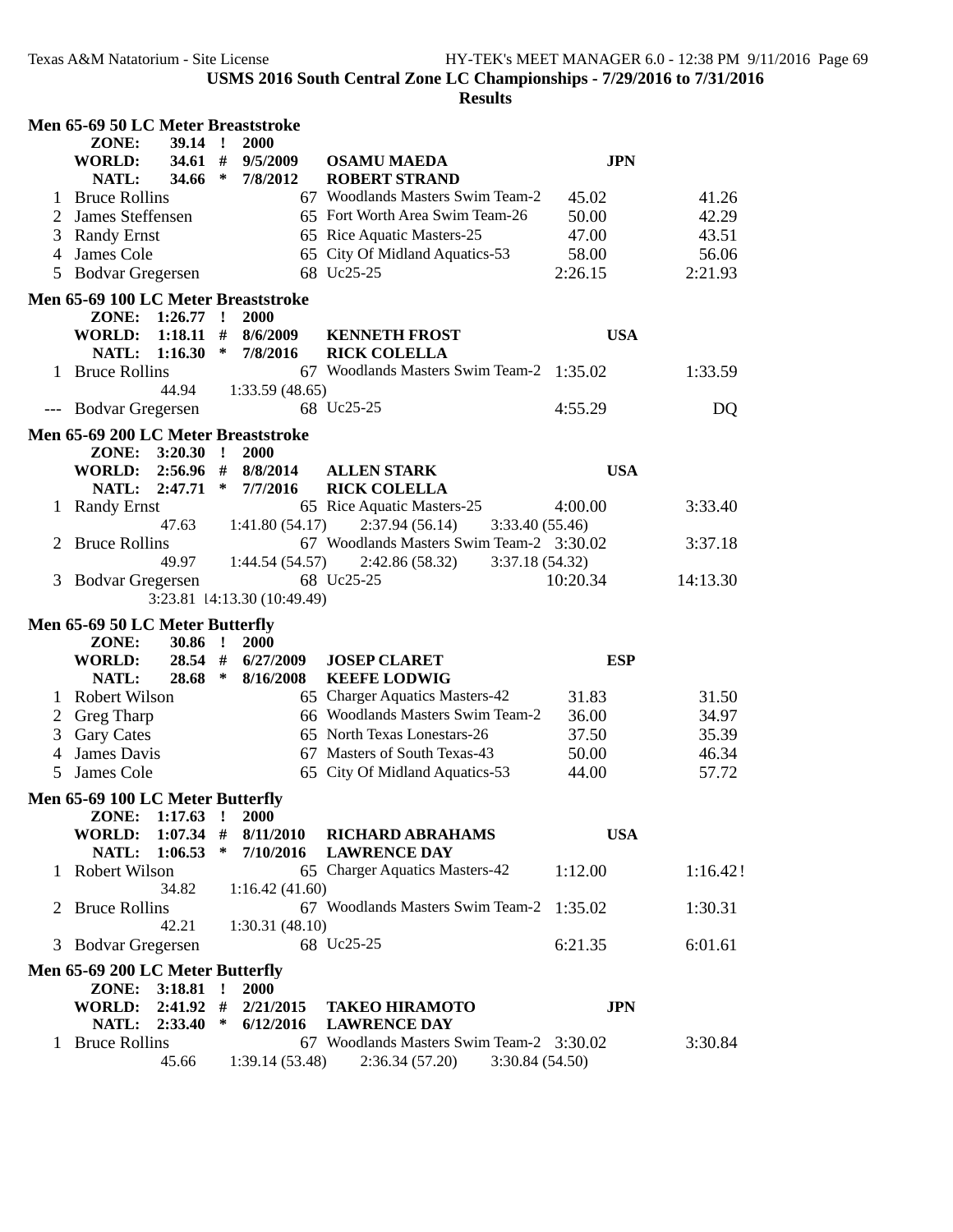|                                  | <b>Results</b>                     |                                            |                                                        |            |  |  |  |
|----------------------------------|------------------------------------|--------------------------------------------|--------------------------------------------------------|------------|--|--|--|
|                                  | (Men 65-69 200 LC Meter Butterfly) |                                            |                                                        |            |  |  |  |
|                                  | 2 Bodvar Gregersen                 | 68 Uc25-25                                 | 14:09.33                                               | 16:58.21   |  |  |  |
|                                  |                                    | 4:03.76 16:58.21 (12:54.45)                |                                                        |            |  |  |  |
|                                  | <b>Men 65-69 200 LC Meter IM</b>   |                                            |                                                        |            |  |  |  |
|                                  | ZONE: 3:03.77 !                    | 2000                                       |                                                        |            |  |  |  |
|                                  | <b>WORLD:</b>                      | $2:39.23$ # 8/6/2014<br><b>HUBIE KERNS</b> |                                                        | <b>USA</b> |  |  |  |
|                                  | NATL: 2:29.52                      | $\ast$<br>7/7/2016                         | <b>RICK COLELLA</b>                                    |            |  |  |  |
|                                  | Robert Wilson                      |                                            | 65 Charger Aquatics Masters-42<br>2:47.82              | 2:47.79!   |  |  |  |
|                                  | 33.43                              | 1:16.55(43.12)                             | 2:07.89(51.34)<br>2:47.79 (39.90)                      |            |  |  |  |
|                                  | <b>Bruce Rollins</b>               |                                            | 67 Woodlands Masters Swim Team-2 3:17.02               | 3:19.77    |  |  |  |
|                                  | 44.31                              | 1:41.22(56.91)                             | 2:39.64 (58.42)<br>3:19.77(40.13)                      |            |  |  |  |
|                                  | 3 Bodvar Gregersen                 | 68 Uc25-25                                 | 9:06.62                                                | 11:35.30   |  |  |  |
|                                  | 2:56.65                            |                                            | 5:49.52 (2:52.87) 9:23.01 (3:33.49) 11:35.30 (2:12.29) |            |  |  |  |
|                                  |                                    |                                            |                                                        |            |  |  |  |
|                                  | <b>Men 65-69 400 LC Meter IM</b>   |                                            |                                                        |            |  |  |  |
|                                  | ZONE: 6:39.99 !                    | 2000                                       |                                                        |            |  |  |  |
|                                  | WORLD: 5:50.98 # 8/5/2014          |                                            | <b>ALEK SHESTAKOV</b>                                  | <b>USA</b> |  |  |  |
|                                  | NATL: 5:20.00 * 7/8/2016           | <b>RICK COLELLA</b>                        |                                                        |            |  |  |  |
|                                  | 1 Bruce Rollins                    |                                            | 67 Woodlands Masters Swim Team-2 6:50.02               | 6:48.73    |  |  |  |
|                                  |                                    | 43.67 1:34.55 (50.88)                      | 2:33.07(58.52)<br>3:29.21(56.14)                       |            |  |  |  |
|                                  |                                    | $4:26.40(57.19)$ $5:24.26(57.86)$          | 6:06.94 (42.68)<br>6:48.73(41.79)                      |            |  |  |  |
|                                  | 2 Bodvar Gregersen                 | 68 Uc25-25                                 | 21:20.59                                               | 23:55.29   |  |  |  |
|                                  |                                    | 3:32.92 23:55.29 (20:22.37)                |                                                        |            |  |  |  |
|                                  | Men 70-74 50 LC Meter Freestyle    |                                            |                                                        |            |  |  |  |
|                                  | ZONE:<br>29.94 !                   | <b>2000</b>                                |                                                        |            |  |  |  |
|                                  | <b>WORLD:</b>                      | 27.71 # 8/7/2015                           | <b>RICHARD ABRAHAMS</b>                                | <b>USA</b> |  |  |  |
|                                  | NATL:<br>$27.71$ *                 | 8/7/2015                                   | <b>RICHARD ABRAHAMS</b>                                |            |  |  |  |
|                                  | 1 Rog Hardy                        |                                            | 70 Rice Aquatic Masters-25<br>32.49                    | 31.68      |  |  |  |
|                                  | 2 Bob Welty                        |                                            | 72 North Texas Lonestars-26<br>34.00                   | 35.02      |  |  |  |
| 3                                | Darrell Wilk                       | 71 Edina Swim Club-30                      | 34.05                                                  | 36.58      |  |  |  |
|                                  | 4 Ken Pipkin                       |                                            | 72 North Texas Lonestars-26<br>38.26                   | 41.49      |  |  |  |
| 5                                | Richard Hahn                       |                                            | 74 Aquatics of Georgetown Masters-4<br>39.48           | 42.10      |  |  |  |
| 6                                | Paul Collins                       |                                            | 74 Woodlands Masters Swim Team-2<br>45.00              | 42.24      |  |  |  |
|                                  | Men 70-74 100 LC Meter Freestyle   |                                            |                                                        |            |  |  |  |
|                                  | ZONE:<br>$1:09.80$ !               | <b>2000</b>                                |                                                        |            |  |  |  |
|                                  | <b>WORLD:</b>                      | $1:03.32$ # $8/8/2015$                     | <b>DAVID QUIGGIN</b>                                   | <b>USA</b> |  |  |  |
|                                  |                                    | NATL: 1:03.32 * 8/8/2015 DAVID QUIGGIN     |                                                        |            |  |  |  |
|                                  | 1 Rog Hardy                        |                                            | 70 Rice Aquatic Masters-25<br>1:14.99                  | 1:15.39    |  |  |  |
|                                  | 33.99                              | 1:15.39(41.40)                             |                                                        |            |  |  |  |
| $\mathbb{Z}^-$                   | Darrell Wilk                       | 71 Edina Swim Club-30                      | 1:23.01                                                | 1:24.77    |  |  |  |
|                                  | 38.11                              | 1:24.77(46.66)                             |                                                        |            |  |  |  |
| 3                                | Richard Hahn                       |                                            | 74 Aquatics of Georgetown Masters-4 1:34.65            | 1:33.51    |  |  |  |
|                                  | 43.59                              | 1:33.51(49.92)                             |                                                        |            |  |  |  |
|                                  | 4 Ken Pipkin                       |                                            | 72 North Texas Lonestars-26<br>1:33.36                 | 1:38.58    |  |  |  |
|                                  | 43.68                              | 1:38.58(54.90)                             |                                                        |            |  |  |  |
|                                  |                                    |                                            |                                                        |            |  |  |  |
| Men 70-74 200 LC Meter Freestyle |                                    |                                            |                                                        |            |  |  |  |
|                                  | ZONE:<br>$2:41.63$ !               | <b>2000</b>                                |                                                        |            |  |  |  |
|                                  | <b>WORLD:</b><br>2:24.41           | #<br>8/15/2014                             | <b>DAVID QUIGGIN</b>                                   | <b>USA</b> |  |  |  |
|                                  | 2:24.41<br>NATL:                   | $\ast$<br>8/15/2014                        | <b>DAVID QUIGGIN</b>                                   |            |  |  |  |
|                                  | 1 Rog Hardy                        |                                            | 70 Rice Aquatic Masters-25<br>2:49.99                  | 2:44.98    |  |  |  |
|                                  | 38.39                              | 1:19.52(41.13)                             | 2:03.07(43.55)<br>2:44.98 (41.91)                      |            |  |  |  |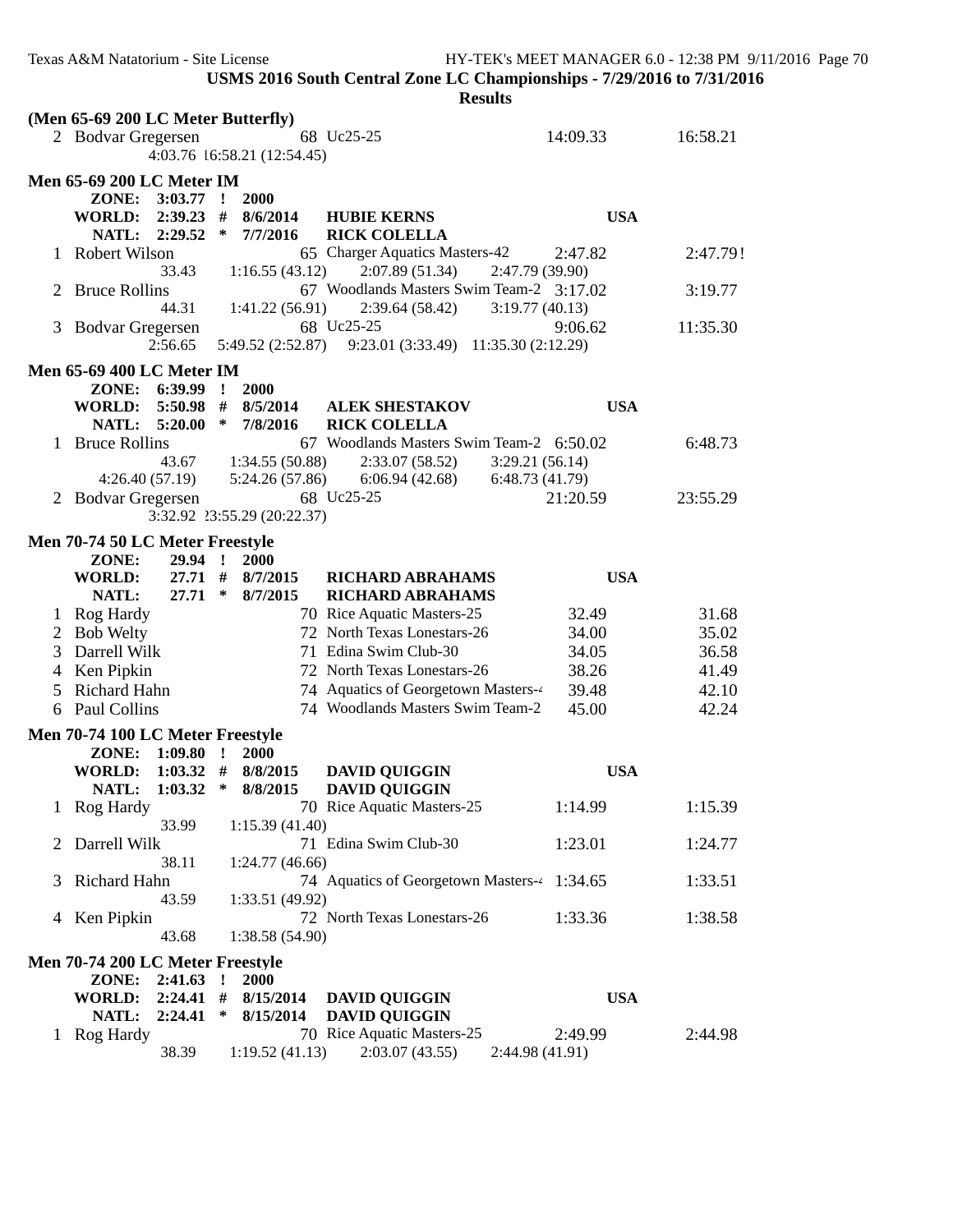|                                       | (Men 70-74 200 LC Meter Freestyle)    |                                                               |            |          |  |  |  |
|---------------------------------------|---------------------------------------|---------------------------------------------------------------|------------|----------|--|--|--|
|                                       | 2 Richard Hahn                        | 74 Aquatics of Georgetown Masters-4 3:35.10                   |            | 3:29.59  |  |  |  |
|                                       | 44.01                                 | 1:39.13(55.12)<br>2:35.78(56.65)<br>3:29.59 (53.81)           |            |          |  |  |  |
|                                       | 3 Ken Pipkin                          | 72 North Texas Lonestars-26                                   | 3:42.61    | 3:54.13  |  |  |  |
|                                       | 49.33                                 | 1:50.27(1:00.94)<br>2:56.24(1:05.97)<br>3:54.13 (57.89)       |            |          |  |  |  |
|                                       |                                       |                                                               |            |          |  |  |  |
|                                       | Men 70-74 400 LC Meter Freestyle      |                                                               |            |          |  |  |  |
|                                       | ZONE:<br>5:15.62                      | $\cdot$ !<br>2000                                             |            |          |  |  |  |
|                                       | <b>WORLD:</b><br>5:12.05              | #<br>5/4/2001<br><b>GRAHAM JOHNSTON</b>                       | <b>USA</b> |          |  |  |  |
|                                       | <b>NATL:</b><br>5:12.05               | $\ast$<br>5/4/2001<br><b>GRAHAM JOHNSTON</b>                  |            |          |  |  |  |
| 1.                                    | Rog Hardy                             | 70 Rice Aquatic Masters-25                                    | 5:59.99    | 5:52.50  |  |  |  |
|                                       | 38.40                                 | 1:22.21(43.81)<br>2:06.85(44.64)<br>2:52.53 (45.68)           |            |          |  |  |  |
|                                       | 3:38.34 (45.81)                       | 5:09.64(45.24)<br>4:24.40(46.06)<br>5:52.50 (42.86)           |            |          |  |  |  |
| 2                                     | Richard Hahn                          | 74 Aquatics of Georgetown Masters-4 7:46.31                   |            | 7:28.25  |  |  |  |
|                                       | 46.96                                 | 1:43.15(56.19)<br>2:40.43 (57.28)<br>3:40.03(59.60)           |            |          |  |  |  |
|                                       | 4:37.80(57.77)                        | 5:36.65(58.85)<br>6:33.42(56.77)<br>7:28.25(54.83)            |            |          |  |  |  |
|                                       |                                       |                                                               |            |          |  |  |  |
|                                       | Men 70-74 1500 LC Meter Freestyle     |                                                               |            |          |  |  |  |
|                                       | ZONE: 21:11.98                        | $\mathbf{r}$<br>2000                                          |            |          |  |  |  |
|                                       | WORLD: 20:36.56 #                     | 8/16/2001<br><b>GRAHAM JOHNSTON</b><br>∗                      | <b>USA</b> |          |  |  |  |
|                                       | NATL: 20:36.56                        | 8/16/2001<br><b>GRAHAM JOHNSTON</b>                           |            |          |  |  |  |
|                                       | Ken Pipkin                            | 72 North Texas Lonestars-26                                   | 29:17.00   | 35:21.11 |  |  |  |
|                                       | 52.58                                 | 3:08.27(1:10.17)<br>1:58.10(1:05.52)<br>4:16.33(1:08.06)      |            |          |  |  |  |
|                                       | 5:25.99 (1:09.66)                     | 6:34.30(1:08.31)<br>7:42.61(1:08.31)<br>8:50.33 (1:07.72)     |            |          |  |  |  |
|                                       | 9:59.67(1:09.34)                      | 13:29.29 (1:09.27)<br>11:10.10(1:10.43)<br>12:20.02 (1:09.92) |            |          |  |  |  |
|                                       | 14:40.30 (1:11.01) 15:52.57 (1:12.27) | 17:06.95(1:14.38)<br>18:18.04 (1:11.09)                       |            |          |  |  |  |
|                                       | 19:29.91 (1:11.87) 20:42.35 (1:12.44) | 21:54.11 (1:11.76)<br>23:02.49 (1:08.38)                      |            |          |  |  |  |
|                                       | 24:11.28 (1:08.79) 25:22.17 (1:10.89) | 26:34.28 (1:12.11)<br>27:45.52 (1:11.24)                      |            |          |  |  |  |
|                                       | 28:55.77 (1:10.25) 30:05.52 (1:09.75) | 31:14.27 (1:08.75) 32:19.89 (1:05.62)                         |            |          |  |  |  |
|                                       | 34:15.58 (1:55.69) 35:21.11 (1:05.53) |                                                               |            |          |  |  |  |
|                                       | Men 70-74 50 LC Meter Backstroke      |                                                               |            |          |  |  |  |
|                                       | ZONE:<br>$39.09$ !                    | <b>2000</b>                                                   |            |          |  |  |  |
|                                       | <b>WORLD:</b><br>$33.59$ #            | 8/11/2013<br><b>RICHARD BURNS</b>                             | <b>USA</b> |          |  |  |  |
|                                       | NATL:<br><b>33.59</b>                 | $\ast$<br>8/11/2013<br><b>RICHARD BURNS</b>                   |            |          |  |  |  |
|                                       | 1 Bob Welty                           | 72 North Texas Lonestars-26                                   | 39.00      | 40.77    |  |  |  |
| 2                                     | <b>Thomas Boak</b>                    | 73 Woodlands Masters Swim Team-2                              | 44.00      | 43.27    |  |  |  |
| 3                                     | Alvin Thomas                          | 70 Rice Aquatic Masters-25                                    | 48.00      | 57.17    |  |  |  |
|                                       |                                       |                                                               |            |          |  |  |  |
| Men 70-74 100 LC Meter Backstroke     |                                       |                                                               |            |          |  |  |  |
|                                       | ZONE: 1:29.44 !                       | <b>2000</b>                                                   |            |          |  |  |  |
|                                       | <b>WORLD:</b><br>$1:15.13$ #          | 6/15/2013<br><b>RICHARD BURNS</b>                             | <b>USA</b> |          |  |  |  |
|                                       | $1:15.13$ *<br>NATL:                  | 6/15/2013<br><b>RICHARD BURNS</b>                             |            |          |  |  |  |
|                                       | 1 Bob Welty                           | 72 North Texas Lonestars-26                                   | 1:25.00    | 1:28.82! |  |  |  |
|                                       | 43.23                                 | 1:28.82(45.59)                                                |            |          |  |  |  |
| Men 70-74 200 LC Meter Backstroke     |                                       |                                                               |            |          |  |  |  |
| 2000<br>ZONE: 3:13.40<br>$\mathbf{r}$ |                                       |                                                               |            |          |  |  |  |
|                                       | <b>WORLD:</b><br>$2:44.59$ #          | 8/9/2013<br><b>RICHARD BURNS</b>                              | <b>USA</b> |          |  |  |  |
|                                       | 2:44.59<br>NATL:                      | $\ast$<br><b>RICHARD BURNS</b><br>8/9/2013                    |            |          |  |  |  |
|                                       | <b>Bob Welty</b>                      | 72 North Texas Lonestars-26                                   | 3:10.00    | 3:17.19  |  |  |  |
|                                       | 46.42                                 | 1:36.56(50.14)<br>2:27.20(50.64)<br>3:17.19 (49.99)           |            |          |  |  |  |
|                                       | Thomas Boak                           | 73 Woodlands Masters Swim Team-2 3:45.00                      |            | 3:41.37  |  |  |  |
|                                       | 54.78                                 | 2:46.58(56.04)<br>1:50.54(55.76)<br>3:41.37 (54.79)           |            |          |  |  |  |
|                                       |                                       |                                                               |            |          |  |  |  |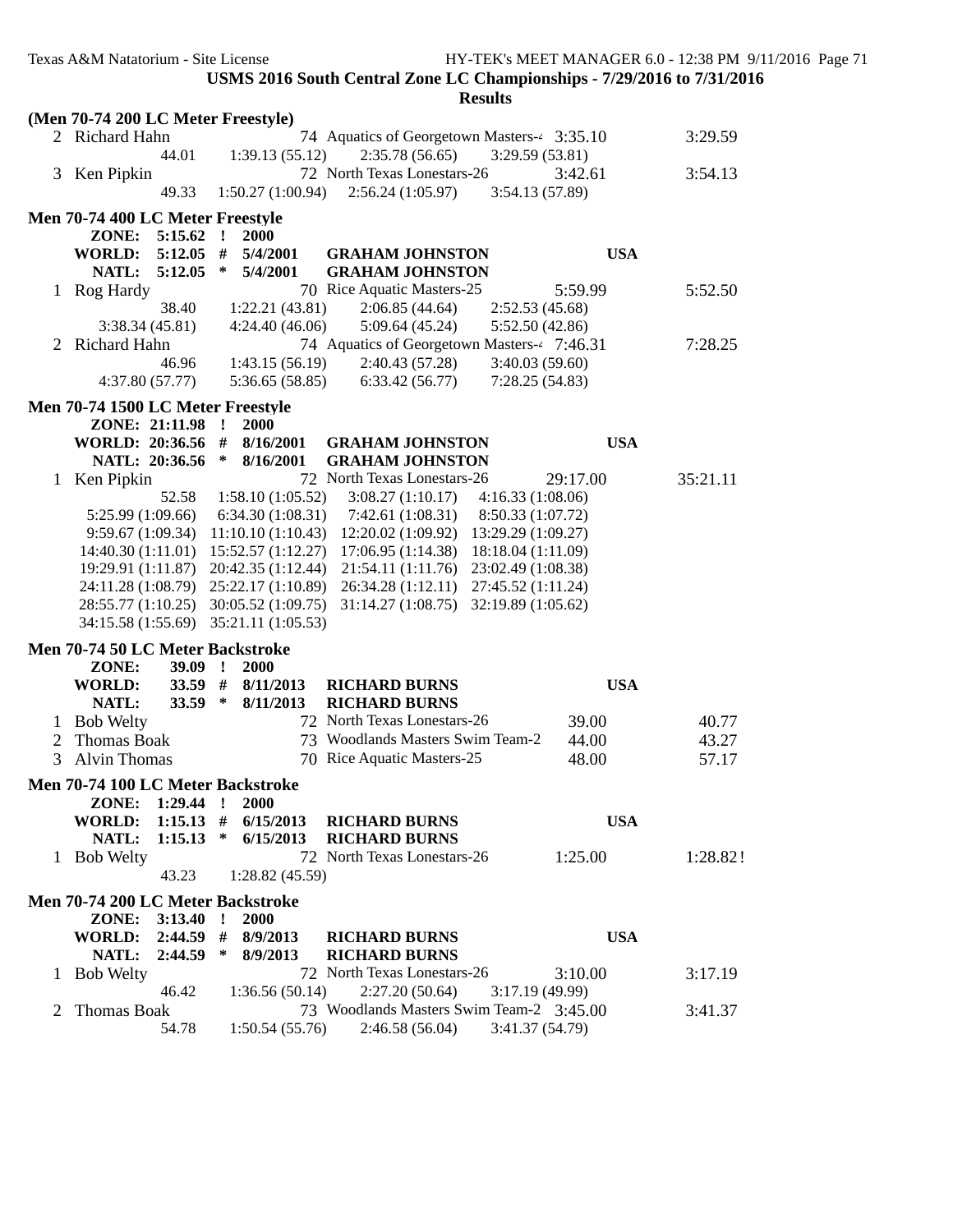| <b>Men 70-74 50 LC Meter Breaststroke</b> |                                           |             |        |                                  |                                                       |            |            |
|-------------------------------------------|-------------------------------------------|-------------|--------|----------------------------------|-------------------------------------------------------|------------|------------|
|                                           | ZONE:                                     | $41.56$ !   |        | 2000                             |                                                       |            |            |
|                                           | <b>WORLD:</b><br>NATL:                    | 36.86#      |        | 8/13/2015<br>$36.85 * 5/15/2016$ | <b>DIETER HOEFEL</b><br><b>ROBERT STRAND</b>          | <b>GER</b> |            |
|                                           | Thomas Boak                               |             |        |                                  | 73 Woodlands Masters Swim Team-2                      | 44.00      | 45.04      |
|                                           | 2 Bob Welty                               |             |        |                                  | 72 North Texas Lonestars-26                           | 44.00      | 46.53      |
|                                           | 3 Paul Collins                            |             |        |                                  | 74 Woodlands Masters Swim Team-2                      | 1:05.00    | 1:05.24    |
|                                           | Men 70-74 100 LC Meter Breaststroke       |             |        |                                  |                                                       |            |            |
|                                           | ZONE:                                     | $1:30.70$ ! |        | <b>2000</b>                      |                                                       |            |            |
|                                           | WORLD:                                    |             |        | $1:23.65$ # $8/4/2014$           | <b>KENNETH FROST</b>                                  | <b>USA</b> |            |
|                                           | NATL:                                     | 1:23.65     |        | $*$ 8/4/2014                     | <b>KENNETH FROST</b>                                  |            |            |
|                                           | <b>Alvin Thomas</b>                       |             |        |                                  | 70 Rice Aquatic Masters-25                            | 1:45.00    | 2:04.33    |
|                                           |                                           | 57.80       |        | 2:04.33(1:06.53)                 |                                                       |            |            |
|                                           | Thomas Boak                               |             |        |                                  | 73 Woodlands Masters Swim Team-2 1:45.00              |            | <b>DNF</b> |
|                                           |                                           | 51.68       |        |                                  |                                                       |            |            |
|                                           | Men 70-74 50 LC Meter Butterfly           |             |        |                                  |                                                       |            |            |
|                                           | ZONE:<br><b>WORLD:</b>                    | $32.90$ !   |        | 2000<br>$30.06$ # $8/9/2015$     | <b>RICHARD ABRAHAMS</b>                               | <b>USA</b> |            |
|                                           | NATL:                                     | $30.06$ *   |        | 8/9/2015                         | <b>RICHARD ABRAHAMS</b>                               |            |            |
|                                           | 1 Bob Welty                               |             |        |                                  | 72 North Texas Lonestars-26                           | 39.00      | 48.81      |
|                                           |                                           |             |        |                                  |                                                       |            |            |
|                                           | <b>Men 70-74 200 LC Meter IM</b><br>ZONE: | $3:15.34$ ! |        | 2000                             |                                                       |            |            |
|                                           | WORLD:                                    | 2:45.60     |        | # 5/3/2009                       | <b>BARRY YOUNG</b>                                    | <b>NZL</b> |            |
|                                           | NATL:                                     |             |        | $2:55.13$ * $7/14/2013$          | <b>RICHARD BURNS</b>                                  |            |            |
|                                           | 1 Rog Hardy                               |             |        |                                  | 70 Rice Aquatic Masters-25                            | 3:29.99    | 3:22.41    |
|                                           |                                           | 42.74       |        | 1:41.42(58.68)                   | 2:38.93(57.51)<br>3:22.41(43.48)                      |            |            |
|                                           | 2 Bob Welty                               |             |        |                                  | 72 North Texas Lonestars-26                           | 3:18.00    | 3:38.15    |
|                                           |                                           | 50.68       |        |                                  | 3:38.15(52.31)<br>$1:45.08(54.40)$ $2:45.84(1:00.76)$ |            |            |
|                                           | Men 75-79 50 LC Meter Freestyle           |             |        |                                  |                                                       |            |            |
|                                           | ZONE:                                     | $32.49$ !   |        | 2000                             |                                                       |            |            |
|                                           | <b>WORLD:</b>                             | $30.26$ #   |        | 2/21/2016                        | <b>IAN SMITH</b>                                      | <b>CAN</b> |            |
|                                           | NATL:                                     | 30.28       | $\ast$ | 7/11/2009                        | <b>DAVID RADCLIFF</b>                                 |            |            |
|                                           | 1 William Blake                           |             |        |                                  | 79 Masters of South Texas-43                          | 39.09      | 39.33      |
|                                           | Thomas Dillon                             |             |        |                                  | 75 North Texas Lonestars-26                           | 1:05.00    | 48.46      |
| Men 75-79 100 LC Meter Freestyle          |                                           |             |        |                                  |                                                       |            |            |
|                                           | ZONE: 1:15.43 !                           |             |        | <b>2000</b>                      |                                                       |            |            |
|                                           | <b>WORLD:</b>                             | $1:06.63$ # | $\ast$ | 7/12/2009<br>7/12/2009           | <b>DAVID RADCLIFF</b>                                 | <b>USA</b> |            |
| 1                                         | NATL:<br>William Blake                    | 1:06.63     |        |                                  | <b>DAVID RADCLIFF</b><br>79 Masters of South Texas-43 | 1:40.00    | 1:36.02    |
|                                           |                                           | 47.26       |        | 1:36.02(48.76)                   |                                                       |            |            |
| 2                                         | Thomas Dillon                             |             |        |                                  | 75 North Texas Lonestars-26                           | 2:10.00    | 1:47.00    |
|                                           |                                           | 51.11       |        | 1:47.00(55.89)                   |                                                       |            |            |
| Men 75-79 200 LC Meter Freestyle          |                                           |             |        |                                  |                                                       |            |            |
| 2:48.26<br>2000<br>ZONE:<br>$\mathbf{I}$  |                                           |             |        |                                  |                                                       |            |            |
|                                           | <b>WORLD:</b>                             | 2:25.66     | #      | 6/6/2009                         | <b>DAVID RADCLIFF</b>                                 | <b>USA</b> |            |
|                                           | NATL:                                     | 2:25.66     | $\ast$ | 6/6/2009                         | <b>DAVID RADCLIFF</b>                                 |            |            |
|                                           | 1 Frank Williams                          |             |        |                                  | 76 San Diego Swim Masters-44                          | NT         | 3:04.64    |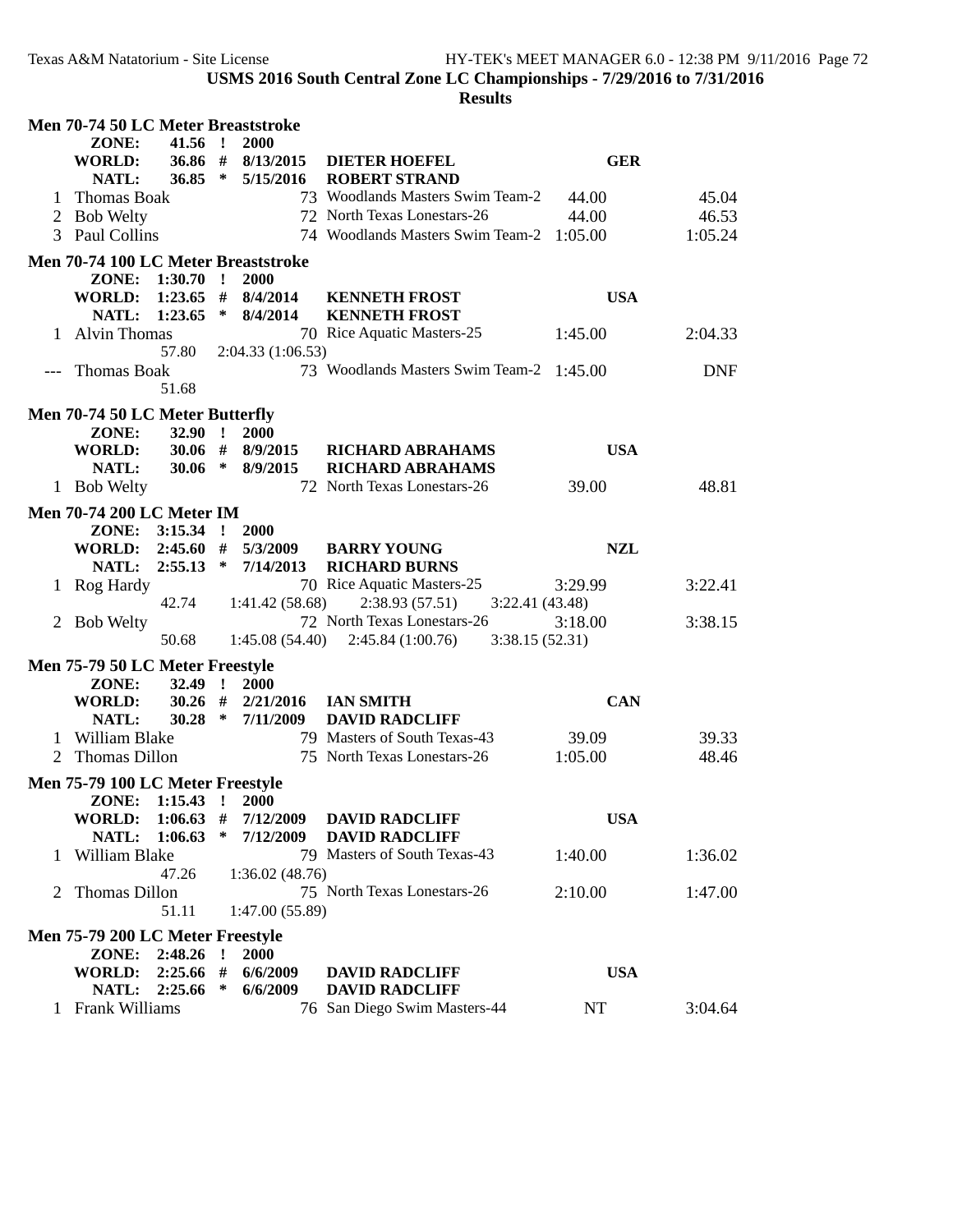|   | Men 75-79 200 LC Meter Freestyle  |                             |                              |                                   |          |
|---|-----------------------------------|-----------------------------|------------------------------|-----------------------------------|----------|
|   | ZONE:<br>$2:48.26$ !              | 2000                        |                              |                                   |          |
|   | WORLD: 2:25.66 #                  | 6/6/2009                    | <b>DAVID RADCLIFF</b>        | <b>USA</b>                        |          |
|   | NATL: 2:25.66                     | $\ast$<br>6/6/2009          | <b>DAVID RADCLIFF</b>        |                                   |          |
|   | 1 William Blake                   |                             | 79 Masters of South Texas-43 | 3:45.00                           | 3:44.43  |
|   | 47.95                             | 1:45.86(57.91)              | 2:45.07(59.21)               | 3:44.43(59.36)                    |          |
|   | 2 Thomas Dillon                   |                             | 75 North Texas Lonestars-26  | 4:20.00                           | 3:58.63  |
|   | 54.34                             | 1:57.06(1:02.72)            | 3:00.57(1:03.51)             | 3:58.63(58.06)                    |          |
|   |                                   |                             |                              |                                   |          |
|   | Men 75-79 400 LC Meter Freestyle  |                             |                              |                                   |          |
|   | ZONE:<br>5:57.96                  | $\mathbf{r}$<br><b>2000</b> |                              |                                   |          |
|   | <b>WORLD:</b><br>5:17.77          | #<br>3/7/2009               | <b>DAVID RADCLIFF</b>        | <b>USA</b>                        |          |
|   | NATL: 5:17.77                     | $\ast$<br>3/7/2009          | <b>DAVID RADCLIFF</b>        |                                   |          |
|   | 1 Frank Williams                  |                             | 76 San Diego Swim Masters-44 | 6:28.89                           | 6:15.09  |
|   | 42.28                             | 1:28.51(46.23)              | 2:16.25(47.74)               | 3:04.64(48.39)                    |          |
|   | 3:52.70(48.06)                    | 4:41.82(49.12)              | 5:29.33(47.51)               | 6:15.09(45.76)                    |          |
|   | 2 Thomas Dillon                   |                             | 75 North Texas Lonestars-26  | 8:30.00                           | 8:17.66  |
|   | 53.96                             | 1:56.81(1:02.85)            | 3:01.23(1:04.42)             | 4:07.29(1:06.06)                  |          |
|   |                                   | 6:15.92()                   | 7:20.17(1:04.25)             | 8:17.66 (57.49)                   |          |
|   | Men 75-79 800 LC Meter Freestyle  |                             |                              |                                   |          |
|   | WORLD: 11:07.90 #                 | 7/10/2009                   | <b>DAVID RADCLIFF</b>        | <b>USA</b>                        |          |
|   | NATL: 11:07.90                    | $\ast$<br>7/10/2009         | <b>DAVID RADCLIFF</b>        |                                   |          |
|   | 1 Frank Williams                  |                             | 76 San Diego Swim Masters-44 | <b>NT</b>                         | 13:05.17 |
|   | 44.54                             | 1:31.44(46.90)              | 2:20.21(48.77)               | 3:09.13 (48.92)                   |          |
|   | 3:58.99 (49.86)                   | 4:47.89(48.90)              | 5:37.83 (49.94)              | 6:26.93(49.10)                    |          |
|   | 7:17.37(50.44)                    | 8:06.53(49.16)              | 8:56.06 (49.53)              | 9:45.13(49.07)                    |          |
|   | 10:36.12 (50.99)                  | 11:25.76 (49.64)            | 12:16.00(50.24)              | 13:05.17 (49.17)                  |          |
|   | 13:54.54 (49.37)                  | 14:43.25 (48.71)            | 15:33.19 (49.94)             | 16:21.91 (48.72)                  |          |
|   | 17:11.42 (49.51)                  | 17:59.76 (48.34)            | 18:49.04 (49.28)             | 19:37.61 (48.57)                  |          |
|   | 20:27.44 (49.83)                  |                             | 22:05.95 (49.69)             |                                   |          |
|   |                                   | 21:16.26 (48.82)            |                              | 22:53.98 (48.03)                  |          |
|   | 23:42.45 (48.47)                  | 13:05.17()                  |                              |                                   |          |
|   | Men 75-79 1500 LC Meter Freestyle |                             |                              |                                   |          |
|   | ZONE: 23:02.25                    | $\mathbf{r}$<br><b>2000</b> |                              |                                   |          |
|   | WORLD: 21:03.06 #                 | 7/10/2009                   | <b>DAVID RADCLIFF</b>        | <b>USA</b>                        |          |
|   | NATL: 21:03.06                    | $\ast$<br>7/10/2009         | <b>DAVID RADCLIFF</b>        |                                   |          |
|   | 1 Frank Williams                  |                             | 76 San Diego Swim Masters-44 | 24:43.59                          | 24:28.34 |
|   | 44.54                             | 1:31.44(46.90)              | 2:20.21(48.77)               | 3:09.13(48.92)                    |          |
|   | 3:58.99 (49.86)                   | 4:47.89(48.90)              | 5:37.83 (49.94)              | 6:26.93(49.10)                    |          |
|   | 7:17.37(50.44)                    | 8:06.53(49.16)              |                              | $8:56.06(49.53)$ $9:45.13(49.07)$ |          |
|   | 10:36.12 (50.99)                  | 11:25.76 (49.64)            | 12:16.00 (50.24)             | 13:05.17 (49.17)                  |          |
|   | 13:54.54 (49.37)                  | 14:43.25 (48.71)            | 15:33.19 (49.94)             | 16:21.91 (48.72)                  |          |
|   | 17:11.42 (49.51)                  | 17:59.76 (48.34)            | 18:49.04 (49.28)             | 19:37.61 (48.57)                  |          |
|   | 20:27.44 (49.83)                  | 21:16.26 (48.82)            | 22:05.95 (49.69)             | 22:53.98 (48.03)                  |          |
|   | 23:42.45 (48.47)                  | 24:28.34 (45.89)            |                              |                                   |          |
| 2 | Thomas Dillon                     |                             | 75 North Texas Lonestars-26  | 35:00.00                          | 32:36.73 |
|   | 56.05                             | 1:57.68 (1:01.63)           | 3:01.83(1:04.15)             | 4:05.67 (1:03.84)                 |          |
|   | 5:08.48 (1:02.81)                 | 6:13.44(1:04.96)            | 7:18.36 (1:04.92)            | 8:23.46 (1:05.10)                 |          |
|   | 9:27.18(1:03.72)                  | 10:32.86 (1:05.68)          | 11:37.51 (1:04.65)           | 12:42.50 (1:04.99)                |          |
|   | 13:47.87 (1:05.37)                | 14:54.25 (1:06.38)          | 16:01.07 (1:06.82)           | 17:08.15 (1:07.08)                |          |
|   | 18:14.26 (1:06.11)                | 19:22.14 (1:07.88)          | 20:29.50 (1:07.36)           | 21:36.95 (1:07.45)                |          |
|   | 22:43.17 (1:06.22)                | 23:51.61 (1:08.44)          | 24:57.65 (1:06.04)           | 26:04.62 (1:06.97)                |          |
|   | 27:10.93 (1:06.31)                | 28:19.19 (1:08.26)          | 29:25.79 (1:06.60)           |                                   |          |
|   | 31:36.39()                        | 32:36.73 (1:00.34)          |                              |                                   |          |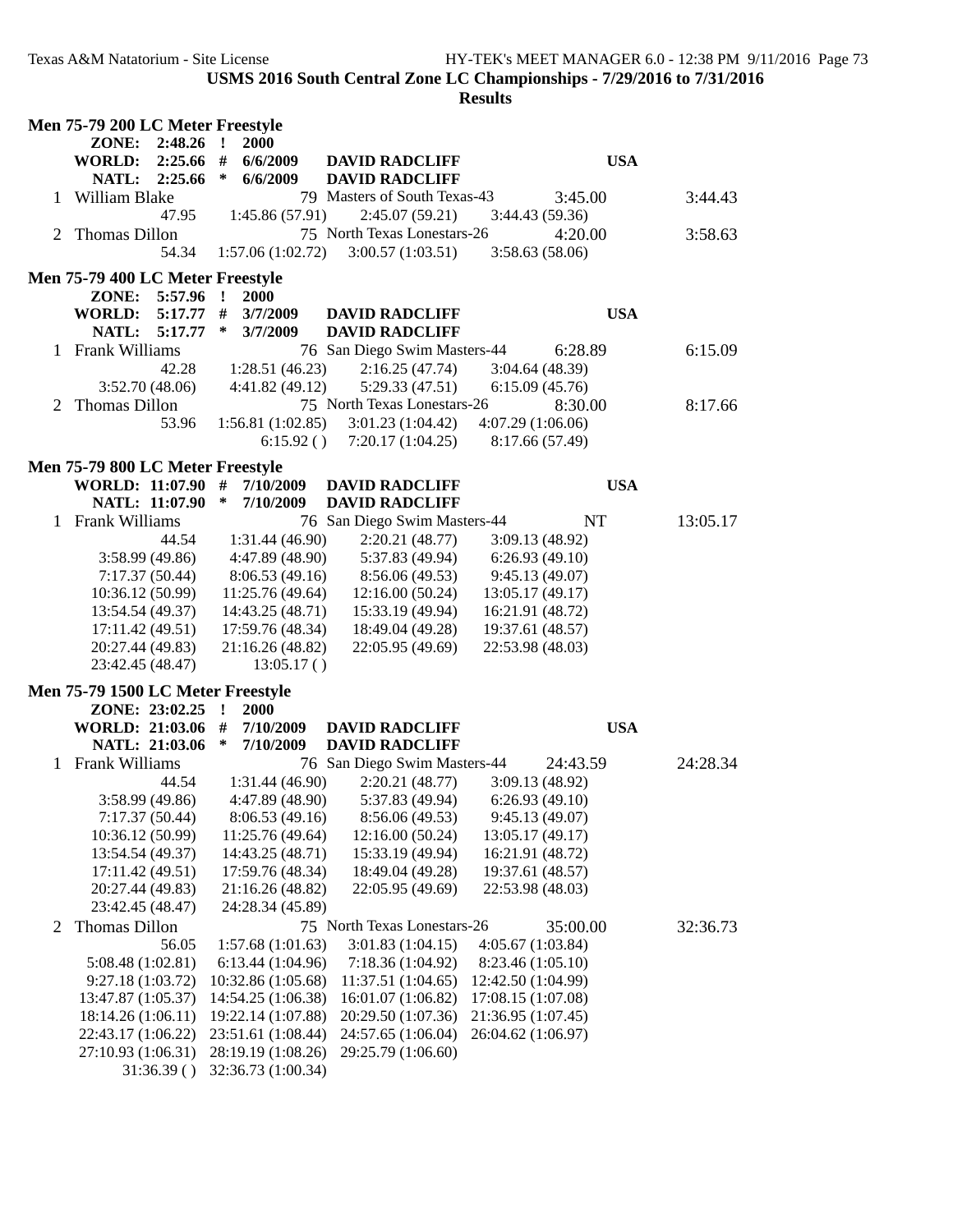|   | Men 75-79 50 LC Meter Butterfly   |                  |                             |                                                                            |                    |            |          |  |
|---|-----------------------------------|------------------|-----------------------------|----------------------------------------------------------------------------|--------------------|------------|----------|--|
|   | ZONE:                             | 37.08 !          | 2000                        |                                                                            |                    |            |          |  |
|   | <b>WORLD:</b>                     |                  | $32.61$ # $2/11/2014$       | Y.FUNAHASHI                                                                |                    | <b>JPN</b> |          |  |
|   | NATL:                             | 33.83 $*$        | 6/8/2013                    | <b>JOHN SMITH</b>                                                          |                    |            |          |  |
|   | 1 Frank Williams                  |                  |                             | 76 San Diego Swim Masters-44                                               |                    | 39.57      | 38.70    |  |
|   |                                   |                  |                             |                                                                            |                    |            |          |  |
|   | Men 75-79 100 LC Meter Butterfly  |                  |                             |                                                                            |                    |            |          |  |
|   |                                   | ZONE: 1:41.25 !  | <b>2000</b>                 |                                                                            |                    |            |          |  |
|   | WORLD: 1:25.60 #                  |                  | 7/19/2014                   | <b>TAISUKE MIYAZAKI</b>                                                    |                    | <b>JPN</b> |          |  |
|   |                                   |                  | NATL: 1:31.89 * 5/1/2010    | <b>BURWELL JONES</b>                                                       |                    |            |          |  |
|   | 1 Frank Williams                  |                  |                             | 76 San Diego Swim Masters-44                                               |                    | 1:48.89    | 1:35.37! |  |
|   |                                   | 42.28            | 1:35.37 (53.09)             |                                                                            |                    |            |          |  |
|   | Men 75-79 200 LC Meter Butterfly  |                  |                             |                                                                            |                    |            |          |  |
|   |                                   | ZONE: 3:56.81 !  | <b>2000</b>                 |                                                                            |                    |            |          |  |
|   | WORLD: 3:18.12 # 6/6/2015         |                  |                             | <b>RICHARD KITCHELL</b>                                                    |                    | <b>USA</b> |          |  |
|   |                                   |                  | NATL: 3:18.12 * 6/6/2015    | <b>RICHARD KITCHELL</b>                                                    |                    |            |          |  |
|   | 1 Frank Williams                  |                  |                             | 76 San Diego Swim Masters-44                                               |                    | 4:06.17    | 3:51.32! |  |
|   |                                   |                  |                             | 52.14 1:51.58 (59.44) 2:52.90 (1:01.32) 3:51.32 (58.42)                    |                    |            |          |  |
|   |                                   |                  |                             |                                                                            |                    |            |          |  |
|   | Men 80-84 50 LC Meter Freestyle   |                  |                             |                                                                            |                    |            |          |  |
|   | ZONE:                             | $35.93$ !        | 2000                        |                                                                            |                    |            |          |  |
|   | WORLD:                            |                  | $31.96$ # $5/20/2012$       | <b>ROBERTO ALBERICHE</b>                                                   |                    | <b>ESP</b> |          |  |
|   | NATL:                             |                  | 32.92 * 8/7/2015            | <b>CAV CAVANAUGH</b>                                                       |                    |            |          |  |
|   | 1 Bob Bailie                      |                  |                             | 81 Woodlands Masters Swim Team-2                                           |                    | 37.63      | 37.40    |  |
|   | Men 80-84 400 LC Meter Freestyle  |                  |                             |                                                                            |                    |            |          |  |
|   |                                   | ZONE: 7:02.18 !  | 2000                        |                                                                            |                    |            |          |  |
|   |                                   |                  |                             | WORLD: 5:45.21 # 8/23/2015 DAVID RADCLIFF                                  |                    | <b>USA</b> |          |  |
|   |                                   |                  | NATL: 5:45.21 * 8/23/2015   | <b>DAVID RADCLIFF</b>                                                      |                    |            |          |  |
|   | 1 Douglas Holmes                  |                  |                             | 80 Southern Masters Swimmers-24                                            |                    | 8:40.44    | 9:08.43  |  |
|   |                                   | 59.80            |                             |                                                                            |                    |            |          |  |
|   |                                   |                  |                             | $2:11.66(1:11.86)$ $3:23.91(1:12.25)$ $4:35.12(1:11.21)$                   |                    |            |          |  |
|   |                                   |                  |                             | 5:46.39 (1:11.27) 6:56.02 (1:09.63) 8:06.19 (1:10.17) 9:08.43 (1:02.24)    |                    |            |          |  |
|   | Men 80-84 1500 LC Meter Freestyle |                  |                             |                                                                            |                    |            |          |  |
|   |                                   | ZONE: 25:10.41 ! | <b>2000</b>                 |                                                                            |                    |            |          |  |
|   |                                   |                  | WORLD: 22:16.90 # 5/31/2014 | <b>DAVID RADCLIFF</b>                                                      |                    | <b>USA</b> |          |  |
|   |                                   |                  | NATL: 22:16.90 * 5/31/2014  | <b>DAVID RADCLIFF</b>                                                      |                    |            |          |  |
|   | 1 Bob Bailie                      |                  |                             | 81 Woodlands Masters Swim Team-2 32:30.00                                  |                    |            | 32:26.81 |  |
|   |                                   |                  |                             | 54.28 1:54.66 (1:00.38) 2:57.09 (1:02.43) 4:02.25 (1:05.16)                |                    |            |          |  |
|   |                                   |                  |                             | 5:06.98 (1:04.73) 6:13.10 (1:06.12) 7:15.96 (1:02.86) 8:20.75 (1:04.79)    |                    |            |          |  |
|   |                                   |                  |                             | 9:24.52 (1:03.77) 10:29.77 (1:05.25) 11:32.80 (1:03.03) 12:37.99 (1:05.19) |                    |            |          |  |
|   | 13:43.09 (1:05.10)                |                  | 14:48.70 (1:05.61)          | 15:54.58 (1:05.88)                                                         | 17:01.55 (1:06.97) |            |          |  |
|   | 18:06.59 (1:05.04)                |                  | 19:12.54 (1:05.95)          | 20:16.86 (1:04.32)                                                         | 21:24.00 (1:07.14) |            |          |  |
|   | 22:30.25 (1:06.25)                |                  | 23:37.93 (1:07.68)          | 24:45.47 (1:07.54)                                                         | 25:52.10 (1:06.63) |            |          |  |
|   | 26:58.92 (1:06.82)                |                  | 28:07.16 (1:08.24)          | 29:13.69 (1:06.53)                                                         | 30:19.77 (1:06.08) |            |          |  |
|   | 32:26.81 (2:07.04)                |                  |                             |                                                                            |                    |            |          |  |
| 2 | Douglas Holmes                    |                  |                             | 80 Southern Masters Swimmers-24                                            |                    | 37:43.37   | 40:01.80 |  |
|   |                                   |                  | 2:16.99()                   | 3:33.02(1:16.03)                                                           | 4:50.05(1:17.03)   |            |          |  |
|   | 6:07.99 (1:17.94)                 |                  | 7:25.56(1:17.57)            | 8:44.09 (1:18.53)                                                          | 10:03.66 (1:19.57) |            |          |  |
|   | 11:21.58 (1:17.92)                |                  | 12:41.72 (1:20.14)          | 14:02.10 (1:20.38)                                                         | 15:22.62 (1:20.52) |            |          |  |
|   | 16:44.42 (1:21.80)                |                  | 18:06.77 (1:22.35)          | 19:29.06 (1:22.29)                                                         | 20:53.97 (1:24.91) |            |          |  |
|   | 22:16.80 (1:22.83)                |                  | 23:41.35 (1:24.55)          | 25:06.05 (1:24.70)                                                         | 26:31.67 (1:25.62) |            |          |  |
|   | 27:53.20 (1:21.53)                |                  | 29:15.28 (1:22.08)          | 30:36.48 (1:21.20)                                                         | 32:01.11 (1:24.63) |            |          |  |
|   | 33:24.44 (1:23.33)                |                  | 34:48.40 (1:23.96)          | 36:10.90 (1:22.50)                                                         | 37:33.81 (1:22.91) |            |          |  |
|   | 38:51.74 (1:17.93)                |                  | 40:01.80 (1:10.06)          |                                                                            |                    |            |          |  |
|   |                                   |                  |                             |                                                                            |                    |            |          |  |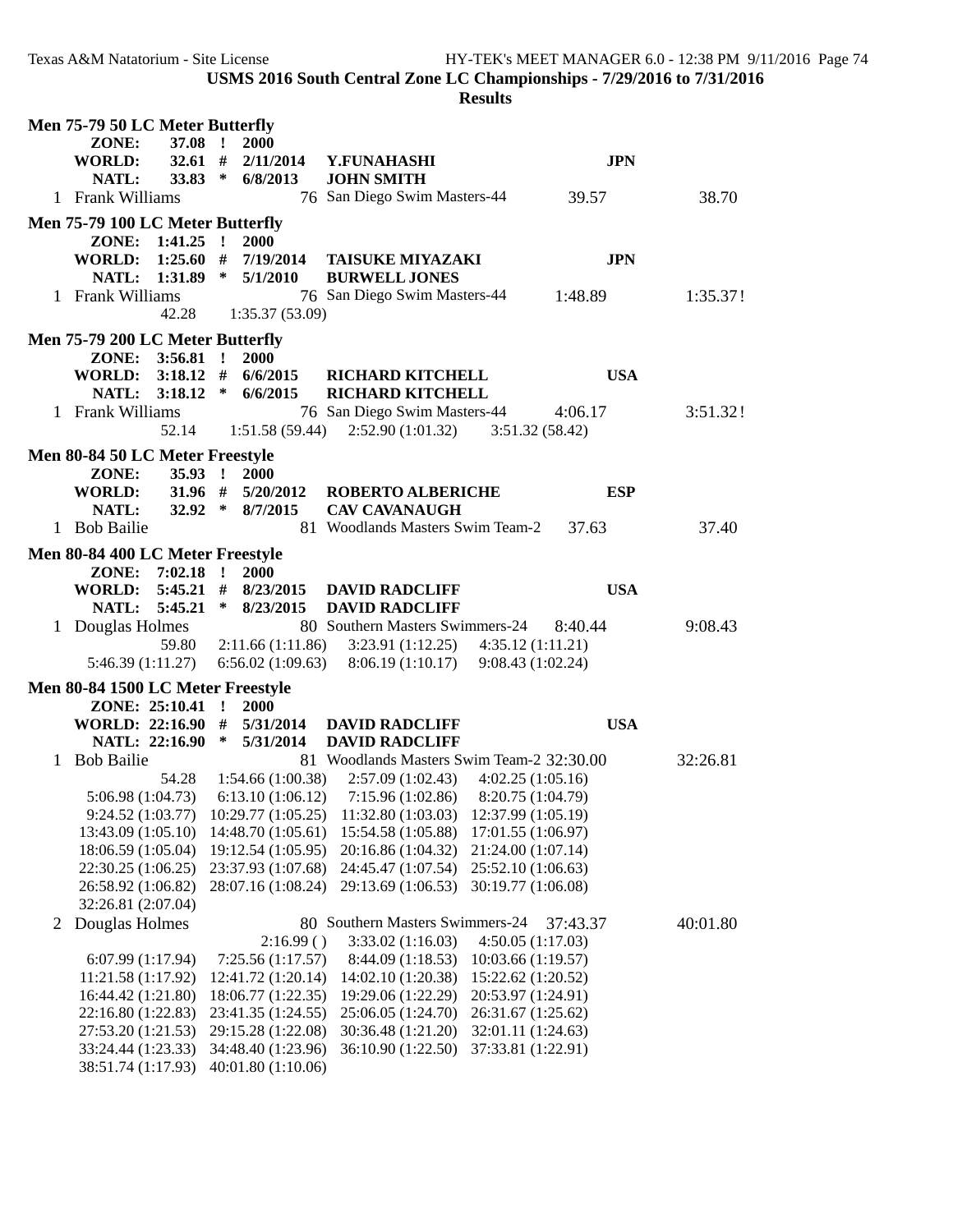|                                     |                 |              |                                                |                                                                 | Men 80-84 50 LC Meter Backstroke |         |  |  |  |  |  |  |  |  |
|-------------------------------------|-----------------|--------------|------------------------------------------------|-----------------------------------------------------------------|----------------------------------|---------|--|--|--|--|--|--|--|--|
| ZONE:                               | 47.63 !         |              | 2000                                           |                                                                 |                                  |         |  |  |  |  |  |  |  |  |
| <b>WORLD:</b>                       | $38.16$ #       |              | 1/20/2013                                      | <b>S.SEKIKAWA</b>                                               | <b>JPN</b>                       |         |  |  |  |  |  |  |  |  |
| NATL:                               | $39.18$ *       |              | 8/8/2015                                       | YOSHI OYAKAWA<br>81 Woodlands Masters Swim Team-2               |                                  |         |  |  |  |  |  |  |  |  |
| 1 Bob Bailie                        |                 |              |                                                |                                                                 | 48.85                            | 51.48   |  |  |  |  |  |  |  |  |
| Men 80-84 100 LC Meter Backstroke   |                 |              |                                                |                                                                 |                                  |         |  |  |  |  |  |  |  |  |
| ZONE: 1:41.99 !                     |                 |              | <b>2000</b>                                    |                                                                 |                                  |         |  |  |  |  |  |  |  |  |
| WORLD: 1:26.44 # 1/19/2013          |                 |              |                                                | <b>S.SEKIKAWA</b>                                               | <b>JPN</b>                       |         |  |  |  |  |  |  |  |  |
| NATL:                               |                 |              | $1:31.10 * 6/8/2013$                           | <b>CLARKE MITCHELL</b>                                          |                                  |         |  |  |  |  |  |  |  |  |
| 1 Bob Bailie                        |                 |              |                                                | 81 Woodlands Masters Swim Team-2 1:56.45                        |                                  | 1:57.33 |  |  |  |  |  |  |  |  |
|                                     | 55.21           |              | 1:57.33 (1:02.12)                              | 80 Southern Masters Swimmers-24                                 | 2:02.71                          |         |  |  |  |  |  |  |  |  |
| 2 Douglas Holmes                    |                 |              |                                                |                                                                 |                                  | 2:04.40 |  |  |  |  |  |  |  |  |
| Men 80-84 200 LC Meter Backstroke   |                 |              |                                                |                                                                 |                                  |         |  |  |  |  |  |  |  |  |
| ZONE:                               | $3:55.39$ !     |              | <b>2000</b>                                    |                                                                 |                                  |         |  |  |  |  |  |  |  |  |
|                                     | 3:16.22         |              | WORLD: $3:16.22 \neq 6/7/2013$<br>$*$ 6/7/2013 | <b>BURWELL JONES</b>                                            | <b>USA</b>                       |         |  |  |  |  |  |  |  |  |
| NATL:<br>1 Douglas Holmes           |                 |              |                                                | <b>BURWELL JONES</b><br>80 Southern Masters Swimmers-24 4:21.47 |                                  | 4:23.71 |  |  |  |  |  |  |  |  |
|                                     | 1:00.75         |              | 2:09.99 (1:09.24)                              | $3:18.48(1:08.49)$ $4:23.71(1:05.23)$                           |                                  |         |  |  |  |  |  |  |  |  |
|                                     |                 |              |                                                |                                                                 |                                  |         |  |  |  |  |  |  |  |  |
| Men 80-84 50 LC Meter Breaststroke  |                 |              |                                                |                                                                 |                                  |         |  |  |  |  |  |  |  |  |
| ZONE:                               | 47.07 !         |              | <b>2000</b><br>$41.68$ # $9/18/2006$           |                                                                 | <b>JPN</b>                       |         |  |  |  |  |  |  |  |  |
| <b>WORLD:</b><br>NATL:              |                 |              | 44.41 * 5/20/2012                              | <b>TOSHIO TAJIMA</b><br><b>BOB BEST</b>                         |                                  |         |  |  |  |  |  |  |  |  |
| 1 Bob Bailie                        |                 |              |                                                | 81 Woodlands Masters Swim Team-2                                | 55.43                            | 55.99   |  |  |  |  |  |  |  |  |
| 2 Douglas Holmes                    |                 |              |                                                | 80 Southern Masters Swimmers-24                                 | 57.46                            | 1:07.31 |  |  |  |  |  |  |  |  |
|                                     |                 |              |                                                |                                                                 |                                  |         |  |  |  |  |  |  |  |  |
|                                     |                 |              |                                                |                                                                 |                                  |         |  |  |  |  |  |  |  |  |
| Men 80-84 100 LC Meter Breaststroke |                 |              |                                                |                                                                 |                                  |         |  |  |  |  |  |  |  |  |
| ZONE: 1:57.53 !                     |                 |              | <b>2000</b>                                    |                                                                 |                                  |         |  |  |  |  |  |  |  |  |
| WORLD:                              |                 |              | $1:37.05$ # $6/14/2015$                        | <b>TETSUO NAKAMARU</b>                                          | <b>JPN</b>                       |         |  |  |  |  |  |  |  |  |
| NATL:                               |                 |              | $1:43.21$ * $4/19/2008$                        | <b>ROBERT MACDONALD</b>                                         |                                  |         |  |  |  |  |  |  |  |  |
| <b>Bob Bailie</b>                   | 1:00.10         |              | 2:10.92(1:10.82)                               | 81 Woodlands Masters Swim Team-2 2:12.00                        |                                  | 2:10.92 |  |  |  |  |  |  |  |  |
| 2 Douglas Holmes                    |                 |              |                                                | 80 Southern Masters Swimmers-24                                 | 2:25.34                          | 2:30.38 |  |  |  |  |  |  |  |  |
|                                     | 1:14.24         |              | 2:30.38(1:16.14)                               |                                                                 |                                  |         |  |  |  |  |  |  |  |  |
|                                     |                 |              |                                                |                                                                 |                                  |         |  |  |  |  |  |  |  |  |
| Men 80-84 200 LC Meter Breaststroke | ZONE: 4:29.69 ! |              | <b>2000</b>                                    |                                                                 |                                  |         |  |  |  |  |  |  |  |  |
| WORLD:                              | $3:42.84$ #     |              | 2/21/2016                                      | <b>MASAMI SHIGETA</b>                                           | <b>JPN</b>                       |         |  |  |  |  |  |  |  |  |
| NATL:                               | 3:47.81         |              | $*$ 6/23/2007                                  | <b>AL CRAIG</b>                                                 |                                  |         |  |  |  |  |  |  |  |  |
| 1 Douglas Holmes                    |                 |              |                                                | 80 Southern Masters Swimmers-24                                 | 4:45.00                          | 5:18.97 |  |  |  |  |  |  |  |  |
|                                     | 1:13.69         |              | 2:38.39 (1:24.70)                              | 4:00.50(1:22.11)<br>5:18.97(1:18.47)                            |                                  |         |  |  |  |  |  |  |  |  |
| Men 80-84 50 LC Meter Butterfly     |                 |              |                                                |                                                                 |                                  |         |  |  |  |  |  |  |  |  |
| ZONE:                               | 45.31           | $\mathbf{r}$ | 2000                                           |                                                                 |                                  |         |  |  |  |  |  |  |  |  |
| <b>WORLD:</b>                       | $35.59$ #       |              | 2/14/2016                                      | <b>HIROSHI MATSUMOTO</b>                                        | <b>JPN</b>                       |         |  |  |  |  |  |  |  |  |
| NATL:                               | $38.75$ *       |              | 6/8/2013                                       | <b>CLARKE MITCHELL</b>                                          |                                  |         |  |  |  |  |  |  |  |  |
| 1 Douglas Holmes                    |                 |              |                                                | 80 Southern Masters Swimmers-24                                 | 59.15                            | 56.90   |  |  |  |  |  |  |  |  |
| Men 80-84 100 LC Meter Butterfly    |                 |              |                                                |                                                                 |                                  |         |  |  |  |  |  |  |  |  |
| ZONE: 1:59.97 !                     |                 |              | <b>2000</b>                                    |                                                                 |                                  |         |  |  |  |  |  |  |  |  |
| <b>WORLD:</b>                       | $1:29.39$ #     |              | 3/6/2011                                       | <b>DIVANO GIULIO</b>                                            | <b>ITA</b>                       |         |  |  |  |  |  |  |  |  |
| NATL:                               | 1:43.93         | ∗            | 8/6/2014                                       | <b>WILLIAM LAUER</b>                                            |                                  |         |  |  |  |  |  |  |  |  |
| 1 Douglas Holmes                    | 58.93           |              | 2:32.91 (1:33.98)                              | 80 Southern Masters Swimmers-24                                 | 1:59.08                          | 2:32.91 |  |  |  |  |  |  |  |  |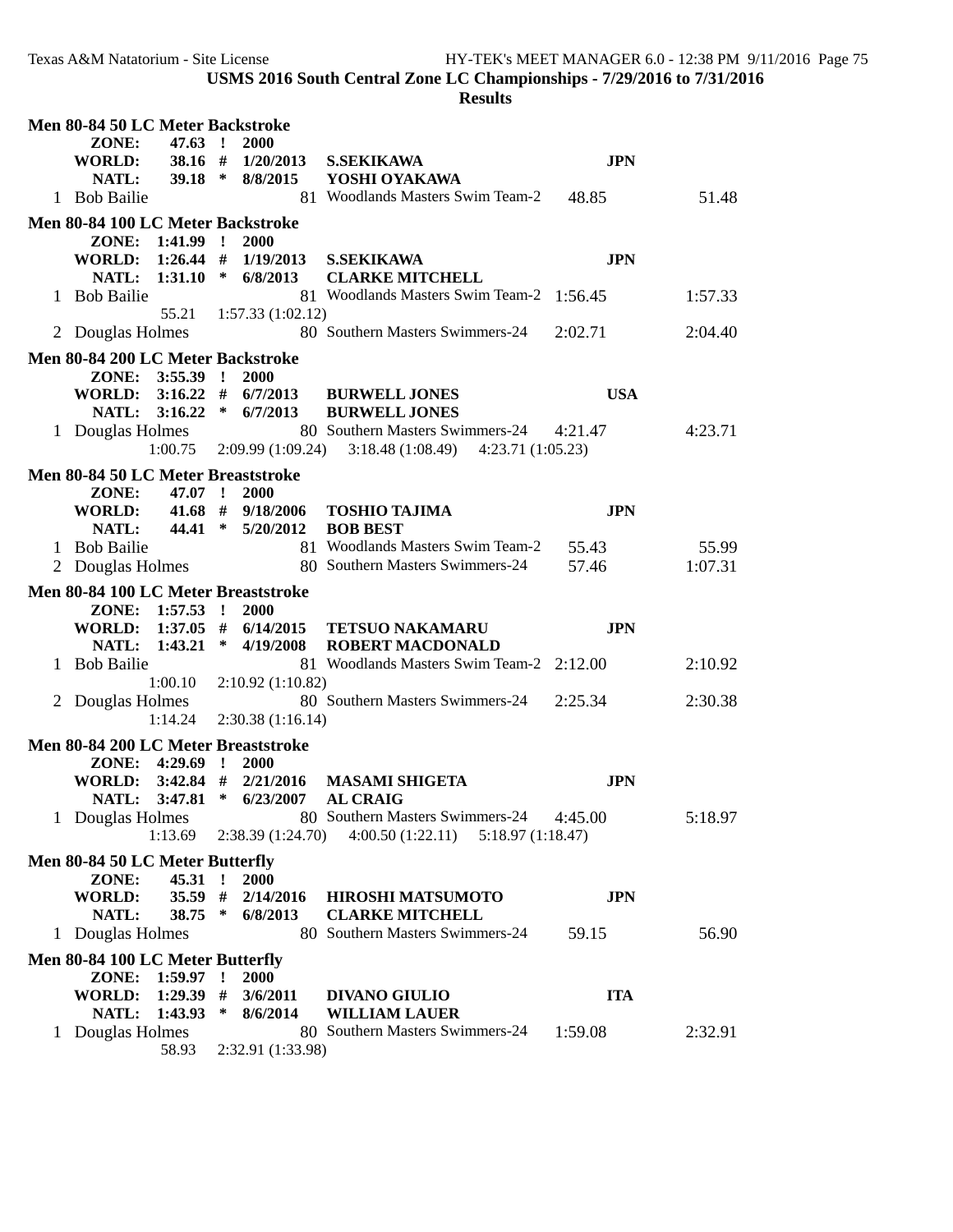| ZONE: 3:46.34 !<br><b>2000</b><br>WORLD: 3:27.46 # 3/12/2016 JOHN COCKS<br><b>AUS</b><br>NATL: 3:34.94 * 8/15/2005<br><b>FRANK PIEMME</b><br>80 Southern Masters Swimmers-24 4:56.88<br>1 Douglas Holmes<br>4:43.56<br>$18.53()$ $1:03.45(44.92)$ $4:43.56(3:40.11)$<br><b>Men 80-84 400 LC Meter IM</b><br>ZONE: 8:52.71 !<br><b>2000</b><br>$7:12.63$ #<br>6/23/2011<br><b>ITA</b><br><b>WORLD:</b><br><b>GIULIO DIVANO</b><br>7:39.71 * 8/5/2014<br><b>WILLIAM LAUER</b><br><b>NATL:</b><br>80 Southern Masters Swimmers-24 8:55.95<br>1 Douglas Holmes<br>10:31.27<br>1:01.98<br>$1:36.81()$ $2:42.95(1:06.14)$<br>4:06.54(1:23.59)<br>$5:16.35(1:09.81)$ $9:26.52(4:10.17)$ $10:31.27(1:04.75)$<br>Men 85-89 50 LC Meter Freestyle<br>51.96 ! 2000<br>ZONE:<br><b>WORLD:</b><br>$33.94$ # $3/2/2008$<br><b>JPN</b><br><b>KEIJIRO NAKAMURA</b><br>35.77 * 8/15/1998 WOODY BOWERSOCK<br>NATL:<br>85 Masters of South Texas-43<br>1 Graham Johnston<br>40.00<br>37.89!<br>85 Masters of South Texas-43<br>2 Louis Raiborn<br>46.44<br>47.33!<br>Men 85-89 100 LC Meter Freestyle<br>ZONE: 1:58.90 !<br>2000<br>WORLD: $1:23.25$ # $6/6/2010$<br><b>USA</b><br><b>FRANK PIEMME</b><br>$1:23.25$ * 6/6/2010<br><b>FRANK PIEMME</b><br>NATL:<br>85 Masters of South Texas-43<br>1:19.00<br>1 Graham Johnston<br>1:26.89!<br>41.58<br>1:26.89(45.31)<br>85 Masters of South Texas-43<br>2 Louis Raiborn<br>1:55.33<br>1:48.04!<br>49.74<br>1:48.04(58.30)<br>Men 85-89 200 LC Meter Freestyle<br>ZONE: 4:44.62 ! 2000<br>WORLD: 3:13.78 # 7/16/2000 HIKOJI UEKI<br><b>JPN</b><br>NATL: 3:07.03 * 6/26/2016<br><b>GRAHAM JOHNSTON</b><br>85 Masters of South Texas-43<br>1 Graham Johnston<br>3:11.32#<br>3:07.03<br>44.93<br>$1:33.47(48.54)$ $2:24.03(50.56)$<br>3:11.32(47.29)<br>85 Masters of South Texas-43<br>2 Louis Raiborn<br>4:29.83<br>4:26.99!<br>$2:06.52(1:11.66)$ $3:20.35(1:13.83)$ $4:26.99(1:06.64)$<br>54.86<br>Men 85-89 400 LC Meter Freestyle<br>ZONE: 10:06.41 ! 2000<br><b>AUS</b><br><b>WORLD:</b><br>7:02.33<br>#<br>4/20/2013<br><b>ROD BAKER</b><br>6:38.87<br>∗<br>6/26/2016<br><b>GRAHAM JOHNSTON</b><br>NATL:<br>85 Masters of South Texas-43<br>6:38.87<br><b>Graham Johnston</b><br>6:49.63#<br>$\mathbf{L}$<br>46.24<br>1:36.82(50.58)<br>2:28.61(51.79)<br>3:20.15(51.54)<br>5:05.05(52.29)<br>5:59.12 (54.07)<br>6:49.63(50.51)<br>4:12.76(52.61)<br>Men 85-89 800 LC Meter Freestyle<br><b>WORLD: 14:36.90</b><br><b>USA</b><br>#<br>4/6/2008<br><b>WILLARD LAMB</b><br>NATL: 14:23.39<br>∗<br>7/9/2016<br><b>GRAHAM JOHNSTON</b><br><b>Graham Johnston</b><br>85 Masters of South Texas-43<br>14:00.00<br>14:33.98#<br>1<br>48.78<br>1:40.70(51.92)<br>2:35.42(54.72)<br>3:29.66(54.24)<br>4:25.82(56.16)<br>5:20.26(54.44)<br>6:16.13(55.87)<br>7:12.06(55.93)<br>8:08.93 (56.87)<br>9:04.63(55.70)<br>10:02.22 (57.59)<br>10:57.14 (54.92) | <b>Men 80-84 200 LC Meter IM</b> |  |                  |                  |  |
|----------------------------------------------------------------------------------------------------------------------------------------------------------------------------------------------------------------------------------------------------------------------------------------------------------------------------------------------------------------------------------------------------------------------------------------------------------------------------------------------------------------------------------------------------------------------------------------------------------------------------------------------------------------------------------------------------------------------------------------------------------------------------------------------------------------------------------------------------------------------------------------------------------------------------------------------------------------------------------------------------------------------------------------------------------------------------------------------------------------------------------------------------------------------------------------------------------------------------------------------------------------------------------------------------------------------------------------------------------------------------------------------------------------------------------------------------------------------------------------------------------------------------------------------------------------------------------------------------------------------------------------------------------------------------------------------------------------------------------------------------------------------------------------------------------------------------------------------------------------------------------------------------------------------------------------------------------------------------------------------------------------------------------------------------------------------------------------------------------------------------------------------------------------------------------------------------------------------------------------------------------------------------------------------------------------------------------------------------------------------------------------------------------------------------------------------------------------------------------------------------------------------------------------------------------------------------------------------------------------------------------------------------------------------------------------------------------------------------------------------------------------------------------------------------------------------------------------------------------------------------------|----------------------------------|--|------------------|------------------|--|
|                                                                                                                                                                                                                                                                                                                                                                                                                                                                                                                                                                                                                                                                                                                                                                                                                                                                                                                                                                                                                                                                                                                                                                                                                                                                                                                                                                                                                                                                                                                                                                                                                                                                                                                                                                                                                                                                                                                                                                                                                                                                                                                                                                                                                                                                                                                                                                                                                                                                                                                                                                                                                                                                                                                                                                                                                                                                                  |                                  |  |                  |                  |  |
|                                                                                                                                                                                                                                                                                                                                                                                                                                                                                                                                                                                                                                                                                                                                                                                                                                                                                                                                                                                                                                                                                                                                                                                                                                                                                                                                                                                                                                                                                                                                                                                                                                                                                                                                                                                                                                                                                                                                                                                                                                                                                                                                                                                                                                                                                                                                                                                                                                                                                                                                                                                                                                                                                                                                                                                                                                                                                  |                                  |  |                  |                  |  |
|                                                                                                                                                                                                                                                                                                                                                                                                                                                                                                                                                                                                                                                                                                                                                                                                                                                                                                                                                                                                                                                                                                                                                                                                                                                                                                                                                                                                                                                                                                                                                                                                                                                                                                                                                                                                                                                                                                                                                                                                                                                                                                                                                                                                                                                                                                                                                                                                                                                                                                                                                                                                                                                                                                                                                                                                                                                                                  |                                  |  |                  |                  |  |
|                                                                                                                                                                                                                                                                                                                                                                                                                                                                                                                                                                                                                                                                                                                                                                                                                                                                                                                                                                                                                                                                                                                                                                                                                                                                                                                                                                                                                                                                                                                                                                                                                                                                                                                                                                                                                                                                                                                                                                                                                                                                                                                                                                                                                                                                                                                                                                                                                                                                                                                                                                                                                                                                                                                                                                                                                                                                                  |                                  |  |                  |                  |  |
|                                                                                                                                                                                                                                                                                                                                                                                                                                                                                                                                                                                                                                                                                                                                                                                                                                                                                                                                                                                                                                                                                                                                                                                                                                                                                                                                                                                                                                                                                                                                                                                                                                                                                                                                                                                                                                                                                                                                                                                                                                                                                                                                                                                                                                                                                                                                                                                                                                                                                                                                                                                                                                                                                                                                                                                                                                                                                  |                                  |  |                  |                  |  |
|                                                                                                                                                                                                                                                                                                                                                                                                                                                                                                                                                                                                                                                                                                                                                                                                                                                                                                                                                                                                                                                                                                                                                                                                                                                                                                                                                                                                                                                                                                                                                                                                                                                                                                                                                                                                                                                                                                                                                                                                                                                                                                                                                                                                                                                                                                                                                                                                                                                                                                                                                                                                                                                                                                                                                                                                                                                                                  |                                  |  |                  |                  |  |
|                                                                                                                                                                                                                                                                                                                                                                                                                                                                                                                                                                                                                                                                                                                                                                                                                                                                                                                                                                                                                                                                                                                                                                                                                                                                                                                                                                                                                                                                                                                                                                                                                                                                                                                                                                                                                                                                                                                                                                                                                                                                                                                                                                                                                                                                                                                                                                                                                                                                                                                                                                                                                                                                                                                                                                                                                                                                                  |                                  |  |                  |                  |  |
|                                                                                                                                                                                                                                                                                                                                                                                                                                                                                                                                                                                                                                                                                                                                                                                                                                                                                                                                                                                                                                                                                                                                                                                                                                                                                                                                                                                                                                                                                                                                                                                                                                                                                                                                                                                                                                                                                                                                                                                                                                                                                                                                                                                                                                                                                                                                                                                                                                                                                                                                                                                                                                                                                                                                                                                                                                                                                  |                                  |  |                  |                  |  |
|                                                                                                                                                                                                                                                                                                                                                                                                                                                                                                                                                                                                                                                                                                                                                                                                                                                                                                                                                                                                                                                                                                                                                                                                                                                                                                                                                                                                                                                                                                                                                                                                                                                                                                                                                                                                                                                                                                                                                                                                                                                                                                                                                                                                                                                                                                                                                                                                                                                                                                                                                                                                                                                                                                                                                                                                                                                                                  |                                  |  |                  |                  |  |
|                                                                                                                                                                                                                                                                                                                                                                                                                                                                                                                                                                                                                                                                                                                                                                                                                                                                                                                                                                                                                                                                                                                                                                                                                                                                                                                                                                                                                                                                                                                                                                                                                                                                                                                                                                                                                                                                                                                                                                                                                                                                                                                                                                                                                                                                                                                                                                                                                                                                                                                                                                                                                                                                                                                                                                                                                                                                                  |                                  |  |                  |                  |  |
|                                                                                                                                                                                                                                                                                                                                                                                                                                                                                                                                                                                                                                                                                                                                                                                                                                                                                                                                                                                                                                                                                                                                                                                                                                                                                                                                                                                                                                                                                                                                                                                                                                                                                                                                                                                                                                                                                                                                                                                                                                                                                                                                                                                                                                                                                                                                                                                                                                                                                                                                                                                                                                                                                                                                                                                                                                                                                  |                                  |  |                  |                  |  |
|                                                                                                                                                                                                                                                                                                                                                                                                                                                                                                                                                                                                                                                                                                                                                                                                                                                                                                                                                                                                                                                                                                                                                                                                                                                                                                                                                                                                                                                                                                                                                                                                                                                                                                                                                                                                                                                                                                                                                                                                                                                                                                                                                                                                                                                                                                                                                                                                                                                                                                                                                                                                                                                                                                                                                                                                                                                                                  |                                  |  |                  |                  |  |
|                                                                                                                                                                                                                                                                                                                                                                                                                                                                                                                                                                                                                                                                                                                                                                                                                                                                                                                                                                                                                                                                                                                                                                                                                                                                                                                                                                                                                                                                                                                                                                                                                                                                                                                                                                                                                                                                                                                                                                                                                                                                                                                                                                                                                                                                                                                                                                                                                                                                                                                                                                                                                                                                                                                                                                                                                                                                                  |                                  |  |                  |                  |  |
|                                                                                                                                                                                                                                                                                                                                                                                                                                                                                                                                                                                                                                                                                                                                                                                                                                                                                                                                                                                                                                                                                                                                                                                                                                                                                                                                                                                                                                                                                                                                                                                                                                                                                                                                                                                                                                                                                                                                                                                                                                                                                                                                                                                                                                                                                                                                                                                                                                                                                                                                                                                                                                                                                                                                                                                                                                                                                  |                                  |  |                  |                  |  |
|                                                                                                                                                                                                                                                                                                                                                                                                                                                                                                                                                                                                                                                                                                                                                                                                                                                                                                                                                                                                                                                                                                                                                                                                                                                                                                                                                                                                                                                                                                                                                                                                                                                                                                                                                                                                                                                                                                                                                                                                                                                                                                                                                                                                                                                                                                                                                                                                                                                                                                                                                                                                                                                                                                                                                                                                                                                                                  |                                  |  |                  |                  |  |
|                                                                                                                                                                                                                                                                                                                                                                                                                                                                                                                                                                                                                                                                                                                                                                                                                                                                                                                                                                                                                                                                                                                                                                                                                                                                                                                                                                                                                                                                                                                                                                                                                                                                                                                                                                                                                                                                                                                                                                                                                                                                                                                                                                                                                                                                                                                                                                                                                                                                                                                                                                                                                                                                                                                                                                                                                                                                                  |                                  |  |                  |                  |  |
|                                                                                                                                                                                                                                                                                                                                                                                                                                                                                                                                                                                                                                                                                                                                                                                                                                                                                                                                                                                                                                                                                                                                                                                                                                                                                                                                                                                                                                                                                                                                                                                                                                                                                                                                                                                                                                                                                                                                                                                                                                                                                                                                                                                                                                                                                                                                                                                                                                                                                                                                                                                                                                                                                                                                                                                                                                                                                  |                                  |  |                  |                  |  |
|                                                                                                                                                                                                                                                                                                                                                                                                                                                                                                                                                                                                                                                                                                                                                                                                                                                                                                                                                                                                                                                                                                                                                                                                                                                                                                                                                                                                                                                                                                                                                                                                                                                                                                                                                                                                                                                                                                                                                                                                                                                                                                                                                                                                                                                                                                                                                                                                                                                                                                                                                                                                                                                                                                                                                                                                                                                                                  |                                  |  |                  |                  |  |
|                                                                                                                                                                                                                                                                                                                                                                                                                                                                                                                                                                                                                                                                                                                                                                                                                                                                                                                                                                                                                                                                                                                                                                                                                                                                                                                                                                                                                                                                                                                                                                                                                                                                                                                                                                                                                                                                                                                                                                                                                                                                                                                                                                                                                                                                                                                                                                                                                                                                                                                                                                                                                                                                                                                                                                                                                                                                                  |                                  |  |                  |                  |  |
|                                                                                                                                                                                                                                                                                                                                                                                                                                                                                                                                                                                                                                                                                                                                                                                                                                                                                                                                                                                                                                                                                                                                                                                                                                                                                                                                                                                                                                                                                                                                                                                                                                                                                                                                                                                                                                                                                                                                                                                                                                                                                                                                                                                                                                                                                                                                                                                                                                                                                                                                                                                                                                                                                                                                                                                                                                                                                  |                                  |  |                  |                  |  |
|                                                                                                                                                                                                                                                                                                                                                                                                                                                                                                                                                                                                                                                                                                                                                                                                                                                                                                                                                                                                                                                                                                                                                                                                                                                                                                                                                                                                                                                                                                                                                                                                                                                                                                                                                                                                                                                                                                                                                                                                                                                                                                                                                                                                                                                                                                                                                                                                                                                                                                                                                                                                                                                                                                                                                                                                                                                                                  |                                  |  |                  |                  |  |
|                                                                                                                                                                                                                                                                                                                                                                                                                                                                                                                                                                                                                                                                                                                                                                                                                                                                                                                                                                                                                                                                                                                                                                                                                                                                                                                                                                                                                                                                                                                                                                                                                                                                                                                                                                                                                                                                                                                                                                                                                                                                                                                                                                                                                                                                                                                                                                                                                                                                                                                                                                                                                                                                                                                                                                                                                                                                                  |                                  |  |                  |                  |  |
|                                                                                                                                                                                                                                                                                                                                                                                                                                                                                                                                                                                                                                                                                                                                                                                                                                                                                                                                                                                                                                                                                                                                                                                                                                                                                                                                                                                                                                                                                                                                                                                                                                                                                                                                                                                                                                                                                                                                                                                                                                                                                                                                                                                                                                                                                                                                                                                                                                                                                                                                                                                                                                                                                                                                                                                                                                                                                  |                                  |  |                  |                  |  |
|                                                                                                                                                                                                                                                                                                                                                                                                                                                                                                                                                                                                                                                                                                                                                                                                                                                                                                                                                                                                                                                                                                                                                                                                                                                                                                                                                                                                                                                                                                                                                                                                                                                                                                                                                                                                                                                                                                                                                                                                                                                                                                                                                                                                                                                                                                                                                                                                                                                                                                                                                                                                                                                                                                                                                                                                                                                                                  |                                  |  |                  |                  |  |
|                                                                                                                                                                                                                                                                                                                                                                                                                                                                                                                                                                                                                                                                                                                                                                                                                                                                                                                                                                                                                                                                                                                                                                                                                                                                                                                                                                                                                                                                                                                                                                                                                                                                                                                                                                                                                                                                                                                                                                                                                                                                                                                                                                                                                                                                                                                                                                                                                                                                                                                                                                                                                                                                                                                                                                                                                                                                                  |                                  |  |                  |                  |  |
|                                                                                                                                                                                                                                                                                                                                                                                                                                                                                                                                                                                                                                                                                                                                                                                                                                                                                                                                                                                                                                                                                                                                                                                                                                                                                                                                                                                                                                                                                                                                                                                                                                                                                                                                                                                                                                                                                                                                                                                                                                                                                                                                                                                                                                                                                                                                                                                                                                                                                                                                                                                                                                                                                                                                                                                                                                                                                  |                                  |  |                  |                  |  |
|                                                                                                                                                                                                                                                                                                                                                                                                                                                                                                                                                                                                                                                                                                                                                                                                                                                                                                                                                                                                                                                                                                                                                                                                                                                                                                                                                                                                                                                                                                                                                                                                                                                                                                                                                                                                                                                                                                                                                                                                                                                                                                                                                                                                                                                                                                                                                                                                                                                                                                                                                                                                                                                                                                                                                                                                                                                                                  |                                  |  |                  |                  |  |
|                                                                                                                                                                                                                                                                                                                                                                                                                                                                                                                                                                                                                                                                                                                                                                                                                                                                                                                                                                                                                                                                                                                                                                                                                                                                                                                                                                                                                                                                                                                                                                                                                                                                                                                                                                                                                                                                                                                                                                                                                                                                                                                                                                                                                                                                                                                                                                                                                                                                                                                                                                                                                                                                                                                                                                                                                                                                                  |                                  |  |                  |                  |  |
|                                                                                                                                                                                                                                                                                                                                                                                                                                                                                                                                                                                                                                                                                                                                                                                                                                                                                                                                                                                                                                                                                                                                                                                                                                                                                                                                                                                                                                                                                                                                                                                                                                                                                                                                                                                                                                                                                                                                                                                                                                                                                                                                                                                                                                                                                                                                                                                                                                                                                                                                                                                                                                                                                                                                                                                                                                                                                  |                                  |  |                  |                  |  |
|                                                                                                                                                                                                                                                                                                                                                                                                                                                                                                                                                                                                                                                                                                                                                                                                                                                                                                                                                                                                                                                                                                                                                                                                                                                                                                                                                                                                                                                                                                                                                                                                                                                                                                                                                                                                                                                                                                                                                                                                                                                                                                                                                                                                                                                                                                                                                                                                                                                                                                                                                                                                                                                                                                                                                                                                                                                                                  |                                  |  |                  |                  |  |
|                                                                                                                                                                                                                                                                                                                                                                                                                                                                                                                                                                                                                                                                                                                                                                                                                                                                                                                                                                                                                                                                                                                                                                                                                                                                                                                                                                                                                                                                                                                                                                                                                                                                                                                                                                                                                                                                                                                                                                                                                                                                                                                                                                                                                                                                                                                                                                                                                                                                                                                                                                                                                                                                                                                                                                                                                                                                                  |                                  |  |                  |                  |  |
|                                                                                                                                                                                                                                                                                                                                                                                                                                                                                                                                                                                                                                                                                                                                                                                                                                                                                                                                                                                                                                                                                                                                                                                                                                                                                                                                                                                                                                                                                                                                                                                                                                                                                                                                                                                                                                                                                                                                                                                                                                                                                                                                                                                                                                                                                                                                                                                                                                                                                                                                                                                                                                                                                                                                                                                                                                                                                  |                                  |  |                  |                  |  |
|                                                                                                                                                                                                                                                                                                                                                                                                                                                                                                                                                                                                                                                                                                                                                                                                                                                                                                                                                                                                                                                                                                                                                                                                                                                                                                                                                                                                                                                                                                                                                                                                                                                                                                                                                                                                                                                                                                                                                                                                                                                                                                                                                                                                                                                                                                                                                                                                                                                                                                                                                                                                                                                                                                                                                                                                                                                                                  |                                  |  |                  |                  |  |
|                                                                                                                                                                                                                                                                                                                                                                                                                                                                                                                                                                                                                                                                                                                                                                                                                                                                                                                                                                                                                                                                                                                                                                                                                                                                                                                                                                                                                                                                                                                                                                                                                                                                                                                                                                                                                                                                                                                                                                                                                                                                                                                                                                                                                                                                                                                                                                                                                                                                                                                                                                                                                                                                                                                                                                                                                                                                                  |                                  |  |                  |                  |  |
|                                                                                                                                                                                                                                                                                                                                                                                                                                                                                                                                                                                                                                                                                                                                                                                                                                                                                                                                                                                                                                                                                                                                                                                                                                                                                                                                                                                                                                                                                                                                                                                                                                                                                                                                                                                                                                                                                                                                                                                                                                                                                                                                                                                                                                                                                                                                                                                                                                                                                                                                                                                                                                                                                                                                                                                                                                                                                  |                                  |  |                  |                  |  |
|                                                                                                                                                                                                                                                                                                                                                                                                                                                                                                                                                                                                                                                                                                                                                                                                                                                                                                                                                                                                                                                                                                                                                                                                                                                                                                                                                                                                                                                                                                                                                                                                                                                                                                                                                                                                                                                                                                                                                                                                                                                                                                                                                                                                                                                                                                                                                                                                                                                                                                                                                                                                                                                                                                                                                                                                                                                                                  |                                  |  |                  |                  |  |
|                                                                                                                                                                                                                                                                                                                                                                                                                                                                                                                                                                                                                                                                                                                                                                                                                                                                                                                                                                                                                                                                                                                                                                                                                                                                                                                                                                                                                                                                                                                                                                                                                                                                                                                                                                                                                                                                                                                                                                                                                                                                                                                                                                                                                                                                                                                                                                                                                                                                                                                                                                                                                                                                                                                                                                                                                                                                                  |                                  |  |                  |                  |  |
|                                                                                                                                                                                                                                                                                                                                                                                                                                                                                                                                                                                                                                                                                                                                                                                                                                                                                                                                                                                                                                                                                                                                                                                                                                                                                                                                                                                                                                                                                                                                                                                                                                                                                                                                                                                                                                                                                                                                                                                                                                                                                                                                                                                                                                                                                                                                                                                                                                                                                                                                                                                                                                                                                                                                                                                                                                                                                  |                                  |  |                  |                  |  |
|                                                                                                                                                                                                                                                                                                                                                                                                                                                                                                                                                                                                                                                                                                                                                                                                                                                                                                                                                                                                                                                                                                                                                                                                                                                                                                                                                                                                                                                                                                                                                                                                                                                                                                                                                                                                                                                                                                                                                                                                                                                                                                                                                                                                                                                                                                                                                                                                                                                                                                                                                                                                                                                                                                                                                                                                                                                                                  |                                  |  |                  |                  |  |
|                                                                                                                                                                                                                                                                                                                                                                                                                                                                                                                                                                                                                                                                                                                                                                                                                                                                                                                                                                                                                                                                                                                                                                                                                                                                                                                                                                                                                                                                                                                                                                                                                                                                                                                                                                                                                                                                                                                                                                                                                                                                                                                                                                                                                                                                                                                                                                                                                                                                                                                                                                                                                                                                                                                                                                                                                                                                                  |                                  |  |                  |                  |  |
|                                                                                                                                                                                                                                                                                                                                                                                                                                                                                                                                                                                                                                                                                                                                                                                                                                                                                                                                                                                                                                                                                                                                                                                                                                                                                                                                                                                                                                                                                                                                                                                                                                                                                                                                                                                                                                                                                                                                                                                                                                                                                                                                                                                                                                                                                                                                                                                                                                                                                                                                                                                                                                                                                                                                                                                                                                                                                  |                                  |  |                  |                  |  |
|                                                                                                                                                                                                                                                                                                                                                                                                                                                                                                                                                                                                                                                                                                                                                                                                                                                                                                                                                                                                                                                                                                                                                                                                                                                                                                                                                                                                                                                                                                                                                                                                                                                                                                                                                                                                                                                                                                                                                                                                                                                                                                                                                                                                                                                                                                                                                                                                                                                                                                                                                                                                                                                                                                                                                                                                                                                                                  |                                  |  |                  |                  |  |
|                                                                                                                                                                                                                                                                                                                                                                                                                                                                                                                                                                                                                                                                                                                                                                                                                                                                                                                                                                                                                                                                                                                                                                                                                                                                                                                                                                                                                                                                                                                                                                                                                                                                                                                                                                                                                                                                                                                                                                                                                                                                                                                                                                                                                                                                                                                                                                                                                                                                                                                                                                                                                                                                                                                                                                                                                                                                                  |                                  |  |                  |                  |  |
|                                                                                                                                                                                                                                                                                                                                                                                                                                                                                                                                                                                                                                                                                                                                                                                                                                                                                                                                                                                                                                                                                                                                                                                                                                                                                                                                                                                                                                                                                                                                                                                                                                                                                                                                                                                                                                                                                                                                                                                                                                                                                                                                                                                                                                                                                                                                                                                                                                                                                                                                                                                                                                                                                                                                                                                                                                                                                  |                                  |  |                  |                  |  |
|                                                                                                                                                                                                                                                                                                                                                                                                                                                                                                                                                                                                                                                                                                                                                                                                                                                                                                                                                                                                                                                                                                                                                                                                                                                                                                                                                                                                                                                                                                                                                                                                                                                                                                                                                                                                                                                                                                                                                                                                                                                                                                                                                                                                                                                                                                                                                                                                                                                                                                                                                                                                                                                                                                                                                                                                                                                                                  |                                  |  |                  |                  |  |
|                                                                                                                                                                                                                                                                                                                                                                                                                                                                                                                                                                                                                                                                                                                                                                                                                                                                                                                                                                                                                                                                                                                                                                                                                                                                                                                                                                                                                                                                                                                                                                                                                                                                                                                                                                                                                                                                                                                                                                                                                                                                                                                                                                                                                                                                                                                                                                                                                                                                                                                                                                                                                                                                                                                                                                                                                                                                                  |                                  |  |                  |                  |  |
|                                                                                                                                                                                                                                                                                                                                                                                                                                                                                                                                                                                                                                                                                                                                                                                                                                                                                                                                                                                                                                                                                                                                                                                                                                                                                                                                                                                                                                                                                                                                                                                                                                                                                                                                                                                                                                                                                                                                                                                                                                                                                                                                                                                                                                                                                                                                                                                                                                                                                                                                                                                                                                                                                                                                                                                                                                                                                  |                                  |  |                  |                  |  |
|                                                                                                                                                                                                                                                                                                                                                                                                                                                                                                                                                                                                                                                                                                                                                                                                                                                                                                                                                                                                                                                                                                                                                                                                                                                                                                                                                                                                                                                                                                                                                                                                                                                                                                                                                                                                                                                                                                                                                                                                                                                                                                                                                                                                                                                                                                                                                                                                                                                                                                                                                                                                                                                                                                                                                                                                                                                                                  |                                  |  |                  |                  |  |
|                                                                                                                                                                                                                                                                                                                                                                                                                                                                                                                                                                                                                                                                                                                                                                                                                                                                                                                                                                                                                                                                                                                                                                                                                                                                                                                                                                                                                                                                                                                                                                                                                                                                                                                                                                                                                                                                                                                                                                                                                                                                                                                                                                                                                                                                                                                                                                                                                                                                                                                                                                                                                                                                                                                                                                                                                                                                                  |                                  |  |                  |                  |  |
| 12:49.15 (55.44)<br>11:53.71 (56.57)                                                                                                                                                                                                                                                                                                                                                                                                                                                                                                                                                                                                                                                                                                                                                                                                                                                                                                                                                                                                                                                                                                                                                                                                                                                                                                                                                                                                                                                                                                                                                                                                                                                                                                                                                                                                                                                                                                                                                                                                                                                                                                                                                                                                                                                                                                                                                                                                                                                                                                                                                                                                                                                                                                                                                                                                                                             |                                  |  | 13:44.81 (55.66) | 14:33.98 (49.17) |  |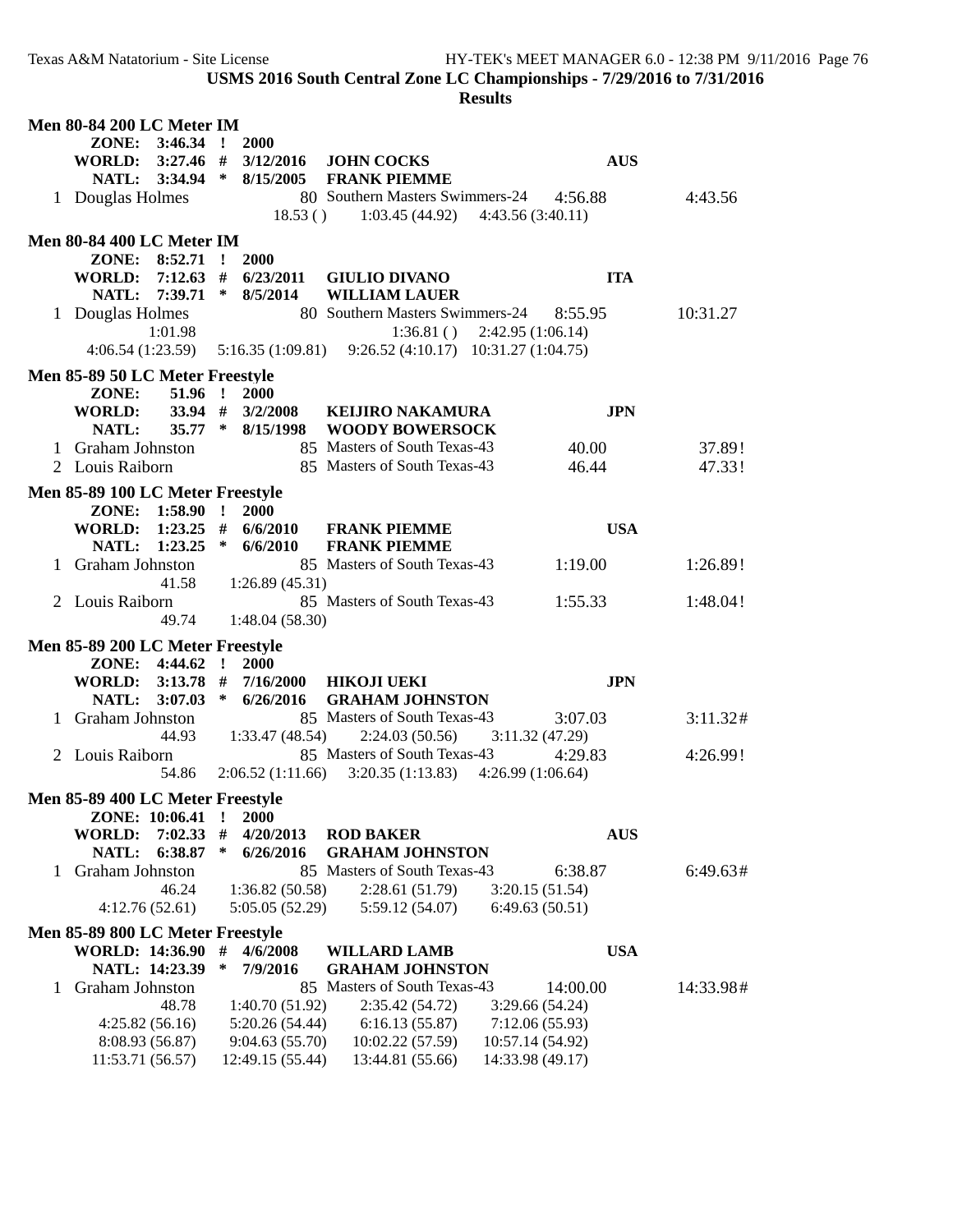| Men 85-89 1500 LC Meter Freestyle  |             |              |                         |                                          |                  |            |           |
|------------------------------------|-------------|--------------|-------------------------|------------------------------------------|------------------|------------|-----------|
| WORLD: 27:58.94 #                  |             |              | 1/17/2016               | <b>KATSURA SUZUKI</b>                    |                  | <b>JPN</b> |           |
| NATL: 28:35.24                     |             | $\ast$       | 4/6/2008                | <b>WILLARD LAMB</b>                      |                  |            |           |
| 1 Graham Johnston                  |             |              |                         | 85 Masters of South Texas-43             |                  | 26:00.00   | 27:50.01# |
|                                    | 46.78       |              | 1:39.14(52.36)          | 2:26.81(47.67)                           | 3:26.72(59.91)   |            |           |
| 4:21.12(54.40)                     |             |              | 5:15.19(54.07)          |                                          |                  | 7:05.87()  |           |
| 8:01.65 (55.78)                    |             |              | 8:57.60 (55.95)         | 9:53.47(55.87)                           | 10:50.05(56.58)  |            |           |
| 11:45.74 (55.69)                   |             |              | 12:42.81 (57.07)        | 13:39.63 (56.82)                         | 14:37.98 (58.35) |            |           |
| 15:35.93 (57.95)                   |             |              | 16:32.99 (57.06)        | 17:30.39 (57.40)                         | 18:27.04 (56.65) |            |           |
| 19:24.22 (57.18)                   |             |              | 20:21.43 (57.21)        | 21:18.90 (57.47)                         | 22:16.80 (57.90) |            |           |
| 23:12.95 (56.15)                   |             |              | 24:10.09 (57.14)        | 25:07.76 (57.67)                         | 26:03.14 (55.38) |            |           |
| 26:58.45 (55.31)                   |             |              | 27:50.01 (51.56)        |                                          |                  |            |           |
| Men 85-89 50 LC Meter Backstroke   |             |              |                         |                                          |                  |            |           |
| ZONE:                              | $1:03.44$ ! |              | 2000                    |                                          |                  |            |           |
| <b>WORLD:</b>                      | 39.89 #     |              | 7/18/2008               | <b>KELJIRO NAKAMURA</b>                  |                  | <b>JPN</b> |           |
| NATL:                              | 44.52 $*$   |              | 8/10/2006               | <b>FRED VAN DYKE</b>                     |                  |            |           |
| 1 Louis Raiborn                    |             |              |                         | 85 Masters of South Texas-43             |                  | 1:00.11    | 55.02!    |
|                                    |             |              |                         |                                          |                  |            |           |
| Men 85-89 100 LC Meter Backstroke  |             |              |                         |                                          |                  |            |           |
| ZONE:                              | $2:19.70$ ! |              | <b>2000</b>             |                                          |                  |            |           |
| WORLD:                             | 1:31.65     | #            | 3/2/2008                | <b>KELJIRO NAKAMURA</b>                  |                  | <b>JPN</b> |           |
| NATL:                              | $1:49.24$ * |              | 6/14/2008               | <b>WILLARD LAMB</b>                      |                  |            |           |
| 1 Louis Raiborn                    |             |              |                         | 85 Masters of South Texas-43             |                  | 2:25.84    | 2:22.91   |
|                                    | 1:05.10     |              | 2:22.91(1:17.81)        |                                          |                  |            |           |
| Men 85-89 200 LC Meter Backstroke  |             |              |                         |                                          |                  |            |           |
| ZONE: 5:00.07 !                    |             |              | 2000                    |                                          |                  |            |           |
| <b>WORLD:</b>                      |             |              | $3:28.59$ # $7/19/2008$ | <b>KEIJIRO NAKAMURA</b>                  |                  | <b>JPN</b> |           |
| NATL: 4:04.33 *                    |             |              | 6/14/2008               | <b>WILLARD LAMB</b>                      |                  |            |           |
| 1 Louis Raiborn                    |             |              |                         | 85 Masters of South Texas-43             |                  | 5:23.77    | 5:05.62   |
|                                    |             |              |                         | $3:48.40()$ $5:05.62(1:17.22)$           |                  |            |           |
| Men 85-89 50 LC Meter Breaststroke |             |              |                         |                                          |                  |            |           |
| ZONE:                              | 1:11.08     | $\mathbf{r}$ | <b>2000</b>             |                                          |                  |            |           |
| WORLD:                             | 45.66 #     |              | 6/19/2010               | <b>TOSHIO TAJIMA</b>                     |                  | <b>JPN</b> |           |
| NATL:                              | 49.49 $*$   |              | 7/24/2010               | <b>FRANK PIEMME</b>                      |                  |            |           |
| 1 Louis Raiborn                    |             |              |                         | 85 Masters of South Texas-43             |                  | 1:17.32    | 1:21.47   |
|                                    |             |              |                         |                                          |                  |            |           |
| <b>Men 85-89 200 LC Meter IM</b>   |             |              |                         |                                          |                  |            |           |
| ZONE: 6:52.33 ! 2000               |             |              |                         |                                          |                  |            |           |
| WORLD: 3:51.20 # 8/3/2010          |             |              |                         | <b>THOMAS MAINE</b>                      |                  | <b>USA</b> |           |
|                                    |             |              |                         | NATL: 3:51.20 * 8/3/2010 THOMAS MAINE    |                  |            |           |
| 1 Graham Johnston                  |             |              |                         | 85 Masters of South Texas-43             |                  | 5:00.00    | 4:06.36!  |
|                                    | 1:01.20     |              |                         | $2:02.36(1:01.16)$ $4:06.36(2:04.00)$    |                  |            |           |
| Men 90-94 50 LC Meter Freestyle    |             |              |                         |                                          |                  |            |           |
| ZONE:                              | $1:11.63$ ! |              | <b>2000</b>             |                                          |                  |            |           |
| <b>WORLD:</b>                      |             |              |                         | 40.72 # 8/11/2003 WOODY BOWERSOCK        |                  | <b>USA</b> |           |
| NATL:                              |             |              |                         | 39.19 * 6/23/2003 WOODY BOWERSOCK        |                  |            |           |
| 1 Baker Shannon                    |             |              |                         | 91 Woodlands Masters Swim Team-2 1:10.00 |                  |            | 1:11.32!  |
| Men 90-94 50 LC Meter Backstroke   |             |              |                         |                                          |                  |            |           |
| WORLD:                             |             |              | $46.82$ # $7/17/2006$   | <b>GORO KOBAYASHI</b>                    |                  | <b>JPN</b> |           |
| NATL:                              |             |              | 51.94 * 8/15/2014       | <b>ALAN WEEDEN</b>                       |                  |            |           |
| 1 Baker Shannon                    |             |              |                         | 91 Woodlands Masters Swim Team-2 1:40.00 |                  |            | 1:30.68   |
|                                    |             |              |                         |                                          |                  |            |           |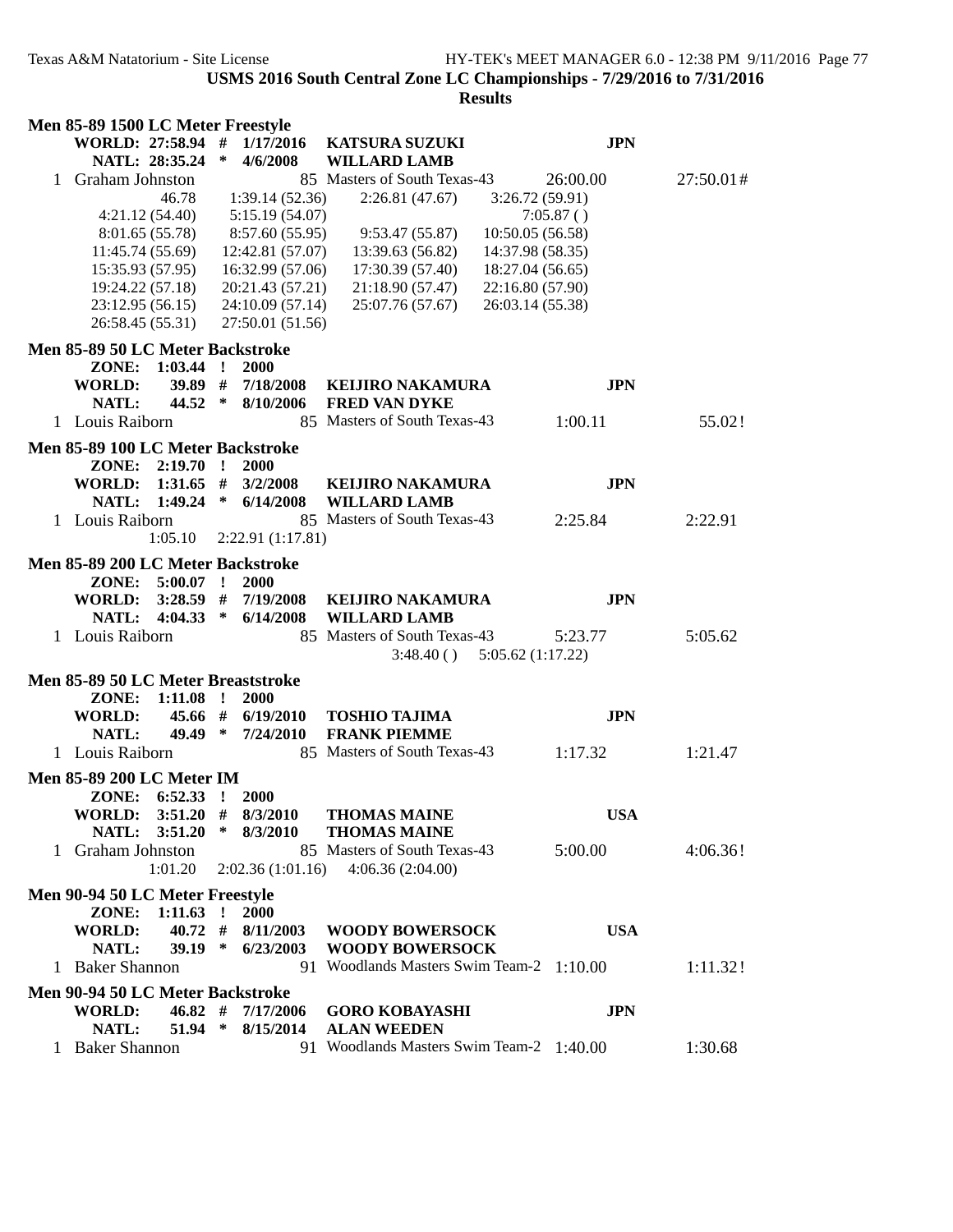**USMS 2016 South Central Zone LC Championships - 7/29/2016 to 7/31/2016**

|              | Men 90-94 50 LC Meter Breaststroke                 |                      |                                            |                                                                      |                       |                        |                                   |
|--------------|----------------------------------------------------|----------------------|--------------------------------------------|----------------------------------------------------------------------|-----------------------|------------------------|-----------------------------------|
|              | ZONE:                                              | $1:30.89$ !          | 2000                                       |                                                                      |                       |                        |                                   |
|              | <b>WORLD:</b>                                      | $50.71$ #            | 9/13/2015                                  | <b>TOSHIO TAJIMA</b>                                                 |                       | <b>JPN</b>             |                                   |
|              |                                                    |                      | NATL: 1:01.64 * 6/10/2007                  | <b>BRUD CLEAVELAND</b>                                               |                       |                        |                                   |
|              | 1 Baker Shannon                                    |                      |                                            | 91 Woodlands Masters Swim Team-2 1:35.00                             |                       |                        | 1:38.75                           |
|              | Men 90-94 100 LC Meter Breaststroke                |                      |                                            |                                                                      |                       |                        |                                   |
|              |                                                    | ZONE: 3:37.93 !      | <b>2000</b>                                |                                                                      |                       |                        |                                   |
|              | <b>WORLD:</b>                                      |                      | $2:05.18$ # $6/5/2015$                     | <b>KARL HAUTER</b>                                                   |                       | <b>GER</b>             |                                   |
|              |                                                    |                      | NATL: 2:23.53 * 5/15/2010                  | <b>RAYMOND HAKOMAKI</b>                                              |                       |                        |                                   |
|              | 1 Baker Shannon                                    |                      |                                            | 91 Woodlands Masters Swim Team-2 3:20.00                             |                       |                        | 4:00.26                           |
|              |                                                    | 1:54.22              | 4:00.26(2:06.04)                           |                                                                      |                       |                        |                                   |
|              |                                                    |                      | Women 120-159 200 LC Meter Freestyle Relay |                                                                      |                       |                        |                                   |
|              |                                                    | ZONE: 2:00.36 ! 2000 |                                            |                                                                      |                       |                        |                                   |
|              |                                                    |                      |                                            | ,,,                                                                  |                       |                        |                                   |
|              | <b>WORLD:</b>                                      |                      | $1:49.03$ # $8/14/2015$                    | <b>TSUNAMI</b>                                                       | -RUS                  |                        |                                   |
|              |                                                    |                      |                                            | S KNYAGININA, A FEOKTISTOVA, L YUDINA, I SHLEMOVA                    |                       |                        |                                   |
|              |                                                    |                      | NATL: 1:50.53 * 6/9/2013                   | N CAROLINA MASTERS SWIMMING                                          |                       |                        |                                   |
| $\mathbf{L}$ | Masters Of Brazos-25                               |                      |                                            | RUTH JONES, CELIA WOLFF, ALICIA UHL, ERIKA BRAUN<br>A                |                       | 1:59.88                | 1:56.25!                          |
|              | 1) Julie Coskey W42                                |                      |                                            | 2) Megan Mick W18                                                    |                       | 3) Melissa Ralston W25 | 4) Christy Breiby W36             |
|              |                                                    | 28.24                | 58.02 (29.78)                              | 1:27.84 (29.82)                                                      | 1:56.25(28.41)        |                        |                                   |
|              | 2 Rice Aquatic Masters-25                          |                      |                                            | A                                                                    |                       | 1:59.99                | 2:03.82                           |
|              | 1) Marissa Clapp W29                               |                      |                                            | 2) Lisa Linerode W37                                                 | 3) Beth Hanlon W39    |                        | 4) Nicole Van Nood W44            |
|              |                                                    | 29.22                | 1:01.71(32.49)                             | 1:33.38 (31.67)                                                      | 2:03.82(30.44)        |                        |                                   |
|              |                                                    |                      | Women 120-159 200 LC Meter Medley Relay    |                                                                      |                       |                        |                                   |
|              |                                                    | ZONE: 2:17.60 ! 2000 |                                            |                                                                      |                       |                        |                                   |
|              |                                                    |                      |                                            |                                                                      |                       |                        |                                   |
|              | <b>WORLD:</b>                                      | $2:03.42$ #          | 9/22/2013                                  | , , ,<br><b>KONAMISL</b>                                             | -JPN                  |                        |                                   |
|              |                                                    |                      |                                            | A DOI, Y MIWA, J ONISHI, J ISHIKAWA                                  |                       |                        |                                   |
|              |                                                    | NATL: 2:04.19 *      | 8/23/1998                                  | <b>GOLD COAST MASTERS</b>                                            |                       |                        |                                   |
|              |                                                    |                      |                                            | <b>B GARDNER, S GEYER, T MOLL, J HERRINGTON</b>                      |                       |                        |                                   |
|              | 1 Masters Of Brazos-25                             |                      |                                            | A                                                                    |                       | 2:13.95                | 2:08.90!                          |
|              | 1) Megan Mick W18                                  |                      |                                            | 2) Melissa Ralston W25 3) Christy Breiby W36                         |                       |                        | 4) Julie Coskey W42               |
|              |                                                    | 34.36                | 1:09.60(35.24)                             | 1:40.54(30.94)                                                       | 2:08.90(28.36)        |                        |                                   |
|              |                                                    |                      | Women 160-199 200 LC Meter Freestyle Relay |                                                                      |                       |                        |                                   |
|              | ZONE:                                              | $2:06.65$ !          | <b>2000</b>                                |                                                                      |                       |                        |                                   |
|              |                                                    |                      |                                            | ,,,                                                                  |                       |                        |                                   |
|              | <b>WORLD:</b>                                      | $1:48.44$ #          | 8/8/2006                                   | <b>TEAM TYR</b>                                                      | -USA                  |                        |                                   |
|              | NATL:                                              | $1:48.44$ *          | 8/8/2006                                   | S HART, C SAPPEY, A PETTIS-SCOTT, S VON DER LIPPE<br><b>TEAM TYR</b> |                       |                        |                                   |
|              |                                                    |                      |                                            | C HART, C SAPPEY, A PETTIS-SCOTT, S VON DER LIPPE                    |                       |                        |                                   |
| $\mathbf{1}$ | Longhorn Aquatics-43                               |                      |                                            | A                                                                    |                       | 2:10.00                | 2:05.81!                          |
|              | 1) Charis Anderson W37                             |                      |                                            | 2) Kendal Jacobson W50                                               | 3) Kristy Ditzler W52 |                        | 4) Sally Dykstra W57              |
|              |                                                    |                      |                                            |                                                                      |                       |                        |                                   |
|              |                                                    |                      |                                            |                                                                      |                       |                        |                                   |
|              |                                                    | 31.04                | 1:01.77(30.73)                             | 1:31.79(30.02)<br>A                                                  | 2:05.81(34.02)        |                        |                                   |
|              | 2 North Texas Lonestars-26<br>1) Monica Bailey W55 |                      |                                            | 2) Lauren Van Allen W36                                              | 3) Maureen Rea W40    | 2:08.00                | 2:09.52<br>4) Stephanie Stone W49 |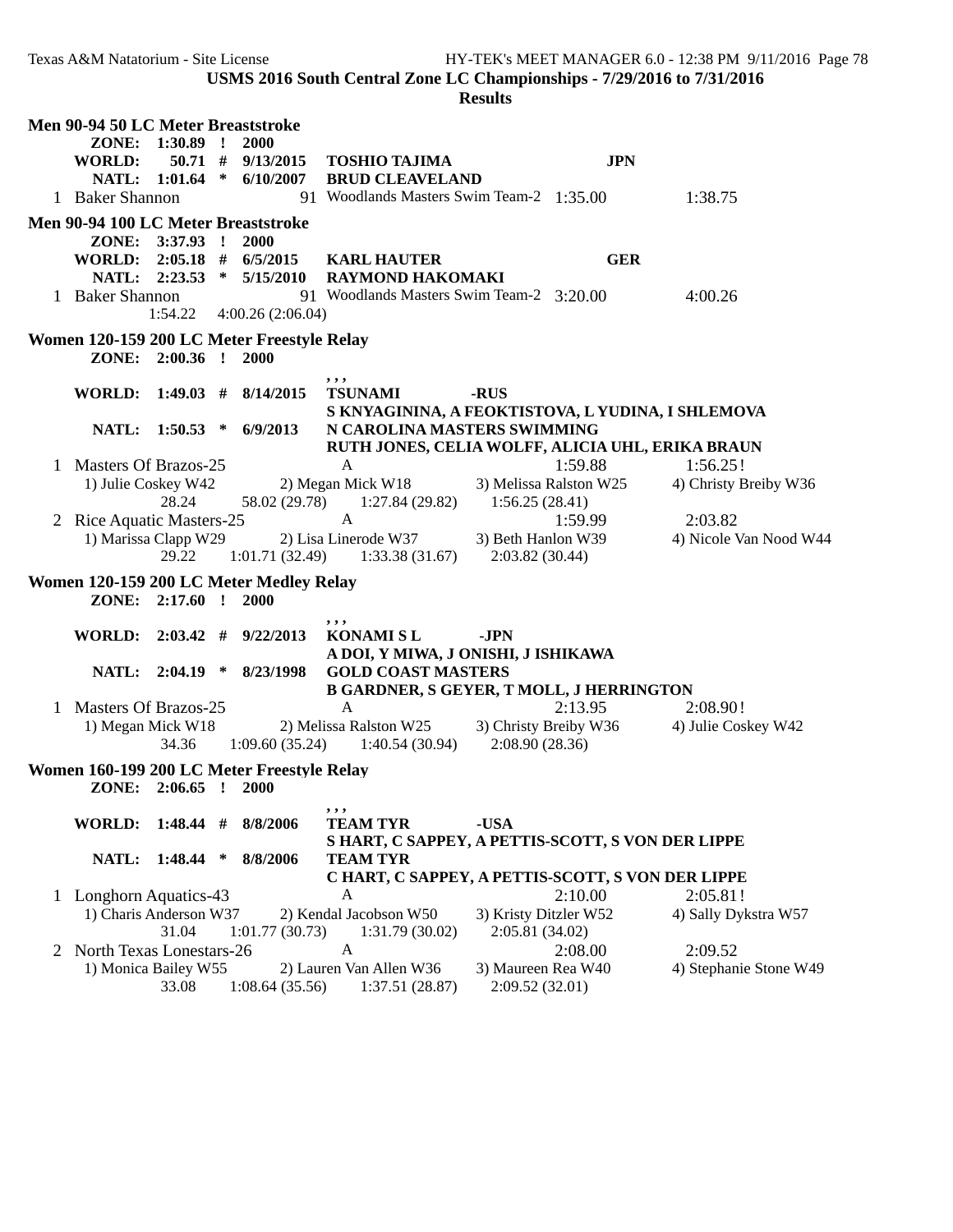|   |                                                     |                          |              | Women 160-199 400 LC Meter Freestyle Relay         |              |                                                                |                                                                              |                                  |
|---|-----------------------------------------------------|--------------------------|--------------|----------------------------------------------------|--------------|----------------------------------------------------------------|------------------------------------------------------------------------------|----------------------------------|
|   | ZONE:                                               | 4:28.07                  | $\mathbf{r}$ | 2000                                               |              |                                                                |                                                                              |                                  |
|   | <b>WORLD:</b>                                       |                          |              | $4:06.90$ # $6/14/2015$                            | , , ,        |                                                                | <b>NORTH CAROLINA MASTERS -USA</b><br>E BRAUN, J STRINGER, A UHL, K LINDAUER |                                  |
|   | NATL:                                               | 4:06.90                  | $\ast$       | 6/14/2015                                          |              | <b>NORTH CAROLINA MASTERS</b>                                  |                                                                              |                                  |
|   |                                                     |                          |              |                                                    |              |                                                                | E BRAUN, J STRINGER, A UHL, K LINDAUER                                       |                                  |
| 1 | <b>North Texas Lonestars-26</b>                     |                          |              |                                                    | A            |                                                                | 4:35.00                                                                      | 5:07.66                          |
|   | 1) Stephanie Stone W49                              | 34.49                    |              | 1:11.30(1:11.30)                                   |              | 2) Monica Bailey W55<br>1:49.35(38.05)                         | 3) Lauren Van Allen W36<br>2:30.02(1:18.72)                                  | 4) Kristin Henderson W56         |
|   |                                                     | 3:08.42(38.40)           |              | 3:51.75(1:21.73)                                   |              | 4:27.15(35.40)                                                 | 5:07.66 (1:15.91)                                                            |                                  |
|   | 2 Masters of South Texas-43<br>1) Holly McKenna W30 |                          |              |                                                    | A            | 2) Linda Callaway W63                                          | 6:30.00<br>3) Amy Porter W40                                                 | 5:43.70<br>4) Susan Ingraham W57 |
|   |                                                     | 38.78<br>3:43.48 (37.42) |              | 1:24.00(1:24.00)<br>4:25.46(1:19.40)               |              | 2:12.26(48.26)<br>5:02.18 (36.72)                              | 3:06.06(1:42.06)<br>5:43.70 (1:18.24)                                        |                                  |
|   |                                                     |                          |              | Women 200-239 200 LC Meter Freestyle Relay         |              |                                                                |                                                                              |                                  |
|   |                                                     | ZONE: 2:13.32 !          |              | 2000                                               |              |                                                                |                                                                              |                                  |
|   |                                                     |                          |              |                                                    | ,,,          |                                                                |                                                                              |                                  |
|   | <b>WORLD:</b>                                       |                          |              | $1:56.04$ # $3/19/2011$                            |              | <b>CAPE TOWN MASTERS</b>                                       | -RSA                                                                         |                                  |
|   | NATL:                                               | 1:57.21                  | $\ast$       | 8/8/2006                                           |              | PACIFIC NORTHWEST AQUATICS                                     | S KRUGER, C STANFORD, M STRAUSS, E OTTERMANN                                 |                                  |
|   |                                                     |                          |              |                                                    |              |                                                                | L DAHL, D GLASSMAN, C DAVIS, M LIPPOLD                                       |                                  |
| 1 | Masters of South Texas-43                           |                          |              |                                                    | A            |                                                                | 2:12.00                                                                      | 2:07.16!                         |
|   | 1) Amy Porter W40                                   |                          |              |                                                    |              | 2) Elaine Valdez W61                                           | 3) Tiitta Elias W49                                                          | 4) Susan Ingraham W57            |
|   |                                                     | 32.16                    |              | 1:04.36(32.20)                                     |              | 1:36.04(31.68)                                                 | 2:07.16(31.12)                                                               |                                  |
| 2 | TeamTexas Masters-43                                |                          |              |                                                    | $\mathbf{A}$ |                                                                | 2:45.00                                                                      | 2:29.25                          |
|   | 1) Elise Ragland W66                                | 38.58                    |              |                                                    |              | 2) Constance George W56<br>$1:13.66(35.08)$ $2:29.25(1:15.59)$ | 3) Shannon Whitehead W43                                                     | 4) Michelle Weinfeld W42         |
| 3 | Masters of South Texas-43                           |                          |              |                                                    | D            |                                                                | 3:30.00                                                                      | 3:15.33                          |
|   | 1) DeEtte Sauer W75                                 |                          |              |                                                    |              | 2) Linda Callaway W63                                          | 3) Lynn Dusenbury W68                                                        | 4) Holly McKenna W30             |
|   |                                                     | 49.60                    |              |                                                    |              | $1:35.00(45.40)$ $2:41.38(1:06.38)$                            | 3:15.33(33.95)                                                               |                                  |
|   | ZONE:                                               | 4:54.85                  | $\mathbf{I}$ | Women 200-239 400 LC Meter Freestyle Relay<br>2000 |              |                                                                |                                                                              |                                  |
|   |                                                     |                          |              |                                                    | , , ,        |                                                                |                                                                              |                                  |
|   | <b>WORLD:</b>                                       | $4:20.68$ #              |              | 3/14/2013                                          |              | <b>CAPE TOWN</b>                                               | -RSA                                                                         |                                  |
|   |                                                     |                          |              |                                                    |              |                                                                | S KRUGER, C STANFORD, E OTTERMANN, P CADIZ                                   |                                  |
|   | NATL:                                               | 4:26.53                  | ∗            | 7/6/2014                                           |              | <b>UCLA BRUIN MASTERS</b>                                      |                                                                              |                                  |
|   |                                                     |                          |              |                                                    |              |                                                                | E STEBBINS, C CIRAULO, V HIBBEN, L DODD                                      |                                  |
|   | TeamTexas Masters-43                                |                          |              |                                                    | $\mathbf{A}$ |                                                                | 6:05.00                                                                      | 5:37.43                          |
|   | 1) Elise Ragland W66                                |                          |              |                                                    |              | 2) Constance George W56                                        | 3) Shannon Whitehead W43                                                     | 4) Michelle Weinfeld W42         |
|   |                                                     | 40.59                    |              | 1:26.37(1:26.37)<br>4:18.27(1:30.11)               |              | 2:03.66 (37.29)                                                | 2:48.16 (1:21.79)                                                            |                                  |
| 2 | Southern Masters Swimmers-2                         |                          |              |                                                    | $\mathbf{A}$ | 4:55.64(37.37)                                                 | 5:37.43 (1:19.16)<br>6:12.00                                                 | 6:23.64                          |
|   | 1) Christine Frederic W52                           |                          |              |                                                    |              | 2) Vicki Buccino W70                                           | 3) Patricia Arnold W77                                                       | 4) Emma Stuba W21                |
|   |                                                     | 35.86                    |              | 1:14.70(1:14.70)                                   |              | 2:08.93(54.23)                                                 | 3:08.38 (1:53.68)                                                            |                                  |
|   | 4:09.35(1:00.97)                                    |                          |              | 5:14.89(2:06.51)                                   |              | 5:47.44 (32.55)                                                | 6:23.64(1:08.75)                                                             |                                  |
|   |                                                     |                          |              |                                                    |              |                                                                |                                                                              |                                  |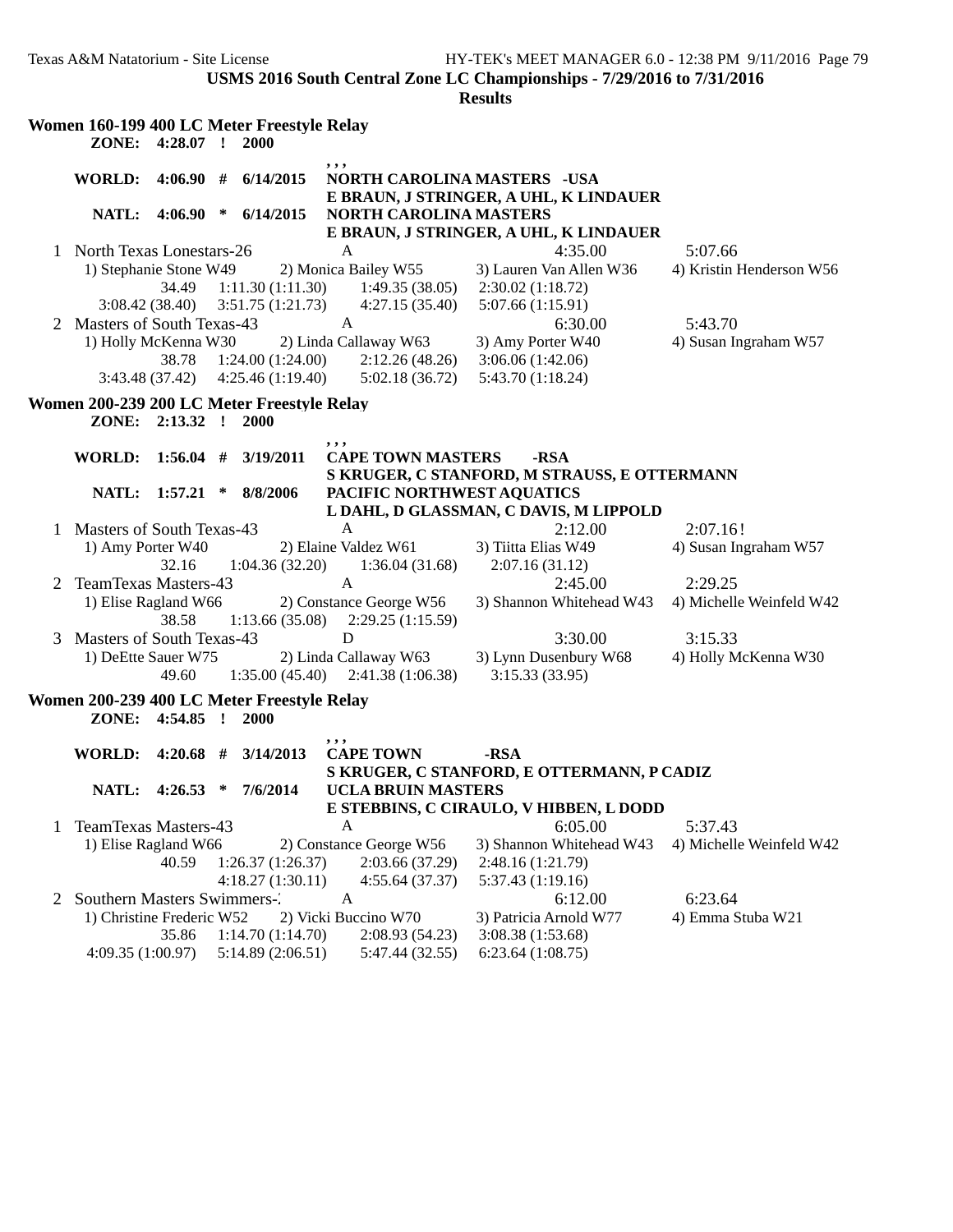|   |                                                      | ZONE: 2:24.01 !      |        | Women 200-239 200 LC Meter Medley Relay<br>2000 |                                                               |                                                        |                                      |
|---|------------------------------------------------------|----------------------|--------|-------------------------------------------------|---------------------------------------------------------------|--------------------------------------------------------|--------------------------------------|
|   | WORLD: 2:10.98 # 8/17/2008                           |                      |        |                                                 | , , ,<br><b>OREGON MASTERS</b>                                | -USA<br>K ANDRUS-HUGHES, B OBLETZ, A DELMAGE, R PARISI |                                      |
|   |                                                      | NATL: 2:10.98 *      |        | 8/17/2008                                       | <b>OREGON MASTERS</b>                                         |                                                        |                                      |
|   |                                                      |                      |        |                                                 |                                                               | K ANDRUS-HUGHES, B OBLETZ, A DELMAGE, R PARISI         |                                      |
|   | 1 North Texas Lonestars-26<br>1) Monica Bailey W55   |                      |        |                                                 | A                                                             | 2:28.00                                                | 2:28.81                              |
|   |                                                      | 37.27                |        | 1:20.82(43.55)                                  | 2) Krissy Maccurdy W64<br>1:57.82(37.00)                      | 3) Kristin Henderson W56<br>2:28.81 (30.99)            | 4) Janie Cole W63                    |
| 2 | Masters of South Texas-43                            |                      |        |                                                 | $\mathbf{A}$                                                  | 2:27.00                                                | 2:38.65                              |
|   | 1) Suzanne Cuda W56                                  | 42.89                |        | 1:27.44(44.55)                                  | 2) Amy Porter W40<br>2:04.70(37.26)                           | 3) Elaine Valdez W61<br>2:38.65 (33.95)                | 4) Susan Ingraham W57                |
| 3 | <b>TeamTexas Masters-43</b>                          |                      |        |                                                 | $\mathbf{A}$                                                  | 3:15.00                                                | 2:53.81                              |
|   | 1) Constance George W56                              | 42.92                |        |                                                 | 2) Shannon Whitehead W43<br>$1:35.17(52.25)$ $2:14.66(39.49)$ | 3) Michelle Weinfeld W42<br>2:53.81(39.15)             | 4) Elise Ragland W66                 |
|   |                                                      |                      |        | Women 200-239 400 LC Meter Medley Relay         |                                                               |                                                        |                                      |
|   |                                                      | ZONE: 5:56.67 ! 2000 |        |                                                 |                                                               |                                                        |                                      |
|   | WORLD: 5:02.61 # 7/7/2013                            |                      |        |                                                 | , , ,<br><b>UCLA</b>                                          | -USA                                                   |                                      |
|   |                                                      |                      |        |                                                 |                                                               | E STEBBINS, J COOK, C CIRAULO, V HIBBEN                |                                      |
|   |                                                      | NATL: 5:02.61 *      |        | 7/7/2013                                        | <b>UCLA BRUIN MASTERS</b>                                     |                                                        |                                      |
|   |                                                      |                      |        |                                                 |                                                               | E STEBBINS, J COOK, C CIRAULO, V HIBBEN                |                                      |
|   | 1 North Texas Lonestars-26<br>1) Stephanie Stone W49 |                      |        |                                                 | A<br>2) Krissy Maccurdy W64                                   | 5:02.61<br>3) Maureen Rea W40                          | 4:58.86#<br>4) Kristin Henderson W56 |
|   |                                                      | 35.24                |        | 1:12.07(1:12.07)                                |                                                               | 2:45.50(1:33.43)                                       |                                      |
|   |                                                      | 3:16.09(30.59)       |        | 3:51.80(1:06.30)                                | 4:23.28 (31.48)                                               | 4:58.86 (1:07.06)                                      |                                      |
| 2 | Masters of South Texas-43                            |                      |        |                                                 | $\mathbf{A}$                                                  | 5:37.00                                                | 6:00.76                              |
|   | 1) Susan Ingraham W57                                |                      |        |                                                 | 2) Amy Porter W40                                             | 3) Elaine Valdez W61                                   | 4) Tiitta Elias W49                  |
|   |                                                      | 44.81                |        | 1:32.64(1:32.64)                                | 2:23.90(51.26)                                                | 3:18.42(1:45.78)                                       |                                      |
|   | 3:57.31 (38.89)                                      |                      |        | 4:44.33(1:25.91)                                | 5:20.32 (35.99)                                               | 6:00.76(1:16.43)                                       |                                      |
| 3 | <b>TeamTexas Masters-43</b>                          |                      |        |                                                 | $\mathbf{A}$                                                  | 6:50.00                                                | 6:34.94                              |
|   | 1) Constance George W56                              |                      |        |                                                 | 2) Shannon Whitehead W43                                      | 3) Michelle Weinfeld W42                               | 4) Elise Ragland W66                 |
|   |                                                      | 45.91                |        | 1:33.36(1:33.36)                                | 2:25.61(52.25)                                                | 3:24.16(1:50.80)                                       |                                      |
|   | 4:08.10(43.94)                                       |                      |        | 5:00.30(1:36.14)                                | 5:44.16(43.86)                                                | 6:34.94(1:34.64)                                       |                                      |
|   |                                                      |                      |        | Women 240-279 200 LC Meter Freestyle Relay      |                                                               |                                                        |                                      |
|   |                                                      | ZONE: 2:05.98 ! 2000 |        |                                                 |                                                               |                                                        |                                      |
|   | WORLD: 2:04.96 #                                     |                      |        | 3/17/2016                                       | ,,,<br><b>CAPE TOWN MASTERS</b>                               | -RSA                                                   |                                      |
|   |                                                      |                      |        |                                                 |                                                               | S KRUGER, D COETZEE, G MCCARNEY, C STANFORD            |                                      |
|   |                                                      | NATL: 2:05.98        | $\ast$ | 7/11/2015                                       | <b>PLANO WETCATS</b>                                          |                                                        |                                      |
|   |                                                      |                      |        |                                                 |                                                               | J COLE, C MCKELVEY, K MACCURDY, L MORRISON             |                                      |
| 1 | Masters of South Texas-43                            |                      |        |                                                 | B                                                             | 2:35.00                                                | 2:31.96                              |
|   | 1) Ann Vitt W70                                      |                      |        |                                                 | 2) Colleen Holloway W63                                       | 3) Randee Burke W64                                    | 4) Suzanne Cuda W56                  |
|   |                                                      | 41.73                |        | 1:18.82(37.09)                                  | 1:56.33(37.51)<br>B                                           | 2:31.96 (35.63)<br>2:28.11                             |                                      |
|   | 2 Rice Aquatic Masters-25<br>1) Susan Matherne W54   |                      |        |                                                 | 2) Colette Lanier W58                                         | 3) Judy Levison W66                                    | 2:36.68<br>4) Suzy Reierson W65      |
|   |                                                      | 30.74                |        | 1:12.65(41.91)                                  | 2:02.11(49.46)                                                | 2:36.68 (34.57)                                        |                                      |
| 3 | Woodlands Masters Swim Tea                           |                      |        |                                                 | A                                                             | 2:35.00                                                | 2:36.91                              |
|   | 1) Stacey Eicks W57                                  |                      |        |                                                 | 2) Mary Anne Hines W59                                        | 3) Sue Bloomfield W64                                  | 4) Deb Coellner W65                  |
|   |                                                      | 38.58                |        | 1:15.48(36.90)                                  | 1:56.40(40.92)                                                | 2:36.91 (40.51)                                        |                                      |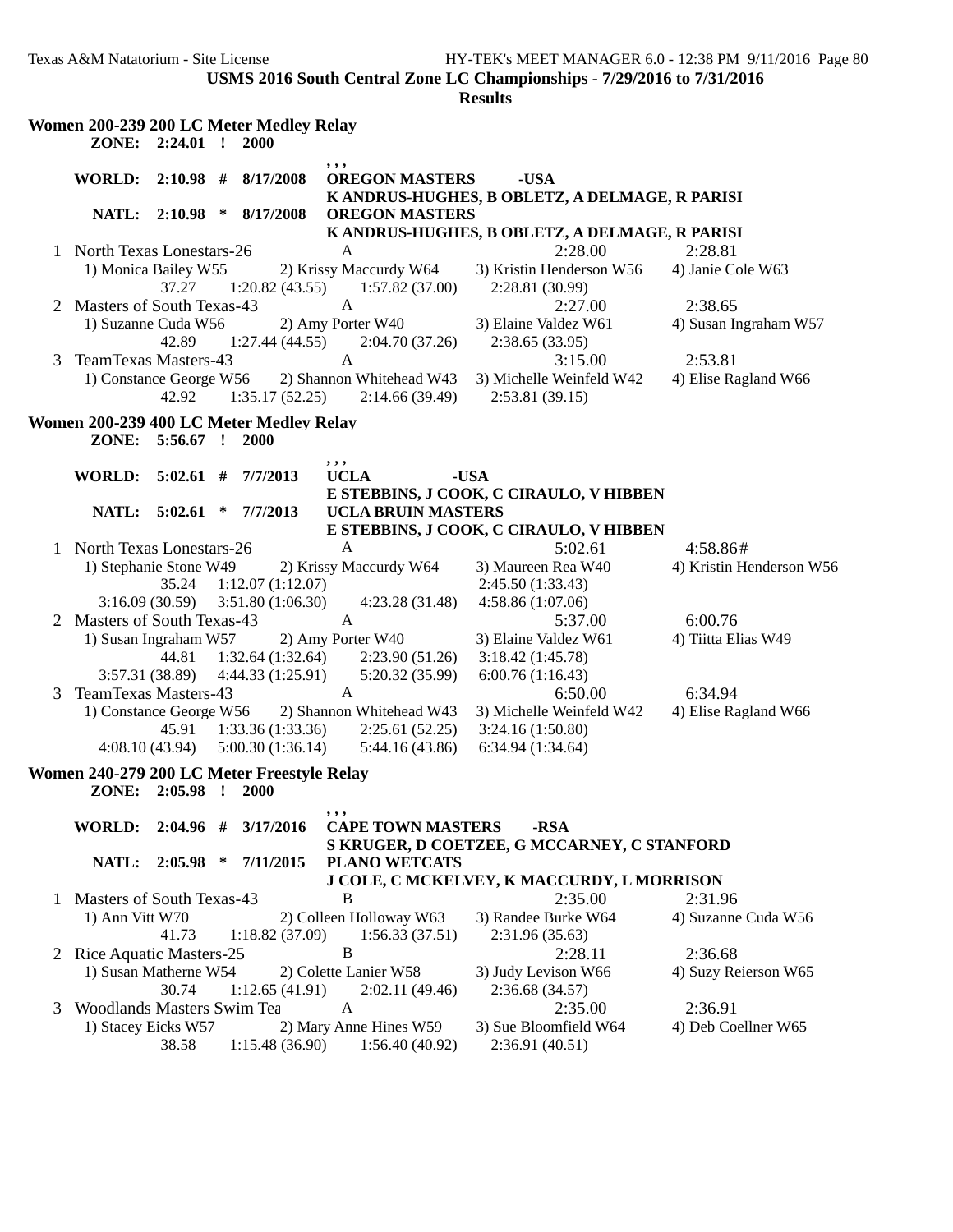|   |                                   |                 | Women 240-279 200 LC Meter Medley Relay                             |                     |                                                             |      |                                                     |                         |
|---|-----------------------------------|-----------------|---------------------------------------------------------------------|---------------------|-------------------------------------------------------------|------|-----------------------------------------------------|-------------------------|
|   |                                   | ZONE: 2:28.08 ! | 2000                                                                |                     |                                                             |      |                                                     |                         |
|   |                                   |                 | WORLD: 2:22.65 # 3/19/2016                                          | ,,,                 | <b>CAPE TOWN MASTERS</b>                                    |      | -RSA<br>D COETZEE, G MCCARNEY, C STANFORD, S KRUGER |                         |
|   |                                   | NATL: 2:24.95 * | 8/7/2014                                                            |                     | NEW ENGLAND MASTERS                                         |      |                                                     |                         |
|   | 1 Masters of South Texas-43       |                 |                                                                     | B                   |                                                             |      | D UUSTAL, B ESTEL, L DELOREY, J HIRSTY<br>4:10.00   | 3:23.82                 |
|   | 1) Ann Vitt W70                   | 50.56           |                                                                     |                     | 2) Randee Burke W64<br>$1:41.73(51.17)$ $2:46.15(1:04.42)$  |      | 3) DeEtte Sauer W75<br>3:23.82(37.67)               | 4) Colleen Holloway W63 |
|   |                                   |                 | Men 100-119 200 LC Meter Freestyle Relay                            |                     |                                                             |      |                                                     |                         |
|   |                                   |                 | WORLD: 1:31.95 # 11/29/2009 MAC-MINA                                |                     |                                                             | -BRA |                                                     |                         |
|   |                                   |                 |                                                                     |                     |                                                             |      | R LEITE, R TRIVINO, D BELINI, P RODIGHERI           |                         |
|   |                                   |                 | NATL: 1:34.24 * 8/10/2013                                           |                     | THE OLYMPIC CLUB                                            |      |                                                     |                         |
|   |                                   |                 |                                                                     |                     |                                                             |      | K FERGUSON, T HOLSMAN, S GREENWOOD, C TALBOTT       |                         |
|   | 1 Rice Aquatic Masters-25         |                 |                                                                     | $\mathbf{A}$        |                                                             |      | 1:41.99                                             | 1:41.20                 |
|   | 1) Aimon Allouache M25            | 25.96           |                                                                     |                     | 2) Rodolfo Escalante M27<br>$51.09(25.13)$ $1:16.18(25.09)$ |      | 3) Ryan Littlefield M26<br>1:41.20(25.02)           | 4) Alex Pujol M24       |
| 2 | <b>Woodlands Masters Swim Tea</b> |                 |                                                                     | $\mathbf{A}$        |                                                             |      | 1:47.00                                             | 1:47.18                 |
|   | 1) Andrew Smiddy M24              | 25.52           |                                                                     |                     | 2) Bailey Fellows M28<br>$53.65(28.13)$ $1:21.93(28.28)$    |      | 3) Jing Yang M30<br>1:47.18(25.25)                  | 4) Mark Reeves M27      |
| 3 | <b>North Texas Lonestars-26</b>   |                 |                                                                     | $\mathbf{A}$        |                                                             |      | 1:52.00                                             | 1:52.48                 |
|   | 1) Austin Krohn M18               | 30.73           |                                                                     | 2) Peyton Stone M18 | $59.55(28.82)$ 1:26.01 (26.46)                              |      | 3) Trey Van Dyke M24<br>1:52.48(26.47)              | 4) Mark Glass M42       |
|   |                                   |                 | Men 100-119 400 LC Meter Freestyle Relay                            |                     |                                                             |      |                                                     |                         |
|   |                                   |                 | WORLD: 3:30.77 # 6/23/2013 G-TRAVELERS                              |                     |                                                             | -JPN |                                                     |                         |
|   |                                   |                 |                                                                     |                     |                                                             |      | Y MURAMATSU, K MAEDA, K MAEDA, N UTSUGI             |                         |
|   |                                   |                 | NATL: 3:37.49 * 8/8/2009                                            |                     | YMCA INDY SWIMFIT                                           |      |                                                     |                         |
|   |                                   |                 |                                                                     |                     |                                                             |      | C CLARKE, D MICHAEL, G WIECZOREK, B CHRISTOFFEL     |                         |
|   | 1 Rice Aquatic Masters-25         |                 |                                                                     | $\mathbf{A}$        |                                                             |      | 3:55.99                                             | 3:55.66                 |
|   | 1) Aimon Allouache M25            | 27.82           |                                                                     |                     | 2) Jonathan Hansen M36<br>$57.70(57.70)$ $1:27.74(30.04)$   |      | 3) Rodolfo Escalante M27                            | 4) Ryan Littlefield M26 |
|   |                                   | 2:29.01(26.03)  |                                                                     |                     | $2:58.30(55.32)$ $3:26.31(28.01)$                           |      | 2:02.98 (1:05.28)<br>3:55.66 (57.36)                |                         |
|   |                                   |                 |                                                                     |                     |                                                             |      |                                                     |                         |
|   |                                   |                 | Men 100-119 400 LC Meter Medley Relay<br>WORLD: 3:58.35 # 4/17/2015 |                     |                                                             |      |                                                     |                         |
|   |                                   |                 |                                                                     | <b>TROYKA</b>       |                                                             | -RUS | A GULAKOV, I GOLOVIN, A DENISKO, I KOVALEV          |                         |
|   |                                   |                 | NATL: 4:06.58 * 8/8/2009                                            |                     | YMCA INDY SWIMFIT                                           |      |                                                     |                         |
|   |                                   |                 |                                                                     |                     |                                                             |      | G WIECZOREK, B CHRISTOFFEL, D MICHAEL, W MERKLE     |                         |
|   | 1 Rice Aquatic Masters-25         |                 |                                                                     | A                   |                                                             |      | 1:53.11                                             | 4:17.23                 |
|   | 1) Alex Pujol M24                 |                 |                                                                     |                     | 2) Andrew Corman M26                                        |      | 3) Rodolfo Escalante M27                            | 4) Ryan Littlefield M26 |
|   |                                   | 30.26           | 1:02.57(1:02.57)                                                    |                     | 1:37.03(34.46)                                              |      | 2:18.59(1:16.02)                                    |                         |
|   | 2:46.93 (28.34)                   |                 | 3:19.68 (1:01.09)                                                   |                     | 3:47.78(28.10)                                              |      | 4:17.23(57.55)                                      |                         |
|   | 2 North Texas Lonestars-26        |                 |                                                                     | A                   |                                                             |      | 4:40.00                                             | 4:45.55                 |
|   | 1) Trey Van Dyke M24              |                 |                                                                     | 2) Peyton Stone M18 |                                                             |      | 3) Rick Van Dyke M51                                | 4) Austin Krohn M18     |
|   |                                   | 33.42           | 1:10.52(1:10.52)                                                    |                     | 1:47.66(37.14)                                              |      | 2:30.18(1:19.66)                                    |                         |
|   | 3:02.18(32.00)                    |                 | 3:40.74 (1:10.56)                                                   |                     | 4:11.28(30.54)                                              |      | 4:45.55 (1:04.81)                                   |                         |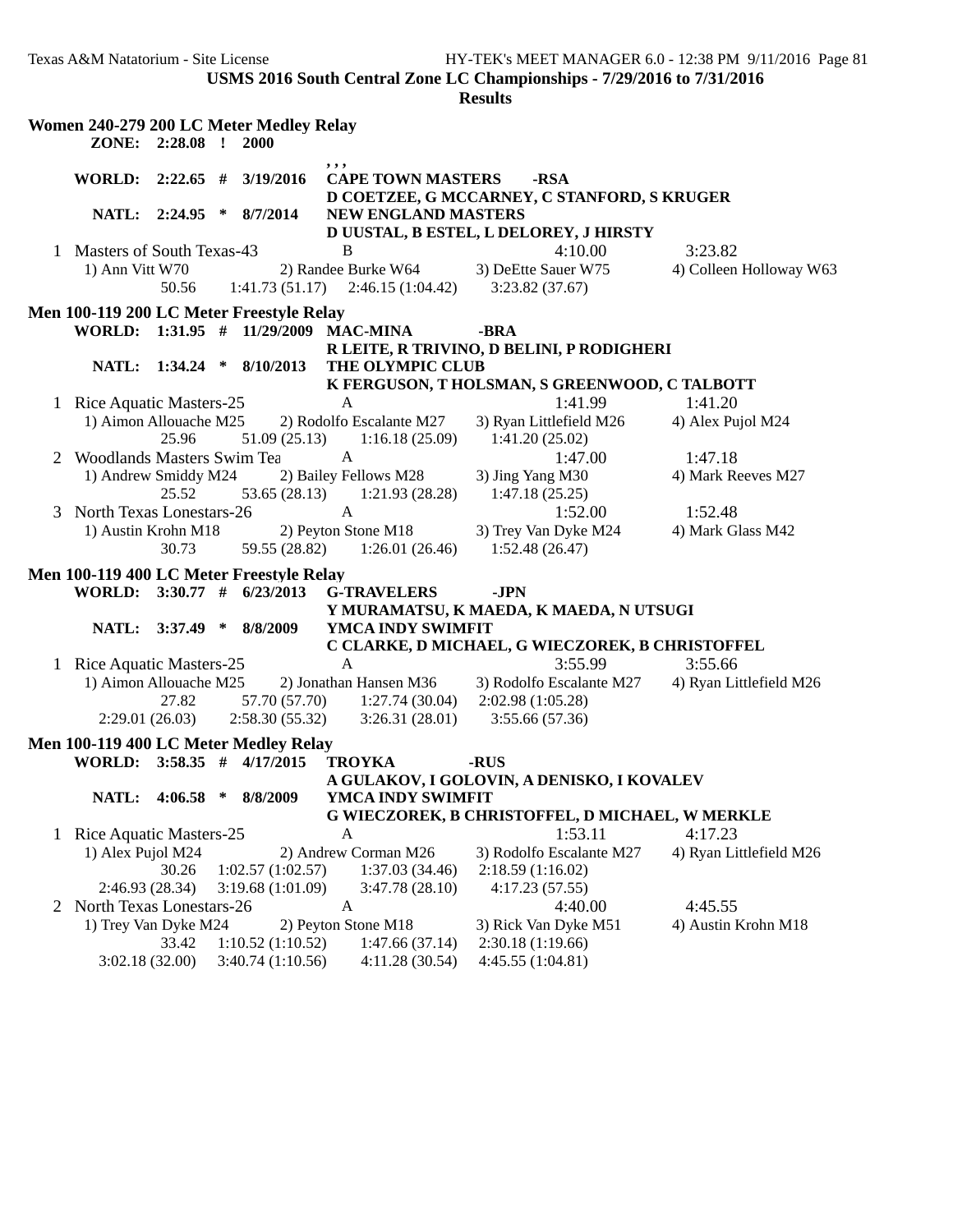**USMS 2016 South Central Zone LC Championships - 7/29/2016 to 7/31/2016**

|   | Men 120-159 200 LC Meter Freestyle Relay |                |              |                  |                         |                                              |                        |
|---|------------------------------------------|----------------|--------------|------------------|-------------------------|----------------------------------------------|------------------------|
|   | ZONE:                                    | $1:43.14$ !    |              | 2000             |                         |                                              |                        |
|   |                                          |                |              |                  | , , ,                   |                                              |                        |
|   | WORLD:                                   | 1:34.09        | -#           | 8/14/2015        | <b>ZUBR</b>             | -BLR                                         |                        |
|   |                                          |                |              |                  |                         | M KRUK, I KAVALIONAK, P LAGOUN, P ZINKEVICH  |                        |
|   |                                          | NATL: 1:34.82  | ∗            | 7/26/2009        |                         | SOUTHERN CAL AQUATIC MASTER                  |                        |
|   |                                          |                |              |                  |                         | M CORNUE, E HOCHSTEIN, E TOLMACHOFF, C BEACH |                        |
|   | 1 Rice Aquatic Masters-25                |                |              |                  | B                       | 1:49.11                                      | 1:48.65                |
|   | 1) Daniel Shiosaki M32                   |                |              |                  | 2) Joey Minervini M40   | 3) James Connolly M47                        | 4) Jonathan Hansen M36 |
|   |                                          | 26.31          |              | 54.04 (27.73)    | 1:20.13(26.09)          | 1:48.65(28.52)                               |                        |
|   | 2 Longhorn Aquatics-43                   |                |              |                  | $\mathbf{A}$            | 2:05.00                                      | 1:50.23                |
|   | 1) Dale Huggins M44                      |                |              |                  | 2) Todd Bellino M49     | 3) Alan Talkington M40                       | 4) Anthony Bellino M19 |
|   |                                          | 26.63          |              | 54.92 (28.29)    | 1:24.59(29.67)          | 1:50.23(25.64)                               |                        |
| 3 | <b>Masters Of Brazos-25</b>              |                |              |                  | A                       | 1:59.95                                      | 1:50.71                |
|   | 1) Guy Buls M23                          |                |              |                  | 2) Michael Riley M27    | 3) David Ruff M56                            | 4) Donovan Coskey M41  |
|   |                                          | 26.29          |              | 53.70 (27.41)    | 1:24.74(31.04)          | 1:50.71(25.97)                               |                        |
|   | Men 120-159 400 LC Meter Freestyle Relay |                |              |                  |                         |                                              |                        |
|   | ZONE:                                    | 4:05.23        | $\mathbf{r}$ | 2000             |                         |                                              |                        |
|   |                                          |                |              |                  | , , ,                   |                                              |                        |
|   | <b>WORLD:</b>                            | 3:36.59        | #            | 7/30/2011        | <b>ILLINOIS MASTERS</b> | -USA                                         |                        |
|   |                                          |                |              |                  |                         | D KINSELLA, V ALLEGRA, C CUNNICK, T CARLSON  |                        |
|   | <b>NATL:</b>                             | 3:34.83        | ∗            | 8/8/2009         | <b>MICHIGAN MASTERS</b> |                                              |                        |
|   |                                          |                |              |                  |                         | K DOAK, A MULL, C MULL, P SAUCEDO            |                        |
|   | <b>North Texas Lonestars-26</b>          |                |              |                  | A                       | 4:20.00                                      | D <sub>Q</sub>         |
|   | 1) Mark Glass M42                        |                |              |                  | 2) Walter Accessor M44  | 3) Peyton Stone M18                          | 4) Austin Krohn M18    |
|   |                                          | 30.37          |              | 1:04.20(1:04.20) | 1:35.42(31.22)          | 2:12.30(1:08.10)                             |                        |
|   |                                          | 2:42.46(30.16) |              | 3:17.50(1:05.20) | 3:47.66(30.16)          | DQ (1:04.86)                                 |                        |
|   | Men 120-159 200 LC Meter Medley Relay    |                |              |                  |                         |                                              |                        |
|   | ZONE:                                    | 1:48.83        | $\cdot$ !    | 2000             |                         |                                              |                        |
|   |                                          |                |              |                  | , , ,                   |                                              |                        |
|   | WORLD:                                   | $1:45.02$ #    |              | 9/28/2014        | <b>GOLDEN AGE</b>       | -JPN                                         |                        |
|   |                                          |                |              |                  |                         | S MITA, R KOBAYASHI, Y MATSUMOTO, H SAKURAI  |                        |
|   | NATL:                                    | $1:46.23$ *    |              | 8/8/2009         | <b>MICHIGAN MASTERS</b> |                                              |                        |
|   |                                          |                |              |                  |                         | K DOAK, P SAUCEDO, C MULL, A MULL            |                        |
|   | 1 Rice Aquatic Masters-25                |                |              |                  | A                       | 1:58.11                                      | 2:00.74                |
|   | 1) Ryan Littlefield M26                  |                |              |                  | 2) James Connolly M47   | 3) Rodolfo Escalante M27                     | 4) Joey Minervini M40  |
|   |                                          | 33.14          |              | 1:06.29(33.15)   | 1:33.59(27.30)          | 2:00.74(27.15)                               |                        |
|   | 2 Masters of South Texas-43              |                |              |                  | $\overline{B}$          | 2:10.00                                      | 2:10.69                |
|   | 1) Andrew Gale M50                       |                |              |                  | 2) C Nathan Porter M40  | 3) Jonathan Jones M20                        | 4) Ernesto Peña M27    |
|   |                                          | 36.51          |              |                  | 1:39.61()               | 2:10.69 (31.08)                              |                        |
| 3 | North Texas Lonestars-26                 |                |              |                  | A                       | 2:13.00                                      | 2:11.56                |
|   | 1) Austin Krohn M18                      |                |              |                  | 2) Peyton Stone M18     | 3) Michael Doyle M52                         | 4) Walter Accessor M44 |
|   |                                          | 32.21          |              | 1:09.93(37.72)   | 1:40.92 (30.99)         | 2:11.56 (30.64)                              |                        |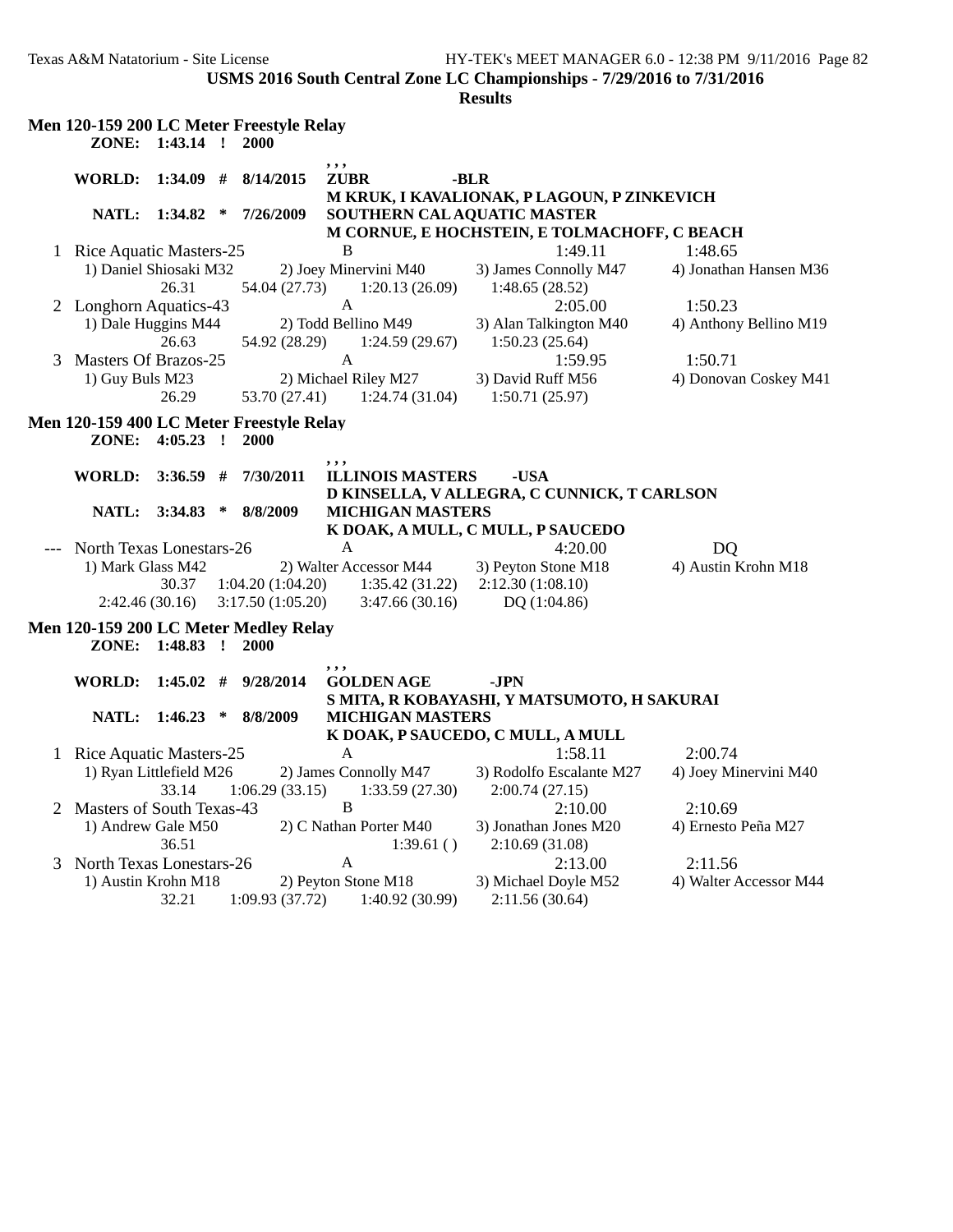**USMS 2016 South Central Zone LC Championships - 7/29/2016 to 7/31/2016**

| Men 160-199 200 LC Meter Freestyle Relay |                      |        |                            |                             |                                              |                            |
|------------------------------------------|----------------------|--------|----------------------------|-----------------------------|----------------------------------------------|----------------------------|
|                                          | ZONE: 1:45.26 !      |        | 2000                       |                             |                                              |                            |
| <b>WORLD:</b>                            |                      |        | $1:36.28$ # $8/14/2015$    | , , ,<br><b>NEVA STARS</b>  | -RUS                                         |                            |
|                                          |                      |        |                            |                             | A MANZHULA, S MEDVEDEV, P LEBEDEV, V PREDKIN |                            |
|                                          |                      |        | NATL: 1:36.28 * 8/8/2006   | <b>TEAM TYR</b>             |                                              |                            |
|                                          |                      |        |                            |                             | M EISENHUTH, J SMITH, R SAEGER, P SMITH      |                            |
| 1 Dallas Aquatic Masters-26              |                      |        |                            | A                           | 1:58.50                                      | 2:01.26                    |
| 1) Matthias Längrich M36                 |                      |        |                            | 2) Ross Myers M57           | 3) Keith McCain M51                          | 4) Jeffrey Alley M34       |
|                                          | 27.90                |        | 58.70 (30.80)              | 1:32.27(33.57)              | 2:01.26 (28.99)                              |                            |
| 2 Fort Worth Area Swim Team-2            |                      |        |                            | $\mathbf{A}$                | <b>NT</b>                                    | 2:03.92                    |
| 1) John Allen M23                        |                      |        |                            | 2) James Steffensen M65     | 3) Paul Irvine M56                           | 4) Joaquin Anon Suarez M36 |
|                                          | 29.73                |        | 1:03.62(33.89)             | 1:36.54(32.92)              | 2:03.92(27.38)                               |                            |
| Masters of South Texas-43                |                      |        |                            | A                           | 1:52.00                                      | <b>DQ</b>                  |
| 1) C Nathan Porter M40                   |                      |        |                            | 2) Andrew Gale M50          | 3) Steven Richey M56                         | 4) Jonathan Jones M20      |
|                                          | 28.00                |        | 57.10 (29.10)              | DQ (56.06)                  |                                              |                            |
| Men 160-199 200 LC Meter Medley Relay    |                      |        |                            |                             |                                              |                            |
|                                          | ZONE: 1:57.32 ! 2000 |        |                            |                             |                                              |                            |
|                                          |                      |        |                            | , , ,                       |                                              |                            |
|                                          |                      |        | WORLD: 1:47.07 # 8/14/2015 | <b>NEVA STARS</b>           | -RUS                                         |                            |
|                                          |                      |        |                            |                             | A SHILIN, P LEBEDEV, A MANZHULA, V PREDKIN   |                            |
|                                          | NATL: 1:47.72        | $\ast$ | 8/8/2006                   | <b>TEAM TYR</b>             |                                              |                            |
|                                          |                      |        |                            |                             | R SAEGER, G RHODENBAUGH, P SMITH, J SMITH    |                            |
| 1 Dallas Aquatic Masters-26              |                      |        |                            | $\mathbf{A}$                | 2:10.00                                      | 2:14.34                    |
| 1) Ross Myers M57                        |                      |        |                            | 2) Jeffrey Alley M34        | 3) Keith McCain M51                          | 4) Matthias Längrich M36   |
|                                          | 34.62                |        | 1:11.79(37.17)             | 1:46.93(35.14)              | 2:14.34(27.41)                               |                            |
| 2 Masters Of Brazos-25                   |                      |        |                            | A                           | 2:22.63                                      | 2:17.94                    |
| 1) Donovan Coskey M41                    |                      |        |                            | 2) Stanley Woods M59        | 3) David Ruff M56                            | 4) Michael Riley M27       |
|                                          | 33.87                |        | 1:15.73(41.86)             | 1:50.20(34.47)              | 2:17.94(27.74)                               |                            |
| Men 200-239 200 LC Meter Freestyle Relay |                      |        |                            |                             |                                              |                            |
|                                          | ZONE: 1:49.41 !      |        | 2000                       |                             |                                              |                            |
|                                          |                      |        |                            | , , ,                       |                                              |                            |
| <b>WORLD:</b>                            |                      |        | $1:38.24$ # $8/8/2006$     | <b>COLORADO</b>             | -USA                                         |                            |
|                                          |                      |        |                            |                             | J GROSELLE, T HEDRICK, S WOOD, R ABRAHAMS    |                            |
|                                          |                      |        | NATL: 1:38.24 * 8/8/2006   | <b>COLORADO MASTERS</b>     |                                              |                            |
|                                          |                      |        |                            |                             | J GROSELLE, T HEDRICK, S WOOD, R ABRAHAMS    |                            |
| 1 Longhorn Aquatics-43                   |                      |        |                            | B                           | 2:10.00                                      | 1:56.01                    |
| 1) Alex Barr M48                         | 28.27                |        |                            | 2) Ed Coates M50<br>45.93() | 3) Anders Rasmussen M53<br>1:56.01(1:10.08)  | 4) Dick Worrel M63         |
| 2 North Texas Lonestars-26               |                      |        |                            | $\, {\bf B}$                | 1:59.00                                      | 2:03.73                    |
| 1) Walter Accessor M44                   |                      |        |                            | 2) Peter Calabrese M50      | 3) Ken Woolley M58                           | 4) Rick Van Dyke M51       |
|                                          | 30.94                |        | 1:02.41(31.47)             | 1:36.09(33.68)              | 2:03.73(27.64)                               |                            |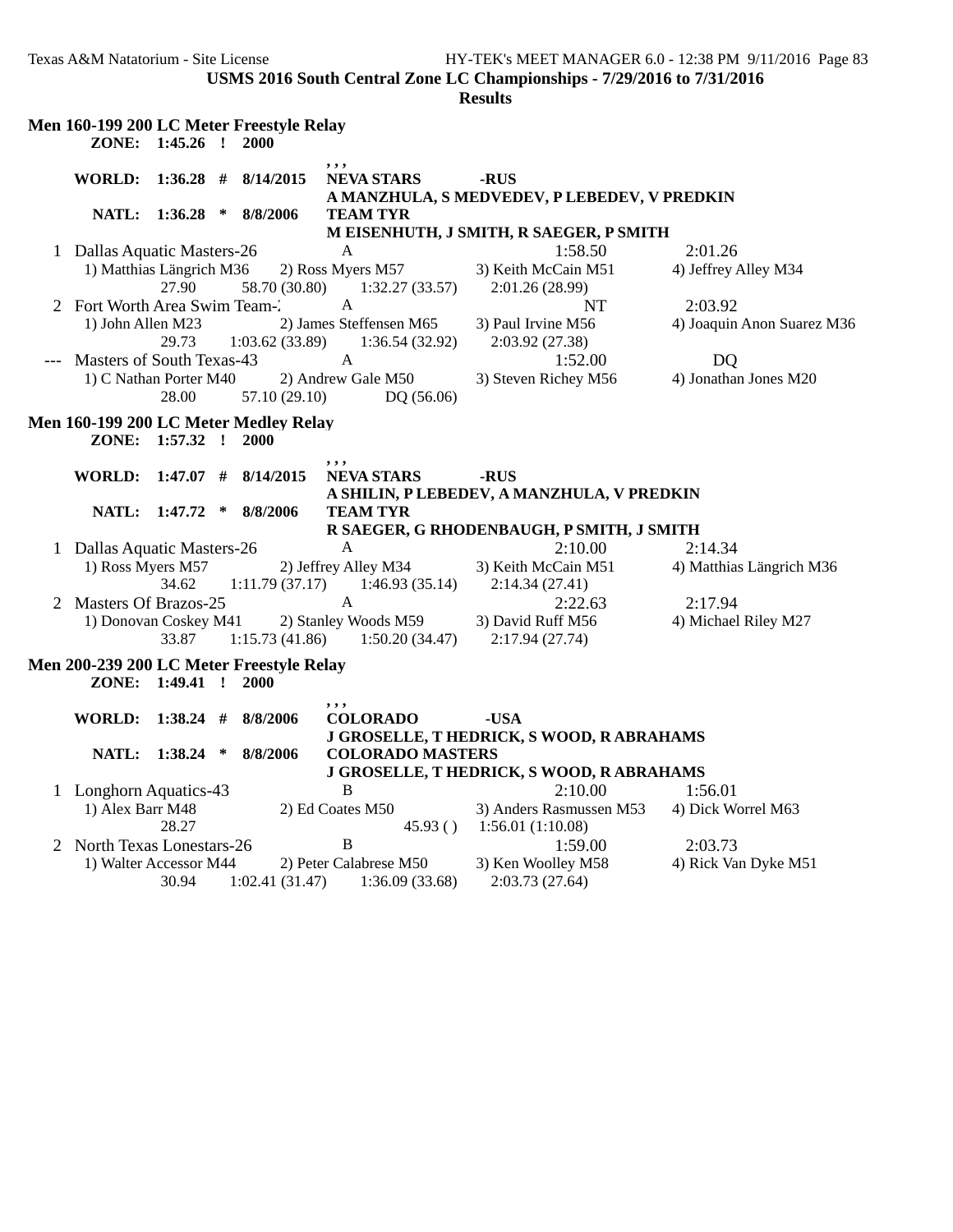|              |                                               |                 |        | Men 200-239 400 LC Meter Freestyle Relay             |                                                                                 |                                 |                        |
|--------------|-----------------------------------------------|-----------------|--------|------------------------------------------------------|---------------------------------------------------------------------------------|---------------------------------|------------------------|
|              |                                               | ZONE: 3:52.34 ! |        | 2000                                                 |                                                                                 |                                 |                        |
|              | WORLD: 3:52.34 #                              |                 |        | 8/12/2012                                            | , , ,<br><b>LONGHORN AQUATICS</b><br>M VAROZZA, J SAUER, D GUTHRIE, A RASMUSSEN | -USA                            |                        |
|              |                                               | NATL: 3:52.34 * |        | 8/12/2012                                            | <b>LONGHORN AQUATICS</b><br>M VAROZZA, J SAUER, D GUTHRIE, A RASMUSSEN          |                                 |                        |
|              | 1 North Texas Lonestars-26                    |                 |        |                                                      | B                                                                               | 4:42.00                         | 5:10.72                |
|              | 1) Michael Doyle M52                          |                 |        |                                                      | 2) Ken Woolley M58                                                              | 3) Peter Calabrese M50          | 4) Robert Kelsoe M63   |
|              |                                               | 33.22           |        |                                                      | $1:09.09(1:09.09)$ $1:46.64(37.55)$ $2:28.66(1:19.57)$                          |                                 |                        |
|              |                                               |                 |        | $3:07.75(39.09)$ $3:49.49(1:20.83)$                  | 4:28.47 (38.98)                                                                 | 5:10.72(1:21.23)                |                        |
|              |                                               | ZONE: 4:13.76 ! |        | Men 200-239 400 LC Meter Medley Relay<br>2000        |                                                                                 |                                 |                        |
|              | <b>WORLD:</b>                                 |                 |        | $4:13.76$ # $8/11/2012$                              | ,,,<br><b>LONGHORN AQUATICS</b><br>A RASMUSSEN, D GUTHRIE, J SAUER, M VAROZZA   | -USA                            |                        |
|              |                                               |                 |        | NATL: 4:13.76 * 8/11/2012                            | <b>LONGHORN AQUATICS</b>                                                        |                                 |                        |
|              |                                               |                 |        |                                                      | A RASMUSSEN, D GUTHRIE, J SAUER, M VAROZZA                                      |                                 |                        |
|              | 1 North Texas Lonestars-26                    |                 |        |                                                      | B                                                                               | 5:30.00                         | 5:34.93                |
|              | 1) Ken Woolley M58                            |                 |        |                                                      | 2) Peter Calabrese M50                                                          | 3) Michael Doyle M52            | 4) Walter Accessor M44 |
|              |                                               | 48.13           |        | 1:38.18(1:38.18)                                     | $2:22.62(44.44)$ $3:14.71(1:36.53)$                                             |                                 |                        |
|              |                                               | 3:46.27(31.56)  |        | 4:25.23(1:10.52)                                     | 4:57.88(32.65)                                                                  | 5:34.93 (1:09.70)               |                        |
|              |                                               |                 |        | Men 240-279 200 LC Meter Freestyle Relay             |                                                                                 |                                 |                        |
|              |                                               | ZONE: 2:01.89 ! |        | 2000                                                 |                                                                                 |                                 |                        |
|              |                                               |                 |        |                                                      | ,,,                                                                             |                                 |                        |
|              | WORLD:                                        | 1:45.90#        |        | 8/16/2008                                            | <b>OREGON MASTERS</b>                                                           | -USA                            |                        |
|              |                                               |                 |        |                                                      | M TENNANT, T LANDIS, R SMITH, W EDWARDS                                         |                                 |                        |
|              |                                               |                 |        | NATL: 1:45.90 * 8/16/2008                            | <b>OREGON MASTERS</b>                                                           |                                 |                        |
|              |                                               |                 |        |                                                      | M TENNANT, T LANDIS, R SMITH, W EDWARDS<br>$\mathsf{C}$                         |                                 |                        |
| 1            | North Texas Lonestars-26<br>1) Tom Barton M60 |                 |        |                                                      | 2) Gary Cates M65                                                               | 1:59.00<br>3) Michael Doyle M52 | 1:59.04!               |
|              |                                               | 27.14           |        | 58.17 (31.03)                                        | 1:29.27(31.10)                                                                  | 1:59.04(29.77)                  | 4) Berry Hamilton M63  |
| 2            | Rice Aquatic Masters-25                       |                 |        |                                                      | $\mathbf C$                                                                     | 2:03.11                         | 2:09.25                |
|              | 1) Steve Coulom M51                           |                 |        |                                                      | 2) David Guthrie M56                                                            | 3) Rog Hardy M70                | 4) Alvin Thomas M70    |
|              |                                               | 28.96           |        | 55.47 (26.51)                                        | 1:26.82(31.35)                                                                  | 2:09.25(42.43)                  |                        |
|              |                                               |                 |        |                                                      |                                                                                 |                                 |                        |
|              |                                               | ZONE: 2:15.98 ! |        | Men 240-279 200 LC Meter Medley Relay<br><b>2000</b> |                                                                                 |                                 |                        |
|              | WORLD:                                        | 2:01.60         | #      | 8/17/2014                                            | , , ,<br>NORTH CAROLINA MASTERS -USA                                            |                                 |                        |
|              |                                               |                 |        |                                                      | J KLEIN, N VESTAL, D GILCHRIST, P TREVISAN                                      |                                 |                        |
|              | NATL:                                         | 2:01.60         | $\ast$ | 8/15/2014                                            | N CAROLINA MASTERS SWIMMING                                                     |                                 |                        |
|              |                                               |                 |        |                                                      | J KLEIN, N VESTAL, D GILCHRIST, P TREVISAN                                      |                                 |                        |
| $\mathbf{I}$ | Rice Aquatic Masters-25                       |                 |        |                                                      | B                                                                               | 2:03.00                         | 2:06.25!               |
|              | 1) Bruce Williams M63                         |                 |        |                                                      | 2) David Guthrie M56                                                            | 3) Carlos Jimenez M52           | 4) Rog Hardy M70       |
|              |                                               | 35.27           |        | 1:06.03(30.76)                                       | 1:35.34(29.31)                                                                  | 2:06.25(30.91)                  |                        |
| 2            | North Texas Lonestars-26                      |                 |        |                                                      | B                                                                               | 2:13.00                         | 2:11.52!               |
|              | 1) Tom Barton M60                             |                 |        |                                                      | 2) Berry Hamilton M63                                                           | 3) Robert Kelsoe M63            | 4) Ken Woolley M58     |
|              |                                               | 31.78           |        | 1:08.08(36.30)                                       | 1:39.69(31.61)                                                                  | 2:11.52(31.83)                  |                        |
| 3            | Woodlands Masters Swim Tea                    |                 |        |                                                      | A                                                                               | 2:02.00                         | 2:26.39                |
|              | 1) Greg Tharp M66                             |                 |        |                                                      | 2) Bradley Ohnstad M59                                                          | 3) Bruce Rollins M67            | 4) Steve White M56     |
|              |                                               | 37.89           |        | 1:23.67(45.78)                                       | 1:55.45(31.78)                                                                  | 2:26.39 (30.94)                 |                        |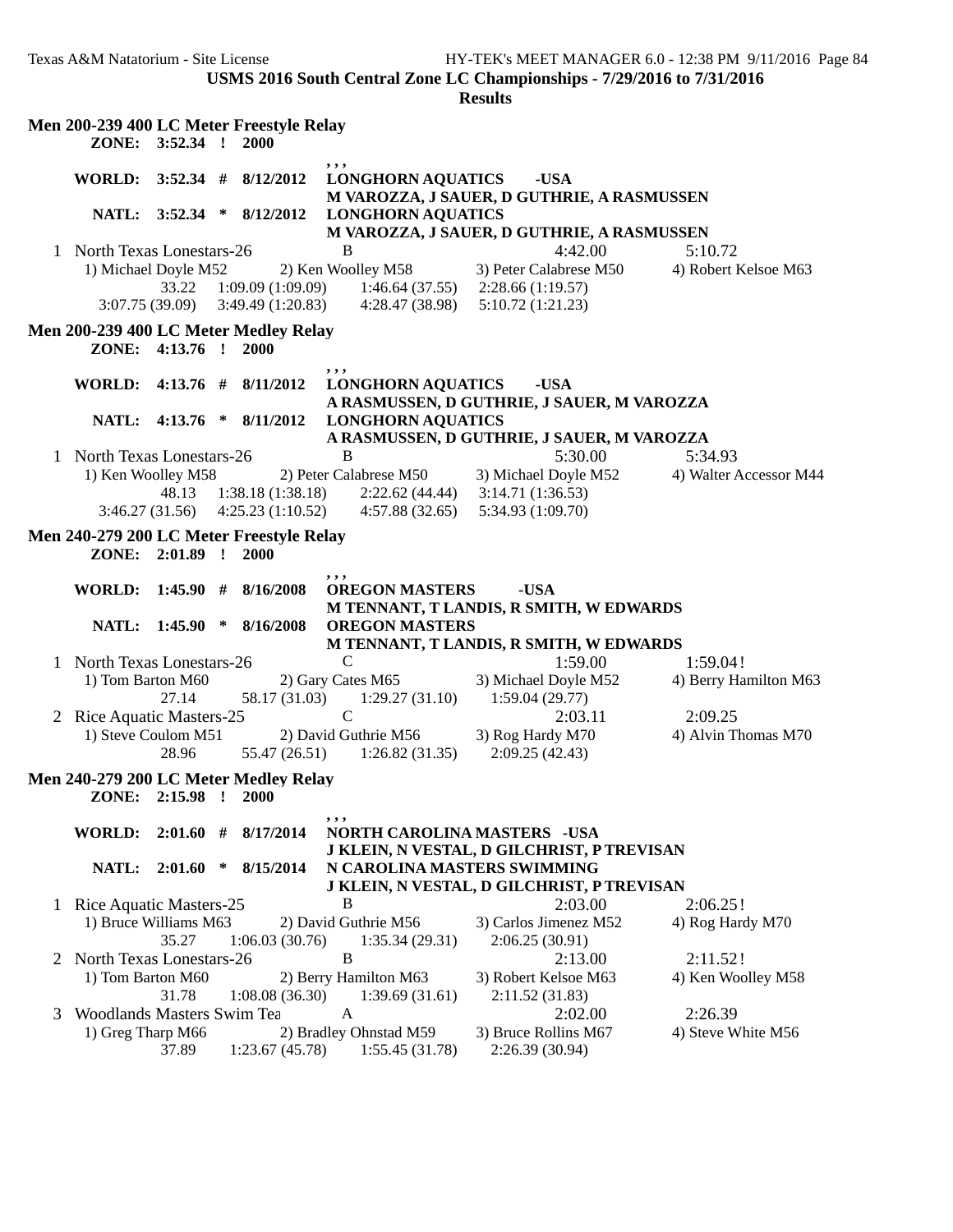|   | (Men 240-279 200 LC Meter Medley Relay)  |                 |                  |                                                        |                                              |                         |
|---|------------------------------------------|-----------------|------------------|--------------------------------------------------------|----------------------------------------------|-------------------------|
|   | 4 Masters of South Texas-43              |                 |                  | $\mathbf{A}$                                           | 2:55.00                                      | 2:47.03                 |
|   | 1) James Davis M67                       |                 |                  | 2) Steven Richey M56                                   | 3) Charles Michaels M57                      | 4) William Blake M79    |
|   |                                          | 49.70           | 1:32.02(42.32)   | 2:08.51(36.49)                                         | 2:47.03(38.52)                               |                         |
|   | Men 280-319 200 LC Meter Freestyle Relay |                 |                  |                                                        |                                              |                         |
|   |                                          | ZONE: 2:26.81 ! | 2000             |                                                        |                                              |                         |
|   |                                          |                 |                  | ,,,                                                    |                                              |                         |
|   | WORLD: 1:56.91 # 8/15/2014               |                 |                  | <b>GOLD COAST MASTERS</b>                              | -USA                                         |                         |
|   |                                          |                 |                  |                                                        | D QUIGGIN, D PAINTER, K LODWIG, L CHILDS     |                         |
|   | <b>NATL:</b>                             | $1:56.91$ *     | 8/15/2014        | <b>GOLD COAST MASTERS</b>                              |                                              |                         |
|   |                                          |                 |                  |                                                        | D QUIGGIN, D PAINTER, K LODWIG, L CHILDS     |                         |
|   | 1 Woodlands Masters Swim Tea             |                 |                  | $\mathcal{C}$                                          | 2:15.00                                      | 2:16.07!                |
|   | 1) Thomas Boak M73                       |                 |                  | 2) Bob Bailie M81                                      | 3) Niels Wolfhagen M60                       | 4) Bruce Rollins M67    |
|   |                                          | 34.44           | 1:12.58(38.14)   | 1:45.08(32.50)                                         | 2:16.07 (30.99)                              |                         |
|   | 2 Masters of South Texas-43              |                 |                  | $\overline{B}$                                         | 2:21.00                                      | 2:29.63                 |
|   | 1) Louis Raiborn M85                     |                 |                  | 2) William Blake M79                                   | 3) James Davis M67                           | 4) Charles Michaels M57 |
|   |                                          | 43.81           | 1:23.30(39.49)   | 1:57.82(34.52)                                         | 2:29.63(31.81)                               |                         |
|   | 3 North Texas Lonestars-26               |                 |                  | D                                                      | 2:38.00                                      | 2:39.10                 |
|   | 1) Robert Kelsoe M63                     |                 |                  | 2) Ken Pipkin M72                                      | 3) Thomas Dillon M75                         | 4) Bob Welty M72        |
|   |                                          | 31.24           | 1:13.81(42.57)   | 2:02.44(48.63)                                         | 2:39.10(36.66)                               |                         |
|   | Men 280-319 400 LC Meter Freestyle Relay |                 |                  |                                                        |                                              |                         |
|   |                                          | ZONE: 4:53.16 ! | 2000             |                                                        |                                              |                         |
|   |                                          |                 |                  | , , ,                                                  |                                              |                         |
|   | WORLD: 4:35.76 #                         |                 | 7/19/2015        | <b>GOLD COAST MASTERS</b>                              | -USA                                         |                         |
|   |                                          |                 |                  |                                                        | G SCHMIDT, K LODWIG, C CAVANAUGH, L CHILDS   |                         |
|   | <b>NATL:</b>                             | $4:35.76$ *     | 7/19/2015        | <b>GOLD COAST MASTERS</b>                              |                                              |                         |
|   |                                          |                 |                  |                                                        | G SCHMIDT, K LODWIG, C CAVANAUGH, L CHILDS   |                         |
| 1 | <b>North Texas Lonestars-26</b>          |                 |                  | $\mathcal{C}$                                          | 6:10.00                                      | 6:04.75                 |
|   | 1) Gary Cates M65                        |                 |                  | 2) Ken Pipkin M72                                      | 3) Thomas Dillon M75                         | 4) Bob Welty M72        |
|   |                                          | 33.48           |                  | $1:13.52(1:13.52)$ $1:56.72(43.20)$ $2:52.06(1:38.54)$ |                                              |                         |
|   | 3:43.22(51.16)                           |                 | 4:40.89(1:48.83) | 5:20.02(39.13)                                         | 6:04.75(1:23.86)                             |                         |
|   | Men 280-319 200 LC Meter Medley Relay    |                 |                  |                                                        |                                              |                         |
|   |                                          | ZONE: 2:29.93 ! | <b>2000</b>      |                                                        |                                              |                         |
|   |                                          |                 |                  | , , ,                                                  |                                              |                         |
|   | WORLD: $2:16.74$ #                       |                 | 8/8/2009         | <b>SAN DIEGO SWIM MASTERS - USA</b>                    |                                              |                         |
|   |                                          |                 |                  |                                                        | V VAN BAALEN, PANDERSEN, K LODWIG, D HUBBARD |                         |
|   |                                          | NATL: 2:16.74 * | 8/9/2009         | <b>SAN DIEGO SWIM MASTERS</b>                          |                                              |                         |
|   |                                          |                 |                  |                                                        | V VAN BAALEN, PANDERSEN, K LODWIG, D HUBBARD |                         |
|   | 1 North Texas Lonestars-26               |                 |                  | $\mathcal{C}$                                          | 3:20.00                                      | 3:07.81                 |
|   | 1) Bob Welty M72                         |                 |                  | 2) Ken Pipkin M72                                      | 3) Gary Cates M65                            | 4) Thomas Dillon M75    |
|   |                                          | 43.80           | 1:43.96(1:00.16) | 2:20.14(36.18)                                         | 3:07.81(47.67)                               |                         |
|   |                                          |                 |                  |                                                        |                                              |                         |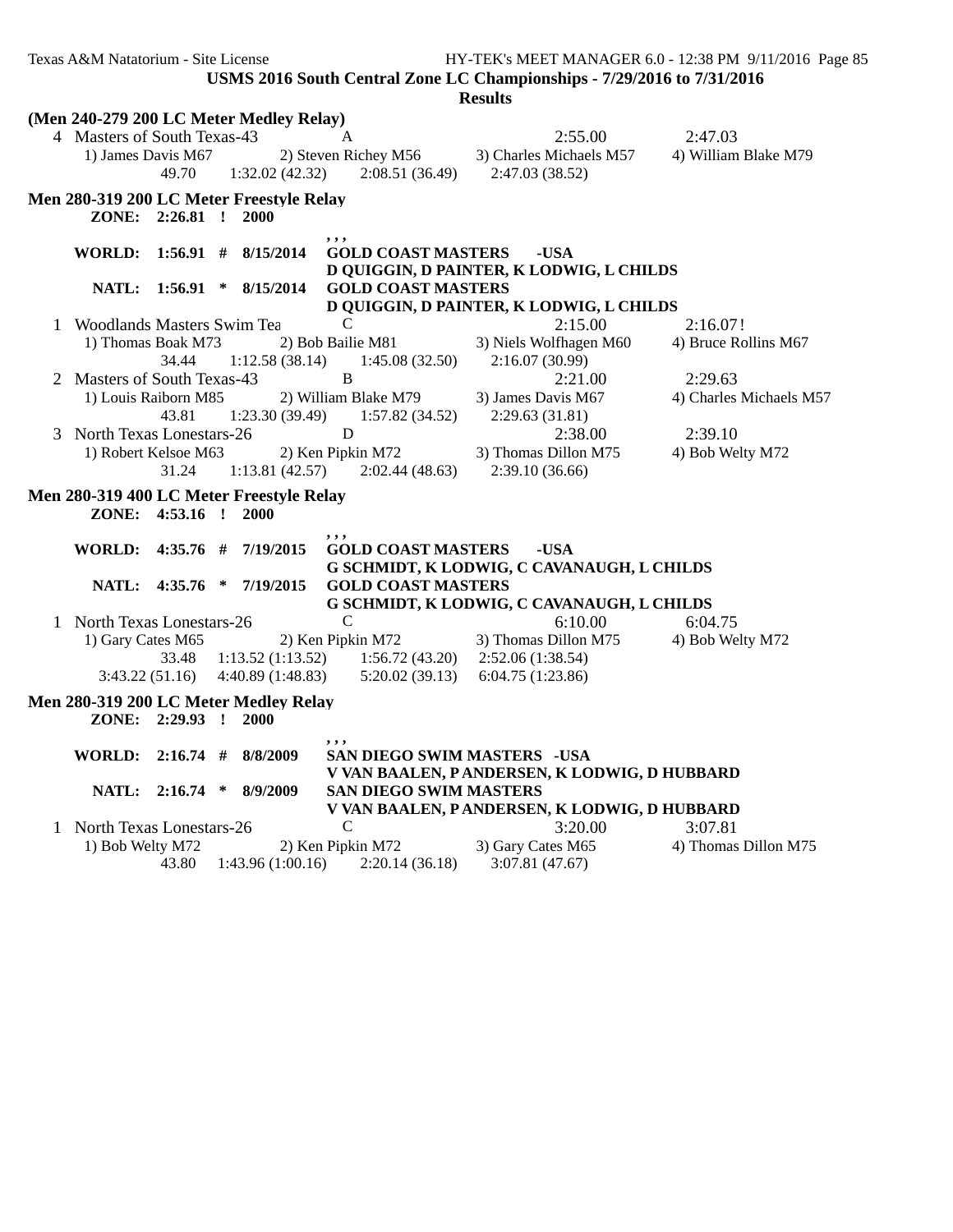**USMS 2016 South Central Zone LC Championships - 7/29/2016 to 7/31/2016**

|   |                            | ZONE: 5:58.28 ! |   | Men 280-319 400 LC Meter Medley Relay<br>2000             |                                                       |                                                           |                        |
|---|----------------------------|-----------------|---|-----------------------------------------------------------|-------------------------------------------------------|-----------------------------------------------------------|------------------------|
|   | WORLD: $5:35.08$ #         |                 |   | 6/21/2014                                                 | , , ,<br><b>HAKUYO SWIMMERS</b>                       | -JPN<br>H NONAKA, S OKAZAKI, E FUTAMACHI, T TERAKOSHI     |                        |
|   |                            | NATL: 5:24.55   | * | 6/4/2005                                                  | N CAROLINA MASTERS SWIMMING                           | C MITCHELL, J KORTHEUER, R KITCHELL, J CLARK              |                        |
|   | 1 North Texas Lonestars-26 |                 |   |                                                           | C                                                     | 6:30.00                                                   | 6:47.52                |
|   | 1) Bob Welty M72           |                 |   |                                                           | 2) Ken Pipkin M72                                     | 3) Robert Kelsoe M63                                      | 4) Thomas Dillon M75   |
|   |                            | 43.99           |   | 1:30.65(1:30.65)                                          | 2:31.70(1:01.05)                                      | 3:48.00(2:17.35)                                          |                        |
|   |                            | 4:20.46(32.46)  |   | 5:00.77(1:12.77)                                          | 5:49.41 (48.64)                                       | 6:47.52(1:46.75)                                          |                        |
|   |                            |                 |   |                                                           |                                                       |                                                           |                        |
|   |                            | ZONE: 2:06.40 ! |   | Mixed 72-99 200 LC Meter Medley Relay<br>2000             |                                                       |                                                           |                        |
|   |                            | NATL: 1:57.69 * |   | 7/31/2011                                                 | ,,,<br><b>ARIZONA MASTERS</b>                         |                                                           |                        |
|   |                            |                 |   |                                                           |                                                       | K HARRIGAN, B LARSON, M RIPPENTROP, G SMITH               |                        |
|   | --- Masters Of Brazos-25   |                 |   |                                                           | B                                                     | 2:12.67                                                   | DQ                     |
|   | 1) Megan Mick W18          | 34.15           |   | 1:09.71(35.56)                                            | 2) Melissa Ralston W25<br>DQ(55.40)                   | 3) Guy Buls M23                                           | 4) Michael Riley M27   |
|   |                            |                 |   | Mixed 100-119 200 LC Meter Medley Relay                   |                                                       |                                                           |                        |
|   |                            |                 |   | WORLD: 1:51.99 # 7/17/2006                                | <b>OAHU CLUB</b>                                      | -JPN                                                      |                        |
|   |                            |                 |   |                                                           |                                                       | T KITASHITA, H MATSUDA, K KAWAMOTO, I MAEDA               |                        |
|   |                            | NATL: 1:55.34   |   | $*$ 7/9/2011                                              | THE OLYMPIC CLUB                                      |                                                           |                        |
|   |                            |                 |   |                                                           |                                                       | O'DONNELL-MCCARTH, J DORR, E REILLY, S GREENWOOD          |                        |
|   | 1 Rice Aquatic Masters-25  |                 |   |                                                           | A                                                     | 1:57.11                                                   | 2:03.14                |
|   | 1) Alex Pujol M24          | 28.51           |   |                                                           | 2) Marissa Clapp W29<br>1:31.39()                     | 3) Rodolfo Escalante M27<br>2:03.14(31.75)                | 4) Lisa Linerode W37   |
|   |                            | ZONE: 1:48.97 ! |   | Mixed 120-159 200 LC Meter Freestyle Relay<br><b>2000</b> |                                                       |                                                           |                        |
|   | <b>WORLD:</b>              | $1:40.14$ #     |   | 8/14/2015                                                 | ,,,<br><b>TSUNAMI</b>                                 | -RUS<br>A SATANOVSKIY, I SHLEMOVA, S KNYAGININA, A KRYLOV |                        |
|   |                            | NATL: 1:42.65 * |   | 8/23/1998                                                 | <b>GOLD COAST MASTERS</b>                             |                                                           |                        |
|   |                            |                 |   |                                                           |                                                       | T PACE, T MOLL, J HERRINGTON, K WIENANTS                  |                        |
| 1 | Masters Of Brazos-25       |                 |   |                                                           | $\mathbf{A}$                                          | 1:56.44                                                   | 1:52.13                |
|   | 1) Julie Coskey W42        | 28.64           |   |                                                           | 2) Michael Riley M27<br>56.44 (27.80) 1:22.95 (26.51) | 3) Donovan Coskey M41<br>1:52.13(29.18)                   | 4) Christy Breiby W36  |
|   | Longhorn Aquatics-43       |                 |   |                                                           | A                                                     | 2:10.00                                                   | 1:54.62                |
|   | 1) Stacy Abrams W29        | 29.89           |   | 1:00.42(30.53)                                            | 2) Charis Anderson W37<br>1:28.79(28.37)              | 3) Anthony Bellino M19<br>1:54.62(25.83)                  | 4) Todd Bellino M49    |
| 3 | North Texas Lonestars-26   |                 |   |                                                           | $\mathbf{A}$                                          | 2:06.00                                                   | 2:04.72                |
|   | 1) Peyton Stone M18        |                 |   |                                                           | 2) Austin Krohn M18                                   | 3) Lauren Van Allen W36                                   | 4) Stephanie Stone W49 |
|   |                            | 29.40           |   | 58.76 (29.36)                                             | 1:34.58(35.82)                                        | 2:04.72 (30.14)                                           |                        |
| 4 | Masters Of Brazos-25       |                 |   |                                                           | $\boldsymbol{B}$                                      | 2:09.57                                                   | 2:08.08                |
|   | 1) Megan Mick W18          |                 |   |                                                           | 2) Stanley Woods M59                                  | 3) David Ruff M56                                         | 4) Melissa Ralston W25 |
|   |                            | 30.58           |   | 1:06.58(36.00)                                            | 2:08.08(1:01.50)                                      |                                                           |                        |
| 5 | Masters of South Texas-43  |                 |   |                                                           | E                                                     | 2:30.00                                                   | 2:19.69                |
|   | 1) Holly McKenna W30       |                 |   |                                                           | 2) Ann Vitt W70                                       | 3) Ernesto Peña M27                                       | 4) Jonathan Jones M20  |
|   |                            | 35.88           |   | 1:15.77(39.89)                                            | 1:51.85(36.08)                                        | 2:19.69 (27.84)                                           |                        |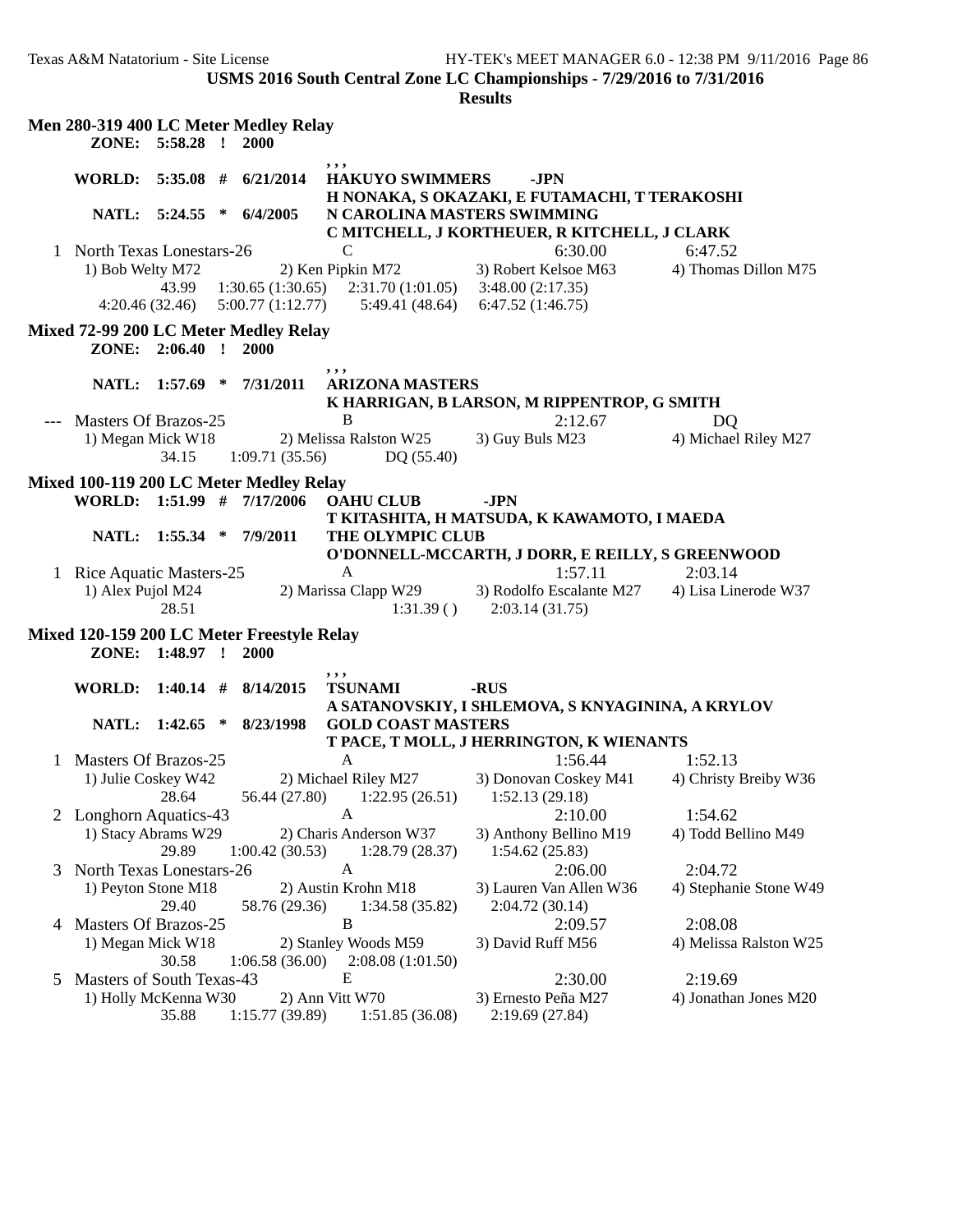|   |                              |                 |   | Mixed 120-159 200 LC Meter Medley Relay    |                                                   |                                                  |                                |
|---|------------------------------|-----------------|---|--------------------------------------------|---------------------------------------------------|--------------------------------------------------|--------------------------------|
|   |                              | ZONE: 2:03.21 ! |   | 2000                                       |                                                   |                                                  |                                |
|   |                              |                 |   |                                            | ,,,                                               |                                                  |                                |
|   | WORLD:                       | $1:50.77$ #     |   | 7/8/2012                                   | PHOENIX SWIM CLUB                                 | -USA<br>N INADA, J COMMINGS, M HYMAN, J PONCE    |                                |
|   |                              | NATL: 1:50.77 * |   | 7/8/2012                                   | PHOENIX SWIM CLUB                                 |                                                  |                                |
|   |                              |                 |   |                                            |                                                   | N INADA, J COMMINGS, M HYMAN, J PONCE            |                                |
|   | 1 North Texas Lonestars-26   |                 |   |                                            | A                                                 | 2:12.00                                          | 2:10.68                        |
|   | 1) Stephanie Stone W49       |                 |   |                                            | 2) Peyton Stone M18                               | 3) Maureen Rea W40                               | 4) Mark Glass M42              |
|   |                              | 35.55           |   |                                            | $1:13.14(37.59)$ $1:43.90(30.76)$                 | 2:10.68(26.78)                                   |                                |
| 2 | Rice Aquatic Masters-25      |                 |   |                                            | $\, {\bf B}$                                      | 2:03.11                                          | 2:11.04                        |
|   | 1) Daniel Shiosaki M32       |                 |   |                                            | 2) Andrew Corman M26                              | 3) Beth Hanlon W39                               | 4) Nicole Van Nood W44         |
|   |                              | 31.64           |   |                                            | $1:04.34(32.70)$ $1:40.55(36.21)$<br>$\mathbf{A}$ | 2:11.04(30.49)                                   |                                |
| 3 | Dallas Aquatic Masters-26    |                 |   |                                            | 2) Jeffrey Alley M34                              | 2:07.00<br>3) Meredith Rubin W28                 | 2:11.64<br>4) Alexis Dewey W23 |
|   | 1) Ross Myers M57            | 32.93           |   |                                            | $1:09.32(36.39)$ $1:43.06(33.74)$                 | 2:11.64(28.58)                                   |                                |
|   | 4 Dad's Club Swim Team Maste |                 |   |                                            | A                                                 | 2:35.66                                          | 2:26.73                        |
|   | 1) Emmanuel Terrier M48      |                 |   |                                            | 2) Cindy Le W28                                   | 3) Alisha Rembach W28                            | 4) Kristopher Dusek M36        |
|   |                              | 37.33           |   |                                            | $1:24.26(46.93)$ $1:55.99(31.73)$                 | 2:26.73(30.74)                                   |                                |
| 5 | Masters of South Texas-43    |                 |   |                                            | B                                                 | 2:40.00                                          | 2:42.41                        |
|   | 1) Ernesto Peña M27          |                 |   |                                            | 2) Colleen Holloway W63                           | 3) Jonathan Jones M20                            | 4) Holly McKenna W30           |
|   |                              | 43.44           |   | 1:36.73(53.29)                             | 2:06.80(30.07)                                    | 2:42.41 (35.61)                                  |                                |
|   |                              |                 |   | Mixed 160-199 200 LC Meter Freestyle Relay |                                                   |                                                  |                                |
|   |                              | ZONE: 1:51.67 ! |   | <b>2000</b>                                |                                                   |                                                  |                                |
|   |                              |                 |   |                                            | ,,,                                               |                                                  |                                |
|   | <b>WORLD:</b>                | $1:42.27$ #     |   | 8/8/2006                                   | <b>TEAM TYR</b>                                   | -USA                                             |                                |
|   |                              |                 |   |                                            |                                                   | J SMITH, R SAEGER, C SAPPEY, S HART              |                                |
|   |                              | NATL: 1:42.27   | * | 8/8/2006                                   | <b>TEAM TYR</b>                                   | J SMITH, R SAEGER, C SAPPEY, S HART              |                                |
|   | 1 Longhorn Aquatics-43       |                 |   |                                            | B                                                 | 2:15.00                                          | 1:54.25                        |
|   | 1) Dale Huggins M44          |                 |   |                                            | 2) Anders Rasmussen M53                           | 3) Kendal Jacobson W50                           | 4) Kristy Ditzler W52          |
|   |                              | 31.26           |   |                                            | $57.26(26.00)$ 1:27.81 (30.55)                    | 1:54.25(26.44)                                   |                                |
|   | 2 Rice Aquatic Masters-25    |                 |   |                                            | $\mathbf{A}$                                      | 1:56.11                                          | 1:55.14                        |
|   | 1) Lisa Linerode W37         |                 |   |                                            | 2) Susan Matherne W54                             | 3) Aimon Allouache M25                           | 4) James Connolly M47          |
|   |                              | 25.92           |   |                                            | $55.43(29.51)$ $1:22.91(27.48)$                   | 1:55.14(32.23)                                   |                                |
| 3 | Dallas Aquatic Masters-26    |                 |   |                                            | A                                                 | 1:51.50                                          | 2:00.68                        |
|   | 1) Alexis Dewey W23          |                 |   |                                            | 2) Matthias Längrich M36                          | 3) Sue Klimko W56                                | 4) Ross Myers M57              |
|   |                              | 28.96           |   | 56.99 (28.03)                              | 1:33.14(36.15)                                    | 2:00.68 (27.54)                                  |                                |
|   |                              |                 |   | Mixed 160-199 200 LC Meter Medley Relay    |                                                   |                                                  |                                |
|   | ZONE:                        | $2:05.88$ !     |   | <b>2000</b>                                |                                                   |                                                  |                                |
|   |                              |                 |   |                                            | ,,,                                               |                                                  |                                |
|   | <b>WORLD:</b>                | $1:55.32$ #     |   | 8/14/2015                                  | <b>NEVA STARS</b>                                 | -RUS                                             |                                |
|   |                              |                 |   |                                            |                                                   | V PREDKIN, P LEBEDEV, A POLIAKOVA, O POZDNIAKOVA |                                |
|   | NATL:                        | $1:58.35$ *     |   | 8/10/2006                                  | <b>TEAM TYR</b>                                   | M MCCUE, M RUFFNER, R SMIT, S VON DER LIPPE      |                                |
|   | 1 Longhorn Aquatics-43       |                 |   |                                            | A                                                 | 2:20.00                                          | 2:09.16                        |
|   | 1) Stacy Abrams W29          |                 |   |                                            | 2) Alan Talkington M40                            | 3) Anders Rasmussen M53                          | 4) Kristy Ditzler W52          |
|   |                              | 34.98           |   | 1:10.66(35.68)                             | 2:09.16(58.50)                                    |                                                  |                                |
| 2 | <b>Masters Of Brazos-25</b>  |                 |   |                                            | A                                                 | 2:15.94                                          | 2:14.07                        |
|   | 1) Christy Breiby W36        |                 |   |                                            | 2) Stanley Woods M59                              | 3) Donovan Coskey M41                            | 4) Julie Coskey W42            |
|   |                              | 35.18           |   |                                            | 1:45.47()                                         | 2:14.07(28.60)                                   |                                |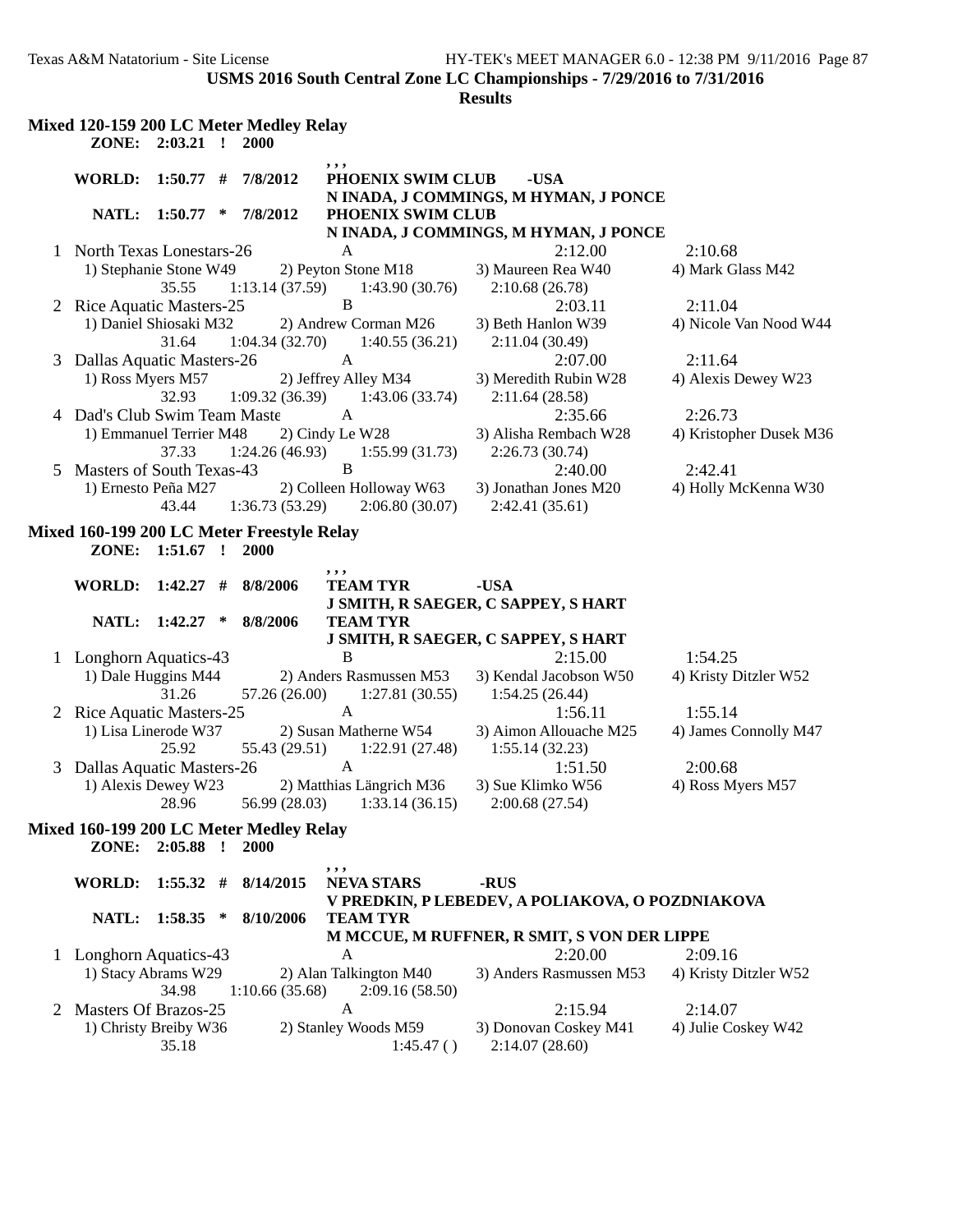| Texas A&M Natatorium - Site License |  |  |
|-------------------------------------|--|--|
|-------------------------------------|--|--|

|                                                                                                                                       | (Mixed 160-199 200 LC Meter Medley Relay)                                 |                           |  |             |                 |                                           |      |                                                                    |                          |  |  |
|---------------------------------------------------------------------------------------------------------------------------------------|---------------------------------------------------------------------------|---------------------------|--|-------------|-----------------|-------------------------------------------|------|--------------------------------------------------------------------|--------------------------|--|--|
|                                                                                                                                       | 3 North Texas Lonestars-26                                                |                           |  |             |                 | B.                                        |      | 2:19.00                                                            | 2:20.77                  |  |  |
|                                                                                                                                       | 1) Trey Van Dyke M24                                                      | 33.00                     |  |             | 1:09.49 (36.49) | 2) Rick Van Dyke M51<br>1:45.16(35.67)    |      | 3) Kristin Henderson W56<br>2:20.77(35.61)                         | 4) Lauren Van Allen W36  |  |  |
|                                                                                                                                       | --- Rice Aquatic Masters-25                                               |                           |  |             |                 | $\mathcal{C}$                             |      | 2:20.11                                                            | DQ                       |  |  |
|                                                                                                                                       | 1) Ryan Littlefield M26                                                   |                           |  |             |                 | 2) Anna Mod W53                           |      | 3) Keo Lukefahr W46                                                | 4) Joey Minervini M40    |  |  |
|                                                                                                                                       |                                                                           | 34.26                     |  |             |                 | $1:29.52(55.26)$ $2:07.84(38.32)$         |      | DQ(29.36)                                                          |                          |  |  |
|                                                                                                                                       | Mixed 200-239 200 LC Meter Freestyle Relay                                |                           |  |             |                 |                                           |      |                                                                    |                          |  |  |
|                                                                                                                                       |                                                                           | ZONE: 1:59.16 !           |  | 2000        |                 |                                           |      |                                                                    |                          |  |  |
|                                                                                                                                       | <b>WORLD:</b>                                                             | 1:44.96#                  |  | 8/8/2006    |                 | ,,,<br><b>COLORADO</b>                    | -USA |                                                                    |                          |  |  |
|                                                                                                                                       |                                                                           |                           |  |             |                 |                                           |      | T HEDRICK, K CROUCH, K GARNIER, R ABRAHAMS                         |                          |  |  |
|                                                                                                                                       |                                                                           | NATL: 1:44.96 *           |  | 8/10/2006   |                 | <b>COLORADO MASTERS</b>                   |      |                                                                    |                          |  |  |
|                                                                                                                                       |                                                                           |                           |  |             |                 |                                           |      | T HEDRICK, K CROUCH, K GARNIER, R ABRAHAMS                         |                          |  |  |
| $\mathbf{I}$                                                                                                                          | North Texas Lonestars-26                                                  |                           |  |             |                 | B                                         |      | 1:56.00                                                            | 1:57.04!                 |  |  |
|                                                                                                                                       | 1) Mark Glass M42                                                         |                           |  |             |                 | 2) Tom Barton M60                         |      | 3) Monica Bailey W55                                               | 4) Kristin Henderson W56 |  |  |
|                                                                                                                                       |                                                                           | 27.56                     |  |             | 54.10 (26.54)   | 1:26.10(32.00)                            |      | 1:57.04(30.94)                                                     |                          |  |  |
|                                                                                                                                       | Masters of South Texas-43                                                 |                           |  |             |                 | B                                         |      | 2:02.00                                                            | 2:01.65                  |  |  |
|                                                                                                                                       | 1) Amy Porter W40                                                         | 32.60                     |  |             |                 | 2) Susan Ingraham W57                     |      | 3) Andrew Gale M50<br>2:01.65(28.56)                               | 4) Steven Richey M56     |  |  |
| 3                                                                                                                                     | Austin Swim Club-43                                                       |                           |  |             | 1:06.42(33.82)  | 1:33.09(26.67)<br>A                       |      | 2:05.00                                                            | 2:04.96                  |  |  |
|                                                                                                                                       | 1) Jeff Wetzel M60                                                        |                           |  |             |                 | 2) Emily Erington W49                     |      | 3) Tama Traudt W43                                                 | 4) Todd Runkle M48       |  |  |
|                                                                                                                                       |                                                                           | 29.01                     |  |             |                 | $1:01.17(32.16)$ $1:34.80(33.63)$         |      | 2:04.96(30.16)                                                     |                          |  |  |
|                                                                                                                                       | Mixed 200-239 200 LC Meter Medley Relay<br>ZONE: 2:17.07 !<br><b>2000</b> |                           |  |             |                 |                                           |      |                                                                    |                          |  |  |
| , , ,<br>8/15/2005<br><b>SAN DIEGO SWIM MASTERS - USA</b><br>WORLD: $2:02.32$ #<br>K PIPES-NEILSEN, C KRATTLI, S LAUTMAN, V VAN BAALE |                                                                           |                           |  |             |                 |                                           |      |                                                                    |                          |  |  |
|                                                                                                                                       |                                                                           |                           |  |             |                 |                                           |      |                                                                    |                          |  |  |
|                                                                                                                                       |                                                                           | NATL: 2:02.32 * 8/15/2005 |  |             |                 | <b>SAN DIEGO SWIM MASTERS</b>             |      |                                                                    |                          |  |  |
|                                                                                                                                       |                                                                           |                           |  |             |                 |                                           |      | K PIPES-NEILSEN, C KRATTLI, S LAUTMAN, V VAN BAALE                 |                          |  |  |
|                                                                                                                                       | 1 Rice Aquatic Masters-25                                                 |                           |  |             |                 | D                                         |      | 2:11.11                                                            | 2:17.37                  |  |  |
|                                                                                                                                       | 1) Colette Lanier W58                                                     |                           |  |             |                 | 2) David Guthrie M56                      |      | 3) Susan Matherne W54                                              | 4) James Connolly M47    |  |  |
|                                                                                                                                       |                                                                           | 45.31                     |  |             | 1:16.83(31.52)  | 1:50.66(33.83)                            |      | 2:17.37(26.71)                                                     |                          |  |  |
|                                                                                                                                       | Austin Swim Club-43                                                       |                           |  |             |                 | $\mathbf{A}$                              |      | 2:20.00                                                            | 2:22.71                  |  |  |
|                                                                                                                                       | 1) Tama Traudt W43                                                        |                           |  |             |                 | 2) Todd Runkle M48                        |      | 3) Jeff Wetzel M60                                                 | 4) Emily Erington W49    |  |  |
|                                                                                                                                       |                                                                           | 39.68                     |  |             | 1:19.58(39.90)  | $1:51.09(31.51)$ $2:22.71(31.62)$         |      |                                                                    |                          |  |  |
| 3                                                                                                                                     | Masters of South Texas-43                                                 |                           |  |             |                 | $\mathbf{E}$                              |      | 3:25.00                                                            | 2:43.10                  |  |  |
|                                                                                                                                       |                                                                           | 57.92                     |  |             | 1:34.64(36.72)  | 2:43.10(1:08.46)                          |      | 1) Linda Callaway W63 2) C Nathan Porter M40 3) Susan Ingraham W57 | 4) Charles Michaels M57  |  |  |
|                                                                                                                                       |                                                                           |                           |  |             |                 |                                           |      |                                                                    |                          |  |  |
|                                                                                                                                       | Mixed 240-279 200 LC Meter Freestyle Relay                                | ZONE: 2:10.93 !           |  | <b>2000</b> |                 |                                           |      |                                                                    |                          |  |  |
|                                                                                                                                       | <b>WORLD:</b>                                                             | $1:55.19$ #               |  | 8/14/2015   |                 | ,,,<br><b>CAPE TOWN MASTERS</b>           |      | -RSA                                                               |                          |  |  |
|                                                                                                                                       |                                                                           |                           |  |             |                 |                                           |      | C MAUGHAN, S KRUGER, D COETZEE, T SHEAD                            |                          |  |  |
|                                                                                                                                       | NATL:                                                                     | $1:55.86$ *               |  | 8/8/2015    |                 | <b>PUGET SOUND MASTERS</b>                |      |                                                                    |                          |  |  |
|                                                                                                                                       |                                                                           |                           |  |             |                 |                                           |      | D GRAHAM, R COLELLA, C DAVIS, Z COURTNEY                           |                          |  |  |
|                                                                                                                                       | 1 Rice Aquatic Masters-25                                                 |                           |  |             |                 | B                                         |      | 2:05.11                                                            | 2:06.53!                 |  |  |
|                                                                                                                                       | 1) Carlos Jimenez M52                                                     |                           |  |             |                 | 2) Bruce Williams M63                     |      | 3) Heidi Ernst W64                                                 | 4) Suzy Reierson W65     |  |  |
|                                                                                                                                       |                                                                           | 28.14                     |  |             | 57.22 (29.08)   | 1:31.63(34.41)                            |      | 2:06.53(34.90)                                                     |                          |  |  |
| 2                                                                                                                                     | North Texas Lonestars-26                                                  |                           |  |             |                 | $\mathsf{C}$                              |      | 2:08.00                                                            | 2:08.87!                 |  |  |
|                                                                                                                                       | 1) Berry Hamilton M63                                                     | 30.32                     |  |             | 1:00.98(30.66)  | 2) Robert Kelsoe M63<br>2:08.87 (1:07.89) |      | 3) Krissy Maccurdy W64                                             | 4) Janie Cole W63        |  |  |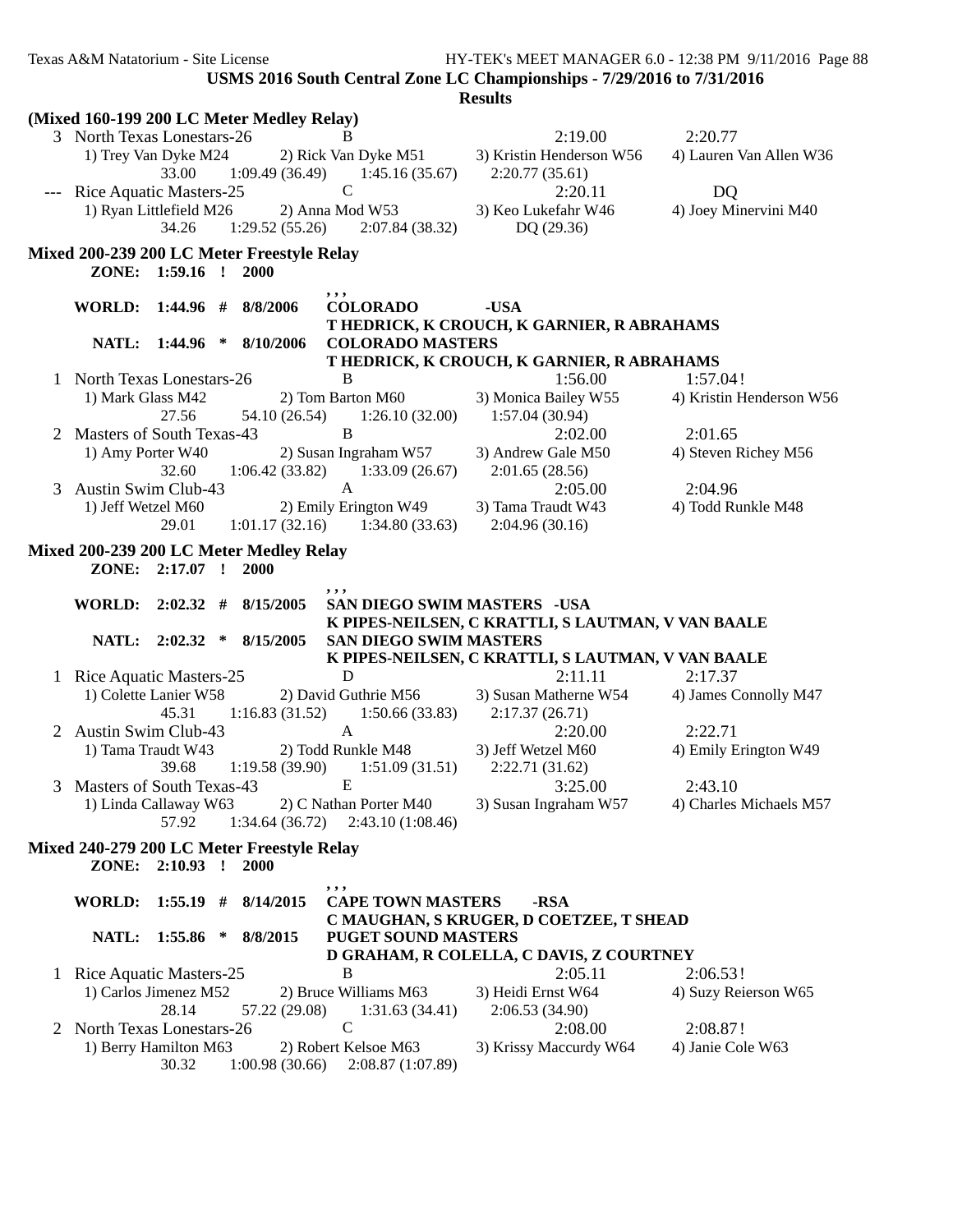|   | (Mixed 240-279 200 LC Meter Freestyle Relay)                              |                                                |                        |
|---|---------------------------------------------------------------------------|------------------------------------------------|------------------------|
|   | 3 Masters of South Texas-43<br>C                                          | 2:20.00                                        | 2:18.19                |
|   | 1) Suzanne Cuda W56<br>2) Elaine Valdez W61                               | 3) Charles Michaels M57                        | 4) James Davis M67     |
|   | 1:11.53(35.47)<br>36.06<br>1:43.74(32.21)                                 | 2:18.19(34.45)                                 |                        |
|   | $\mathbf D$<br>4 Masters of South Texas-43                                | 2:35.00                                        | 2:24.35                |
|   | 2) Colleen Holloway W63<br>1) Randee Burke W64                            | 3) William Blake M79                           | 4) C Nathan Porter M40 |
|   | $1:16.37()$ $1:54.33(37.96)$                                              | 2:24.35(30.02)                                 |                        |
|   |                                                                           |                                                |                        |
|   | Mixed 240-279 200 LC Meter Medley Relay                                   |                                                |                        |
|   | ZONE: 2:31.58 !<br>2000                                                   |                                                |                        |
|   | 8/8/2009<br>WORLD:<br>$2:09.06$ #                                         | <b>TAMALPAIS AQUATIC MASTERS-US</b>            |                        |
|   |                                                                           | R BURNS, K FROST, L VAL, B WHEELER             |                        |
|   | 8/8/2009<br>NATL:<br>$2:09.06$ *                                          | <b>TAMALPAIS AQUATIC MASTERS</b>               |                        |
|   |                                                                           | R BURNS, K FROST, L VAL, B WHEELER             |                        |
| 1 | North Texas Lonestars-26<br>$\mathcal{C}$                                 | 2:19.00                                        | 2:25.53!               |
|   | 1) Monica Bailey W55<br>2) Berry Hamilton M63                             | 3) Gary Cates M65                              | 4) Janie Cole W63      |
|   | $1:18.31(37.97)$ $1:53.17(34.86)$<br>40.34                                | 2:25.53 (32.36)                                |                        |
| 2 | <b>Woodlands Masters Swim Tea</b><br>A                                    | 2:39.00                                        | 2:42.48                |
|   | 1) Mary Anne Hines W59<br>2) Bradley Ohnstad M59                          | 3) Bruce Rollins M67                           | 4) Stacey Eicks W57    |
|   | 1:27.19(44.57)<br>2:04.86(37.67)<br>42.62                                 | 2:42.48 (37.62)                                |                        |
| 3 | $\mathsf{C}$<br>Masters of South Texas-43                                 | 3:07.00                                        | 2:44.71                |
|   | 1) Ann Vitt W70<br>2) Randee Burke W64                                    | 3) Andrew Gale M50                             | 4) Steven Richey M56   |
|   | 1:40.76(51.28)<br>2:13.65(32.89)<br>49.48                                 | 2:44.71 (31.06)                                |                        |
|   | ${\bf E}$<br>4 Rice Aquatic Masters-25                                    | 2:35.00                                        | 2:51.23                |
|   | 1) Suzy Reierson W65<br>2) Judy Levison W66                               | 3) Steve Coulom M51                            | 4) Rog Hardy M70       |
|   | $1:43.40(56.69)$ $2:51.23(1:07.83)$<br>46.71                              |                                                |                        |
| 5 | D<br>Masters of South Texas-43                                            | 3:45.00                                        | 3:37.95                |
|   | 1) Lynn Dusenbury W68<br>2) James Davis M67                               | 3) Suzanne Cuda W56                            | 4) William Blake M79   |
|   | 2:09.92 (1:00.58)<br>2:59.53(49.61)<br>1:09.34                            | 3:37.95 (38.42)                                |                        |
|   |                                                                           |                                                |                        |
|   | Mixed 280-319 200 LC Meter Medley Relay<br>ZONE: 2:41.82 !<br><b>2000</b> |                                                |                        |
|   |                                                                           |                                                |                        |
|   | ,,,<br>WORLD: 2:21.20 #<br>8/9/2015                                       | TAMALPAIS AQUATIC MASTERS-US                   |                        |
|   |                                                                           | L VAL, K FROST, R BURNS, N RIDOUT              |                        |
|   | NATL: 2:21.20<br>8/9/2015<br>∗                                            | <b>TAMALPAIS AQUATIC MASTERS</b>               |                        |
|   |                                                                           | L VAL, K FROST, R BURNS, N RIDOUT              |                        |
| 1 | B<br>Woodlands Masters Swim Tea                                           | 2:47.00                                        | 3:00.76                |
|   | 2) Deb Coellner W65<br>1) Thomas Boak M73                                 | 3) Bob Bailie M81                              | 4) Sue Bloomfield W64  |
|   | $1:29.13(44.57)$ $2:19.80(50.67)$<br>44.56                                | 3:00.76(40.96)                                 |                        |
|   | Southern Masters Swimmers-2<br>A                                          | 3:27.00                                        | 3:30.98                |
|   | 1) Douglas Holmes M80<br>2) Patricia Arnold W77                           | 3) Richard Hartman M61                         | 4) Vicki Buccino W70   |
|   | 2:10.79(1:18.24)<br>2:41.81(31.02)<br>52.55                               | 3:30.98(49.17)                                 |                        |
|   |                                                                           |                                                |                        |
|   | Mixed 320-359 200 LC Meter Freestyle Relay                                |                                                |                        |
|   | WORLD: 2:37.10 # 7/17/2006<br><b>JUEI CLUB</b>                            | -JPN                                           |                        |
|   | NATL: 2:55.56 *<br>SANTA BARBARA MASTERS<br>8/1/2004                      | I TAMURA, M KAMOSHITA, Y NAGAMATSU, K NAKAMURA |                        |
|   |                                                                           | F PIEMME, G ALTUS, R BAAR, J SCHMIDT           |                        |
| 1 | Masters of South Texas-43<br>A                                            | 4:10.00                                        | 3:49.51                |
|   | 1) Sara Sievert W91<br>2) Louis Raiborn M85                               | 3) DeEtte Sauer W75                            | 4) Graham Johnston M85 |
|   | 2:13.63()<br>3:03.45(49.82)                                               | 3:49.51(46.06)                                 |                        |
|   |                                                                           |                                                |                        |